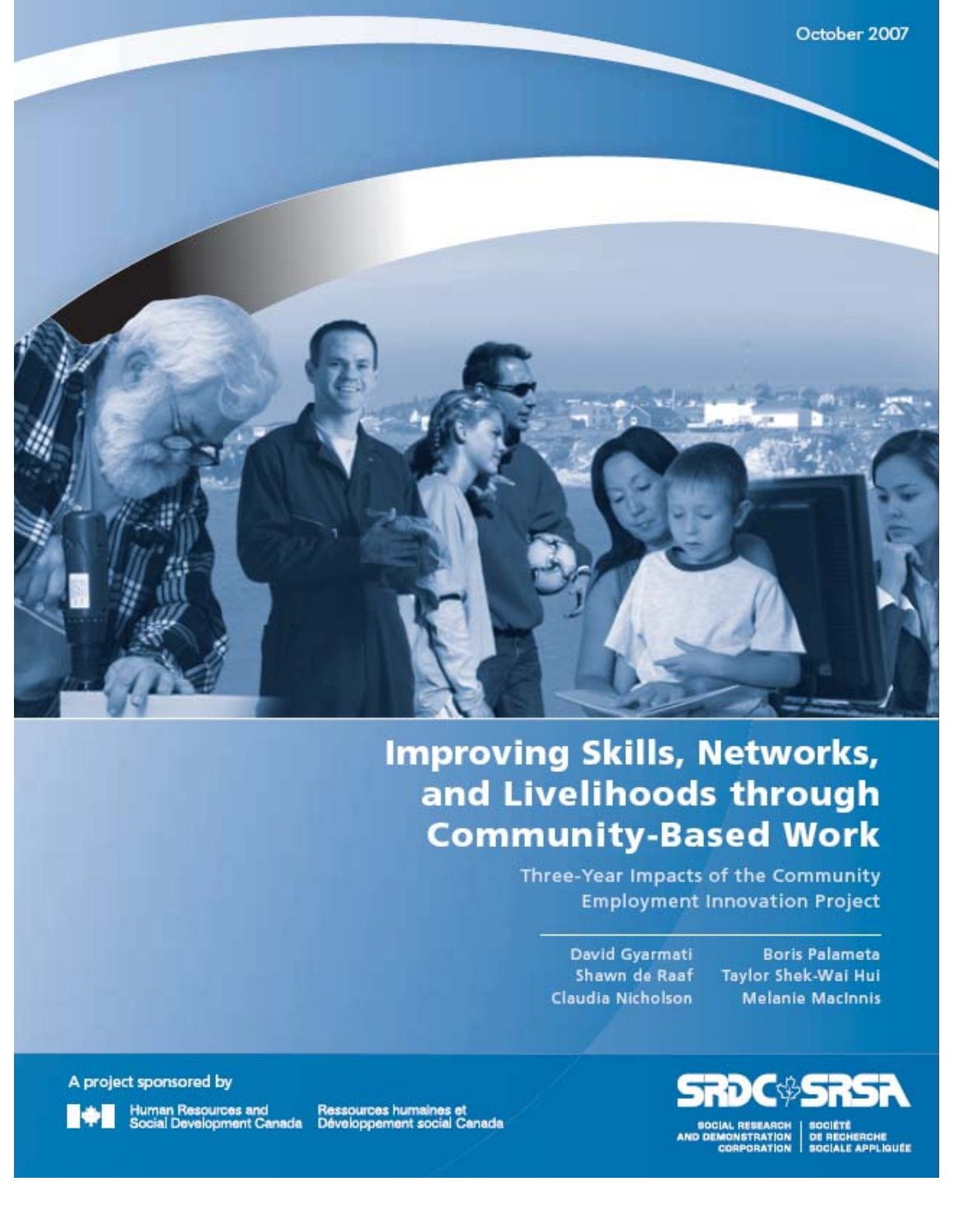# **SRDC**

## **BOARD OF DIRECTORS**

## **CHAIR**

**RICHARD A. WAGNER**  Partner, Ogilvy Renault

## **MEMBERS**

**PETER BARNES**  President, Peter Barnes Enterprises Inc.

**PAUL BERNARD**  Professor, Department of Sociology, Université de Montréal

**MONICA BOYD**  Professor, Department of Sociology, University of Toronto

**YVON FORTIN**  Director General, Institut de la Statistique du Québec

**JOHN F. HELLIWELL**  Professor, Department of Economics, University of British Columbia

**SHARON MANSON SINGER**  President, Canadian Policy Research Networks

**ELIZABETH PARR-JOHNSTON**  President, Parr Johnston Economic and Policy Consultants

**IAN STEWART** 

**JEAN-PIERRE VOYER**  Executive Director, Social Research and Demonstration Corporation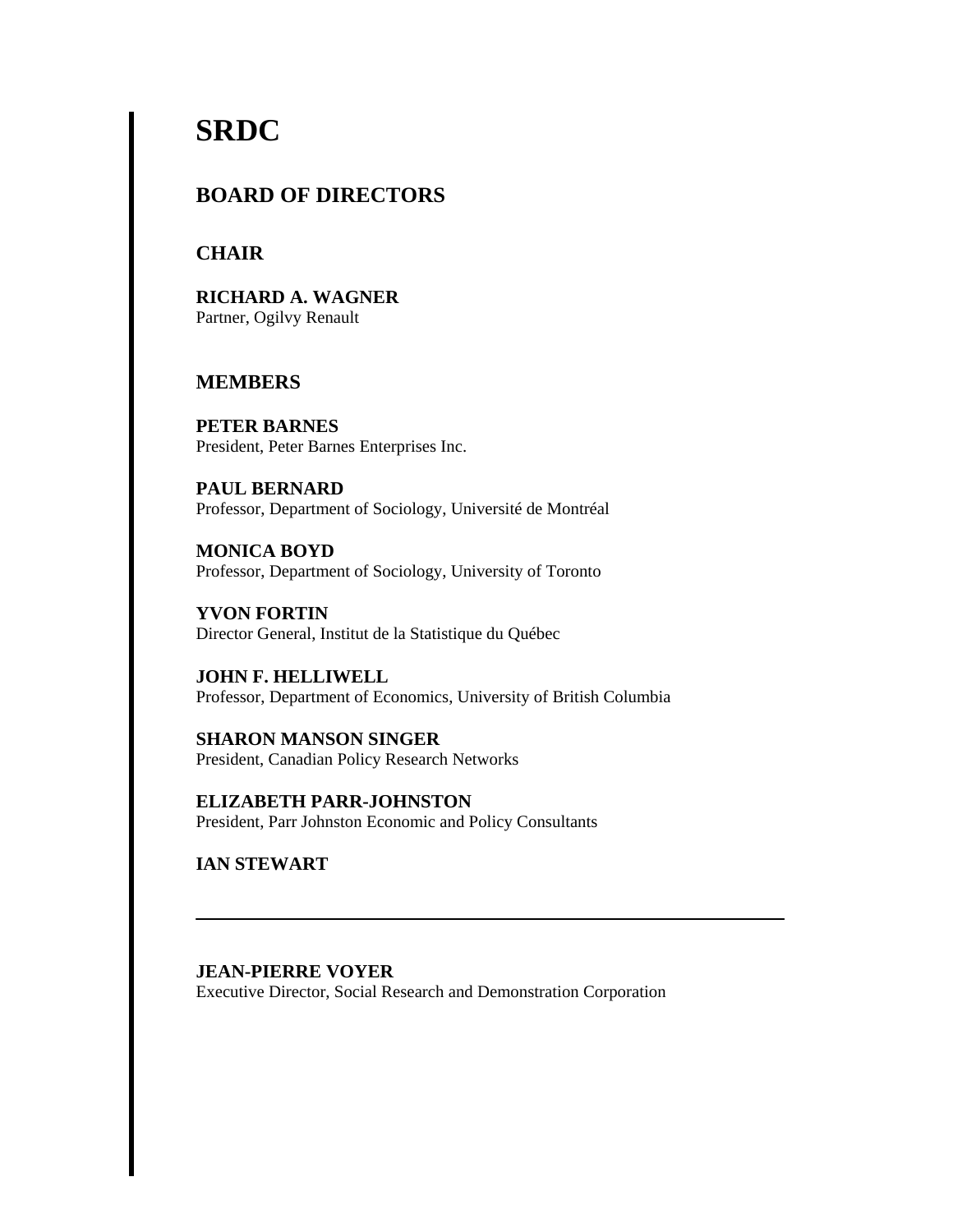## **Improving Skills, Networks, and Livelihoods through Community-Based Work**

**Three-Year Impacts of the Community Employment Innovation Project**

> **David Gyarmati Shawn de Raaf Claudia Nicholson Boris Palameta Taylor Shek-Wai Hui Melanie MacInnis**



**SOCIAL RESEARCH AND DEMONSTRATION CORPORATION** |

**SOCIÉTÉ** DE RECHERCHE SOCIALE APPLIQUÉE

**October 2007** 

The Community Employment Innovation Project is funded by Human Resources and Social Development Canada (HRSDC) and the Nova Scotia Department of Community Services (NS-DCS). The findings and conclusions stated in this report do not necessarily represent the official positions or policies of HRSDC or NS-DCS.

La version française de ce document peut être obtenue sur demande.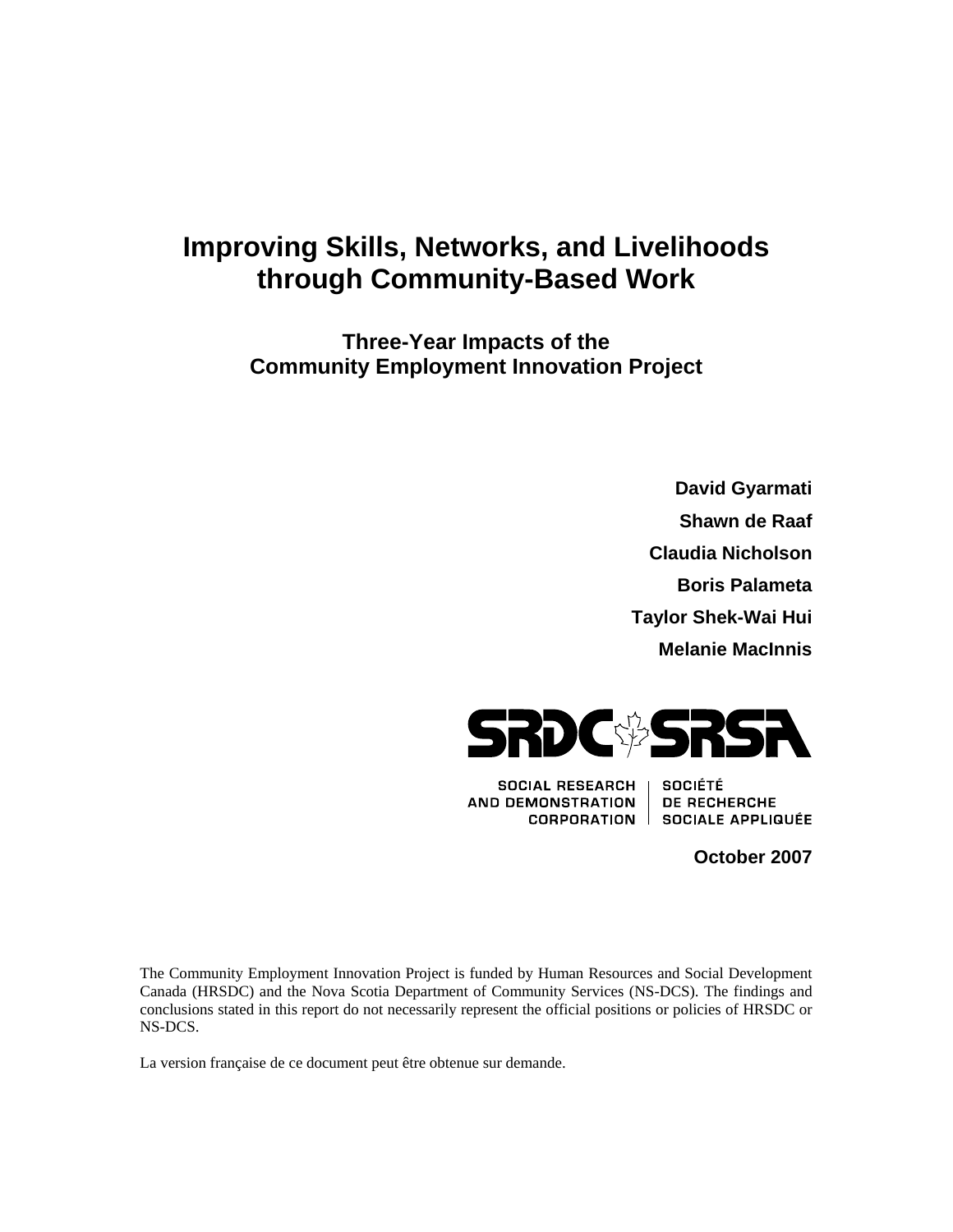The Social Research and Demonstration Corporation is a non-profit organization and registered charity with offices in Ottawa and Vancouver. SRDC was created specifically to develop, field test, and rigorously evaluate social programs. SRDC's two-part mission is to help policy-makers and practitioners identify social policies and programs that improve the well-being of all Canadians, with a special concern for the effects on the disadvantaged, and to raise the standards of evidence that are used in assessing social policies. As an intermediary organization, SRDC attempts to bridge the worlds of academic researchers, government policy-makers, and on-theground program operators. Providing a vehicle for the development and management of complex demonstration projects, SRDC seeks to work in close partnership with all levels of governments — federal, provincial and local — as well as with communities where these projects take place.

**Copyright © 2007 by the Social Research and Demonstration Corporation**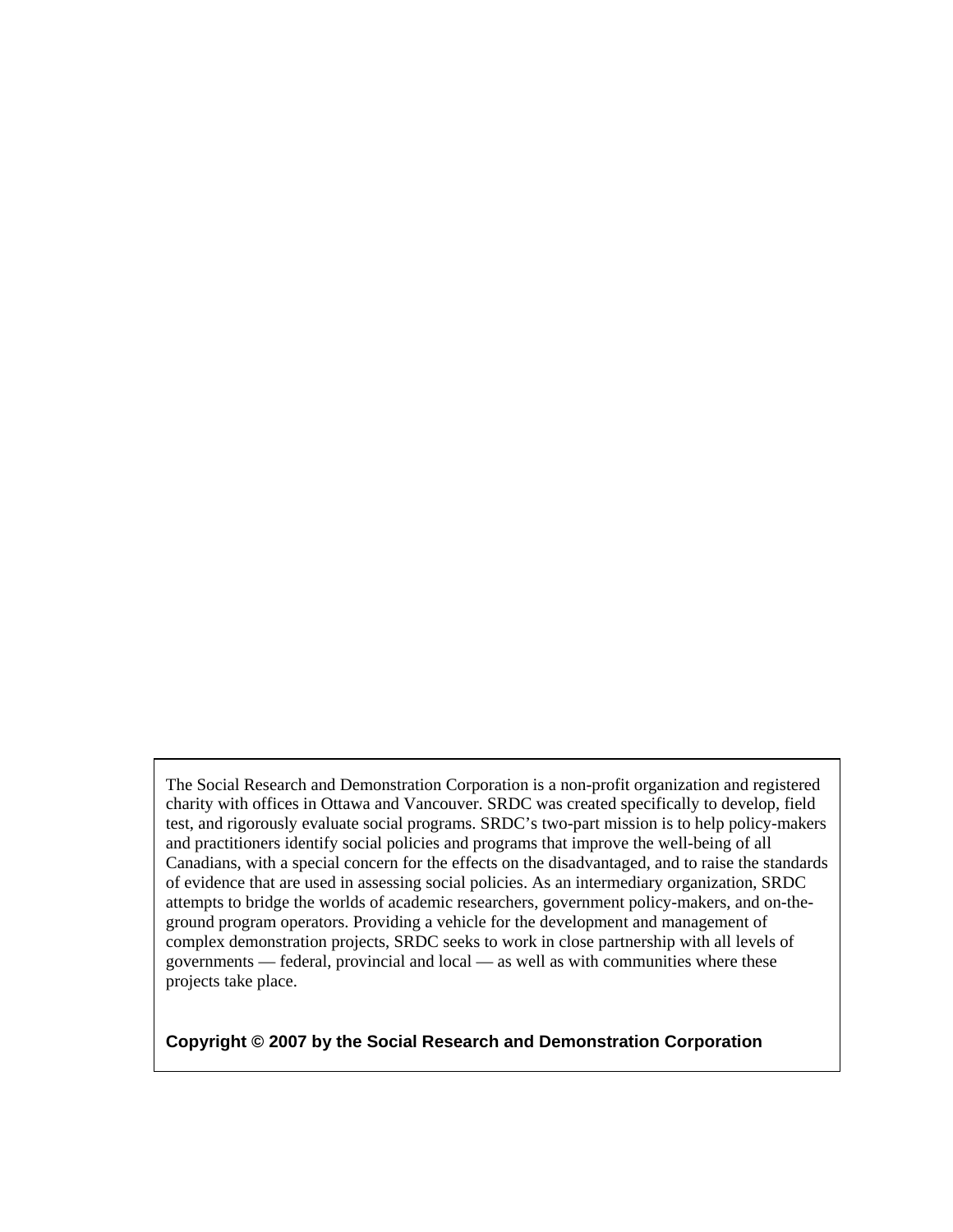## **Contents**

| <b>Tables and Figures</b> |                                                                                                                                                                                                                                                                                                                                                 | $\mathbf{V}$                                                                     |
|---------------------------|-------------------------------------------------------------------------------------------------------------------------------------------------------------------------------------------------------------------------------------------------------------------------------------------------------------------------------------------------|----------------------------------------------------------------------------------|
|                           | <b>Acknowledgements</b>                                                                                                                                                                                                                                                                                                                         | X                                                                                |
| 1                         | <b>Background and Overview of CEIP</b><br>Background<br>How is CEIP Different?<br>CEIP Program Model, In Depth<br><b>CEIP Evaluation Design</b><br>Overview of the 40-Month Impact Study<br><b>Report Outline</b>                                                                                                                               | $\mathbf{1}$<br>$\mathbf{1}$<br>$\boldsymbol{2}$<br>$6\,$<br>$\,8\,$<br>12<br>13 |
| $\mathbf{2}$              | <b>Implementing CEIP</b><br><b>Engaging Communities</b><br>Establishing a Program Office<br><b>Recruiting Study Participants</b><br>Participating in CEIP<br><b>CEIP Projects and Work Placements</b><br>Summary                                                                                                                                | 14<br>14<br>14<br>15<br>16<br>19<br>23                                           |
| 3                         | <b>Impacts on Employment, Earnings, and Job Characteristics</b><br><b>Impacts on Full-Time Employment</b><br>CEIP versus Non-CEIP Employment<br><b>Impacts on Monthly Earnings</b><br>Cumulative Measures of CEIP's Employment Impacts<br>Impacts on Wages and Hours of Work<br>Impacts on Jobs: Occupations, Skill Levels, Duration<br>Summary | 24<br>24<br>30<br>32<br>37<br>38<br>40<br>45                                     |
| 4                         | <b>Impacts on Income, Hardship and Well-Being</b><br>Impacts on EI and IA Receipt<br>Impacts on Incomes and Low-Income Status<br><b>Impacts on Financial Status</b><br>Impacts on Harship, Expectation and Well-Being<br>Summary                                                                                                                | 47<br>47<br>53<br>60<br>63<br>67                                                 |
| 5                         | <b>Impacts on Social Capital</b><br>Overview: Social Capital<br>Impacts of CEIP on Social Capital Development Over 40 Months<br>Summary                                                                                                                                                                                                         | 68<br>68<br>71<br>80                                                             |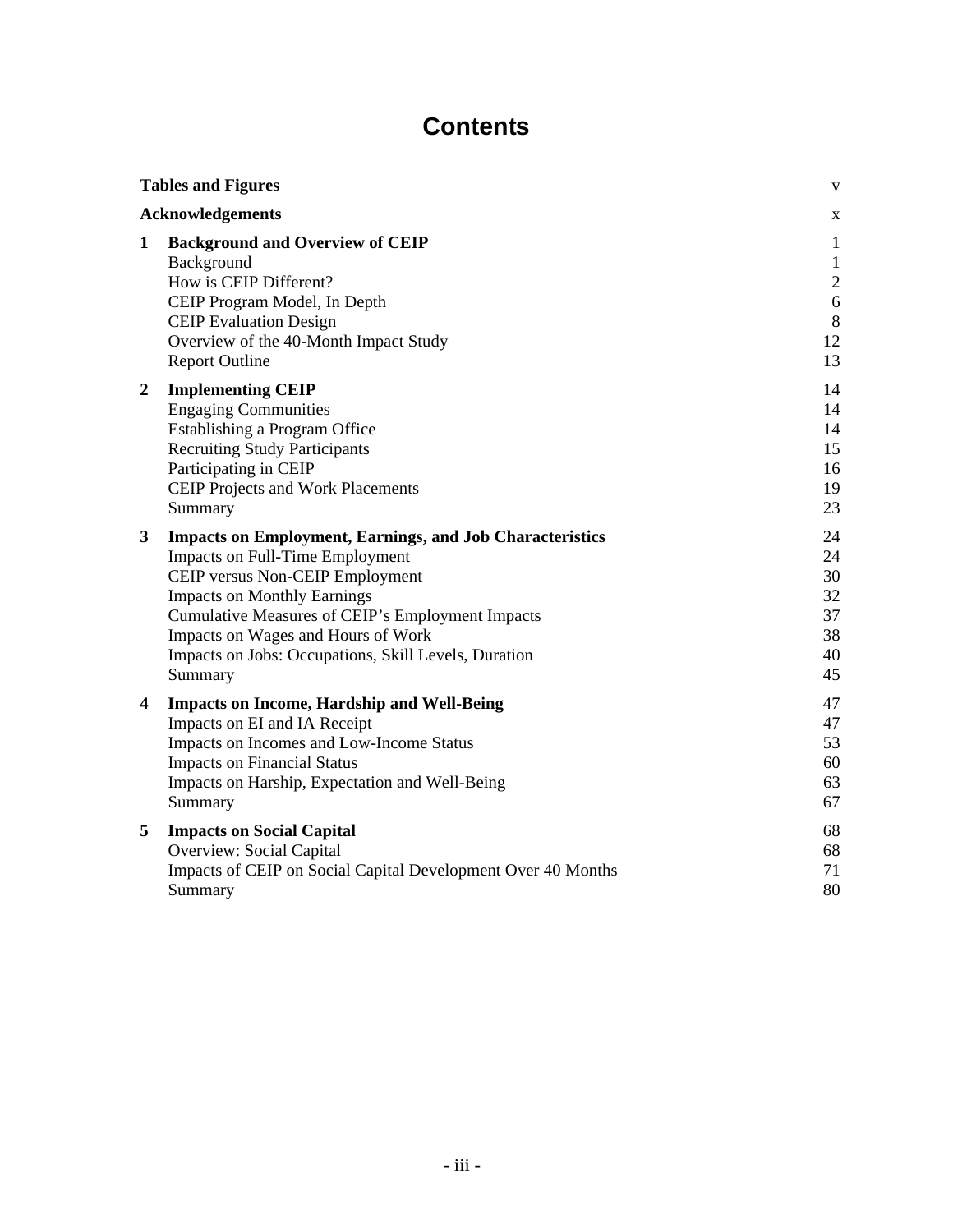| 6                 | <b>Imapcts on Employability</b><br>Soft Skills<br><b>Attitudes Towards Work and Transfer Payments</b><br><b>Education and Training</b><br>Job Search<br>Mobility<br>Summary | 81<br>81<br>87<br>90<br>91<br>93<br>95 |
|-------------------|-----------------------------------------------------------------------------------------------------------------------------------------------------------------------------|----------------------------------------|
| 7                 | <b>Impacts on Volunteering</b><br><b>Impacts on Volunteering</b><br>Summary                                                                                                 | 96<br>96<br>102                        |
| 8                 | <b>Summary of Findings</b><br>Post-Program Follow-Up                                                                                                                        | 104<br>108                             |
|                   | <b>Appendices</b>                                                                                                                                                           |                                        |
| A                 | Analysis of Non-Response Bias in the 40-Month Report Sample                                                                                                                 | 109                                    |
| В                 | <b>Program Satisfaction</b>                                                                                                                                                 | 119                                    |
| C                 | <b>Regression-Adjusted Impact Estimates</b>                                                                                                                                 | 122                                    |
| D                 | <b>Subgroup Impacts</b>                                                                                                                                                     | 140                                    |
| <b>References</b> |                                                                                                                                                                             | 158                                    |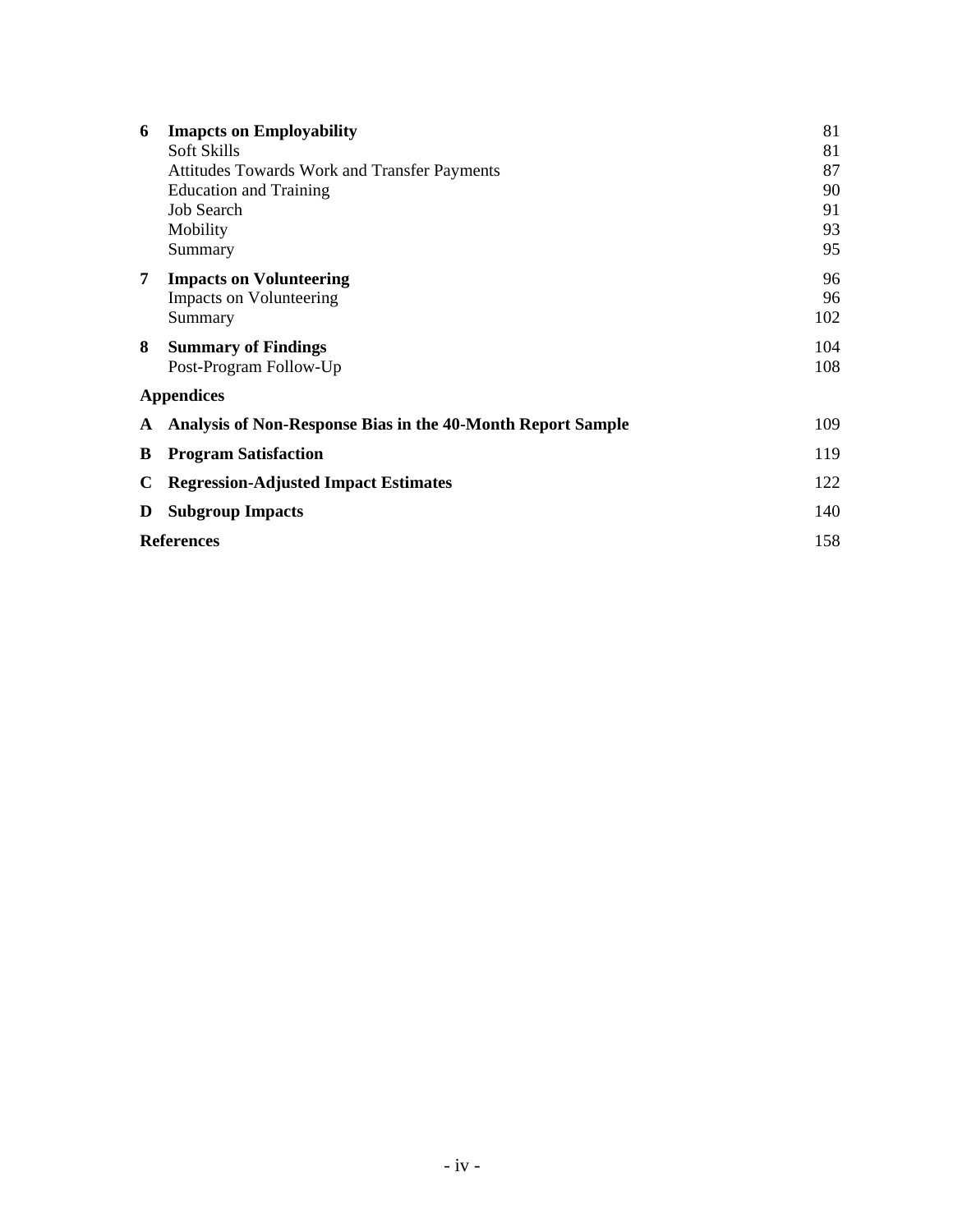# **Tables and Figures**

| <b>Table</b> |                                                                                            | Page |
|--------------|--------------------------------------------------------------------------------------------|------|
| 3.1          | Impacts on CEIP and Non-CEIP Employment — EI Sample                                        | 35   |
| 3.2          | Impacts on CEIP and Non-CEIP Employment — IA Sample                                        | 36   |
| 3.3          | Cumulative Impacts on Earnings, Hours, and Months With Employment<br>During Months 1 to 38 | 37   |
| 3.4          | Impacts on Distribution of Wages and Hours (Month 32)                                      | 40   |
| 3.5          | Impacts on Occupation Type of Main Job During Months 1 to 40                               | 41   |
| 3.6          | Impacts on Skill Level of Main Job During Months 1 to 40                                   | 43   |
| 3.7          | Average Number of Jobs Held During Months 1 to 40                                          | 44   |
| 3.8          | Impacts on Duration of Main Job During Months 1 to 40                                      | 45   |
| 4.1          | Impacts on EI Monthly Benefits — EI Sample                                                 | 49   |
| 4.2          | Impacts on EI and IA Monthly Benefits — IA Sample                                          | 52   |
| 4.3          | Impacts on Personal and Household Income Prior to the 40-Month Follow-Up<br>Interview      | 53   |
| 4.4          | Impacts on Household Low-Income (LICO) Status Prior to the 40-Month<br>Follow-Up Interview | 58   |
| 4.5          | Impacts on Personal Finance at the 40-Month Follow-Up Interview                            | 62   |
| 4.6          | Impacts on Harship at the 40-Month Follow-Up Interview                                     | 64   |
| 4.7          | Impacts on Expectation, Health and Well-Being at the 40-Month Follow-Up<br>Interview       | 65   |
| 5.1          | Number of Contacts Able to Provide Various Resources                                       | 72   |
| 5.2          | Structural Characteristics of Social Networks — Tie Strength and Network Density           | 74   |
| 5.3          | Network Heterogeneity                                                                      | 77   |
| 5.4          | Composite Measures of Change from Baseline to 40 Months                                    | 79   |
| 6.1          | Impacts on Working Skills at the 40-Month Follow-Up Interview                              | 83   |
| 6.2          | Impacts on Attitudes to Work and Transfer Payments, at the 40-Month<br>Follow-Up Interview | 89   |
| 6.3          | Impacts on Non-CEIP-Provided Training at the 40-Month Follow-Up Interview                  | 91   |
| 6.4          | Impacts on Job Search at the 40-Month Follow-Up Interview                                  | 92   |
| 6.5          | Impacts on Mobility at the 40-Month Follow-Up Interview                                    | 94   |
| 7.1          | Impacts on Formal Volunteering with Groups or Organizations                                | 98   |
| 7.2          | Impacts on Informal Volunteering                                                           | 100  |
| 7.3          | Impacts on Volunteering on Participants Working Full-Time                                  | 101  |
| 7.4          | Changes in Informal and Formal Volunteering from Baseline to 40 Months                     | 103  |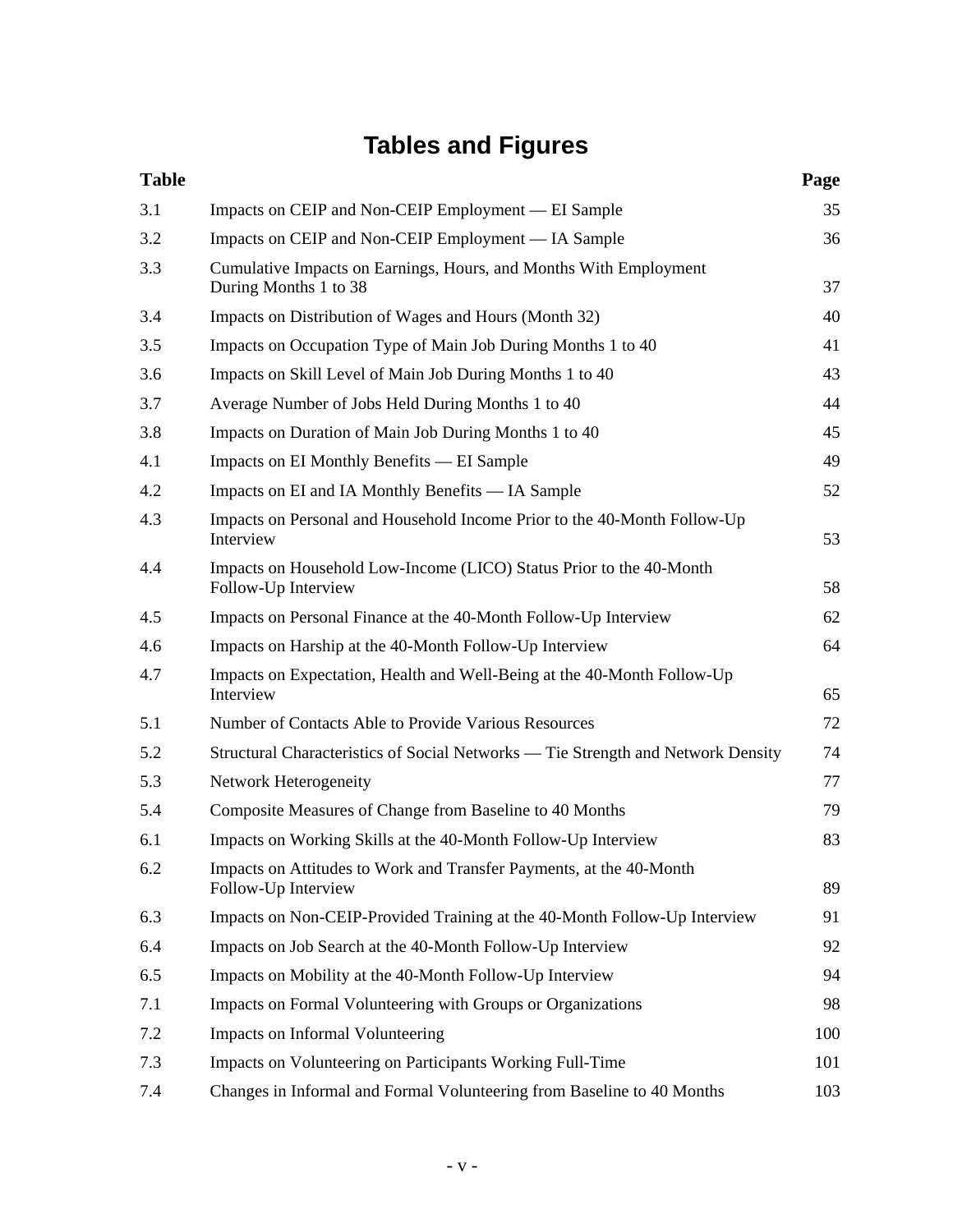| A.1  | Comparison of Characteristics of Original Baseline and 40-Month Survey<br>Samples — EI Sample                                       | 113 |
|------|-------------------------------------------------------------------------------------------------------------------------------------|-----|
| A.2  | Comparison of Characteristics of Original Baseline and 40-Month Survey<br>Samples — IA Sample                                       | 115 |
| A.3  | Impacts on EI Receipt and Payments by Respondents and Non-Respondents<br>-EI Sample                                                 | 117 |
| A.4  | Impacts on EI Receipt and Payments by Respondents and Non-Respondents<br>- IA Sample                                                | 118 |
| B.1  | Program Satisfaction at 40 Months After Enrolment Among Program Group                                                               | 120 |
| C.1  | Impacts on Occupation Type of Main Job During Months 1 to 40                                                                        | 128 |
| C.2  | Impacts on Personal and Household Income Prior to the 40-Month Follow-Up<br>Interview                                               | 128 |
| C.3  | Impacts on Household Low-Income Cut-Off (LICO) Status Prior to the 40-Month<br>Follow-Up Interview                                  | 129 |
| C.4  | Impacts on Personal Finance at the 40-Month Follow-Up Interview                                                                     | 130 |
| C.5  | Impacts on Hardship at the 40-Month Follow-Up Interview                                                                             | 131 |
| C.6  | Network Heterogeneity                                                                                                               | 132 |
| C.7  | Composite Measures of Change from Baseline to 40 Months                                                                             | 133 |
| C.8  | Impacts on Working Skills at the 40-Month Follow-Up Interview                                                                       | 134 |
| C.9  | Impacts on Attitude to Work and Transfer Payments at the 40-Month Follow-Up<br>Interview                                            | 136 |
| C.10 | Impacts on Non-CEIP-Provided Training at the 40-Month Follow-Up<br>Interview                                                        | 137 |
| C.11 | Impacts on Mobility at the 40-Month Follow-Up Interview                                                                             | 138 |
| C.12 | Impacts on Formal Volunteering with Groups or Organizations                                                                         | 139 |
| D.1  | Impacts on Full-Time Employment by Subgroup — Percentage Employed<br>Full-Time Between Months 19 and 38                             | 144 |
| D.2  | Impacts on Household Income by Subgroup — Average Household Income at the<br>40-Month Survey (\$)                                   | 145 |
| D.3  | Impacts on Income of Other Household Members by Subgroup — Average Income<br>of Other Household Members at the 40-Month Survey (\$) | 146 |
| D.4  | Impacts on Spousal Employment by Subgroup — Participants with a Working<br>Spouse $(\%)$                                            | 147 |
| D.5  | Impacts on Incidence of Low Income by Subgroup — Participants with<br>Household Income Less than LICO                               | 148 |
| D.6  | Impacts on the Severity of Poverty — Participants with Household Income Less<br>than 75% of LICO                                    | 149 |
| D.7  | Impacts on Total EI Payments by Subgroup - Total EI Payments from<br>Months 1 to 38 $($ \$)                                         | 150 |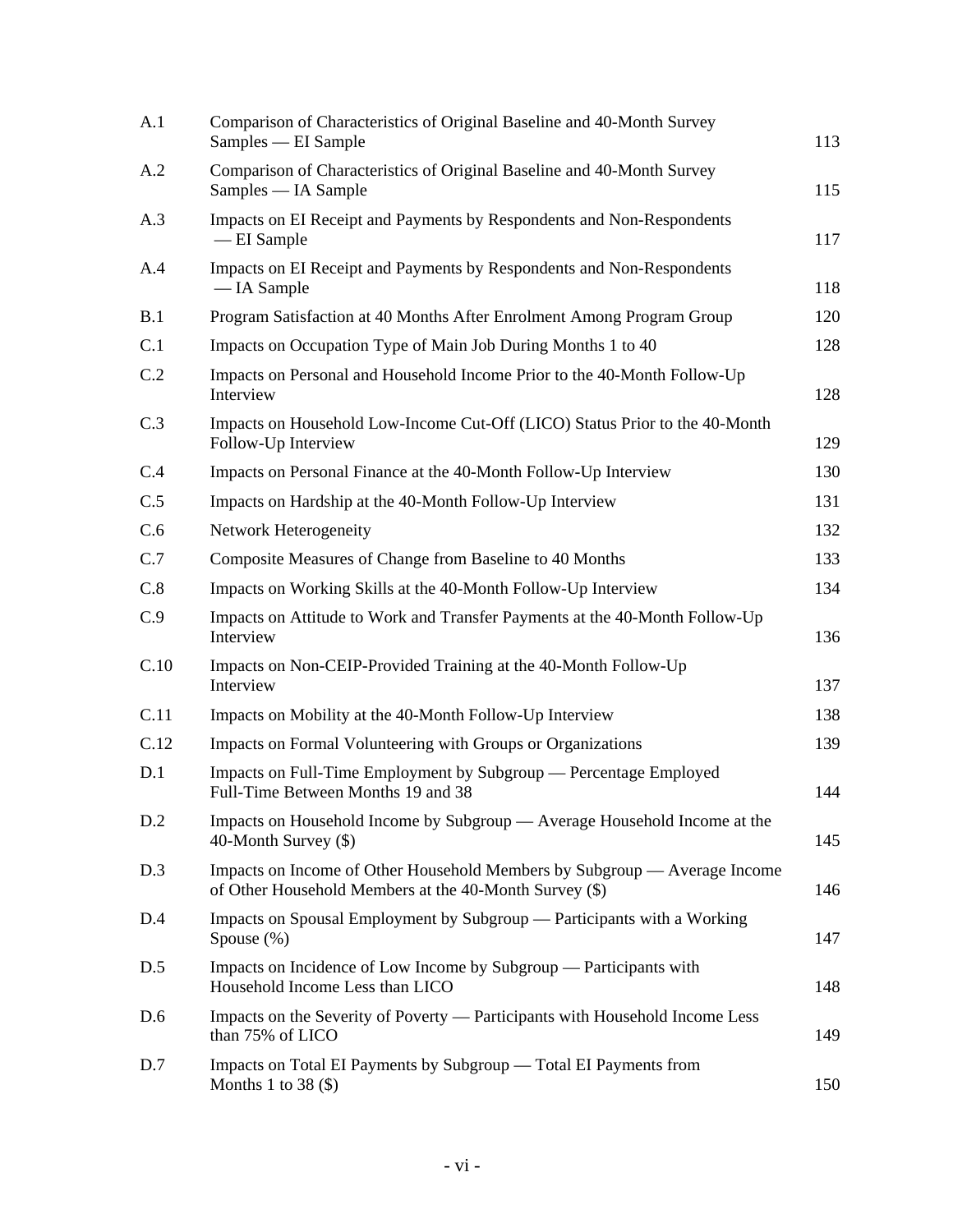| D.8  | Impacts on Total IA Payments by Subgroup — Total AI Payments from<br>Months 1 to 38 $(\$)$               | 151 |
|------|----------------------------------------------------------------------------------------------------------|-----|
| D.9  | Impacts on Total Contacts who Can Help Find a Job by Subgroup — Average<br>Number of Contacts            | 152 |
| D.10 | Impacts on Working Skills by Subgroup — Problem-Solving Skills                                           | 153 |
| D.11 | Impacts on Working Skills by Subgroup — Systems Thinking                                                 | 154 |
| D.12 | Impacts on Mobility by Subgroup — Participants who Moved Outside Cape<br>Breton $(\%)$                   | 155 |
| D.13 | Impacts on Volunteering by Subgroup — Participants Not Having Formally<br>Volunteered in 22 Months (%)   | 156 |
| D.14 | Impacts on Volunteering by Subgroup — Participants Not Having Informally<br>Volunteered in 22 Months (%) | 157 |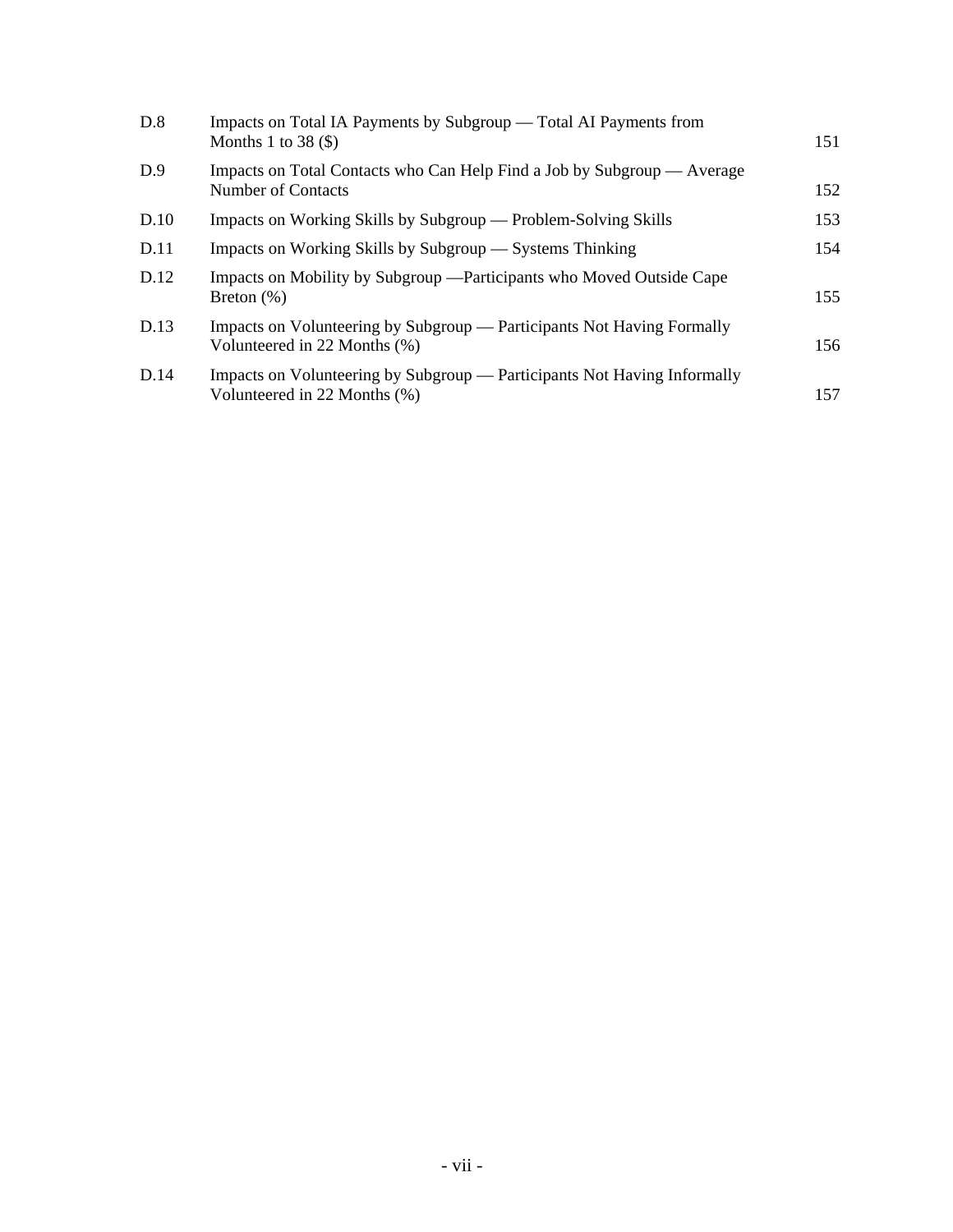| <b>Figure</b>    |                                                                                      | Page |
|------------------|--------------------------------------------------------------------------------------|------|
| 2.1              | <b>CEIP Participation Rates by Months From Enrolment</b>                             | 17   |
| 2.2              | CEIP Projects by Organization or Sector Served (2000–2005)                           | 19   |
| 2.3              | CEIP Jobs — Total Positions Filled, by Occupation                                    | 22   |
| 2.4              | <b>Total Participant Placements, by Occupation</b>                                   | 23   |
| 3.1a             | Full-Time Employment Rates, by Months from Random Assignment — EI Sample             | 26   |
| 3.1 <sub>b</sub> | Full-Time Employment Rates, by Months from Random Assignment — IA Sample             | 27   |
| 3.2a             | Impacts on Full-Time Employment Rates, by Activity Limitation — EI Sample            | 29   |
| 3.2 <sub>b</sub> | Impacts on Full-Time Employment Rates, by Activity Limitation — IA Sample            | 29   |
| 3.3a             | CEIP versus Non-CEIP Employment — EI Sample                                          | 30   |
| 3.3 <sub>b</sub> | CEIP versus Non-CEIP Employment — IA Sample                                          | 32   |
| 3.4a             | Average Monthly Earnings for CEIP and Non-CEIP Employment, by Quarter —<br>EI Sample | 33   |
| 3.4 <sub>b</sub> | Average Monthly Earnings for CEIP and Non-CEIP Employment, by Quarter —<br>IA Sample | 34   |
| 4.1              | Percentage Receiving Regular EI Benefits — EI Sample                                 | 48   |
| 4.2              | Percentage Receiving IA Benefits — IA Sample                                         | 51   |
| 4.3              | Income of Other Household Members by Presence of Children                            | 56   |
| 4.4              | Percentage of Participants with a Working Spouse, by Presence of Children            | 57   |
| 4.5              | Low-Income Status at 40-Month Survey by Baseline Family Structure                    | 59   |
| 4.6              | Household Income Less than 75% of LICOs at 40-Month Survey                           | 60   |
| 5.1              | Average Number of Contacts who Can Provide Help Finding a Job<br>by Income Group     | 72   |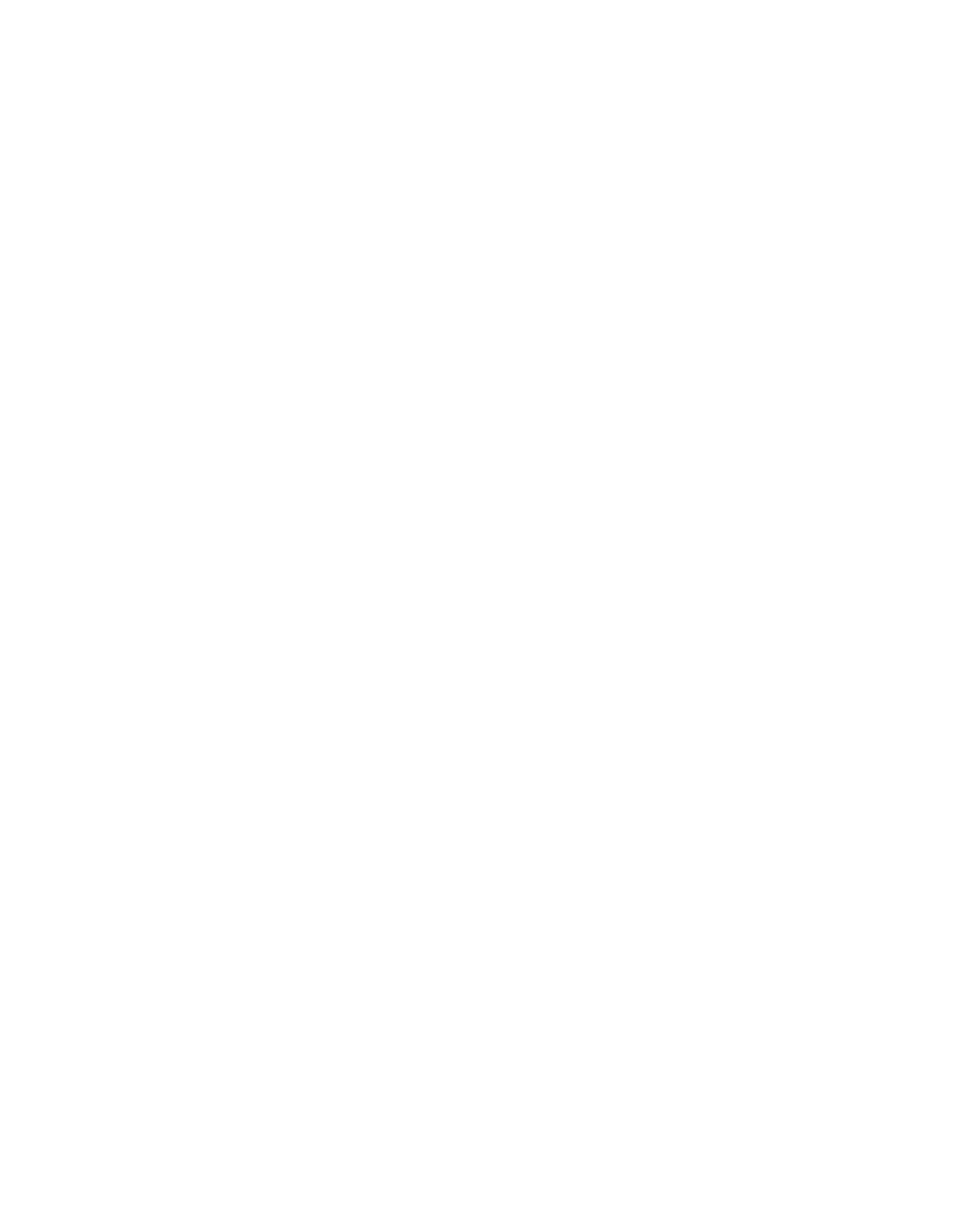## **Acknowledgements**

The Community Employment Innovation Project (CEIP) is the result of collaboration among a large number of organizations and individuals. We would like to acknowledge and thank those who have been instrumental to CEIP's success.

CEIP would not have been possible without the support of Human Resources and Social Development Canada (HRSDC), the principal funder of the project and the originator of the idea that eventually became CEIP. We offer special thanks to Satya Brink, Urvashi Dhawan-Biswal, Bagala Biswal, and Neil Bouwer for their ongoing support and advice. We would also like to thank CEIP's sponsor, the Nova Scotia Department of Community Services (NS-DCS) for their support, including, most recently, Lynn Hartwell and her team at Policy and Information Management in Halifax.

We acknowledge the contributions made by our local delivery partners in the Cape Breton Regional Municipality who helped make CEIP a reality on the ground. We want to thank Charlene Giovanetti-King and the Cape Breton Family YMCA, Mary McNeil and the Breton Business Centre, Judy McMullen and Matthew Bruffato of the Atlantic Coastal Action Program — Cape Breton, and Mike and Sharon Currie of Breton Rehab Services. Setting up and running the CEIP office involved an incredible effort and special thanks are due to the hard-working staff, including Bill McCarron, Anita Maynard, David Hillier, Diana Jensen, Ian MacIntyre, Bernadette Gillis, Janie MacDonald, Kathie Ball, Margie Paruch, Terri-Lynn Jennings, Ron Cote, Wendy Marinelli, and Jacqueline Buchanan.

We are also grateful to our many research partners for their significant contributions. We offer a special thought and our utmost gratitude for the late Hélène Lavoie who was taken away from us close to the completion of the project. Hélène managed Statistics Canada's role in the selection and recruitment of CEIP participants as well as the administration of follow-up surveys. We are grateful for her dedication to the project and commitment to quality. We lost a valuable member of the CEIP team and a dear friend.

We would also like to thank Eddy Ross, Nancy Brooks, and the Special Surveys Division at Statistics Canada for their continued work on the CEIP participant surveys. Similarly, Michael Ornstein and David Northrup at the Institute for Social Research (ISR) contributed greatly with their administration of the community survey and their ongoing support and advice. The contributions of our many present and past colleagues here at the Social Research and Demonstration Corporation (SRDC) are too lengthy to list. The success of the project would not have been possible without collaboration among the whole organization. For this specific report, we would like to thank Doug Tattrie for his feedback on the analysis, Hongmei Cao who conducted the fact checking, and Eliza Bennett who edited the report and oversaw its translation and production. We also offer special thanks for the support and advice of Jean-Pierre Voyer, SRDC's Executive Director and the former Executive Director, John Greenwood, who provided valuable insight during much of the design and implementation of CEIP.

A special acknowledgement is also made of the contributions of the dedicated volunteers who served on CEIP community boards — the New Waterford and Area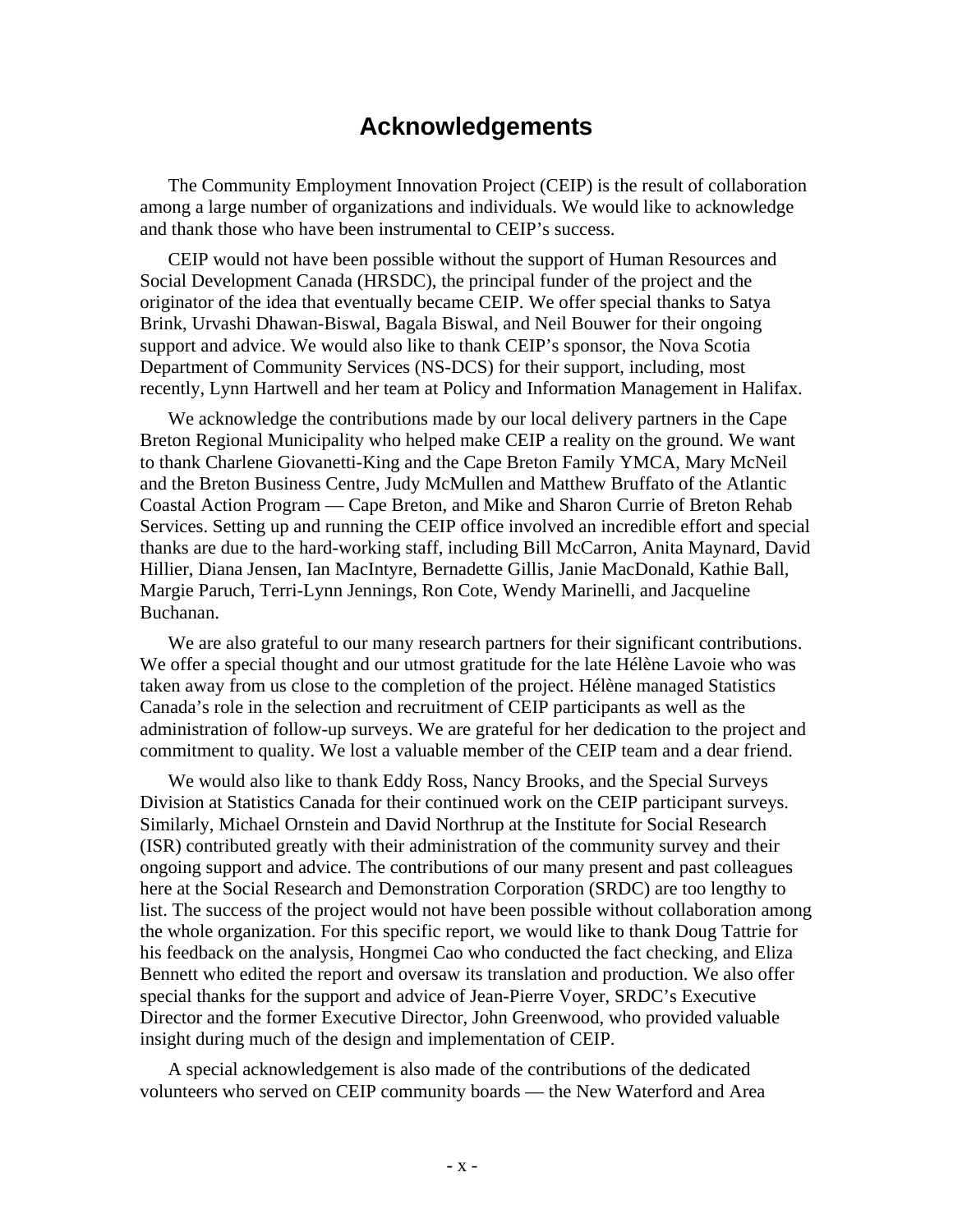Social and Economic Action Society, the Sydney Mines CEIP Association, the District 7 Innovation Project Association, the Glace Bay Community Improvement Society, and the North Sydney–Barra Community Development Association, as well as the many organizations that sponsored projects in their communities. Finally, we want to express our very special thanks to the individual participants in CEIP, both those who worked on projects and those who, as members of CEIP's control group, are telling us how much difference this intervention makes.

The Authors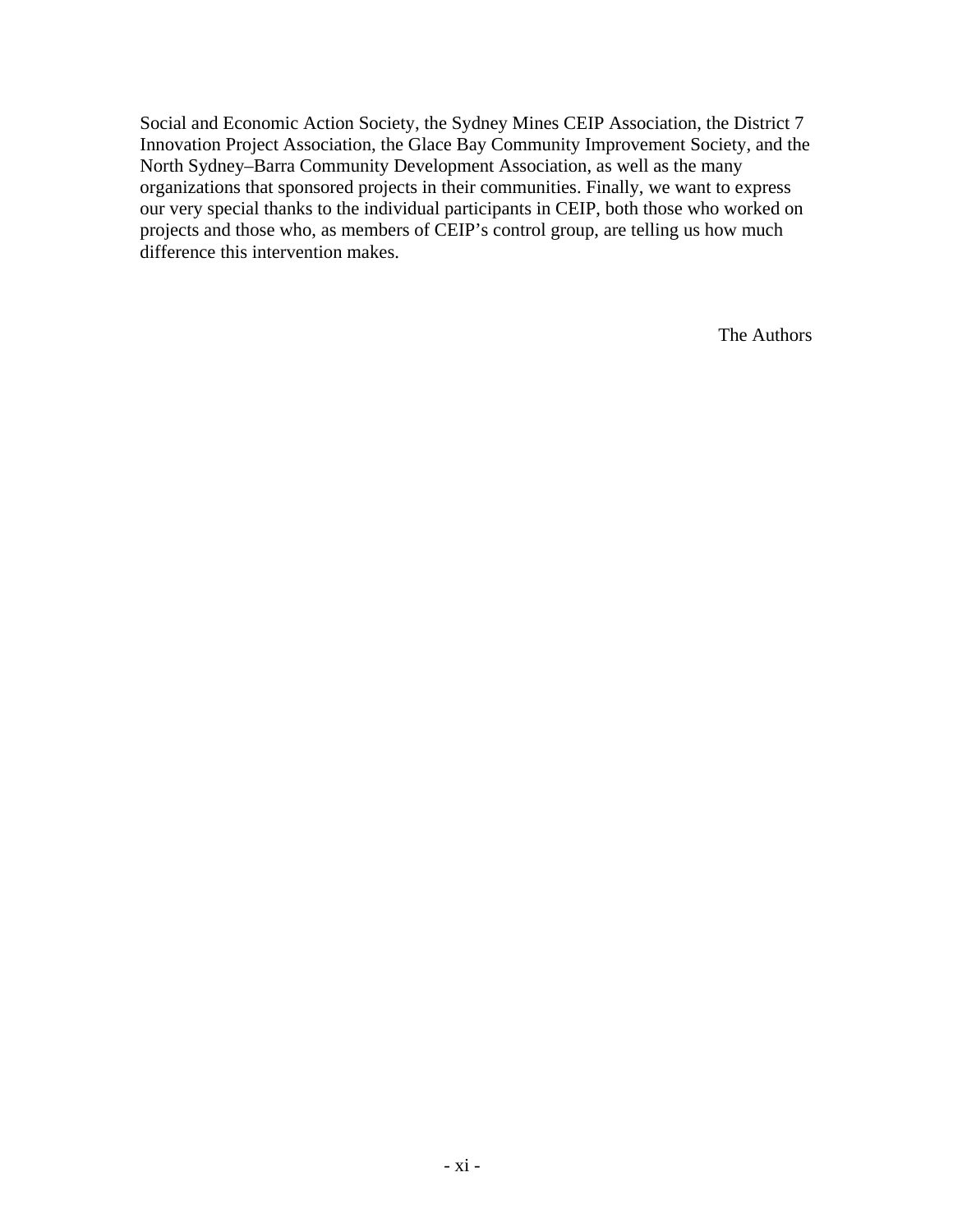## **Chapter 1: Background and Overview of CEIP**

Canada has enjoyed a prosperous period of stable economic growth for more than a decade. Employment levels have increased for 14 consecutive years and the national unemployment rate has reached a 30-year record low (Statistics Canada, 2006). However, there are regions of the country that have not shared equally in the benefits of sustained growth and still face chronic high unemployment. Industrial Cape Breton is one such example, where closure of coal mines and a declining steel industry have resulted in double-digit unemployment rates for over a decade. Despite a thriving national economy, the current unemployment rate in Cape Breton remains more than twice the national average at 13 per cent, with particular communities faring much worse still (Statistics Canada, 2007b). Other examples include the Gaspésie region of Quebec, which has a history of reliance on seasonal industries, with a current unemployment rate of 18 per cent (Canada Economic Development, 2007), and several single-industry towns in British Columbia that suffer from declines in logging and local pulp and paper mills. Unemployed individuals in these areas face higher risks of deteriorating skills, reduced employability, poverty, and social exclusion. Similarly, communities may face significant out-migration, reduced cohesion, and decline in their capacity.

A variety of employment programming has been implemented by governments over the last 30 years to address situations of enduring unemployment. Although many of these programs met their short-term objectives, the problem persists and innovative responses are needed. This report reviews a study of one such response — the Community Employment Innovation Project (CEIP) — a long-term research and demonstration project that is testing an alternative form of income transfer payment for the unemployed in areas of chronic high unemployment. In exchange for their entitlements to Employment Insurance (EI) and income assistance (IA), CEIP offered volunteers up to three years of work on projects that were developed by local communities in the Cape Breton Regional Municipality (CBRM). Participants were therefore involved in a significant period of stable earned income and gained an opportunity to accumulate work experiences, acquire new skills, and expand networks of contacts.

## **BACKGROUND**

### **Community Employment Programs**

CEIP is different from earlier community-based employment programs in a number of critical ways. Government responses to the problem of chronic regional unemployment in Canada have included a variety of direct job creation programs, many of which simultaneously aimed to involve and support communities. During the 1970s, a number of temporary community employment programs were introduced, including the Local Initiatives Program (LIP), Local Employment Assistance Program (LEAP), and Canada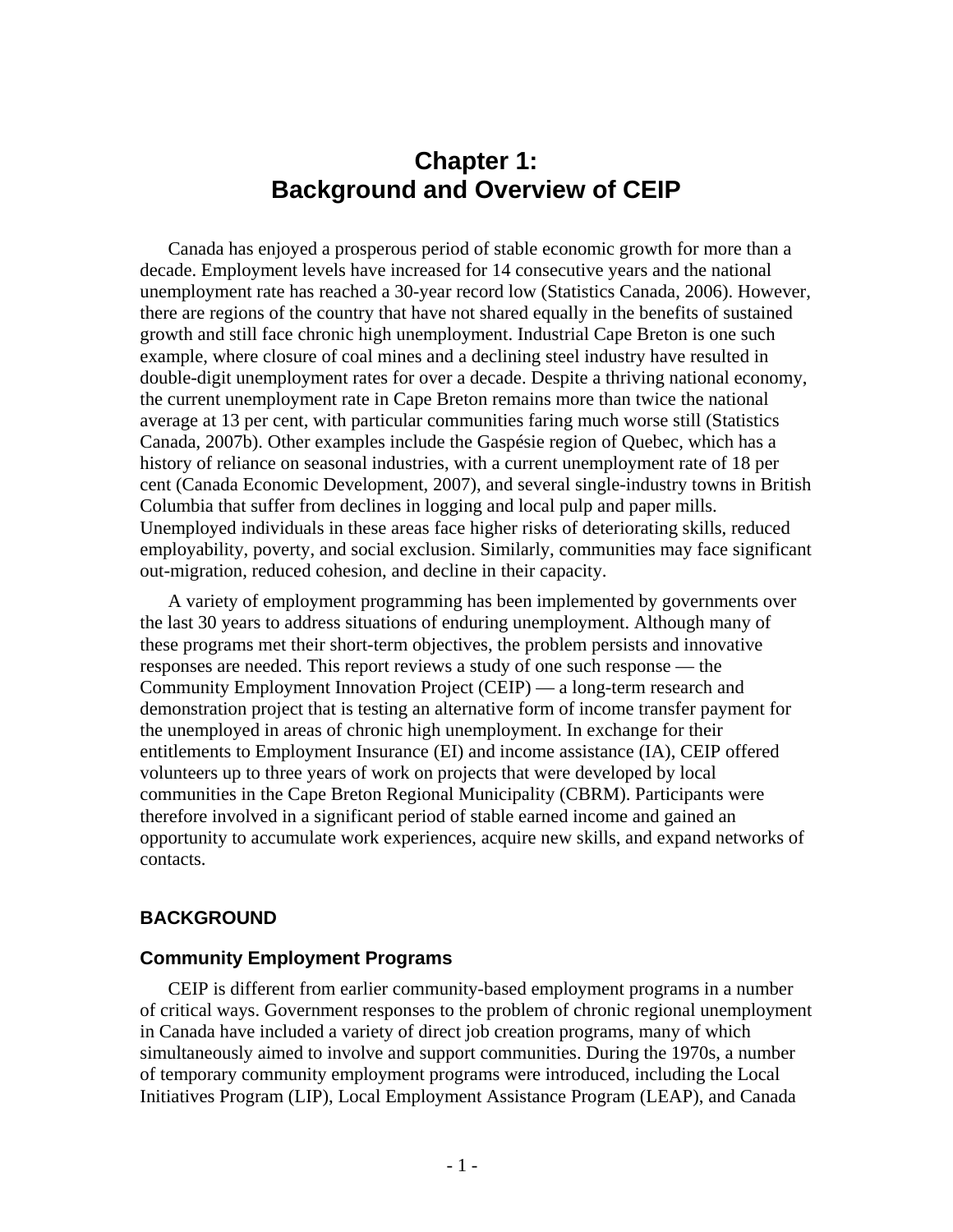Works, which had dual goals of job creation and community improvement. Similar programming followed in the 1980s under the Local Economic Development Assistance (LEDA) program and Canada Employment Program (CEP). The 1990s brought more focus to particular active labour market policies including earnings supplements, wage subsidies, and self employment assistance. Although the emphasis on direct job creation programs was substantially reduced in Canada, active measures under the 1996 EI Act still do provide for limited funding of such programs through the Job Creation Projects (JCP) measure.

Governments in the United States have also used community-based jobs in various capacities. In the 1980s, community work experience programs (CWEP) were initiated in several states, as part of mandatory "workfare" (Holzer, 2002). With the welfare reforms of the 1990s, several large-scale projects using community service employment (CSE) were implemented, often as components of a larger demonstration, including Vermont's Community Service Employment Program (Sperber & Bloom, 2002) and the New Hope Project (Brock, Doolittle, Fellerath, & Wiseman, 1997).

#### **HOW IS CEIP DIFFERENT?**

 $\overline{a}$ 

CEIP is not a traditional job creation project. Although the program does address a short-term need for employment, it is first and foremost a research study that is testing an active re-employment strategy as an alternative to the passive receipt of EI or IA. Designers of CEIP also sought to build upon lessons learned from earlier approaches in developing the program model. This section elaborates on the theoretical underpinnings of CEIP and reviews some of the key features of the program that distinguish it from earlier responses to chronic regional unemployment.

#### **Active Labour Market Policy and the Emphasis on Employment**

Since the late 1980s, labour market policy discussions have been dominated by what is known as active labour market policy measures.<sup>1</sup> The idea is that transfer programs should encourage recipients to work or learn rather than passively receiving cash benefits. This interest in active measures has affected policy developments in both the federal EI and provincial IA programs in Canada and also provided the impetus for the introduction of CEIP.*<sup>2</sup>*

CEIP is an attempt to experiment with another alternative to the so-called "passive" receipt of benefits. In this case, the transfer recipients were encouraged to take up community employment, recognizing the limited possibilities for market work in areas of high and continuing unemployment. The goal of testing an active labour market policy alternative had several implications for the CEIP design. The program model could not provide participants with financial benefits to participants that were substantially higher than those for which it was an alternative. Moreover, it could not provide large amounts of capital — financial or otherwise — since the provision of such capital is not a role typically assumed by a transfer program. And although the program could, in principle,

<sup>&</sup>lt;sup>1</sup>See for example the Organization for Economic Cooperation and Development (1989, 1990).

<sup>&</sup>lt;sup>2</sup> For a more complete review of the developments within the Employment Insurance and Income Assistance programs relevant to the design of CEIP, see Gyarmati, de Raaf, Nicholson, Kyte, and MacInnis (2006).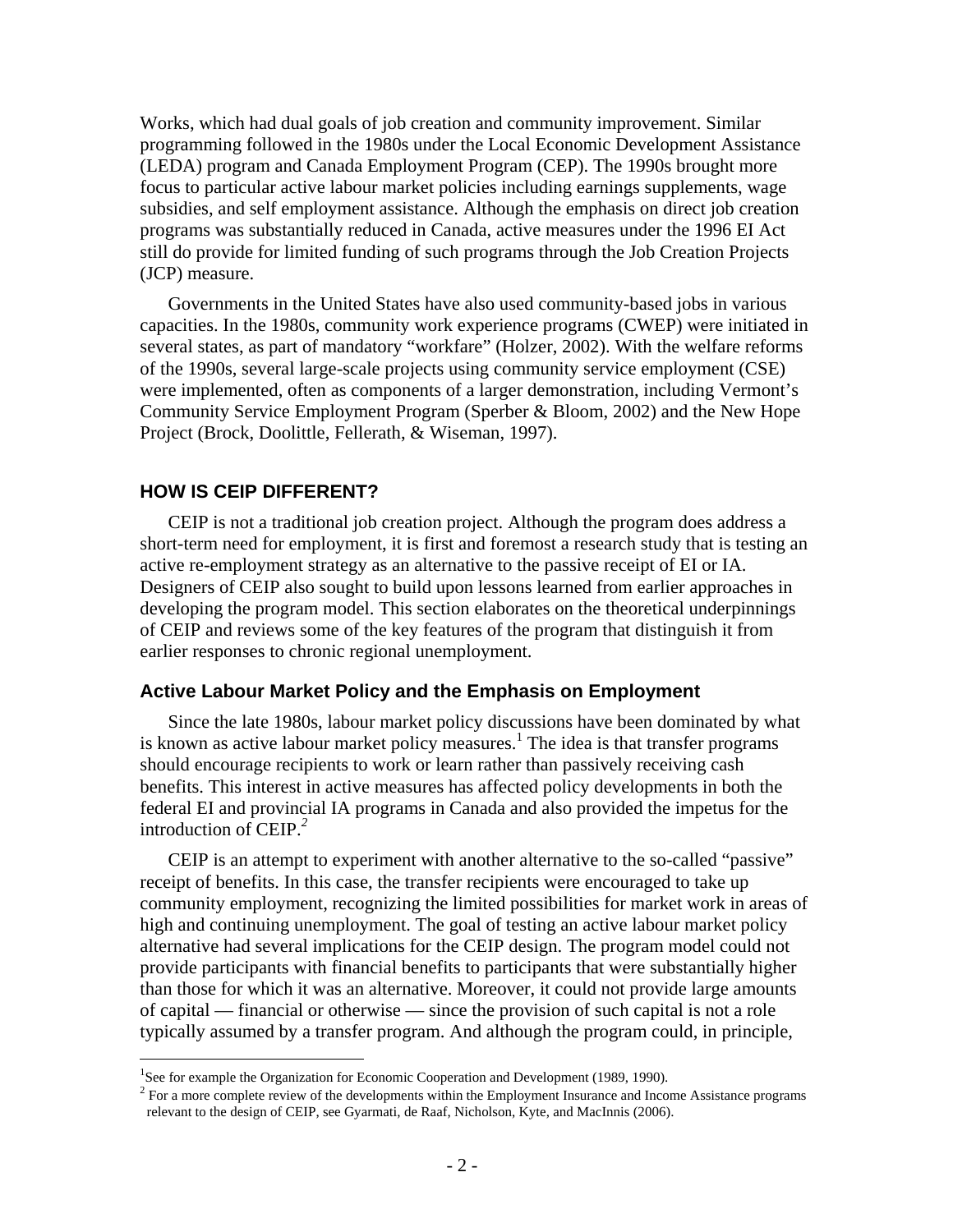provide job training, other existing components of the EI program provide training and the funders had other ways to learn about the effects of training and human capital accumulation.

Parallel with the federal interest in active labour market measures was a general trend in provincial governments towards reforming welfare through work. Measures aimed at increasing participation in the labour market were seen as essential steps toward reducing welfare dependency and social exclusion. In Nova Scotia, coincident with the development of CEIP, the provincial government was also planning broader changes to the IA system by adding a requirement for all IA recipients to have their employment readiness assessed and making enhanced employment supports<sup>3</sup> available to facilitate transitions from welfare to work.

In providing alternative employment opportunities for IA recipient, the CEIP program model was seen as consistent with the heightened focus on employment inherent in the program changes that the provincial government was making.

#### **The Role of Communities: Empowerment and Capacity-Building**

Many earlier community-based employment initiatives had the dual objectives of providing jobs for the unemployed and supporting projects that aimed to help communities. CEIP is not unique in this respect. However, although some programs, particularly those from the 1970s and early 1980s, aimed to empower communities with control over project priorities, there was rarely a strong link between projects and broader community development goals.<sup>4</sup> In many cases, project sponsors were other public agencies or organizations, with objectives that were not connected to any locally identified community needs. The US experience with community job creation offers similar lessons and emphasizes the need to "tie work projects explicitly to community needs."<sup>5</sup>

A fundamental idea underlying CEIP that distinguishes it from earlier interventions is the notion that local communities should be able to define their needs and then develop projects that might meet those needs. To that end, CEIP placed extensive community control over project development in order to explicitly link projects with local priorities and needs. The role played by the communities had two main dimensions.

First, each community had to create a democratic decision-making structure regarding the use of CEIP resources. These CEIP community boards were initially charged with developing strategic plans and setting priorities for the kinds of projects that would have access to workers supplied by CEIP.

Second, communities were responsible for mobilizing local project sponsors to develop projects that would employ CEIP workers. It was hoped that the organization,

 $\overline{a}$ 

 $3$ Enhanced employment supports included extended prescription drug coverage for up to 12 months after starting a job, reimbursement of up to \$400 a month in childcare expenses and \$150 a month in transportation costs, payment of a one-time "new start" allowance of \$200 for part-time employment and \$400 for full-time employment, a disregard of 30 per cent of net earnings from the calculation of IA benefit entitlement, a covering of the costs of some work-related items (work boots, uniforms, tools, and supplies), and an increase in the coverage of costs for employment-related training courses.

<sup>&</sup>lt;sup>4</sup> See Roy and Wong (1998) for a review of evaluation studies of Canadian job creation programming.<br><sup>5</sup> See Johnson (1997) for a gravious of lessons logged from US community anglowment programs.

 $<sup>5</sup>$  See Johnson (1997) for a review of lessons learned from US community employment programs.</sup>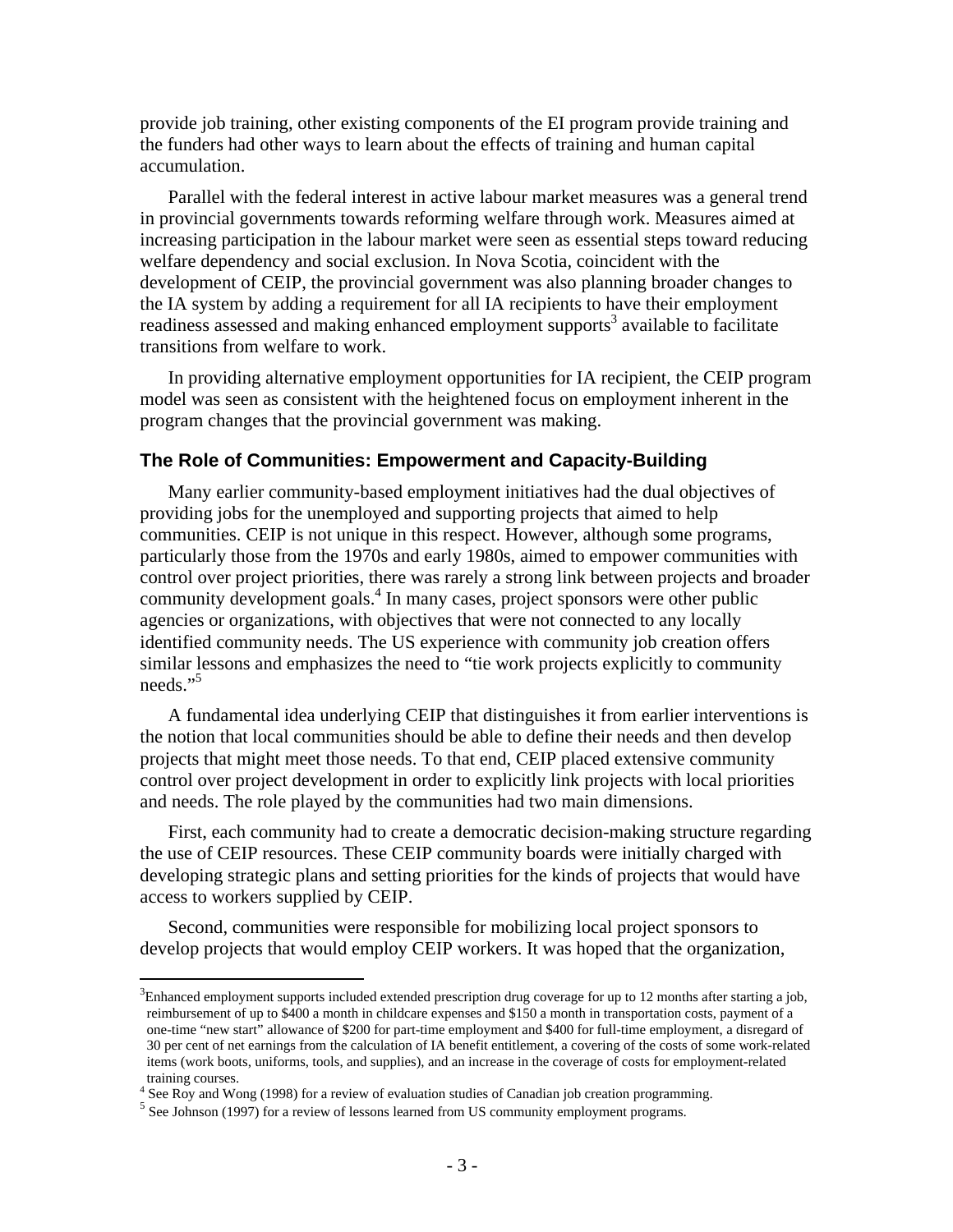planning, and mobilization of projects would serve as a catalyst for community action and that these process would, in turn, support capacity growth and improve social and market conditions in ways that were consistent with locally identified community needs.

## **Social Economy: the Source of Community Projects**

CEIP also differs from past programs in that it grows from a body of knowledge and practical experience with the "social economy" (Policy Research Initiative, 2005; Ninacs, 2002) While definitions of the "social economy" vary, a common element is that of organizations and institutions, which are neither entirely private — producing goods and services for sale in the market — nor entirely public — operating as part of a tax-funded government bureaucracy. CEIP is exploring whether this "third sector" can be used to develop opportunities for work, while recognizing that some communities have smaller market sectors than others. The idea is to encourage activities that are meaningful for both the participant and the community, in ways that the public and private sector have not.

However, in the context of a community-controlled model, CEIP did not impose a definition of the social economy on communities. They were free to determine the precise nature of the projects, within limited guidelines, and could, for example, choose to focus their resources in existing non-profit organizations rather than create new "social enterprises." Furthermore, CEIP provided communities primarily "free" labour, with little capital support, as it is testing an alternative to EI or IA, not an economic development project. One could think that the lack of capital would limit the project development options of communities. The idea is to test this notion, using a rigorous design, to determine if the social economy can in fact provide a range of opportunities — "meaningful" jobs — without large capital investments.

## **Job Placements and Program Services: Varied Opportunities and Supports**

CEIP was designed to replicate traditional employment. Participants were required to work for 35 hours a week on locally developed projects; in return, they were paid a community wage at a rate of up to \$325 per week. CEIP employment was insurable under the EI program and covered by the Nova Scotia Workers' Compensation program and the Canada Pension Plan. Optional medical benefits were also available.

However, from the perspective of participant workers, there are several unique features of CEIP that set it apart from earlier interventions. Many previous initiatives have been criticized for offering employment that is much less desirable than a traditional job (Sherwood, 1999). This employment often involved temporary, lower-skilled, shortterm positions, of less than a year in duration, in a singular work placement.

CEIP built on these lessons and offered an extended length of eligibility, varied job placements, and a unique set of supporting program services. Participants were eligible for CEIP for three years, as long as they did not return to regular EI benefits or IA as their primary source of income. This would provide more significant employment duration than was possible in earlier programs. In addition, rather than a single work placement, participants were able to take on a number of successive new job assignments to obtain a wider range of work experiences. This was actively encouraged through case (participant) management and the use of a job-matching coordinator.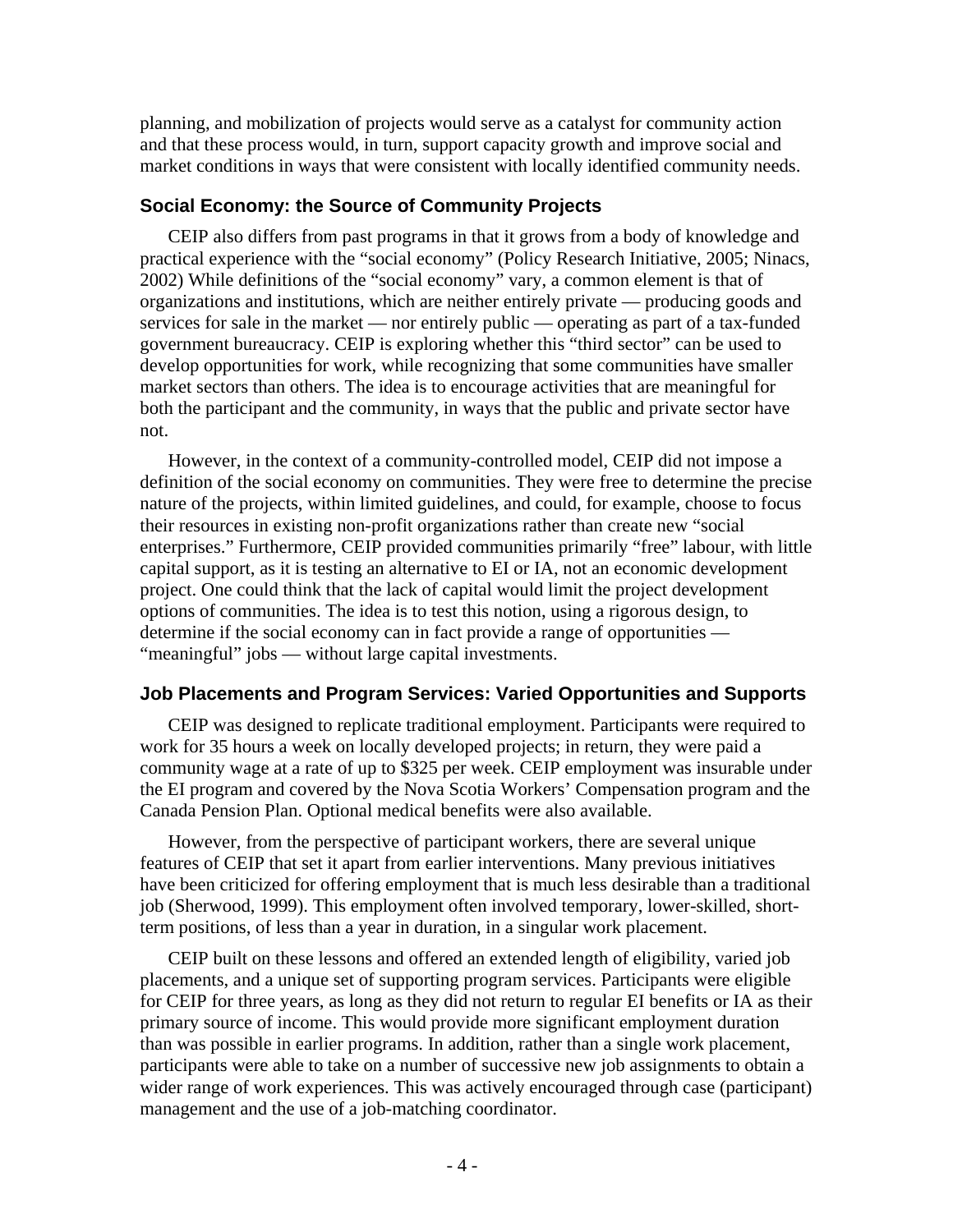Although CEIP participants' main activity was working on community-based projects, a number of ancillary activities were also built into the program model, including an employability assessment, basic job-readiness training, limited transferable skills training, and job search support to aid in the transition to other market employment.

## **Social Capital, Skill Acquisition, and Enhancing Employability**

CEIP is not an intervention that seeks to explicitly develop human capital. Rather, the focus is on the maintenance and acquisition of skills and social capital through work experience. In particular, the varied nature of many job opportunities in the social economy can require flexibility, collaboration, and multitasking, which might be expected to produce effects on skills that are transferable to a number of different jobs. These are often referred to as generic or soft skills (McLaughlin, 1992) like adaptability, teamwork, and commitment to learning.

At the same time, CEIP also aimed to enhance participants' social capital. Consistent with recent conceptual developments, especially work done by the Policy Research Initiative (2003), CEIP adopts a definition of social capital that emphasizes the availability of resources and supports within social networks. Social capital has garnered significant attention among policy-makers in recent years, with growing interest in possible policy measures to enhance networks and the links to employment and selfsufficiency that they may provide.

Social capital is accessed through the social network to which the person belongs. If a person's network contains only *bonding social capital* (family and close friends), the network will likely provide access to a narrower variety of resources than if it also contains *bridging social capital* (more distant friends and associates who are also linked to other networks). Vertical *linkages* in the network to people of higher socioeconomic status would give the person capacity to leverage resources, ideas, and information that can help change their fortunes. CEIP is intended to expand the *bridging* and *linking social capital* — i.e. provide broader networks with vertical dimensions.

Mechanisms were built into the CEIP program model to encourage the development of social capital and skills in ways that earlier programs did not. For example, the long duration of CEIP eligibility as well as the availability of multiple and varied job placements provided for a wider range of opportunities for skill development and expansion of social networks. Unlike earlier interventions, CEIP is also assessing the effects of the program on both the skills and social networks of participants independently of their labour market experience. This is important in order to understand what gives rise to any longer-term impacts on employment, or to explain the absence of such impacts. Do employment gains arise because of improved skills and human capital? Or is social capital a more significant factor? If, however, the program does not lead to increased employment in the long-term, is it because the program is not effective in improving skills, networks, and employability of participants, or is it simply indicative of the lack of job opportunities in an area of chronic unemployment?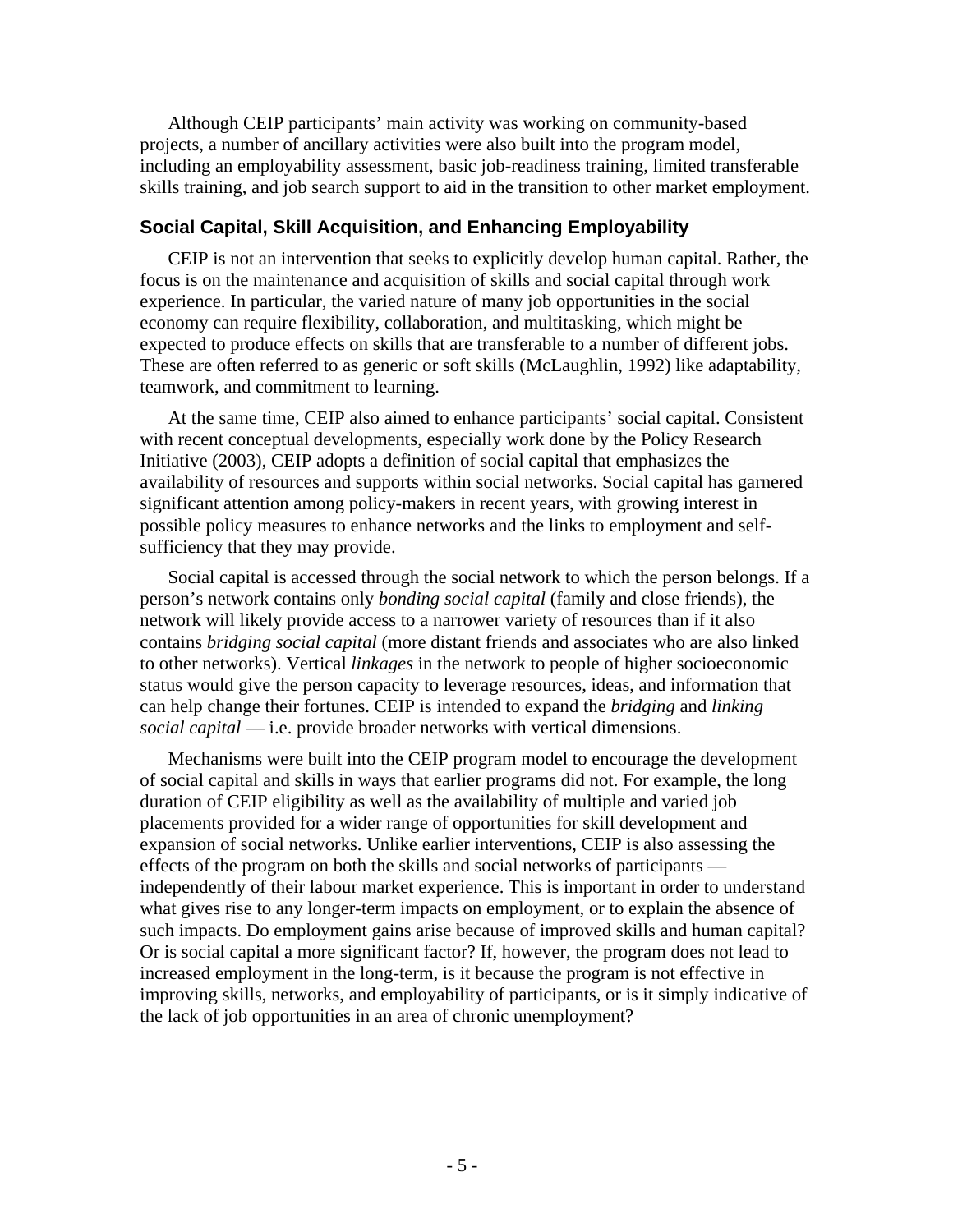### **Rigorous Evaluation: Random Assignment Design**

A defining feature of many earlier community-based employment programs, particularly those based in Canada, is their lack of rigorous evaluation. Studies were often included only as part of costing and accountability measures, which largely used pre–post analyses where participant outcomes were compared before and after the program. These approaches have difficulty measuring the true impact of programs as they do not have adequate counterfactuals — measures of what would have happened to participants in the absence of the program. Furthermore, studies tended to focus on the post-program employment outcomes of participants, with little attention paid to the mechanisms through which employability may be improved, including measures of skill acquisition and development of social networks.

In contrast, CEIP has been set up as a demonstration project using a multiple methods approach to evaluate its effects on both individuals and communities. This includes a random assignment evaluation design — widely accepted as the most reliable way to estimate a program's impacts — in order to assess the effect of CEIP on program participants.

### **CEIP PROGRAM MODEL, IN DEPTH**

#### **The Offer to Individuals**

1

An invitation to participate in CEIP was offered to a random sample of EI beneficiaries from Cape Breton Regional Municipality who were at least 18 years of age, had received at least \$1 of regular EI benefits during the selection month, and who had received between 10 and 13 weeks of benefits while also having 12 or more weeks of entitlement remaining on their claim.<sup>6</sup> Similarly, the CEIP offer was also made to a random sample of IA recipients who were residents of CBRM, at least 18 years of age, and received at least \$1 in benefits during the month they were selected as a potential sample member.

The core of the CEIP offer made to eligible individuals was the chance to exchange their entitlements to EI or IA for the opportunity to work for up to three years on projects in selected communities in the CBRM. In most respects, CEIP employment was set up to replicate a traditional job. Participants were required to work (or engage in other eligible activities) for 35 hours a week. In return, they were paid a community wage, which was initially set at \$280 a week and was then indexed to increases in the provincial minimum wage, eventually increasing to \$325 a week. CEIP employment was insurable under the EI program and covered by the Nova Scotia Workers' Compensation program and the Canada Pension Plan. Participants were paid for statutory holidays and accumulated an entitlement to personal days, which could be taken as paid vacation or sick days. They

 $<sup>6</sup>$  By not selecting from the entire caseload, CEIP avoided selecting new applicants and person with only a short period</sup> on EI — who may have been able to re-enter the workforce quickly. Furthermore, with at least 12 or more weeks remaining on their claim, there was a trade-off in participating in CEIP, in that selected individuals had to evaluate the effect of giving up future EI benefits. Chapter 2 discusses the selection and recruitment process in more detail.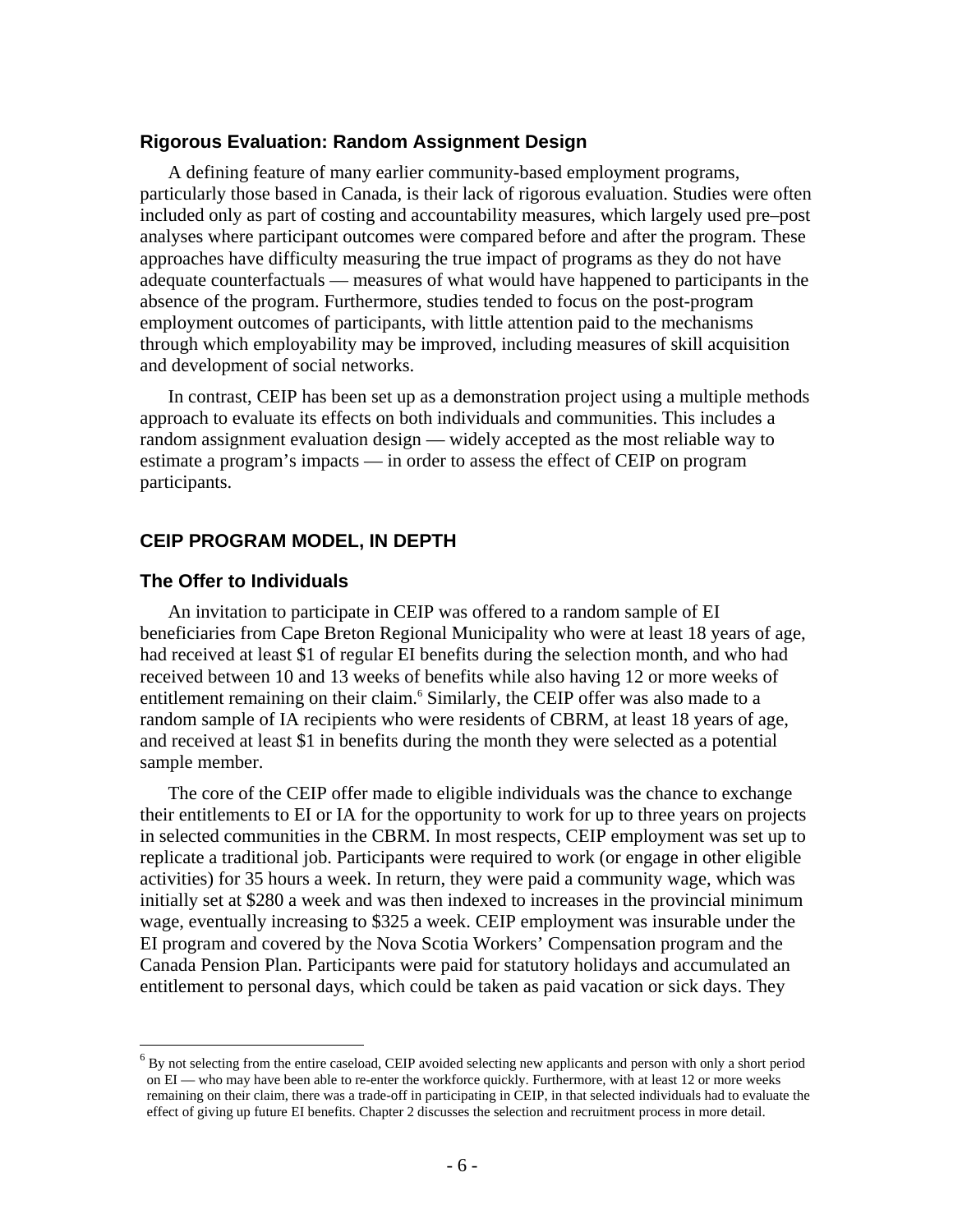could also choose to enrol in a private health plan, with premiums shared between CEIP and the participants who opted for coverage.

An important parameter of the CEIP program model was that during the eligibility period, participants were free to leave the project to take a job or to enrol in a training course, for example, and could later return if their three-year period of eligibility had not expired. However, participants who left CEIP and returned to EI or IA forfeited any further eligibility to take part in CEIP.<sup>7</sup> Although CEIP participants worked mainly on community-based projects, a number of ancillary activities were built into the program model (Text Box 1.1).

#### **Text Box 1.1: CEIP Ancillary Activities**

#### **Employability Assessment**

The initial two weeks of CEIP participation consisted of an orientation period during which participants underwent an employability assessment to determine their level of job readiness and to collect information on their prior experience, skills, and interests to support job-matching — the process of assigning participants to community work placements.

#### **Basic Job-Readiness and Transferable Skills Training**

Although CEIP was not a training intervention, limited training components were provided, including basic job-readiness training and some transferable skills modules. Most participants received introductory job-readiness modules prior to their initial placements, while others received additional modules to help deal with identified performance issues. All participants also received a limited amount of transferable skills training in the form of short courses on such topics as first aid, occupational health and safety, and computer literacy.

#### **Transitional and Self-Directed Projects**

1

Although the majority of CEIP work placements were community-based, some participants, who were either between assignments or who were assessed as not job-ready, spent some time working in a transitional job provided by the CEIP consortium, rather than by a community. Another alternative to community placements with sponsors were self-directed projects: participants could choose to try to develop their own ideas into a self-directed project and CEIP would provide them with one week of entrepreneurship training and a further 11 weeks in which to develop a project proposal.

#### **Portfolio Development and Job Search Supports**

Towards the end of their eligibility period, participants were able to receive assistance in portfolio building to bring together material (such as descriptions of positions held, training certificates, and letters of recommendation) accumulated over the three years of CEIP participation. Finally, during the final three months of eligibility, each participant was given paid time off — up to seven hours per week — to engage in job search activities.

<sup>&</sup>lt;sup>7</sup> CEIP did, however, allow participants to receive IA top-up payments to supplement their CEIP earnings, provided they did not resort to basic IA benefits as their principal source of income (comprising more than half of their total income).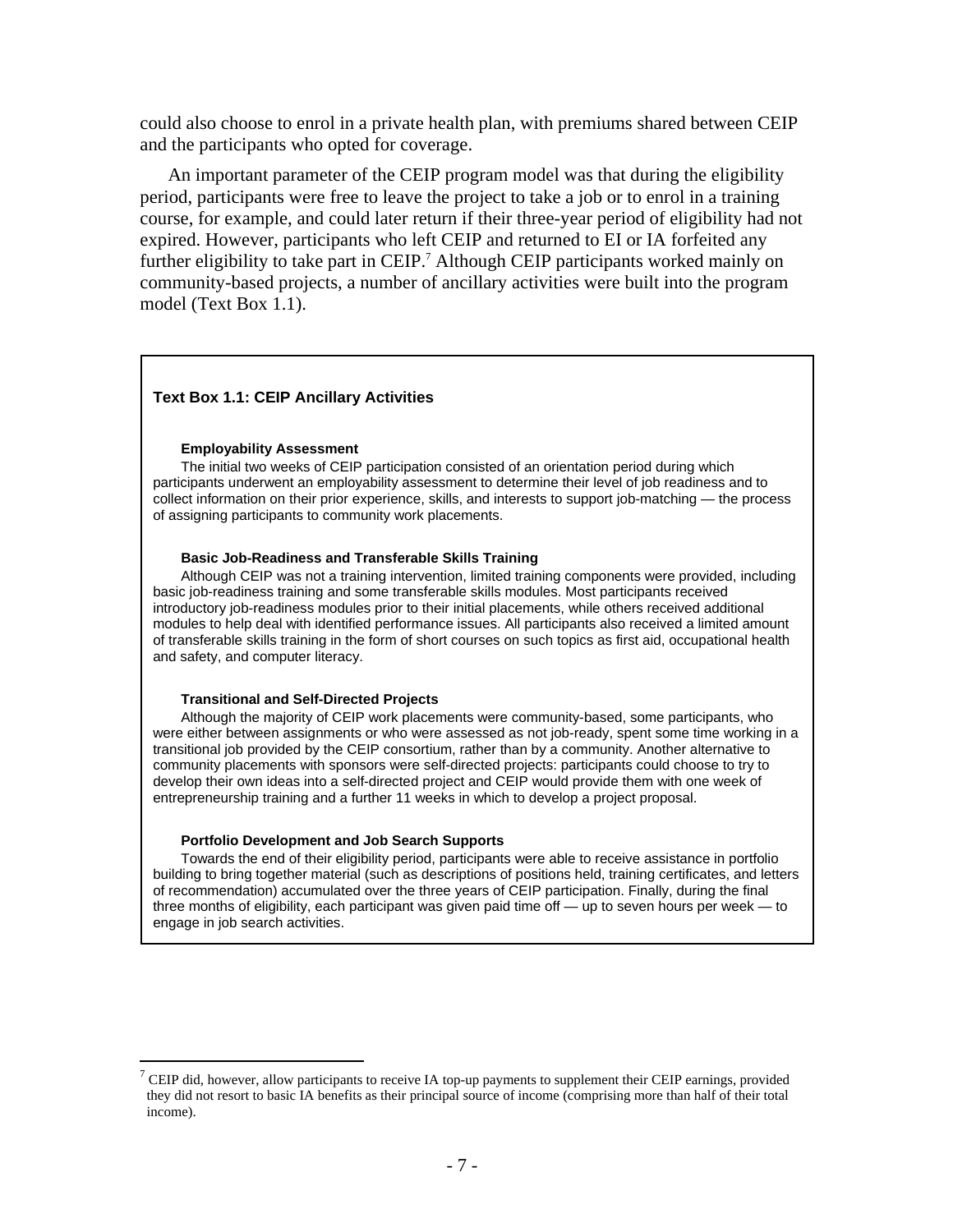### **The Role of Communities**

A small number of communities in industrial Cape Breton were selected to take part in CEIP. These communities were as much participants in CEIP as the individuals who were enrolled in the project. Individual participants were given the opportunity to take part in employment; however, the responsibility for generating the employment opportunities rested with the communities.

The role played by the communities had two main dimensions. First, each community had to create a democratic structure to make decisions regarding the use of CEIP resources. These CEIP community boards were initially charged with developing strategic plans and setting priorities for the kinds of projects that would have access to workers supplied by CEIP. Second, the communities were responsible for organizing specific projects that would employ CEIP workers to help address the community needs that were identified. This was a shared responsibility. Any community organization or individual could develop a proposal to sponsor a project (although they must have had the capacity to manage the project, including providing any other resources that might have been needed, such as facilities, tools and equipment, supervisors, and workers with specialized skills). The community boards were responsible for deciding which proposals would be approved and granted access to the pool of CEIP workers.

The main element of CEIP's offer to communities was the chance to benefit from the "free labour" provided by and paid for by the project, and it was hoped that this would serve as a catalyst for community action. However, CEIP's design recognized that communities would vary in their capacity to undertake the tasks assigned to them. Consequently, each community board received a planning grant of up to \$30,000 to defray some of the direct costs of engaging in CEIP activities at the local level. In addition, the CEIP budget included funds to hire and make available to community boards expertise to support them in undertaking CEIP-related tasks (such as setting up and running the volunteer community boards, engaging in marketing and communications activities, mobilizing communities, and strategic planning).

### **CEIP EVALUATION DESIGN**

CEIP is managed by the Social Research and Demonstration Corporation (SRDC), a non-profit social policy research organization that specializes in developing, implementing, and evaluating large-scale demonstration projects to test innovative social policies and programs. CEIP has been set up as a demonstration project to assess the feasibility of implementing a community-based jobs program for the long-term unemployed, to estimate the benefits generated by such a program, and to determine whether the benefits are worth the cost of producing them. In considering benefits, CEIP is considering both those that accrue to individuals who work on the community-based projects and those that are experienced by the communities where the projects take place.

What types of benefits might CEIP be expected to produce? For the individual participants, the program may enhance their employability, leading to more employment and increased earnings in the future as well as reduced reliance on transfers. Working on community-based projects offers them an opportunity to gain work experience and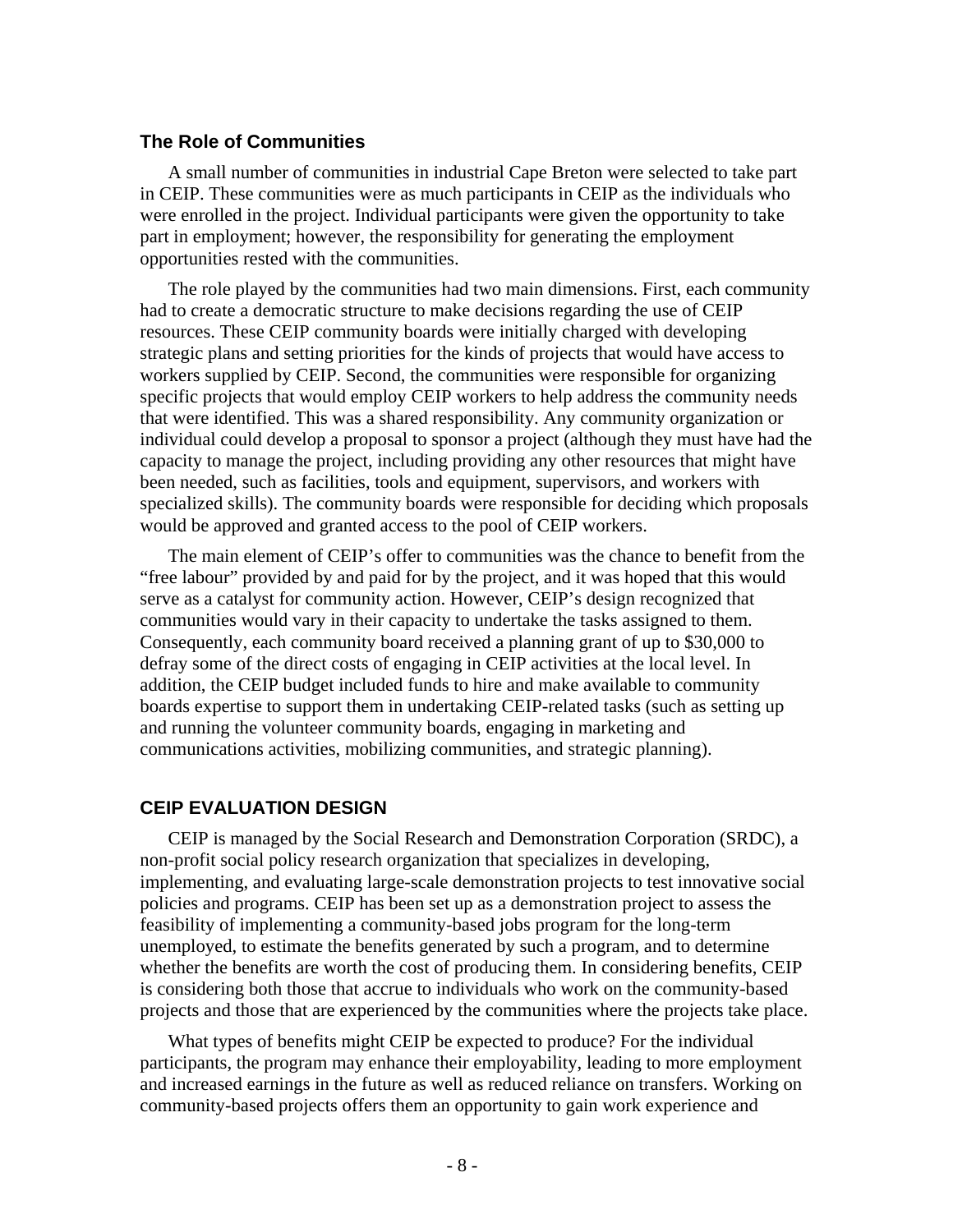acquire new skills. As well as adding to "human capital," CEIP may also contribute to an individual's social capital, as participants who work together may develop stronger peer support networks. Participants are also brought into contact with project-sponsoring organizations and with individuals and organizations that benefit from the services being provided. This gives participants a chance to develop stronger social networks in the community.

Communities may also benefit from the program, since there may be a positive contribution to community development. The products or services provided by the community projects are focused on needs identified at the local level, and can thus directly provide value to the community. The availability of the free labour provided by CEIP participants, or the services provided by the organizations employing them, may strengthen existing community organizations or lead to the creation of new ones. Community board volunteers or those involved in sponsoring projects may themselves develop new skills or stronger social networks. Over time, a community's resilience and its capacity to overcome adversity may be enhanced. Finally, for the governments funding CEIP and for society as a whole, this program model may be a cost-effective alternative to traditional transfer payments.

The evaluation strategy for CEIP is designed to address all these issues. It includes four main components:

- *Implementation research* to carefully document how the project was implemented, to assess how closely the program in the field matched the original design, to evaluate potential participants' understanding of the CEIP offer, and to identify delivery issues that can aid in better understanding how and why the program worked (or failed to work).
- *Individual impact studies* using a random assignment design to compare the experiences of those in CEIP's program group with the experiences of a control group who were not eligible to work on community-based projects. Three impact studies are produced at different phases of the project: (1) an early impact report at 18 months after enrolment of participants; (2) an interim report at 40 months covering the full period of program eligibility, and (3) a final report at 54 months post-enrolment focusing on post-program actions.
- A community effects study using both a "theory of change" approach<sup>8</sup> and a quasiexperimental comparison community design to evaluate the effects on the communities that participated in CEIP
- *A benefit–cost analysis* to compare the economic benefits that accrue to both the participating individuals and the communities with the cost of producing those benefits.

The first component, implementation research, has been completed and published (Greenwood, Nicholson, Gyarmati, Kyte, MacInnis & Ford, 2003). The latter two, a

1

 $8$  Theory of change is a methodology for evaluating Comprehensive Community Initiatives (CCIs). The theory, derived through extensive stakeholder consultation, identifies what community changes CEIP may produce and how these changes will occur. If data supports the theory, effects can be more reliably attributed to CEIP. See Connell and Kubisch (1998) for more on theory of change methodology.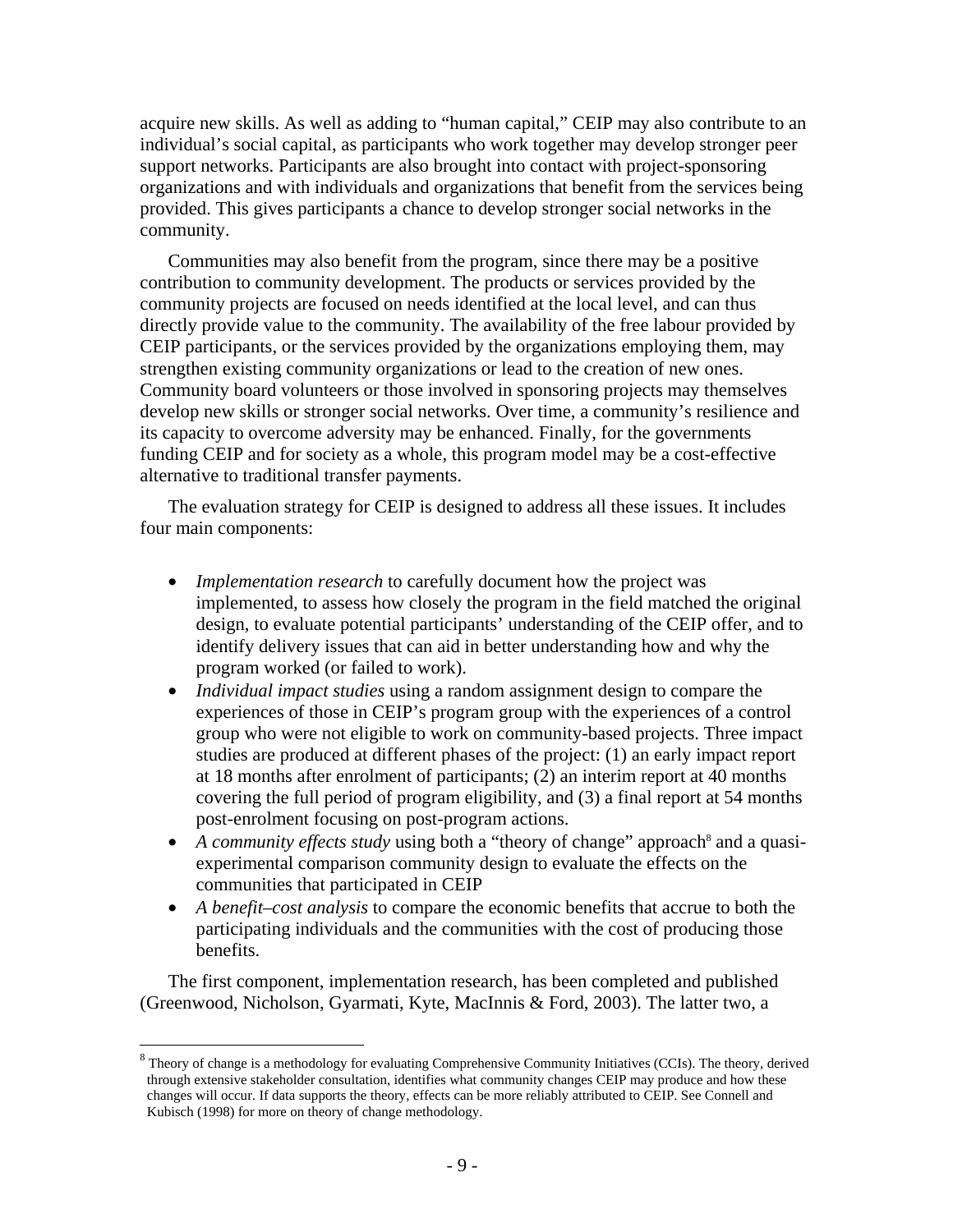community effects study is the subject of a separate report, and a benefit–cost analysis is forthcoming. The primary focus of this report is the 40-month individual impact study, the methodology and data sources of which are described below.

#### **Methodology**

The goal of the individual impact analysis is to measure the changes in outcomes that CEIP produces for participating individuals. The methodology being used to conduct the analysis is a random assignment evaluation design. Simply looking at the outcomes of those who take part in a program in isolation would overstate the program's achievements because all positive developments would be attributed to the program this would not identify the extent to which the observed outcomes simply reflect what people would have done on their own. The challenge in an impact evaluation is to determine the difference that the program makes — the changes in outcomes that result from the program.

The process of random assignment ensures that there are no systematic pre-existing differences between the program and control groups.<sup>9</sup> They differ only in that one group is eligible for the program and the other is not. Therefore, any differences that are observed over time in the experiences of the two groups can be attributed with confidence to the program.

## **Data Sources**

 $\overline{a}$ 

There are four data sources being used for the impact study in this report. Each source is described in more detail below.

#### *Baseline Survey*

A baseline survey was administered to all CEIP volunteers at the point of enrolment in the study. The survey collected information on a range of demographic characteristics, household composition, income, and employment history. Beyond being useful to describe the population involved in the study, the baseline survey provides data to support the impact analysis.

First, baseline data are used to establish covariates when running adjusted impact regressions. Due to random assignment, the program and control group are expected to be similar in characteristics. Nonetheless, some differences in the two groups may be observed due to sampling variation. Such differences are a problem of precision rather than bias, and can be dealt with through regression adjustment using the baseline covariates. Although this report presents unadjusted impacts, regression-adjusted impacts have been calculated and are mentioned where adjusted impacts diverge significantly from the unadjusted. Adjusted impact tables are also included in Appendix C.

 $9^9$  Strictly speaking, the expected values of the averages for all pre-existing characteristics of the program group and the control group are the same, although their actual values may differ somewhat, especially in small samples. Random assignment ensures that the two groups will not differ systematically, but it does not guarantee that they will be identical. Random differences can still occur, and although they do not introduce systematic bias into the impact estimates, they do reduce the precision of the estimates. Data on the characteristics of the sample can be collected just prior to random assignment and can be used subsequently in regression models to adjust for these random differences and improve the precision of the estimates. See for example Mohr (1995) and Orr (1999).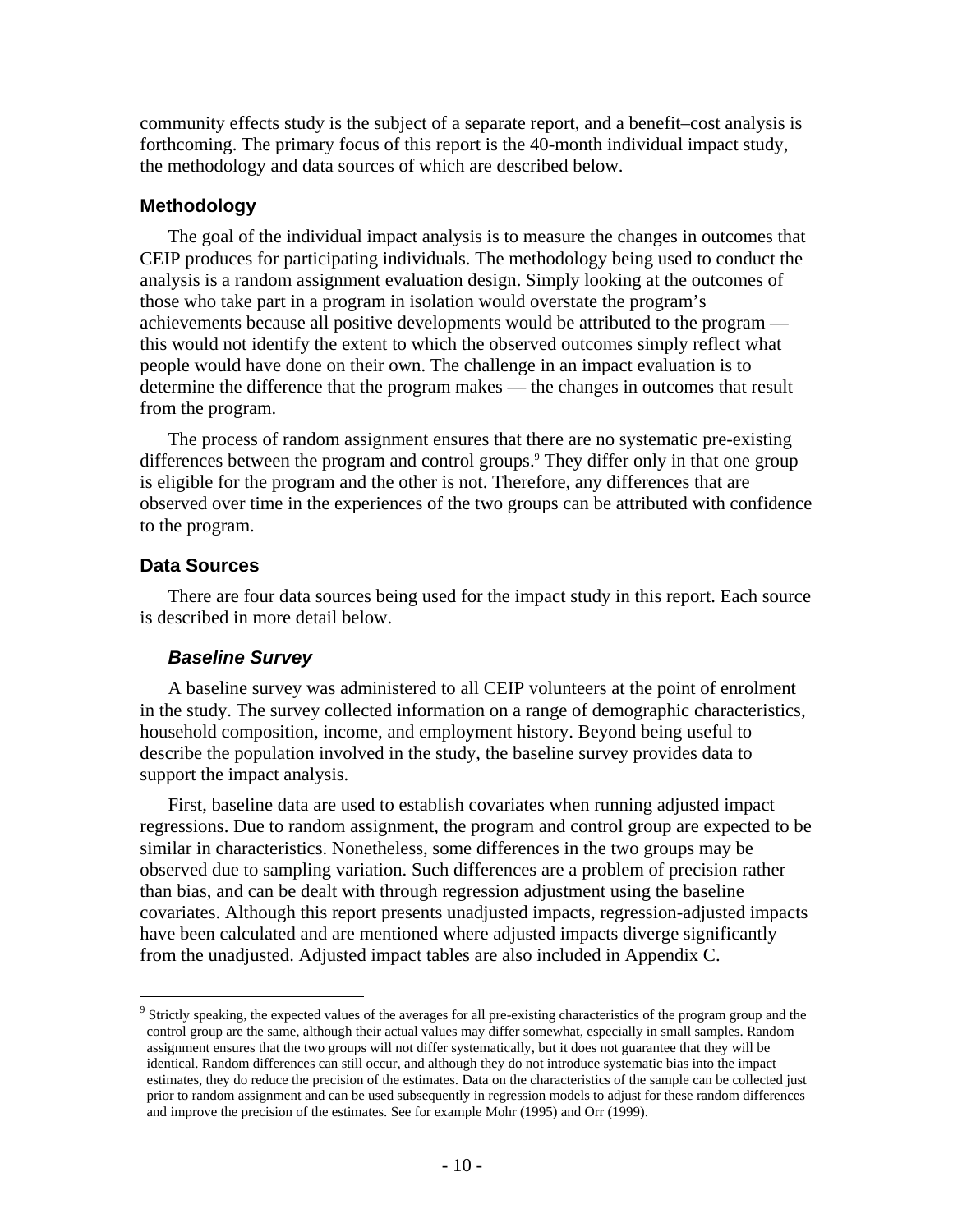Second, baseline data can be used to create subgroups to assess variations in impacts across the program group. For this report, subgroup impacts are discussed briefly, throughout each chapter, where relevant. A selection of subgroup impact tables is also included in Appendix D.

### *Follow-Up Surveys: 18- and 40-Month Interviews*

The primary data sources used for this impact study are the 18- and 40-month followup surveys. Statistics Canada administered these as telephone surveys to program and control group members approximately 18 and 40 months after their enrolment in the study. Modules covered all of the key outcomes of interest, which could not be analyzed through administrative data sources, including employment history, personal and household income, social capital, employability skills, household composition, attitudes, and health and well-being.

## *Administrative Data Files*

EI and IA administrative records are used to determine the amounts and duration of transfer receipt by sample members.

## *Project Management Information System*

A Project Management Information System (PMIS) was implemented in the CEIP program office to support operations and service delivery while also collecting critical research data including participation rates in CEIP, types of community jobs, duration of work, and amounts of community wages received. This information is used in conjunction with survey and administrative data to derive the employment and earnings outcomes.

## **OVERVIEW OF THE 40-MONTH IMPACT STUDY**

In November 2006, SRDC released a report (Gyarmati et al., 2006) that highlighted early impacts of CEIP on participants, measured at 18 months after enrolment in the study. Early impact results demonstrate that, as hypothesized, CEIP has provided a significant stable period of full-time employment to both EI and IA program group members, over and above what they would have achieved without the program. Impacts on earnings were substantial, as were reductions in reliance on EI and IA benefits. This translated into increased income for participants, particularly for the IA sample, where large reductions in the incidence of poverty were observed. Associated with this improved income and employment stability are small but positive impacts on social networks, volunteering, life satisfaction, and attitudes to work.

Although these results were promising, they were preliminary in that they covered less than half the eligibility period for most participants. In contrast, the 40-month analysis covers the full period of eligibility for all program group members. The results of the 40-month analysis, when compared to those of the 18-month report, can not only address questions about whether short-term impacts of CEIP are sustained, but also whether additional impacts might arise from the longer duration.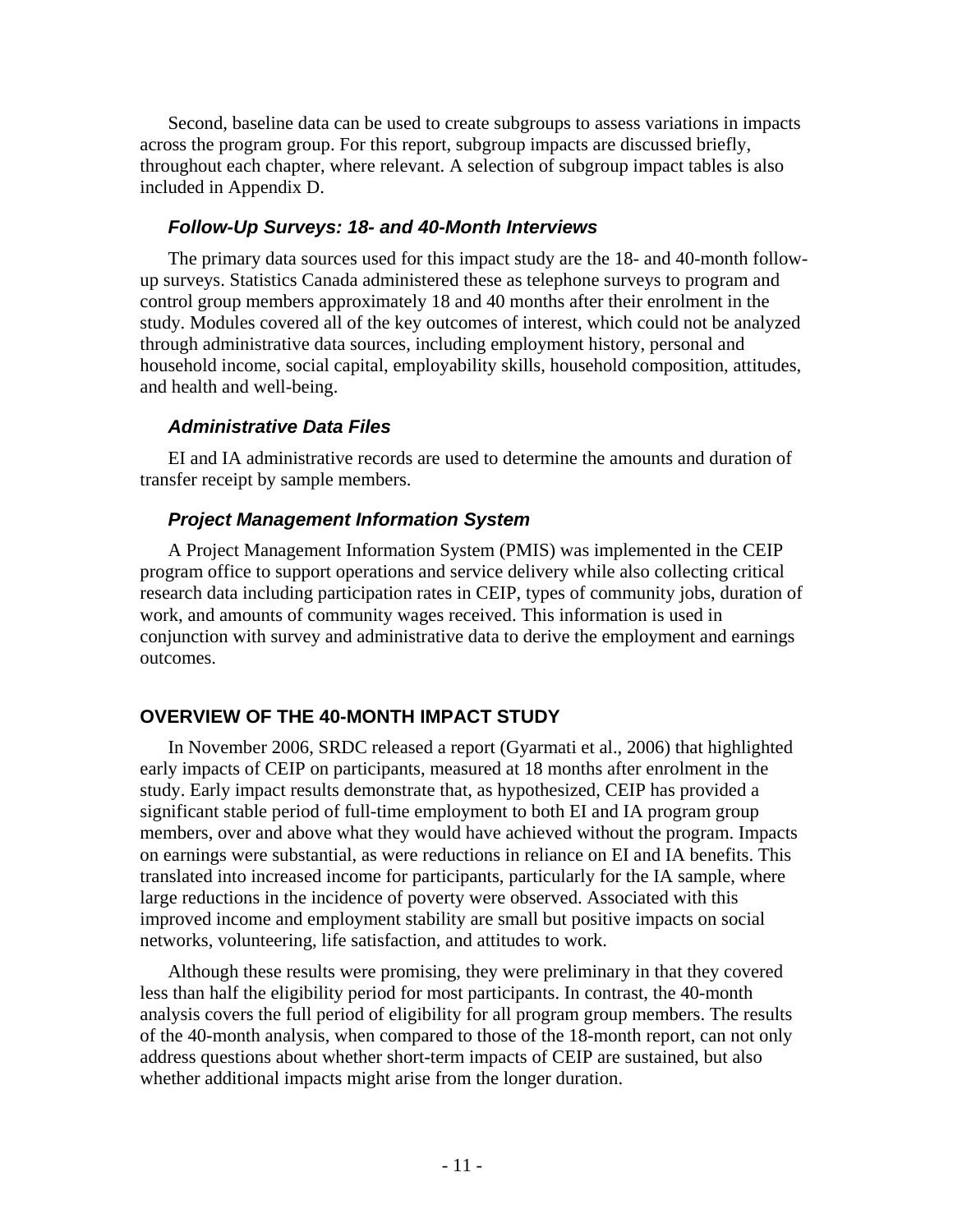As discussed above, most previous initiatives involving community jobs were generally short-term positions of less than a year. CEIP is unique in the length of its eligibility period and its focus on employment in the social economy. Hence, the nature and number of the work placements it can provide to participants may be more diverse than traditional programs, potentially offering a wider array of opportunities for social capital and skill development to improve employability. However, a competing view might suggest that a longer duration of eligibility will be of little use to some, particularly the more difficult to employ, or worse, could be counterproductive and encourage dependence.

More specifically, the 40-month results will extend the early 18-month findings and address the following questions:

- Will impacts on full-time employment be maintained at high levels through the second half of CEIP eligibility? Or will some participants, particularly those in the IA sample, have difficulty maintaining CEIP jobs and return to welfare?
- If participants are able to maintain high rates of employment, what will the nature of those jobs be?
- If a wider range of work opportunities are in fact provided through CEIP, do these translate into enhanced transferable skills for program group members?
- Do earnings gains achieved by participants translate into increases in income for their households through the second half of the CEIP eligibility? Are differential effects of CEIP on other household members' incomes or on their propensities to work sustained?
- How significant are the income gains for program group families after their full eligibility? Is the severity of poverty reduced substantially? Does this in turn reduce the extent of hardship experienced?
- Do the small impacts on social networks observed at 18 months increase in the second half of the CEIP eligibility? Does CEIP lead to the development of more bridging and linking social capital? Does the structure of social networks continue to change in a positive way?
- Do early impacts on volunteering within community organizations persist over three years?

Appendix A describes the 40-month report sample that is used to address these questions, and presents an analysis of non-response and program–control group baseline differences in order to assess the integrity of the experimental impact estimates. This analysis confirms that that the integrity of the experiment has been maintained and that impact estimates presented herein are unbiased estimates of the true impact of CEIP.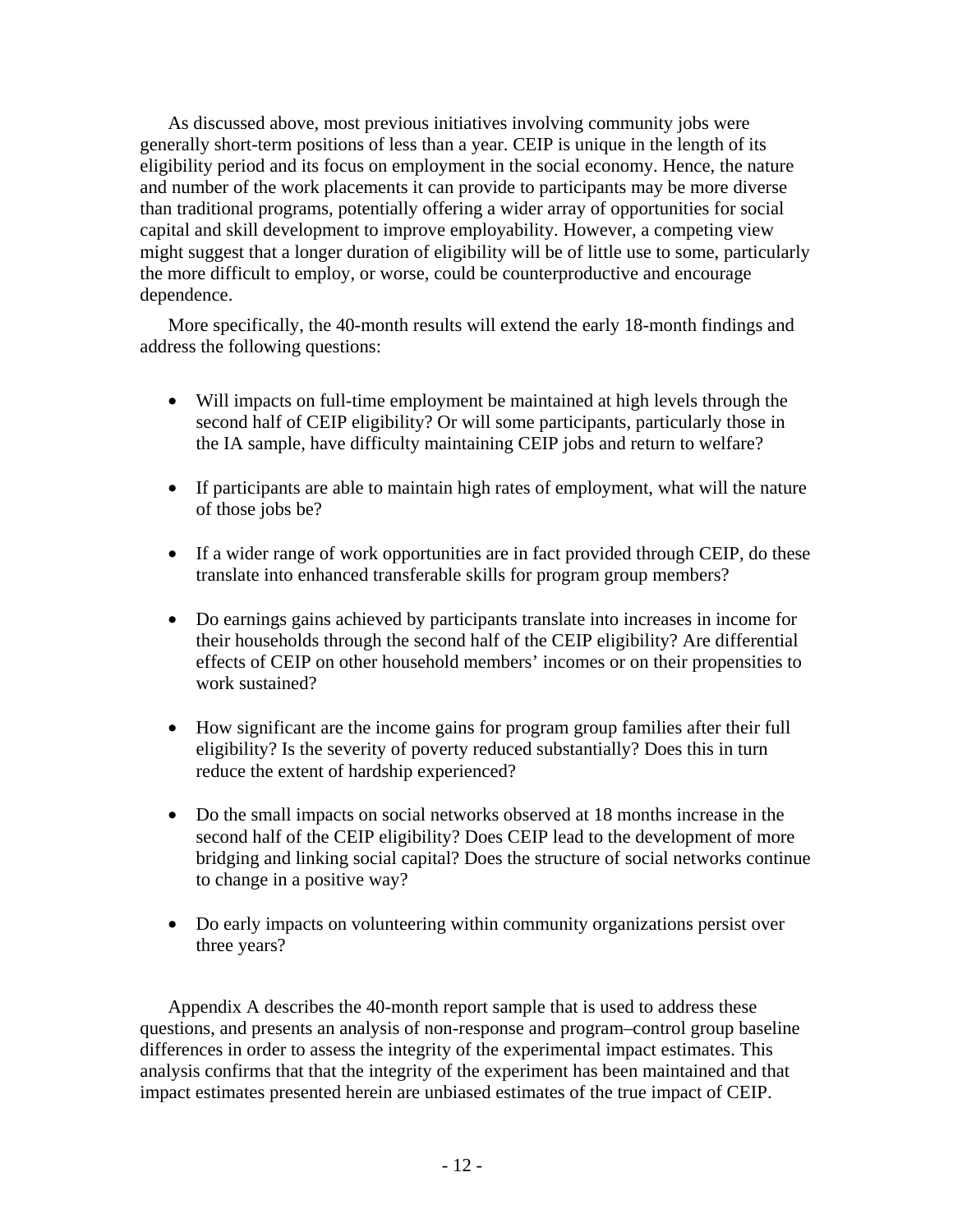Nonetheless, a small number of baseline differences between program and control groups arose, by *chance*, and although they are not reflective of *systematic* problems with random assignment or non-response bias, regression-adjusted impacts were calculated as part of the analysis, and are included in Appendix C. For the large majority of outcomes, there are few differences between estimates derived from either approach. Furthermore, when differences do arise, the direction of the impact remained the same; only the magnitude and level of statistical significance changed. In these instances, the reader can choose to rely on the adjusted estimates or on the more conservative result. Nevertheless, the key findings of this report are unaffected by the choice of estimation method.

## **REPORT OUTLINE**

Chapter 2 provides a brief review of the implementation of CEIP including the engagement of communities, the development of the CEIP office and program services, participant recruitment, and details on the types of projects and jobs that program participants have been working on. Following the background on implementation, the next two chapters present the impacts of CEIP on the central economic outcomes of interest in the study. Chapter 3 presents impacts on employment rates, earnings, wages, and the characteristics of jobs held by program group members. This includes a review of CEIP's impacts on the occupational types, skill levels, and durations of the primary jobs held by program group members. Chapter 4 reviews impacts on EI and IA transfer receipt, personal and household income, the incidence of low incomes, and impacts on health and well-being as well as the extent of hardship experienced. Chapter 5 moves beyond economic impacts and presents impacts of CEIP on social capital. Chapter 6 reviews a number of additional outcomes related to the employability of participants including their transferable skills, attitudes towards work and transfer payments, participation in education and training, and their residential mobility and migration from Cape Breton. Chapter 7 presents impacts of CEIP on the extent of volunteering activities among program group members. Chapter 8 offers a number of conclusions containing important policy implications that arise from the findings presented in this report.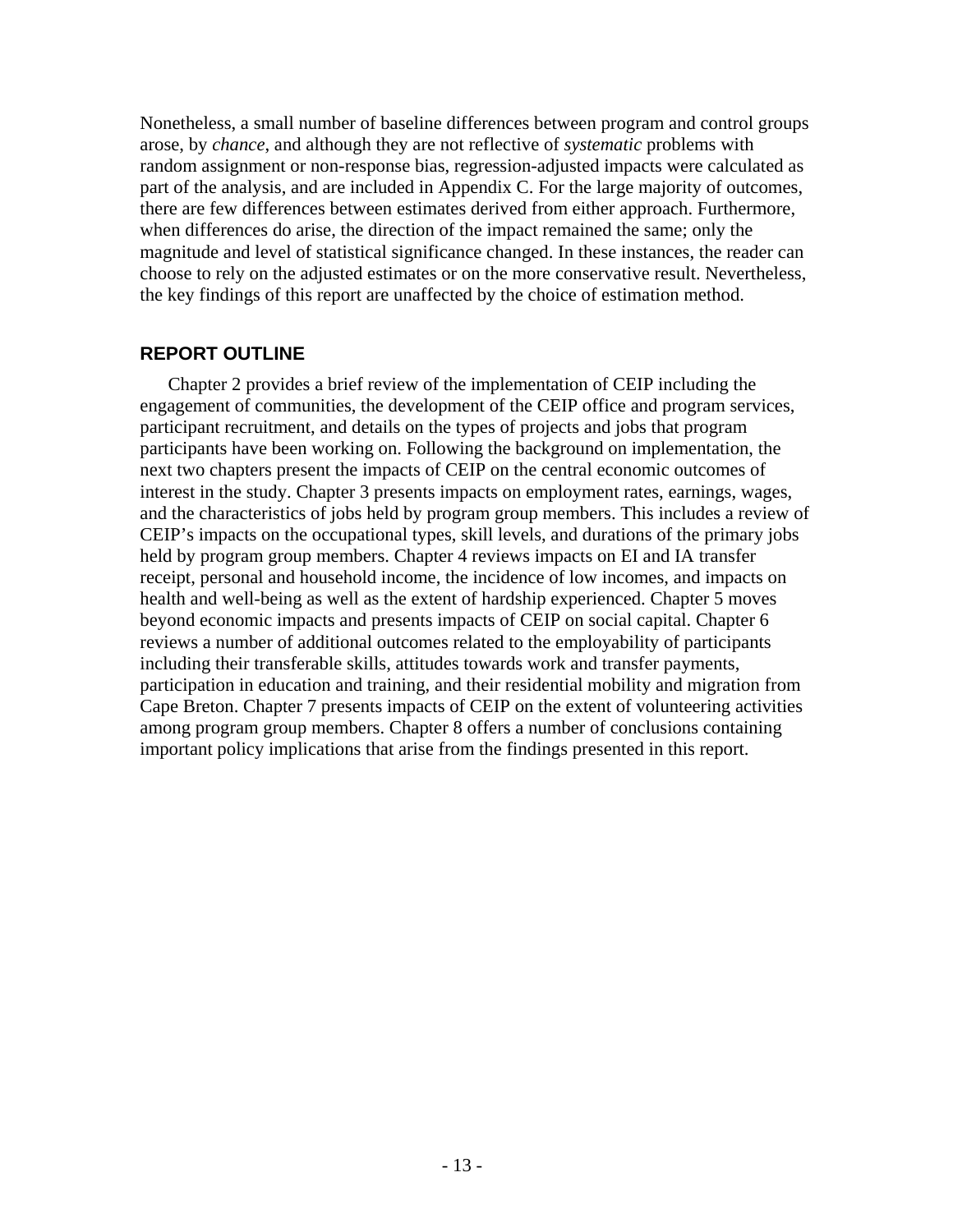## **Chapter 2: Implementing CEIP**

This chapter provides a brief review of the implementation of the Community Employment Innovation Project (CEIP). It first outlines the process of engaging communities and looks at the role they play in the study, as well as the establishment of the CEIP program office in Cape Breton. The remainder of the chapter presents an overview of the recruitment of participants and details their response to the offer in terms of the take-up and participation rates in various elements of the program since their enrolment in the study.

#### **ENGAGING COMMUNITIES**

Following a show of support at a series of public meetings held in each community, six Cape Breton communities<sup>1</sup> accepted the offer to take part in CEIP. A group of community members, having completed a preliminary exploration of perceived community needs, formed a community board and submitted the board for acceptance by the Project Implementation Committee (PIC).<sup>2</sup> In seeking acceptance, the board was required to demonstrate that it had community support and that it had established itself in a manner that would allow it to function effectively.

Once accepted, each community board was required to prepare a strategic plan, which would be used in soliciting, reviewing, and selecting projects for approval. Subsequent to the approval of the strategic plan by the PIC, a community board was authorized to begin approving projects submitted to it by organizations that wished to sponsor projects, and to receive CEIP participants to work on approved projects.

As a result of this community engagement process, five out of six communities that agreed to take part in CEIP went on to approve projects. From the time of the first project approvals in October 2000 until the end of program operations in July 2005, the five communities approved a total of 295 projects, which provided a total of 2,113 participant work placements.

#### **ESTABLISHING A PROGRAM OFFICE**

1

The successful implementation of CEIP required a program with a unique set of services and delivery partners, as well as access to existing community networks. In an effort to meet these needs, in September 1999, the Social Research and Demonstration Corporation (SRDC) issued a Request for Proposals (RFP) targeted to local individuals and organizations. The RFP finalist organizations were presented with a proposal from

<sup>&</sup>lt;sup>1</sup> The pre-amalgamation towns of Dominion, Glace Bay, New Waterford, North Sydney, and Sydney Mines, and the Whitney Pier neighbourhood of the pre-amalgamation city of Sydney were invited to participate in CEIP.

<sup>&</sup>lt;sup>2</sup> A committee established by CEIP's funders, Human Resources and Social Development Canada (HRSDC) and the Nova Scotia Department of Community Services (NS-DCS), to oversee project implementation.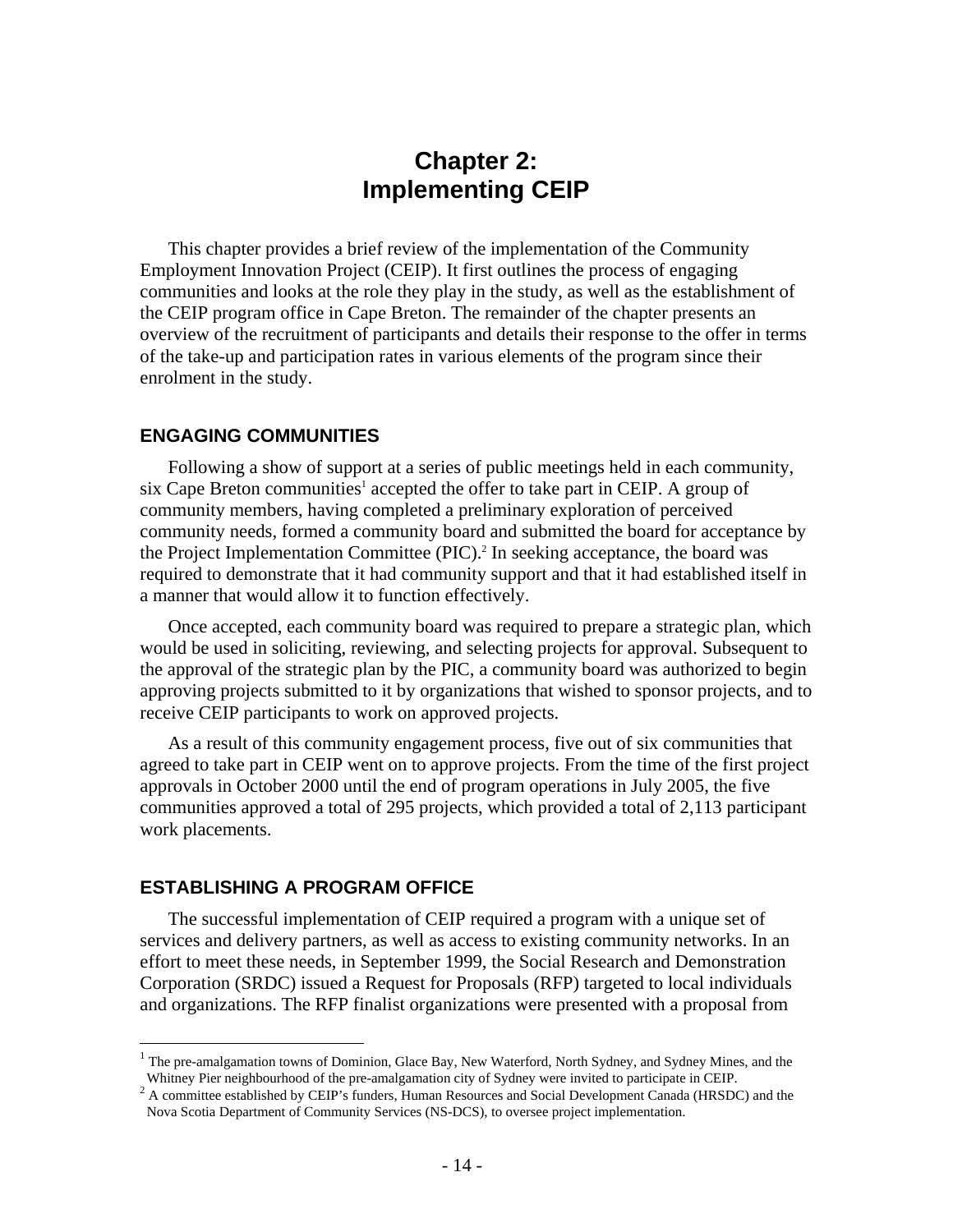SRDC to participate in CEIP as a partner in the consortium that would operate the CEIP office.

The CEIP office would play a central role in the recruitment process (alongside Statistics Canada), deliver services directly to participants and act as the coordinating body that would match participants to sponsored employment opportunities that had gained the approval of the community boards. The organizations that agreed to form the CEIP consortium (the Cape Breton Family YMCA, Breton Business Centre, Breton Rehab Services (BRS) and the Atlantic Coastal Action Program — Cape Breton) came together in December 1999 and, following a series of initial preparation and development tasks, officially opened the CEIP office by the end of August 2000.

## **RECRUITING STUDY PARTICIPANTS**

As mentioned in chapter one, participants for CEIP were selected from among beneficiaries of Employment Insurance (EI) and income assistance (IA) recipients, residing in the Cape Breton Regional Municipality (CBRM). Separate selection criteria and processes were implemented for EI beneficiaries and IA recipients, which reflected the rules and regulations that govern each transfer program.

#### **Sample Selection and Enrolment**

 $\overline{a}$ 

The sample selection process for EI and IA sample members was undertaken by Statistics Canada.<sup>3</sup> EI beneficiaries were selected and enrolled from July 2000 to June 2002, while the IA selection process was from June 2001 to June 2002. EI beneficiaries were randomly selected from a monthly derivative of the HRSDC Benefits and Overpayments file (BNOP), which is used for administering employment insurance claims and payments. Eligible IA recipients were selected from IA recipients who expressed an interest in participating in CEIP, after being notified by NS-DCS about CEIP and their eligibility to participate in the program.

Once selected, individuals were invited to attend an information session to learn about CEIP and its benefits. Attendees interested in participating in the study were required to complete an enrolment form consisting of an informed consent section and questions that captured baseline measures on individual and socioeconomic characteristics.

During the enrolment phase, 5,980 eligible EI beneficiaries and 804 eligible IA recipients were randomly selected and mailed letters of invitation to an information session. The show-up rate to information sessions was 27 per cent among EI beneficiaries and 69 per cent among invitees from the IA caseload. The majority of those who showed up at an information session volunteered for CEIP by signing the enrolment form. Of the 1,620 EI beneficiaries that showed up, 1,006 signed the enrolment form, as well as 516 of the 557 attendees from the IA sample. Those who did not take up the offer did so for various reasons. The most often mentioned reasons by EI non-volunteers were the low CEIP wages, the expectation of returning to a previous employer, or other employment.

<sup>3</sup> A detailed description of the selection process for EI beneficiaries and IA recipients is provided in Chapter 5 of *The Community Innovation Project: Design and implementation,* Greenwood et al. (2003).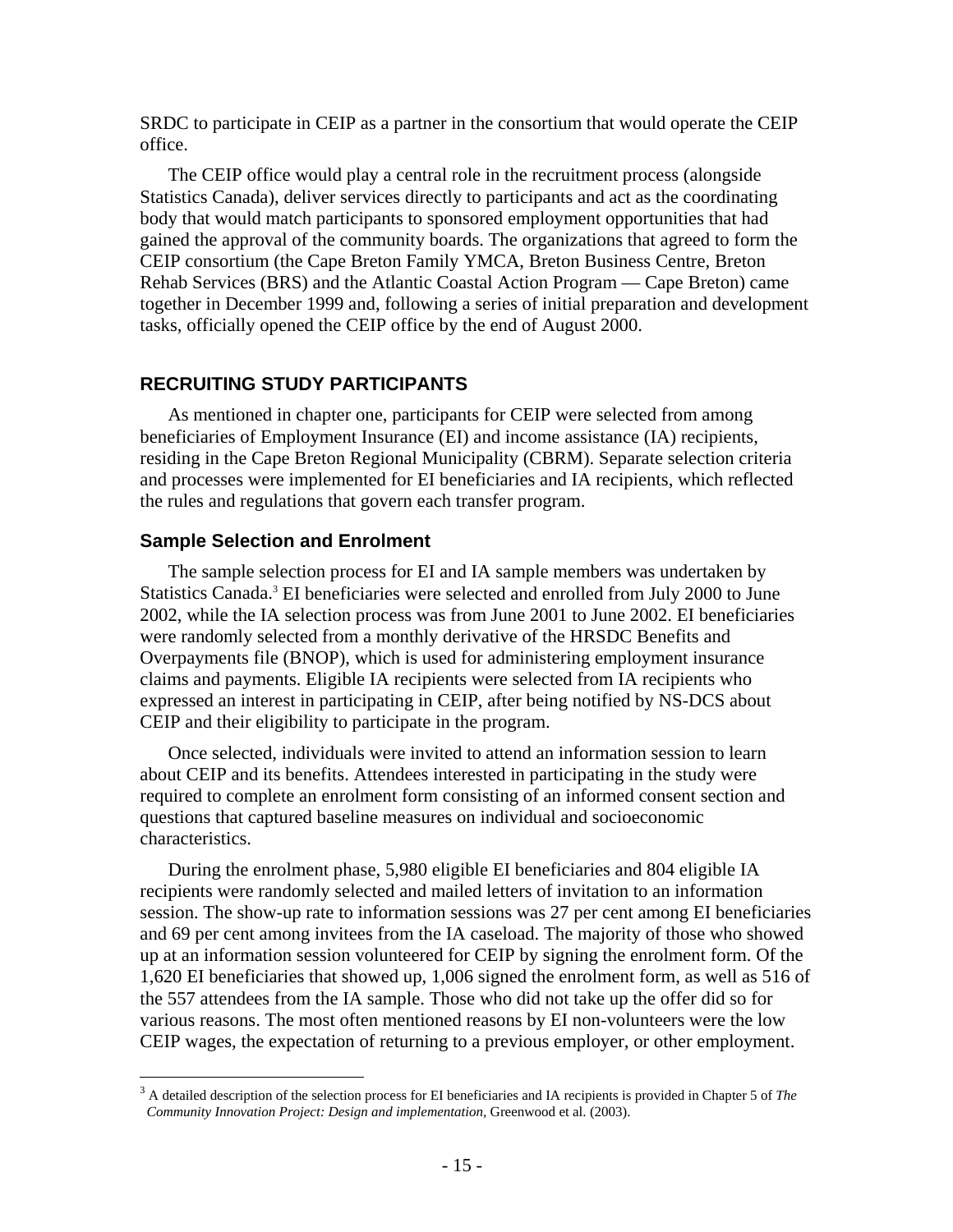IA non-volunteers most often cited personal, family and health reasons for not joining CEIP.

## **Random Assignment**

Once the enrolment form was completed, the next stage in the recruitment process was to determine who would receive the offer of community-based work. The random assignment process, performed on SRDC's random assignment software application, is fully automated and executed using anonymous files. The software application randomly assigned each individual to one of the two research groups — program or control group — and generated a list of the assignments. During the two-year enrolment period, 1,006 eligible EI beneficiaries and 516 IA recipients were enrolled in CEIP.<sup>4</sup> Half of the enrolees from both the EI and IA samples were randomly assigned to the program group (i.e. offered community-based work) and the other half to the control group.

#### **Orientation**

 $\overline{a}$ 

Once random assignment was completed, the CEIP office was notified of the research status for each enrolee. The CEIP office then notified each enrolee, by mail, of his or her random assignment result. In order to complete the CEIP enrolment process and be eligible to participate in community-based work, program group members were required to attend an orientation session and sign a project participation agreement (PPA) within five weeks of receiving the letter. Of the 757 persons assigned to the program group (499 EI beneficiaries and 258 IA recipients), 684 attended an orientation session and 668 signed a PPA.

## **PARTICIPATING IN CEIP**

The enrolment statistics mentioned above are for the entire CEIP research sample. However, the focus of this report is on the 1,262 CEIP enrolees who completed the 40 month survey. The breakdown by EI beneficiaries and IA recipients is 851 EI (441 program group; 410 control group) and 411 (210 program group; 201 control group) IA sample members.

The vast majority of program group members signed the PPA and went on to participate in one or more CEIP-related activity(ies) during the 40-month post-enrolment period. Of the 441 EI program group members in the 40-month report sample, 395 attended an orientation session and 381 signed a project participation agreement. Similarly high proportions of the 210 IA program group members in the report sample attended orientation (198 persons), all of whom also signed the PPA.

Figure 2.1 shows the percentage of the program group in the 40-month report sample that participated in a CEIP-related activity (CEIP-based projects or other approved CEIP activities) during their three-year eligibility after signing the enrolment form. Signing of the PPA by program group members was essential to completing the enrolment process and participating in CEIP-based projects, but not everyone who signed a PPA subsequently worked on CEIP community-based jobs.

 $4$  Eight sample members were dropped from the study, bringing the total to 998 EI sample members.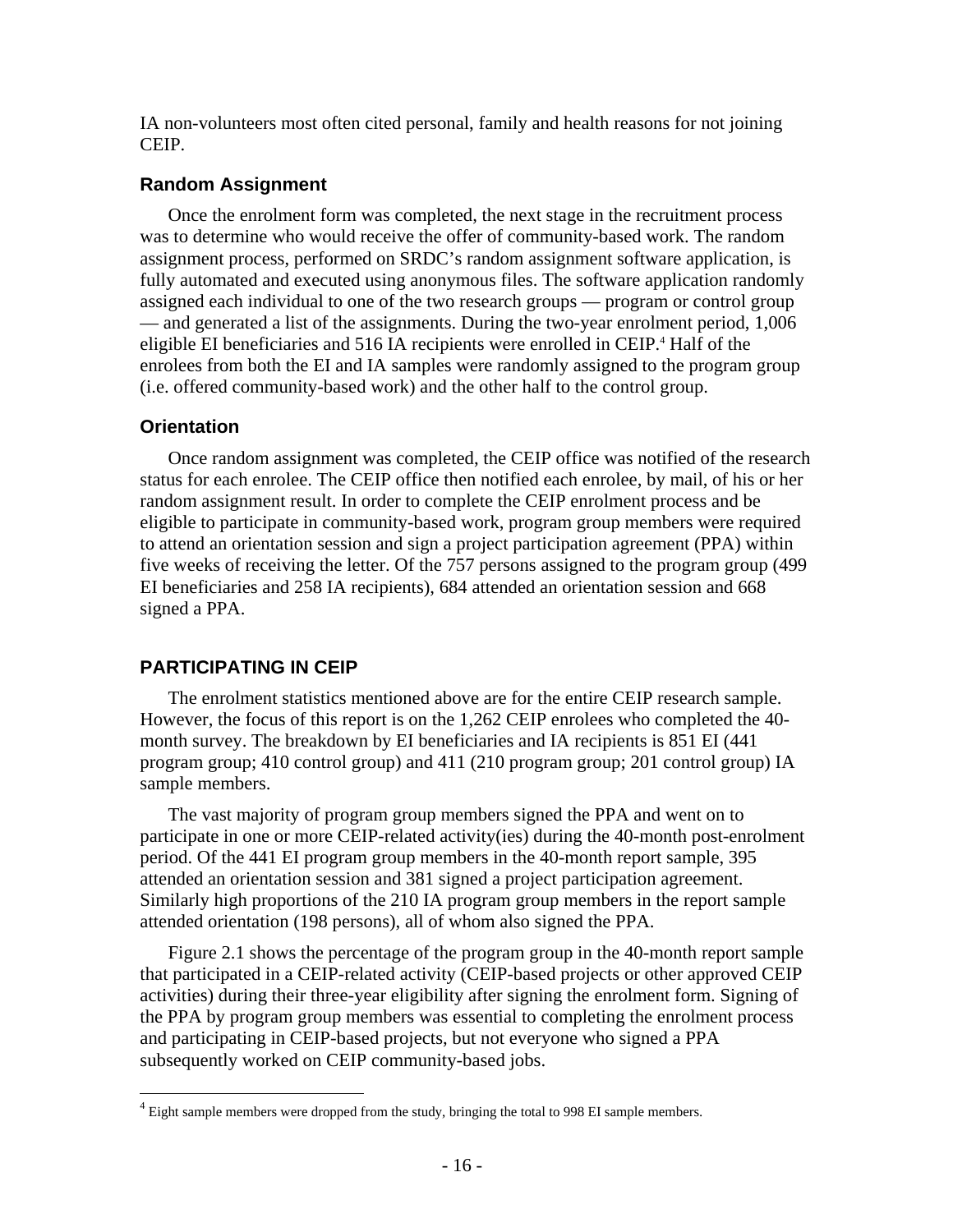Among those who signed the PPA, 368 EI sample members and 198 IA sample members were engaged in CEIP activities at some point during the three-year eligibility period. CEIP offered each member of the program group up to three years of participation in community-based work, but within this eligibility period, participants were free to leave CEIP for another job or training, and then return to CEIP. There was no limit on the length or frequency of such absences. Program group members may also have not participated on CEIP projects after signing the PPA for other reasons (for example, health and migration). Participation rates peaked for the EI sample at 78 per cent during the fourth month after enrolment, and gradually declined over the remainder of the eligibility. The highest level of participation among IA program group members was observed during the sixth month after enrolment, at 91 per cent, and declined gradually over the remaining follow-up.



**Figure 2.1: CEIP Participation Rates by Months from Enrolment** 

**Source**: Calculations from the CEIP project management information system (PMIS).

The two months immediately following enrolment are marked by very low participation rates, because for most they were still in the process of completing enrolment. On average, there were 44 days between people signing the enrolment form and signing the PPA, but in some instances, as many as 112 days passed. Much of this time was taken up by day-to-day tasks required to get things done. As mentioned earlier, signing of the enrolment form was only one of the first steps in the enrolment process.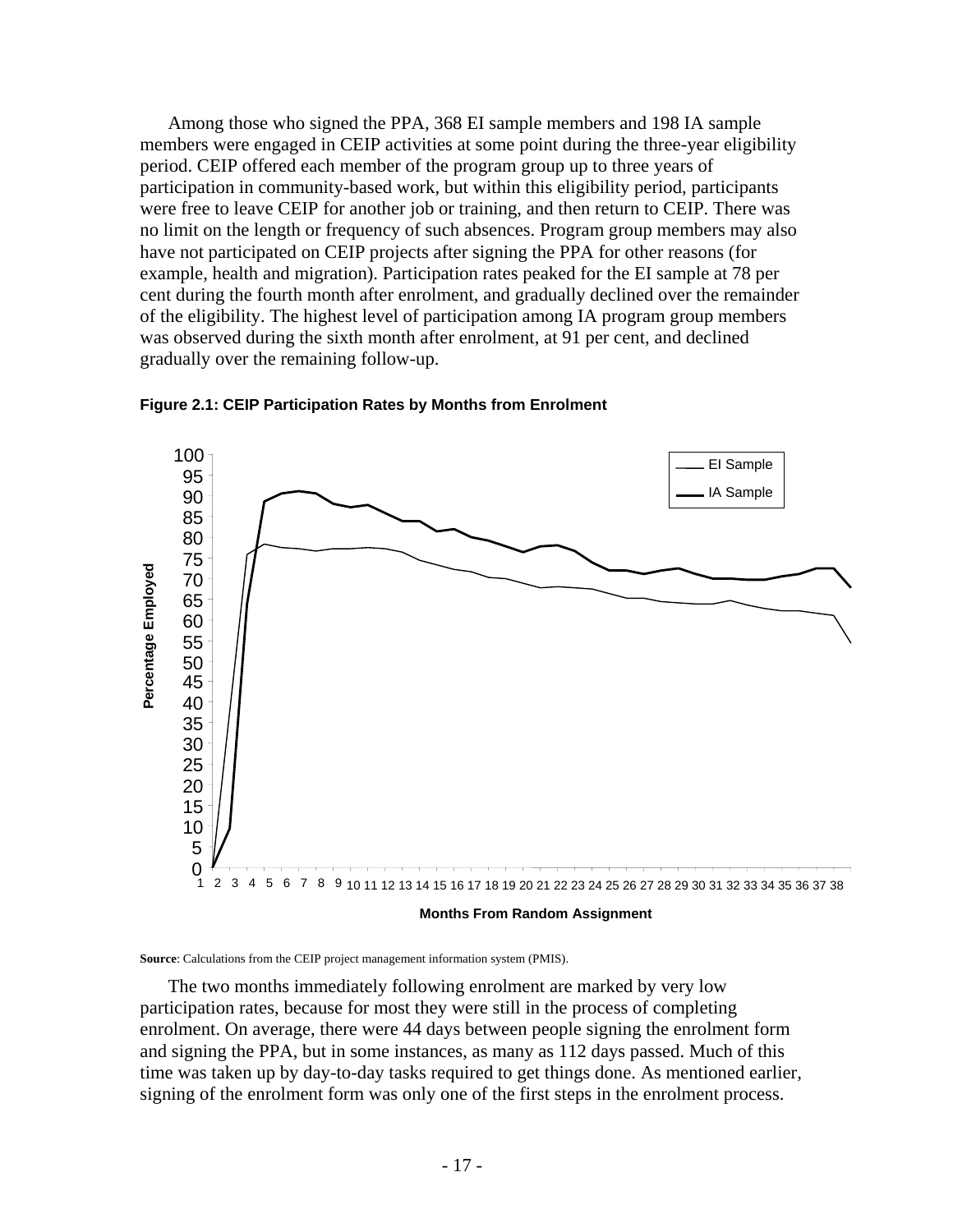The enrolment forms were then mailed to Statistics Canada to verify eligibility and electronically captured before random assignment could occur. Once random assignment was completed, individuals were notified of their assignment by mail. Program group members then had to attend an orientation session, within five weeks from date of notification of their assignment, and sign a PPA in order to start participating in CEIP projects or ancillary activities.

Upon signing the PPA, participants took part in a two-week orientation period. During this time, a detailed employability assessment was conducted and some transferable-skills and job-readiness training were provided to participants. Results of the assessment were used to decide whether a participant was required to attend one or more basic job-readiness training modules or spend time on a transitional job, before being assigned to a community-based project. The collected information was also used to help match the participant with available community project placements.

#### *Job-Readiness Training*

The second week of orientation included basic job-readiness workshops. The workshops, organized around the themes of "Survival in the Workplace" and "How to Be a More Effective Person," were designed to provide information to participants to help them in both their personal and professional life. The Christopher Leadership course was available on request and provided individuals with the tools and knowledge to be a more effective communicator, build self-confidence and self-esteem.

#### *Transferable Skills*

 $\overline{a}$ 

During the entire CEIP eligibility period, participants had access to workshops in Cardiopulmonary Resuscitation (CPR), Occupational Health and Safety (OHS), Workplace Hazardous Materials Information System (WHMIS). Participants could also participate in customer service, entrepreneurial and basic computer training. These training modules were open to all, except for the one-week entrepreneurial training course, which was only provided to participants interested in developing their own ideas into a CEIP project.<sup>5</sup>

As expected, IA participants were more likely to be assigned to basic job-readiness training since many had little or no prior work experience. Nearly 90 per cent of IA sample members completed one or more basic job-readiness training modules, while approximately two-thirds of EI sample members did so.

Several program group members also took advantage of the various transferable skills training that were available through CEIP. Instructional sessions on occupational health and safety, workplace hazardous materials information system, and cardiopulmonary resuscitation, were the classes most often attended by CEIP participants during their CEIP eligibility period.

<sup>&</sup>lt;sup>5</sup> For the most part, community projects were sponsored by local organizations. However, participants, or groups of participants, were given the opportunity to develop their own ideas for projects. Those who wanted to pursue this option were given 12 weeks to develop their ideas. During the first week they were required to attend a one-week entrepreneurial training program. Over the next 11 weeks, participants were engaged in project development at the CEIP resource centre where an additional resource person was available one day a week to provide advice and encouragement.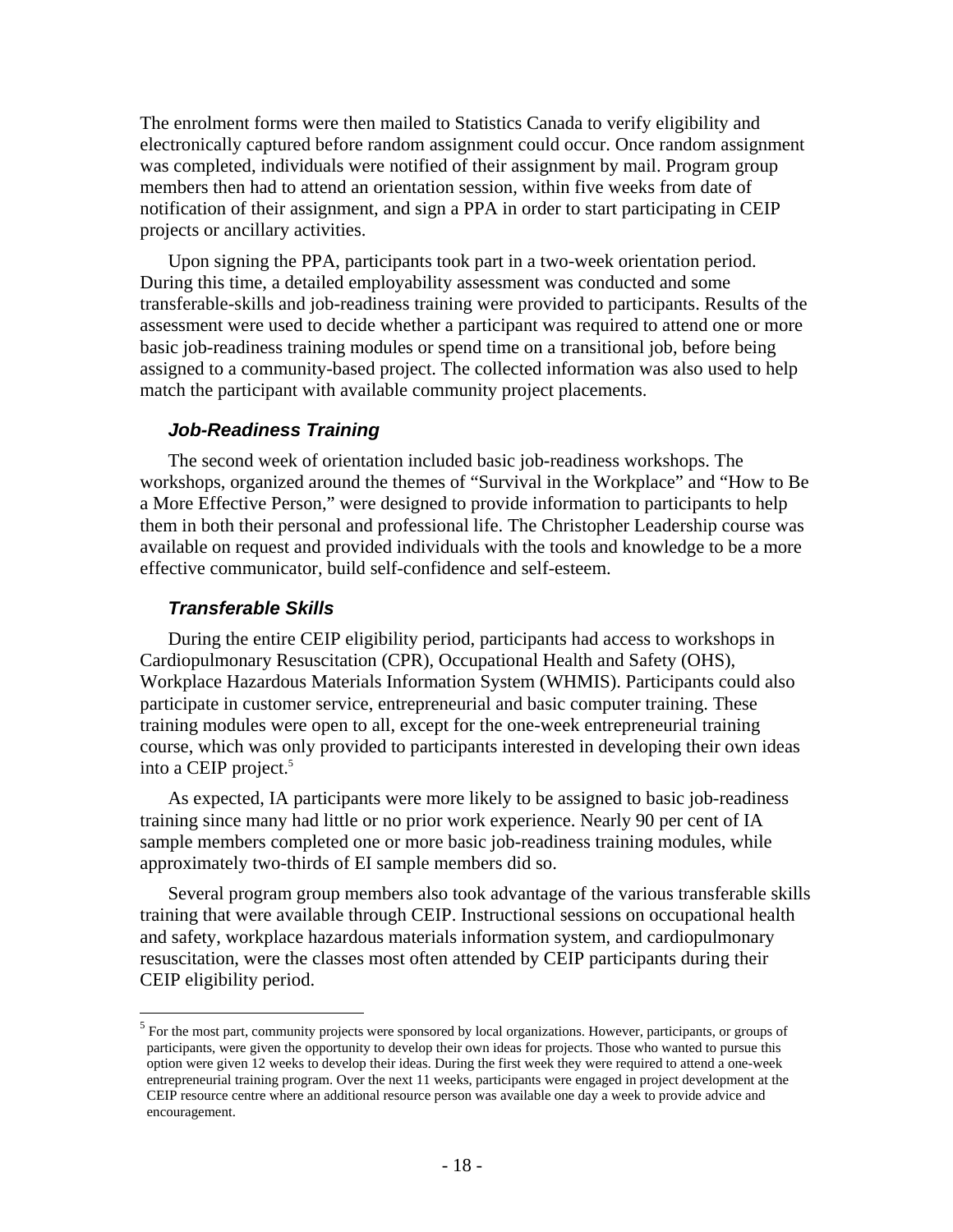## **CEIP PROJECTS AND WORK PLACEMENTS**

Once participants were deemed job-ready and had completed the initial orientation period, they were assigned to community work placements.<sup>6</sup> A total of 295 projects were created by communities through CEIP during the project's five years of activity, which generated a total of 1,300 positions and 2,113 work placements for participants, allowing many to work in multiple positions.

Figure 2.2 provides a breakdown of CEIP projects that were created based on the type of organization or the community sector that is being served by the project. Text Box 2.1 provides detailed descriptions. A broad range of community needs were targeted through CEIP projects. The largest category is health, safety and environment (41), which includes volunteer fire departments, health boards, and environmental action groups. The second and third largest project categories involve services to youth (33), and those that provide some form of upkeep and beautification services (31) to the community. This is followed by equal numbers of projects in the area of arts and culture (29) and services to seniors (29). Recreational activities (26) and services to the poor (26) sharing the position of fifth largest categories.





**Source**: CEIP Project Management Information System. **Note**: CEDA refers to Community Economic Development Agencies.

 $\overline{a}$ 

 $6$  For some, there may have been a period of work on transitional projects while they were waiting for a suitable community placement. Transitional projects were run by the CEIP office and consortium partner ACAP Cape Breton.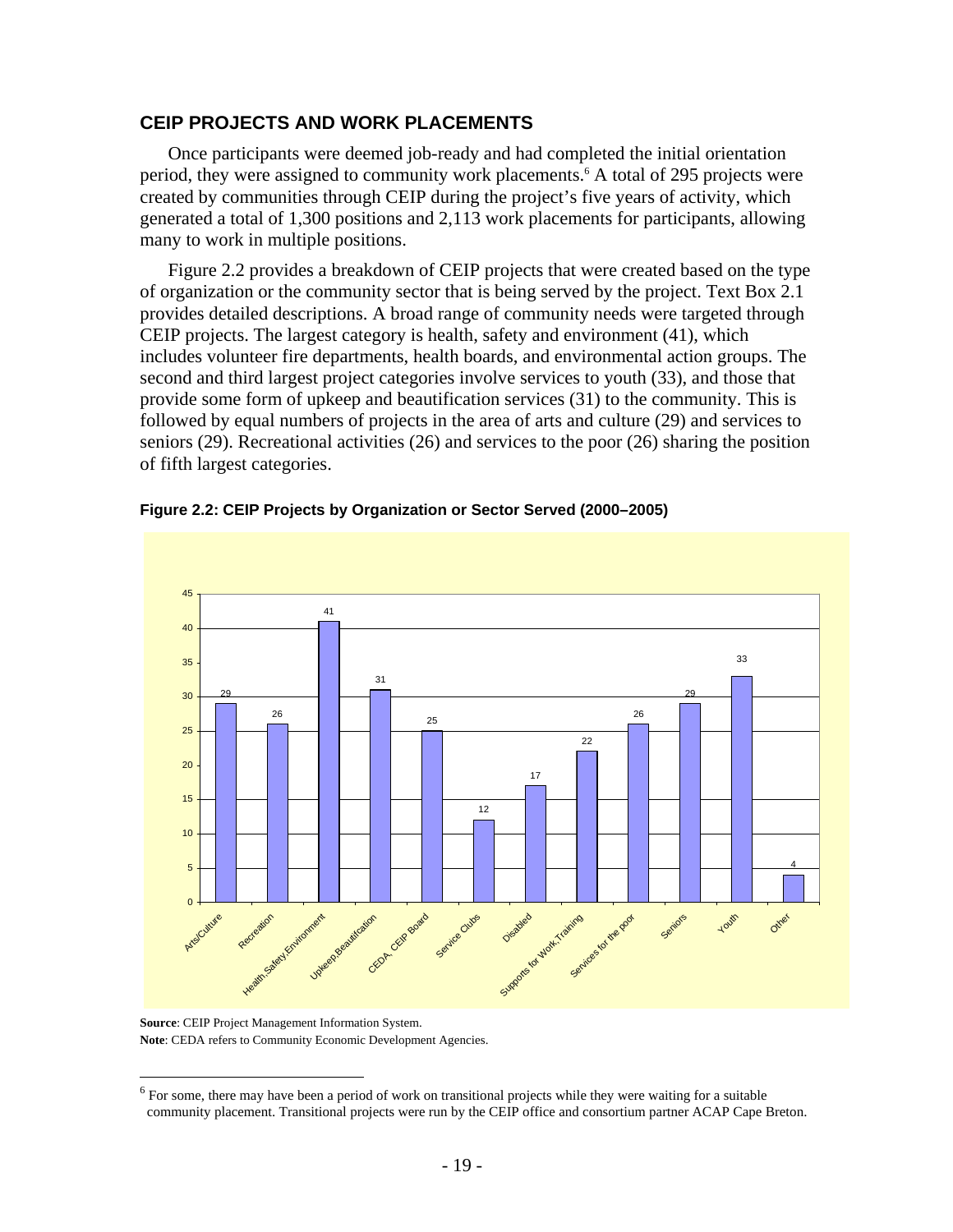#### **Text Box 2.1: CEIP Community Projects**

#### **Arts/Culture**

CEIP arts and culture projects focused on enhancing or expanding the work of CBRM organizations devoted to performing and visual arts, as well as those promoting and preserving community history, values and traditions. Project sponsors under this category included theaters, galleries and artists' associations, schools, heritage and historical societies and community events committees. Positions offered under this category involved costume-making, tour guide, administration, fundraising, and event management/planning.

#### **Recreation**

CEIP recreation projects expanded or enhanced the services offered by local venues and associations to residents interested in sports, hobbies and an active lifestyle. Project sponsors under this category included activity venues (arenas, rinks, pools, sports fields and complexes, community centres), sports clubs and special events. Positions offered involved maintenance, coordination, fundraising, instruction and guide work.

#### **Health/Safety/Environment**

CEIP projects addressing health, safety or the environment aimed to support the efforts of community organizations that protect and support the health and safety of both residents and the ecosystem in which they live. Sponsors under this category included volunteer fire departments, community policing offices, health boards, support and special interest groups, and environmental action groups. Positions offered under this category included field researchers and workers, home energy and water auditor, administrative assistant, maintenance worker, community outreach worker and fundraiser.

#### **Upkeep/Beautification**

CEIP upkeep/beautification projects addressed a community need for infrastructure and landscaping work to enhance the "eye appeal" of local buildings and outdoor spaces. Sponsors under this category included churches, church auxiliaries, cemeteries, and community groups. Positions offered included maintenance worker, carpenter and groundskeeper.

#### **CEDA/CEIP Board**

CEIP projects under this category were involved with the work of CEIP community boards and local Community Economic Development Agencies (CEDAs). CEIP community boards were responsible for soliciting, reviewing and approving project proposals for their specific communities, with the larger goal of enhancing life in the community according to their strategic plan and priorities. CEDAs shared a similar broad goal, with each one having a unique mission and vision for their respective coverage areas. Positions offered under this category included office administrator and outreach worker for CEIP community boards and administrative, outreach, research and coordinator positions for CEDAs.

#### **Service Clubs**

CEIP service club projects were sponsored by local groups devoted to providing service and support to community members, either enhancing or expanding on their exiting activities. Project sponsors under this category included area branches of Kinsmen, Knights of Columbus, Rotary Club and auxiliary associations. Positions offered under this category included facility worker, maintenance worker, administrator, fundraiser and events coordinator.

#### **Disabled**

CEIP disabled sector projects enhanced or expanded the capacity of organizations offering services and advocacy for youth and adults affected by physical or intellectual disabilities or mental health issues. Project sponsors under this category provided a range of services, both for clients within specific communities and across CBRM. Services included one or more of behavioural coaching, personal care, recreational and social activities, employment counseling and job training, as well as advocacy and housing. Positions offered under this category included client support worker, office administrator, researcher, volunteer, special events coordinator, and fundraiser.

*(continued)*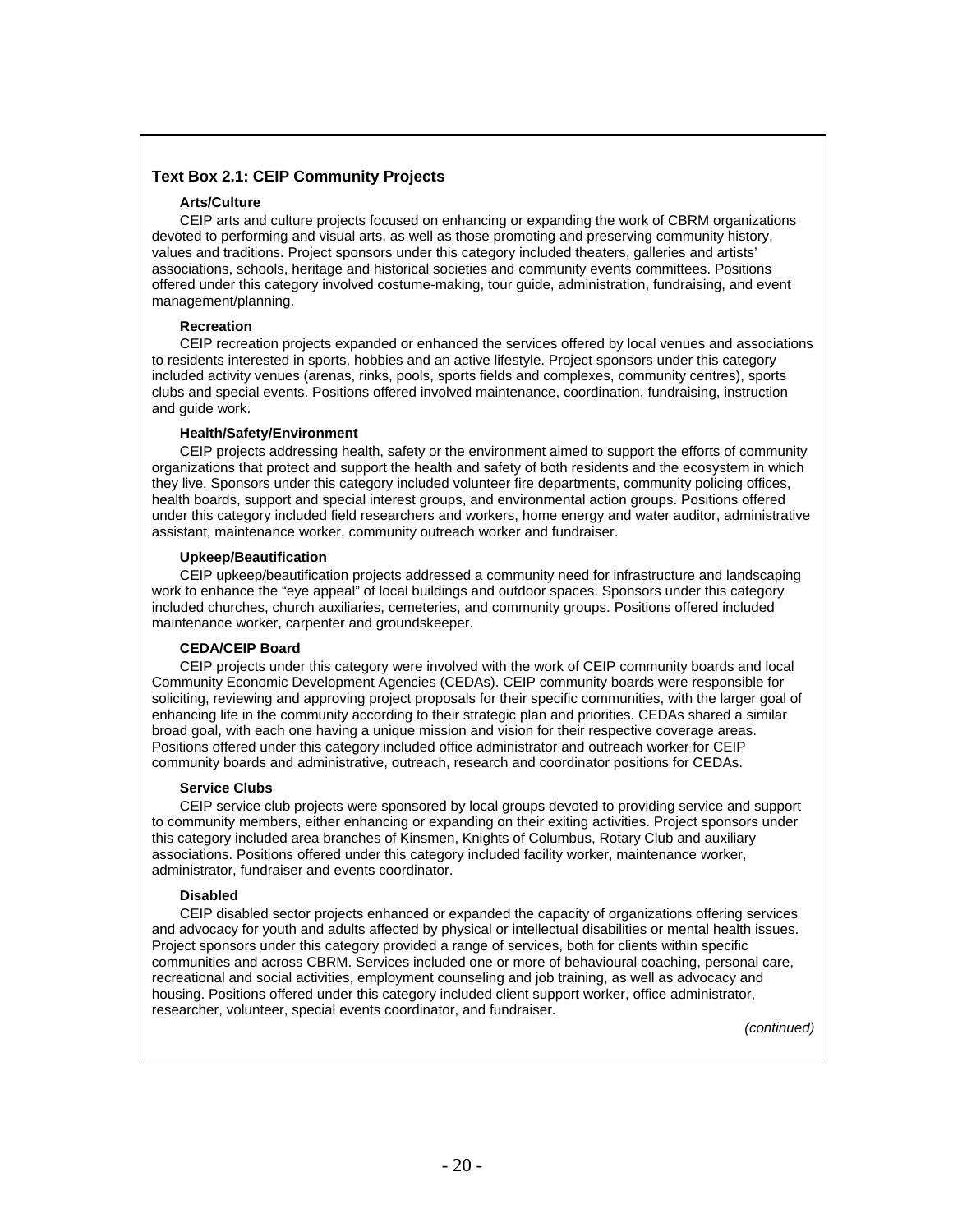#### **Text Box 2.1: CEIP Community Projects (Cont'd)**

#### **Supports for Work/Training**

CEIP projects providing supports to work and/or training expanded or enhanced the services offered by sponsoring organizations to persons seeking to improve their employability and find work. Services and supports included childcare, employment counseling, computer access, employability and literacy training and were available both to residents of local communities and across CBRM. Project sponsors under this category included an employment outreach, public internet access sites, work re-entry, skills enhancement or retraining programs, a small business program and daycares. Positions offered under this category included office administration, reception, instructor, childcare worker, maintenance and facility staff.

#### **Services for the Poor**

CEIP projects offering services to the poor enhanced or expanded on the capacity of organizations providing supports and emergency intervention to low-income residents or persons in crisis. Project sponsors under this category include food banks, shelters, a housing association, a residential treatment centre, and various charitable organizations. Positions offered under this category involved client support worker, fundraiser, collection worker, maintenance worker, administrator, and receptionist.

#### **Seniors**

CEIP senior sector projects enhanced or expanded the capacity of organizations offering services, health care, recreation and advocacy for older members of the community. Project sponsors under this category included assisted and independent living facilities, legions, seniors and pensioners clubs, policing services and a community development agency. Positions offered under this category included maintenance worker, facility staff, social/activity facilitator, researcher, cleaner and contact worker.

#### **Youth**

CEIP projects serving the youth sector enhanced or expanded on the capacity of community organizations offering services or facilities to younger members of the community. Capacity was improved either through the provision of youth-centered service providers or the upkeep and improvement of youthaccessed facilities. Project sponsors under this category included educational institutions, recreational and athletic associations, youth centres, religious organizations and special events. Positions offered under this category included receptionist, administrator, activity coordinator, maintenance worker, facilitator, coach, researcher and outreach worker.

#### **Other**

CEIP projects categorized as "other" do not fit easily or solely into any of the above categories. The number of projects in this category was small (4) and they were sponsored through the business sector, within the rules of CEIP — i.e. profits earned must be used for the benefit of the community as a whole, not for private benefit; projects should not displace or compete with existing private or public employment. Project sponsors included community-minded small business owners and offered entry-level work experience to participants in the fields of agriculture, food production, and musical instrument maintenance.

Figure 2.3 presents the total number of positions that were created and filled by CEIP participants, based on the type of occupation. It illustrates that CEIP projects provided a range of occupations for participants throughout all 10 of the National Occupational Categorizations (NOC). The largest category is by far service positions (378), which include some skilled occupations, intermediate sales and service positions, and a large proportion of elemental positions. The next largest set of placements was in business, finance, and administrative positions (231) and natural and applied sciences (230). The latter included some technical occupations with skilled positions dominating. Business, finance and administrative positions included some professional and skilled positions, while elemental occupations make up the majority.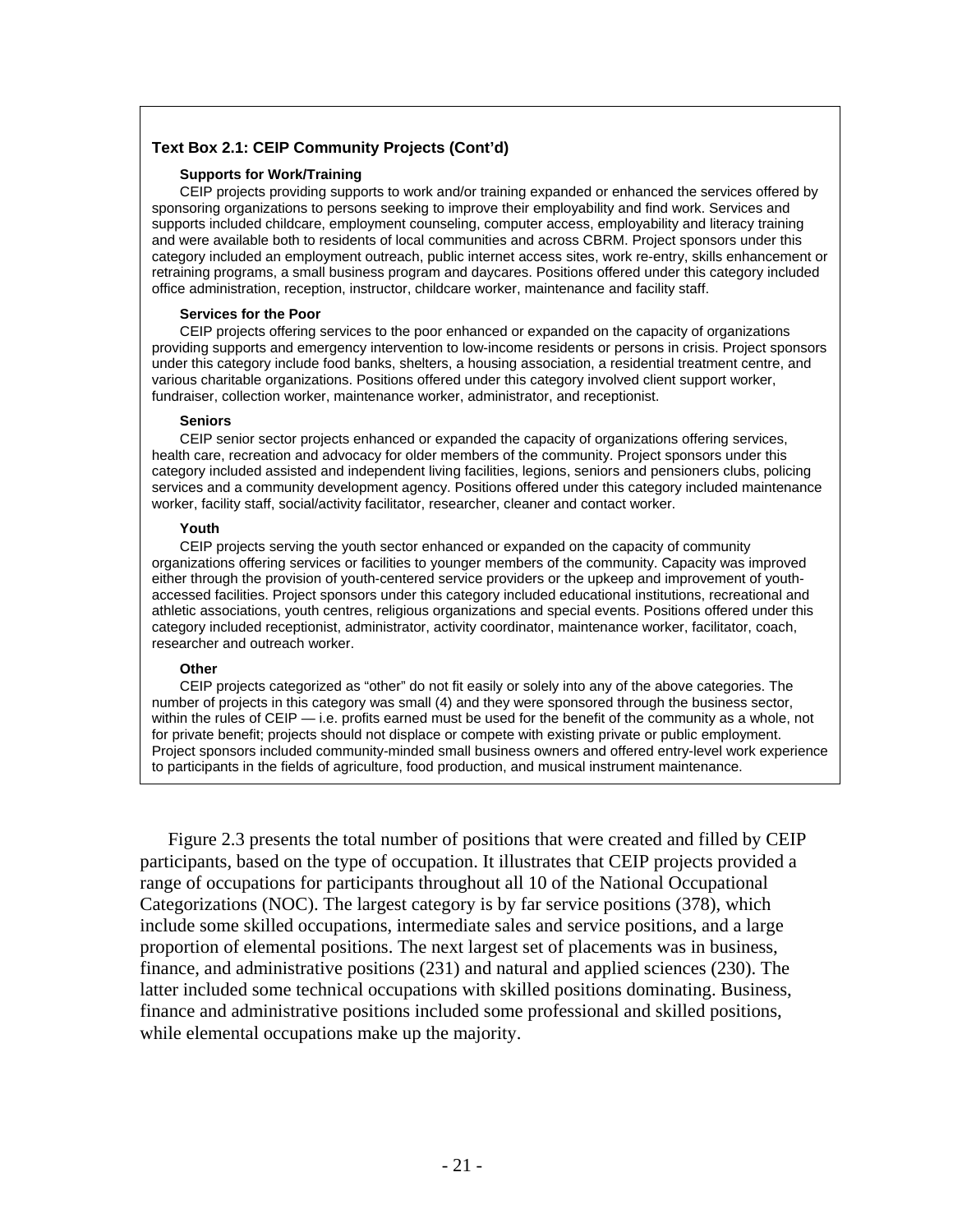

**Figure 2.3 CEIP Jobs — Total Positions Filled, by Occupation** 

The number of CEIP work placements is different from the number of positions, as participants can work in multiple jobs over the course of their eligibility and several participants can fill the same job at different times. There was expected to be some transitioning between work placements over the life of the project, which would give participants the opportunity to develop different kinds of skills and work experience as well as more opportunity to enhance their social networks. Figure 2.4 presents the number of CEIP placements that participants worked in, by type of occupation. The number of placements is larger than the number of positions, in each category of job, indicating that there was some transitioning between placements throughout the range of CEIP work.

**Source**: CEIP Project Management Information System.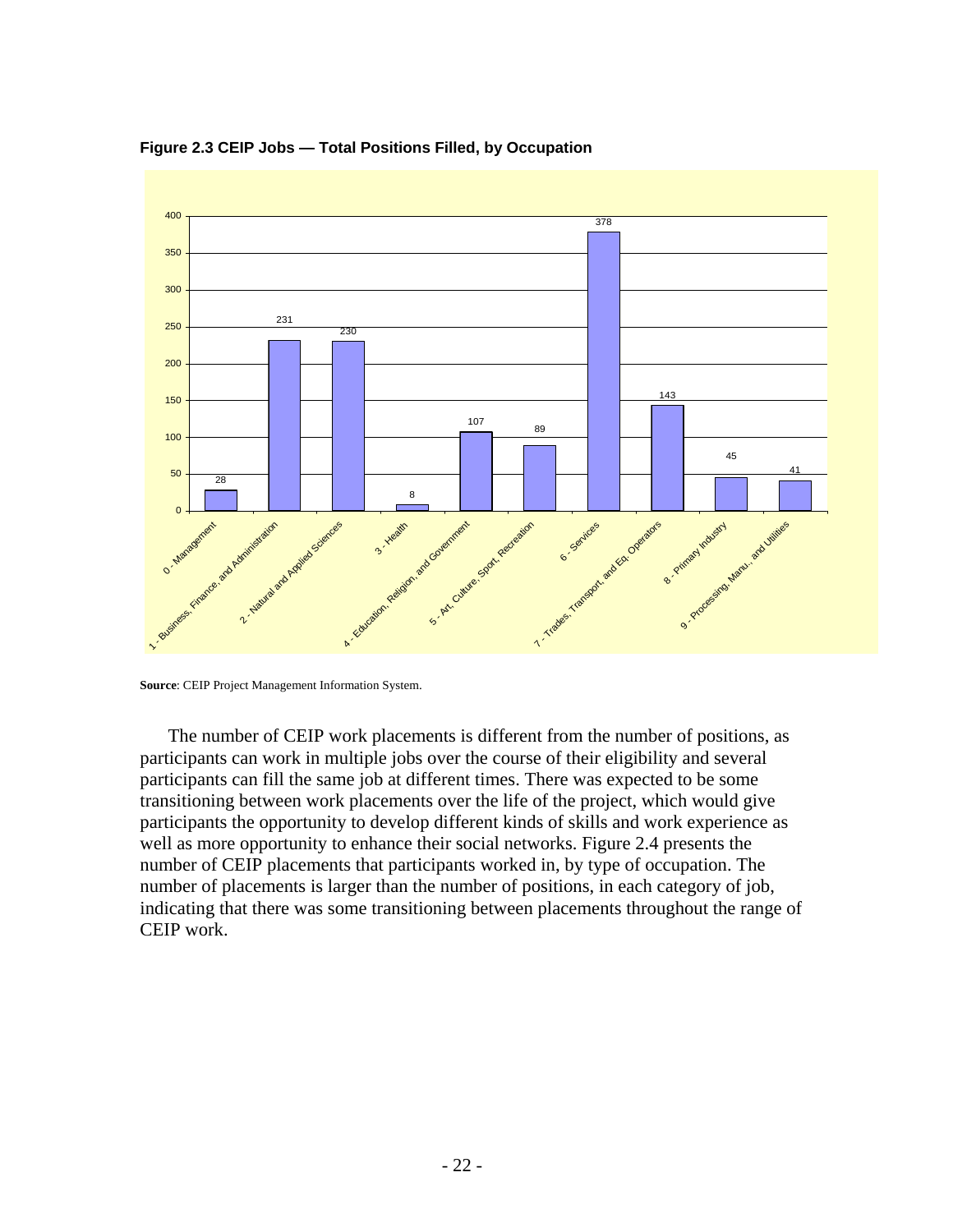**Figure 2.4: Total Participant Placements, by Occupation** 



**Source:** CEIP Project Management Information System.

#### **SUMMARY**

This chapter illustrates that CEIP was successful in encouraging recipients of EI and IA to forego their benefits, and participate in the study. In parallel, communities were also successful in mobilizing local project sponsors and developing a wide array of projects that provided jobs for participants. Communities created a total of 295 projects that serviced a broad range of community sectors while providing CEIP participants with a variety of occupations. A total of 2,113 work placements were created for participants during the full three-year CEIP eligibility, which allowed many to work in multiple positions.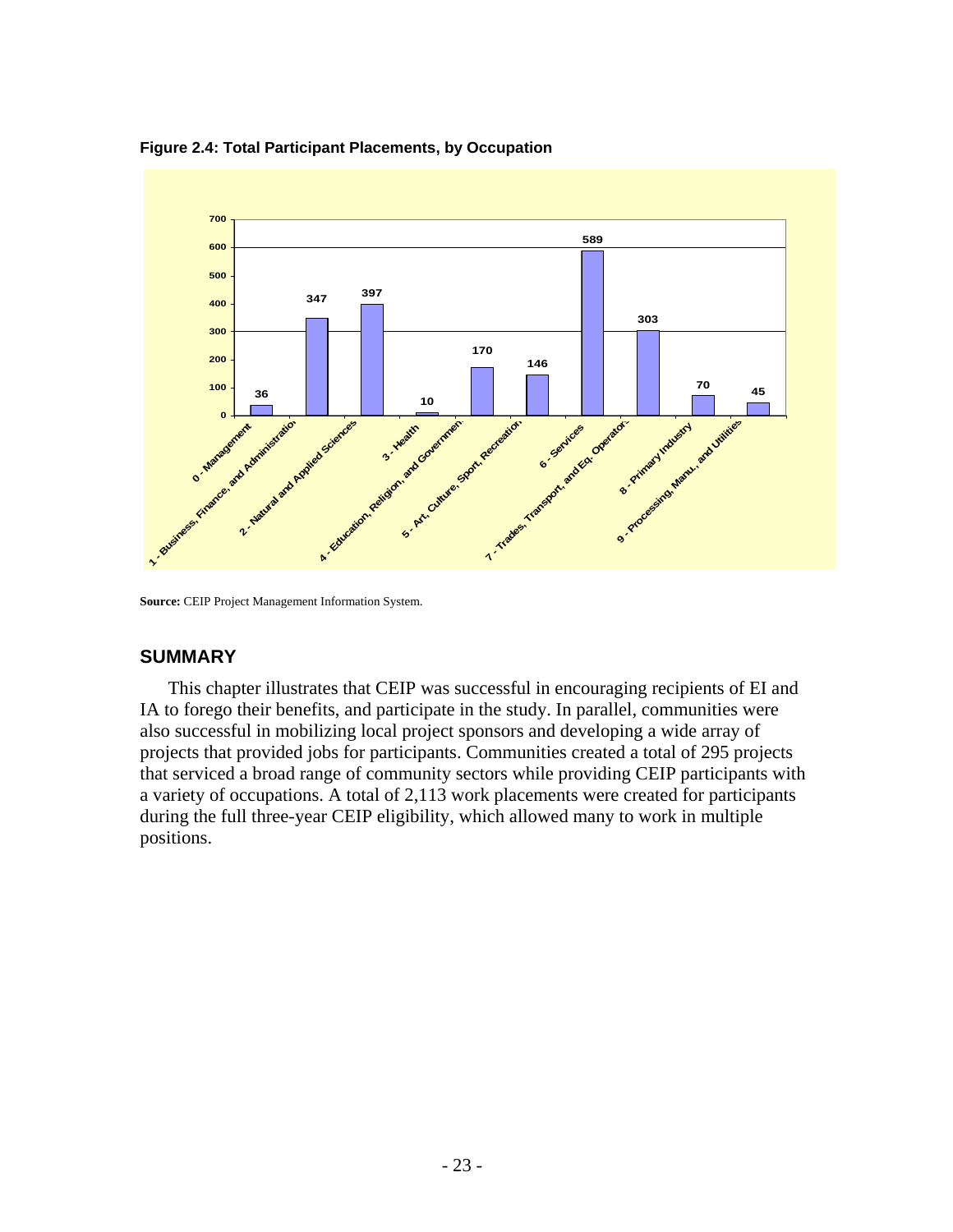# **Chapter 3: Impacts on Employment, Earnings, and Job Characteristics**

This chapter examines the impacts of the Community Employment Innovation Project (CEIP) on the employment rates, earnings, and characteristics of jobs held by CEIP program group members. Impacts are derived through a comparison of program group member outcomes with a benchmark sample, the control group — a group of Employment Insurance (EI) and Income Assistance (IA) recipients who are similar to CEIP program group members but who were not eligible to participate in CEIP. The results in this chapter cover the first 40 months since enrolment in the study, which includes the entire 36-month period of eligibility for CEIP.<sup>1</sup> Later reports will extend the analysis beyond the eligibility period, addressing the impact of CEIP on program group members' longer-term employment outcomes.

### **IMPACTS ON FULL-TIME EMPLOYMENT**

Early CEIP results demonstrated that participants overwhelmingly accepted the offer of three years of full-time work at a community wage offered by CEIP. This enabled nearly all participants in both the EI and IA samples to work, leading to significant positive impacts on employment (particularly full-time employment) and earnings for the program group in the first 18 months of the program. Employment impacts peaked in the second quarter of the program's operations at nearly 45 percentage points for the EI sample and nearly 75 percentage points for the IA sample, and began to gradually decline at the 18-month mark. CEIP also had an overall positive impact on hourly wages and hours worked per week in the first 18 months of the program.

These results demonstrated that, as hypothesized, CEIP provided a significant stable period of full-time employment to both EI and IA program group members, over and above what they would have achieved without the program. However, these findings were preliminary in that they were measured near the mid-point of eligibility.

Figures 3.1a and 3.1b shows the full-time employment of the program and control groups among the EI and IA samples respectively over the full period of eligibility. These results confirm that CEIP enabled participants to achieve high full-time employment rates throughout the course of the project.

#### **EI Sample**

 $\overline{a}$ 

Among the EI sample, the rate of full-time employment of the program group peaks at 89.5 per cent in month 8 and remains steady throughout the eligibility period, only

 $<sup>1</sup>$  Although eligibility for CEIP was 36 months, it took between 2–4 months for most participants to complete their</sup> initial enrolment in the program and start working following their month of random assignment. A non-trivial portion of the sample does not have a complete month of post-program data by the time of their 40-month interview. As a result, some outcomes are presented for slightly less than 40 months.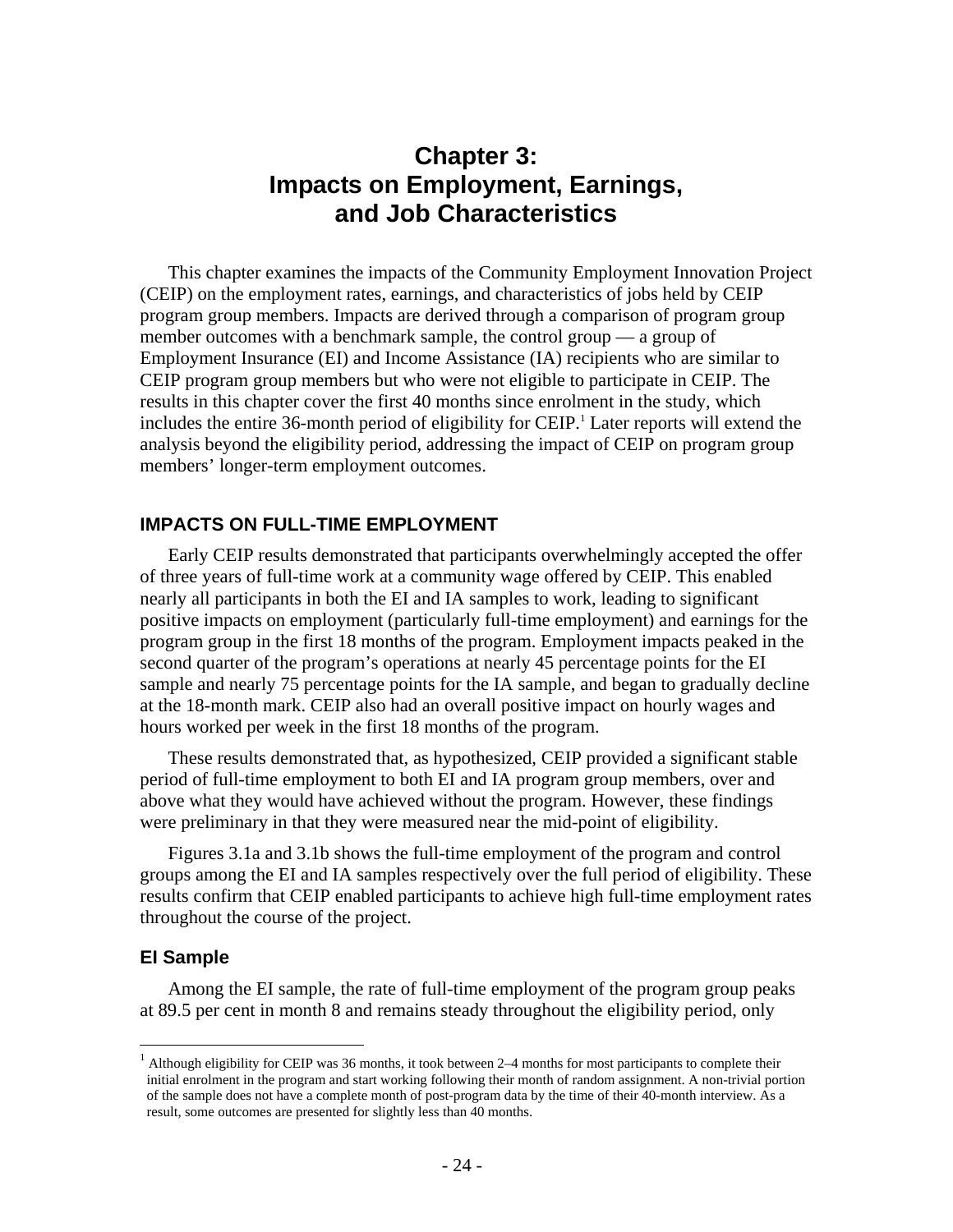decreasing slightly to 82.1 per cent in month 38. By comparison, the full-time employment rate of the control group increases rapidly in the first 8 months to 50.1 per cent, as EI entitlement is exhausted, then gradually to 52.8 per cent in month 38. The employment rate of the control group also displays a cyclical pattern reflecting some seasonality of employment. There are dips in employment at around months 10, 23 and 35. Since CEIP recruited a stock of EI claimants who were unemployed at the same time, those who were seasonally employed are likely to be unemployed at the same time in subsequent years.

The positive impact on full-time employment was sustained throughout the eligibility period, remaining above 29 percentage points through month 38.

#### **IA Sample**

Among the IA sample, the rate of full-time employment of the program group peaks at 94.6 per cent at six months. Unlike the EI sample, the full-time employment rate gradually declines throughout the eligibility period to 75.2 per cent at 38 months. The full-time employment rate of the control group increases rapidly in the first 18 months to 31 per cent, and remains relatively steady afterwards.

With the full-time employment rate of the control group remaining stable after the first 18 months, the positive impact on full-time employment is sustained throughout the eligibility period although it drops slightly following the gradual decrease in the program group full-time employment. The impact peaks in month 5 at 80.2 percentage points and declines thereafter to 47.1 percentage points in month 38.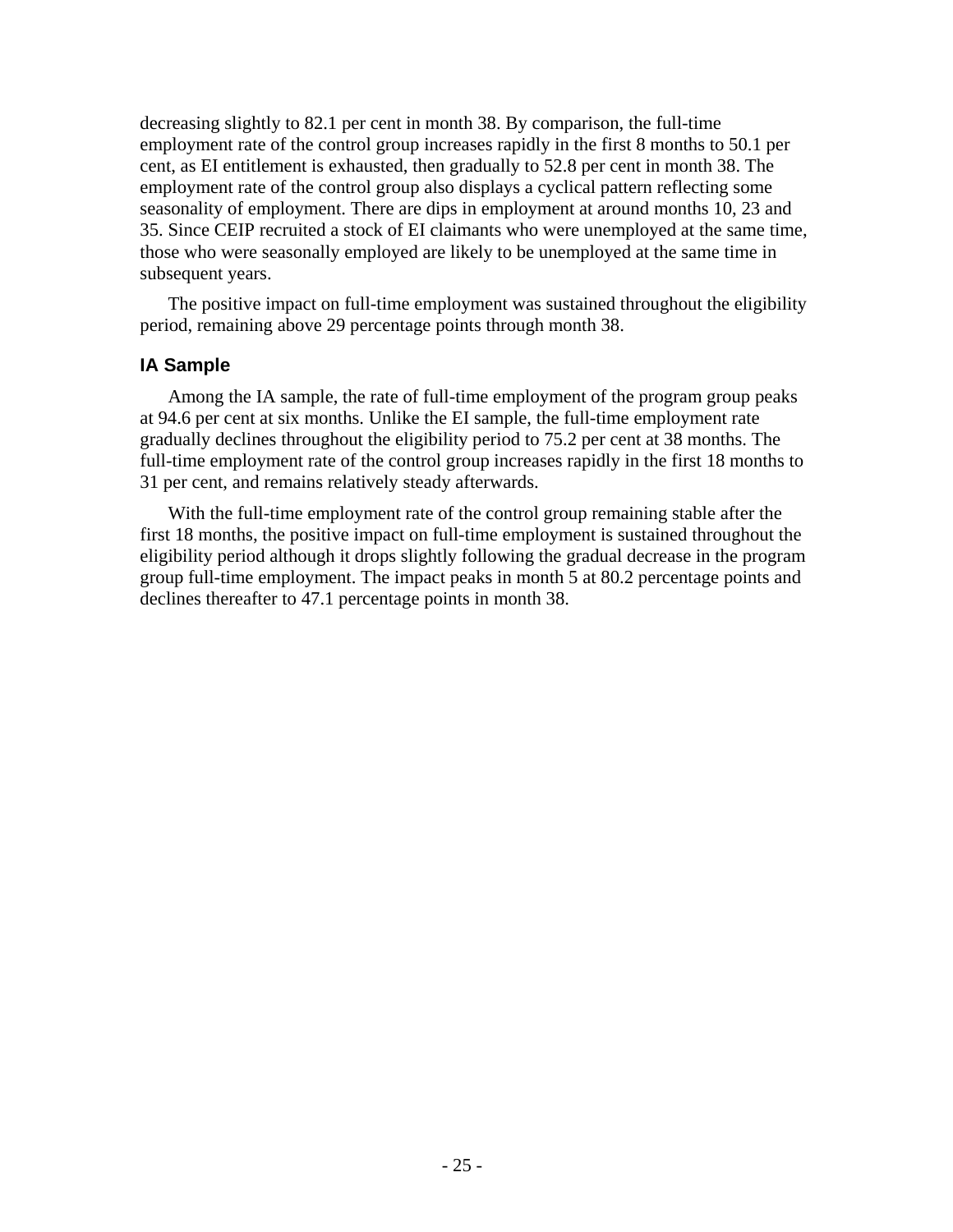

**Figure 3.1a: Full-Time Employment Rates, by Months from Random Assignment — EI Sample** 

**Source**: Calculations from 40-month follow-up administrative and survey data.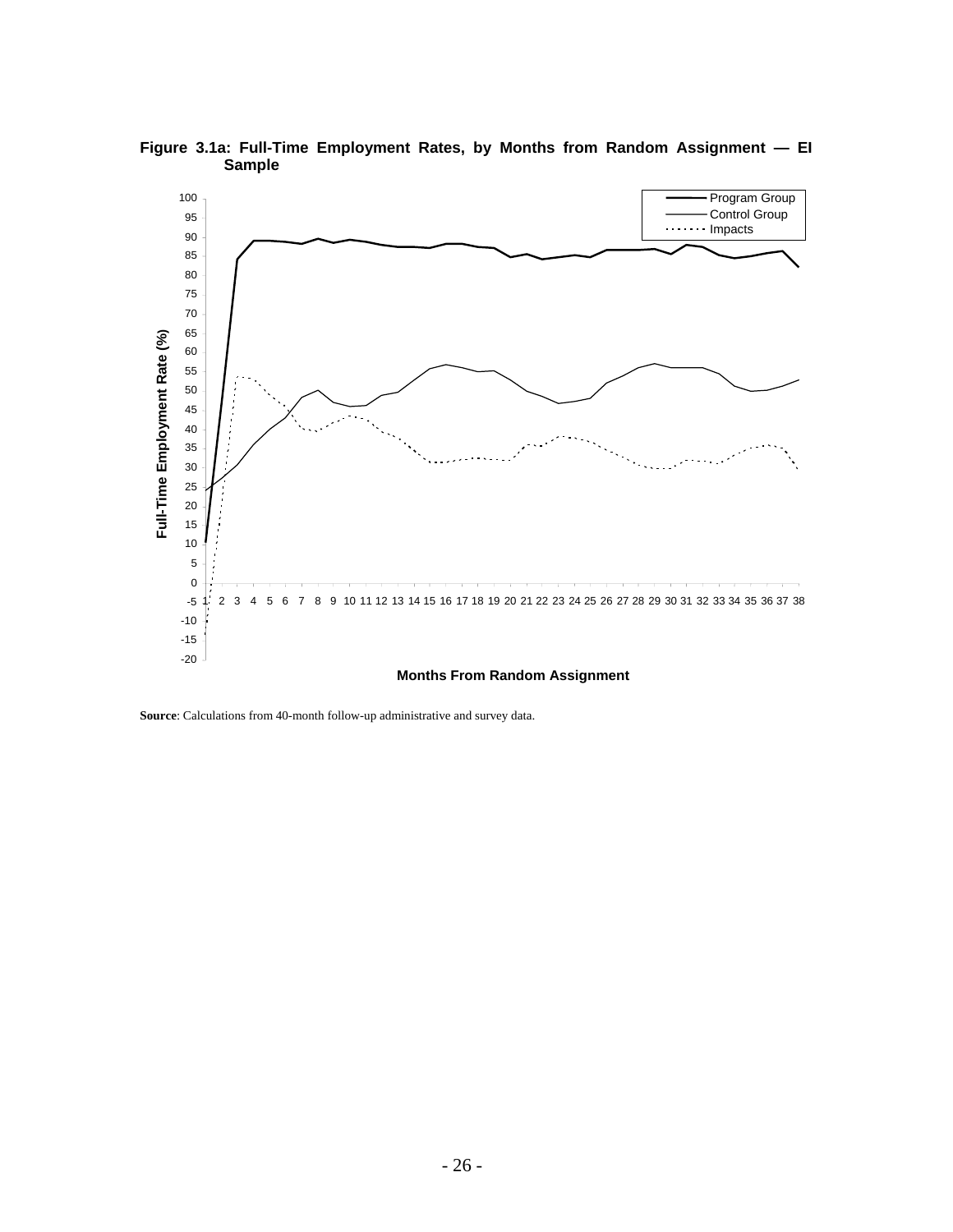

**Figure 3.1b: Full-Time Employment Rates, by Months from Random Assignment — IA Sample** 

**Source**: Calculations from 40-month follow-up administrative and survey data.

The results from both EI and IA samples display two important patterns. First, fulltime employment of control group members increases only in the early stage and the trend does not continue after the first 18 months. In the absence of CEIP, full-time employment rates fail to reach even 60 per cent, suggesting that sample members have difficulty in finding full-time jobs. Second, the full-time employment rate among the program group remains high throughout the eligibility period (above 80 per cent). Any concern that participants, particularly in the IA sample, would have difficulty maintaining employment does not appear warranted. But is this the case for all participants, even among those with significant barriers to employment?

#### *Subgroups — Differences in Impacts on Employment*

One criticism of long-term community-based employment is that it may only benefit the more highly employable participants. Some argue that those with significant barriers to employment will be unable to maintain community jobs for an extended three-year eligibility. For example, those who possess physical or mental health conditions that restrict activity levels can have a harder time maintaining full-time employment. In particular, community-based jobs can often require a higher degree of flexibility in terms of tasks and responsibilities, which may pose additional challenges for those with employment constraints.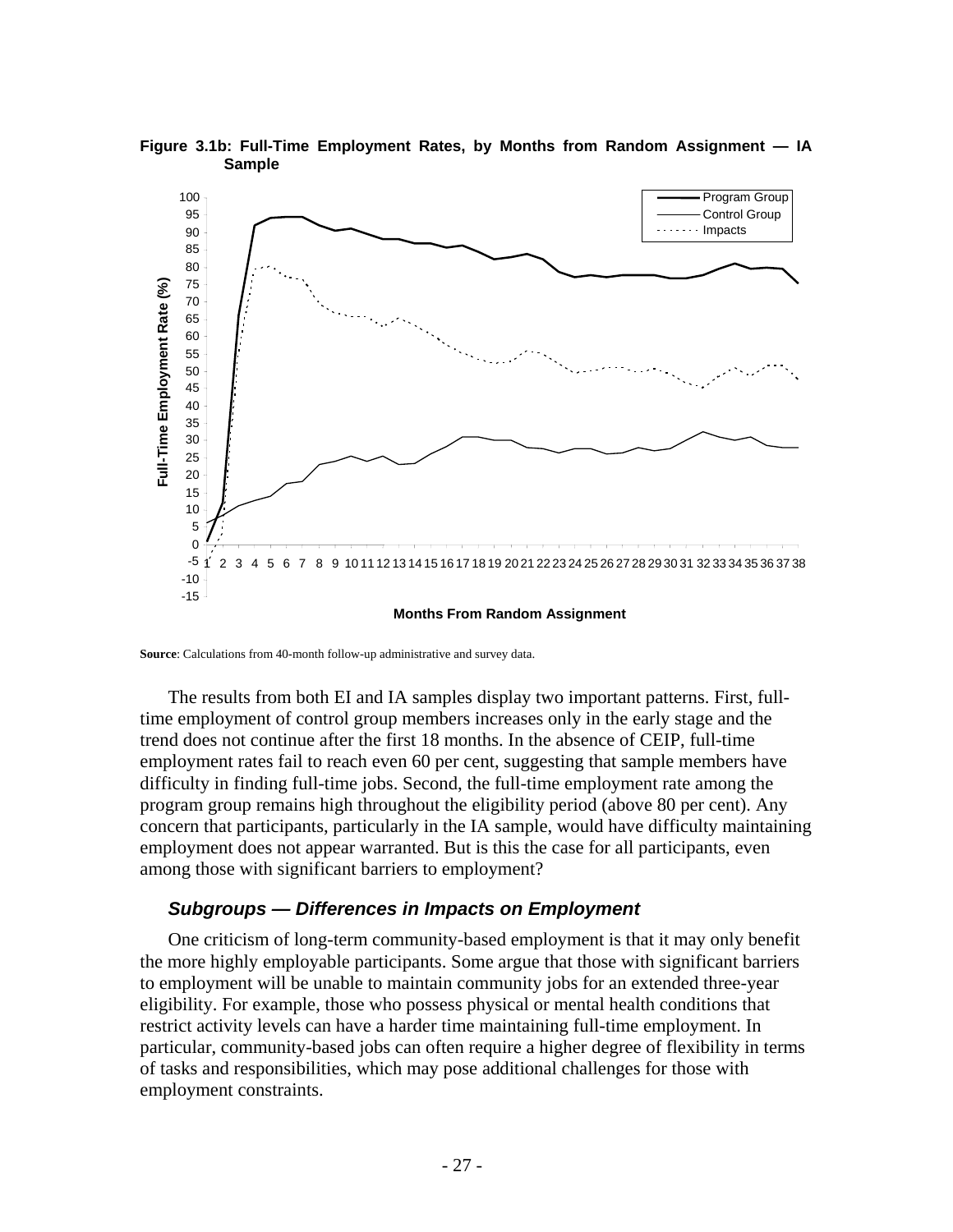In order to determine if less employable participants shared equally in the employment gains attributable to CEIP, differences in impacts were assessed across various subgroups. Gyarmati et al. (2006) performed subgroup analysis over the initial 18 months of the study and found differences only among EI sample members, where program group members who were older, single and low-income were likely to experience higher full-time employment rates as a consequence of participating in CEIP. The current analysis examines subgroup differences in the impact on full-time employment in the second half of the eligibility period (months 19 to 38) and confirms that program group members who are single and low-income continue to experience larger employment impacts. In addition, CEIP appears to have a stronger effect in the later part of the eligibility period on those who would otherwise be at a disadvantage in finding and/or maintaining full-time employment. Among the EI sample, larger employment impacts are observed on program group members who had at least one health limitation as well as individuals with fewer contacts in their social networks. Among the IA sample, those with denser social networks — as well as those with a longer history of IA receipt — appear to experience somewhat larger employment impacts as well.

To illustrate the difference in impacts between two subgroups, Figures 3.2a and 3.2b compare the differences in CEIP's impacts on those with and without an activity limitation for the EI and IA samples respectively. For both the EI and IA samples, the impact on full-time employment between the two subgroups is fairly similar in the first half of the project; however, in later stages of eligibility, beginning around month 23, CEIP's impacts on full-time employment are consistently higher for program group members with an activity limitation. (See Appendix D for full subgroup impact estimates.)

This demonstrates that those with employment barriers are able to maintain longduration community-based work when appropriate supports are available and suitable job placements are achieved. Furthermore, the incremental employment gains are largest among certain disadvantaged groups: in lower-income groups, those lacking social supports, and those with employment barriers that arise from activity restrictions.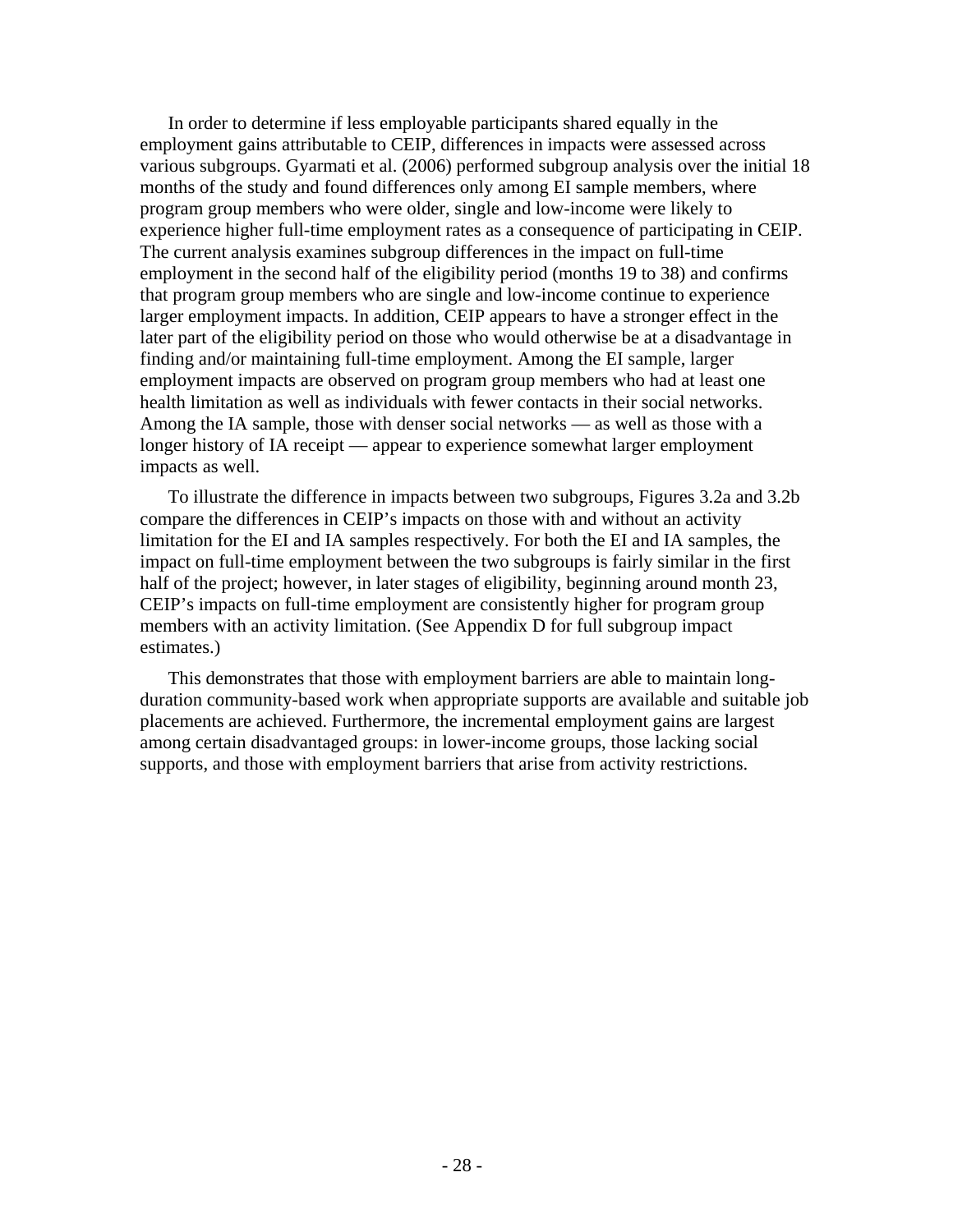

**Figure 3.2a: Impacts on Full-Time Employment Rates, by Activity Limitation — EI Sample** 

**Source**: Calculations from 40-month follow-up administrative and survey data.



**Figure 3.2a: Impacts on Full-Time Employment Rates, by Activity Limitation — IA Sample** 

**Source:** Calculations from 40-month follow-up administrative and survey data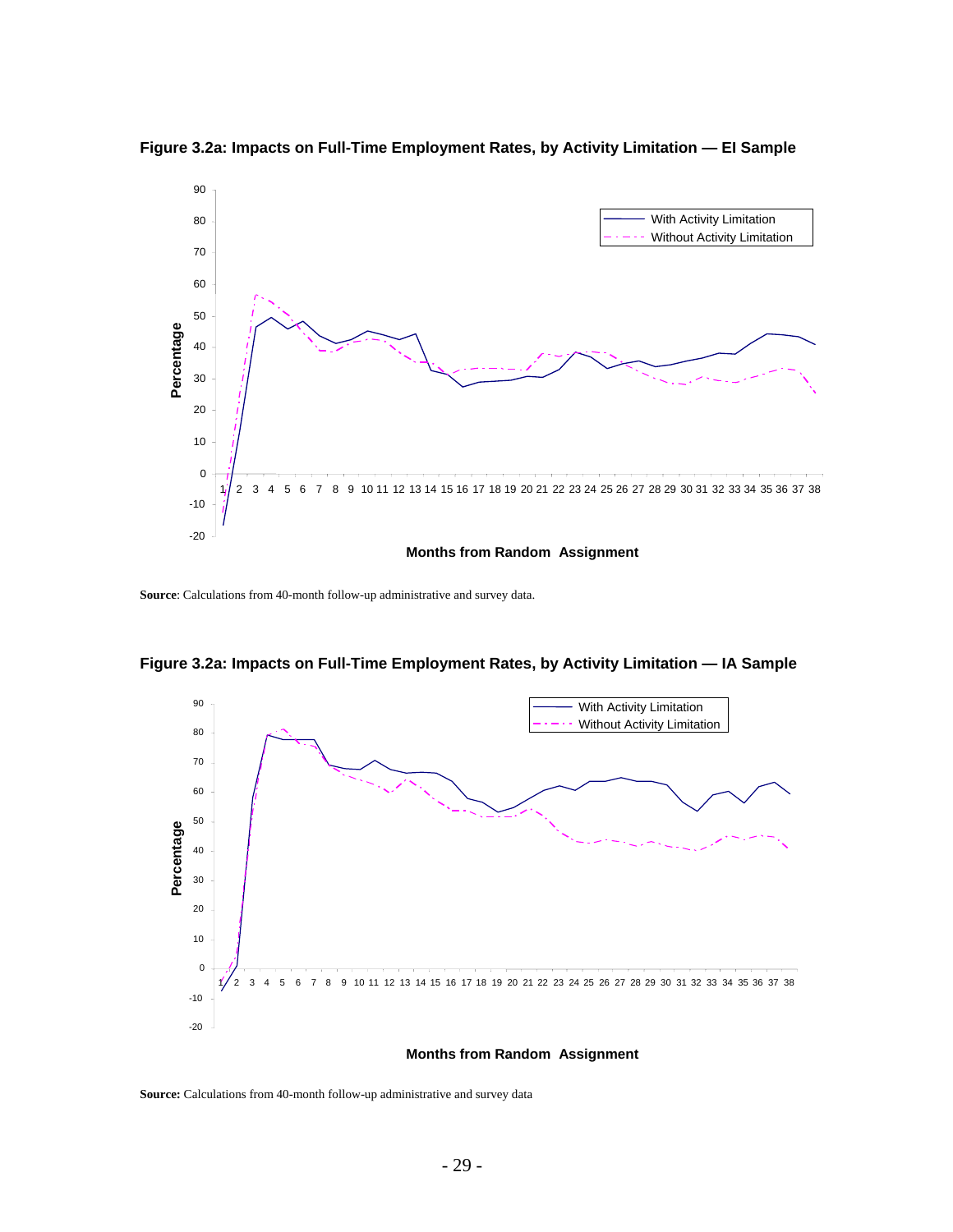# **CEIP VERSUS NON-CEIP EMPLOYMENT**

Impacts of approximately 30 and 50 percentage points at the end of the eligibility period on the EI and IA program groups, respectively, confirm that CEIP led to employment levels that were higher than what would have been achieved without the program. However, an important question concerns the extent to which the impacts on full-time employment are driven directly by CEIP jobs and whether these jobs will be sustainable in the long run.

If the participants of a public employment program perceive it as just another form of transfer payment, a lengthy program could encourage program dependency, particularly if jobs do not provide any opportunity for skill development. Many previous public employment programs were short-term (up to 12 months) to prevent such dependency. In contrast, CEIP offered up to three years of stable employment to develop social capital and improve employability.

Still, there is no simple way to measure the degree of program dependency. The best way to examine this issue is to study the long-term impacts on post-program employment and benefit receipt. However, employment of participants within the eligibility period can shed some light about potential program dependency: if few program group members are transitioning into non-CEIP jobs, it may be a sign of program dependency. As a result, there may be a marked decline in employment levels once their CEIP eligibility ends.

CEIP permitted participants to leave the program at any time without losing their eligibility, provided they did not return to EI or IA benefits as their primary source of income. Participants, therefore, were free to pursue other employment opportunities to complement or replace their CEIP earnings. Although early results revealed that most program group members were employed solely through CEIP in the first 18 months, it was expected that, in the second half of the eligibility period, an increasing percentage might utilize their work experience and begin to move into non-CEIP employment.

Figures 3.3a and 3.3b present the monthly full-time employment rates for the EI and IA sample, respectively, while illustrating the percentage of program group members in CEIP and non-CEIP jobs. The thatched area indicates the proportion of program group members who were engaged solely in CEIP employment, while the gray shaded area indicates the proportion of program group members who held only full-time, non-CEIP jobs.

# **EI Sample**

Figure 3.3a confirms that, among the EI sample, fewer than 23 per cent of program group members were employed full-time in non-CEIP jobs in the first half of the eligibility period; this gradually increases starting in month 21, reaching over one-third of the program group (36 per cent) by 38 months. Although the overall full-time employment rate of program group members remains higher than the control group at 38 months, CEIP has resulted in a lower percentage of program group members employed in non-CEIP jobs than what would have occurred had the program not been implemented. Since such a high proportion of program group members remained in CEIP employment until the end of their eligibility, it is likely that CEIP's impacts on full-time employment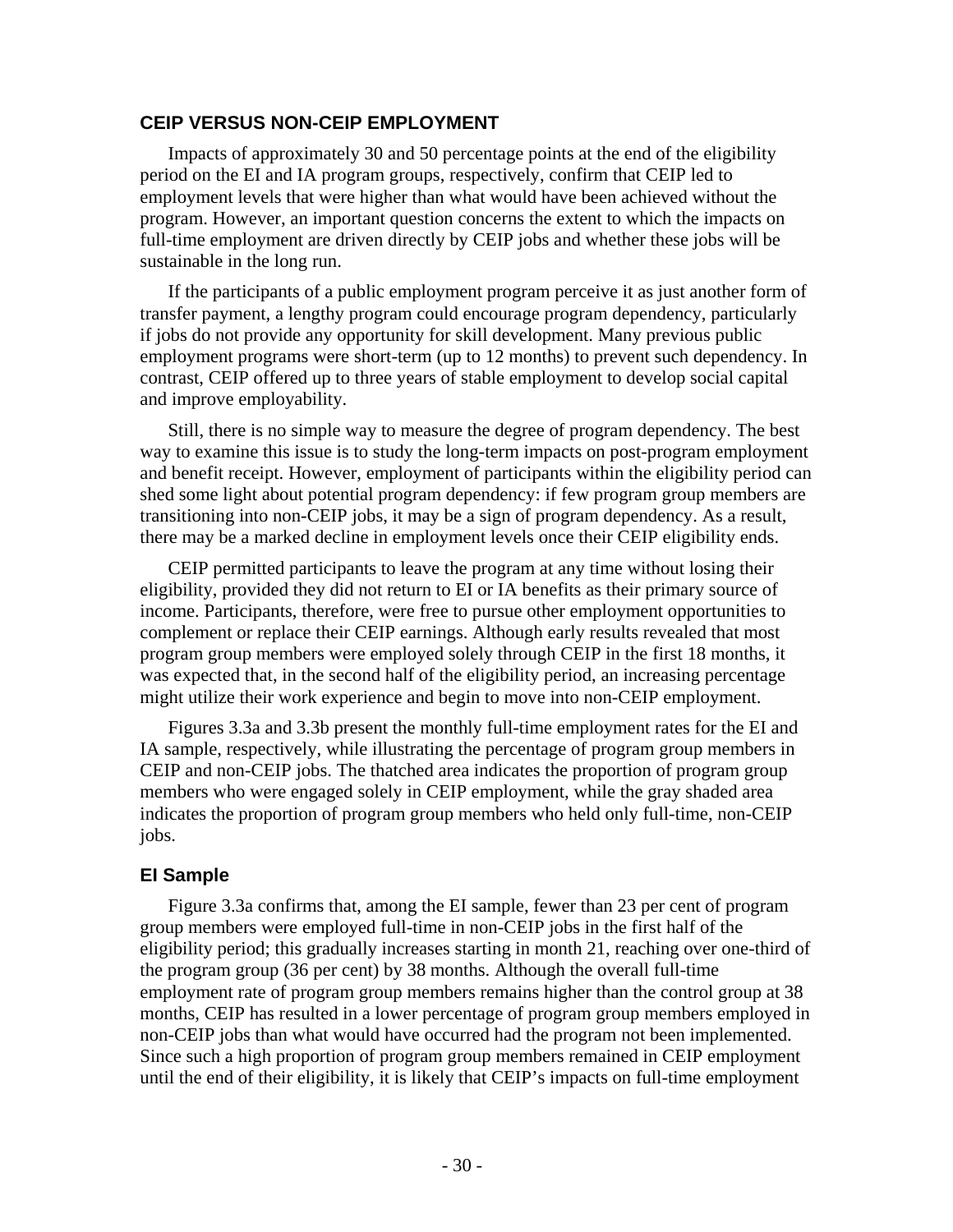will decline substantially as participants leave their placements and begin to seek other employment.



**Figure 3.3a: CEIP versus Non-CEIP Employment — EI Sample** 

**Source**: Calculations from 40-month follow-up administrative and survey data.

# **IA Sample**

Among the IA sample, the participation rate in CEIP was higher than that observed in the EI sample. At the same time, the rate of full time employment in non-CEIP jobs was much lower among IA program group members, with fewer than 10 per cent working in a non-CEIP job for most of the eligibility period. This indicates a high degree of reliance on CEIP employment among most program group members even as the end of their eligibility approaches. This may result in a significant drop in employment impacts immediately following the end of CEIP eligibility, as participants leave the program and seek other jobs.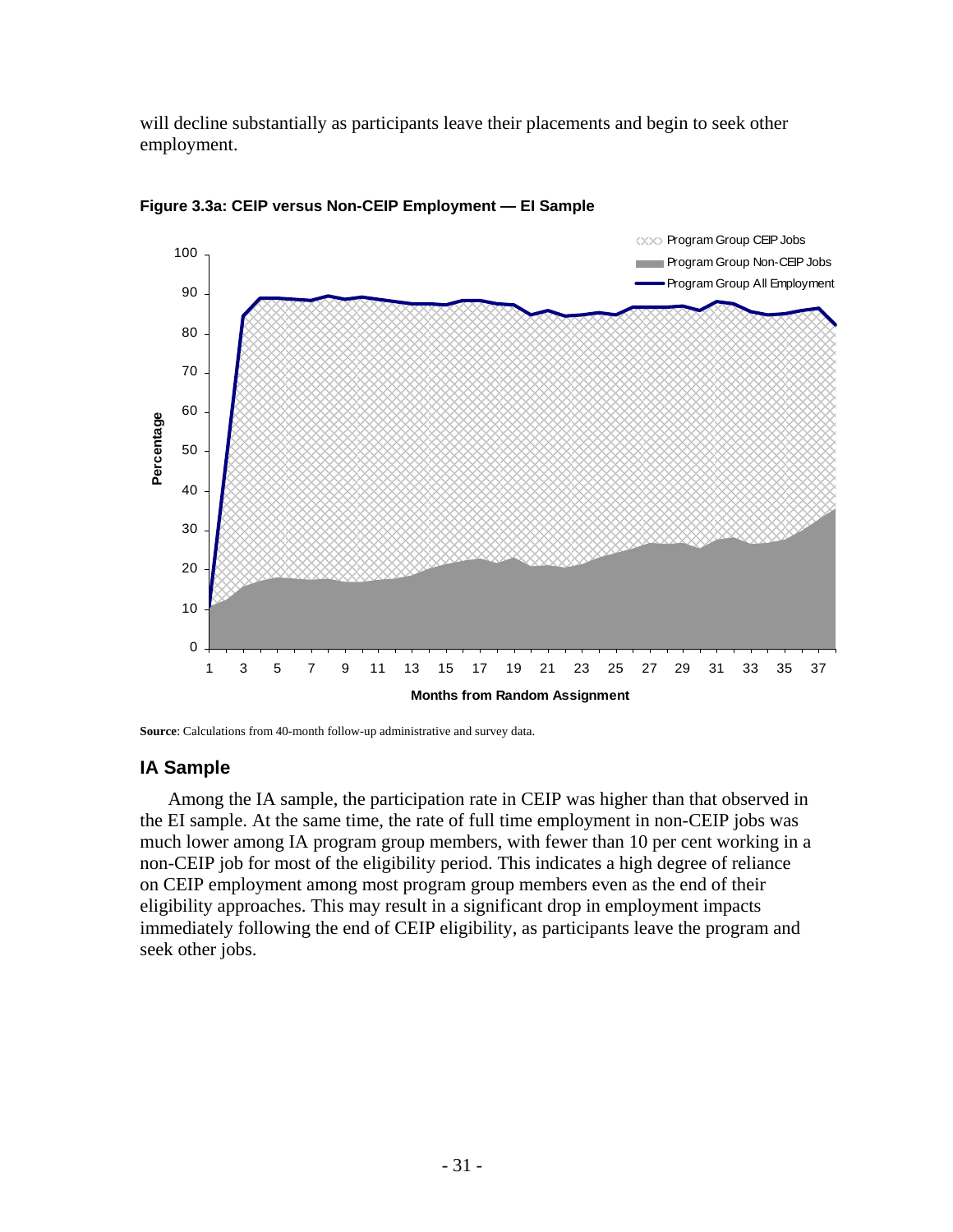

**Figure 3.3b: CEIP versus Non-CEIP Employment — IA Sample** 

**Source**: Calculations from 40-month follow-up administrative and survey data.

### **IMPACTS ON MONTHLY EARNINGS**

While CEIP had large impacts on full-time employment, its impact on earnings is expected to be mitigated by the fixed nature of the community wage that participants were paid. For many participants, especially those with a higher education or substantial employment experience, the community wage did not take into account their skill or experience and might have been below what they could have received from a non-CEIP job had one been available. However, CEIP's offer of full-time employment for up to three years would increase the attractiveness of accepting the lower community wage in exchange for stable employment, providing them with relatively high earnings that would remain constant over time. In the 18-month report, it was shown that, on average, CEIP increased the earnings of EI program group members by as much as \$600 per month and \$900 per month for IA program group members. It is expected that the impacts will gradually decline as control group members begin to find higher-wage jobs and increase their work hours during the follow-up period.

Figures 3.4a and 3.4b show earnings for CEIP program and control group members in each of the 13 quarters following their baseline enrolment. For program group members, their earnings are divided into earnings they received from CEIP and earnings they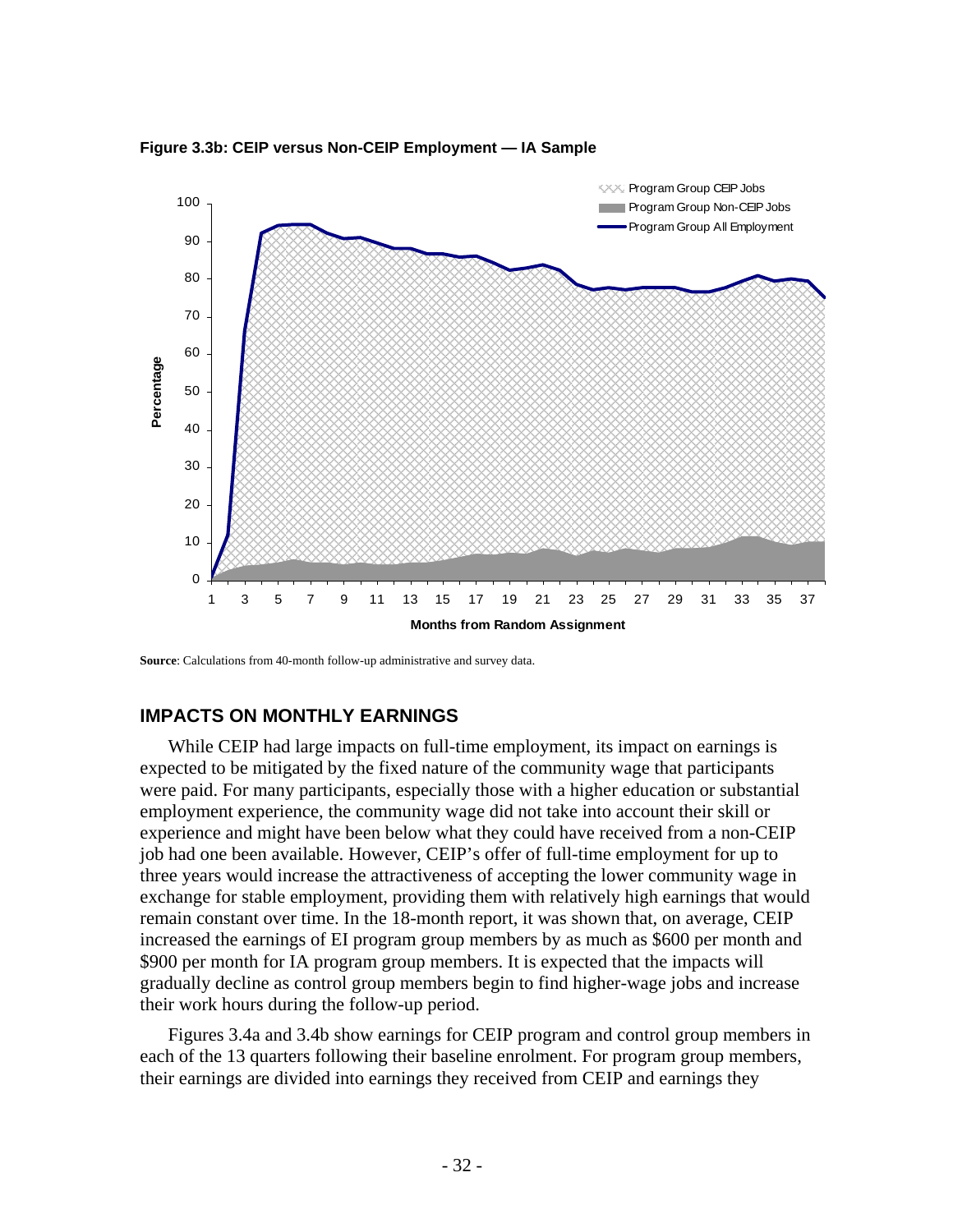reported receiving from non-CEIP employment. Control group members' earnings are based only on non-CEIP jobs.

# **EI Sample**

Among the EI sample, program group members combined earnings increase steadily over the eligibility period and peak at \$1,488 per month in the 13th quarter. The monthly earnings from CEIP employment peak at \$923 in quarter 3 and then decline to \$838 in quarter 12. There is no major decline in CEIP earnings in the first 12 quarters as participation rates in the EI sample remain fairly steady until the 13th quarter, when CEIP earnings drop to \$688, reflecting the end of program eligibility for most participants. However, the loss of CEIP earnings in quarter 13 is partly mitigated by a rise in earnings from other employment, increasing average non-CEIP earnings among the program group to \$800 in that quarter.

**Figure 3.4a: Average Monthly Earnings for CEIP and Non-CEIP Employment by Quarter — EI Sample** 



**Source:** Calculations from 40-month follow-up administrative and survey data.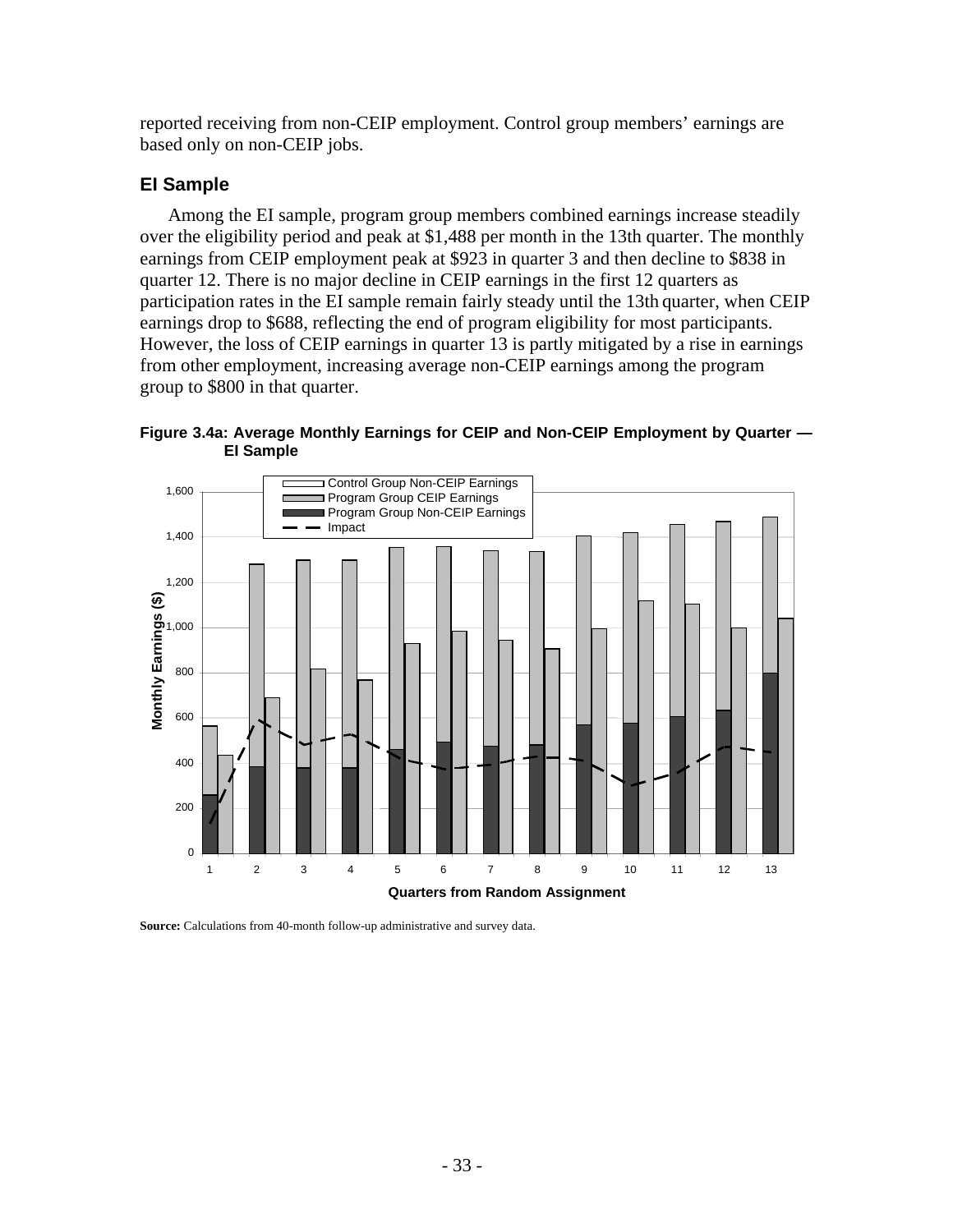### **IA Sample**

Among the IA sample members, CEIP continues to have a dramatic impact on the earnings of the program members. The average monthly non-CEIP earnings of the program group members are growing slightly from \$41 in quarter 1 to \$210 in quarter 12, consistently less than half of the earnings of the control group. Control group members' earnings are relatively low, but they increase substantially in the first six quarters and plateau at just over \$400 per month. Program group members' monthly earnings from CEIP employment jump to \$1,031 in the second quarter and remain at roughly \$1,000 for the rest of the eligibility period. The combined earnings of IA sample program group members peak much earlier than that of the EI sample at \$1,182 per month in the third quarter and remain steady at approximately \$1,100. As a result, the impact on earnings is sustained at approximately \$650 per month for the remainder of the eligibility period.

**Figure 3.4b: Average Monthly Earnings for CEIP and Non-CEIP Employment by Quarter — IA Sample** 



**Source:** Calculations from 40-month follow-up administrative and survey data.

Tables 3.1 and 3.2 present quarterly estimates summarizing the impacts on CEIP and non-CEIP employment and earnings through the first 13 quarters of the study. These results confirm that CEIP participation has replaced some market employment that the program group would otherwise have pursued. This result was to be expected, since CEIP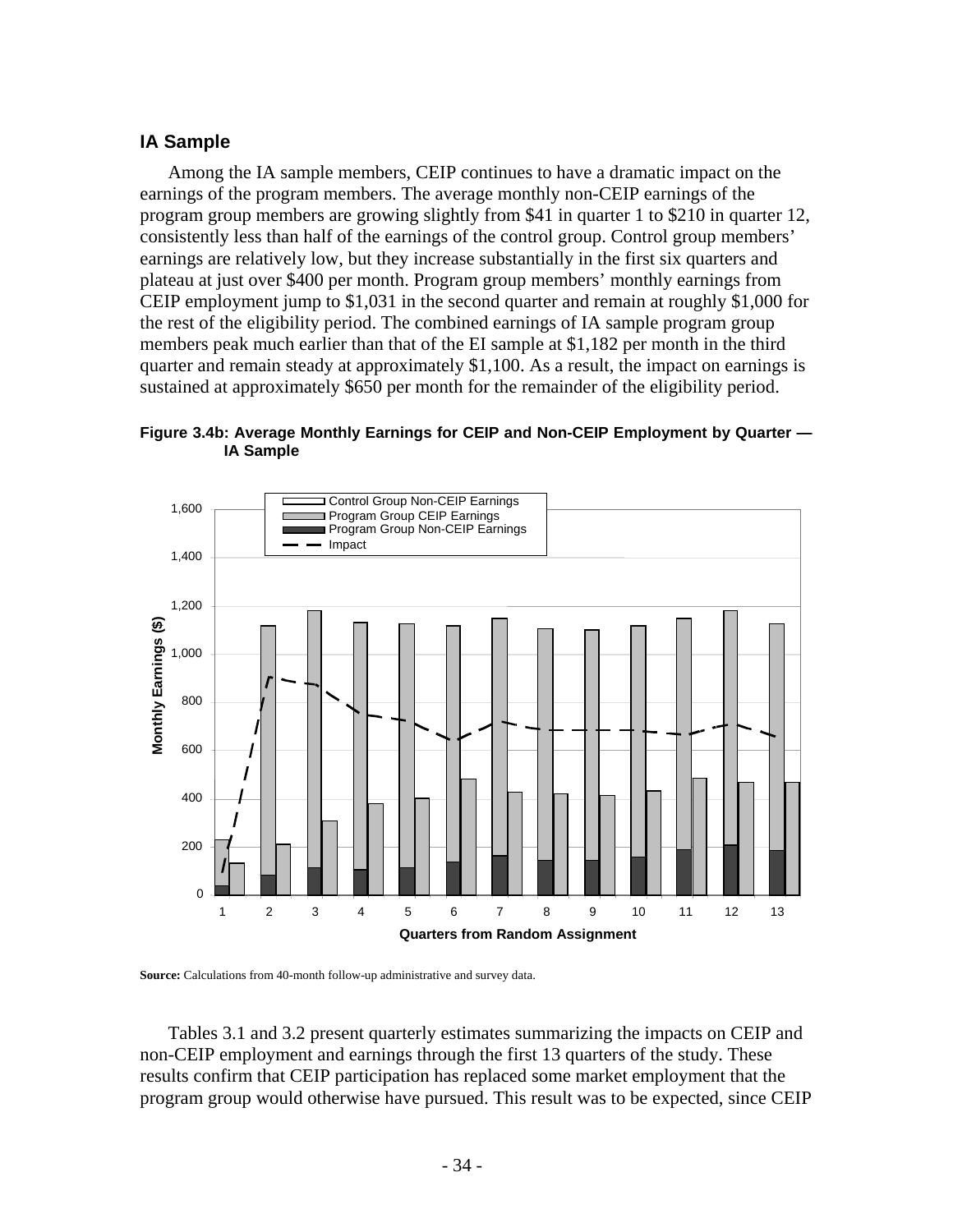offered stable and full-time employment for three years. Many participants would have been less inclined to pursue market employment while engaged in the project. It is anticipated that the increased experience and employment contacts that participants may receive through CEIP will lead to better jobs and improved employment outcomes in the longer term. Nonetheless, the fact that non-CEIP employment has been significantly reduced may result in a marked decline in future employment rates among the program group, at least in the *immediate* period following the end of eligibility, before many have transitioned into other market employment. These longer-term post-program impacts will be examined in a future report with data collected in a third follow-up survey at 54 months, which is over a year after the end of CEIP eligibility.

|                               | <b>CEIP Employment</b> |                 | <b>Non-CEIP Employment</b> |         |                   |                 |
|-------------------------------|------------------------|-----------------|----------------------------|---------|-------------------|-----------------|
|                               | Program                | <b>Standard</b> | Program                    | Control | <b>Difference</b> | <b>Standard</b> |
| <b>Outcome</b>                | Group                  | Error           | Group                      | Group   | (Impact)          | Error           |
| Full-time employment rate (%) |                        |                 |                            |         |                   |                 |
| Quarter 1                     | 37.0 ***               | (1.3)           | 12.7                       | 25.5    | $-12.8$ ***       | (2.5)           |
| Quarter 2                     | 75.4 ***               | (2.1)           | 17.3                       | 37.0    | $-19.7***$        | (2.8)           |
| Quarter 3                     | 74.9 ***               | (2.1)           | 16.9                       | 45.0    | $-28.1***$        | (2.9)           |
| Quarter 4                     | 75.1 ***               | (2.1)           | 16.9                       | 43.7    | $-26.7$ ***       | (2.9)           |
| Quarter <sub>5</sub>          | $71.7***$              | (2.2)           | 19.6                       | 49.1    | $-29.5$ ***       | (2.9)           |
| Quarter 6                     | 69.4 ***               | (2.2)           | 21.8                       | 52.1    | $-30.4$ ***       | (3.0)           |
| Quarter 7                     | 68.2 ***               | (2.3)           | 21.8                       | 52.5    | $-30.7$ ***       | (2.9)           |
| Quarter 8                     | 67.1 ***               | (2.3)           | 21.8                       | 47.5    | $-25.6$ ***       | (3.0)           |
| Quarter 9                     | 65.0 ***               | (2.3)           | 25.6                       | 51.3    | $-25.8$ ***       | (3.1)           |
| Quarter 10                    | 63.8 ***               | (2.4)           | 26.4                       | 56.3    | $-29.9$ ***       | (3.1)           |
| Quarter 11                    | 63.6 ***               | (2.3)           | 27.6                       | 55.4    | $-27.8$ ***       | (3.1)           |
| Quarter 12                    | 62.0 ***               | (2.4)           | 28.3                       | 50.3    | $-22.1$ ***       | (3.1)           |
| Quarter 13                    | 57.6 ***               | (2.4)           | 34.2                       | 52.0    | $-17.7$ ***       | (3.3)           |
| Average earnings (\$/month)   |                        |                 |                            |         |                   |                 |
| Quarter 1                     | 306.9 ***              | (13.3)          | 257.7                      | 436.0   | $-178.3$ ***      | (51.5)          |
| Quarter 2                     | 899.2 ***              | (26.1)          | 383.2                      | 690.3   | $-307.1$ ***      | (68.9)          |
| Quarter 3                     | 923.2 ***              | (26.6)          | 377.1                      | 818.3   | $-441.2$ ***      | (68.2)          |
| Quarter 4                     | 919.9 ***              | (26.7)          | 377.5                      | 769.5   | $-392.0$ ***      | (65.5)          |
| Quarter 5                     | 890.9 ***              | (27.8)          | 464.1                      | 928.6   | $-464.5$ ***      | (77.3)          |
| Quarter 6                     | 866.8 ***              | (28.9)          | 493.1                      | 986.1   | $-493.0$ ***      | (70.2)          |
| Quarter 7                     | 863.7 ***              | (29.6)          | 476.6                      | 945.4   | $-468.8$ ***      | (65.2)          |
| Quarter 8                     | 854.8 ***              | (30.0)          | 483.2                      | 907.3   | $-424.1$ ***      | (70.6)          |
| Quarter 9                     | 837.7 ***              | (30.7)          | 569.6                      | 994.3   | $-424.8$ ***      | (77.8)          |
| Quarter 10                    | 842.6 ***              | (31.6)          | 577.7                      | 1,120.3 | $-542.6$ ***      | (74.7)          |
| Quarter 11                    | 852.3 ***              | (32.1)          | 606.0                      | 1,103.4 | $-497.4$ ***      | (75.9)          |
| Quarter 12                    | 838.2 ***              | (32.6)          | 633.1                      | 997.8   | $-364.7$ ***      | (74.3)          |
| Quarter 13                    | 688.2 ***              | (30.2)          | 800.2                      | 1,039.6 | $-239.4$ ***      | (91.0)          |
| Sample size (total = 851)     | 441                    |                 |                            | 410     |                   |                 |

### **Table 3.1: Impacts on CEIP and Non-CEIP Employment — EI Sample**

**Source**: Calculations from 40-month follow-up survey and administrative data.

**Notes**: The estimates for each quarter are calculated by averaging the three months within a quarter.

Two-tailed t-tests were applied to differences between the outcomes for the program and control groups.

Statistical significance levels are indicated as:  $* = 10$  per cent;  $** = 5$  per cent;  $*** = 1$  per cent.

Rounding may cause slight discrepancies in sums and differences.

"Full-time employment" is defined as working on average 30 or more hours per week during a calendar month.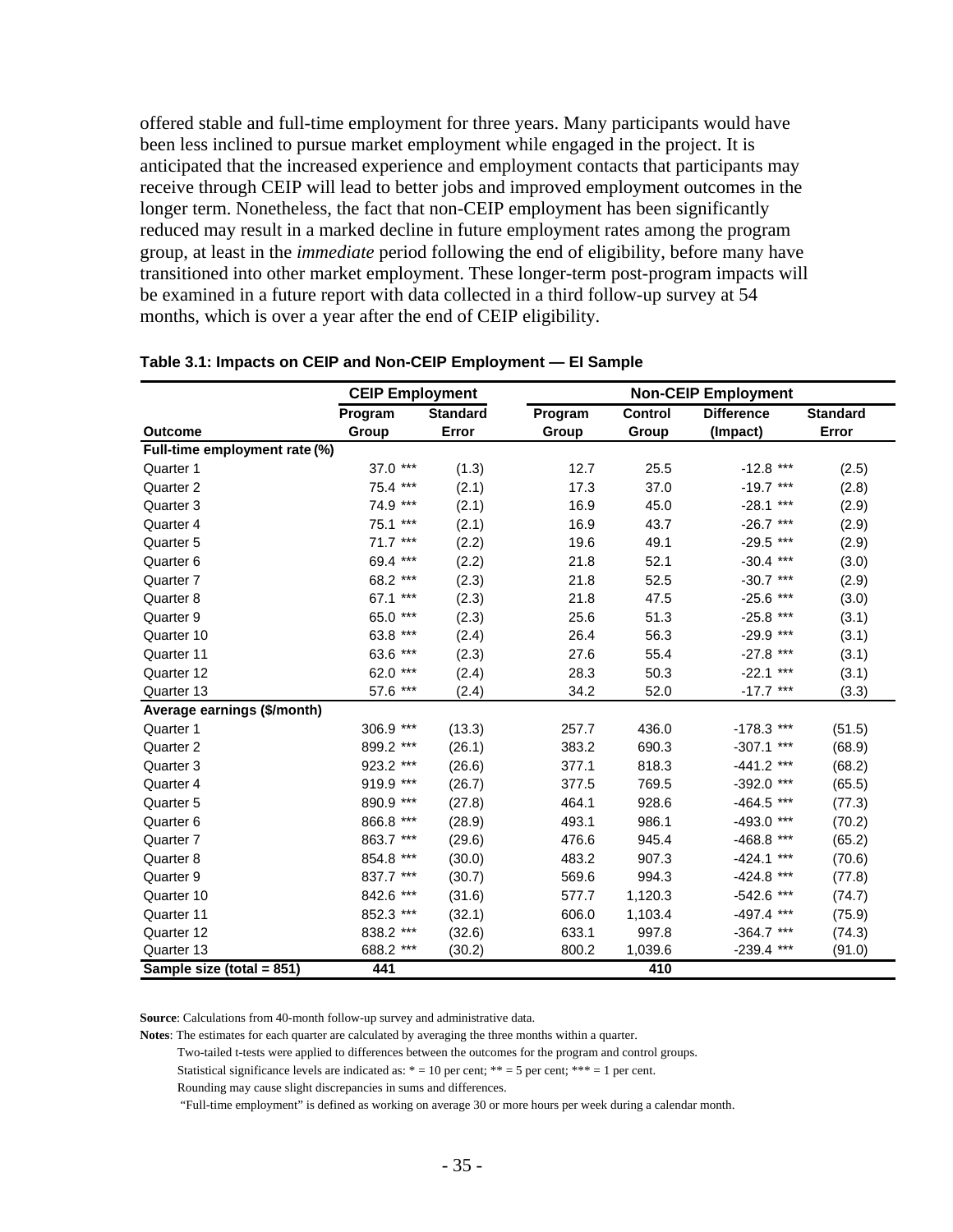|                               | <b>CEIP Employment</b> |                 | <b>Non-CEIP Employment</b> |         |                   |          |
|-------------------------------|------------------------|-----------------|----------------------------|---------|-------------------|----------|
|                               | Program                | <b>Standard</b> | Program                    | Control | <b>Difference</b> | Standard |
| <b>Outcome</b>                | Group                  | Error           | Group                      | Group   | (Impact)          | Error    |
| Full-time employment rate (%) |                        |                 |                            |         |                   |          |
| Quarter 1                     | $***$<br>23.8          | (1.4)           | 2.5                        | 8.1     | $-5.6$ ***        | (2.0)    |
| Quarter 2                     | 88.1 ***               | (2.2)           | 4.9                        | 13.8    | $-8.8$ ***        | (2.7)    |
| Quarter 3                     | 86.7 ***               | (2.3)           | 4.6                        | 20.2    | $-15.6$ ***       | (3.0)    |
| Quarter 4                     | $***$<br>84.0          | (2.5)           | 4.4                        | 23.4    | $-18.9***$        | (3.1)    |
| Quarter 5                     | 81.3 ***               | (2.6)           | 4.9                        | 22.6    | $-17.6$ ***       | (3.1)    |
| Quarter 6                     | 77.9 ***               | (2.8)           | 6.7                        | 28.0    | $-21.4$ ***       | (3.5)    |
| Quarter 7                     | 77.3<br>$***$          | (2.8)           | 7.8                        | 29.2    | $-21.4$ ***       | (3.5)    |
| Quarter 8                     | $74.1***$              | (3.0)           | 7.6                        | 27.0    | $-19.4$ ***       | (3.5)    |
| Quarter 9                     | 71.6 ***               | (3.1)           | 8.1                        | 26.5    | $-18.4$ ***       | (3.5)    |
| Quarter 10                    | $71.1***$              | (3.1)           | 8.3                        | 27.4    | $-19.1***$        | (3.6)    |
| Quarter 11                    | 69.7 ***               | (3.2)           | 10.3                       | 31.0    | $-20.7$ ***       | (3.7)    |
| Quarter 12                    | 71.3 ***               | (3.1)           | 10.6                       | 29.7    | $-19.1$ ***       | (3.7)    |
| Quarter 13                    | 70.0 ***               | (3.2)           | 10.5                       | 27.9    | $-17.4$ ***       | (3.6)    |
| Average earnings (\$/month)   |                        |                 |                            |         |                   |          |
| Quarter 1                     | 187.0 ***              | (14.3)          | 41.2                       | 134.8   | $-93.6$ **        | (42.8)   |
| Quarter 2                     | 1,031.3 ***            | (28.0)          | 85.2                       | 210.7   | $-125.6$ **       | (50.7)   |
| Quarter 3                     | 1,068.6 ***            | (30.9)          | 113.6                      | 309.2   | $-195.6$ ***      | (67.1)   |
| Quarter 4                     | $1,025.8$ ***          | (33.5)          | 105.0                      | 377.9   | $-272.9$ ***      | (68.5)   |
| Quarter 5                     | $1,010.8$ ***          | (35.7)          | 116.4                      | 403.4   | -286.9 ***        | (71.2)   |
| Quarter 6                     | 981.2 ***              | (38.0)          | 138.2                      | 480.7   | $-342.6$ ***      | (75.1)   |
| Quarter 7                     | 983.8 ***              | (38.0)          | 165.5                      | 430.2   | $-264.7$ ***      | (70.0)   |
| Quarter 8                     | 960.3 ***              | (40.8)          | 144.2                      | 421.5   | $-277.3$ ***      | (55.5)   |
| Quarter 9                     | 954.5 ***              | (42.9)          | 145.7                      | 413.5   | $-267.7$ ***      | (56.8)   |
| Quarter 10                    | 960.2 ***              | (43.7)          | 159.2                      | 433.1   | $-273.9$ ***      | (59.2)   |
| Quarter 11                    | 961.3 ***              | (45.0)          | 189.7                      | 488.3   | -298.5 ***        | (62.1)   |
| Quarter 12                    | 970.6<br>$***$         | (44.6)          | 209.7                      | 466.7   | $-257.1$ ***      | (62.8)   |
| Quarter 13                    | 939.4 ***              | (43.6)          | 186.2                      | 470.0   | $-283.7$ ***      | (60.6)   |
| Sample size (total = 411)     | 210                    |                 |                            | 201     |                   |          |

#### **Table 3.2: Impacts on CEIP and Non-CEIP Employment — IA Sample**

**Source**: Calculations from 40-month follow-up survey and administrative data.

**Notes**: The estimates for each quarter are calculated by averaging the three months within a quarter.

Two-tailed t-tests were applied to differences between the outcomes for the program and control groups.

Statistical significance levels are indicated as:  $* = 10$  per cent;  $** = 5$  per cent;  $*** = 1$  per cent.

Rounding may cause slight discrepancies in sums and differences.

"Full-time employment" is defined as working on average 30 or more hours per week during a calendar month.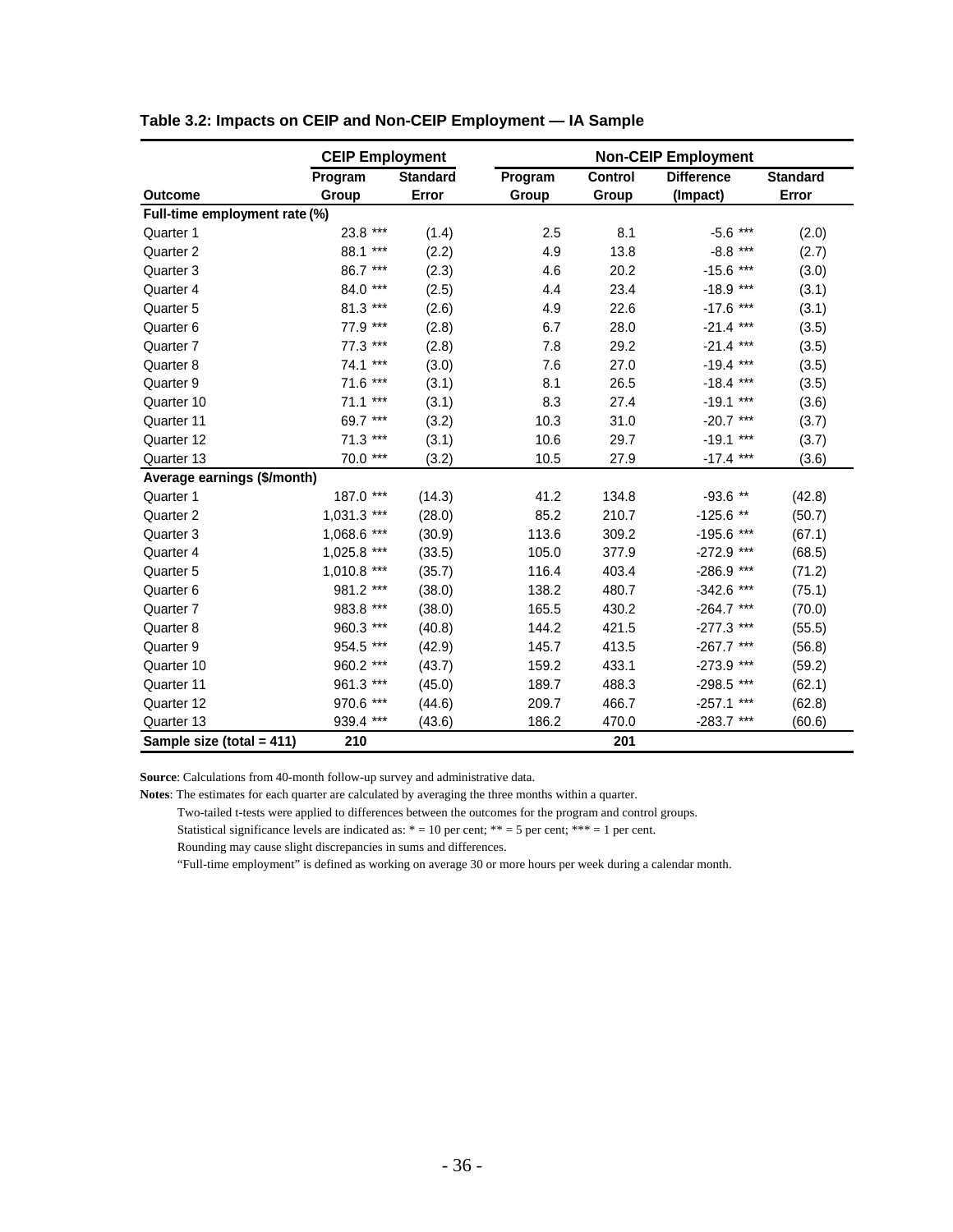#### **CUMULATIVE MEASURES OF CEIP'S EMPLOYMENT IMPACTS**

An alternative way to look at CEIP's impact on employment and earnings is to examine its cumulative effect over the entire eligibility period rather than its impact at one particular point in time. Cumulative impact estimates provide a measure of the "full" effect of CEIP, accounting for the sum total of the incremental financial resources and work experience that CEIP provided participants throughout its operational phase. CEIP's cumulative impacts on employment and earnings over the first 38 months are shown in Table 3.3. Impacts are first shown for CEIP earnings only, then for market employment (non-CEIP) earnings, and finally for combined earnings from both CEIP and non-CEIP employment. The cumulative impacts echo the results from monthly estimates. Overall, CEIP increased participants' hours of work and earnings significantly through CEIP employment. However, CEIP employment did substitute for some market employment as shown in the decrease in hours, earnings and duration of non-CEIP employment among program group members, particularly among the EI sample.

|                                          |                  | El Sample        |                               |                          |                  |                  | <b>IA Sample</b>              |                          |  |
|------------------------------------------|------------------|------------------|-------------------------------|--------------------------|------------------|------------------|-------------------------------|--------------------------|--|
| <b>Cumulative Outcome</b>                | Program<br>Group | Control<br>Group | <b>Difference</b><br>(Impact) | <b>Standard</b><br>Error | Program<br>Group | Control<br>Group | <b>Difference</b><br>(Impact) | <b>Standard</b><br>Error |  |
| <b>Cumulative Earnings</b>               |                  |                  |                               |                          |                  |                  |                               |                          |  |
| <b>CEIP Earnings</b>                     | 31,065           | 0                | 31,065 ***                    | (935.6)                  | 35,165           | 0                | 35,165 ***                    | (1171.0)                 |  |
| Non-CEIP Earnings                        | 19,024           | 35107            | $-16,084$ ***                 | (1961.1)                 | 5,268            | 15,315           | $-10,047$ ***                 | (1807.4)                 |  |
| <b>Total Earnings</b>                    | 50,086           | 35107            | 14,979 ***                    | (1742.8)                 | 40,430           | 15,315           | 25,115 ***                    | (1929.5)                 |  |
| <b>Cumulative Hours</b>                  |                  |                  |                               |                          |                  |                  |                               |                          |  |
| <b>CEIP Hours</b>                        | 3,592            | 0                | 3,592 ***                     | (107.6)                  | 3,981            | 0                | 3,981 ***                     | (131.2)                  |  |
| Non-CEIP Hours                           | 1,594            | 3319             | $-1,726$ ***                  | (147.0)                  | 563              | 1,784            | $-1,220$ ***                  | (170.8)                  |  |
| <b>Total Hours</b>                       | 5,183            | 3319             | $1,864$ ***                   | (134.9)                  | 4,544            | 1,784            | 2,760 ***                     | (193.1)                  |  |
| <b>Cumulative Months with Employment</b> |                  |                  |                               |                          |                  |                  |                               |                          |  |
| Months with CEIP Employment              | 25.0             | $\theta$         | 25.0 ***                      | (0.7)                    | 27.7             | 0.0              | $27.7***$                     | (0.9)                    |  |
| Months with Non-CEIP Employment          | 11.2             | 22               | $-11.0$ ***                   | (0.9)                    | 4.4              | 13.2             | $-8.8***$                     | (1.1)                    |  |
| <b>Total Months with Any Employment</b>  | 32.4             | 22               | $10.2***$                     | (0.7)                    | 30.1             | 13.2             | $16.9***$                     | (1.1)                    |  |
| Sample size                              | 441              | 409              |                               |                          | 210              | 199              |                               |                          |  |

| Table 3.3: Cumulative Impacts on Earnings, Hours and Months with Employment During |  |  |
|------------------------------------------------------------------------------------|--|--|
| Months 1 to 38                                                                     |  |  |

**Source**: Calculations from the 40-month survey and administrative data.

**Notes**: Sample sizes vary for individual measures because of missing values. This may cause slight discrepancies in sums and differences.

All analyses were only for those who responded to the 40-month survey.

 Two-tailed t-tests were applied to differences in outcomes between the program and control groups. Statistical significance levels are indicated as:  $* = 10$  per cent;  $** = 5$  per cent;  $*** = 1$  per cent.

Rounding may cause slight discrepancies in sums and differences.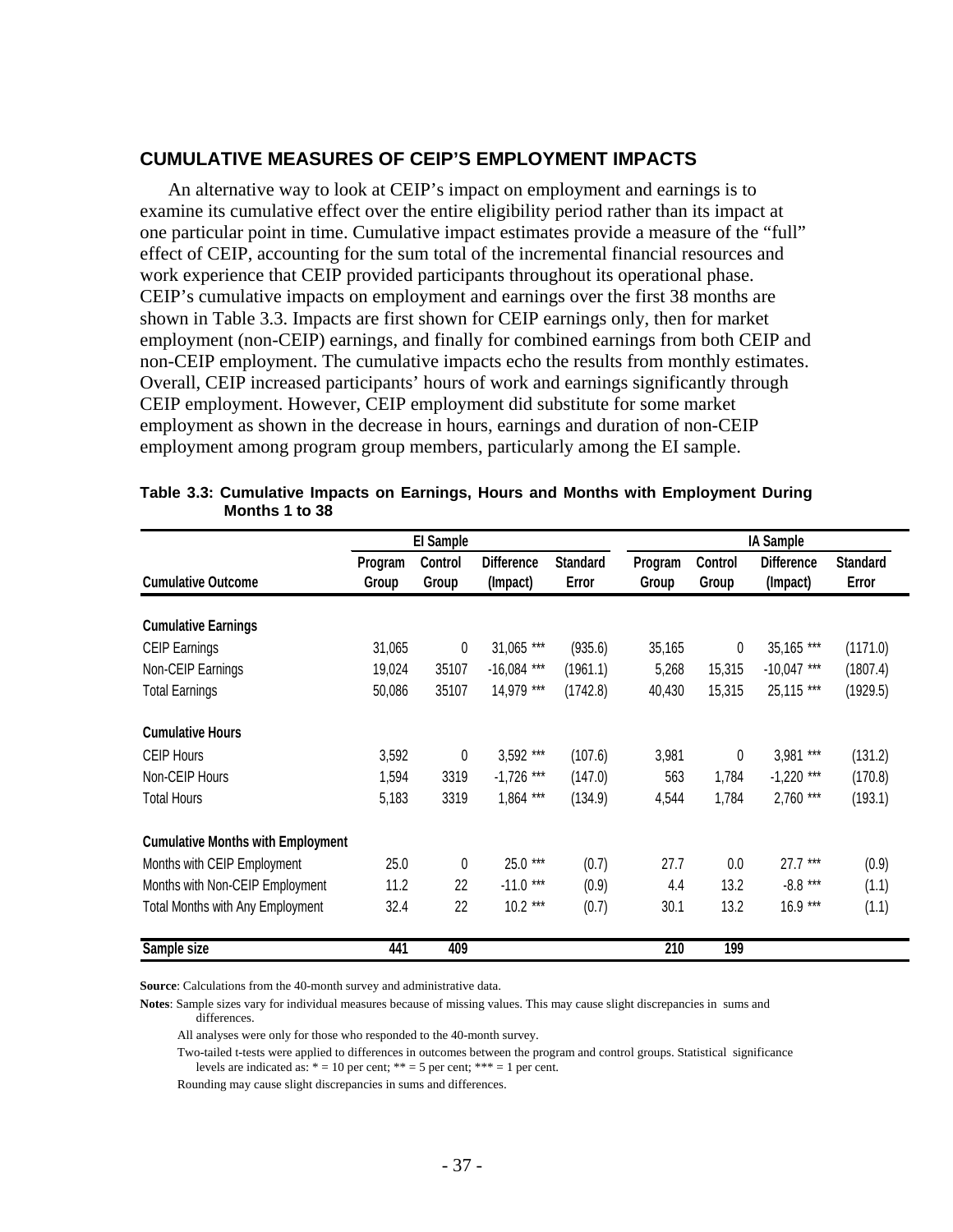## **EI Sample**

The cumulative outcomes for both samples show that CEIP had large, significant impacts on program group members' earnings, hours and months of employment. Among the EI sample, CEIP paid program group members on average a total of \$31,065 in earnings (average of \$818 per month) for 3,592 hours of employment (or 95 hours per month) in CEIP projects over 38 months, leading to a cumulative impact of \$14,979 in earnings (\$394 per month) for 1,864 additional hours of employment (49 hours per month) over the 38-month period.

The bottom panel of outcomes estimates CEIP's impact on the number of months in which the individual had at least one dollar in earnings. Although CEIP participants are eligible for stable full-time community employment for three years, the incremental effect on the period of employment is less than 36 months. As shown in the table, control group members on average worked 22.2 months. Program group members had on average 25 months where they reported at least one dollar in earnings from CEIP and 11.2 fewer months in which they worked in a non-CEIP job. Overall, CEIP increased employment over the 38-month period by 10.2 months on average.

# **IA Sample**

The extent to which IA sample members had greater levels of participation in the CEIP project than EI sample members is evident in their cumulative impacts, as CEIP paid on average \$35,165 in earnings (or \$925 per month) over the 38-month period. Since the control group in the IA sample worked fewer hours than their EI counterparts, CEIP displaced less market-based employment for IA program group members. CEIP's cumulative impact on program group members' earnings was \$25,115 over 38 months, or \$661 per month, while its cumulative impact on hours was 2,760, or 73 additional hours of employment per month over the period. Overall, CEIP increased IA sample members' total months with employment by 16.9 months on average over the course of the program's operations.

# **IMPACTS ON WAGES AND HOURS OF WORK**

Since the community wage paid by CEIP was fixed at a set rate for all participants, regardless of skill or experience, and participants were expected to participate in CEIP work or other approved projects for 35 hours per week, one expectation is that CEIP might lower average wages for more employable participants while increasing wages and hours for participants with a lesser degree of attachment to the labour market. Gyarmati et al. (2006) found that CEIP led to increased wages and hours worked among the IA sample, measured near the mid-point of CEIP eligibility. Among the EI sample, while it increased wages and hours worked for a majority of program group members, it did reduce them for a significant proportion who would have received higher wages or worked more hours per week if they had not participated in CEIP.

Table 3.4 shows the estimated impact of CEIP on the overall distribution of hourly wages and hours worked per week from both CEIP and non-CEIP employment during a typical month of the project's operation in the second half of the eligibility period.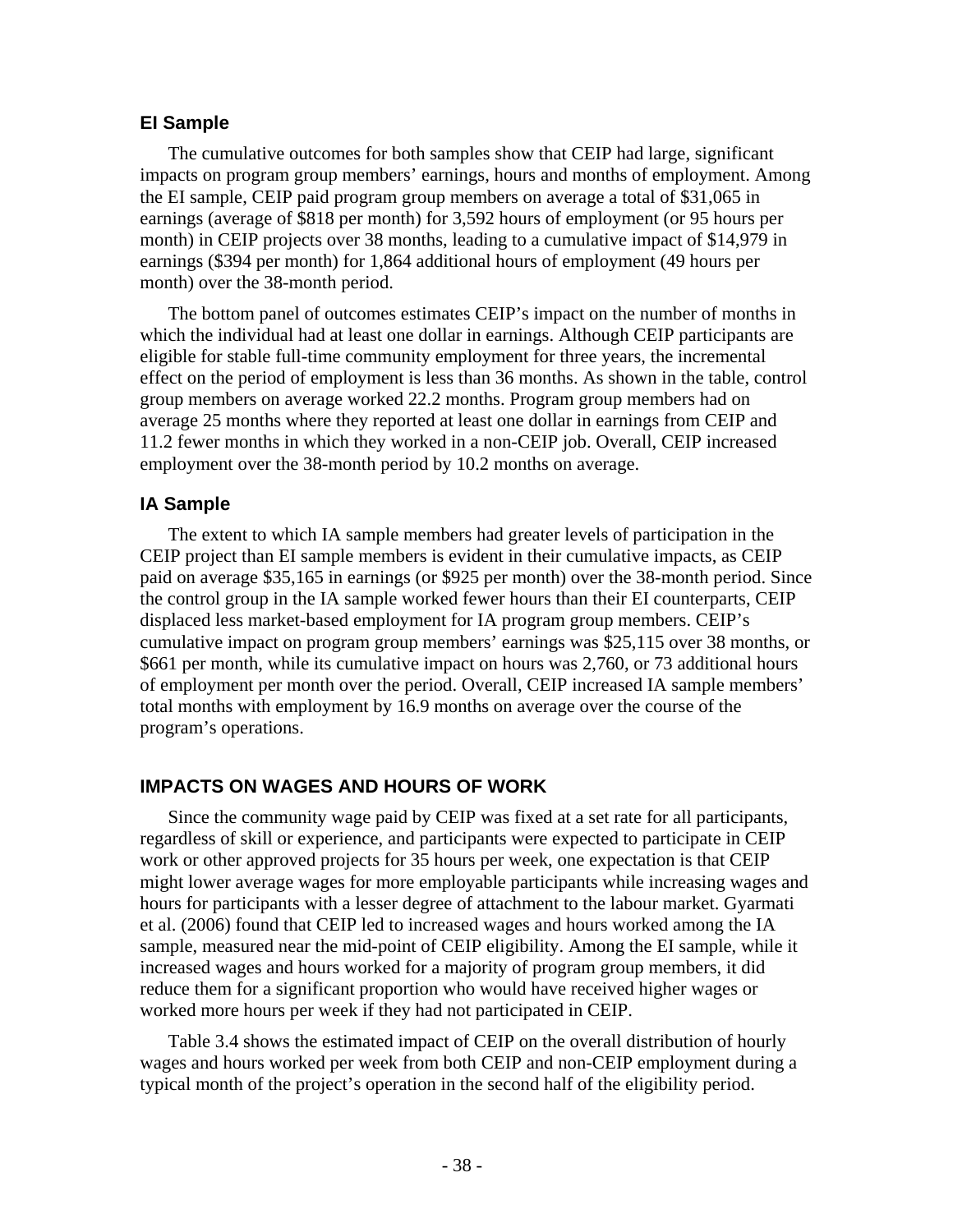Overall, CEIP's impacts on wages and hours worked remain consistent with the 18 month findings.

Among the EI sample, CEIP increased the percentage of program group members who had a wage of \$2–\$3 above the minimum wage (by 45.2 percentage points) and who worked full-time at 35 hours per week (by 33.7 percentage points) compared to the control group. This was driven largely by a decrease in the percentage of those who did not work (by 23.2 percentage points) and those who would have worked but at lower wages (by 10.1 percentage points) and with fewer hours (by 10.1 percentage points). However, CEIP also led to a decrease in the percentage of program group members receiving higher wages, particularly at \$6 or more above minimum wage (by 8 percentage points). There was also a reduction of 13.3 percentage points of program group members who worked between 40–44 hours per week. Compared to results observed at 18 months, program group members made some wage gains in the latter half of the project, mitigating the extent to which CEIP reduced the percentage of higher wage earnings.

Among the IA sample, CEIP increased the percentage of program group members who had a wage of \$2–3 above minimum by 57.4 percentage points compared to the control group. Again, this was driven largely by decreasing the percentage who did not work (by 35.7 per cent) and those who would have worked but at lower wages (by 12.2 per cent). There were no negative impacts on the percentage of higher wage earners among the IA sample, although fewer were working between 36–44 hours per week (by 14.6 percentage points).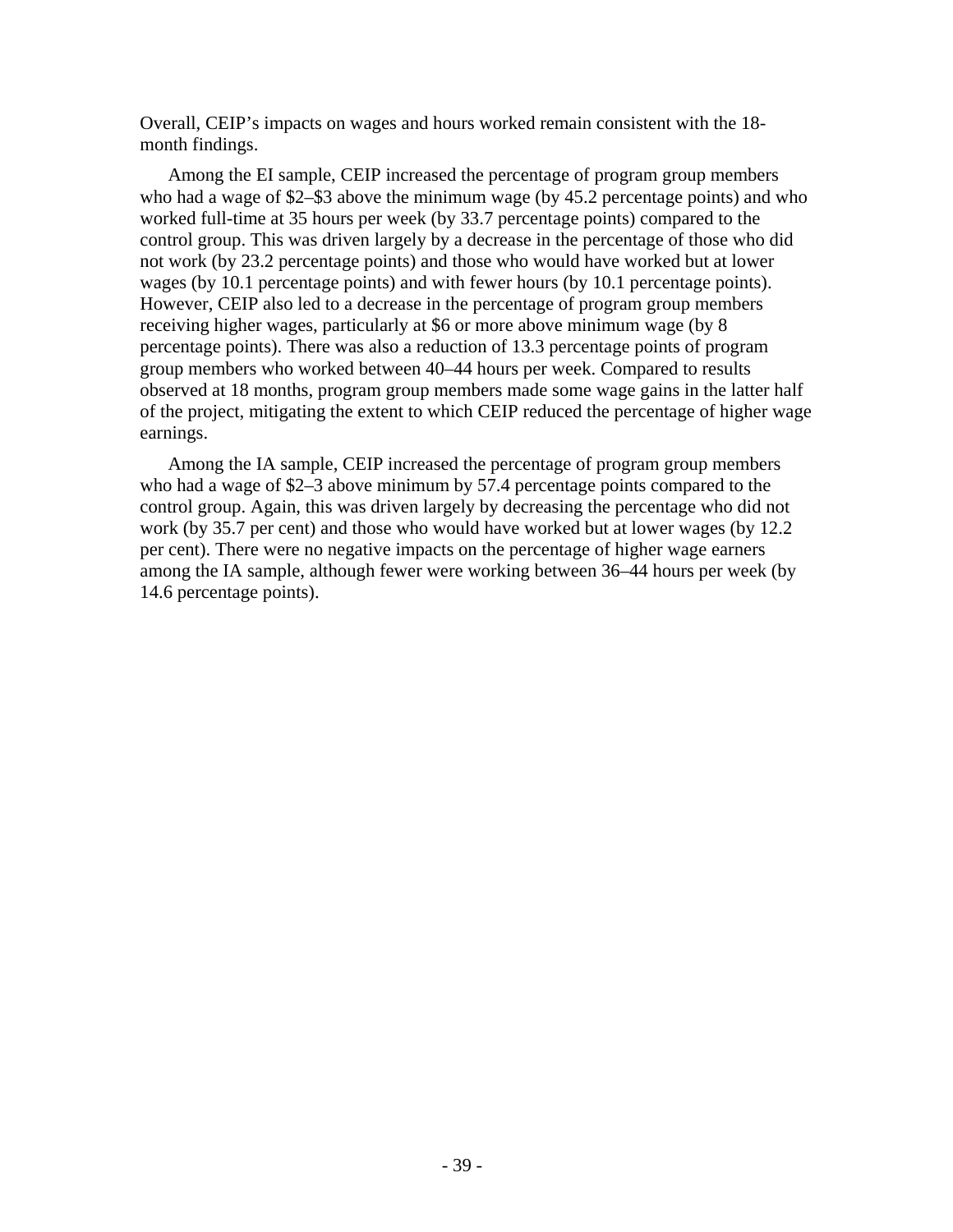|                                 | <b>El Sample</b> |         |                   |                 |                        |       | <b>IA Sample</b>  |                 |
|---------------------------------|------------------|---------|-------------------|-----------------|------------------------|-------|-------------------|-----------------|
|                                 | Program          | Control | <b>Difference</b> | <b>Standard</b> | <b>Program Control</b> |       | <b>Difference</b> | <b>Standard</b> |
| <b>Cumulative Outcome</b>       | Group            | Group   | (Impact)          | Error           | Group                  | Group | (Impact)          | Error           |
|                                 |                  |         |                   |                 |                        |       |                   |                 |
| Hourly wage rate                |                  |         |                   |                 |                        |       |                   |                 |
| (% in each category)            |                  |         |                   |                 |                        |       |                   |                 |
| Not working                     | 9,8              | 32,9    | $-23,2$ ***       | (2,7)           | 20,5                   | 56,2  | $-35,7$ ***       | (4, 5)          |
| Wage unreported                 | 2,0              | 3,9     | $-1,9$            | (1,2)           | 0,0                    | 4,5   | $-4,5$ ***        | (1,4)           |
| Less than minimum wage          | 0,9              | 1,2     | $-0,3$            | (0,7)           | 1,0                    | 2,5   | $-1,5$            | (1,3)           |
| Minimum to \$0.99 above minimum | 1,6              | 5,6     | $-4,0$ ***        | (1,3)           | 2,4                    | 9,0   | $-6,6$ ***        | (2,3)           |
| \$1.00 to \$2.00 above minimum  | 1,8              | 7,6     | $-5,8$ ***        | (1,4)           | 3,3                    | 7,5   | $-4,1$ *          | (2,2)           |
| \$2.00 to \$3.00 above minimum  | 54,0             | 8,8     | 45,2 ***          | (2,8)           | 63,3                   | 6,0   | 57,4 ***          | (3,8)           |
| \$3.00 to \$5.99 above minimum  | 17,9             | 19,8    | $-1,8$            | (2,7)           | 7,6                    | 9,5   | $-1,8$            | (2,8)           |
| \$6.00 or more above minimum    | 12,0             | 20,0    | $-8,0$ ***        | (2, 5)          | 1,9                    | 4,0   | $-2,1$            | (1,7)           |
| Hours worked per week           |                  |         |                   |                 |                        |       |                   |                 |
| (% in each category)            |                  |         |                   |                 |                        |       |                   |                 |
| Not working                     | 9,8              | 32,9    | $-23,2$ ***       | (2,7)           | 20,5                   | 56,2  | $-35,7$ ***       | (4, 5)          |
| Hours per week unreported       | 0,2              | 2,4     | $-2,2$ ***        | (0, 8)          | 0,0                    | 4,0   | $-4,0$ ***        | (1,4)           |
| Fewer than 30                   | 4,5              | 10,2    | $-5,7$ ***        | (1,8)           | 4,8                    | 8,0   | $-3,2$            | (2, 4)          |
| 30                              | 0,5              | 3,4     | $-3,0$ ***        | (0, 9)          | 1,9                    | 2,0   | $-0,1$            | (1,4)           |
| 31-34                           | 3,0              | 4,4     | $-1,4$            | (1,3)           | 2,4                    | 4,0   | $-1,6$            | (1,7)           |
| 35                              | 38,6             | 4,9     | $33,7$ ***        | (2,6)           | 53,8                   | 0,5   | 53,3 ***          | (3,6)           |
| 36-39                           | 1,6              | 3,4     | $-1,8$ *          | (1,1)           | 0,5                    | 5,0   | $-4,5$ ***        | (1,6)           |
| 40-44                           | 14,5             | 27,8    | $-13,3$ ***       | (2,8)           | 2,9                    | 12,9  | $-10,1$ ***       | (2,6)           |
| 45 or more                      | 12,5             | 10,2    | 2,2               | (2,2)           | 5,7                    | 6,5   | $-0,8$            | (2, 4)          |
| Sample size                     | 441              | 410     |                   |                 | 210                    | 201   |                   |                 |

#### **Table 3.4: Impacts on Distribution of Wages and Hours (Month 32)**

**Source**: Calculations from the 40-month survey and administrative data.

**Notes**: Sample sizes vary for individual measures because of missing values. This may cause slight discrepancies in sums and differences.

All analyses were only for those who responded to the 40-month survey.

 Two-tailed t-tests were applied to differences in outcomes between the program and control groups. Statistical significance levels are indicated as:  $* = 10$  per cent;  $** = 5$  per cent;  $*** = 1$  per cent.

Rounding may cause slight discrepancies in sums and differences.

# **IMPACTS ON JOBS: OCCUPATIONS, SKILL LEVELS, DURATION**

Although CEIP has positively affected employment, earnings and wages for most program group members, this impact raises several questions regarding the nature of this incremental work. Specifically, it is important to look at how CEIP has changed the primary occupations that program group members held during their three year eligibility to determine whether they are in fact working in more "meaningful" jobs than they would otherwise have held, thereby enhancing their long-term employability.

Part of the impetus behind CEIP is the need to test whether communities can generate a range of jobs for the unemployed as an alternative to EI or IA, providing opportunities for both skill development and enhancement of social capital. Although it can be argued that any employment is better than no employment, the idea is to test whether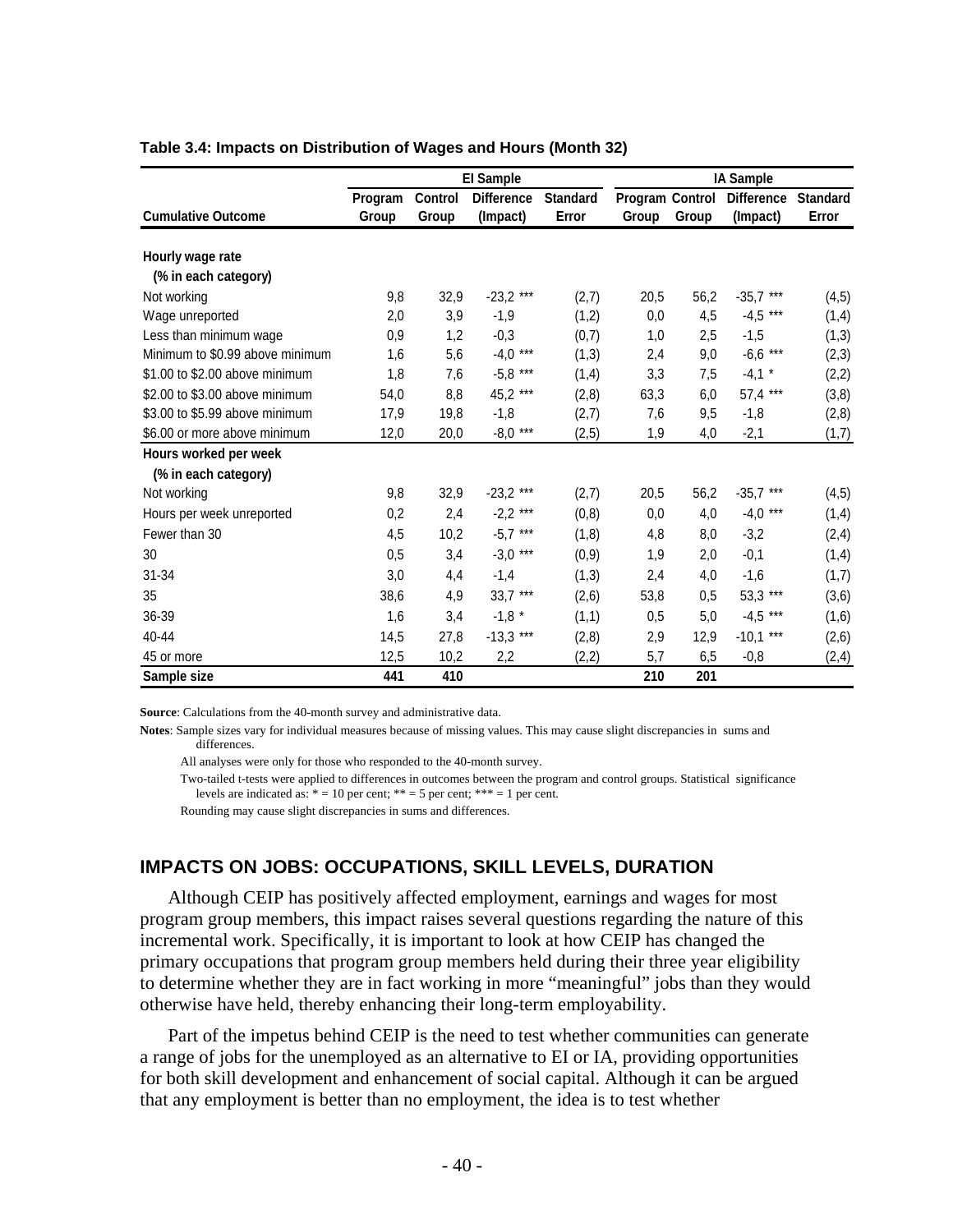"meaningful" jobs — some possibly higher-skilled — can be generated through the social economy with minimal capital investment.

# **Impacts on Occupation Types**

Table 3.5 presents the impact of CEIP on the types of occupations in the main job (defined as the longest-held job since enrolment in the study) held by program group members since their enrolment in the study. The top of the table shows that a higher percentage of program group members than control group members worked in the 40 months since enrolment.

### **Table 3.5: Impacts on Occupation Type of Main Job During Months 1 to 40**

|                                                            |       |       | <b>IA Sample</b> |                                          |                                 |       |                |                          |
|------------------------------------------------------------|-------|-------|------------------|------------------------------------------|---------------------------------|-------|----------------|--------------------------|
| Outcome                                                    | Group | Group |                  | Program Control Impact Standard<br>Error | <b>Program Control</b><br>Group | Group | Impact         | <b>Standard</b><br>Error |
| Employment in months 1 to 40                               |       |       |                  |                                          |                                 |       |                |                          |
| Did not work                                               | 3.6   | 9.3   | $-5.6$ ***       | (1.7)                                    | 4.3                             |       | 27.9 -23.6 *** | (3.4)                    |
| Worked                                                     | 96.4  | 90.7  | $5.6***$         | (1.7)                                    | 95.7                            | 72.1  | $23.6***$      | (3.4)                    |
| Occupation type                                            |       |       |                  |                                          |                                 |       |                |                          |
| Business, finance and administration                       | 18.4  | 14.6  | 3.7              | (2.6)                                    | 11.4                            | 11.4  | 0.0            | (3.1)                    |
| Natural and applied sciences and related                   | 6.1   | 4.1   | 2.0              | (1.5)                                    | 2.4                             | 1.0   | 1.4            | (1.3)                    |
| Health                                                     | 2.9   | 4.6   | $-1.7$           | (1.3)                                    | 1.4                             | 3.5   | $-2.1$         | (1.5)                    |
| Social science, education, government service and religion | 7.3   | 2.7   | $4.6***$         | (1.5)                                    | 11.4                            | 2.5   | $8.9***$       | (2.5)                    |
| Art, culture, recreation and sport                         | 4.5   | 1.2   | $3.3***$         | (1.2)                                    | 2.4                             | 1.0   | 1.4            | (1.3)                    |
| Sales and service                                          | 34.7  | 34.9  | $-0.2$           | (3.3)                                    | 41.4                            | 38.8  | 2.6            | (4.8)                    |
| Trades, transport and equipment operators and related      | 17.2  | 16.1  | 1.1              | (2.6)                                    | 17.6                            | 6.0   | $11.6***$      | (3.2)                    |
| Unique to primary industry                                 | 1.8   | 4.9   | $-3.1$ **        | (1.2)                                    | 7.6                             | 1.5   | $6.1***$       | (2.1)                    |
| Unique to processing, manufacturing and utilities          | 3.4   | 7.6   | $-4.2***$        | (1.5)                                    | 0.0                             | 6.5   | $-6.5$ ***     | (1.7)                    |
| Sample size                                                | 441   | 410   |                  |                                          | 210                             | 201   |                |                          |

**Source**: Calculations from the 40-month survey data.

**Notes**: Sample sizes vary for individual measures because of missing values. This may cause slight discrepancies in sums and differences.

All analyses were only for those who responded to the 40-month survey.

 Two-tailed t-tests were applied to differences in outcomes between the program and control groups. Statistical significance levels are indicated as:  $* = 10$  per cent;  $** = 5$  per cent;  $*** = 1$  per cent.

Rounding may cause slight discrepancies in sums and differences.

The bottom part of the table shows that the distribution of jobs across the first-digit NOC appears quite similar for program and control groups in both the EI and IA samples. About one half of all main jobs were in Sales and Service occupations (NOC6) and Business, Finance, and Administrative positions (NOC1) for both the program and control groups, suggesting that CEIP led to a range of occupations broadly similar to what would occur in the absence of the program. However, CEIP reduced the percentage of program group members who never worked within the eligibility period since enrolment by 6 percentage points among the EI sample and by a striking 24 percentage points among the IA sample. Therefore, impacts on occupational types in many cases represent a movement from unemployment into a new occupation rather than a switch from one type of job to another, especially among the IA sample.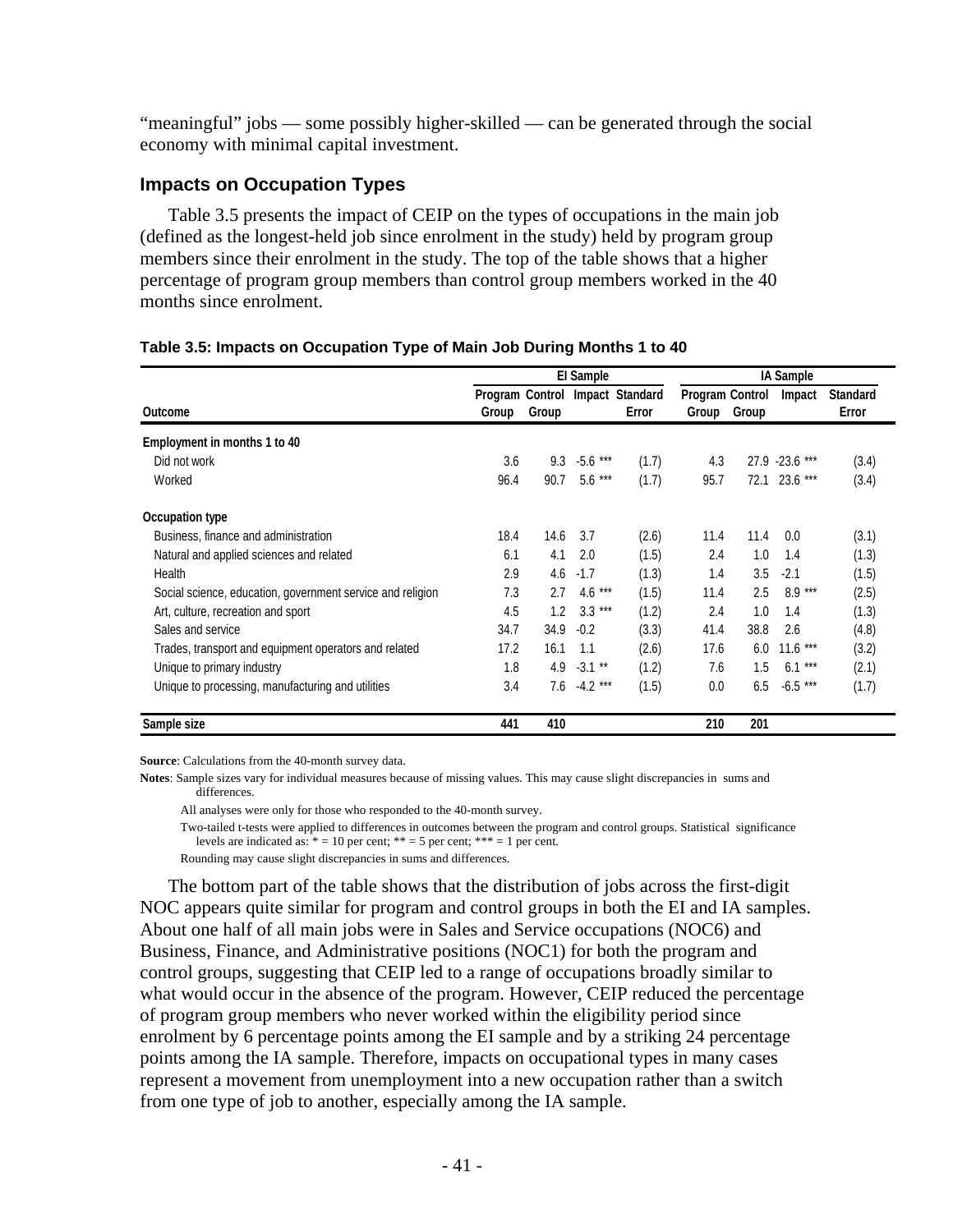Among the EI sample, CEIP increased the percentage of program group members with main occupations in Social Science, Education, and Religion (NOC4) and Arts, Culture, Recreation, and Sport (NOC5) by 8 percentage points. There was an accompanying decrease of about 7 percentage points in program group members working in occupations unique to Primary Industries (NOC8) and Processing, Manufacturing and Utilities (NOC9), indicating a small shift away from these fields. Similarly, among the IA sample, CEIP increased the percentage of program group members with main occupations in Social Science, Education, and Religion (NOC4) by 9 percentage points. Similar to the EI sample, there was a 6.5 percentage point decrease among program group members working in Processing, Manufacturing, and Utilities. However, there was also an 18 percentage point increase among those with main jobs in Trades, Transport and Equipment Operators (NOC7) and Primary industries. Unlike the EI sample, these findings are entirely reflective of a shift from unemployment into these occupations rather than a shift away from particular job types. Overall, these results indicate that CEIP jobs are not too different from the occupations participants would have had worked in the absence of CEIP.

#### **Impacts on Job Skill Levels**

 $\overline{a}$ 

In addition to the type of occupations that program group members held, of critical interest is CEIP's impact on the skill level of their jobs. Are more program group members working in higher-skilled positions, which might enhance their longer-term employability? Table 3.6 presents the impact of CEIP on the distribution of program group members with a main job in the second-digit NOC categories, which reflect a particular skill level for a given occupation. Categories have been grouped according to high-skilled and management (management, professional and positions requiring college education<sup>2</sup>), medium-skilled (intermediate position requiring high school education), and low-skilled occupations (elemental position requiring less than high school education).

Among the EI sample, CEIP increased the percentage of program group members with main jobs in both low-skilled (9.4 percentage point increase) and high-skilled and management positions (9.4 percentage point increase) when compared to the control group. There are accompanying decreases in the percentage who did not work (5.6 percentage points) and those who held medium-skilled positions (13.2 percentage points). Among the IA sample, CEIP had the largest impact on low-skilled positions, increasing the percentage of program group members with low-skilled jobs by 28.2 percentage points, followed by a decrease in the percentage who did not work (by 23.6 percentage point). CEIP also increased program group members' employment in high-skilled and management positions by 11.4 percentage points and decreased those who held mediumskilled positions by 16.1 percentage points.

 $2$  The National Occupation Classification assigns management occupation to a unique skill level that is not comparable to other skill levels. However, management occupations are combined with higher-skill occupations in this analysis due to the small cell size (less than 2.5 per cent of EI sample and 1 per cent of IA sample) in data.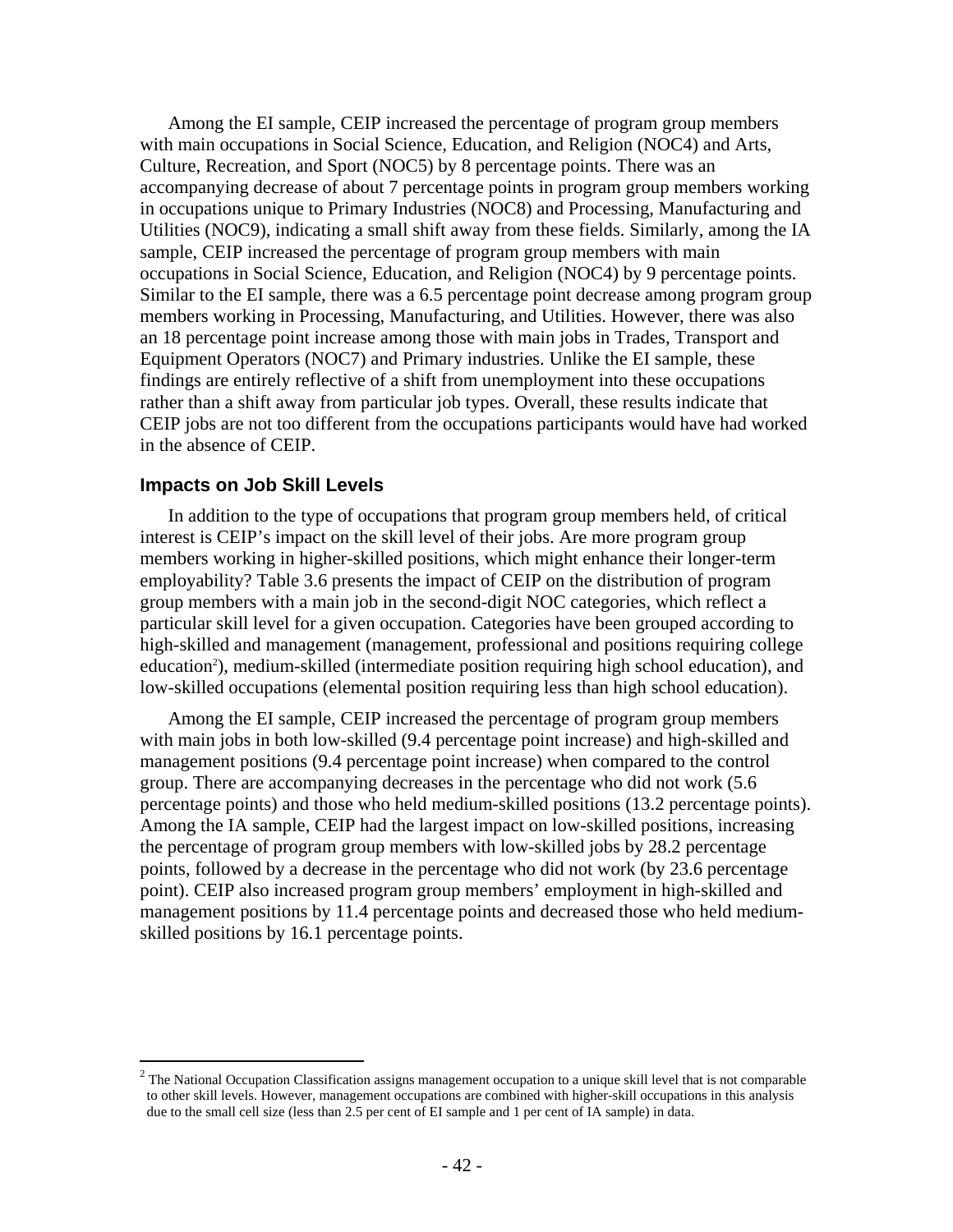| Table 3.6: Impacts on Skill Level of Main Job During Months 1 to 40 |  |
|---------------------------------------------------------------------|--|
|---------------------------------------------------------------------|--|

|                                                                         | <b>El Sample</b> |                         |                   |                          | <b>IA Sample</b>                |                   |                   |                          |
|-------------------------------------------------------------------------|------------------|-------------------------|-------------------|--------------------------|---------------------------------|-------------------|-------------------|--------------------------|
| Outcome                                                                 | Program<br>Group | <b>Control</b><br>Group | Impact            | <b>Standard</b><br>Error | <b>Progran Control</b><br>Group | Group             | <b>Impact</b>     | <b>Standard</b><br>Error |
| <b>Skill level</b><br>High-skilled<br>Management, professional, college | 33.6             | 24.1                    | $9.4***$          | (3.1)                    | 22.4                            | 10.9 <sup>°</sup> | $11.4***$         | (3.7)                    |
| Medium-skilled<br><b>High school Required</b>                           | 25.9             |                         | $39.0 - 13.2$ *** | (3.2)                    | 14.8                            |                   | $30.8 - 16.1$ *** | (4.1)                    |
| Low-skilled                                                             | 37.0             | 27.6                    | $9.4***$          | (3.2)                    | 58.6                            | 30.3              | 28.2 ***          | (4.7)                    |
| Did not work                                                            | 3.6              | 9.3                     | $-5.6$ ***        | (1.7)                    | 4.3                             |                   | 27.9 -23.6 ***    | (3.4)                    |
| Sample size                                                             | 441              | 410                     |                   |                          | 210                             | 201               |                   |                          |

**Source**: Calculations from the 40-month survey data.

**Notes**: Sample sizes vary for individual measures because of missing values. This may cause slight discrepancies in sums and differences.

All analyses were only for those who responded to the 40-month survey.

 Two-tailed t-tests were applied to differences in outcomes between the program and control groups. Statistical significance levels are indicated as:  $* = 10$  per cent;  $** = 5$  per cent;  $*** = 1$  per cent.

Rounding may cause slight discrepancies in sums and differences.

In most cases, the changes in the distribution of the skill level of program group members' main jobs likely reflect a shift from unemployment to low-skilled jobs and from medium-skilled to higher-skilled occupations. However, given the relative magnitude of these impacts, CEIP has likely led to a small increase in the proportion of program group members working in lower-skilled jobs at the expense of medium-skilled positions. The small reduction in the percentage of program group members receiving higher wage rates, discussed above, would seem to confirm this finding. Overall, these results demonstrate that CEIP has been successful not only in increasing employment, but in shifting some program group members into occupations that are higher skilled than jobs they would have otherwise held.

### **Number of Jobs Held and Impacts on Job Durations**

In addition to the occupation types and skill levels, CEIP is expected to have influenced the number of positions and the duration of jobs that program group members held. The idea was for CEIP to provide varied job opportunities to enhance both skills and social networks, while at the same time providing longer-term employment stability. This was actively encouraged through participant management and job-matching. The success of these efforts can be measured by the extent to which program group members held multiple jobs over the course of their eligibility, and whether balance was achieved, by providing significantly increased job duration in their main occupation.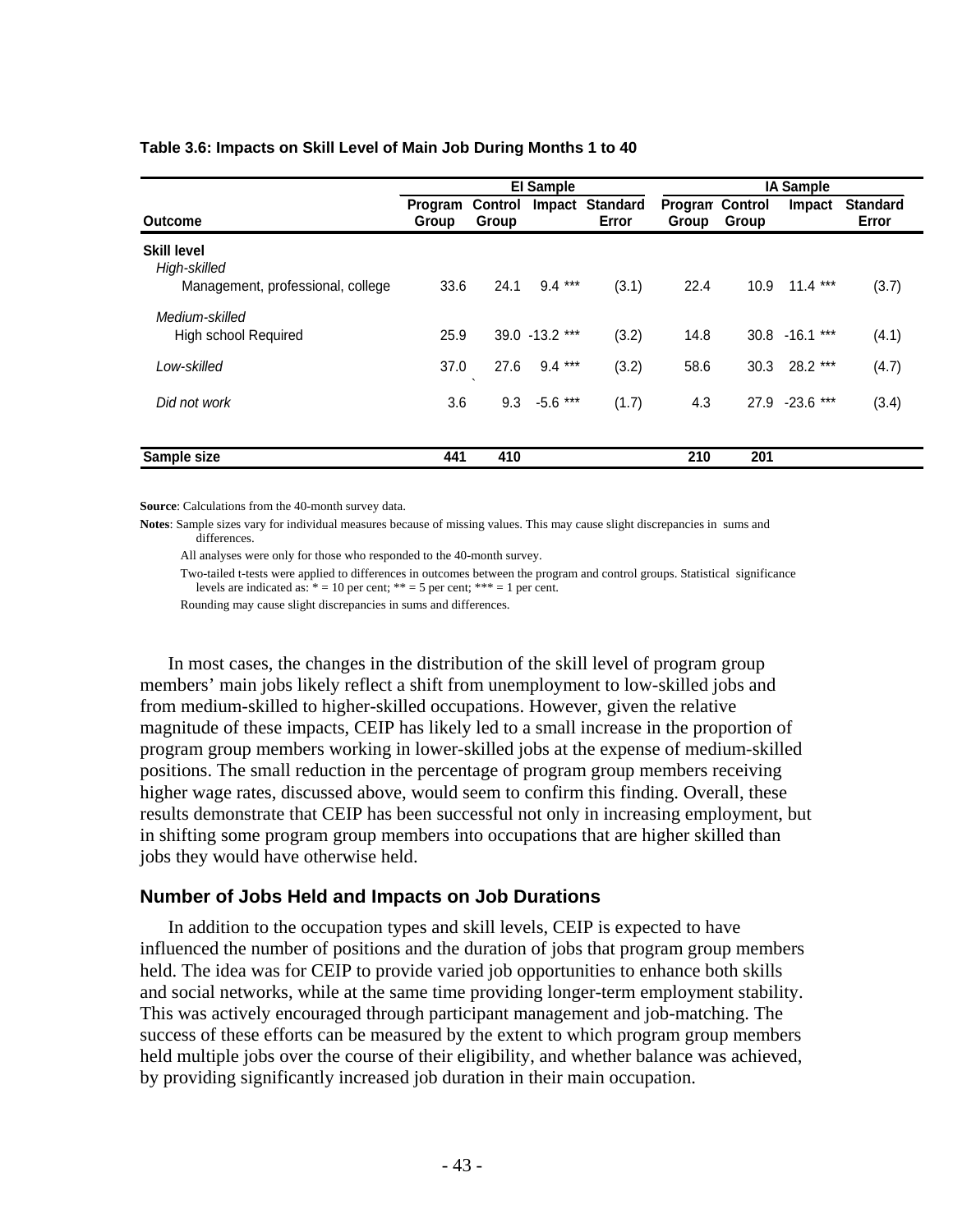Table 3.7 presents the distribution of EI and IA sample members who held a single job, two to four jobs, or five or more jobs over the 40-month period since enrolment in the study.

|                   |                  |                         | <b>El Sample</b>  |                          |                  |                         | <b>IA Sample</b>  |                          |
|-------------------|------------------|-------------------------|-------------------|--------------------------|------------------|-------------------------|-------------------|--------------------------|
| <b>Outcome</b>    | Program<br>Group | <b>Control</b><br>Group | <b>Difference</b> | <b>Standard</b><br>Error | Program<br>Group | <b>Control</b><br>Group | <b>Difference</b> | <b>Standard</b><br>Error |
| Number of jobs    |                  |                         |                   |                          |                  |                         |                   |                          |
| 5 or more jobs    | 29,0             | 2,7                     | $26,3$ ***        | (2, 4)                   | 35,2             | 0,5                     | $34,7$ ***        | (3,4)                    |
| $2, 3, or 4$ jobs | 57,4             | 49,3                    | $8,1$ **          | (3,4)                    | 49,5             | 32,8                    | $16,7$ ***        | (4, 8)                   |
| A single job      | 12,2             | 41,2                    | $-29,0$ ***       | (2,9)                    | 12,4             | 41,3                    | $-28.9$ ***       | (4,1)                    |
| Did not work      | 3,6              | 9,3                     | $-5,6$ ***        | (1,7)                    | 4,3              | 27,9                    | $-23,6$ ***       | (3,4)                    |
| Sample size       | 441              | 410                     |                   |                          | 210              | 201                     |                   |                          |

**Table 3.7: Average Number of Jobs Held During Months 1 to 40** 

**Source**: Calculations from the 40-month survey data.

**Notes**: Sample sizes vary for individual measures because of missing values. This may cause slight discrepancies in sums and differences.

All analyses were only for those who responded to the 40-month survey.

 Two-tailed t-tests were applied to differences in outcomes between the program and control groups. Statistical significance levels are indicated as:  $* = 10$  per cent;  $** = 5$  per cent;  $*** = 1$  per cent.

Rounding may cause slight discrepancies in sums and differences.

Among both the EI and IA samples, CEIP has increased the percentage of program group members who held multiple jobs since their enrolment in the study. Most strikingly, there is more than a 25 percentage point increase in EI program group members who held five or more jobs. Similarly, among IA program group members there is a 35 percentage point increase in those who held five or more jobs. This is accompanied by decreases in both the percentage of program group members who did not work at all and those who worked in only a single job, reflecting a shift from unemployment and single position employment into more varied work opportunities for many program group members in both the EI and IA samples.

CEIP also aimed to provide longer job durations for program group members. Table 3.8 presents impacts on the duration of the main job held in the 40 months since enrolment in the study. Job duration is categorized into low- (less than 12 months), medium- (12 to 24 months), and high-duration jobs (more than 24 months).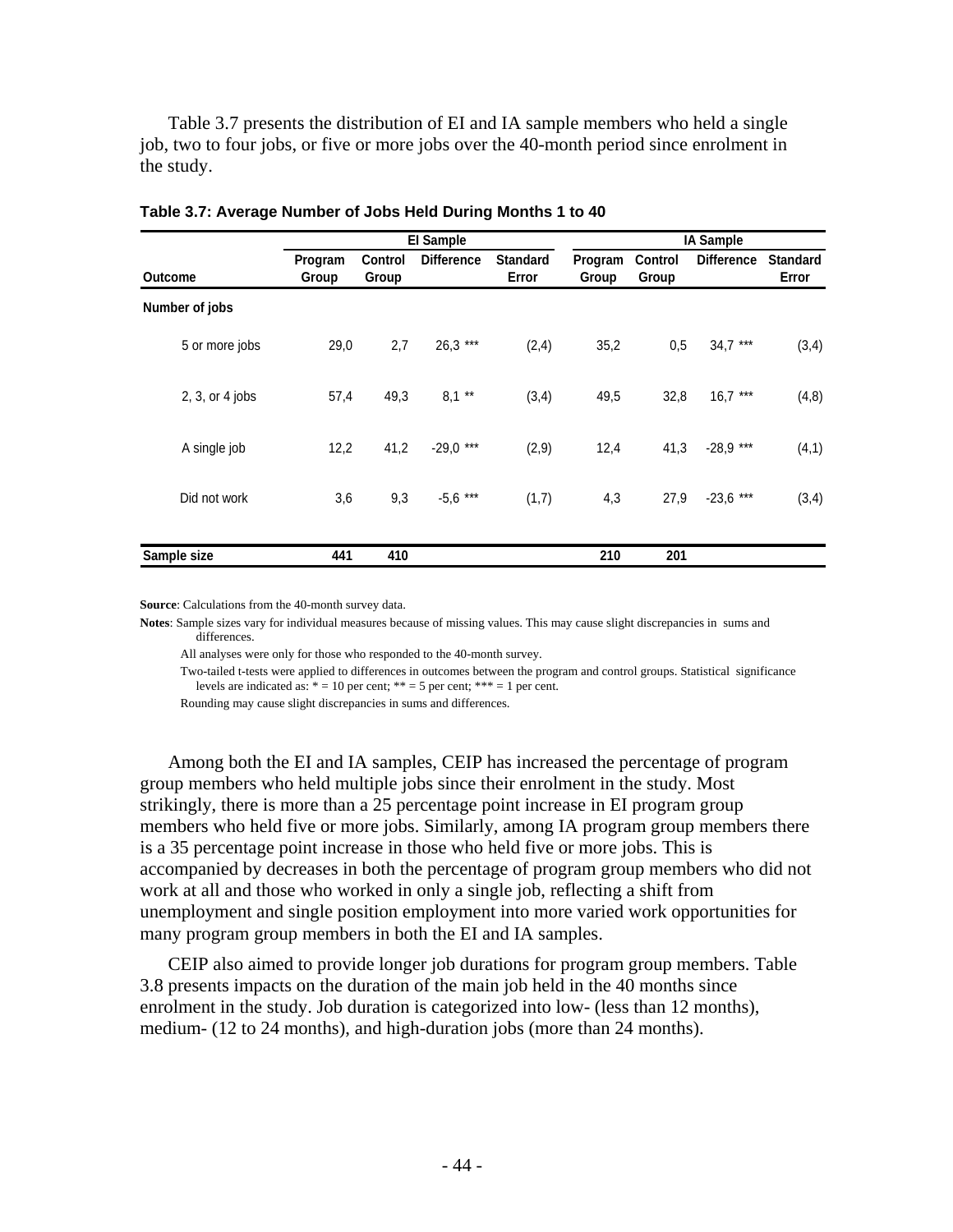|                                             |                  | <b>El Sample</b> |            |                          |                          |       | <b>IA Sample</b> |                          |  |  |
|---------------------------------------------|------------------|------------------|------------|--------------------------|--------------------------|-------|------------------|--------------------------|--|--|
| <b>Outcome</b>                              | Program<br>Group | Control<br>Group | Impact     | <b>Standard</b><br>Error | Program Control<br>Group | Group | Impact           | <b>Standard</b><br>Error |  |  |
| Job duration<br>High<br>More than 24 months | 52.6             | 46.6             | $6.0*$     | (3.4)                    | 42.4                     | 23.9  | 18.5 ***         |                          |  |  |
|                                             |                  |                  |            |                          |                          |       |                  | (4.6)                    |  |  |
| Medium<br>12 to 24 months                   | 37.6             | 29.0             | $8.6***$   | (3.2)                    | 42.4                     | 16.9  | 25.5 ***         | (4.4)                    |  |  |
| Low<br>Less than 12 months                  | 7.9              | 16.3             | $-8.4***$  | (2.2)                    | 12.4                     | 33.3  | $-21.0$ ***      | (4.0)                    |  |  |
| Did not work                                | 3.6              | 9.3              | $-5.6$ *** | (1.7)                    | 4.3                      | 27.9  | $-23.6***$       | (3.4)                    |  |  |
| Sample size                                 | 441              | 410              |            |                          | 210                      | 201   |                  |                          |  |  |

#### **Table 3.8: Impacts on Duration of Main Job During Months 1 to 40**

**Source**: Calculations from the 40-month survey data.

**Notes**: Sample sizes vary for individual measures because of missing values. This may cause slight discrepancies in sums and differences.

All analyses were only for those who responded to the 40-month survey.

 Two-tailed t-tests were applied to differences in outcomes between the program and control groups. Statistical significance levels are indicated as:  $* = 10$  per cent;  $** = 5$  per cent;  $*** = 1$  per cent.

Rounding may cause slight discrepancies in sums and differences.

Among both the EI and IA samples, CEIP has decreased the percentage of program group members who did not work and who worked in low-duration jobs. Among the EI sample, CEIP shifted workers into primarily medium-duration positions (8.6 percentage point impact), and, to a lesser extent, high-duration jobs. However, among the IA sample, there is a dramatic shift from unemployment and low-duration jobs into both mediumand high-duration jobs (25.5 and 18.5 percentage point impact, respectively). Thus for many participants, CEIP was able to achieve a balance between encouraging multiple work opportunities while increasing the duration of the primary position they held during their participation in the project.

### **SUMMARY**

During the course of its operations, CEIP was effective in increasing the full-time employment rates and average monthly earnings of both EI and IA program group members. Despite providing a fixed wage to participants, CEIP also had an overall positive effect on program group members' wages, while increasing their weekly hours of work. CEIP was not only successful in increasing employment, but also in shifting some program group members into higher-skilled jobs than what they would have otherwise held. In addition, CEIP has increased the percentage of program group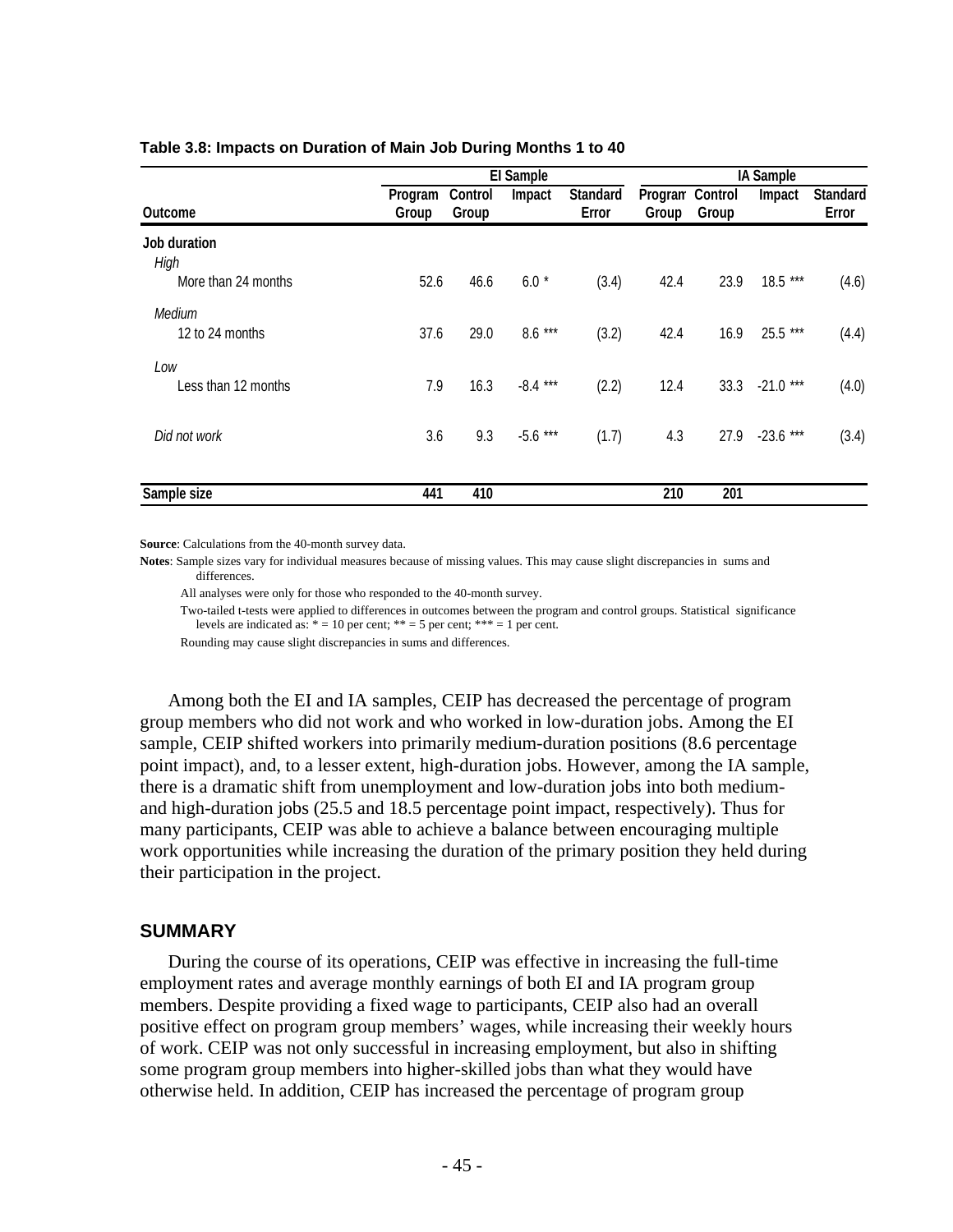members who held multiple jobs over the course of their eligibility, thereby offering more varied work opportunities. The duration of the primary job held was also improved, and a balance was struck between varied experience and job stability for participants.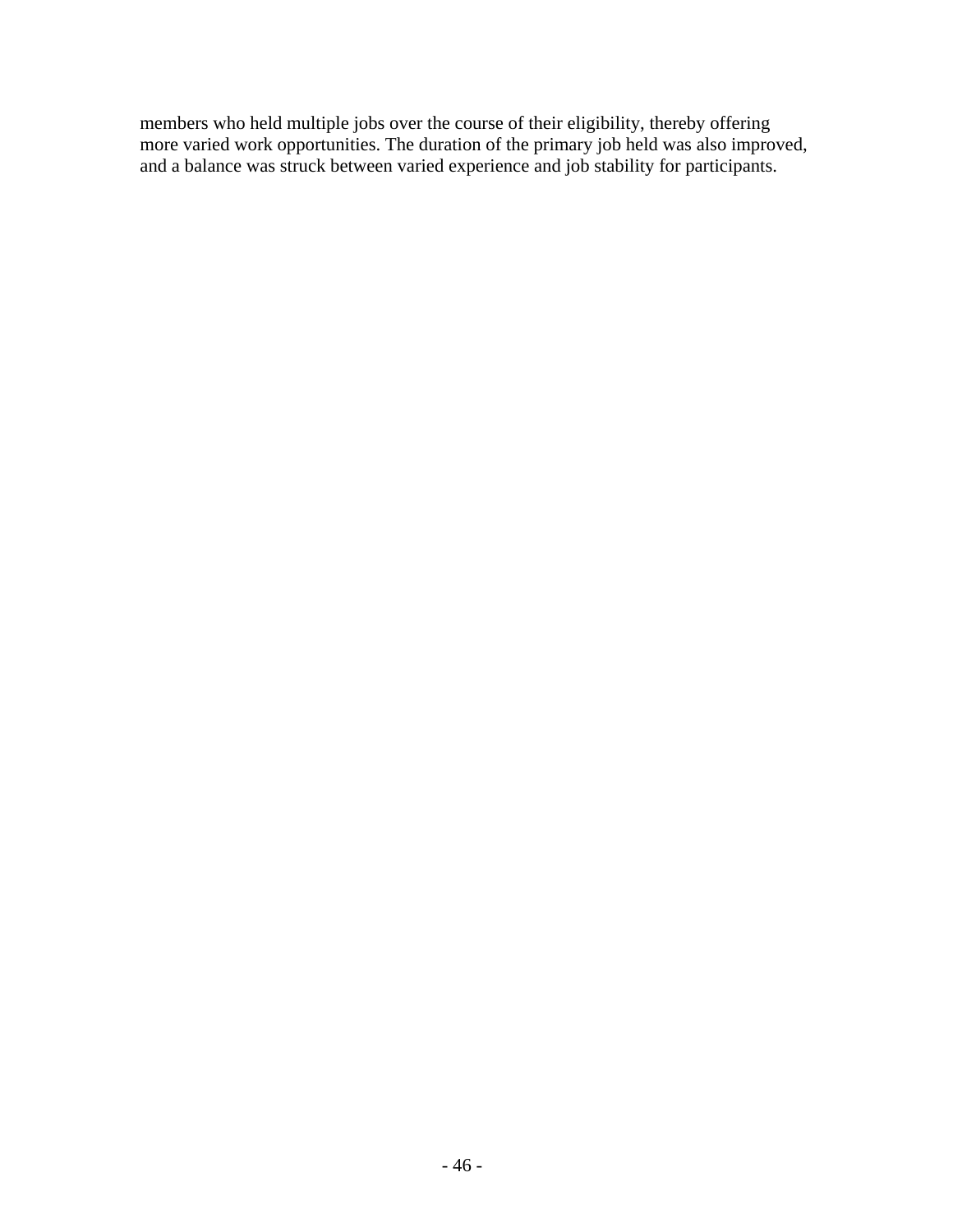# **Chapter 4: Impacts on Income, Hardship, and Well-Being**

The Community Employment Innovation Project (CEIP) significantly increased the earnings of program group members during their eligibility period by providing three years of stable employment. At the same time, they were required to give up their Employment Insurance (EI) or income assistance (IA) benefits in order to remain eligible for the program. As a result, the incomes of program group members are not expected to increase as much as the CEIP earnings they received. Furthermore, full-time employment of participants could also affect their spouses' or other family members' labour force participation or other income sources. For example, the added income from CEIP might relieve pressure on participants' family members to work. It might also incite other family members to work as CEIP earnings disqualify the household from IA entitlement and increase the opportunity cost of non-working for all family members. In order to determine how CEIP affected the total household income of program group members, it is important to examine the loss in payments from EI or IA, along with any changes in household composition and family members' working decisions that arise as a result of CEIP.

Income is just one dimension of CEIP's possible effect on the living conditions of participants and their families. CEIP's impact on their income stream alone could lead to changes in financial status, poverty, hardship, and health and well-being. To appreciate CEIP's effects, it is important to examine these additional dimensions of participants' and their families' living conditions.

# **IMPACTS ON EI AND IA RECEIPT**

To be selected for CEIP, both the EI and IA sample members had to have received benefits in the month of their sample selection, and EI sample members had to have entitlement left on their claim. IA benefits are determined by household composition and the recipients are paid at a consistent rate. Regular EI benefit entitlement is determined by the applicant's work history and rate of unemployment in the region he or she lives. Both IA and EI benefits are affected by earnings received by the beneficiary.

CEIP significantly increased program group members' earnings, thus affecting their eligibility to claim EI benefits and the amount of IA benefits they could have received. Participants were informed that if they returned to either regular EI benefits or basic IA benefits, they would no longer be eligible for participation in CEIP. Consequently, in making the decision to remain on CEIP, participants made a real choice between CEIP employment and receipt of further EI or IA benefits.

In the first 18 months of the follow-up period, CEIP significantly reduced reliance on EI and IA benefits. Given the high participation rates of the program group in CEIP, it is expected that the substantial reductions in EI and IA receipt would be sustained throughout the 36-month CEIP eligibility period. However, CEIP employment is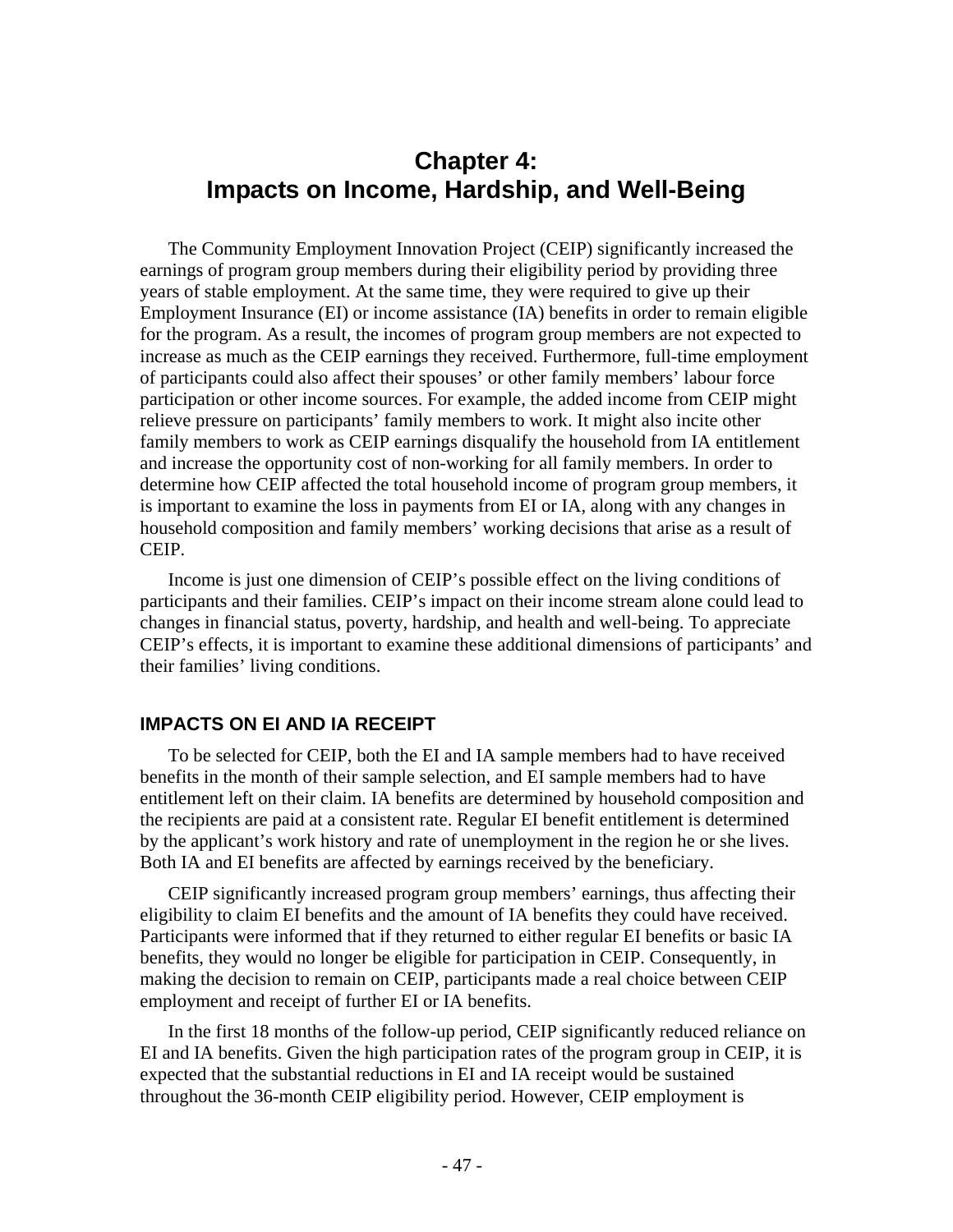insurable employment under the EI program, and participants could qualify for EI benefits after their 36 months of CEIP employment. At the same time, IA rules stipulate that IA benefits are provided only if EI benefits are exhausted, so it is expected that the reduction in IA receipt arising from CEIP will continue beyond the period of CEIP eligibility, while EI receipt would likely begin to increase following the end of eligibility. Although we may expect to see an initial increase in EI receipt in month 37, for most sample members there is very little post-eligibility data available from the 40-month survey. As a result, this analysis remains largely for the in-program period of eligibility. Transfer receipt during the post-CEIP transition period will be explored in more detail in the future with the final 54-month follow-up survey.

#### **Receipt of Benefits among the EI Sample**

The first CEIP follow-up report revealed that program group members of the EI sample left EI sooner than the control group and reduced their EI receipt substantially. Figure 4.1 shows the percentage of the EI program group members receiving regular EI benefits in months 1 to 38. The largest impact on EI receipt occurs at 4 months with 61.7 percentage points, as only 16.6 per cent of program group members received benefits in the month compared with 78.3 per cent of control group members. After this point, the impact quickly diminishes to 20 percentage points in month 8.





**Months from Random Assignment**

**Source**: Calculations from 40-month administrative data.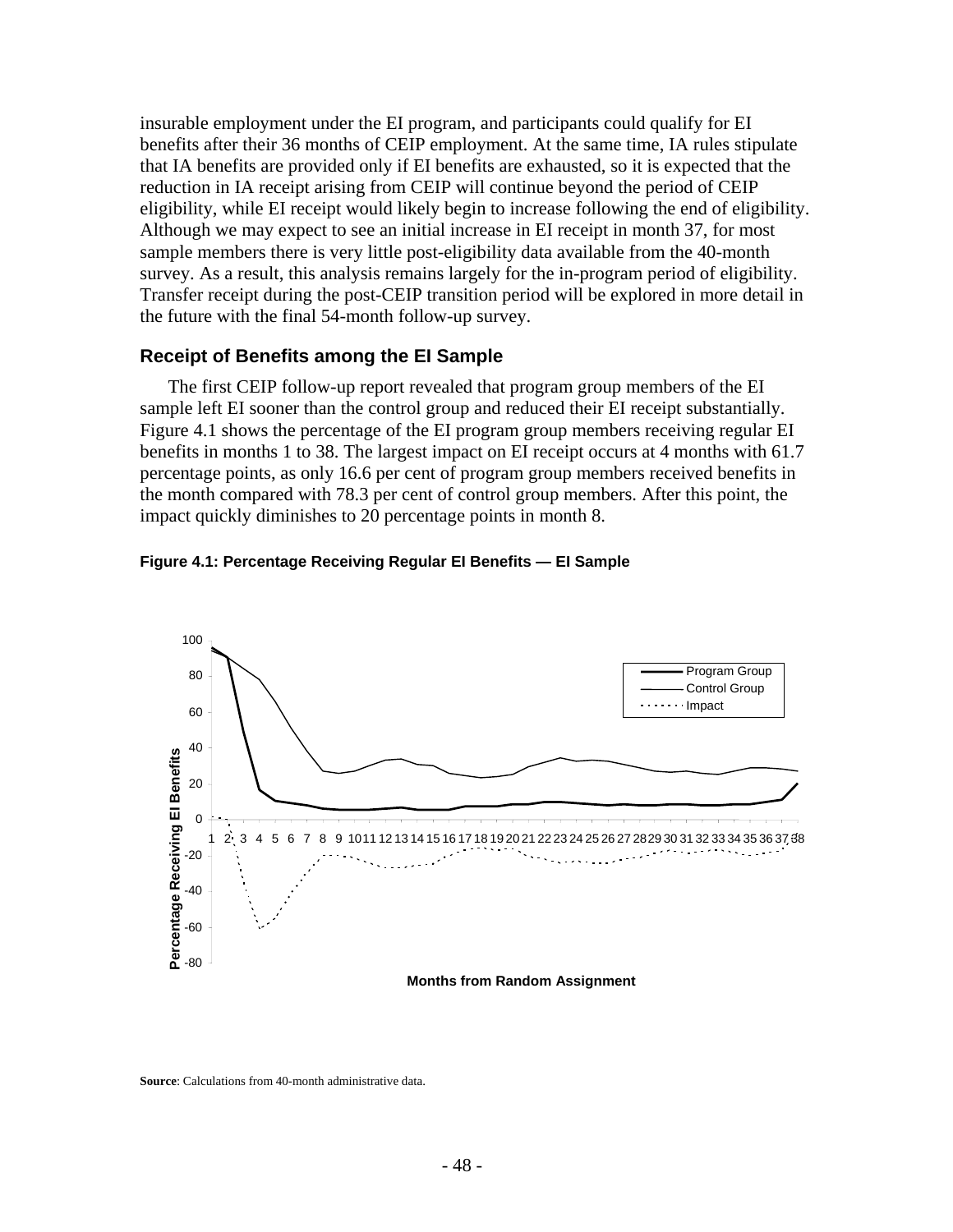The percentage of control group members receiving regular EI benefits displays a cyclical pattern from month 8 to month 38. EI receipt of program group members remained stable during the same period. As a result, the impacts display a countercyclical pattern that mirrors the changes of EI receipt by the control group members. CEIP reduced EI receipt of EI program group members from 15.9 to 26.8 percentage points between month 8 and month 37.<sup>1</sup> Thus, the reduction of EI receipt was sustained throughout the period of CEIP eligibility.

Table 4.1 provides the estimated impact of CEIP on average monthly EI receipt during quarters 1 to 12 of the follow-up period. Similar to CEIP's impact on the incidence of EI receipt, the largest impact occurred early in quarter 2 at \$353, and displayed a similar cyclical pattern over time.

|                                  | Program | <b>Control</b> | <b>Difference</b> | <b>Standard</b> |
|----------------------------------|---------|----------------|-------------------|-----------------|
| <b>Outcome</b>                   | Group   | Group          | (Impact)          | Error           |
| Average monthly El benefits (\$) |         |                |                   |                 |
| Quarter 1                        | 584     | 763            | $-180$ ***        | (31)            |
| Quarter 2                        | 89      | 443            | $-353$ ***        | (25)            |
| Quarter 3                        | 47      | 165            | $-118$ ***        | (17)            |
| Quarter 4                        | 53      | 236            | $-183$ ***        | (23)            |
| Quarter 5                        | 40      | 245            | $-205$ ***        | (22)            |
| Quarter 6                        | 52      | 168            | $-116$ ***        | (19)            |
| Quarter 7                        | 78      | 201            | $-123$ ***        | (24)            |
| Quarter 8                        | 96      | 267            | $-171$ ***        | (26)            |
| Quarter 9                        | 83      | 259            | $-176$ ***        | (25)            |
| Quarter 10                       | 78      | 202            | $-125$ ***        | (23)            |
| Quarter 11                       | 76      | 194            | $-118$ ***        | (23)            |
| Quarter 12                       | 90      | 230            | $-140$ ***        | (25)            |
| Quarter 13                       | 97      | 232            | $-135$ ***        | (24)            |
| Sample size                      | 441     | 410            |                   |                 |

#### **Table 4.1: Impacts on EI Monthly Benefits — EI Sample**

**Source**: Calculations from 40-month administrative data.

 $\overline{a}$ 

**Notes**: The estimates for the first twelve quarters are calculated by averaging the three months within a quarter.

The estimates for quarter 13 are calculated by averaging the two months within the quarter.

Sample sizes vary for individual measures because of missing values.

Two-tailed t-tests were applied to differences between the outcomes for the program and control groups.

Statistical significance levels are indicated as:  $* = 10$  per cent;  $** = 5$  per cent;  $*** = 1$  per cent.

Rounding may cause slight discrepancies in sums and differences.

As well as looking at the average impacts among the EI sample, additional subgroup analysis was performed to estimate differences in impacts of CEIP on the total EI benefit payments at 1–38 months. A range of subgroups was defined based on demographic and socioeconomic characteristics measured at the time of enrolment. Results of this subgroup analysis (see Table D.7 in Appendix D) reveal that CEIP was most effective in reducing EI amounts for program group members who were older, male, less educated

<sup>&</sup>lt;sup>1</sup> The increase in EI receipt in month 38 is due to the eligibility period finishing in month 37 for a small proportion of the program group participants.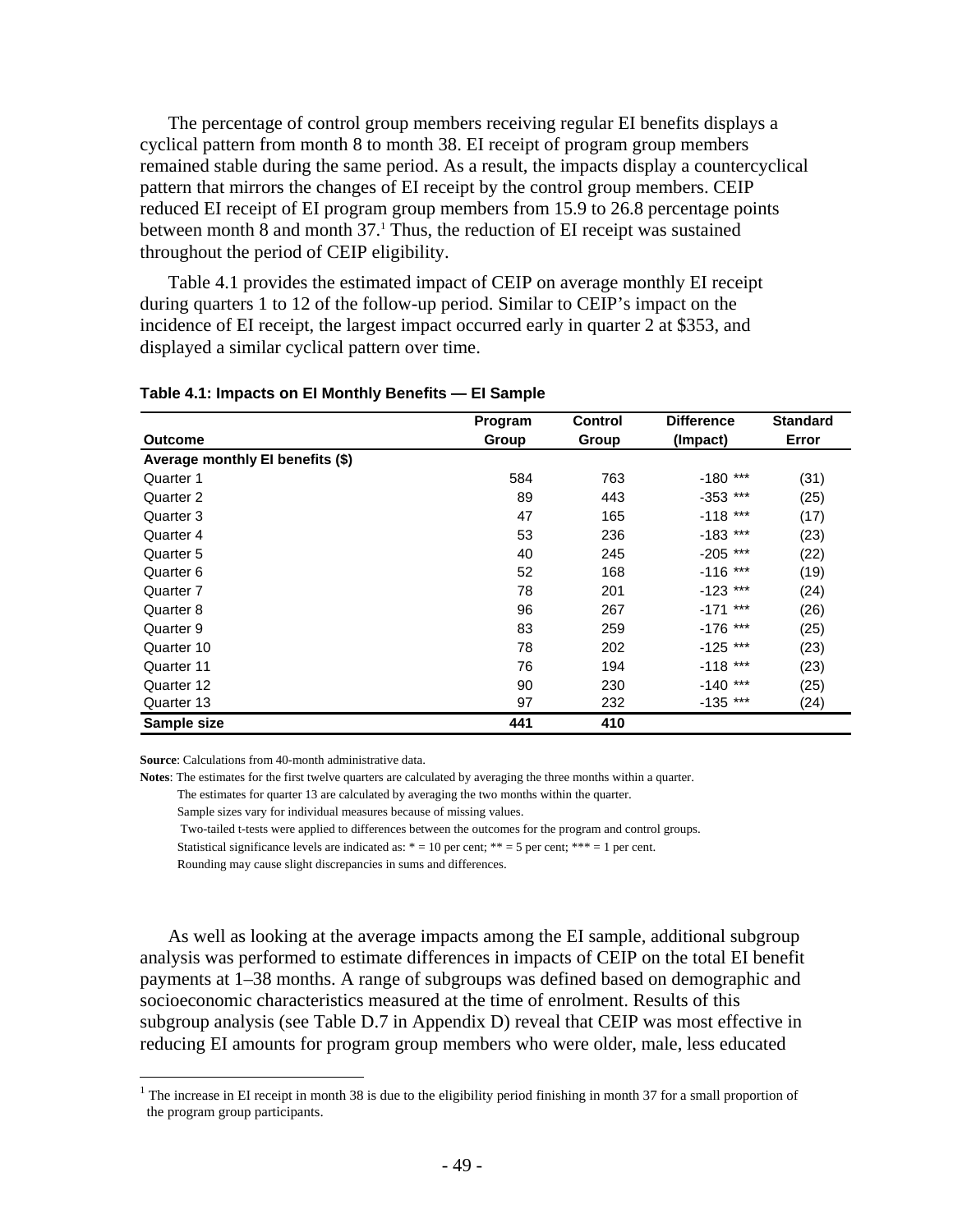and had 10 or more years of labour market experience. EI program group members who were 40 years of age and older experienced more than double the reductions in total EI payments compared to their younger counterparts less than 30 years of age. The reductions in total EI payments were at least one-and-a-half times larger for men than women (\$8,319 versus \$4,542), and were similarly larger for those with 10 or more years of work experience than those with less (\$6,833 versus \$4,270) and for those with a high school diploma than those without (\$8,528 versus \$5,343).

Unemployed EI claimants who exhaust their benefits may seek financial support from income assistance. About 1 per cent of program group and 5 per cent of control group members claimed IA benefits in months 1 to 38, leading to a small but significant negative impact on IA receipt throughout the eligibility period.<sup>2</sup>

### **Receipt of Benefits among the IA Sample**

### *IA Benefits*

 $\overline{a}$ 

Although participants were required to forego EI benefits in order to remain eligible for CEIP, some supplementary IA benefits were permitted (i.e. monthly IA benefits that did not exceed 50 per cent of total income). Even though the CEIP offer appears to have been attractive to IA recipients — many left the IA program completely — it was anticipated that a significant proportion would continue to receive some supplementary IA benefits. As shown in the first CEIP follow-up report, CEIP reduced the proportion of IA program group members receiving benefits in each month by half in the first 18 months. It is important to know whether the reductions in IA receipt were sustained throughout the CEIP eligibility period.

Figure 4.2 presents the percentage of monthly basic IA receipt and the impact of CEIP for the IA sample. The percentages of control group members in the IA sample receiving IA benefits were in steady decline, going from 90.6 per cent in month 1 to 53.2 per cent in month 38. CEIP halved the percentage of program group members receiving IA benefits in month 5 when CEIP employment had started for most participants. The impact remains steady throughout the period of CEIP eligibility: only 21.9 per cent of IA program group members received IA benefits in month 38, a reduction of 31.3 percentage points.

 $2^2$  Some IA administrative data of EI sample members are censored to protect privacy. The exact estimates are therefore not presented.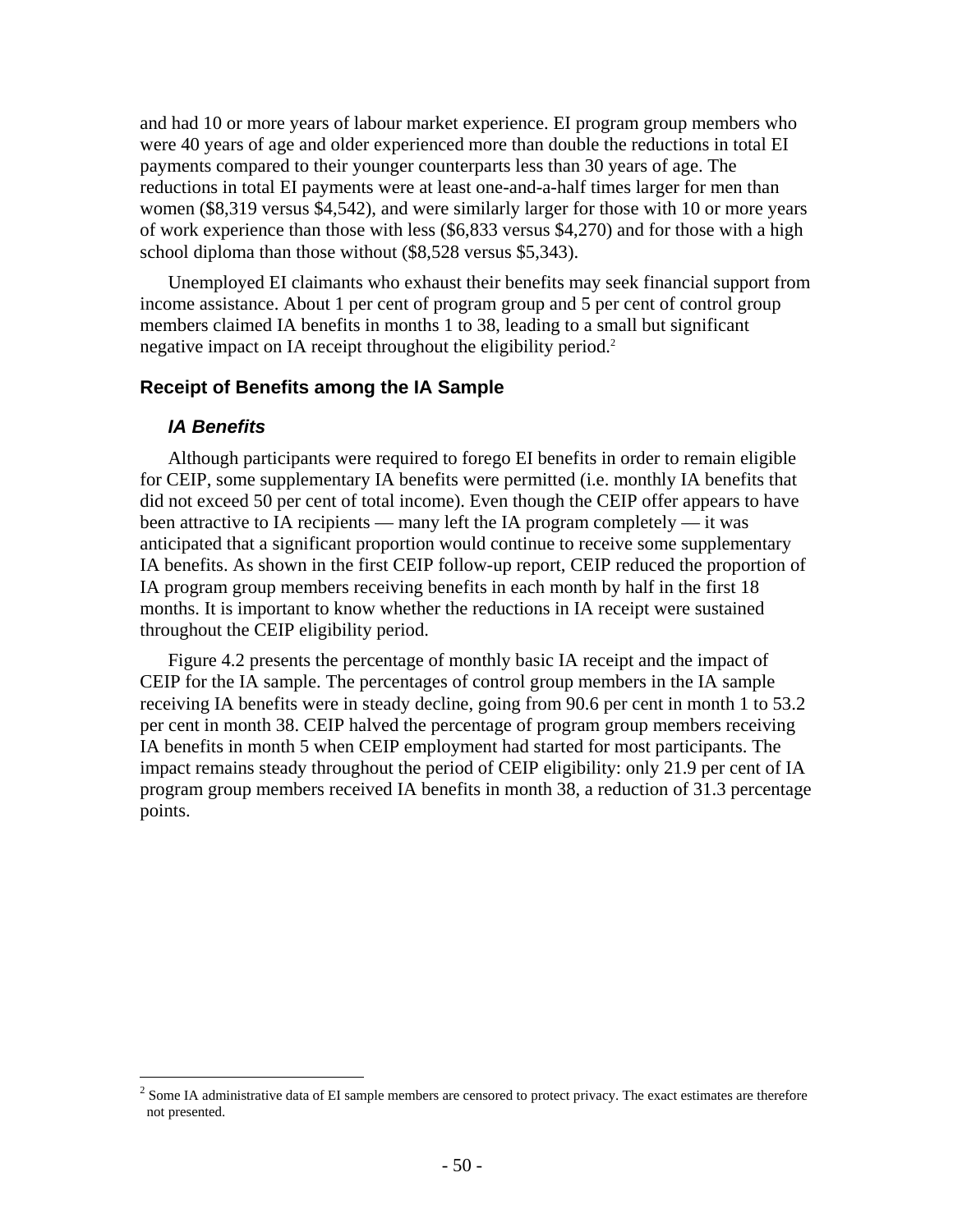**Figure 4.2: Percentage Receiving IA Benefits — IA Sample** 



**Source:** Calculations from 40-month administrative data.

Since CEIP allowed participants to supplement their CEIP earnings with IA benefits as long as IA was not the principal source of income, CEIP was expected to have a larger impact on the total amount of IA benefits received than on the percentage receiving IA benefits. Table 4.2 shows CEIP's impact on average monthly IA and EI receipt for the IA sample from quarters 1 to 12. CEIP's impact on IA receipt peaked at \$341 per month in quarter 2 and declined afterwards as a result of the decrease the amount of benefits received by the control group (\$519 in quarter 1 compared to \$296 in the 12th quarter). From around the third quarter, the amount of benefits received by the program group hovered between \$76 and \$95.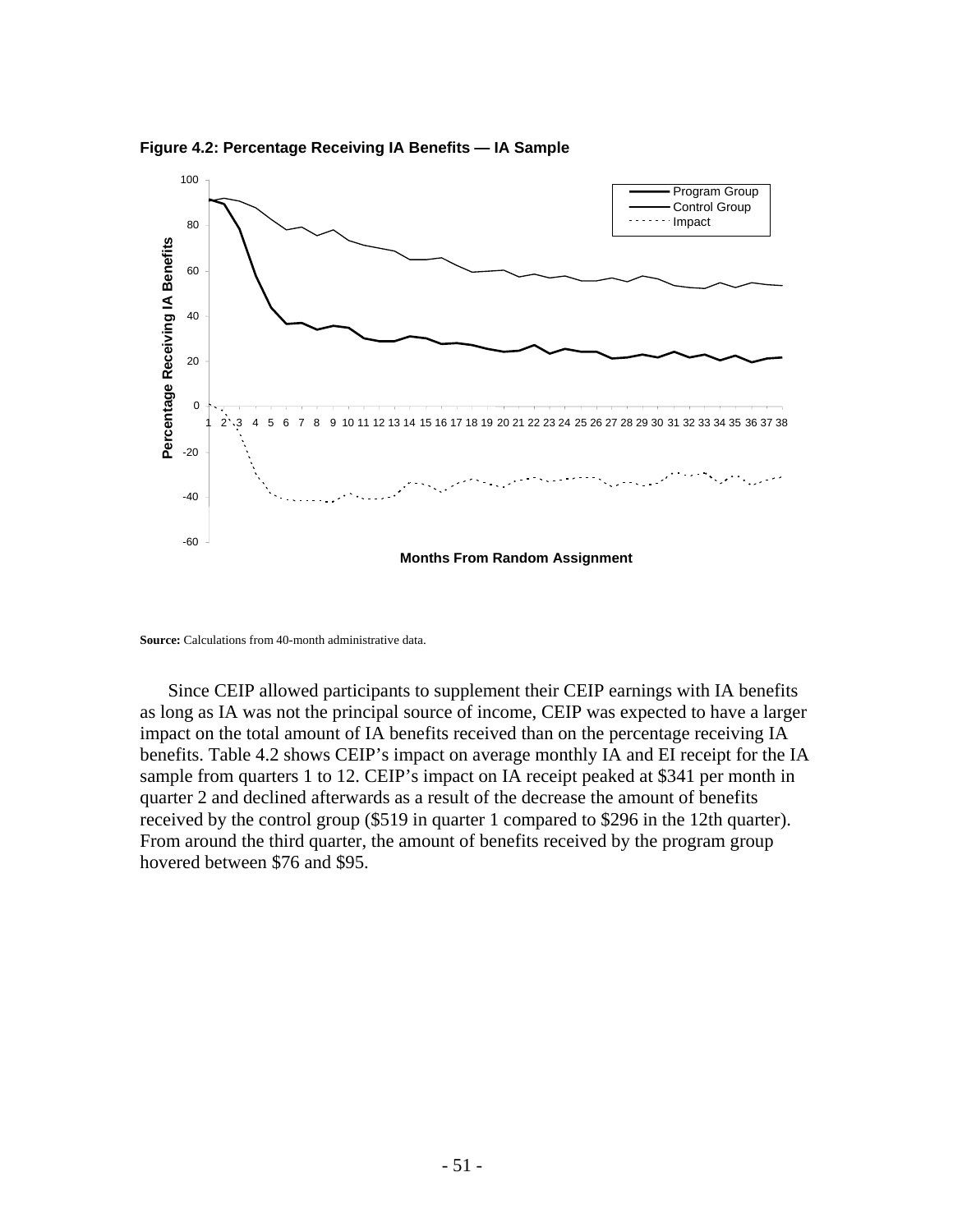|                                  | Program          | <b>Control</b> | <b>Difference</b> | <b>Standard</b> |
|----------------------------------|------------------|----------------|-------------------|-----------------|
| <b>Outcome</b>                   | Group            | Group          | (Impact)          | Error           |
| Average monthly IA benefits (\$) |                  |                |                   |                 |
| Quarter 1                        | 470              | 519            | $-49$ *           | (26)            |
| Quarter 2                        | 125              | 466            | $-341$<br>***     | (24)            |
| Quarter 3                        | 92               | 416            | $-324$ ***        | (24)            |
| Quarter 4                        | 87               | 374            | $-287$<br>***     | (24)            |
| Quarter 5                        | 95               | 352            | $-258$<br>***     | (25)            |
| Quarter 6                        | 89               | 327            | ***<br>$-238$     | (25)            |
| Quarter 7                        | 83               | 299            | $-216$<br>***     | (25)            |
| Quarter 8                        | 81               | 291            | $-210$ ***        | (25)            |
| Quarter 9                        | 84               | 294            | $***$<br>$-210$   | (26)            |
| Quarter 10                       | 76               | 301            | $-225$<br>$***$   | (25)            |
| Quarter 11                       | 82               | 287            | $***$<br>$-205$   | (25)            |
| Quarter 12                       | 90               | 296            | $-207$<br>***     | (27)            |
| Quarter 13                       | 100              | 296            | $-196$ ***        | (27)            |
| Average monthly El benefits (\$) |                  |                |                   |                 |
| Quarter 1                        | $\boldsymbol{9}$ | 14             | $-5$              | (8)             |
| Quarter 2                        | 3                | 25             | $-22$ **          | (10)            |
| Quarter 3                        | $\overline{c}$   | 31             | $-29$ ***         | (10)            |
| Quarter 4                        | $\overline{4}$   | 43             | $-39$ ***         | (13)            |
| Quarter 5                        | $\mathbf 0$      | 60             | $***$<br>$-60$    | (15)            |
| Quarter 6                        | $\overline{2}$   | 59             | $-57$ ***         | (15)            |
| Quarter 7                        | 10               | 97             | $-87$ ***         | (20)            |
| Quarter 8                        | 26               | 109            | $-82$ ***         | (23)            |
| Quarter 9                        | 26               | 125            | -99 ***           | (24)            |
| Quarter 10                       | 28               | 106            | -78 ***           | (22)            |
| Quarter 11                       | 24               | 90             | $-66$ ***         | (21)            |
| Quarter 12                       | 23               | 86             | $-63$ ***         | (22)            |
| Quarter 13                       | 44               | 87             | $-43$ *           | (23)            |
| Sample size                      | 210              | 201            |                   |                 |

#### **Table 4.2: Impacts on EI and IA Monthly Benefits — IA Sample**

**Source**: Calculations from 40-month administrative data.

**Notes**: The estimates for the first twelve quarters are calculated by averaging the three months within a quarter.

The estimates for quarter 13 are calculated by averaging the two months within the quarter.

Sample sizes vary for individual measures because of missing values.

Two-tailed t-tests were applied to differences between the outcomes for the program and control groups.

Statistical significance levels are indicated as:  $* = 10$  per cent;  $** = 5$  per cent;  $*** = 1$  per cent.

Rounding may cause slight discrepancies in sums and differences.

There are two subgroup differences in CEIP's impact on total IA benefit payments within the IA sample. CEIP was more effective in reducing total IA benefit payments for people with 5 years or less work experience or people without a high school diploma. For full subgroup impact estimates see Table D.8.

#### *EI Benefits*

Few IA program group members received EI benefits during the CEIP eligibility period (0 to 11 per cent of all participants) compared to a significant higher proportion of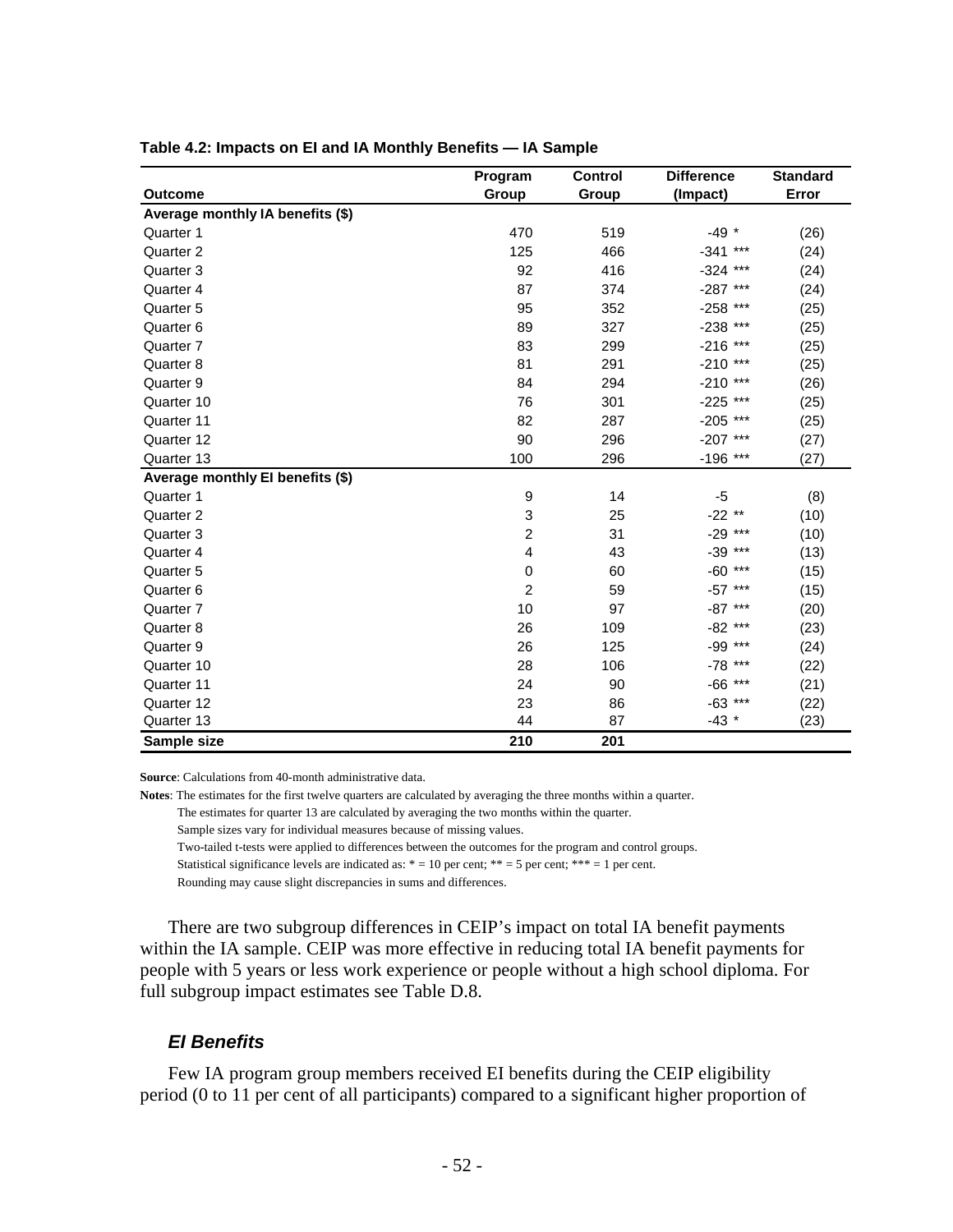the control group (up to 17 per cent). The bottom panel of Table 4.2 shows the amount of EI monthly benefits received by IA sample members. The amounts of monthly EI benefits received by control group members increased over the first 9 quarters and decreased slightly afterwards. As a result, CEIP's impacts on EI receipt among the IA sample were growing initially, peaked at \$99 in the 9th quarter, and declined afterwards.

### **IMPACTS ON INCOMES AND LOW-INCOME STATUS**

For program participants, one would expect CEIP benefits to translate into significant gains in total income along with possible reductions in the extent of poverty. However, total household income can include a wide range of income sources and a potentially complex set of decisions of household members. CEIP may have affected eligibility for other income sources as well as the employment decisions of other household members.

## **Personal Income and Household Income**

 $\overline{a}$ 

Table 4.3 presents the estimates of CEIP's impacts on personal and household income and household income from other family members by marital status and spouses' labour force participation in the 12 months prior to the 40-month follow-up interview. Among the EI sample, CEIP had a large and significant positive impact on personal income as it increased program group members' income by \$2,915 (a 15.5 per cent increase). CEIP's full-time employment earnings provided participants with substantially more income than EI benefits or labour market earnings they would have received. However, CEIP also had a similarly large and significant *negative* impact (at \$2,829) on the amount of income received by other household members.<sup>3</sup> This reduction in income of other household members was driven by a decrease in their receipt of transfer income or income from a range of other sources including Canada Pension Plan and Old Age Security, workers compensation or disability insurance, and various tax credits. As a result, the overall household incomes are not significantly different between the program and control groups.

Among the IA sample, CEIP also had a large and significant positive impact on personal income as it increased program group members' income by \$2,283 (an increase of 18.4 per cent). In contrast to the EI sample, CEIP did not reduce other household members' income (but although it was \$1,443 higher than the control group, the difference is not statistically significant). Therefore, the overall household income of program group members is higher than that of the control group by \$3,592, or 21.7 per cent. The absence of negative impacts on other household members' income, in contrast with the EI sample, arises in part due to a small marriage effect and an increased employment rate among spouses of IA program group members.

 $3$  This negative impact on other household member income was lower in magnitude (\$1,669) and no longer significant after regression adjustment. Nonetheless, the decrease remains sufficient to counterbalance the positive impact on personal income such that there is no effect of CEIP on overall household income among EI program group members. Results are similar with and without regression adjustment (see Appendix C).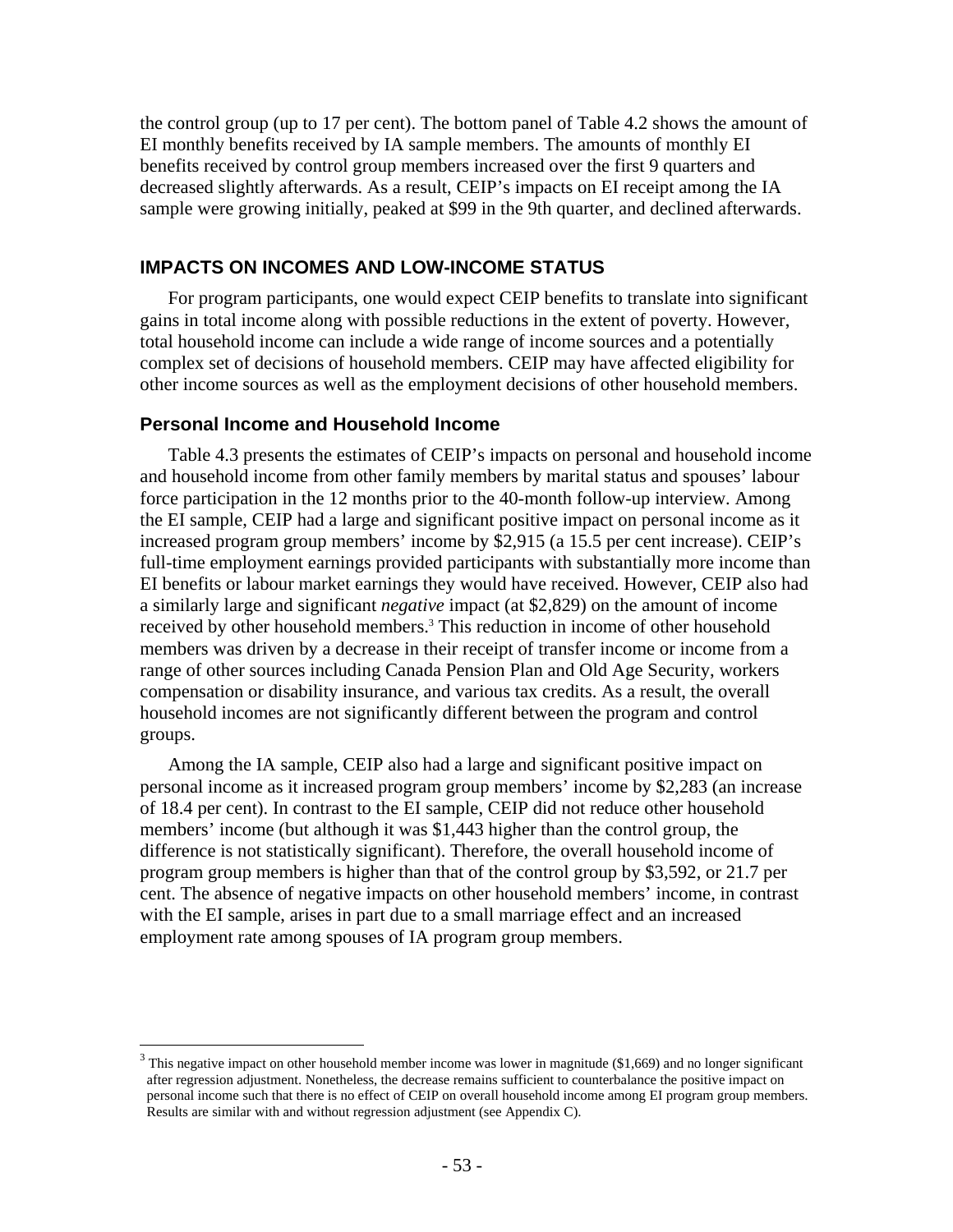|                                      | <b>El Sample</b> |                         |                               |                          | <b>IA Sample</b> |                         |                               |                          |
|--------------------------------------|------------------|-------------------------|-------------------------------|--------------------------|------------------|-------------------------|-------------------------------|--------------------------|
| <b>Outcome</b>                       | Program<br>Group | <b>Control</b><br>Group | <b>Difference</b><br>(Impact) | <b>Standard</b><br>Error | Program<br>Group | <b>Control</b><br>Group | <b>Difference</b><br>(Impact) | <b>Standard</b><br>Error |
| Personal and family income (\$)      |                  |                         |                               |                          |                  |                         |                               |                          |
| Individual income                    | 21 706           | 18790                   | 2 915 ***                     | (892, 4)                 | 14 660           | 12 377                  | 2 2 8 ***                     | (658, 6)                 |
| Other household income               | 15 348           | 18 177                  | -2 829 **                     | (1338.5)                 | 5 6 6 0          | 4 2 1 7                 | 1443                          | (951, 3)                 |
| Total household income <sup>a</sup>  | 36 588           | 37 175                  | $-587$                        | (1644, 6)                | 20 155           | 16 563                  | 3 592 ***                     | (1199,5)                 |
| Marital status at the 40-month       |                  |                         |                               |                          |                  |                         |                               |                          |
| follow-up interview                  |                  |                         |                               |                          |                  |                         |                               |                          |
| Married or living common-law (%)     | 62,4             | 63,2                    | $-0,9$                        | (3,3)                    | 24,3             | 19,4                    | 4,9                           | (4,1)                    |
| <b>Employment of spouse</b>          |                  |                         |                               |                          |                  |                         |                               |                          |
| in past 12 months                    |                  |                         |                               |                          |                  |                         |                               |                          |
| Had a spouse who worked (%)          | 39,0             | 39,3                    | $-0,3$                        | (3,4)                    | 14,3             | 6,0                     | $8.3***$                      | (3,0)                    |
| Number of months spouse worked       | 4,1              | 4,7                     | $-0,6$                        | (0,4)                    | 1,4              | 0,6                     | $0,8$ **                      | (0,3)                    |
| Had spouse that worked full-time (%) | 32,4             | 32,4                    | 0,0                           | (3,2)                    | 13,3             | 4,5                     | $8,9$ ***                     | (2,8)                    |
| Had spouse that worked part-time (%) | 5,9              | 5,9                     | 0,0                           | (1,6)                    | 1,0              | 1,5                     | $-0,5$                        | (1,1)                    |
| Sample size                          | 441              | 410                     |                               |                          | 210              | 201                     |                               |                          |

#### **Table 4.3: Impacts on Personal and Household Income in the Year Prior to the 40-Month Interview**

**Source**: Calculations from the 40-month survey data.

**Notes**: Sample sizes vary for individual measures because of missing values. This may cause slight discrepancies in sums and differences.

All analyses were only for those who responded to the 40-month survey.

 Two-tailed t-tests were applied to differences in outcomes between the program and control groups. Statistical significance levels are indicated as:  $* = 10$  per cent;  $** = 5$  per cent;  $*** = 1$  per cent.

Rounding may cause slight discrepancies in sums and differences.

 a Household income is measured as the sum of the sample member's income and the income of all other members in that person's household.

#### **Marital Status and Employment of Spouse**

The difference between EI and IA samples highlights the complexity of the joint decision in household income determination. On the one hand, the incremental income of participants could be a substitute for income of other household members (including the spouses), which, among EI households, might result in other members having less incentive to seek different income sources. On the other hand, the family structure and income of household members might affect the eligibility for transfer programs, like IA, which determines entitlement based on *household* circumstances. As a result of their involvement in CEIP, IA program group members face fewer disincentives to get married, since they are no longer seeking IA benefits. Furthermore, their spouses may also decide to work more, as they are no longer eligible for IA either. Since marital status and household income do not affect eligibility for EI benefits or CEIP, it is expected that CEIP would not affect marital status directly for EI sample participants. Given the large difference in impacts on the other household members' income among the EI and IA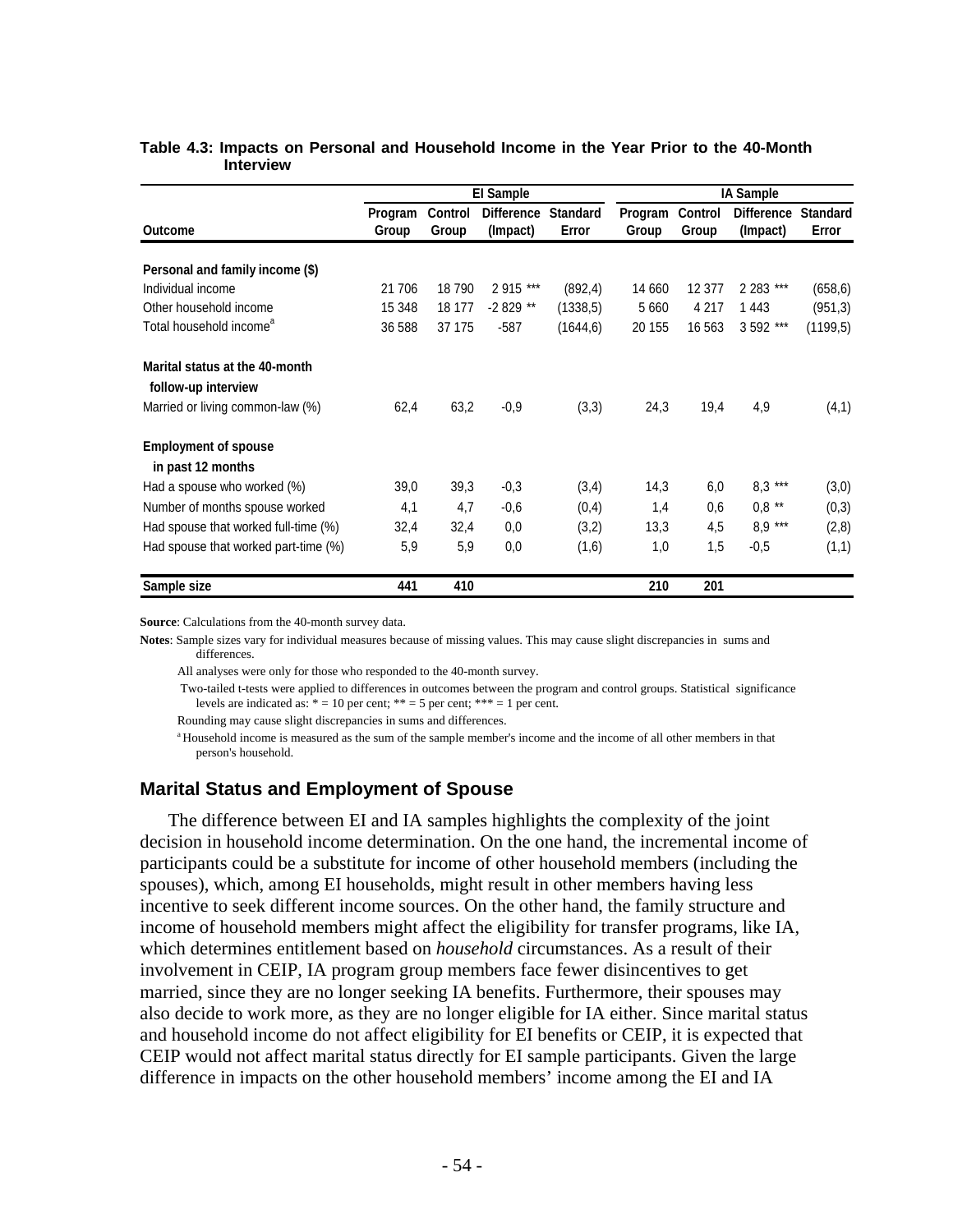samples, it is important to analyze CEIP's impacts on the labour force participation of participants' spouses and any possible effects on marital status.

# *Working Spouse — Marriage Effect and Working Incentive*

The bottom part of Table 4.3 presents the estimates of CEIP's impacts on marital status and spouses' decision to work and reveals no significant difference between the program and control groups for the EI sample. It is not expected that the small difference in martial status or spouse's working decision contributed significantly to the lower household income from family members other than the participants.

The results are very different among the IA sample. There is no significant difference in marital status at the time of the 40-month follow-up survey  $-24.3$  per cent of the program group was married or in a common-law relationship, which is 4.9 percentage points higher than that of the control group, although the difference is not statistically significant.<sup>4</sup> However, CEIP significantly increased the proportion of program group members with a spouse who worked compared to that of the control group. Of the program group members, 14.3 per cent had a spouse who worked in the 12 months prior to the 40-month follow-up survey, compared with only 6 per cent of the control group. Furthermore, the impacts on spousal work were largely at the full-time level. Of the program group, 13.3 per cent had a spouse who worked full-time compared to only 4.5 per cent of the control group.

# *Subgroups — Impact Differences on Other Household Member Income and Working Spouses*

It is important to note that the effects of CEIP on incomes and working decisions of other household members are likely to vary based on household composition. For example, the presence of dependents in the household is likely to influence both the work choices of household members and their eligibility for various other income sources. From a policy perspective, if governments are motivated by the anti-poverty effects of community-based work, they will be interested in the varying impacts of the program on different populations.

Further analysis of CEIP's impacts on income of other household members and the work of spouses were performed across a range of baseline characteristics. Results confirm one important subgroup difference in impacts on other household member income and spousal work, specifically the presence of children in the household. In fact, there are important differences in impacts on households with and without children, in both EI and IA program group households.

Figure 4.3 illustrates the income of other household members, by EI and IA samples, and by households with and without children. The differences in impacts of CEIP on other household member income across EI and IA samples are entirely driven by households without children. Among the EI sample, CEIP has had no effect on other household members' income when children are present, but significantly decreases incomes when no children are present in the household. This decrease is driven primarily

 $\overline{a}$ 

 $4$  Notice that the insignificant difference in marital status at the 40-month survey does not imply that there is no impact on marriage among the IA sample. It is possible that CEIP had an impact on marriage early in the eligibility period.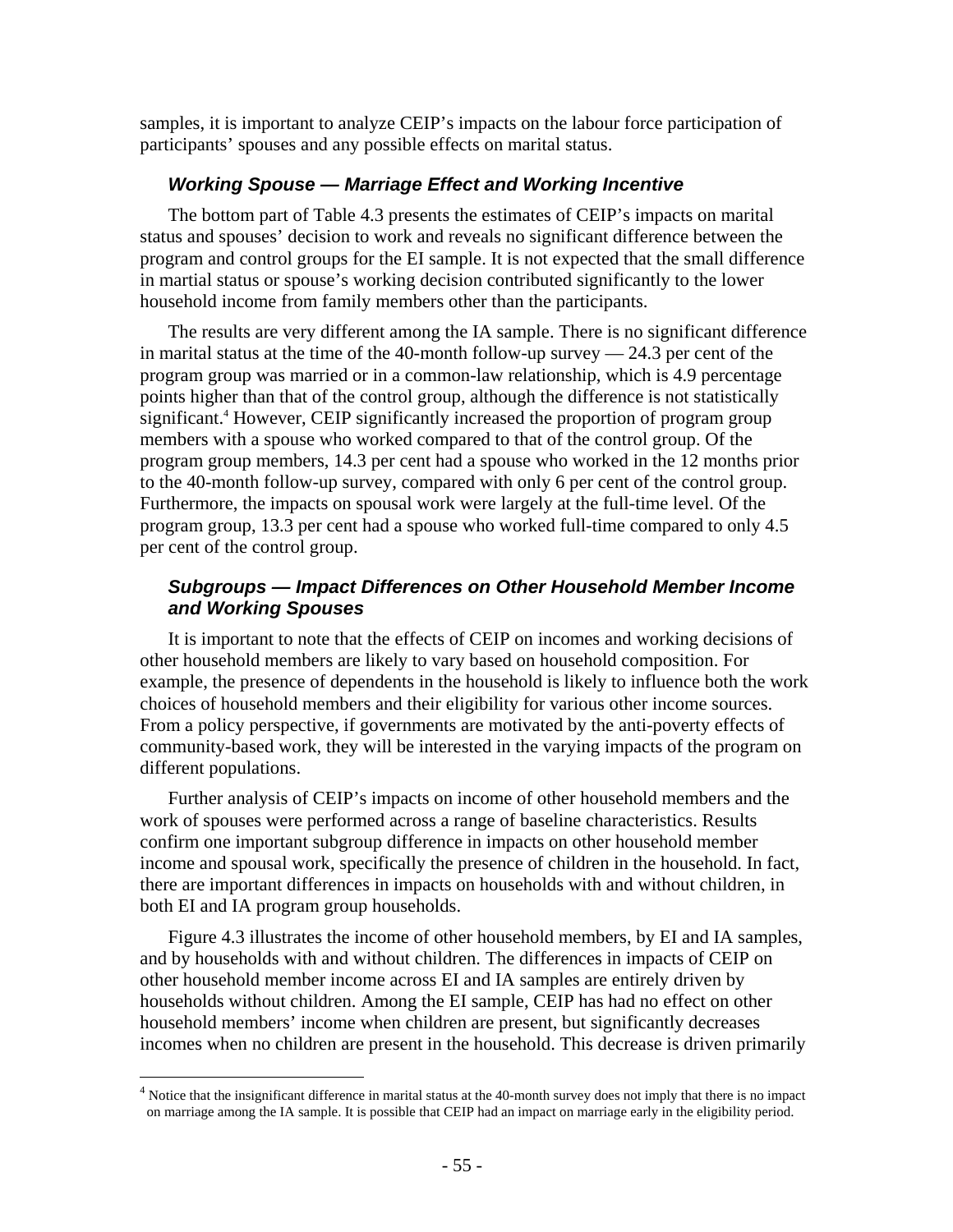by a reduction in the receipt of other income sources and not the work effort of spouses. As such, it likely relates to a loss of eligibility for income-contingent benefits that are more generous for households with children (e.g. IA top-up, various tax credits).

Similarly, among the IA sample, there is no significant effect of CEIP on incomes of other household members when children are present. However, when no children are in the household, there is a large and significant increase in incomes of other household members, driven by the increase in work effort of spouses. Figure 4.4 illustrates the impacts of CEIP on spousal work, which are significant only in the IA sample, and are particularly large among households without children. In fact, no IA control group members who are in households without children have spouses who are working. In contrast, as a result of CEIP, over 12 per cent of IA program group members in households without children have spouses working.



**Figure 4.3: Income of Other Household Members by Presence of Children** 

**Source:** Calculations from the 40-month survey data. See Appendix D for the detailed estimates.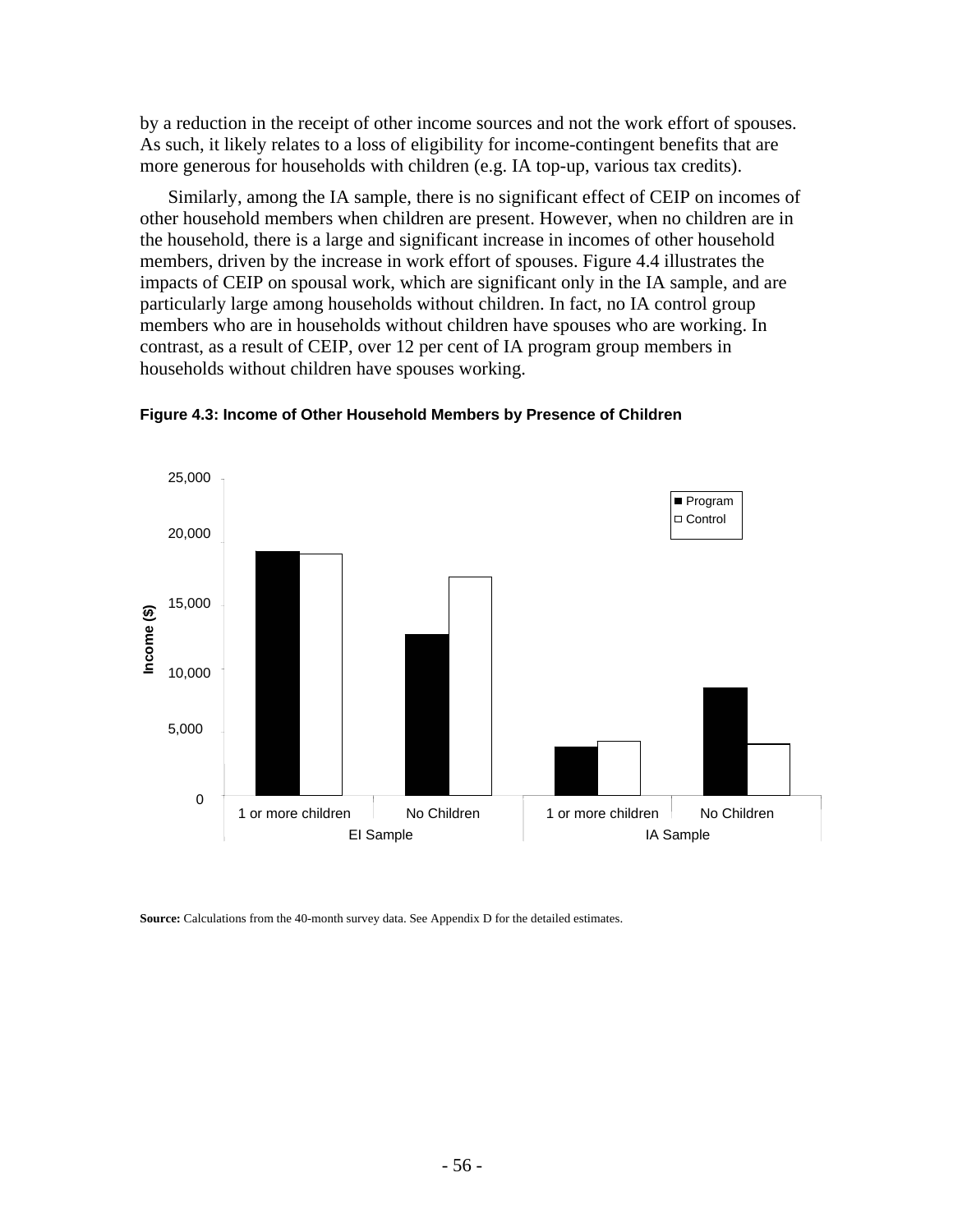

**Figure 4.4: Percentage of Participants with a Working Spouse by Presence of Children** 

**Source:** Calculations from the 40-month survey data. See Appendix D for the detailed estimates.

# **Low-Income Status**

Table 4.4 shows CEIP's impact on household low-income status based on the Low-Income Cut-Offs (LICOs) provided by Statistics Canada. The table illustrates the disparity in average household income between the two samples, as 72.6 per cent of the EI control group had household incomes above the LICOs compared with only 17.1 per cent of the IA control group. As such, it was expected that CEIP would have larger impacts on the LICO status of IA program group members than that of the EI program group.

Among the EI sample, CEIP had very little effect on the LICO status of the program group member households. However, CEIP reduced the severity of poverty among program group members with the lowest household incomes, who were able to achieve increases that brought them closer to the level of the LICOs. CEIP decreased the proportion of EI program group households with incomes below 75 per cent of LICO by 8.1 percentage points and increased the proportion with incomes between 75 and 100 per cent of LICO by 6.4 percentage points.

Among the IA sample, CEIP significantly reduced the percentage of program group members whose household incomes were below the LICOs (by nearly 10 percentage points). There is also a 16.9 percentage point decrease in program group members with household incomes below 50 per cent of LICO. This is associated with a 15.6 percentage point increase in the proportion of program group members with household incomes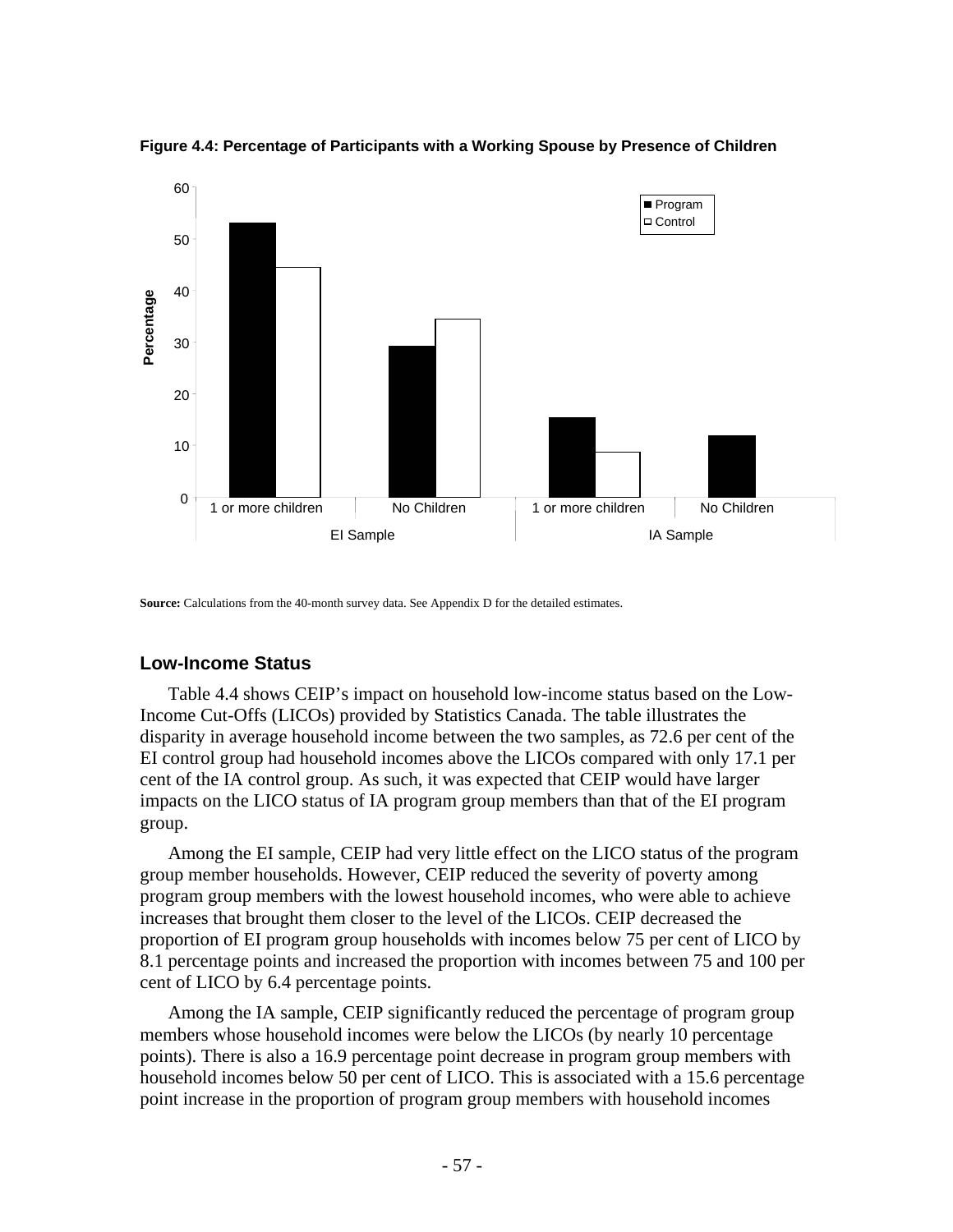between 75 and 100 per cent of LICO, reflecting a reduction in the severity of poverty for those in the lowest income category.

| Outcome                                      | El Sample        |                  |                               |                          | <b>IA Sample</b> |                  |                               |                          |
|----------------------------------------------|------------------|------------------|-------------------------------|--------------------------|------------------|------------------|-------------------------------|--------------------------|
|                                              | Program<br>Group | Control<br>Group | <b>Difference</b><br>(Impact) | <b>Standard</b><br>Error | Program<br>Group | Control<br>Group | <b>Difference</b><br>(Impact) | <b>Standard</b><br>Error |
| Household income below LICO (%) <sup>a</sup> | 25.7             | 27.4             | $-1.7$                        | (3.5)                    | 73.5             | 82.9             | $-9.5**$                      | (4.6)                    |
| Below 50% of LICO                            | 2.9              | 6.0              | $-3.1$ *                      | (1.6)                    | 17.3             | 34.2             | ***<br>$-16.9$                | (4.8)                    |
| 50 to less than 75% of LICO                  | 6.1              | 11.0             | $-5.0$ **                     | (2.2)                    | 23.5             | 31.7             | $-8.3$<br>$^\star$            | (5.0)                    |
| 75 to less than 100% of LICO                 | 16.8             | 10.4             | $6.4**$                       | (2.7)                    | 32.7             | 17.1             | 15.6<br>***                   | (4.7)                    |
| Household income above LICO (%)              | 74.3             | 72.6             | 1.7                           | (3.5)                    | 26.5             | 17.1             | $9.5**$                       | (4.6)                    |
| 100 to less than 150 % of LICO               | 27.5             | 23.1             | 4.4                           | (3.4)                    | 17.3             | 11.6             | 5.7                           | (3.9)                    |
| 150 to less than 175% of LICO                | 11.3             | 12.0             | $-0.8$                        | (2.5)                    | 4.3              | 1.8              | 2.5                           | (1.9)                    |
| 175 to less than 200% of LICO                | 9.5              | 10.0             | $-0.5$                        | (2.4)                    | 2.5              | 1.8              | 0.6                           | (1.6)                    |
| 200% of LICO or more                         | 26.0             | 27.4             | $-1.4$                        | (3.5)                    | 2.5              | 1.8              | 0.6                           | (1.6)                    |
| Sample size                                  | 441              | 410              |                               |                          | 210              | 201              |                               |                          |

#### **Table 4.4: Impacts on Household Low-Income Cut-Off (LICO) Status Prior to the 40-Month Follow-Up Interview**

**Source**: Calculations from the 40-month survey data.

**Notes**: Sample sizes vary for individual measures because of missing values. This may cause slight discrepancies in sums and differences.

All analyses were only for those who responded to the 40-month survey.

 Two-tailed t-tests were applied to differences in outcomes between the program and control groups. Statistical significance levels are indicated as:  $* = 10$  per cent;  $** = 5$  per cent;  $*** = 1$  per cent.

Rounding may cause slight discrepancies in sums and differences.

<sup>a</sup> Calculated by comparing annualized family income with the LICO defined by Statistics Canada for the sample member's location and family size.

### *Subgroups — Impact Differences on Low-Income Status*

Subgroup analysis was also performed to estimate differences in impacts on lowincome status. In light of CEIP's differential effects on other income and spousal work among EI and IA households with and without children, one would expect these subgroups to experience differences in the incidence of low incomes. Figure 4.5 shows the low-income status among EI and IA samples by households with or without children at baseline. Among the EI sample, there is no statistically significant effect of CEIP on low-income status among program group households without children. However, among program group households with children, a 9.1 percentage point lower low-income incidence is observed, a number that is statistically significant at 10 per cent level. This is not unexpected in light of the negative effect of CEIP on other household member income in EI households without children, as described above.

Among IA sample members, CEIP caused a substantial reduction (of 21.9 percentage points) in the incidence of low incomes among households without children. However, no significant reduction in the incidence of low incomes was observed in households with children. This difference in impacts arises in part because, as described above, the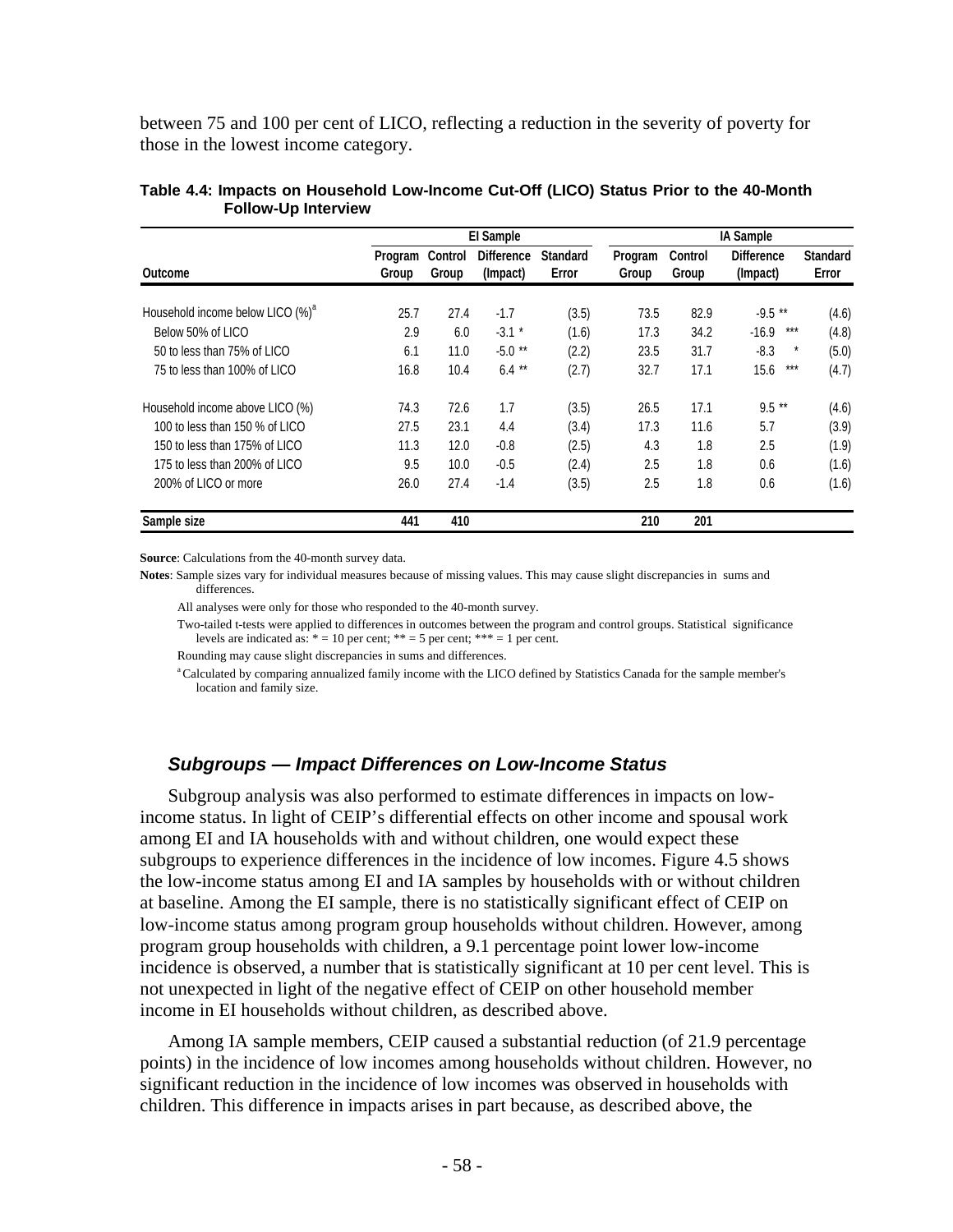increase in spousal work was only among households without children, as households with children face the additional barrier of arranging childcare. Furthermore, the LICO levels for families with children are also significantly higher than those without. In fact, incomes among IA households with children are so low compared to their LICO that CEIP wages are not sufficient to move them across the 100 per cent of LICO level. These results suggest that if governments intend to have a more significant anti-poverty effect, particularly on IA households with children, through a similar community-based jobs strategy, they will need to consider a model offering somewhat higher wages and/or additional supports for childcare.



**Figure 4.5: Low-Income Status at 40-Month Survey by Baseline Family Structure** 

**Source:** Calculations from the 40-month survey data. See Appendix D for the detailed estimates.

Nonetheless, CEIP did lead to substantial reductions in the *severity* of poverty in both the EI and IA program groups among households with and without children. Figure 4.6 illustrates the percentage of households with incomes below 75 per cent of LICO. Impacts are largest among IA program group members without children, with nearly a 30 percentage point decrease. However, significant impacts of approximately 10 percentage points are also observed for those IA program group households with children and EI program group households both with and without children.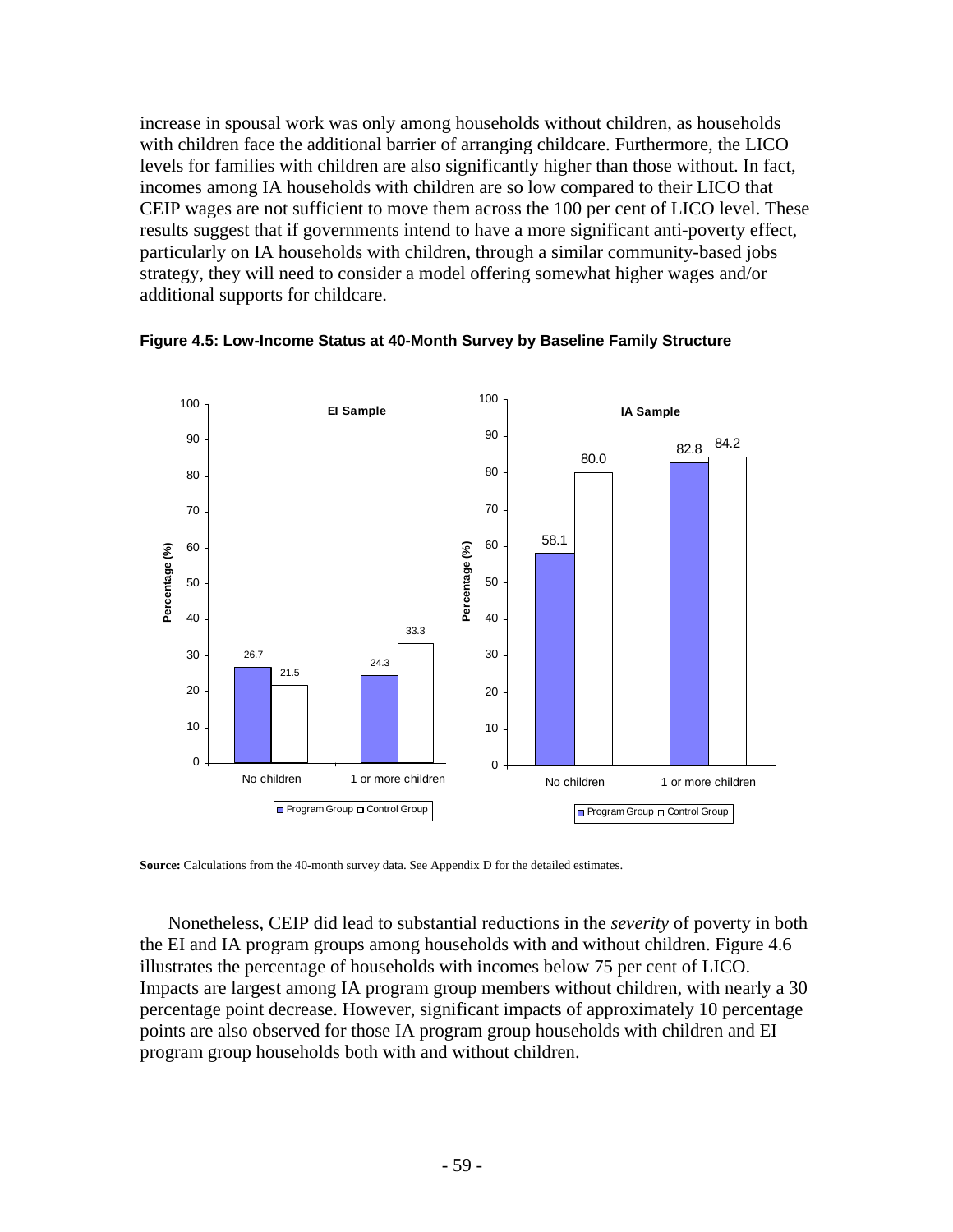

#### **Figure 4.6: Household Income Less than 75% of LICOs at 40-Month Survey**

**Source**: Calculations from the 40-month survey data. See Appendix D for the detail estimates.

# **IMPACTS ON FINANCIAL STATUS**

Increases in personal income and income stability from CEIP employment are expected to improve the financial status of program participants. The 36 months of fulltime employment may also help participants access previously unavailable financial services, particularly credit services. Table 4.5 presents estimates of CEIP's impacts on financial accounts (including savings, chequing, RRSP, stocks, bonds), as well as savings, debts, and expectations of employment and income in the future.

# **Financial Accounts**

Among the EI sample, CEIP increased the percentage of program group members with a financial account by 3.5 percentage points. Financial accounts with less than \$1,000 experienced the largest increase, 7.8 percentage points, while the percentage of accounts with more than \$25,000 increased by 5.3 percentage points. There is also some evidence that program group members are more likely to have fewer amounts in financial accounts compared to last year, although the difference between the program and control groups is statistically insignificant after adjustment for differences in baseline characteristics.

IA sample members are more likely than the EI sample members to have no financial accounts or accounts with less than \$1,000. Only 3.7 per cent of control group members of the IA sample reported having \$1,000 or more in their financial accounts in the second follow-up survey. CEIP increased the percentage of program group members with \$1,000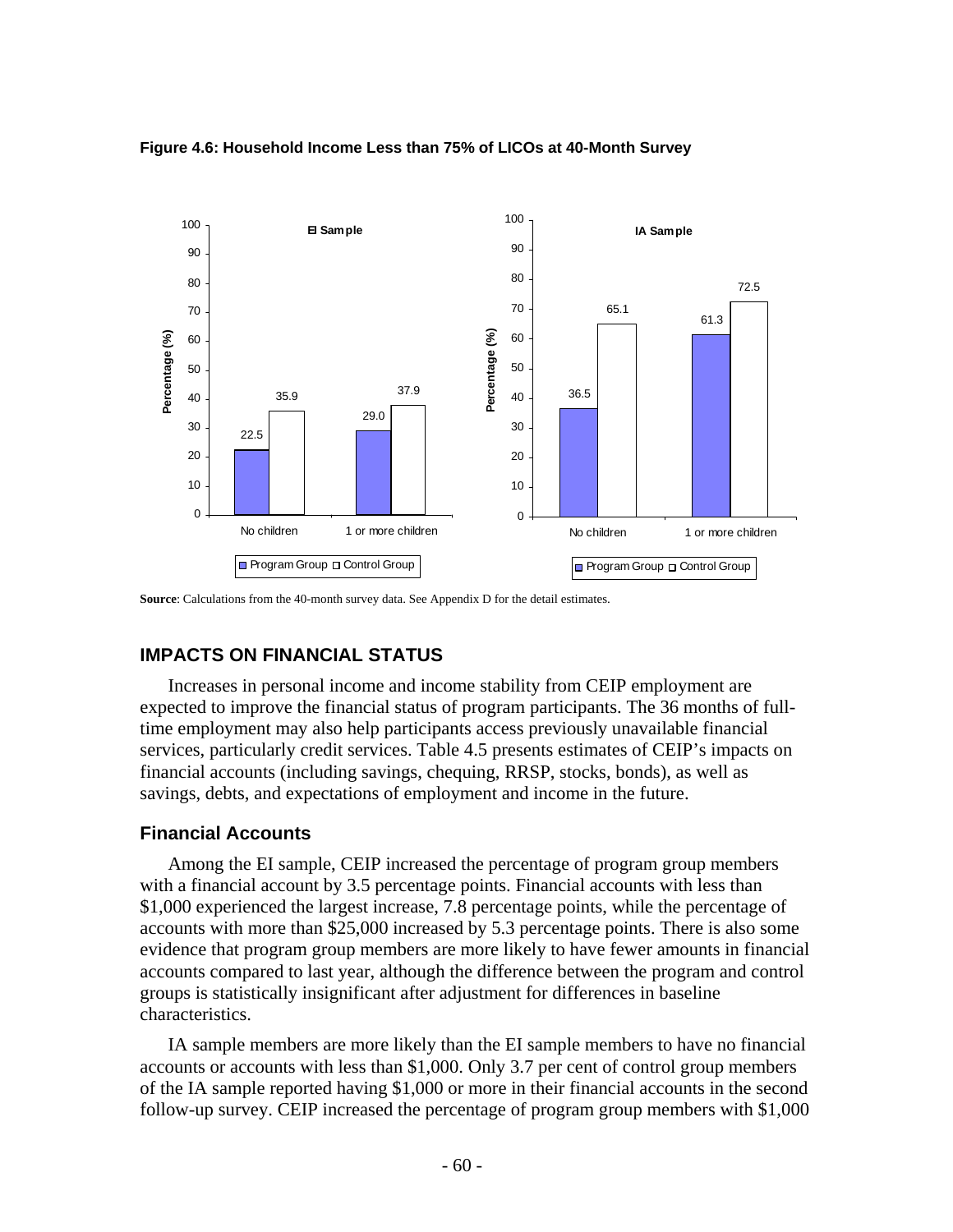to \$25,000 in financial accounts by 5.3 percentage points. Program group members of the IA sample are also more likely to have reported having less in their financial account compared to one year ago, suggesting that some participants have used their saving during the twelve months prior to the 40-month interview.

### *Debt*

1

Table 4.5 shows that CEIP raised the willingness of program group members of the EI sample to borrow more. Of the program group members, 36.2 per cent had \$10,000 or more in debt compared with 29.9 per cent of the control group, a 6.3 percentage point increase. There is no significant difference between program and control groups in terms of the amount of debt compared to one year previous among the EI sample.

Among the IA sample, CEIP appeared to impact the incidence of debt, increasing the proportion of program group members with debt by 9.8 percentage points.<sup>5</sup> In particular, 10.1 per cent of the program group had debts totalling less than \$1,000, compared with only 3.6 per cent of the control group — a 6.5 percentage point increase. Program group members are also 8.3 percentage points more likely than the control group to report having the same amount of debt as one year ago, suggesting the increase in incidence happened earlier in their CEIP eligibility.

It is unclear how CEIP's impacts on debts affect participants' financial status. On the one hand, the increase in debt burden may affect participants' future credit; on the other hand, the low debt incidence of the control group suggests that IA beneficiaries were less likely to qualify for credit services and that CEIP improved participants' chance to qualify for such services.

 $<sup>5</sup>$  After regression adjustment, this impact was reduced to 7.6 percentage points and was no longer statistically</sup> significant, although the pattern of differences across the four debt categories was largely the same.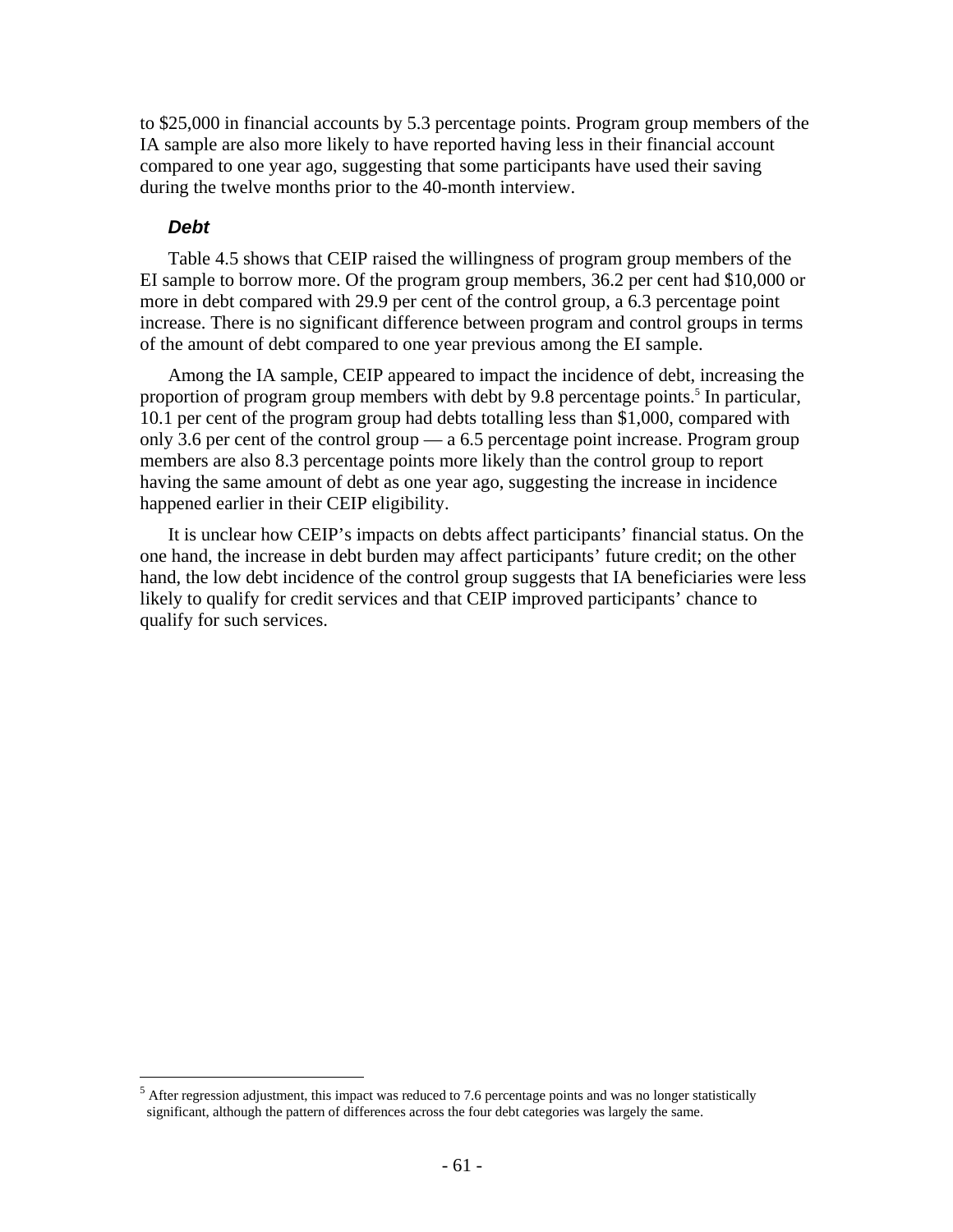|                                          |                  |                  | El Sample                     |                          |                  |                  | IA Sample                     |                          |
|------------------------------------------|------------------|------------------|-------------------------------|--------------------------|------------------|------------------|-------------------------------|--------------------------|
| <b>Outcome</b>                           | Program<br>Group | Control<br>Group | <b>Difference</b><br>(Impact) | <b>Standard</b><br>Error | Program<br>Group | Control<br>Group | <b>Difference</b><br>(Impact) | <b>Standard</b><br>Error |
|                                          |                  |                  |                               |                          |                  |                  |                               |                          |
| Have any financial accounts (%)          | 94,1             | 90,6             | $3,5 *$                       | (1, 9)                   | 81,3             | 83,0             | $-1,7$                        | (3,9)                    |
| No financial account                     | 5,9              | 9,4              | $-3,5$ *                      | (1,9)                    | 18,7             | 17,0             | 1,7                           | (3,9)                    |
| Amount less than \$1,000                 | 56,6             | 48,8             | $7,8$ **                      | (3,7)                    | 71,5             | 79,0             | $-7,4*$                       | (4,4)                    |
| \$1,000 to less than \$25,000            | 23,8             | 32,8             | $-9,0$ ***                    | (3,3)                    | 9,0              | 3,7              | $5,3$ **                      | (2,5)                    |
| \$25,000 or more                         | 13,4             | 8,2              | $5,3$ **                      | (2,3)                    | 0,5              | 0,0              | 0,5                           | (0, 5)                   |
| Financial accounts compared to last year |                  |                  |                               |                          |                  |                  |                               |                          |
| More than one year ago                   | 28,5             | 32,0             | $-3,5$                        | (3,4)                    | 16,1             | 16,6             | $-0.5$                        | (3,7)                    |
| Less than one year ago                   | 33,6             | 27,7             | $5,9 *$                       | (3,4)                    | 42,7             | 26,4             | $16,3$ ***                    | (4, 8)                   |
| The same as one year ago                 | 31,8             | 30,3             | 1,5                           | (3,4)                    | 22,1             | 39,9             | $-17,8$ ***                   | (4,6)                    |
| Have any debts (%)                       | 69,0             | 71,0             | $-2,0$                        | (3,3)                    | 49,8             | 40,0             | $9.8*$                        | (5,0)                    |
| No debt                                  | 31,0             | 29,0             | 2,0                           | (3,3)                    | 50,3             | 60,0             | $-9,8 *$                      | (5,0)                    |
| Amount less than \$1,000                 | 4,9              | 5,9              | $-1,0$                        | (1,7)                    | 10,1             | 3,6              | $6,5$ **                      | (2,5)                    |
| \$1,000 to less than \$10,000            | 26,9             | 33,7             | $-6,9$ **                     | (3,4)                    | 19,2             | 21,1             | $-1,9$                        | (4,1)                    |
| \$10,000 or more                         | 36,2             | 29,9             | $6,3*$                        | (3,5)                    | 19,7             | 15,0             | 4,7                           | (3,8)                    |
| Debts compared to last year              |                  |                  |                               |                          |                  |                  |                               |                          |
| More than one year ago                   | 25,7             | 24,4             | 1,3                           | (3,2)                    | 17,6             | 19,5             | $-1,9$                        | (3,9)                    |
| Less than one year ago                   | 23,4             | 27,0             | $-3,6$                        | (3,2)                    | 9,6              | 6,7              | 2,9                           | (2,8)                    |
| The same as one year ago                 | 19,3             | 19,0             | 0,4                           | (2,9)                    | 22,1             | 13,9             | $8,3$ **                      | (3,9)                    |
| Sample size                              | 441              | 410              |                               |                          | 210              | 201              |                               |                          |

#### **Table 4.5: Impacts on Personal Finance at the 40-Month Follow-Up Interview**

**Source**: Calculations from the 40-month survey data.

**Notes**: Sample sizes vary for individual measures because of missing values. This may cause slight discrepancies in sums and differences.

All analyses were only for those who responded to the 40-month survey.

 Two-tailed t-tests were applied to differences in outcomes between the program and control groups. Statistical significance levels are indicated as:  $* = 10$  per cent;  $** = 5$  per cent;  $*** = 1$  per cent.

Rounding may cause slight discrepancies in sums and differences.

# **IMPACTS ON HARDSHIP, EXPECTATIONS, AND WELL-BEING**

Moving beyond CEIP's impact on income and financial status, this section examines CEIP's impact on hardship, expectations of the future, and health and wellbeing. Did the improvements participants experienced in income and financial status leave them in a better position to cope with poverty and hardship? Did CEIP improve participants' expectations of employment and income in the future? How did the health and well-being of the program group compare with that of the control group?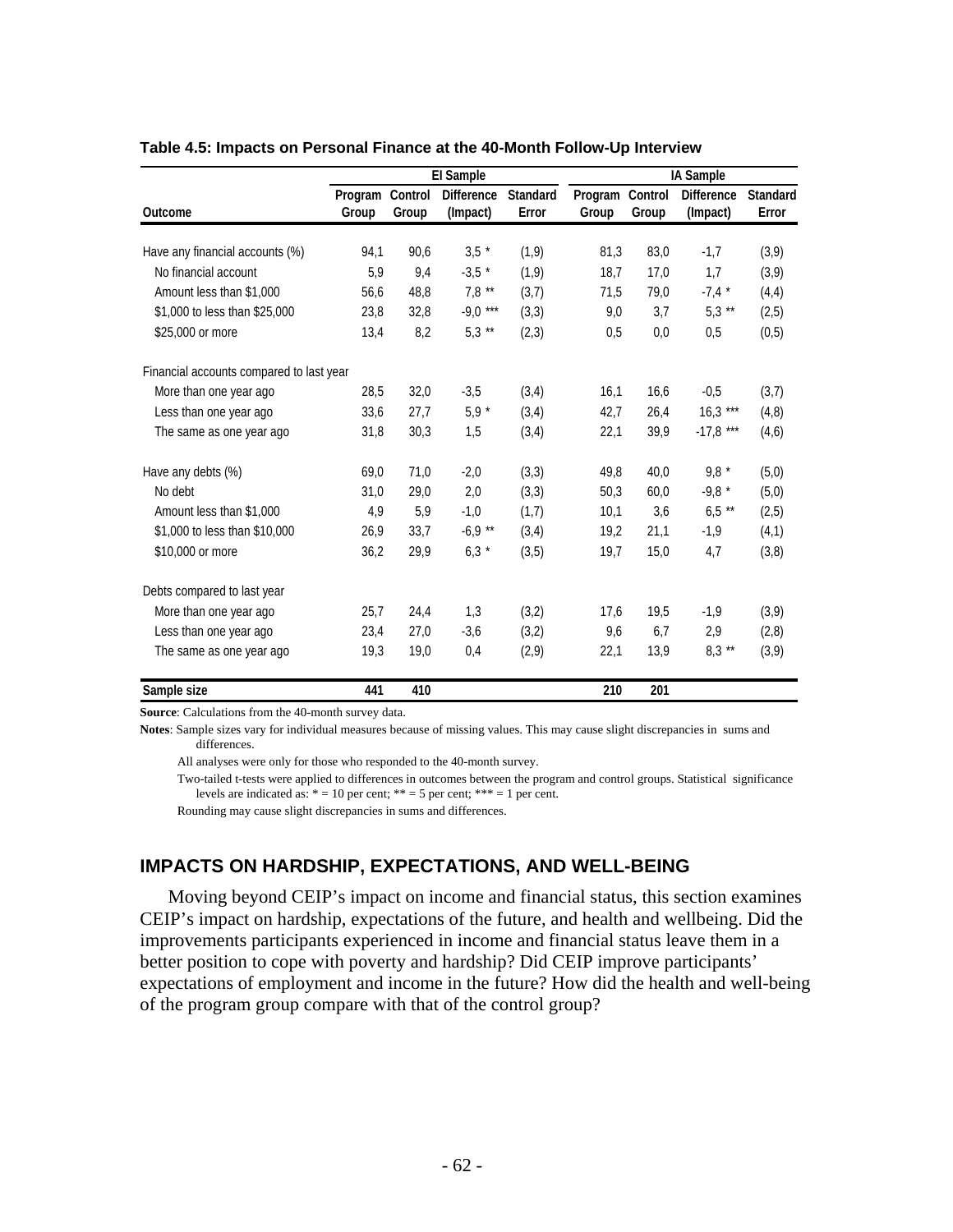# **Hardship**

 $\overline{a}$ 

Table 4.6 shows the impacts of CEIP on the ability of program group members to pay for regular expenses and the extent of hardship endured. Among the EI sample, there is no significant difference between the program and control group members in their ability to meet regular expenses and financial needs. It appears that CEIP reduced the percentage of program group members who had difficulty in paying rent by 3 percentage points (statistically significant at 10 per cent level of significance)<sup>6</sup> and reduced the percentage who were unable to get groceries or food by 4.2 percentage points. It also significantly reduced the percentage who had difficulty almost every month by 2.6 percentage points. There is some evidence that CEIP lowered the percentage of program group members who had things that were not working at home because they were too costly to fix, but it is not statistically significant after adjusting for differences in baseline characteristics between program and control groups. Even though 13.6 per cent of the control group members have difficulty getting groceries or food, only 1.5 per cent used food banks, and there is no significant difference in food bank usage between program group and control group.

Among the IA sample, CEIP significantly increased the percentage of program group members whose household income met all or most regular expenses and financial needs in the past 6 months by 11.6 percentage points (78.1 per cent of the program group compared with 66.5 of the control group). It also significantly reduced the percentage of program group members who had difficulty paying for electricity and day-to-day expenses by 10.7 percentage points and 14.4 percentage points, respectively. Only 1 per cent of the program group members among the IA sample had things not working at home because their landlord would not fix them, compared with 4 per cent of the control group. A higher proportion of the IA sample had difficulty in getting groceries or food than the EI sample (29.9 per cent of the control group among IA sample), yet there is a relatively small and statistically insignificant difference between IA program and control groups in the percentage who had difficulties in getting groceries or food. The usage of food banks was more common among the IA sample (10.2 per cent) suggesting that food banks was a solution to ease the difficulties in getting groceries and food and that increased income from CEIP was spent on electricity and other day-to-day expenses.

 ${}^{6}$ After regression adjustment, the reductions extended to electricity payments, with the EI program group being 5.1 percentage points less likely to have had difficulty making such payments — the result was significant at the 10 per cent level.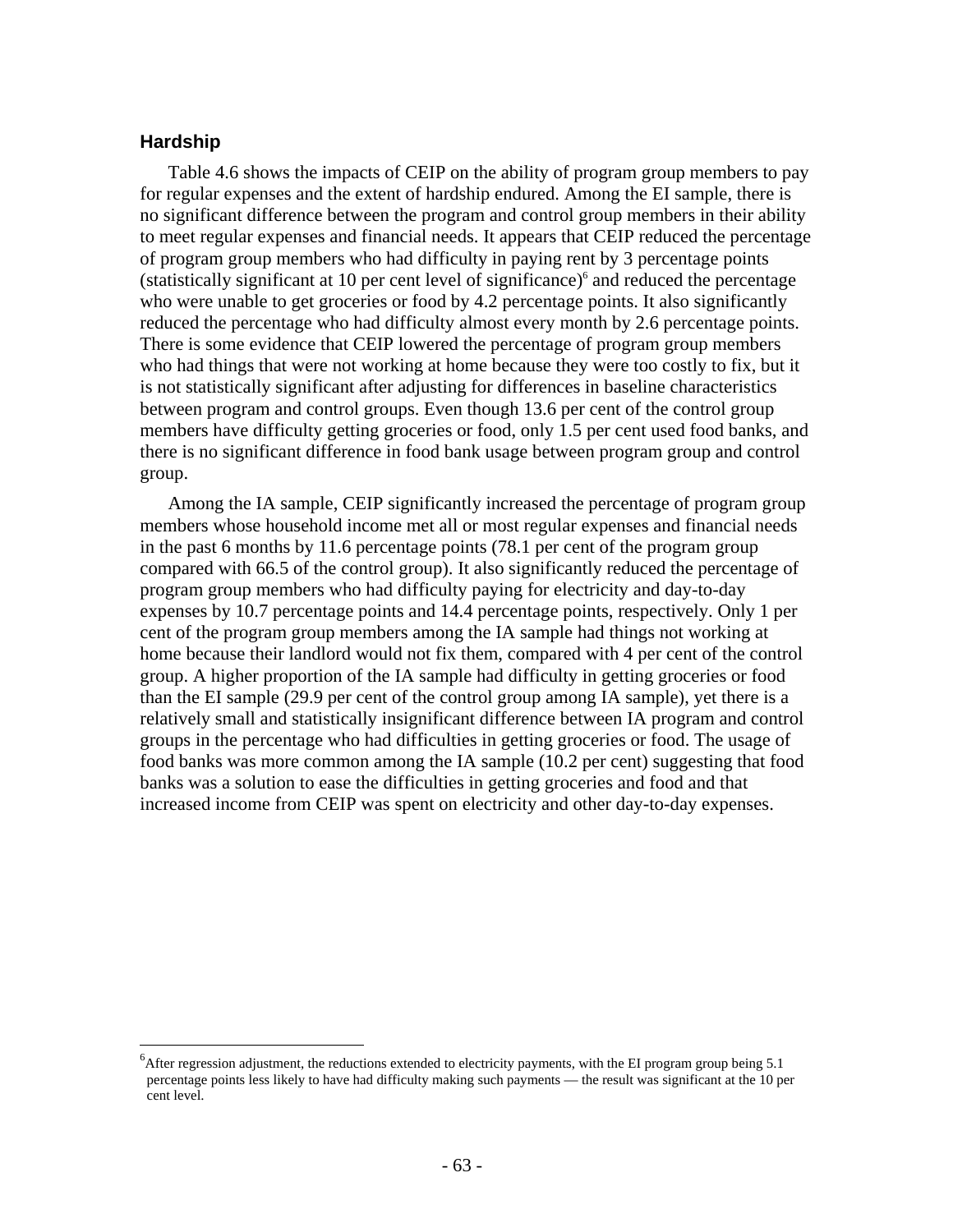|                                               | <b>El Sample</b> |       |                                     |       |       |       | IA Sample                           |       |  |
|-----------------------------------------------|------------------|-------|-------------------------------------|-------|-------|-------|-------------------------------------|-------|--|
|                                               |                  |       | Program Control Difference Standard |       |       |       | Program Control Difference Standard |       |  |
| <b>Outcome</b>                                | Group            | Group | (Impact)                            | Error | Group | Group | (Impact)                            | Error |  |
| In the past 6 months, respondent              |                  |       |                                     |       |       |       |                                     |       |  |
| Had household income:                         |                  |       |                                     |       |       |       |                                     |       |  |
| Meet all or most expenses and financial needs | 85.6             | 84.6  | 1.0                                 | (2.5) | 78.0  | 66.5  | $11.6***$                           | (4.4) |  |
| Meet some                                     | 10.5             | 10.2  | 0.4                                 | (2.1) | 14.1  | 20.8  | $-6.7$ *                            | (3.8) |  |
| Meet very little or none of the expenses      | 3.9              | 5.2   | $-1.3$                              | (1.4) | 7.8   | 12.7  | $-4.9$                              | (3.0) |  |
| Had difficulty paying for:                    |                  |       |                                     |       |       |       |                                     |       |  |
| Electricity                                   | 17.6             | 21.1  | $-3.5$                              | (2.8) | 27.6  | 38.3  | $-10.7$ **                          | (4.7) |  |
| Heat                                          | 20.8             | 20.1  | 0.8                                 | (2.8) | 31.0  | 30.6  | 0.4                                 | (4.6) |  |
| Telephone                                     | 15.0             | 12.9  | 2.0                                 | (2.4) | 26.1  | 33.2  | $-7.1$                              | (4.6) |  |
| Rent                                          | 5.6              | 8.6   | $-3.0*$                             | (1.8) | 18.7  | 22.4  | $-3.7$                              | (4.1) |  |
| Mortgage                                      | 5.9              | 6.9   | $-1.0$                              | (1.7) | 3.9   | 1.5   | 2.4                                 | (1.6) |  |
| Municipal taxes                               | 11.2             | 7.9   | 3.4                                 | (2.1) | 5.9   | 3.6   | 2.3                                 | (2.1) |  |
| Day-to-day expenses                           | 21.8             | 22.1  | $-0.3$                              | (2.9) | 17.2  | 31.6  | $-14.4$ ***                         | (4.2) |  |
| Had things not working at home:               | 7.3              | 10.2  | $-2.9$                              | (2.0) | 13.1  | 12.2  | 0.9                                 | (3.3) |  |
| Too costly to fix                             | 5.7              | 9.0   | $-3.4*$                             | (1.8) | 9.0   | 6.5   | 2.5                                 | (2.7) |  |
| No time to fix                                | 0.9              | 0.2   | 0.7                                 | (0.5) | 1.4   | 0.0   | $1.4 *$                             | (0.8) |  |
| Landlord won't fix                            | 0.2              | 0.5   | $-0.3$                              | (0.4) | 1.0   | 4.0   | $-3.0**$                            | (1.5) |  |
| Other reason                                  | 0.5              | 0.2   | 0.2                                 | (0.4) | 1.4   | 1.0   | 0.4                                 | (1.1) |  |
| Was unable to get groceries or food:          | 9.4              | 13.6  | $-4.2$ *                            | (2.2) | 25.2  | 29.9  | $-4.7$                              | (4.5) |  |
| Almost every month                            | 1.8              | 4.4   | $-2.6$ **                           | (1.2) | 7.1   | 10.0  | $-2.8$                              | (2.8) |  |
| Some months but not every                     | 2.3              | 3.9   | $-1.6$                              | (1.2) | 8.6   | 10.9  | $-2.4$                              | (2.9) |  |
| Only once or twice                            | 5.2              | 5.1   | 0.1                                 | (1.5) | 9.0   | 8.5   | 0.6                                 | (2.8) |  |
| Has used food banks in the past six months    | 1.1              | 1.5   | $-0.3$                              | (0.8) | 9.7   | 10.2  | $-0.5$                              | (3.0) |  |
| Sample size                                   | 441              | 410   |                                     |       | 210   | 201   |                                     |       |  |

#### **Table 4.6: Impacts on Hardship at the 40-Month Follow-Up Interview**

**Source**: Calculations from the 40-month survey data.

**Notes**: Sample sizes vary for individual measures because of missing values. This may cause slight discrepancies in sums and differences.

All analyses were only for those who responded to the 40-month survey.

 Two-tailed t-tests were applied to differences in outcomes between the program and control groups. Statistical significance levels are indicated as:  $* = 10$  per cent;  $** = 5$  per cent;  $*** = 1$  per cent.

Rounding may cause slight discrepancies in sums and differences.

### **Expectations of Future Employment and Income**

The upper part of Table 4.7 provides estimates of CEIP's impact on expectations of employment and income one year after the 40-month follow-up interview. There is strong evidence that CEIP raised expectations of future employment: among the EI sample, 68.1 per cent of the program group expected to work full-time in one year's time, which is 7.4 percentage points higher than that of the control group. The program group members are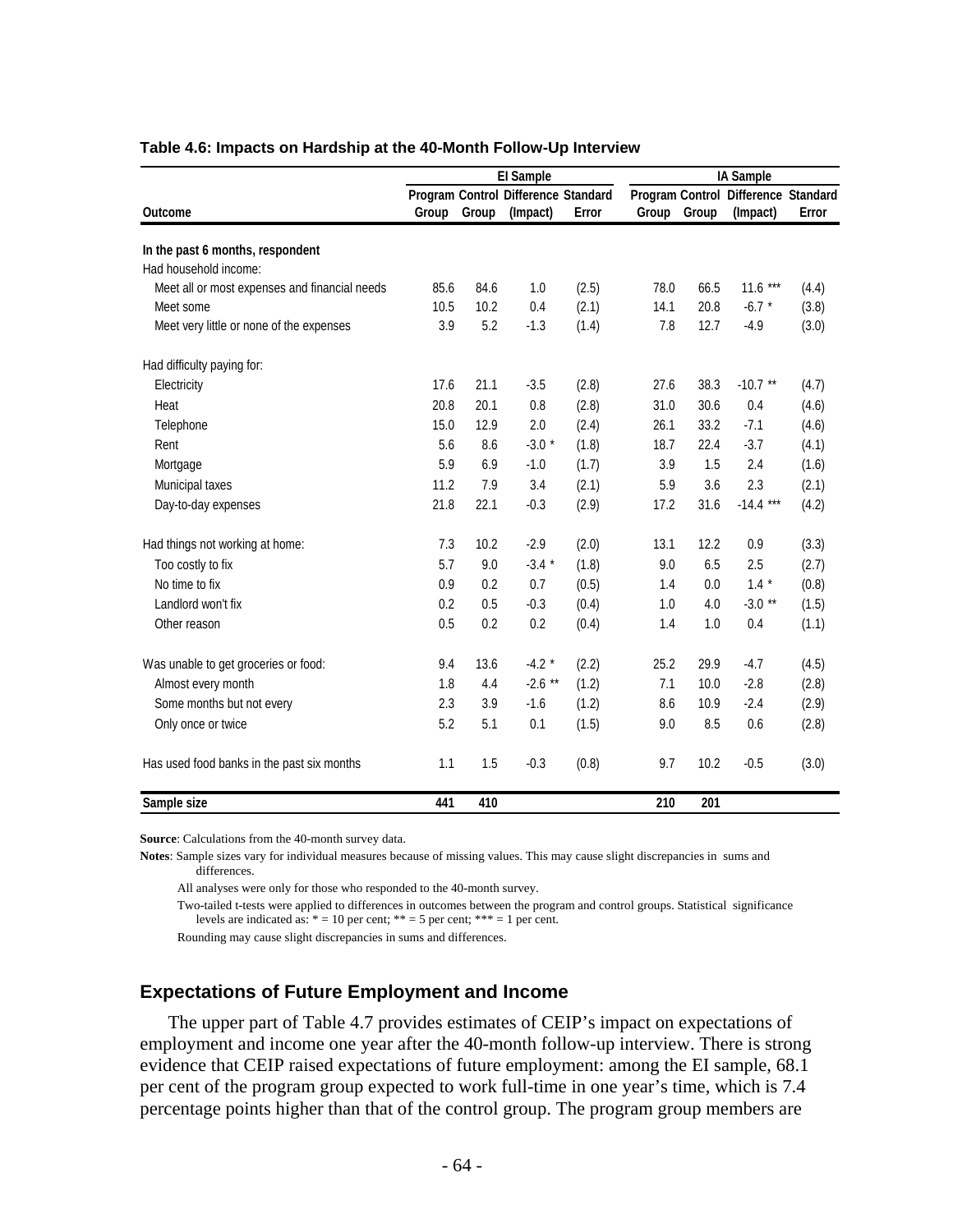also 4 percentage points less likely than the control group to expect not to be working at all. Furthermore, CEIP increased program group members' expectations of working more hours by a significant 16.6 percentage points among the EI sample. There is no statistically significant difference between the program and control groups among the EI sample on the expectation of collecting EI or IA, making more money, relying on family friends, or moving to a new home.

|                                        |       |       | El Sample                              |                          |                          |       | <b>IA Sample</b>                |       |
|----------------------------------------|-------|-------|----------------------------------------|--------------------------|--------------------------|-------|---------------------------------|-------|
| <b>Outcome</b>                         | Group | Group | Program Control Difference<br>(Impact) | <b>Standard</b><br>Error | Program Control<br>Group | Group | Difference Standard<br>(Impact) | Error |
| <b>Expectation of work and finance</b> |       |       |                                        |                          |                          |       |                                 |       |
| Expectation of work in one year's time |       |       |                                        |                          |                          |       |                                 |       |
| Working full-time                      | 68.1  | 60.7  | $7.4***$                               | (3.5)                    | 72.7                     | 65.5  | 7.2                             | (4.9) |
| Working part-time                      | 22.0  | 25.4  | $-3.4$                                 | (3.1)                    | 19.1                     | 19.3  | $-0.2$                          | (4.2) |
| Not working at all                     | 9.9   | 13.8  | $-4.0*$                                | (2.4)                    | 8.2                      | 15.2  | $-7.0$ **                       | (3.4) |
| Expect to collect income assistance    | 0.7   | 1.8   | $-1.1$                                 | (0.8)                    | 11.0                     | 20.1  | $-9.1$ **                       | (3.8) |
| Expect to collect employment insurance | 25.5  | 30.3  | $-4.8$                                 | (3.3)                    | 16.4                     | 7.1   | $9.3***$                        | (3.5) |
| Expect to make more money              | 66.0  | 60.9  | 5.2                                    | (3.4)                    | 75.3                     | 78.1  | $-2.8$                          | (4.6) |
| Expect to work more hours              | 60.1  | 43.5  | 16.6 ***                               | (3.5)                    | 77.5                     | 61.6  | 15.9 ***                        | (4.9) |
| Expect to rely on family friends       | 13.3  | 12.8  | 0.5                                    | (2.4)                    | 27.9                     | 27.3  | 0.6                             | (4.7) |
| Expect to move to a new home           | 13.0  | 11.9  | 1.1                                    | (2.3)                    | 22.7                     | 20.1  | 2.6                             | (4.3) |
| <b>Health</b>                          |       |       |                                        |                          |                          |       |                                 |       |
| In general health is:                  |       |       |                                        |                          |                          |       |                                 |       |
| Excellent                              | 29.5  | 27.7  | 1.8                                    | (3.1)                    | 24.6                     | 20.6  | 4.0                             | (4.2) |
| Very good                              | 43.6  | 40.7  | 2.9                                    | (3.4)                    | 39.1                     | 37.2  | 1.9                             | (4.8) |
| Good                                   | 20.1  | 22.3  | $-2.2$                                 | (2.8)                    | 23.7                     | 28.1  | $-4.5$                          | (4.4) |
| Fair                                   | 5.7   | 6.9   | $-1.2$                                 | (1.7)                    | 9.7                      | 10.6  | $-0.9$                          | (3.0) |
| Poor                                   | 1.1   | 2.5   | $-1.3$                                 | (0.9)                    | 2.9                      | 3.5   | $-0.6$                          | (1.8) |
| <b>Life Satisfaction Score</b>         |       |       |                                        |                          |                          |       |                                 |       |
| <b>Extremely satisfied</b>             | 12.2  | 11.2  | 1.0                                    | (2.2)                    | 14.3                     | 10.0  | 4.3                             | (3.2) |
| Satisfied                              | 58.5  | 54.9  | 3.6                                    | (3.4)                    | 41.9                     | 42.3  | $-0.4$                          | (4.9) |
| Equally satisfied/dissatisfied         | 4.8   | 4.1   | 0.6                                    | (1.4)                    | 5.7                      | 4.5   | 1.2                             | (2.2) |
| <b>Dissatisfied</b>                    | 20.9  | 22.0  | $-1.1$                                 | (2.8)                    | 28.1                     | 31.8  | $-3.7$                          | (4.5) |
| Extremly dissatisfied                  | 1.8   | 3.7   | $-1.8$ *                               | (1.1)                    | 6.7                      | 6.0   | 0.7                             | (2.4) |
| Average score                          | 17.4  | 16.9  | $0.5$ **                               | (0.3)                    | 16.1                     | 15.9  | 0.2                             | (0.5) |
| Sample size                            | 441   | 410   |                                        |                          | 210                      | 201   |                                 |       |

#### **Table 4.7: Impacts on Expectation, Health and Well-Being at the 40-Month Follow-Up Interview**

**Source**: Calculations from the 40-month survey data.

**Notes**: Sample sizes vary for individual measures because of missing values. This may cause slight discrepancies in sums and differences.

All analyses were only for those who responded to the 40-month survey.

 Two-tailed t-tests were applied to differences in outcomes between the program and control groups. Statistical significance levels are indicated as:  $* = 10$  per cent;  $** = 5$  per cent;  $*** = 1$  per cent.

Rounding may cause slight discrepancies in sums and differences.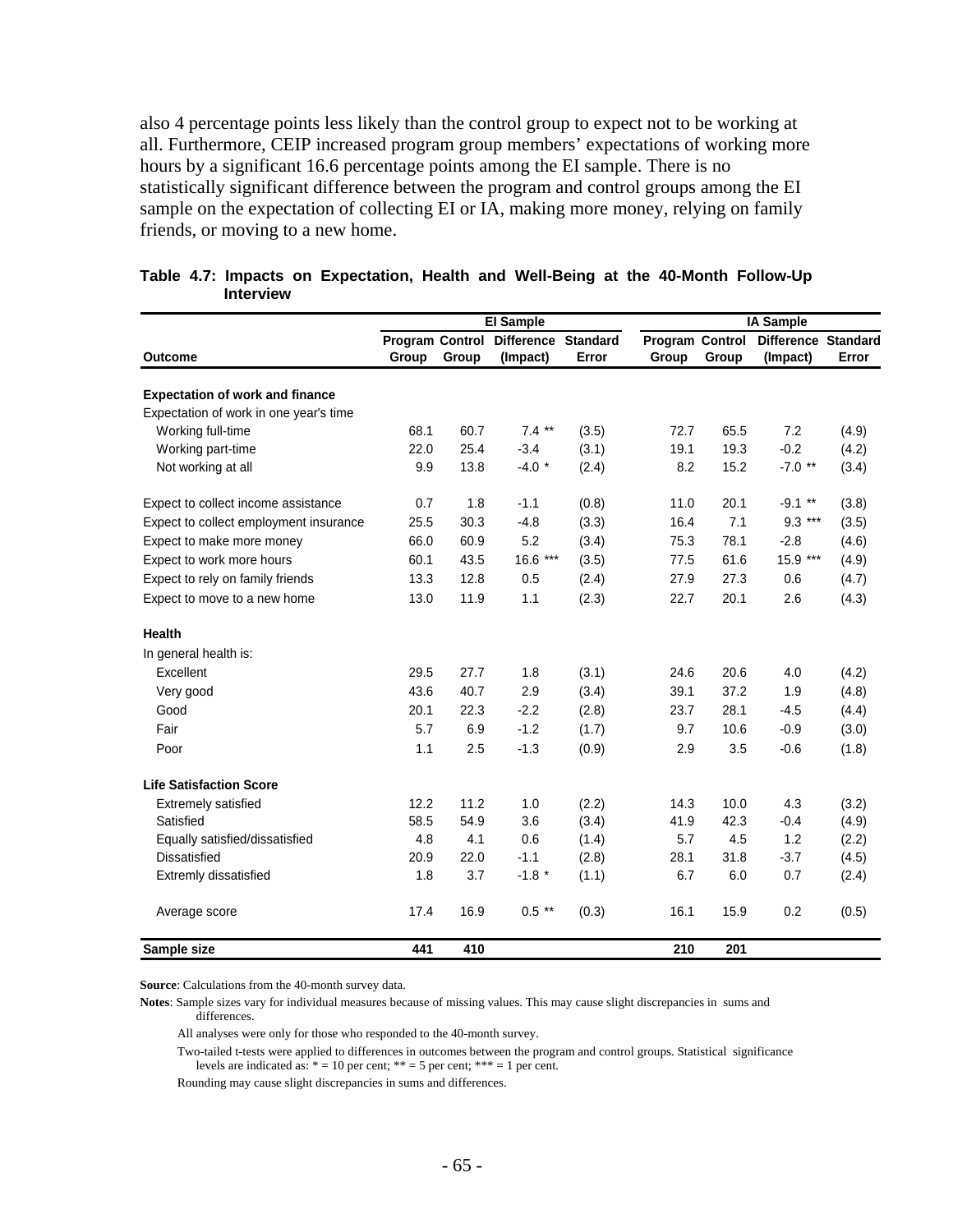CEIP had a similarly significant impact on the IA sample group members' expectations of future employment. A full 72.7 per cent of the program group expected to be working full-time in one year's time, which is 7.2 percentage points more than the control group (although it is not statistically significant). The program group members are also 7 percentage points less likely than the control group to expect to not work at all. CEIP also significantly increased program group members' expectations of working more hours by 15.9 percentage points. In addition, only 11 per cent of program group members expect to collect IA benefits, compared with 20.1 per cent of the control group. However, 16.4 per cent of the program group expected to collect EI in one year's time, compared to only 7.1 per cent of the control group.

### **Health and Subjective Well-Being**

The improved incomes and financial status, as well as the decrease in hardship endured, may also improve the physical and psychological well-being of CEIP participants. There is an extensive volume of research linking health outcomes to income levels (see Feinstein, 1993, for a review of the literature). As well, the relationship between employment and health, over and above the effects of income, is argued to be one of the most important determinants of health (National Forum on Health, 1997). This positive relationship may work through a number of critical outcomes including improvements in social capital (Putnam, 2001; Helliwell, 2001) and social inclusion (Crawford, 2003), which CEIP has also positively influenced.

The CEIP evaluation is measuring "subjective" well-being with the extensively used Satisfaction With Life Scale (SWLS)<sup>7</sup> (Pavot and Diener, 1993; Diener, 2000). Although it has been shown to be associated with income, the scale's intent is to measure life as a whole, using the respondent's own norms. As a result, individuals may implicitly include stable employment and income from CEIP, as well as any related positive impacts, as factors influencing their happiness.

Although the early impact analysis found that CEIP had no impact on self-assessed physical health and activity limitations of program group members, the program did lead to a decrease in dissatisfaction with life. Since participants' health and well-being could further evolve, it is important to revisit these impacts after the full three years of CEIP eligibility.

1

 $<sup>7</sup>$  The Satisfaction With Life Scale (SWLS) consists of five statements, to which respondents can answer using the five-</sup> point scale "strongly disagree," "disagree," "neither agree nor disagree," "agree," or "strongly agree." The statements are:

<sup>1)</sup> In most ways my life is close to ideal.

<sup>2)</sup> The conditions of my life are excellent.

<sup>3)</sup> I am satisfied with my life.

<sup>4)</sup> So far I have gotten the important things in my life; and

<sup>5)</sup> If I could live my life over, I would change almost nothing.

A confirmatory factor analysis was conducted with the five questions that identified a single dimension. A SWLS score was then calculated by summing across the five items. A score of 15 is the neutral point — indicative of an individual that is equally satisfied and dissatisfied, while scores ranging from 5 to 9 indicates a person that is extremely dissatisfied, 10 to 14 dissatisfied, 16 to 20 satisfied, and 21 to 25 are indications of being extremely satisfied with life.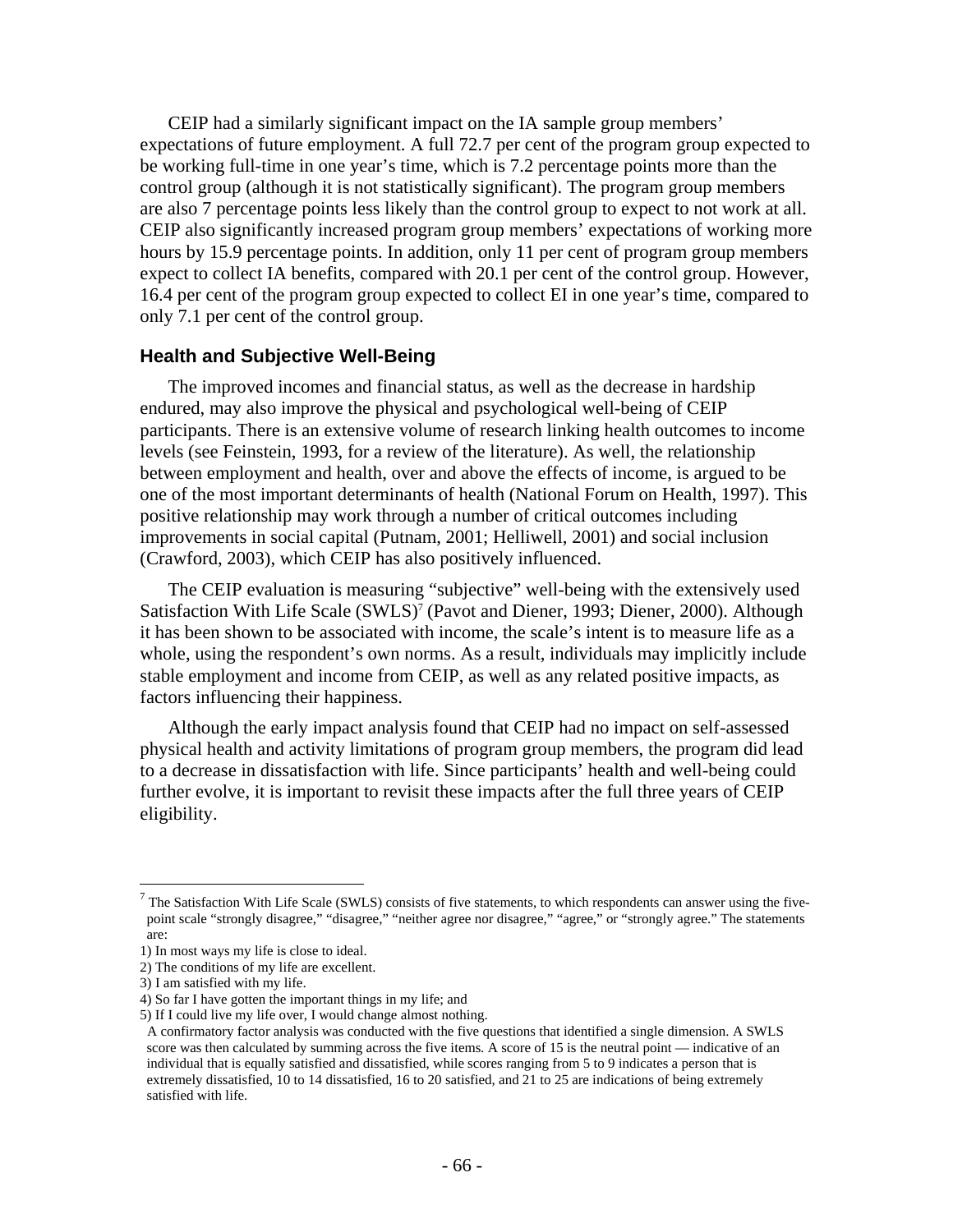The bottom of Table 4.7 shows estimates of CEIP's impacts on program group members' overall health and life satisfaction. Results at the time of the 18-month survey showed that CEIP had a small but statistically insignificant effect in improving program members' health, among both EI and IA sample, and that remained true for this survey. Since the majority of program and control group members reported excellent or very good health (about 70 per cent), there may have been little room for any improvement.

Among the EI sample, CEIP led to small improvements in program group members' satisfaction with life. The average Life Satisfaction Scale score (on a scale 5 to 25) of program group members was 0.5 points higher than the control group members and the difference is statistically significant. As well, only 1.8 per cent of the program group members were extremely dissatisfied with their lives, compared to 3.7 per cent of the control group. The reduction of dissatisfaction is slightly smaller than previously found in the 18-month report.

Previously, CEIP appeared to have had a small but favourable impact on IA program participants, who reported satisfaction with life at the time of the18-month survey. At the time of the 40-month survey, however, the average Life Satisfaction Scale score of program group members among the IA sample was 0.2 point higher than the control group and the difference is small and statistically insignificant.

# **SUMMARY**

CEIP reduced reliance on EI and IA benefits throughout the three-year eligibility period, as well as increasing personal income of program group members. Among the IA sample, it also encouraged spouses of program group members to work and improved household income. In turn, it improved the financial status and employment expectations of participants. It also reduced hardship endured by both EI and IA program group members and improved the life satisfaction of the EI program group. In general, CEIP improved the overall welfare of program group members.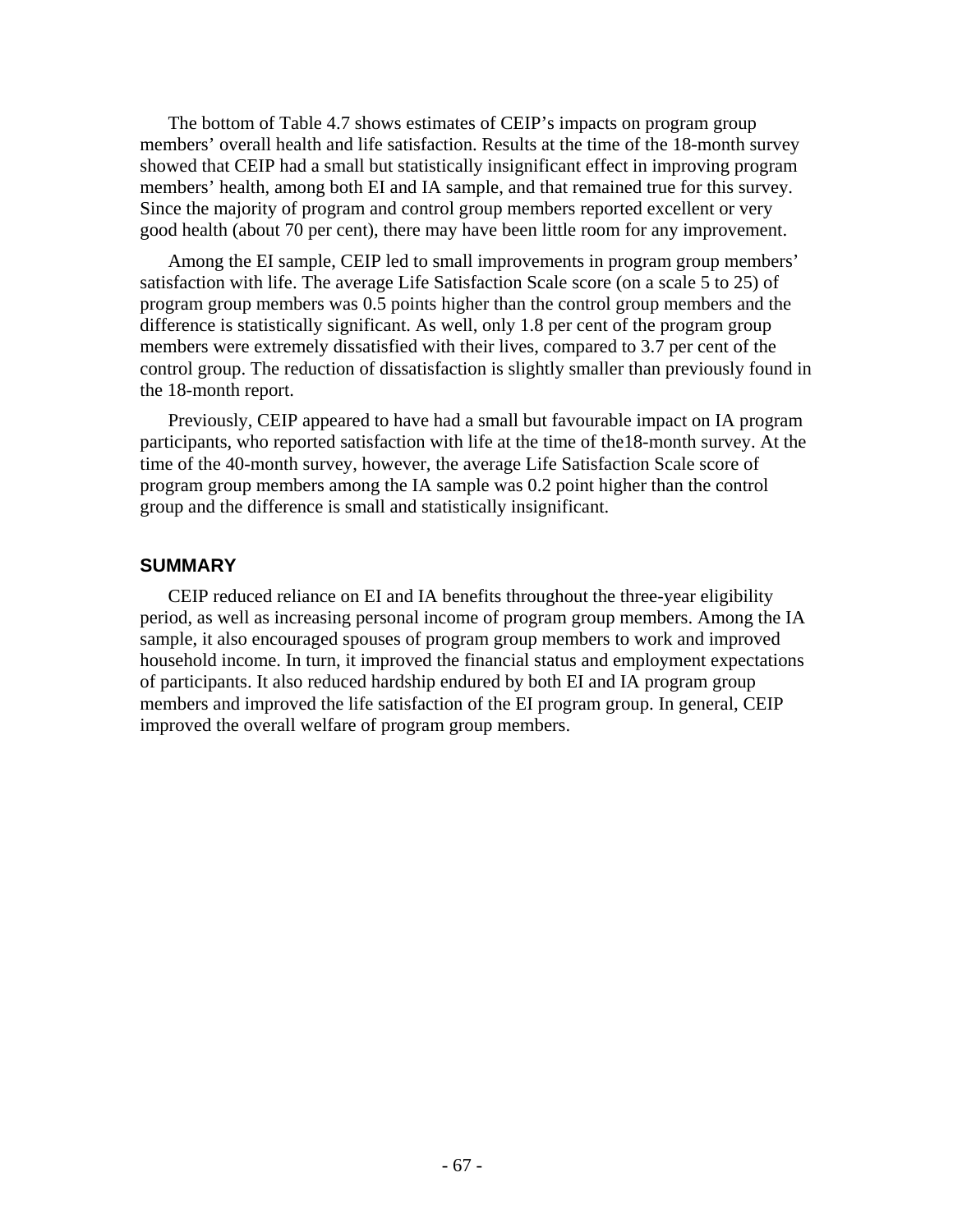# **Chapter 5: Impacts on Social Capital**

The availability of social capital can make all the difference between a successful job search and an unsuccessful one. Unfortunately, social capital may, like human capital, deteriorate rapidly with increasing periods of unemployment. Thus, its availability tends to be lowest among the population that needs it most — the chronically unemployed. Previous chapters have documented the various positive economic impacts of the Community Employment Innovation Project (CEIP) observed during the three years of eligibility. Did the program also enhance participants' social capital?

The concept of social capital has come under increasing scrutiny by policy-makers, and efforts to define and measure it have multiplied. This chapter will briefly review some of these efforts, focusing on the social network approach, which emphasizes network characteristics that are measurable and possibly influenced by policy. This approach effectively distinguishes social capital from the activities it may generate, such as volunteering and civic participation. Although volunteering activities are important in their own right (and are considered in a subsequent chapter), participation in such activities does not necessarily provide evidence for the types of network dynamics that are thought to be crucial for the development of social capital. This chapter will review the impacts CEIP had on the social networks of program group members. The approach will be slightly different from that of previous chapters, in that the focus will be on longitudinal measures of change charting network development in the 40-month period from enrolment in CEIP to the end of eligibility.

# **OVERVIEW: SOCIAL CAPITAL**

### **A Network-Based Definition**

The central concept of social capital — that sociability is linked to individual wellbeing, economic and otherwise — may be intuitively obvious, but has proven difficult to put into practice. From a policy perspective, increasing the social capital of populations at risk of social exclusion, such as the chronically unemployed, is a desirable goal, but one that requires an operational framework for the measurement and analysis of social capital. How does one even know when social capital has increased? Some have suggested measures of social capital that utilize attitudinal norms such as trust, or behaviour such as volunteering and civic participation (Putnam, 2000, 2001). Others have cautioned that such attitudes and behaviour are precursors or consequences of social capital and that social capital cannot be quantified by simply measuring one of its possible precursors or outcomes (Woolcock, 2001).

The conceptual quagmire around social capital has led to a widespread proposal that the definition be narrowed to focus on networks and resources — more specifically, that social capital be defined as a resource that arises from social networks, the value of which stems from the fact that it can open up access to other resources, depending upon the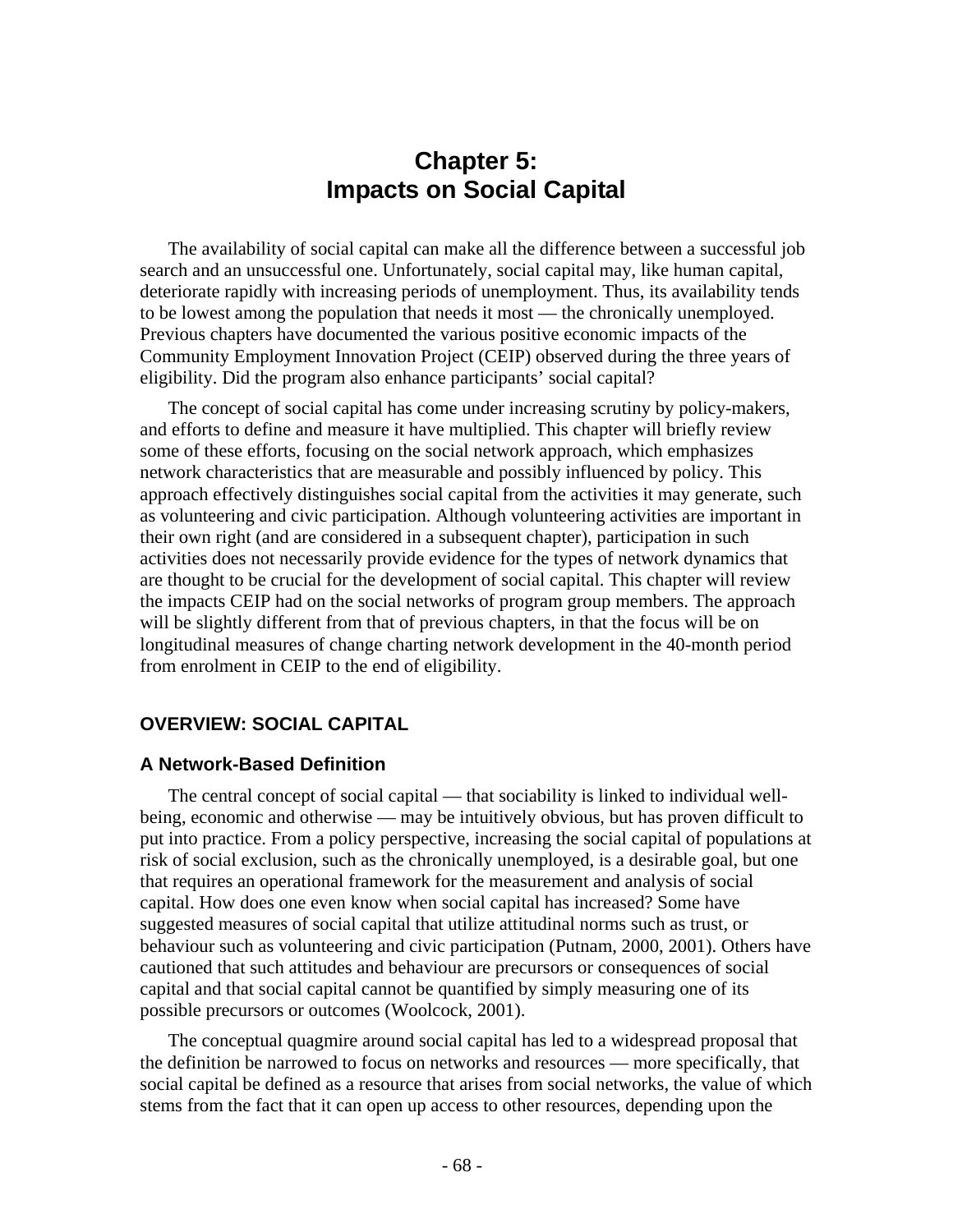characteristics of the network (Levesque & White, 1999; Woolcock, 2001; Policy Research Initiative, 2003; Gyarmati<sup>2</sup> & Kyte, 2003). In other words, the value of social capital at an individual level depends upon the resources to which it can be converted, which are in turn a function of network structure. One advantage of this definition is that it distinguishes between social capital itself (which arises from networks) and possible normative and behavioural consequences and determinants of network formation (for example, trust and volunteering).

# **Network Structure and Access to Resources**

Certain types of resources require specific types of networks. For example, emotional support after the loss of a job can best be sought from family and close friends, but reference letters require an employment network, usually made up of less intimate ties. In general, the types of resources provided by closer and more distant ties are quite different, so much so that social capital is often dichotomized accordingly — *bonding social capital* refers to close or "strong" ties, while *bridging social capital* refers to more distant or "weak" ties.

Networks based exclusively on bonding social capital differ from those that also include bridging social capital in a number of ways. Because people generally prefer to be with other people who are similar to them, networks based on strong ties form easily and are usually fairly homogeneous and dense, in the sense that most people in the network may know one another. Weak ties, because of the social and physical distances involved, form less easily and are more costly to maintain — however, they may provide access to a wider variety of resources. Close ties are often redundant in the sense that repeated interactions within the same group of individuals bring no new knowledge or information. The introduction of a more distant tie may provide a connection to a new network, and as a result new ideas and opportunities (Woolcock & Narayan, 2000). If weaker ties include "vertical" linkages with persons of higher socioeconomic status or in positions of power and influence — known as *linking social capital* — they may provide significantly more "leverage", where new ideas and opportunities can be converted into economic gain.

A classic example of the relative advantages and disadvantages of bonding and bridging social capital is found in Wellman (1979). He found that denser, more interconnected networks had a facilitating effect on exchanges and coordination of effort, but that the resources available from such exchanges were less varied. For less interconnected networks, the inverse was true — less well-coordinated exchanges, but a wider variety of accessible resources. In some cases, then, it may be more beneficial to have ties to a number of networks than many ties within a single network. An example is the classic study by Granovetter (1974) who showed that weak ties were more useful than stronger ties in finding a job.

To assess the effects of CEIP on social capital, several measures of network structure and resource accessibility were used. Survey questions were asked at the point of enrolment to establish a baseline for each respondent, then again at 18, 40, and 54 months after enrolment. Questions on access to resources included resources that would normally be available within bonding networks — such as help with household chores and emotional support — as well as those that may be more readily found within bridging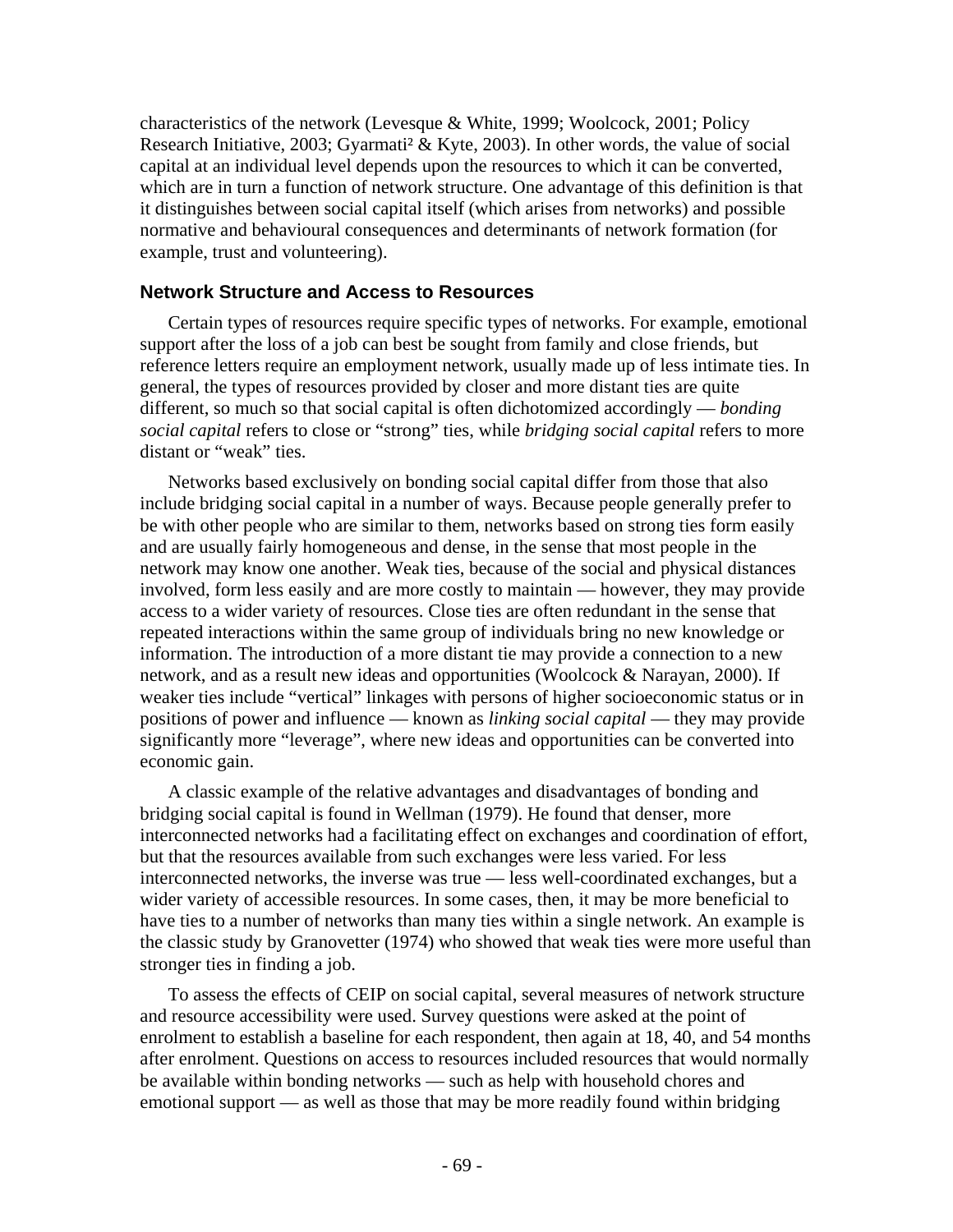networks (such as help finding a job and specialized advice). The latter of these indicators — contacts for specialized consultations with lawyers and doctors, for instance — is one possible measure of vertical linkages and the presence of linking social capital. Strong and weak ties were assessed with questions on the number of contacts who were family members, close friends, or acquaintances. Network density was assessed with a question on interconnectedness between contacts. Finally, network heterogeneity was assessed with questions about how similar contacts were along a number of dimensions.

# **How Might CEIP Enhance the Social Capital of Participants?**

Unemployed individuals in areas of chronic high unemployment like Cape Breton tend to have small networks that are predominantly characterized by strong ties and few potential bridges to the labour market. One of the goals of CEIP was to help participants build bridging/linking social capital — in other words, less dense, more heterogeneous networks with a better balance between strong and weak ties, and with access to a wider variety of labour market resources. CEIP set up several mechanisms by which bridging/linking social capital could develop.

First, the simple opportunity of holding a steady job for up to three years ensured that participants could make new contacts in the workplace. Second, because participants were encouraged to work on several different projects during their three-year eligibility period, they could potentially connect with a broad range of people from both within and outside their communities. Third, because the projects were focused in the social economy and aimed at community improvement, they often involved the provision of services to wider community members, allowing participants to meet not just their coworkers and CEIP sponsors, but larger groups of community members.

CEIP may be best at improving bridging social capital, and, in particular, linking social capital. Although participants were randomly selected from communities throughout the Cape Breton Regional Municipality (CBRM), there were only five participating CEIP communities that developed projects and received CEIP workers. As a result, many participants were placed in communities throughout industrial Cape Breton, outside of their hometown, giving them the opportunity to increase more distant contacts and enhance bridging social capital. Furthermore, participants may develop linking social capital by meeting individuals, including project sponsors, who possess extensive social networks and are in positions of influence. Before receiving CEIP participant workers, project sponsors were required to demonstrate that they had adequate resources, both financial and otherwise, for a successful project. In many cases, sponsors were prominent members of the communities and those with greater access to community resources and existing networks. This gave participants the opportunity to expand their networks and gain access to previously unavailable resources, beyond what they would have been in a position to develop without CEIP.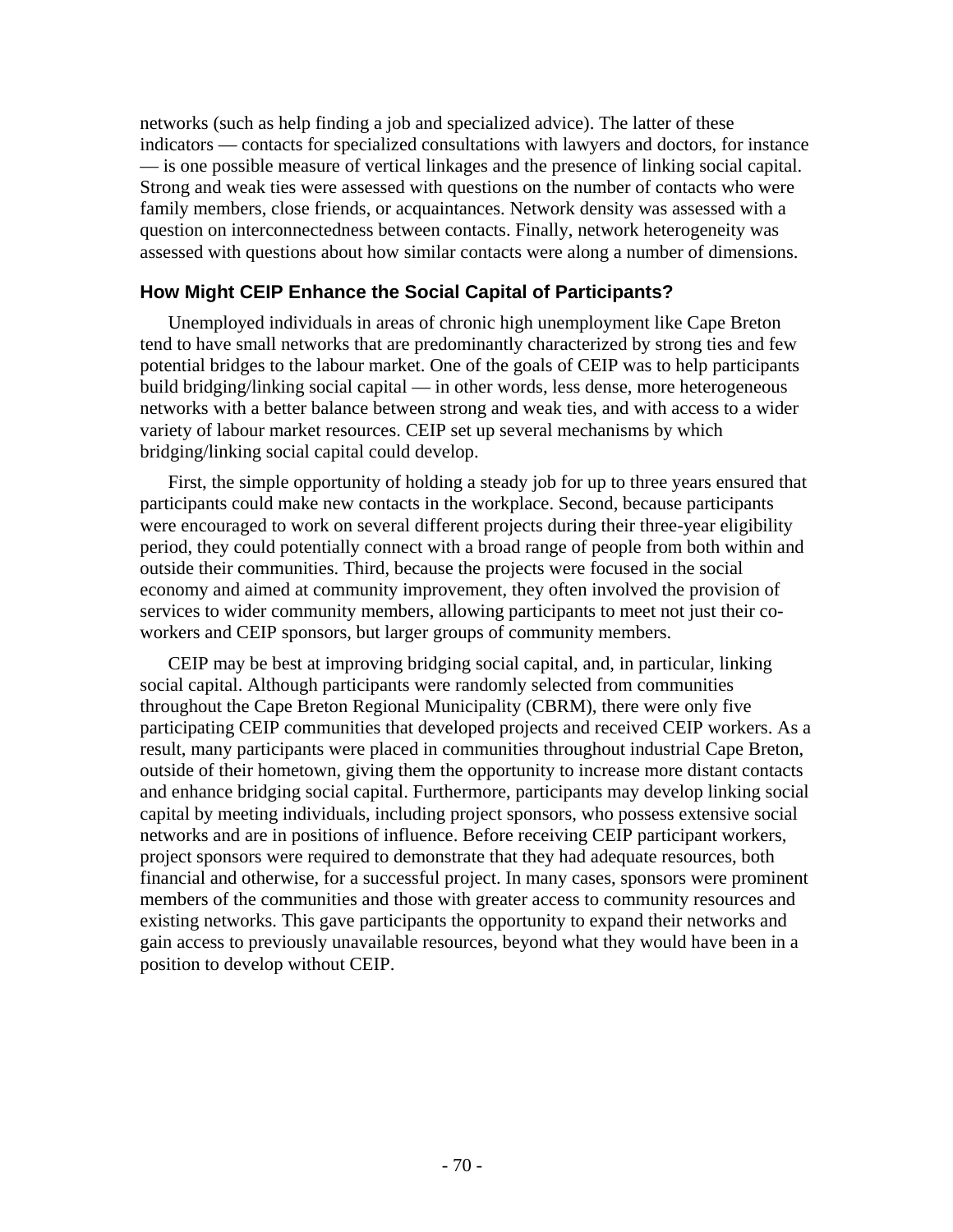# **IMPACTS ON SOCIAL CAPITAL DEVELOPMENT OVER 40 MONTHS**

# **Access to Resources**

Table 5.1 presents CEIP impacts on total network size, as well as specific resources available from the network, for both EI and IA samples. There was no impact on network size for either sample over the 40-month period, as the mean total number of contacts grew at roughly the same rate for program and control groups. However, the value of social capital lies not only in the number of links one possesses, but rather the resources to which one's links can provide access.

Among the EI sample, contacts gained by the program group provided a different range of resources than those gained by the control group. More specifically, EI program recipients gained on average one extra contact relative to their control group counterparts that could provide specialized advice and 1.5 extra contacts that could help find a job. There was no concurrent program impact on contacts providing help with household chores or emotional support, suggesting that the additional contacts gained by EI program recipients did not provide broad, all-purpose help, but instead provided help in specialized areas associated with bridging and linking rather than bonding social capital.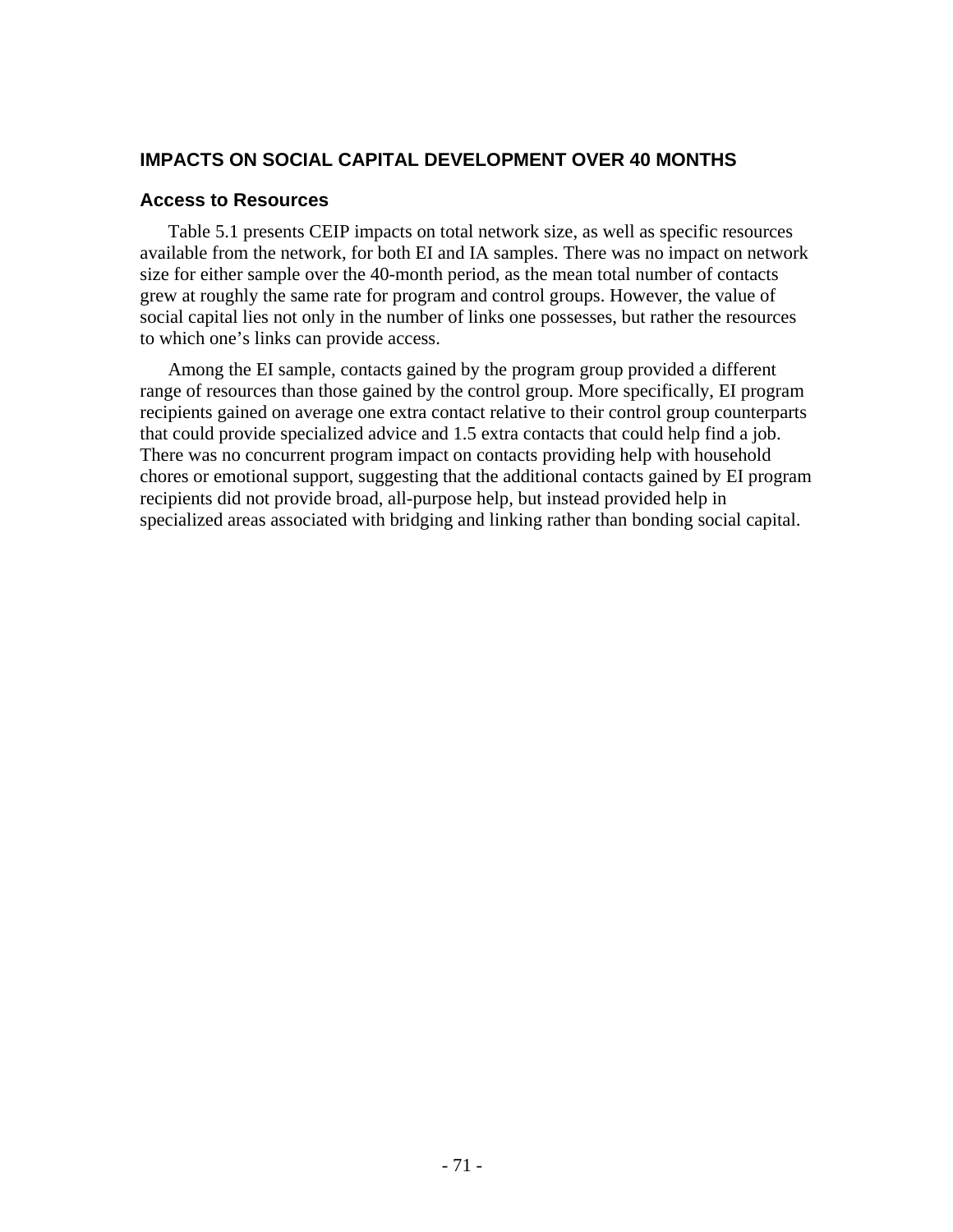|                                                               |       |       | El Sample                           |       |       |       | <b>IA Sample</b>                    |       |
|---------------------------------------------------------------|-------|-------|-------------------------------------|-------|-------|-------|-------------------------------------|-------|
|                                                               |       |       | Program Control Difference Standard |       |       |       | Program Control Difference Standard |       |
|                                                               | Group | Group | (Impact)                            | Error | Group | Group | (Impact)                            | Error |
| <b>Total number of contacts</b>                               |       |       |                                     |       |       |       |                                     |       |
| Mean at baseline                                              | 10.3  | 10.7  | $-0.3$                              | (0.7) | 8.6   | 8.6   | 0.0                                 | (0.6) |
| Mean at 18 months                                             | 11.8  | 11.7  | 0.1                                 | (0.7) | 12.1  | 11.5  | 0.6                                 | (1.2) |
| Mean at 40 months                                             | 13.8  | 13.4  | 0.4                                 | (0.9) | 13.1  | 11.2  | 1.9                                 | (1.3) |
| Mean change from baseline to 40 months                        | 3.3   | 2.8   | 0.5                                 | (1.0) | 4.5   | 2.5   | 2.0                                 | (1.3) |
| Resources associated with bonding social capital              |       |       |                                     |       |       |       |                                     |       |
| Number of contacts who provide help with household chores     |       |       |                                     |       |       |       |                                     |       |
| Mean at baseline                                              | 5.6   | 5.7   | $-0.2$                              | (0.4) | 3.9   | 3.8   | 0.2                                 | (0.3) |
| Mean at 18 months                                             | 7.5   | 6.9   | 0.6                                 | (0.4) | 5.9   | 5.9   | 0.1                                 | (0.6) |
| Mean at 40 months                                             | 7.9   | 7.5   | 0.3                                 | (0.5) | 6.3   | 6.6   | $-0.2$                              | (0.9) |
| Mean change from baseline to 40 months                        | 2.2   | 2.0   | 0.2                                 | (0.6) | 2.4   | 2.8   | $-0.4$                              | (0.9) |
| Number of contacts who provide emotional support              |       |       |                                     |       |       |       |                                     |       |
| Mean at baseline                                              | 5.5   | 5.5   | 0.0                                 | (0.4) | 5.1   | 4.9   | 0.2                                 | (0.4) |
| Mean at 18 months                                             | 7.4   | 7.1   | 0.2                                 | (0.5) | 7.7   | 7.1   | 0.7                                 | (0.9) |
| Mean at 40 months                                             | 8.0   | 8.3   | $-0.2$                              | (0.6) | 7.2   | 6.4   | 0.8                                 | (1.0) |
| Mean change from baseline to 40 months                        | 2.5   | 2.6   | $-0.1$                              | (0.6) | 2.1   | 1.4   | 0.7                                 | (1.0) |
| Resources associated with bridging and linking social capital |       |       |                                     |       |       |       |                                     |       |
| Number of contacts who provide specialized advice             |       |       |                                     |       |       |       |                                     |       |
| Mean at baseline                                              | 2.8   | 3.0   | $-0.2$                              | (0.2) | 2.7   | 2.6   | 0.1                                 | (0.3) |
| Mean at 18 months                                             | 4.0   | 4.1   | $-0.1$                              | (0.3) | 4.0   | 3.9   | 0.1                                 | (0.4) |
| Mean at 40 months                                             | 4.9   | 4.0   | $0.9***$                            | (0.3) | 3.7   | 3.7   | 0.0                                 | (0.6) |
| Mean change from baseline to 40 months                        | 2.1   | 1.1   | $1.0***$                            | (0.3) | 1.0   | 1.0   | 0.0                                 | (0.6) |
| Number of contacts who provide help finding a job             |       |       |                                     |       |       |       |                                     |       |
| Mean at baseline                                              | 4.1   | 4.4   | $-0.4$                              | (0.3) | 3.5   | 2.8   | $0.7***$                            | (0.3) |
| Mean at 18 months                                             | 6.0   | 5.8   | 0.2                                 | (0.4) | 5.6   | 5.8   | $-0.2$                              | (0.8) |
| Mean at 40 months                                             | 7.6   | 6.4   | $1.2*$                              | (0.6) | 6.8   | 6.1   | 0.6                                 | (0.9) |
| Mean change from baseline to 40 months                        | 3.5   | 2.0   | $1.5**$                             | (0.6) | 3.2   | 3.3   | 0.0                                 | (0.9) |
| Sample size                                                   | 410   | 365   | 775                                 |       | 196   | 192   | 388                                 |       |

### **Table 5.1: Number of Contacts Able to Provide Various Resources**

**Source**: Calculations from 40-month follow-up survey data.

**Notes**: Sample sizes vary for individual measures because of missing values.

 Mean change is not always the difference between the 40 month mean and the mean at baseline, because changes are only calculated for those with no missing values.

Two-tailed t-tests were applied to differences between the outcomes for the program and control groups.

Statistical significance levels are indicated as:  $* = 10$  per cent;  $** = 5$  per cent;  $*** = 1$  per cent.

Rounding may cause slight discrepancies in sums and differences.

Job contacts made up the fastest growing resource in the EI program group, almost doubling over the 40-month period. Subgroup analysis reveals that the impact was restricted to those with especially low annual incomes. Figure 5.1 shows that over the 40 month period, CEIP provided on average three extra job contacts that would have otherwise been unavailable to those with annual incomes below \$20,000 at baseline.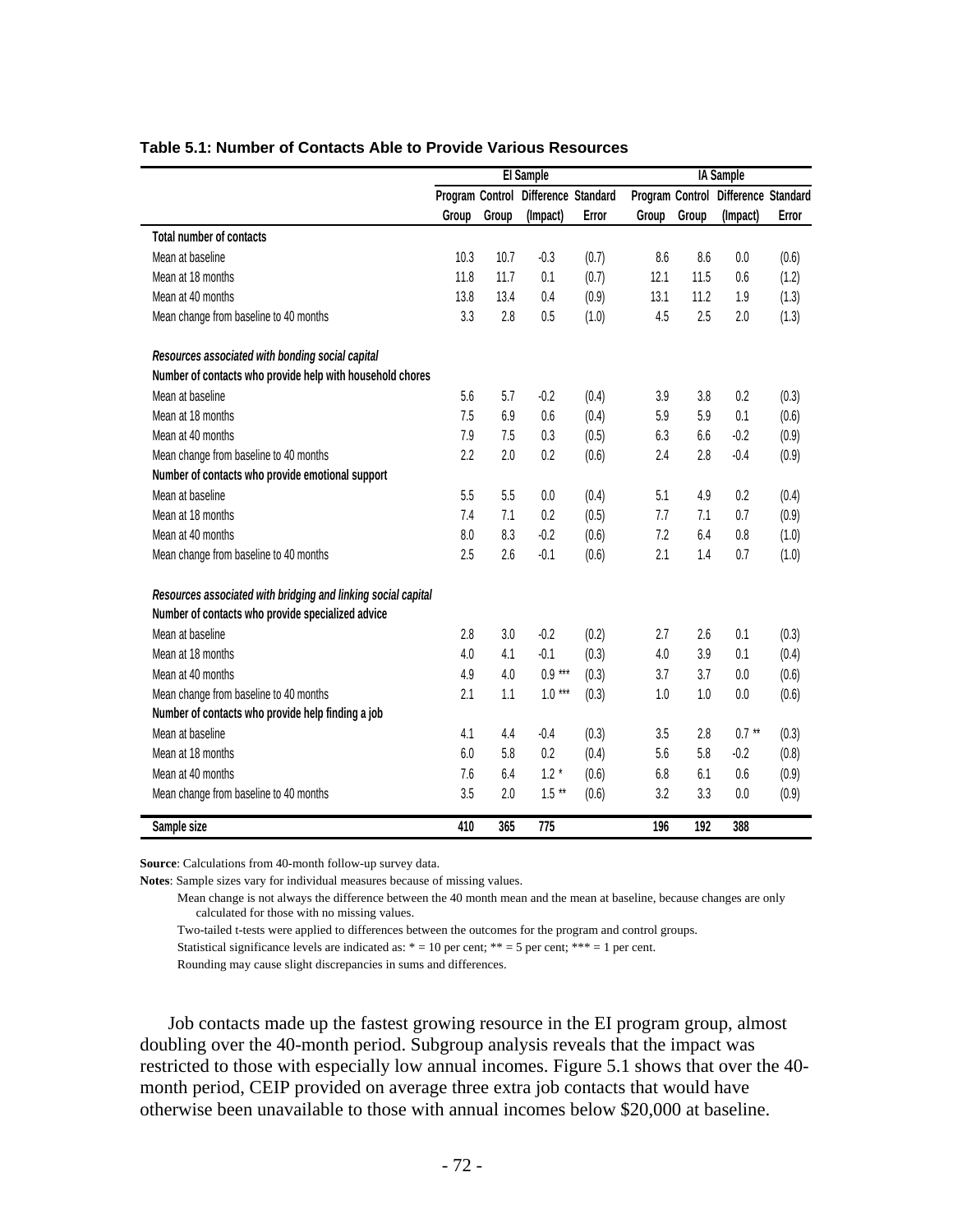There was no program impact on those with incomes of \$20,000 and higher. This suggests that CEIP prevents the most vulnerable of the chronically unemployed — those with especially low incomes, who tend to be mostly women with children, including the majority of lone parents in the sample — from lagging behind in the development of links to the labour market.



**Figure 5.1: Average Number of Contacts who Can Provide Help Finding a Job by Income Group** 

**Source:** Calculations from baseline, 18-month and 40-month follow-up survey data. **Notes:** The sample sizes of the baseline, 18-month and 40-month sample are 848, 797 and 767, respectively.

There were no apparent impacts of CEIP on the average number of contacts for resources available to the IA sample. For example, both the program and control groups registered gains of roughly three job contacts over the 40-month period, doubling their number of job contacts at baseline. However, simply looking at the number of contacts that can provide a certain resource does not reveal whether these contacts are all part of the same network or whether they act as bridges between networks. For example, three job contacts that are all part of the same network are more likely to offer redundant information than three contacts from different networks.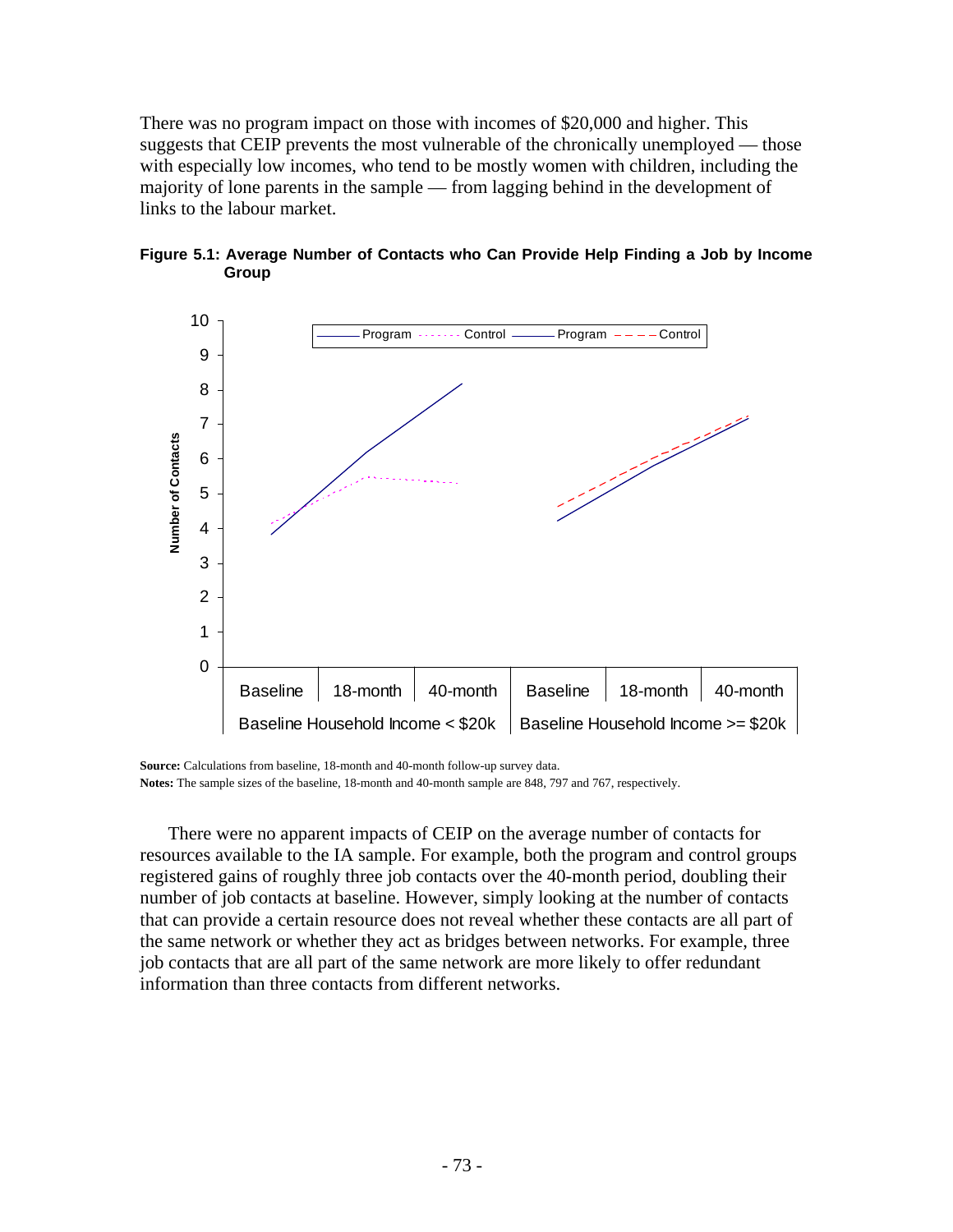### **Structural Characteristics of Networks: Tie Strength and Network Density**

Table 5.2 presents CEIP impacts on network density as well as presence of strong and weak ties in the network. Few if any impacts on tie strength were present at 18 months.<sup>1</sup> However, there were significant impacts at 40 months, particularly among the IA sample.

In the IA sample, both program recipients and control group members started off with networks mainly composed of family members, with minimal presence of acquaintances. Although the composition of control group networks remained at about 50 per cent family throughout the 40-month period, program group networks changed significantly. At baseline, the average program group network was composed of 56 per cent family and only 12 per cent acquaintances — almost a 5 to 1 ratio. By 40 months, the ratio had diminished to 2 to  $1 - 41$  per cent family versus 20 per cent acquaintances, significantly lower and higher respectively than in the control group. Over the 40-month period, CEIP recipients in the IA sample substantially increased their proportion of acquaintances that is, weak ties who could act as potential bridges to other networks — while control group networks remained static.

In the EI sample, there was also a significant difference between program and control groups in terms of change in proportion of acquaintances over the 40-month period. However, the impact was smaller than in the IA sample, and involved the relative presence of acquaintances diminishing in the control group rather than rising in the program group.

The bottom panel of Table 5.2 presents impacts of CEIP on network density. Program groups in both the EI and IA samples were more likely than their control group counterparts to show a reduction in network density over the 40-month period. As discussed in the introduction to this chapter, a high degree of interconnectedness implies a high degree of redundancy in the resources network members can offer each other. In the EI sample, despite random assignment, the program group unexpectedly had denser networks on average than the control group at baseline, with a significantly higher proportion reporting that all their contacts knew each other. However, over the 40-month period, one-third of program group members had a reduction in network density compared to only one quarter of the control group. Most reductions in density involved a transition from a network where all or most members knew each other to one where only some knew each other — by 40 months, the proportion reporting that only some of their contacts knew each other was 7 percentage points higher in the program group. Thus, CEIP recipient networks, having started off on average denser than those of their control group counterparts, had by 40 months become less dense.

1

 $<sup>1</sup>$  In the EI sample, there was a tendency for CEIP participants to have a lower proportion of friends in their networks at</sup> 18 months.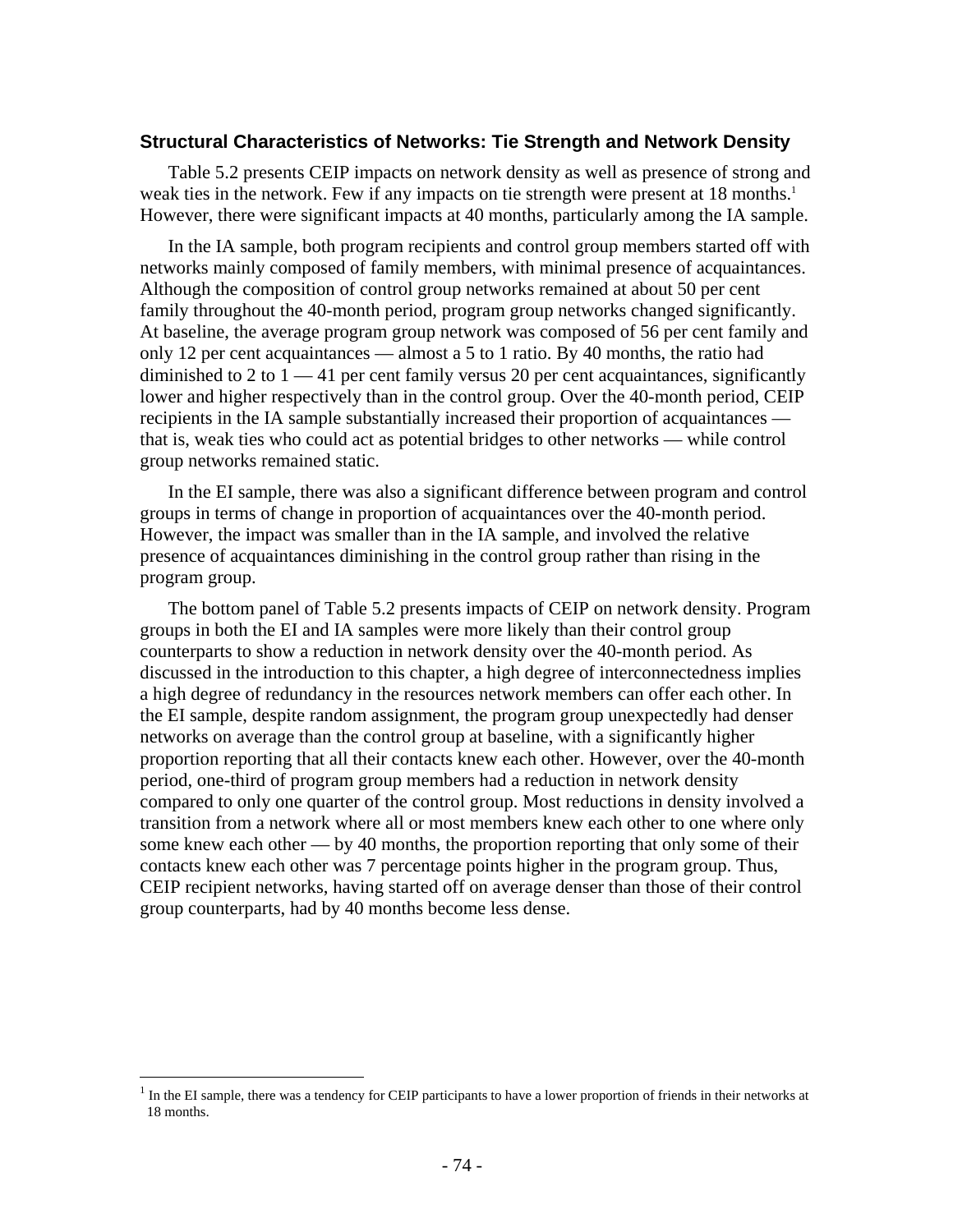|                                                                | El Sample |             |                                     |       |       |        | IA Sample                           |       |
|----------------------------------------------------------------|-----------|-------------|-------------------------------------|-------|-------|--------|-------------------------------------|-------|
|                                                                |           |             | Program Control Difference Standard |       |       |        | Program Control Difference Standard |       |
|                                                                |           | Group Group | (Impact)                            | Error | Group | Group  | (Impact)                            | Error |
| Tie strength                                                   |           |             |                                     |       |       |        |                                     |       |
| Baseline - percentage family                                   | 51.7      | 50.1        | 1.6                                 | (1.8) | 55.5  | 53.5   | 2.0                                 | (2.8) |
| Baseline - percentage friends                                  | 35.2      | 35.3        | $-0.1$                              | (1.6) | 32.8  | 32.9   | $-0.1$                              | (2.4) |
| Baseline - percentage acquaintances                            | 13.1      | 14.6        | $-1.5$                              | (1.2) | 11.7  | 13.6   | $-1.9$                              | (1.8) |
| 18 months - percentage family                                  | 54.2      | 53.0        | 1.1                                 | (1.8) | 49.9  | 49.7   | 0.3                                 | (2.8) |
| 18 months - percentage friends                                 | 35.0      | 37.9        | $-2.9*$                             | (1.7) | 37.5  | 37.3   | 0.2                                 | (2.4) |
| 18 months - percentage acquaintances                           | 10.8      | 9.1         | 1.8                                 | (1.2) | 12.6  | 13.0   | $-0.5$                              | (2.0) |
| 40 months - percentage family                                  | 51.0      | 50.2        | 0.8                                 | (2.0) | 40.5  | 49.1   | $-8.6***$                           | (2.8) |
| 40 months - percentage friends                                 | 36.6      | 39.1        | $-2.5$                              | (1.8) | 39.9  | 38.5   | 1.5                                 | (2.6) |
| 40 months - percentage acquaintances                           | 12.4      | 10.7        | 1.8                                 | (1.4) | 19.6  | 12.4   | $7.1***$                            | (2.3) |
| Mean change in % of acquaintances from baseline to 40 months   | $-0.8$    | $-4.2$      | $3.5$ **                            | (1.7) | 8.5   | $-0.7$ | $9.2***$                            | (2.9) |
| Network density $-$ % of contacts who know each other          |           |             |                                     |       |       |        |                                     |       |
| <b>Baseline</b>                                                |           |             |                                     |       |       |        |                                     |       |
| All                                                            | 39.4      | 32.5        | $6.9**$                             | (3.3) | 51.8  | 51.0   | 0.7                                 | (5.0) |
| Most                                                           | 36.7      | 43.0        | $-6.3*$                             | (3.4) | 34.2  | 29.1   | 5.1                                 | (4.7) |
| Some                                                           | 20.6      | 21.5        | $-0.9$                              | (2.8) | 13.1  | 16.8   | $-3.8$                              | (3.6) |
| Few                                                            | 1.4       | 1.8         | $-0.4$                              | (0.9) | 0.0   | 1.5    | $-1.5*$                             | (0.9) |
| None                                                           | 1.9       | 1.3         | 0.6                                 | (0.9) | 1.0   | 1.5    | $-0.5$                              | (1.1) |
| 18 months                                                      |           |             |                                     |       |       |        |                                     |       |
| All                                                            | 38.5      | 43.2        | -4.6                                | (3.5) | 44.5  | 47.8   | $-3.3$                              | (5.1) |
| Most                                                           | 36.9      | 33.1        | 3.8                                 | (3.4) | 30.5  | 34.8   | $-4.3$                              | (4.8) |
| Some                                                           | 20.6      | 18.3        | 2.3                                 | (2.8) | 20.5  | 11.4   | $9.1***$                            | (3.7) |
| Few                                                            | 2.8       | 3.8         | $-1.0$                              | (1.3) | 4.0   | 4.3    | $-0.3$                              | (2.0) |
| None                                                           | 1.2       | 1.6         | $-0.5$                              | (0.8) | 0.5   | 1.6    | $-1.1$                              | (1.0) |
| 40 months                                                      |           |             |                                     |       |       |        |                                     |       |
| All                                                            | 37.2      | 39.2        | $-1.9$                              | (3.5) | 39.8  | 45.7   | $-6.0$                              | (5.1) |
| Most                                                           | 29.5      | 37.5        | $-7.9**$                            | (3.4) | 28.5  | 34.0   | $-5.5$                              | (4.8) |
| Some                                                           | 25.3      | 18.0        | $7.3***$                            | (3.0) | 23.1  | 13.3   | $9.8$ $^{\star\star}$               | (4.0) |
| Few                                                            | 6.7       | 4.2         | 2.5                                 | (1.7) | 6.5   | 5.3    | 1.1                                 | (2.4) |
| None                                                           | 1.2       | 1.1         | 0.1                                 | (0.8) | 2.2   | 1.6    | 0.6                                 | (1.4) |
| % for whom density decreased from baseline to 40 months        | 33.4      | 26.4        | $7.0**$                             | (3.4) | 41.6  | 27.6   | $14.0***$                           | (4.9) |
| % for whom density <i>increased</i> from baseline to 40 months | 25.6      | 31.6        | $-6.0*$                             | (3.3) | 16.9  | 24.3   | $-7.5$ *                            | (4.2) |
| Sample size                                                    | 406       | 359         | 765                                 |       | 187   | 189    | 376                                 |       |

# **Table 5.2: Structural Characteristics of Networks — Tie Strength and Network Density**

**Source**: Calculations from 40-month follow-up survey data.

**Notes**: Sample sizes vary for individual measures because of missing values.

 Mean change is not always the difference between the 40 month mean and the mean at baseline, because changes are only calculated for those with no missing values.

Two-tailed t-tests were applied to differences between the outcomes for the program and control groups.

Statistical significance levels are indicated as:  $* = 10$  per cent;  $** = 5$  per cent;  $*** = 1$  per cent.

Rounding may cause slight discrepancies in sums and differences.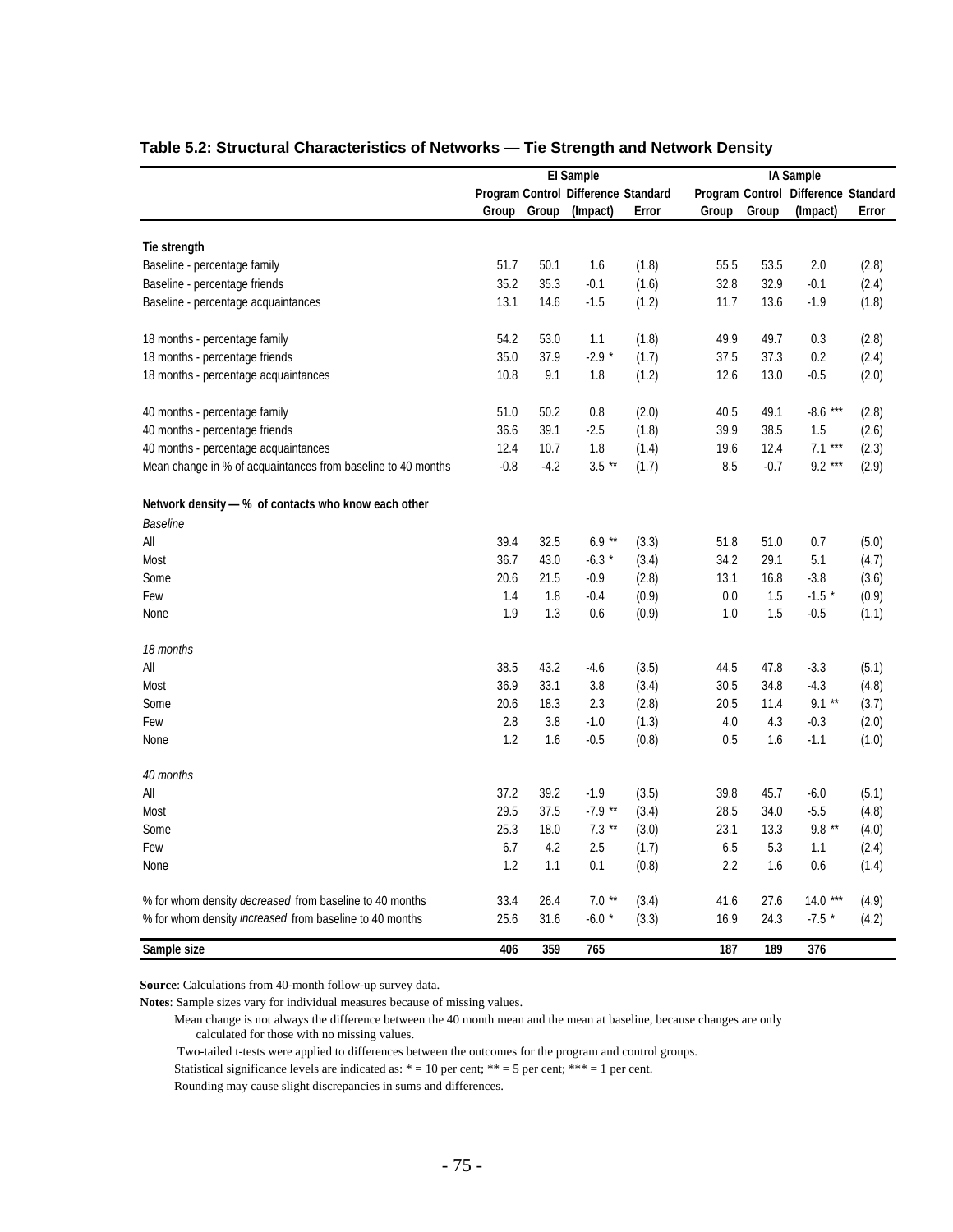CEIP had even larger impacts on network density in the IA sample. Forty-two per cent of program recipients had a reduction in network density over the 40-month period, compared to only 28 per cent of control group members. As in the EI sample, most reductions in density involved transitions from all or most network members knowing each other to only some knowing each other. In terms of the proportion of participants reporting only some interconnectedness within their networks, the 9 percentage point difference between program and control groups at 18 months was maintained at 40 months.

Although CEIP appeared to have little impact on resources available to IA participants, the changes in network structure among program recipients imply that they gained different kinds of contacts than the control group. For example, although Table 5.1 shows that both IA program and control groups gained about three job contacts over the 40-month period, the program group's increasingly less interconnected networks and more prominent weak ties over the same time period suggest that their new job contacts were more likely to be weak ties bridging several different networks.

### **Network Heterogeneity**

 $\overline{a}$ 

Since CEIP brought participants in touch with a range of individuals of different genders, age groups, education levels and from different communities, one of the possible impacts of the program was to make networks less uniform along these dimensions. As Table 5.3 shows, however, CEIP appeared to have little impact on increasing network heterogeneity. In fact, for several measures, notably age and education level, both program and control networks seemed to become markedly more homogeneous over the 40-month period.<sup>2</sup>

In the EI sample, the program group had a slightly higher tendency to have network members of the opposite sex, but the impact was no longer significant when adjusted for baseline characteristics. There is some evidence that CEIP may have served to keep members of the EI sample in touch with people from outside their community. Over the 40-month period, the entire EI sample had an increase in proportion of network made up of fellow community residents, but the increase was 5 percentage points smaller for CEIP recipients than it was for the control group.<sup>3</sup> Both program and control groups gained contacts within their communities over the 40-month period, but the program group was also able to retain or replace contacts from other communities within Cape Breton, while the control group had a tendency to lose such contacts. By 40 months, CEIP recipients had on average one extra contact from elsewhere in Cape Breton, compared to the control group.4 This result reflects the fact that although CEIP recipients were selected throughout Cape Breton, the program itself was only implemented in five communities,

<sup>2</sup> These results are not easy to interpret since questions about fellow network members' age and education proved difficult for some participants to answer at baseline, and were subsequently simplified. For example, at baseline, participants were asked how many of their contacts had less education, more education and similar levels of education as themselves; however, at 18 and 40 months, due to the response burden, they were only asked how many had similar levels. Thus the apparent increase in proportion of network members with similar levels of education may have resulted from the presence of fewer response options at 18 and 40 months compared to baseline.

<sup>3</sup> When adjusted for baseline characteristics, the magnitude of this impact within the EI sample was larger (7 percentage points) and significant at the 5 per cent level.

<sup>4</sup> Although the 40-month impact on contacts living somewhere else in Cape Breton is not significant in Table 5.3, it is significant at the 5 per cent level when adjusted for baseline characteristics.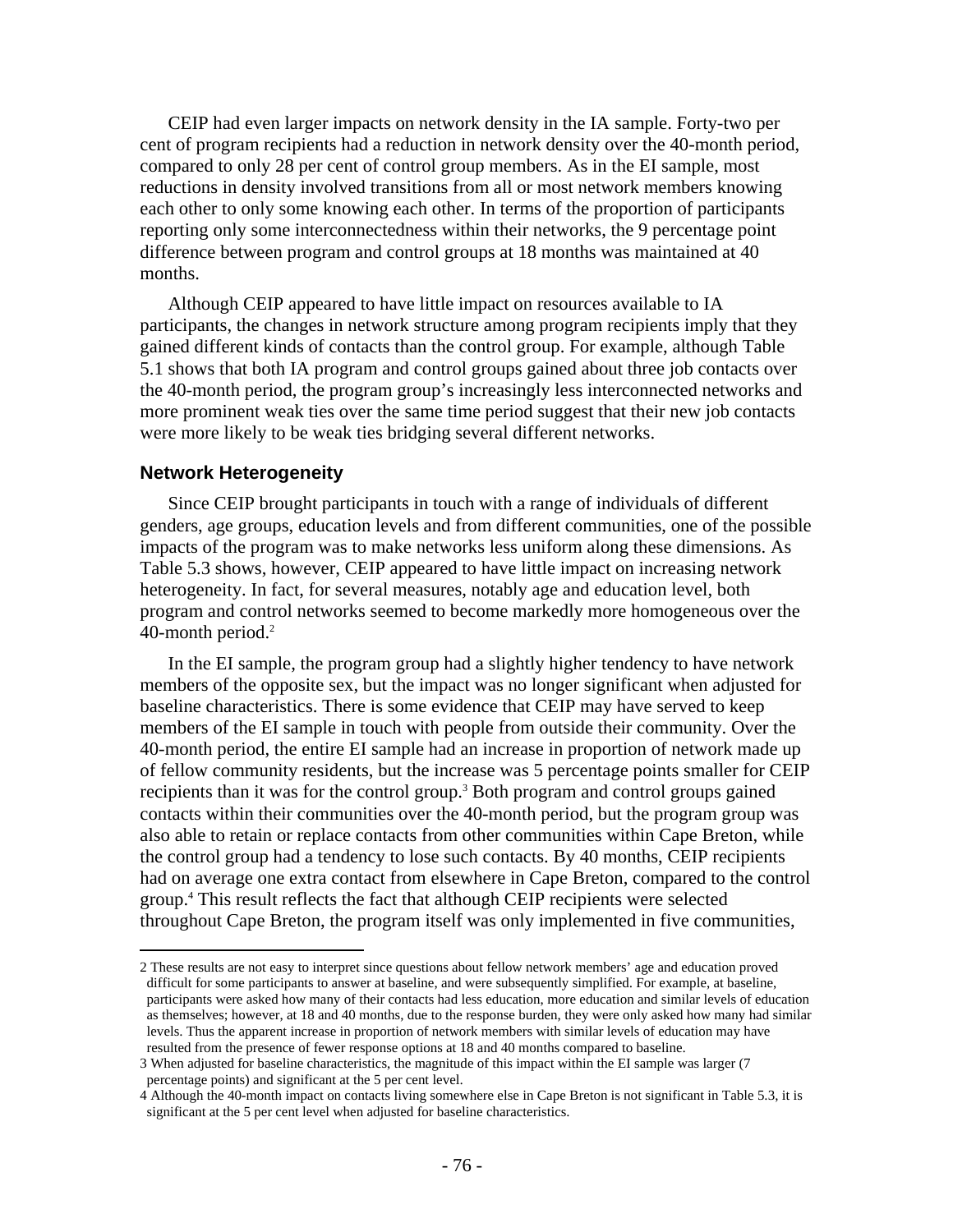thus offering many participants opportunities to meet people from outside their immediate communities.

#### **Table 5.3: Network Heterogeneity**

|                                                      |       |        | <b>El Sample</b>           |                 |         |        | <b>IA Sample</b>          |                 |
|------------------------------------------------------|-------|--------|----------------------------|-----------------|---------|--------|---------------------------|-----------------|
|                                                      |       |        | Program Control Difference | <b>Standard</b> | Program |        | <b>Control Difference</b> | <b>Standard</b> |
|                                                      | Group | Group  | (Impact)                   | Error           | Group   | Group  | (Impact)                  | Error           |
| <b>Characteristics of Contacts</b>                   |       |        |                            |                 |         |        |                           |                 |
| Proportion of Contacts that are                      |       |        |                            |                 |         |        |                           |                 |
| Same gender as you                                   |       |        |                            |                 |         |        |                           |                 |
| <b>Baseline</b>                                      | 60.0  | 59.8   | 0.2                        | (1.6)           | 61.8    | 63.7   | $-1.9$                    | (2.4)           |
| 18 months                                            | 60.0  | 63.3   | $-3.3$ **                  | (1.6)           | 64.7    | 66.3   | $-1.6$                    | (2.4)           |
| 40 months                                            | 59.7  | 63.4   | $-3.8$ **                  | (1.8)           | 68.8    | 68.0   | 0.8                       | (2.3)           |
| Change from baseline to 40 months                    | 0.0   | 3.8    | $-3.8$ *                   | (2.1)           | 6.5     | 4.7    | 1.8                       | (2.8)           |
| Within 10 years of your age                          |       |        |                            |                 |         |        |                           |                 |
| <b>Baseline</b>                                      | 38.6  | 39.4   | $-0.9$                     | (2.0)           | 35.2    | 31.3   | 3.9                       | (2.8)           |
| 18 months                                            | 62.6  | 59.1   | $3.4*$                     | (2.1)           | 57.6    | 56.0   | 1.5                       | (2.8)           |
| 40 months                                            | 66.8  | 65.3   | 1.5                        | (2.1)           | 57.1    | 60.3   | $-3.3$                    | (3.1)           |
| Change from baseline to 40 months                    | 28.5  | 24.5   | 3.9                        | (2.8)           | 22.6    | 28.8   | $-6.2$                    | (4.2)           |
| Same level of education as you                       |       |        |                            |                 |         |        |                           |                 |
| <b>Baseline</b>                                      | 34.6  | 37.9   | $-3.4$                     | (2.1)           | 34.5    | 34.3   | 0.2                       | (2.9)           |
| 18 months                                            | 45.7  | 45.0   | 0.7                        | (2.4)           | 43.5    | 40.5   | 3.0                       | (3.4)           |
| 40 months                                            | 50.7  | 51.7   | $-1.0$                     | (2.5)           | 43.5    | 46.1   | $-2.6$                    | (3.7)           |
| Change from baseline to 40 months                    | 16.3  | 13.8   | 2.5                        | (2.9)           | 9.2     | 11.3   | $-2.1$                    | (4.2)           |
| Living within your community                         |       |        |                            |                 |         |        |                           |                 |
| <b>Baseline</b>                                      | 66.6  | 65.1   | 1.5                        | (2.4)           | 74.2    | 77.9   | $-3.6$                    | (3.4)           |
| 18 months                                            | 68.3  | 68.0   | 0.3                        | (2.4)           | 71.5    | 75.6   | $-4.1$                    | (3.3)           |
| 40 months                                            | 69.9  | 73.5   | $-3.6$                     | (2.4)           | 73.9    | 74.5   | $-0.6$                    | (3.4)           |
| Change from baseline to 40 months                    | 3.1   | 8.3    | $-5.2$ *                   | (3.0)           | $-1.3$  | $-4.3$ | 3.0                       | (4.5)           |
| Number of contacts within and outside your community |       |        |                            |                 |         |        |                           |                 |
| Live within your community                           |       |        |                            |                 |         |        |                           |                 |
| <b>Baseline</b>                                      | 7.3   | 7.1    | 0.1                        | (0.6)           | 6.8     | 6.7    | 0.1                       | (0.9)           |
| 18 months                                            | 7.7   | 7.0    | 0.8                        | (0.5)           | 8.5     | 7.8    | 0.7                       | (0.9)           |
| 40 months                                            | 9.2   | 9.8    | $-0.5$                     | (0.7)           | 9.4     | 7.8    | 1.5                       | (1.1)           |
| Change from baseline to 40 months                    | 2.0   | 2.7    | $-0.8$                     | (0.9)           | 2.5     | 1.0    | 1.6                       | (1.4)           |
| Live somewhere else in Cape Breton                   |       |        |                            |                 |         |        |                           |                 |
| <b>Baseline</b>                                      | 3.2   | 3.7    | $-0.4$                     | (0.4)           | 2.2     | 1.8    | 0.4                       | (0.4)           |
| 18 months                                            | 2.8   | 3.2    | $-0.4$                     | (0.4)           | 2.7     | 2.5    | 0.3                       | (0.6)           |
| 40 months                                            | 3.4   | 2.7    | 0.7                        | (0.4)           | 3.1     | 2.5    | 0.5                       | (0.6)           |
| Change from baseline to 40 months                    | 0.0   | $-0.9$ | $0.9 *$                    | (0.6)           | 1.1     | 0.7    | 0.4                       | (0.7)           |
| Live outside Cape Breton                             |       |        |                            |                 |         |        |                           |                 |
| <b>Baseline</b>                                      | 0.9   | 0.9    | 0.0                        | (0.2)           | 0.9     | 1.0    | $-0.1$                    | (0.6)           |
| 18 months                                            | 0.8   | 1.1    | $-0.2$                     | (0.2)           | 0.8     | 1.0    | $-0.2$                    | (0.5)           |
| 40 months                                            | 1.1   | 1.0    | 0.1                        | (0.2)           | 0.9     | 0.9    | 0.0                       | (0.4)           |
| Change from baseline to 40 months                    | 0.2   | 0.1    | 0.1                        | (0.3)           | 0.0     | $-0.1$ | 0.1                       | (0.7)           |
| Sample size                                          | 407   | 360    | 767                        |                 | 188     | 186    | 374                       |                 |

**Source**: Calculations from 40-month follow-up survey data.

**Notes**: Sample sizes vary for individual measures because of missing values.

 Mean change is not always the difference between the 40 month mean and the mean at baseline, because changes are only calculated for those with no missing values.

Two-tailed t-tests were applied to differences between the outcomes for the program and control groups.

Statistical significance levels are indicated as:  $* = 10$  per cent;  $** = 5$  per cent;  $*** = 1$  per cent.

Rounding may cause slight discrepancies in sums and differences.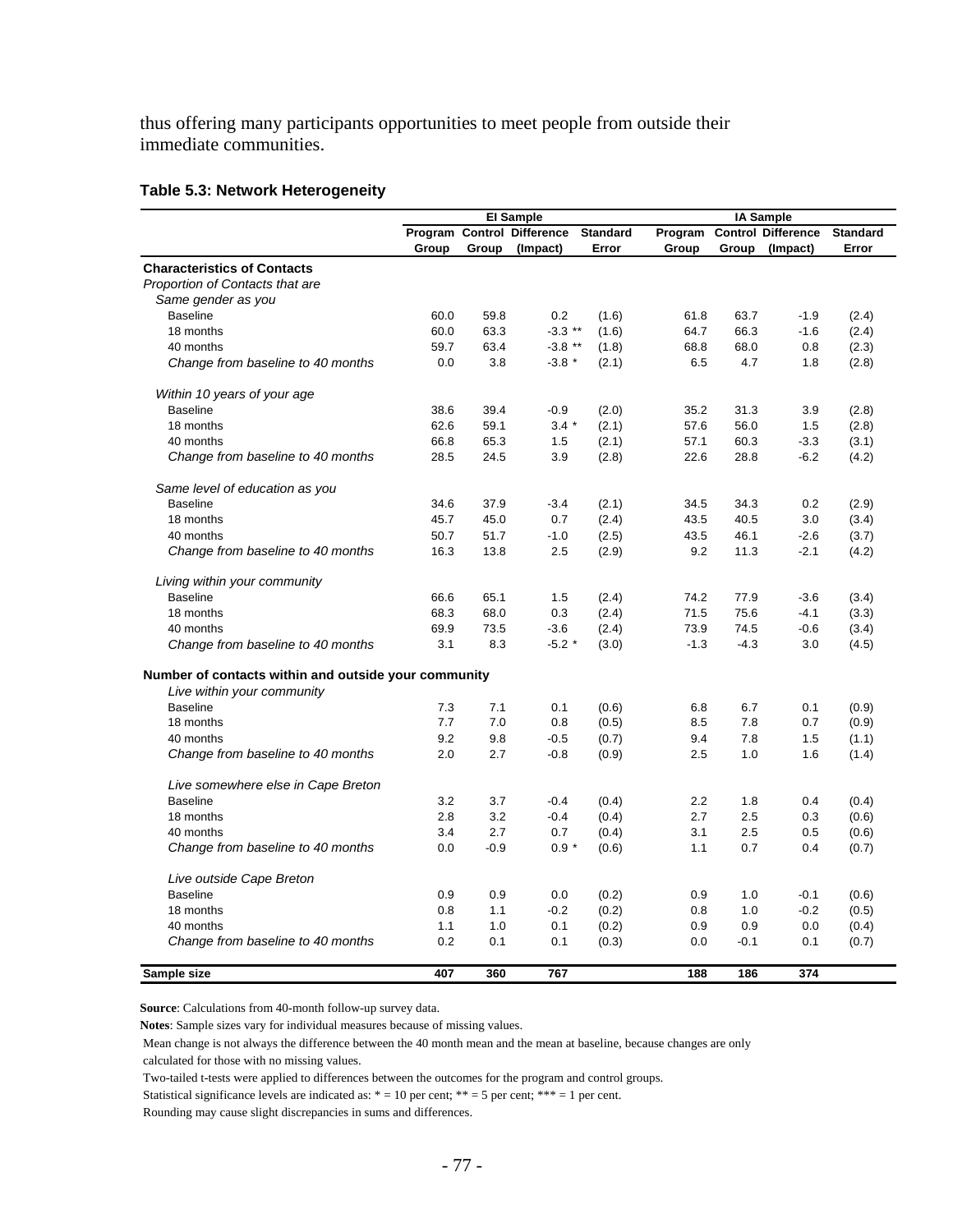# **Composite Measures Based on Multiple Indicators of Improvements in Social Capital**

This section has so far focused on individual indicators of enhanced social capital, each associated with the development of bridging or linking social capital. However, the presence of multiple indicators among CEIP recipients would provide stronger evidence of social capital impacts. Accordingly, two composite measures were developed, based on multiple indicators of improved social capital over the 40-month period. The first (composite measure A) combined the following four indicators:

- a gain of two or more contacts who could provide specialized advice;
- a gain of two or more contacts who could provide help finding a job;
- an increase of more than 5 percentage points in the proportion of contacts who are acquaintances; and
- a decrease in network density.

Smaller gains in the first three indicators (i.e. one contact or 5 or fewer percentage points) were not counted because they could more conceivably be attributed to "noise" from one measurement period to the next.

The second composite measure (composite measure B) added a fifth indicator — an increase of more than 5 percentage points in the proportion of contacts who are not from the participants' community. This was added as a possible indicator of increased network heterogeneity, although it is not ideal as a standalone indicator of heterogeneity. For example, the majority of new contacts gained were not from outside but from within participants' immediate communities. Information on how these contacts affected network heterogeneity with respect to age (and especially education) would ideally have been part of a composite measure. However, as mentioned, information on changes in the heterogeneity of age and education was not available due to measurement difficulties and possible response bias.

Both composite measures are presented in Table 5.4, and both reveal a similar pattern of results.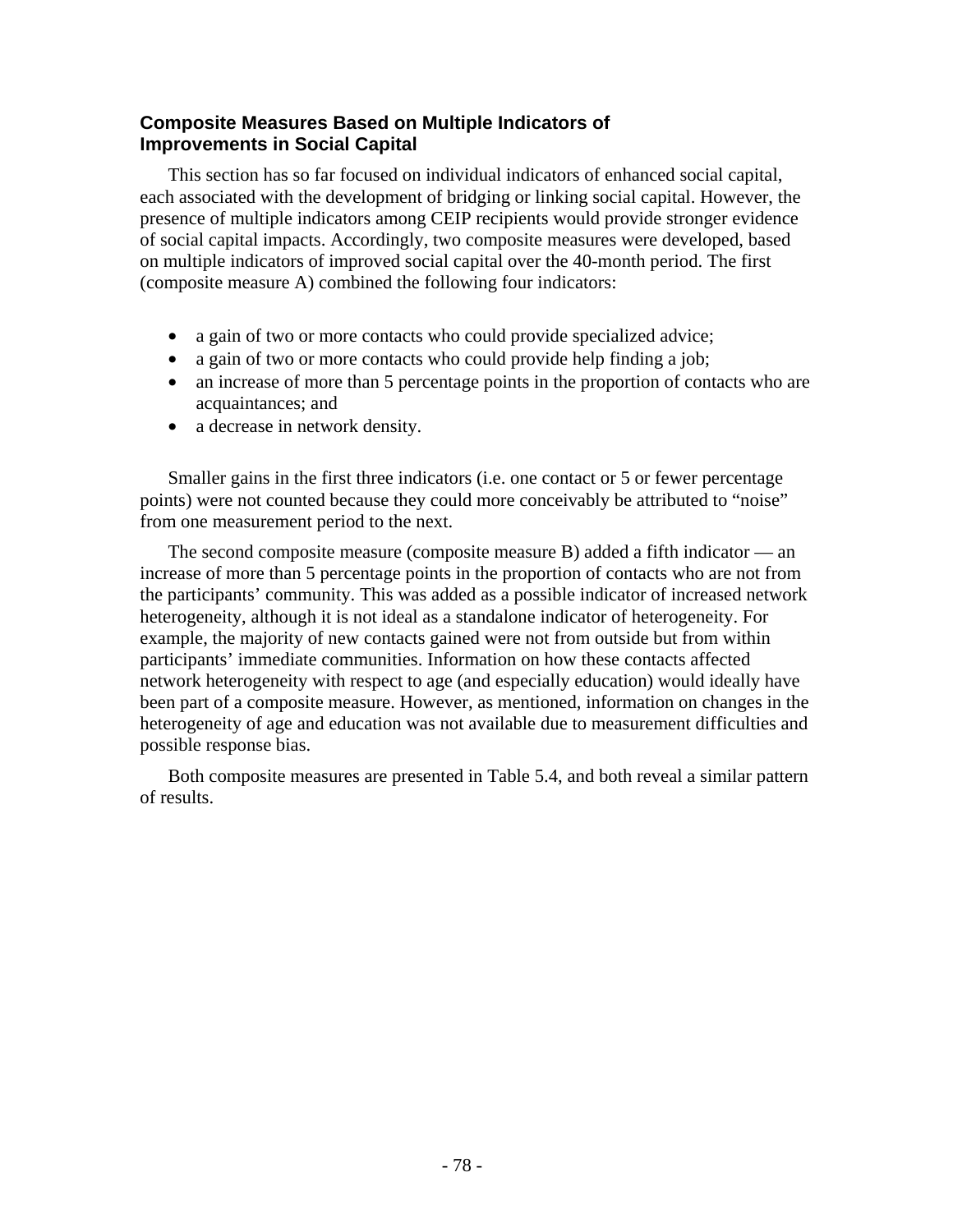|                                                                                                     |         |                | El Sample         |                 |         |         | <b>IA Sample</b>  |                 |
|-----------------------------------------------------------------------------------------------------|---------|----------------|-------------------|-----------------|---------|---------|-------------------|-----------------|
|                                                                                                     | Program | <b>Control</b> | <b>Difference</b> | <b>Standard</b> | Program | Control | <b>Difference</b> | <b>Standard</b> |
| Percentage with a given level of change                                                             | Group   | Group          | (Impact)          | Error           | Group   | Group   | (Impact)          | Error           |
| Composite Measure A (4 items) - Number of Indicators of increasing bridging/linking social capital: |         |                |                   |                 |         |         |                   |                 |
| Zero                                                                                                | 18.4    | 26.3           | $-7.8$ **         | (3.1)           | 21.8    | 30.5    | $-8.7$ *          | (4.7)           |
| One                                                                                                 | 29.9    | 35.6           | $-5.7$            | (3.5)           | 24.7    | 29.3    | $-4.6$            | (4.8)           |
| One or fewer indicators                                                                             | 48.4    | 61.9           | $-13.5$ ***       | (3.7)           | 46.5    | 59.8    | $-13.3**$         | (5.3)           |
| Two                                                                                                 | 34.2    | 24.5           | $9.8***$          | (3.4)           | 34.7    | 19.0    | $15.7***$         | (4.7)           |
| Three                                                                                               | 12.3    | 9.7            | 2.6               | (2.4)           | 13.5    | 15.5    | $-2.0$            | (3.8)           |
| Four                                                                                                | 5.1     | 3.9            | 1.2               | (1.6)           | 5.3     | 5.7     | $-0.5$            | (2.5)           |
| Two or more indicators                                                                              | 51.6    | 38.1           | $13.5***$         | (3.7)           | 53.5    | 40.2    | $13.3$ **         | (5.3)           |
| Composite Measure B (5 items) — Number of Indicators of increasing bridging/linking social capital: |         |                |                   |                 |         |         |                   |                 |
| Zero                                                                                                | 13.0    | 20.6           | $-7.6***$         | (2.8)           | 16.6    | 21.5    | $-4.9$            | (4.4)           |
| One                                                                                                 | 26.2    | 29.7           | $-3.4$            | (3.4)           | 22.1    | 28.2    | $-6.1$            | (4.8)           |
| One or fewer indicators                                                                             | 39.2    | 50.3           | $-11.1***$        | (3.8)           | 38.7    | 49.7    | $-11.0**$         | (5.5)           |
| Two                                                                                                 | 33.1    | 28.4           | 4.7               | (3.5)           | 28.8    | 23.9    | 4.9               | (4.9)           |
| Three                                                                                               | 18.2    | 14.1           | 4.2               | (2.8)           | 21.5    | 12.9    | $8.6***$          | (4.2)           |
| Four                                                                                                | 7.2     | 5.9            | 1.2               | (1.9)           | 8.0     | 10.4    | $-2.5$            | (3.2)           |
| Five                                                                                                | 2.2     | 1.3            | 1.0               | (1.0)           | 3.1     | 3.1     | 0.0               | (0.0)           |
| Two or more indicators                                                                              | 60.8    | 49.7           | $11.1***$         | (3.8)           | 61.3    | 50.3    | $11.0**$          | (5.5)           |
| Sample size                                                                                         | 374     | 331            | 705               |                 | 170     | 174     | 344               |                 |

#### **Table 5.4: Composite Measures of Change from Baseline to 40 Months**

**Source**: Calculations from 40-month follow-up survey data.

**Notes**: Sample sizes vary for individual measures because of missing values.

 Mean change is not always the difference between the 40 month mean and the mean at baseline, because changes are only calculated for those with no missing values.

Two-tailed t-tests were applied to differences between the outcomes for the program and control groups.

Statistical significance levels are indicated as:  $* = 10$  per cent;  $** = 5$  per cent;  $*** = 1$  per cent.

Rounding may cause slight discrepancies in sums and differences.

 $\overline{a}$ 

Using composite measure A, among both the EI and IA samples CEIP program group members were 13–14 percentage points more likely than their control group counterparts to have multiple (i.e. at least two) indicators of enhanced bridging and linking social capital. In each case, over half of program group members had two or more indicators, compared to less than 40 per cent of control group members.

Results were similar when composite measure B was used — impacts were 11 percentage points among both EI and IA samples.<sup>5</sup> In each case, over 60 per cent of program group members had two or more indicators of enhanced bridging and linking social capital, compared to roughly half of control group members.

 $<sup>5</sup>$  When adjusted for baseline characteristics, the magnitude of the impact within the IA sample was reduced to 8</sup> percentage points and was no longer statistically significant.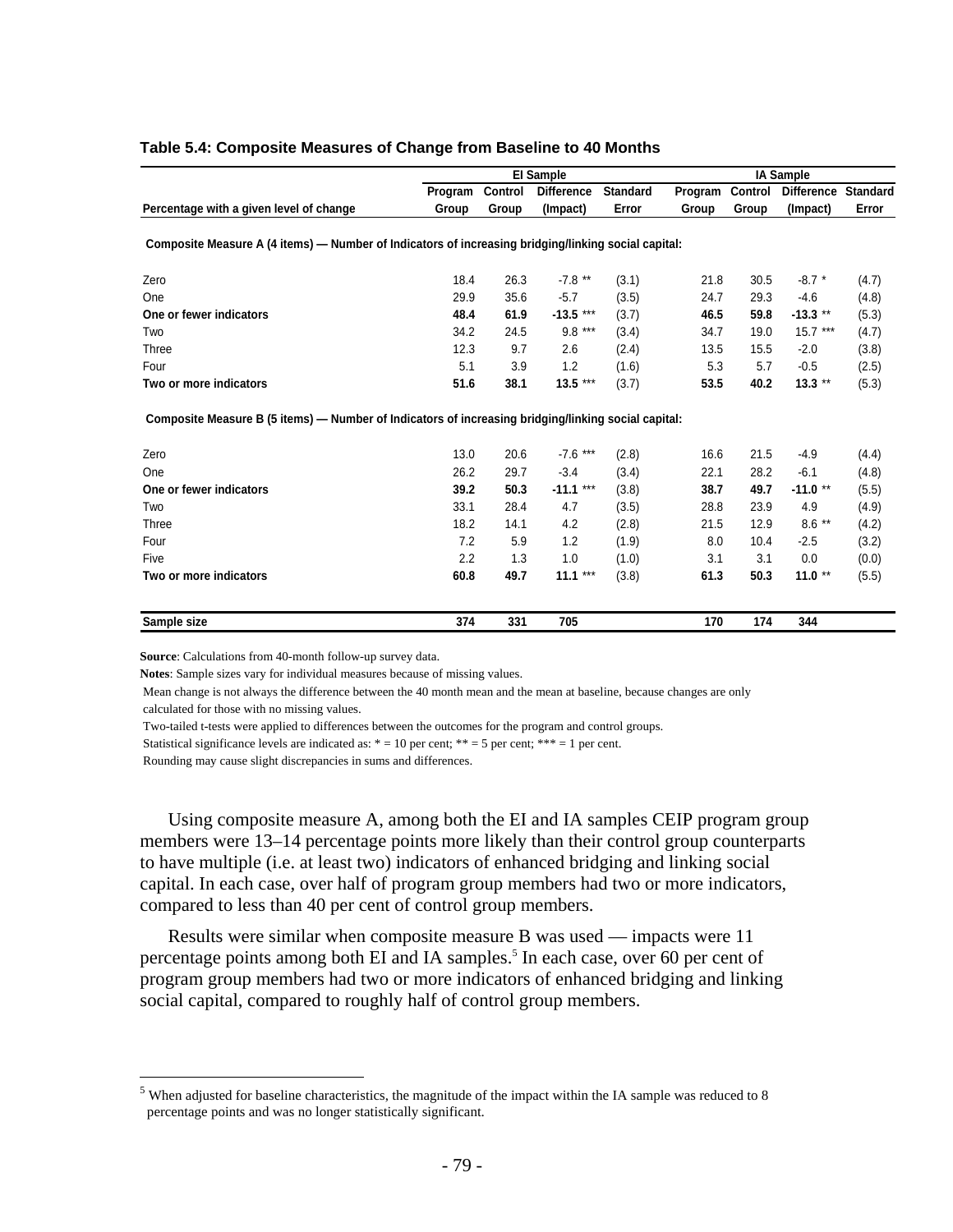# **SUMMARY**

CEIP had much more pronounced impacts on social capital 40 months after enrolment than were observed at 18 months. Substantial impacts were observed in those aspects of social capital commonly associated with the development of bridging or linking social capital — namely increased access to specific resources such as specialized advice and help finding a job, growth of weak ties, and reduction in network density. These results demonstrate that social capital can be enhanced through a community-based jobs program like CEIP. Furthermore, the fact that impacts have grown considerably in the second half of the program suggests that the longer duration employment and threeyear eligibility period were significant factors in the development of social capital.

Nevertheless, these are only interim impacts, coinciding with the termination of the CEIP eligibility period. Forthcoming results from a 54-month follow-up survey will determine whether the social capital gains resulting from CEIP were maintained over a year after the program's termination. As well, final surveys have been expanded to include questions on use of social networks in order to assess how participants utilize their social capital and explore its effects on other outcomes of interest including employment, income, and health and well-being.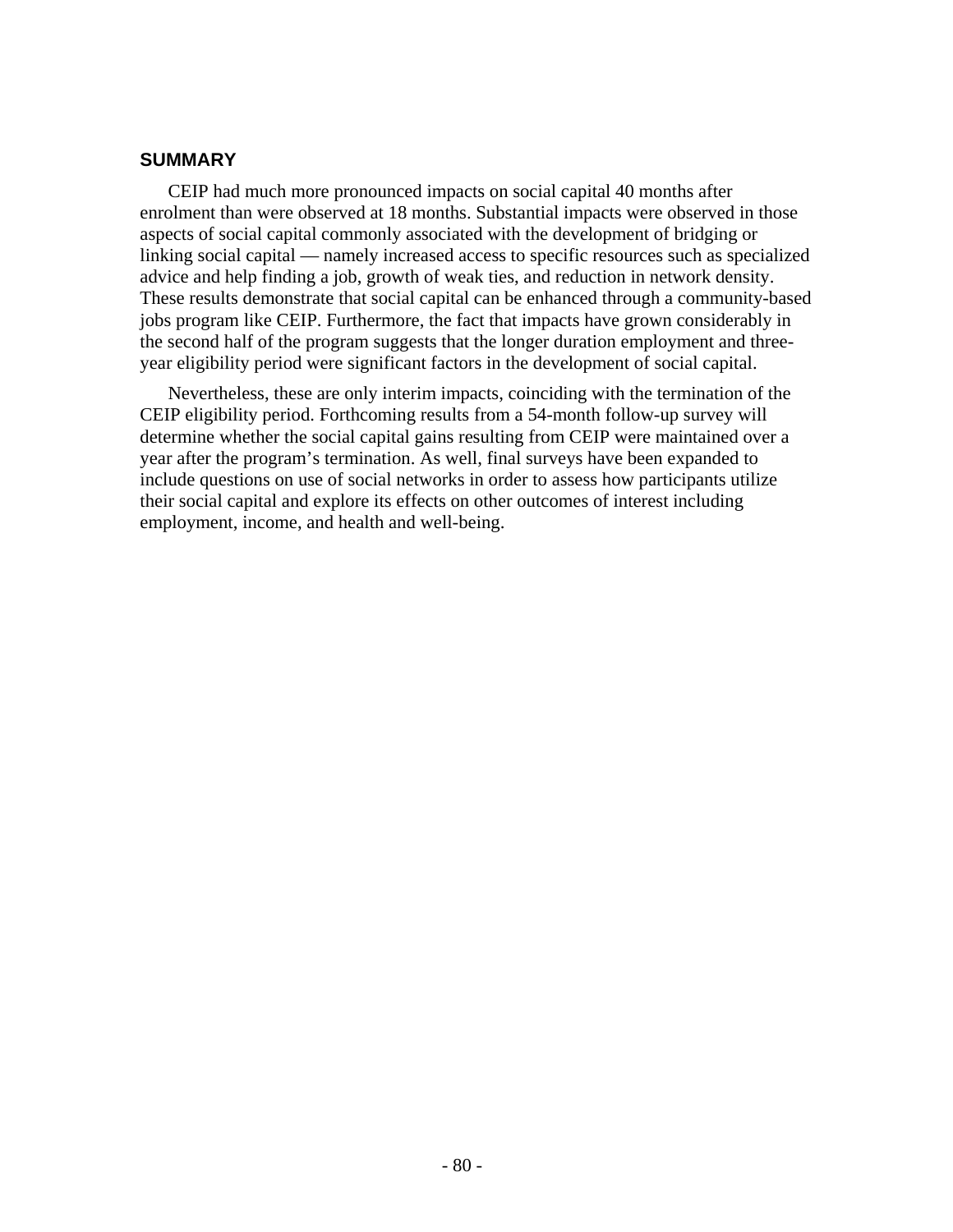# **Chapter 6: Impacts on Employability**

There are several factors that determine an individual's success in finding and keeping a job. For instance, knowledge obtained from formal training, generic or transferable skills, attitudes to work, and a willingness to move are factors that may influence one's ability to find and maintain employment. During the Community Employment Innovation Project (CEIP) 40-month follow-up interview, information was collected on each of these factors in order to gauge the overall impact of CEIP on program group members. For although economic measures such as employment, income, and receipt of transfer payments were an important focus of the CEIP evaluation, noneconomic measures such as social networks, volunteering, subjective well-being, attitudes towards work, and factors that relate to the ability to find and keep a job are all aspects of the participants' lives that were expected to be influenced by CEIP.

# **SOFT SKILLS**

Generic skills are often called "soft" or non-cognitive skills, differentiating them from more concrete cognitive or academic skills, which are usually measured using aptitude or achievement results such as IQ scores or level of education. Generic skills refer to allpurpose skills that are fundamental to performing a wide range of tasks in a wide range of occupations. They include, but are not limited to, communication skills, teamwork, positive work attitudes, and problem-solving skills. CEIP was expected to support the attainment and/or further development of generic skills as a by-product of participation in the varied and multiple work opportunities offered through the program. Several of the generic skills that CEIP measured, such as adapting to change and system thinking, are more likely to be gained through life experiences than through typical classroom teaching. There is no guarantee, however, that these CEIP-related experiences would produce or enhance participants' soft skills over and above that which would have occurred without CEIP.

Various employer surveys document the importance of generic skills to labour market success, consistently expressing a preference for workers with adequate generic skills (Bowles, Gintis & Osborne, 2000). Furthermore, in the late 1980s and early 1990s, several research publications by international governments and research organizations acknowledged the need for soft skills, in addition to technical and academic qualifications. The Conference Board of Canada developed the Employability Skills Profile with input from Canadian employers (McLaughlin, 1992), which focuses on skills in communication, lifelong learning, positive attitudes and behaviours, teamwork, problem-solving skills, responsibility and adaptability.

Several other projects commonly list many of the same soft skills as skills required by employers. However, there is no common framework or consensus for assessing such skills. Soft skills are difficult to measure, because they are not known, easily verified factors such as height or weight, but instead are based on subjective judgement.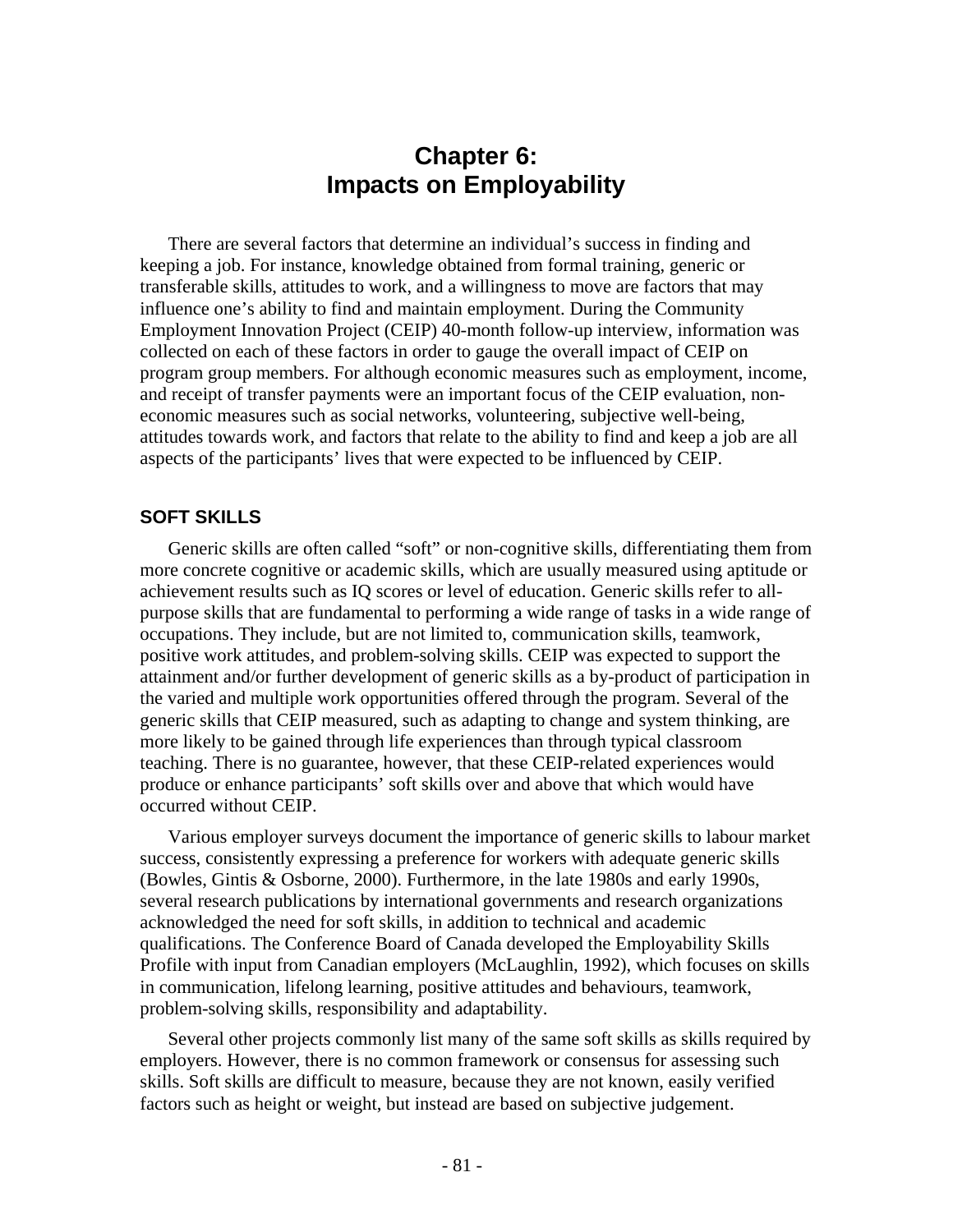Moreover, they are often self-reported measures. Despite this, sociologists, psychologists, and, more recently, economists, have used various instruments and methods to examine the effects of soft skills on labour market success. Overwhelmingly, soft skills research indicates that non-cognitive skills have a positive effect on labour market success.

CEIP is evaluating soft skills using a subset of nine questions from *Working: Assessing Skills, Habits, and Style,*<sup>1</sup> which assesses proficiency in nine workplace competencies — responsibility, teamwork, persistence, sense of quality, lifelong learning, adapting to change, problem solving, information processing, and system thinking. Each soft skill measure is described in Text Box 6.1.

### **Mechanisms by which CEIP Can Develop Generic Skills**

CEIP provided a range of jobs with a wide array of organizations through which participants could conceivably acquire or continue to develop generic skills. The vast majority of jobs were in the service industry with voluntary or third-sector organizations, which required participants to be flexible and work at various positions on the job. Employability assessments were used in determining which types of jobs would be most suitable for participants. In some jobs, participants would have had to quickly adapt to working in a new environment, with new rules and new organizational culture. While some positions required independent work, others involved teamwork. Although largely positive among Employment Insurance (EI) sample members, results for the income assistance (IA) sample show mixed effects. Impact results on soft skills are shown in Table 6.1, for both EI and IA sample members.

 $\overline{a}$ 

<sup>1</sup> *Working: Assessing skills, habits, and style* (Miles & Grummon, 1996) is a 50-item questionnaire that measures the presence of nine competencies — responsibility, teamwork, persistence, sense of quality, lifelong learning, adaptability to change, problem solving, information processing, and systems thinking. The authors report that it is a statistically valid and reliable diagnostic instrument. CEIP program group members completed the 50 questions during assessment week. The Social Research and Demonstration Corporation (SRDC) performed exploratory factor analysis on a subsample of the data collected during assessment week to confirm the nine dimensions and identify one item that best captures each of them. These nine questions were used in subsequent CEIP telephone surveys. This shortened version of the questionnaire was necessary to reduce time constraints on survey respondents and yet capture the nine dimensions in the long version of the questionnaire.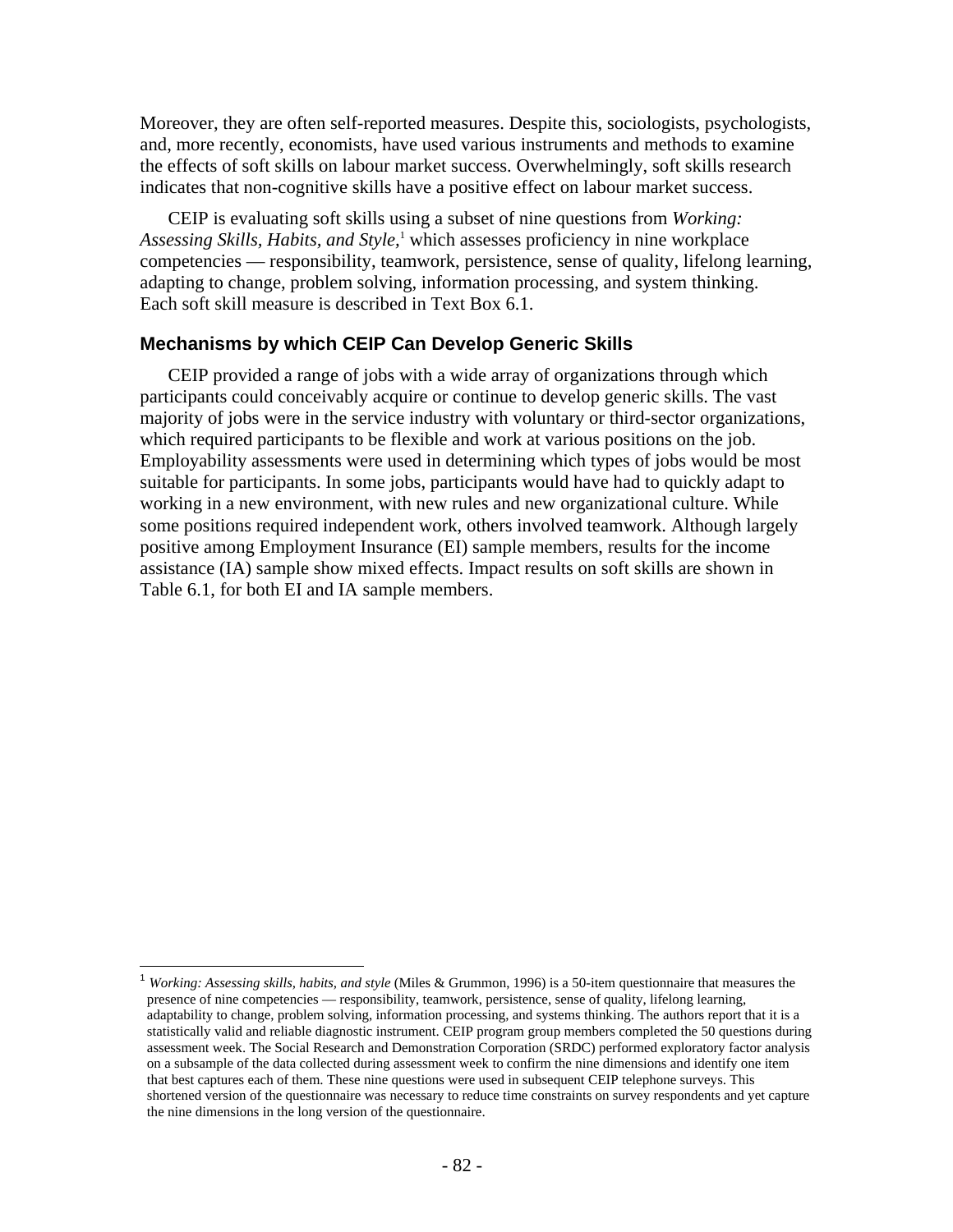#### **Text Box 6.1: Measures of Soft Skills**

Each of the nine competencies used to measure soft skills is scored on a scale of 1 (almost always like me) to 5 (almost never like me).

**Responsibility**. Responsibility is measured using the statement, "It really bugs me to see a problem that no one is trying to solve." Persons with a sense of responsibility are able to take ownership of the tasks at hand, identify its components, and set priorities and targets to get it done satisfactorily.

**Teamwork.** Teamwork is measured using the statement, "I prefer to learn with other people." This statement measures the respondent's comfort level for working with other people.

**Persistence.** Persistence is measured with the statement, "I follow through on things no matter what it takes." This statement measures the respondent's desire to satisfactorily finish a task that has been started but at the same time being able to recognize when an adequate amount of effort has been made.

**Sense of Quality.** Sense of quality relates to going beyond the mere minimum required to get the job done. It is spending the extra time and effort to produce work that can be looked upon with pride. It is measured in the survey with the statement, "I can't quit thinking about something until I'm sure I've done it well."

**Lifelong Learning.** Lifelong learning encompasses the desire and motivation to continue learning in order to keep up the ever-changing demands of the workplace. It is measured in the survey with the statement, "I prefer to know what's in it for me before I spend a lot of effort learning something."

**Adaptability.** Adaptability to change is measured in the survey with the statement, "I usually do something I've enjoyed rather than try something different." Adapting to change requires flexibility and the ability to adjust easily to varied experiences and changes in the workplace.

**Problem Solving.** Problem solving entails being able to recognize a problem, to dissect it, and develop solutions for its resolution. This measure is captured with the statement, "I make a detailed plan before I tackle a complex problem."

**Information Processing.** Information processing is the ability to amass and synthesize information from various sources and experiences. It is measured in the survey with the statement, "I understand new things by seeing how they fit with what I already know."

**Systems Thinking.** This measure looks at interrelationships and culture within an organization. It is measured in the survey with the statement, "I know how to get things done in a system or an organization."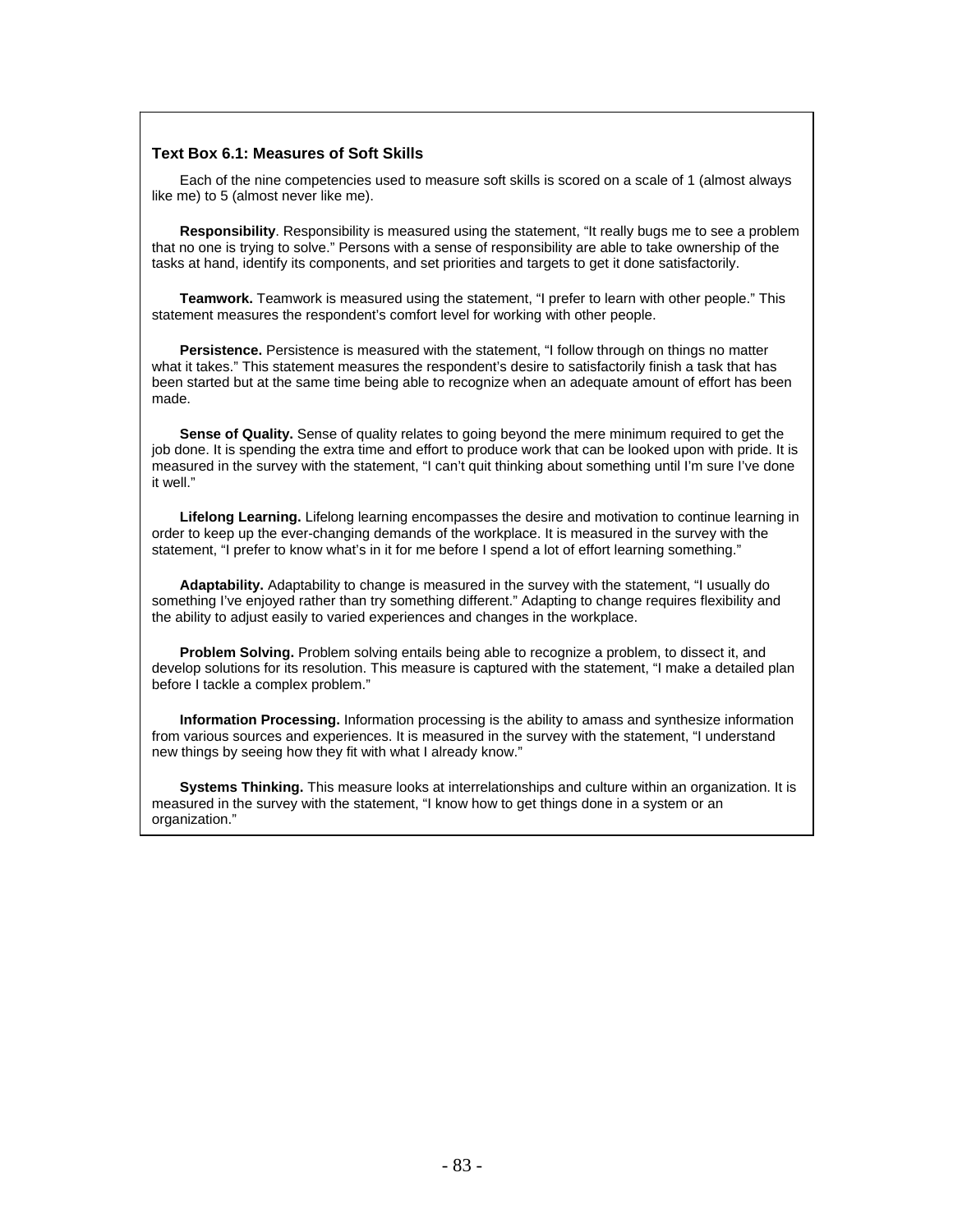|                                             |                 |       | El Sample           |       |       |       | IA Sample                  |                 |
|---------------------------------------------|-----------------|-------|---------------------|-------|-------|-------|----------------------------|-----------------|
|                                             | Program Control |       | Difference Standard |       |       |       | Program Control Difference | <b>Standard</b> |
| <b>Outcome</b>                              | Group           | Group | (Impact)            | Error | Group | Group | (Impact)                   | Error           |
| It really bugs me to see a problem that     |                 |       |                     |       |       |       |                            |                 |
| nobody is trying to solve                   |                 |       |                     |       |       |       |                            |                 |
| Almost always/quite a bit like me           | 74,8            | 78,9  | $-4,2$              | (2,9) | 81,2  | 78,5  | 2,7                        | (4,0)           |
| Moderately like me                          | 14,7            | 12,7  | 2,0                 | (2,4) | 10,6  | 8,2   | 2,4                        | (2,9)           |
| Occasionally/almost never like me           | 10,5            | 8,4   | 2,1                 | (2,0) | 8,2   | 13,3  | $-5,1$ *                   | (3,1)           |
| I prefer to learn with other people         |                 |       |                     |       |       |       |                            |                 |
| Almost always/quite a bit like me           | 64,5            | 66,4  | $-1,9$              | (3,3) | 73,4  | 75,0  | $-1,6$                     | (4, 4)          |
| Moderately like me                          | 22,8            | 21,1  | 1,7                 | (2,9) | 15,9  | 15,3  | 0,6                        | (3,6)           |
| Occasionally/almost never like me           | 12,7            | 12,5  | 0,2                 | (2,3) | 10,6  | 9,7   | 0,9                        | (3,0)           |
| I follow through on things no matter what   |                 |       |                     |       |       |       |                            |                 |
| what it takes                               |                 |       |                     |       |       |       |                            |                 |
| Almost always/quite a bit like me           | 90,4            | 86,5  | $3,8 *$             | (2,2) | 89,4  | 87,7  | 1,7                        | (3,2)           |
| Moderately like me                          | 7,3             | 10,2  | $-2,9$              | (2,0) | 6,7   | 8,7   | $-2,0$                     | (2,7)           |
| Occasionally/almost never like me           | 2,3             | 3,3   | $-1,0$              | (1,2) | 3,8   | 3,6   | 0,3                        | (1, 9)          |
| I can't quit thinking about something until |                 |       |                     |       |       |       |                            |                 |
| I am sure they I have done it very well     |                 |       |                     |       |       |       |                            |                 |
| Almost always/quite a bit like me           | 88,3            | 87,8  | 0,5                 | (2,3) | 85,6  | 91,3  | $-5,7$ *                   | (3,2)           |
| Moderately like me                          | 9,1             | 9,1   | 0,0                 | (2,0) | 9,6   | 7,2   | 2,4                        | (2, 8)          |
| Occasionally/almost never like me           | 2,6             | 3,0   | $-0,5$              | (1,2) | 4,8   | 1,5   | $3,3*$                     | (1, 8)          |
| I prefer to know what's in it for me before |                 |       |                     |       |       |       |                            |                 |
| I spend a lot of effort learning something  |                 |       |                     |       |       |       |                            |                 |
| Almost always/quite a bit like me           | 30,8            | 36,3  | $-5,6*$             | (3,3) | 29,9  | 42,0  | $-12,1$ **                 | (4, 8)          |
| Moderately like me                          | 30,0            | 28,9  | 1,1                 | (3,2) | 28,4  | 30,1  | $-1,6$                     | (4,6)           |
| Occasionally/almost never like me           | 39,2            | 34,8  | 4,4                 | (3,4) | 41,7  | 28,0  | $13,7$ ***                 | (4, 8)          |
| I usually do something I enjoy rather       |                 |       |                     |       |       |       |                            |                 |
| than try something different                |                 |       |                     |       |       |       |                            |                 |
| Almost always/quite a bit like me           | 29,8            | 38,4  | $-8,6$ ***          | (3,3) | 33,7  | 42,2  | $-8,5*$                    | (4, 9)          |
| Moderately like me                          | 36,4            | 32,0  | 4,4                 | (3,3) | 27,3  | 30,2  | $-2,9$                     | (4, 6)          |
| Occasionally/almost never like me           | 33,8            | 29,6  | 4,2                 | (3,3) | 39,0  | 27,6  | $11,4$ **                  | (4,7)           |
| I make a detailed plan before I tackle a    |                 |       |                     |       |       |       |                            |                 |
| complex problem                             |                 |       |                     |       |       |       |                            |                 |
| Almost always/quite a bit like me           | 59,1            | 60,3  | $-1,2$              | (3,4) | 60,4  | 61,7  | $-1,3$                     | (4, 9)          |
| Moderately like me                          | 21,5            | 21,4  | 0,1                 | (2,9) | 13,5  | 20,7  | $-7,2*$                    | (3,8)           |
| Occasionally/almost never like me           | 19,4            | 18,3  | 1,1                 | (2,7) | 26,1  | 17,6  | $8,5$ **                   | (4,1)           |

# **Table 6.1: Impacts on Working Skills at the 40-Month Follow-Up Interview**

*(continued)*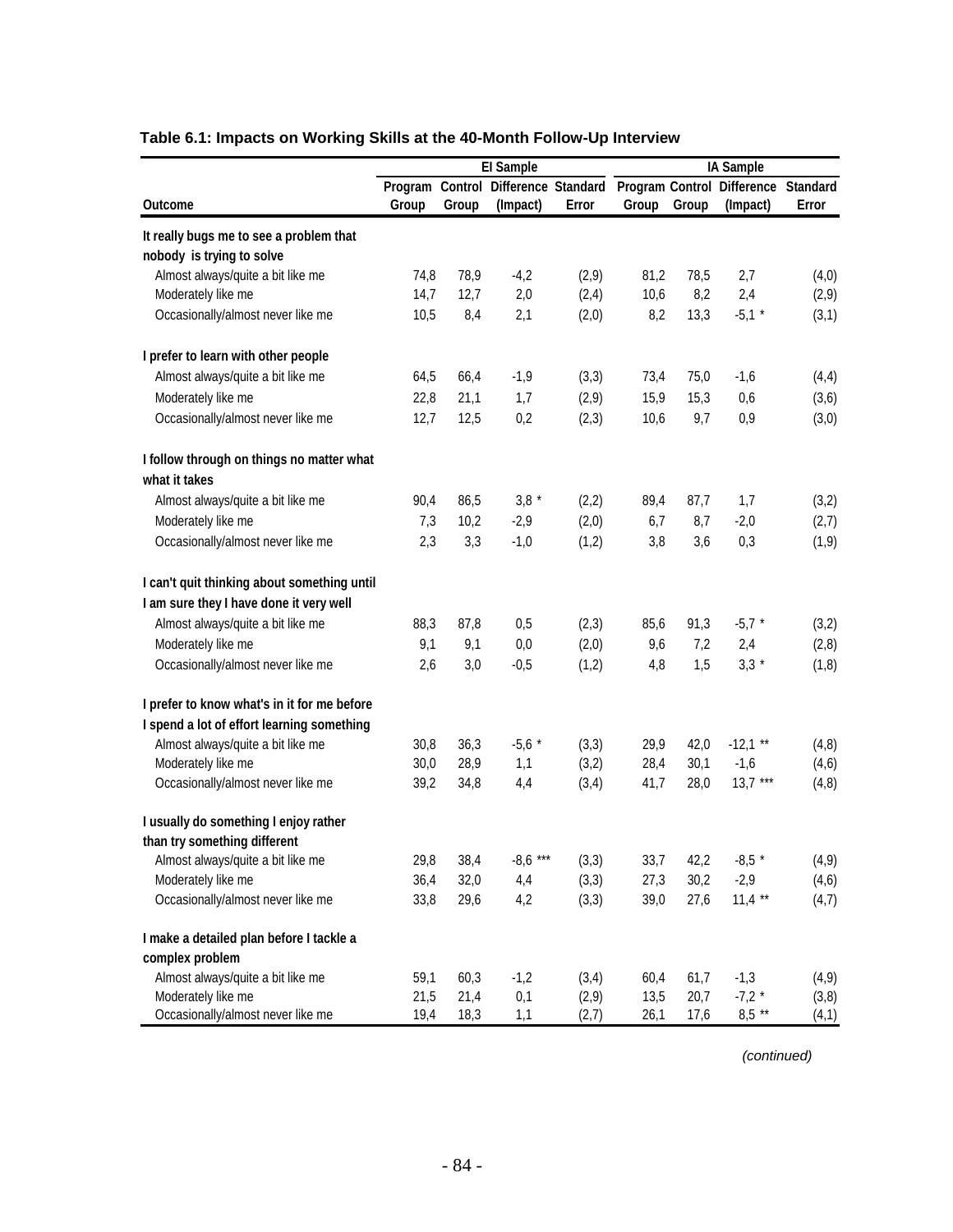|                                       |                  |                  | El Sample                     |                          |                  |                         | IA Sample                     |                          |
|---------------------------------------|------------------|------------------|-------------------------------|--------------------------|------------------|-------------------------|-------------------------------|--------------------------|
| Outcome                               | Program<br>Group | Control<br>Group | <b>Difference</b><br>(Impact) | <b>Standard</b><br>Error | Program<br>Group | <b>Control</b><br>Group | <b>Difference</b><br>(Impact) | <b>Standard</b><br>Error |
| I understand new things by seeing how |                  |                  |                               |                          |                  |                         |                               |                          |
| they fit with what I already know     | 78.1             | 80.1             | -1.9                          | (2.9)                    | 75.9             | 75.6                    | 0.2                           | (4.3)                    |
| Almost always/quite a bit like me     | 15.3             | 13.0             | 2.3                           | (2.4)                    | 18.7             | 17.6                    | 1.1                           | (3.9)                    |
| Moderately like me                    | 6.6              | 6.9              | $-0.3$                        | (1.8)                    | 5.4              | 6.7                     | $-1.3$                        | (2.4)                    |
| Occasionally/almost never like me     |                  |                  |                               |                          |                  |                         |                               |                          |
| I know how to get things done in a    |                  |                  |                               |                          |                  |                         |                               |                          |
| system or an organization             | 86.4             | 80.9             | $5.5***$                      | (2.6)                    | 78.2             | 83.0                    | -4.8                          | (4.0)                    |
| Almost always/quite a bit like me     | 9.6              | 12.5             | $-2.9$                        | (2.2)                    | 13.6             | 11.3                    | 2.3                           | (3.3)                    |
| Moderately like me                    | 4.0              | 6.6              | $-2.6*$                       | (1.6)                    | 8.3              | 5.7                     | 2.6                           | (2.6)                    |
| Occasionally/almost never like me     |                  |                  |                               |                          |                  |                         |                               |                          |
| Sample size                           | 441              | 410              |                               |                          | 210              | 201                     |                               |                          |

#### **Table 6.1: Impacts on Working Skills at the 40-Month Follow-Up Interview (Cont'd)**

**Source**: Calculations from the 40-month survey data.

**Notes**: Sample sizes vary for individual measures because of missing values. This may cause slight discrepancies in sums and differences.

All analyses were only for those who responded to the 40-month survey.

 Two-tailed t-tests were applied to differences in outcomes between the program and control groups. Statistical significance levels are indicated as:  $* = 10$  per cent;  $** = 5$  per cent;  $*** = 1$  per cent.

Rounding may cause slight discrepancies in sums and differences.

Sample size for the program group is 470 for the EI group and 237 for the IA group.

# **EI Sample**

 $\overline{a}$ 

Table 6.1 reveals that CEIP had a positive impact on four of the soft skills measured: persistence, lifelong learning, adapting to change, and systems thinking. The results show an increase of 3.8 percentage points in the proportion of program group members that say they follow through on things no matter what (persistence). With respect to lifelong learning, 5.6 percentage points fewer program than control group members said they "prefer to know what's in it for them before spending a lot of effort learning something new."2

Program group members also show more willingness to be flexible and adapt to changes — 29.8 per cent of program group members versus 38.4 per cent of control group members said they usually do something they enjoy rather than try something new. The vast majority of program and control group members said they almost always know how to get things done in a system or organization. However, there was a difference of 5.5 percentage points between the two groups, which was statistically significant at the 5 per cent level of significance.

Compared to the early impact results, the 40-month findings are consistently positive and have grown in magnitude. Two of the four measures that yield positive impacts at 40

<sup>&</sup>lt;sup>2</sup> The adjusted impact on lifelong learning among the EI sample is slightly smaller in magnitude  $(4.8$  percentage points) than the unadjusted estimate and it fails to reach statistical significance.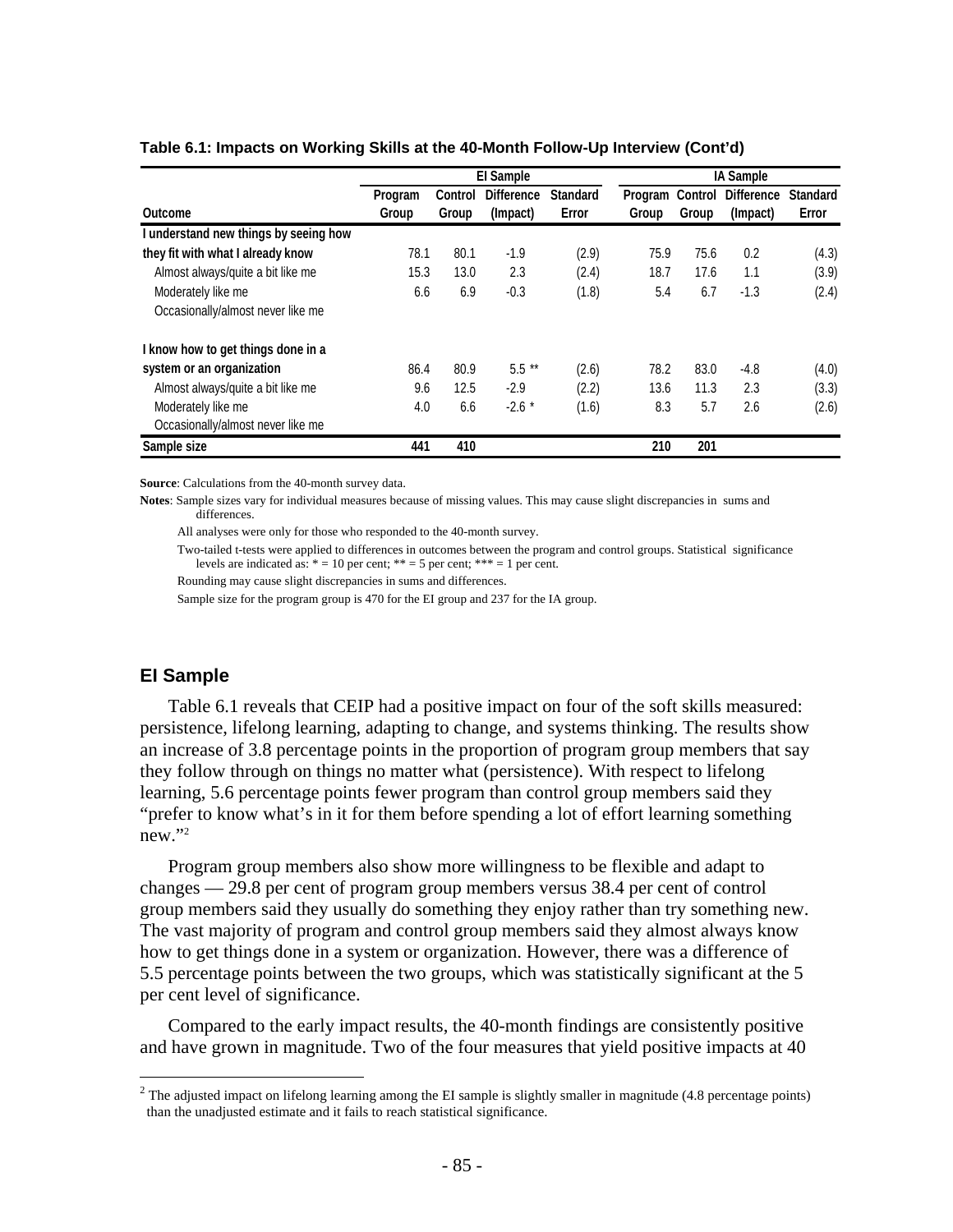months, lifelong learning and adapting to change, were also positively influenced by CEIP halfway into the project, but were smaller in magnitude. The other two measures that yield positive results, persistence and system thinking, are newly observed impacts at 40 months. At the same time a negative impact observed at 18 months on the skill measure for responsibility was no longer present at 40 months.

# **IA Sample**

Among IA sample members, CEIP appears to have both positive and negative effects on some measures of soft skills. For instance, there is a 5.1 percentage point decrease in the proportion of program group members who say they are occasionally or almost never bothered to see a problem that nobody is trying to fix. This indicates a positive impact on the willingness to take personal responsibility for required tasks.

CEIP also had a positive impact on IA program group members' receptiveness to continuous learning and the ability to adapt to change. About 42 per cent of program group members versus 28 per cent of control group members said they "occasionally and almost never need to know what's in it for them before spending a lot of effort learning something new." At the same time, 30 per cent of program group members and 42 per cent of control group members said that this was almost always or quite a bit like them.

There was a statistically significant decrease in the proportion of program group members that said they almost always do things they enjoy rather than try something different relative to the control group (33.7 per cent of program group; 42.2 per cent of control group). This occurred with a simultaneous statistically significant increase in the proportion that said this was only occasionally or almost never like them — 39 per cent of the program group and 27.6 per cent of the control group. These results suggest that IA program group members are more likely to adapt to changes than their control group counterparts.

However, CEIP had a negative impact on IA program group members' problem solving ability and a sense of quality. There was an 8.5 percentage point difference between program and control group members who said they only occasionally or almost never make a detailed plan before tackling a complex problem. This is coupled with a statistically significant decrease in the proportion that said this was only moderately like them. A decrease in attention to detail and a sense of quality was also observed among IA program group members when compared to their counterparts in the control group. However, both of these impacts are quite small and statistically insignificant following regression adjustment.

The negative effect on problem solving among IA program group members raises an important caveat about CEIP as it may be indicative of the quality and/or suitability of the assigned jobs for some participants. It is possible that some assigned positions would not have provided many opportunities for participants to engage in finding solutions to complex problems, and this result likely affirms the need for the design to incorporate a range of job placements options and a rigorous assessment and job-matching component to allow for the most suitable job placements.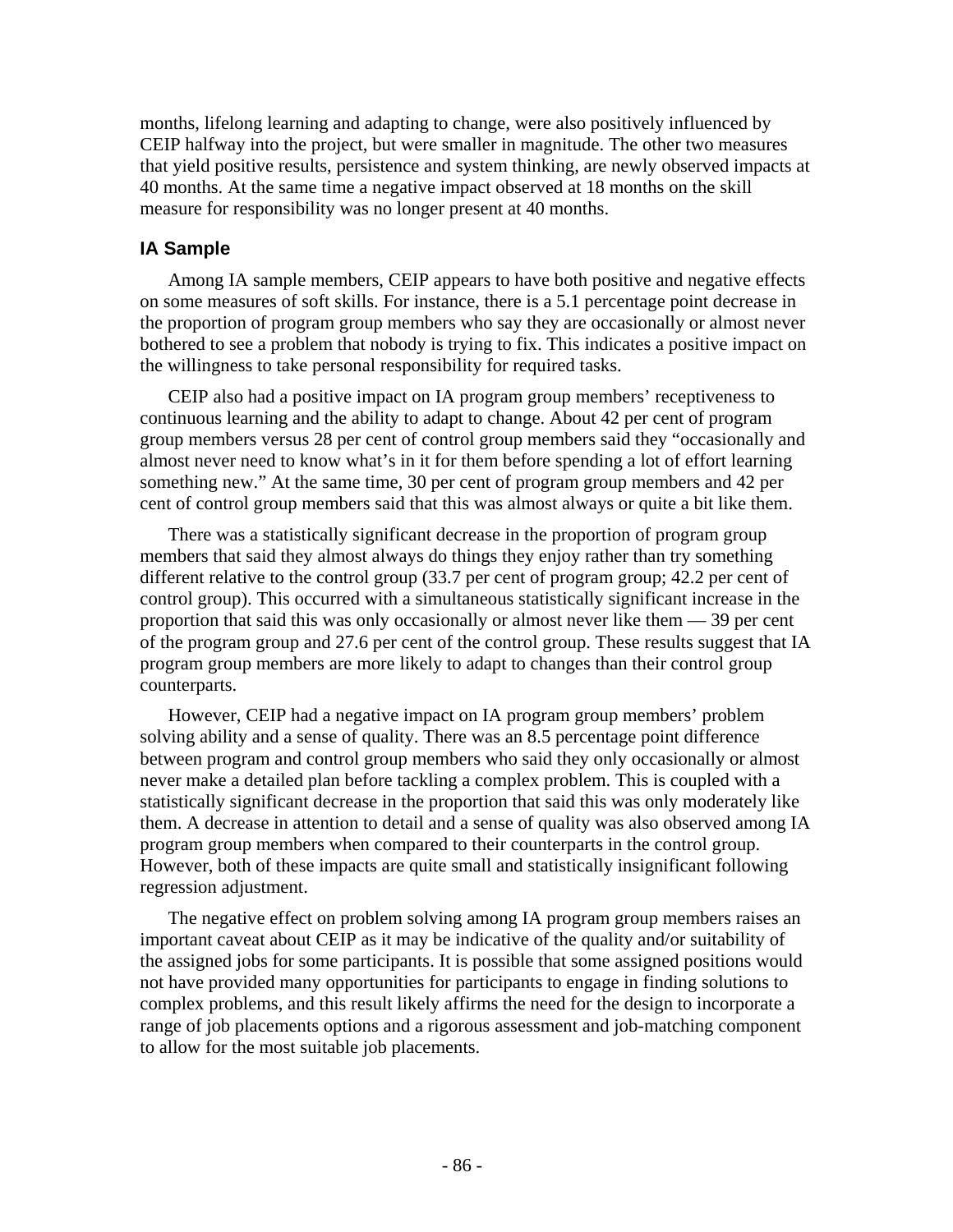# *Additional Subgroup Impacts: Problem Solving, Systems Thinking*

Differences in impacts on working skills were assessed along a number of additional subgroups based on demographic characteristics measured at enrolment (see Appendix D). Although a few differences were found, most were small and only significant at the 10 per cent level, and/or were sensitive to regression adjustment of the impacts.

Two differences in subgroup impacts that were large, statistically significant, and of some policy relevance include the effects on problem solving and systems thinking. Among IA program group members, the negative impacts of CEIP on problem solving were experienced solely by women. Among EI program group members, the positive impacts on systems thinking were felt largely by those with less education and lower incomes at enrolment — those who could likely benefit a great deal from improved transferable skills.

# **ATTITUDES TOWARDS WORK AND TRANSFER PAYMENTS**

Arguments in favour of work-related interventions include not only the acquisition of new skills — cognitive and non-cognitive — but also changes in behaviour. As such, it was expected that CEIP would result in changes in skill level and attitudes for those who received the treatment. Among IA sample members, few had prior long job tenure when they signed up for CEIP, and thus their attitude to work might have been influenced by having stable full-time employment. EI sample members had also been away from work for between 10 to 13 weeks when selected for CEIP and thus they too may have altered their attitude towards work by re-entering the workforce. Nonetheless, although CEIP participants were randomly selected, CEIP is a voluntary program, and those who eventually volunteered may have done so because they already had strong positive feelings about work.

The 40-month survey included five questions that might reveal whether CEIP caused changes in attitudes related to work and receipt of transfers. Table 6.2 presents findings on these questions. The results show that there were impacts on some personal beliefs that can be attributed to CEIP.

# **EI Sample**

CEIP had a positive impact on EI sample members' attachment to work. While the overwhelming majority of both program and control group members said they either agreed or agreed strongly with the statement "I like going to work," there is a statistically significant increase (7.6 percentage points) in the proportion of program group members who strongly agreed with this statement. At the same time there is a statistically significant decrease (3.3 percentage points) in the proportion that disagreed with this statement.

The vast majority of EI sample members — program and control — said they agreed or agreed strongly with the statement, "It is wrong to stay on welfare if you are offered a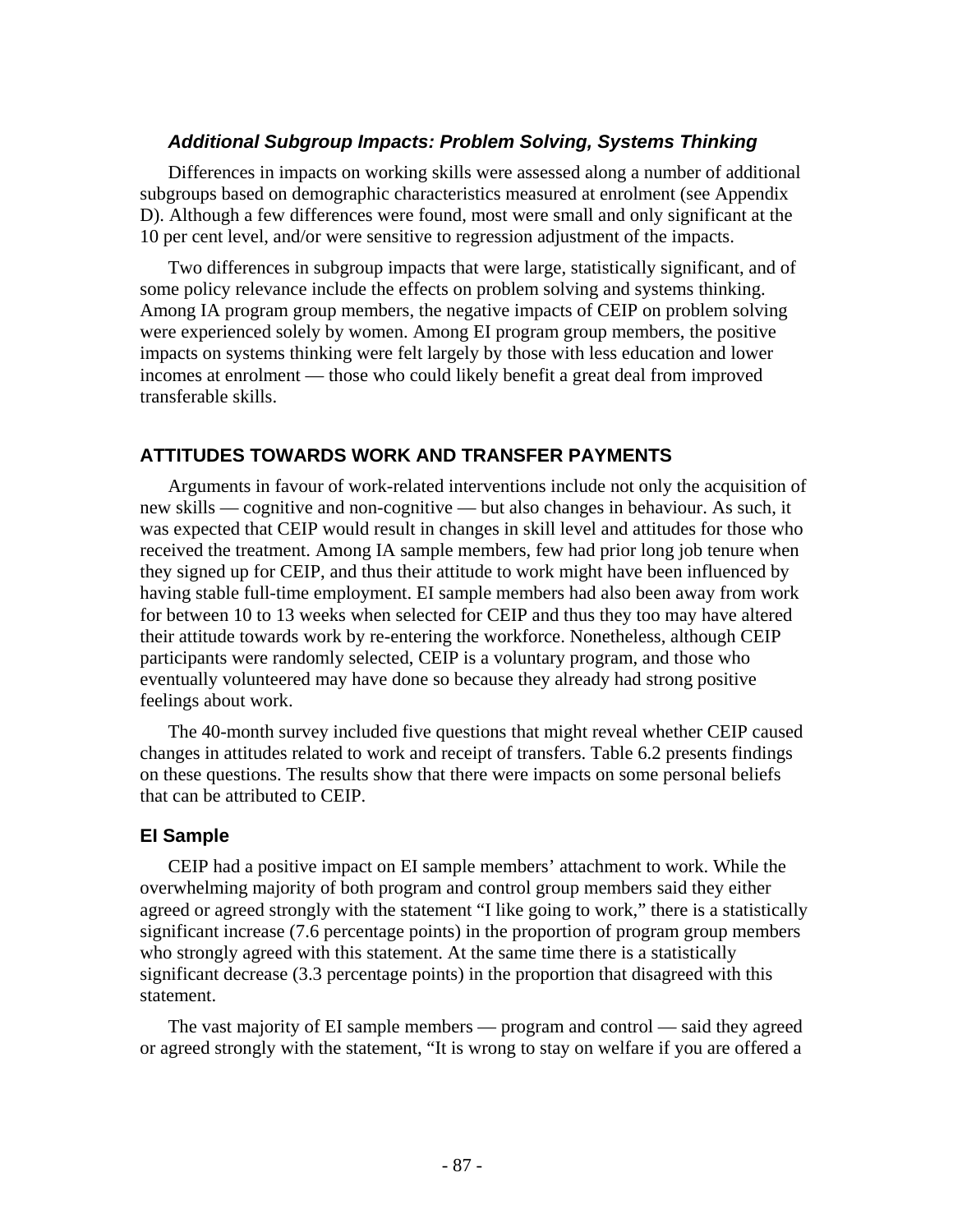job, even one you don't like."3 However, there is a statistically significant increase in the proportion that agreed (6.2 percentage points) and 2.9 percentage point decrease in the proportion that disagreed.

# **IA Sample**

 $\overline{a}$ 

CEIP had a positive impact on the strength of IA sample members' attitudes to work. This is demonstrated by a large increase in the proportion that said they agreed strongly with the statement "I like going to work." While 42.9 per cent of program group members mentioned they agreed strongly with the statement, only 29.4 per cent of control group members strongly agreed. CEIP also influenced the strength of IA program group members' feelings about having a job: while overall the vast majority of program and control group members agreed or agreed strongly that they are happier when they have a job, there is a marked increase in the proportion of program group members who said they agreed strongly with this statement (14.2 percentage points).

Similarly, the vast majority of IA sample members stated that their family supports them taking a job. Although it may seem at first glance that CEIP had little impact on the percentage of program group members who held a positive attitude in this respect (either agree or strongly agree), we note a significant increase (of 16.8 percentage points) in those that "agreed strongly" at the expense of those who simply said they "agreed." This pattern of shifting program group responses to the highest response category reflects a strengthened conviction of previously held positive attitudes. Although not suggestive of a radical *change* in attitudes, it is nonetheless a positive development that may be relevant to various outcomes related to employment including the intensity of job search activities.

 $3$  The unadjusted results presented in this chapter do not show statistically significant impacts among IA sample members on attitudes about staying on welfare or taking EI if offered a job. However, after regression adjustment, IA program group members showed an 8.8 percentage point higher likelihood than their control group counterparts of strongly agreeing that it was wrong to stay on welfare if offered a job, and a 10.1 percentage point higher likelihood of strongly agreeing that it was wrong to take EI if offered a job. These impacts are significant at the 10 per cent and 5 per cent levels, respectively.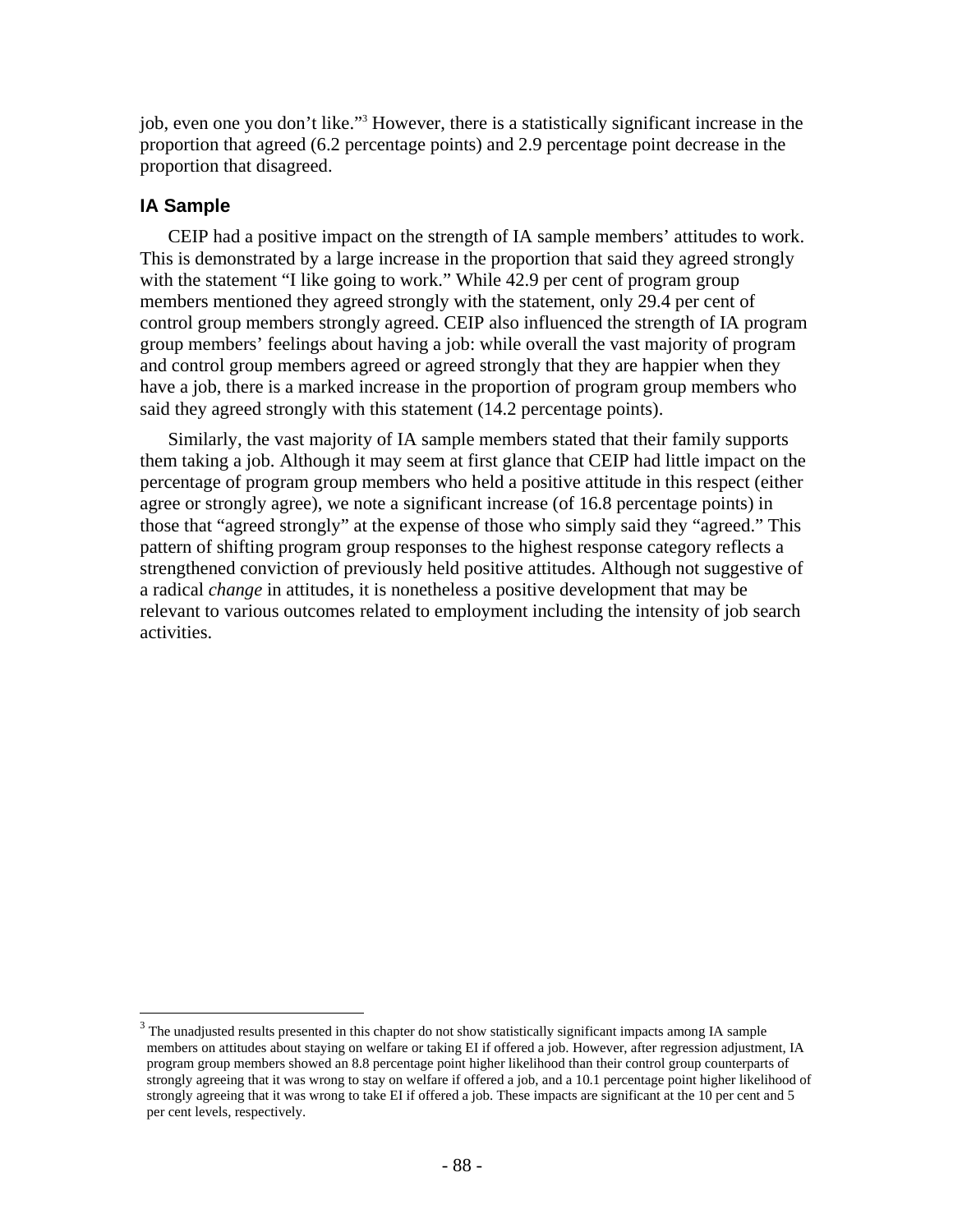|                                                |         |       | El Sample                          |       |       |       |                                     |       |
|------------------------------------------------|---------|-------|------------------------------------|-------|-------|-------|-------------------------------------|-------|
|                                                | Program |       | <b>Control Difference Standard</b> |       |       |       | Program Control Difference Standard |       |
| <b>Outcome</b>                                 | Group   | Group | (Impact)                           | Error | Group | Group | (Impact)                            | Error |
| I like going to work                           |         |       |                                    |       |       |       |                                     |       |
| Agree strongly                                 | 31.5    | 23.9  | $7.6$ **                           | (3.1) | 42.9  | 29.4  | $13.5***$                           | (4.8) |
| Agree                                          | 66.4    | 70.2  | $-3.8$                             | (3.2) | 56.7  | 67.5  | $-10.9$ **                          | (4.9) |
| Disagree                                       | 2.1     | 5.3   | $-3.3$ **                          | (1.3) | 0.0   | 3.1   | $-3.1$ **                           | (1.2) |
| Disagree strongly                              | 0.0     | 0.5   | $-0.5$                             | (0.3) | 0.5   | 0.0   | 0.5                                 | (0.5) |
| When I have a job I am a happier person        |         |       |                                    |       |       |       |                                     |       |
| Agree strongly                                 | 32.3    | 33.4  | $-1.1$                             | (3.3) | 46.3  | 32.1  | $14.2***$                           | (4.9) |
| Agree                                          | 65.1    | 62.5  | 2.6                                | (3.4) | 51.7  | 63.7  | $-12.0$ **                          | (5.0) |
| Disagree                                       | 2.5     | 4.1   | $-1.5$                             | (1.2) | 1.5   | 4.2   | $-2.7$                              | (1.7) |
| Disagree strongly                              | 0.0     | 0.0   | 0.0                                |       | 0.5   | 0.0   | 0.5                                 | (0.5) |
| My family supports me taking a job             |         |       |                                    |       |       |       |                                     |       |
| Agree strongly                                 | 34.4    | 32.0  | 2.4                                | (3.3) | 43.6  | 26.8  | 16.8<br>$***$                       | (4.7) |
| Agree                                          | 64.2    | 65.5  | $-1.3$                             | (3.3) | 53.9  | 70.1  | $-16.2$ ***                         | (4.8) |
| Disagree                                       | 1.4     | 2.5   | $-1.2$                             | (1.0) | 2.0   | 3.1   | $-1.1$                              | (1.6) |
| Disagree strongly                              | 0.0     | 0.0   | 0.0                                |       | 0.5   | 0.0   | 0.5                                 | (0.5) |
| It's wrong to stay on welfare if you are       |         |       |                                    |       |       |       |                                     |       |
| offered a job, even one you don't like         |         |       |                                    |       |       |       |                                     |       |
| Agree strongly                                 | 33.3    | 35.8  | $-2.4$                             | (3.4) | 40.0  | 32.8  | 7.2                                 | (4.9) |
| Agree                                          | 61.0    | 54.8  | $6.2*$                             | (3.5) | 50.5  | 52.4  | $-1.9$                              | (5.1) |
| <b>Disagree</b>                                | 5.2     | 8.1   | $-2.9*$                            | (1.7) | 9.0   | 13.2  | $-4.2$                              | (3.2) |
| Disagree strongly                              | 0.5     | 1.3   | $-0.8$                             | (0.7) | 0.5   | 1.6   | $-1.1$                              | (1.0) |
| It's wrong to take Employment Insurance if     |         |       |                                    |       |       |       |                                     |       |
| you are offered a job, even one you don't like |         |       |                                    |       |       |       |                                     |       |
| Agree strongly                                 | 21.5    | 25.9  | $-4.5$                             | (3.0) | 33.8  | 26.3  | 7.5                                 | (4.7) |
| Agree                                          | 61.6    | 58.6  | 2.9                                | (3.5) | 52.0  | 58.6  | $-6.6$                              | (5.1) |
| Disagree                                       | 16.0    | 14.4  | 1.6                                | (2.5) | 13.1  | 14.0  | $-0.8$                              | (3.5) |
| Disagree strongly                              | 0.9     | 1.0   | $-0.1$                             | (0.7) | 1.0   | 1.1   | $-0.1$                              | (1.0) |
| Sample size                                    | 441     | 410   |                                    |       | 210   | 201   |                                     |       |

### **Table 6.2: Impacts on Attitude to Work and Transfer Payments at the 40-Month Follow-Up Interview**

**Source**: Calculations from the 40-month survey data.

Notes: Sample sizes vary for individual measures because of missing values. This may cause slight discrepancies in sums and differences.

All analyses were only for those who responded to the 40-month survey.

 Two-tailed t-tests were applied to differences in outcomes between the program and control groups. Statistical significance levels are indicated as:  $* = 10$  per cent;  $** = 5$  per cent;  $*** = 1$  per cent.

Rounding may cause slight discrepancies in sums and differences.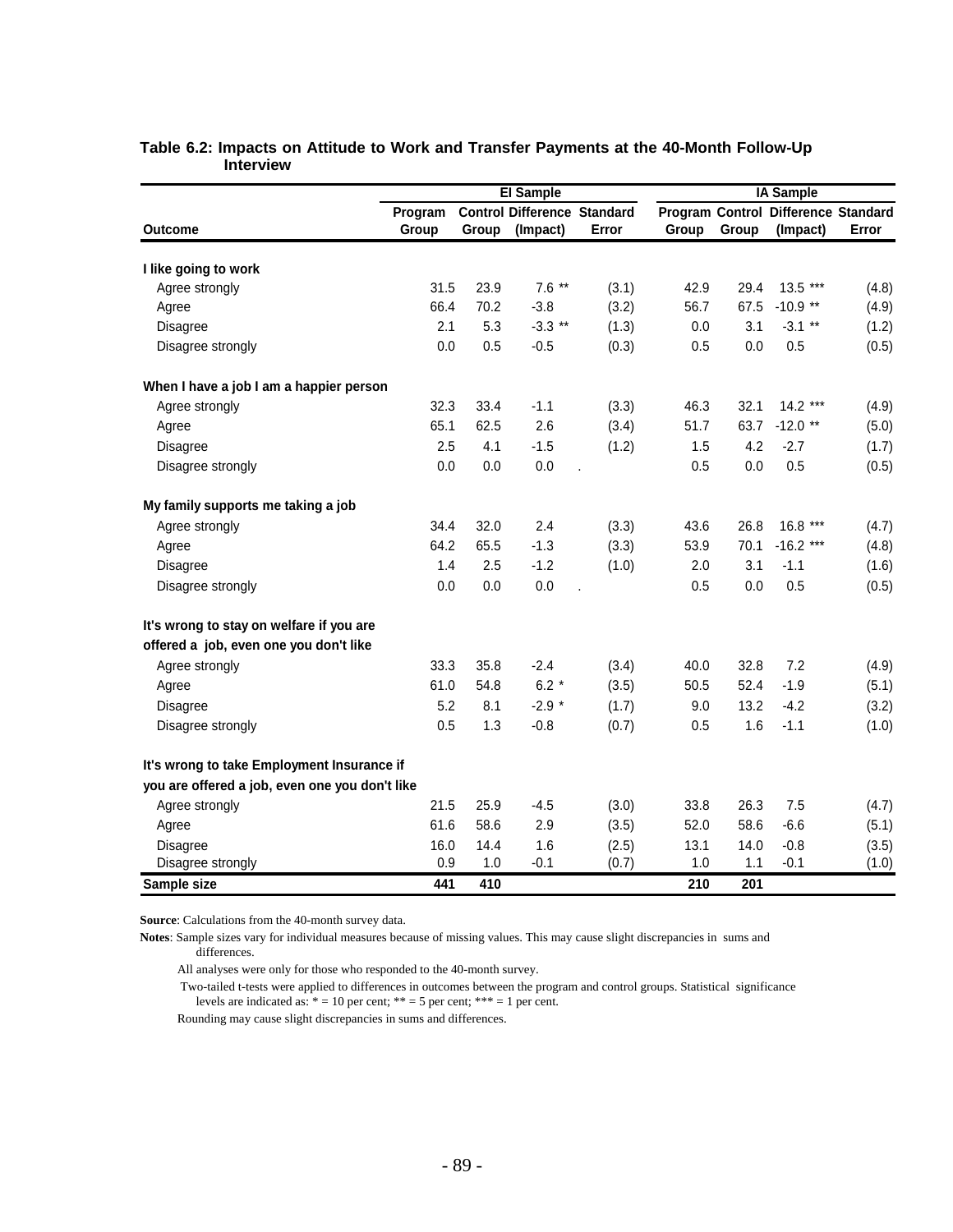### **EDUCATION AND TRAINING**

Education is an important variable in determining a person's employability. Besides there being general consensus among labour economists that education is an important factor in determining labour market success, there is also a plethora of research evidence documenting the widening earnings gap between those with and without post-secondary education. That being said, CEIP was not an education or training program; it was a community employment intervention. CEIP provided only a limited amount of ancillary activities to program group members that could be classified as training. This included basic job-readiness training and some core vocational courses including Occupational Health and Safety (OHS) and Cardiopulmonary Resuscitation (CPR). In order to pursue other education and training options, CEIP program group members would have had to do so on their own time. CEIP rules allowed program group members to take an unpaid leave of absence from the program to pursue education and training without losing their eligibility.

Program group members could also have chosen to combine work with education and training during their three-year eligibility. However, not many were expected to pursue this option because CEIP rules required active participants to be available to work 35 hours per week, leaving little room to pursue any time-intensive training. Thus, one possible effect of CEIP might have been to discourage the enrolment in non-CEIP training among program group members.

Table 6.3 presents the impacts of CEIP on enrolment and completion of non-CEIPprovided training. While participants from both the program and control group were equally likely to be enrolled in non-CEIP-provided education and training (about 30 percentage points), control group members were more likely to enrol in vocational or college classes, which typically require a large investment of time. For example, among EI sample members, there was a negative impact on courses taken towards a trade or vocational diploma or certificate (1.8 per cent of program group members versus 4.4 per cent of control group members), which is statistically significant at the 5 per cent level of significance. There was also a decrease in the proportion of IA program group members that took courses towards a college diploma or certificate (3.3 per cent versus 8 per cent for program and control groups, respectively), which is statistically significant at the 5 per cent level of significance.<sup>4</sup> It is worth noting that the courses most often mentioned were those taken to improve job skills and job requirement, followed by personal interest or life skills courses, with no statistically significant difference between program and control group members. These results confirm the expectation that a program offering stable full-time employment with long duration will affect the types of training activities that program group members are engaged in outside of the program. However, in light of the time constraints faced by program group members who were active in the program, it is surprising that the effects were so small. There was no statistically significant effect on enrolment in *any* training (considered in aggregate) and only small decreases in the

 4 Adjusted impacts also show a statistically significant decrease of 11 percentage points in the proportion of IA program group members who enrolled in any non-CEIP provided training.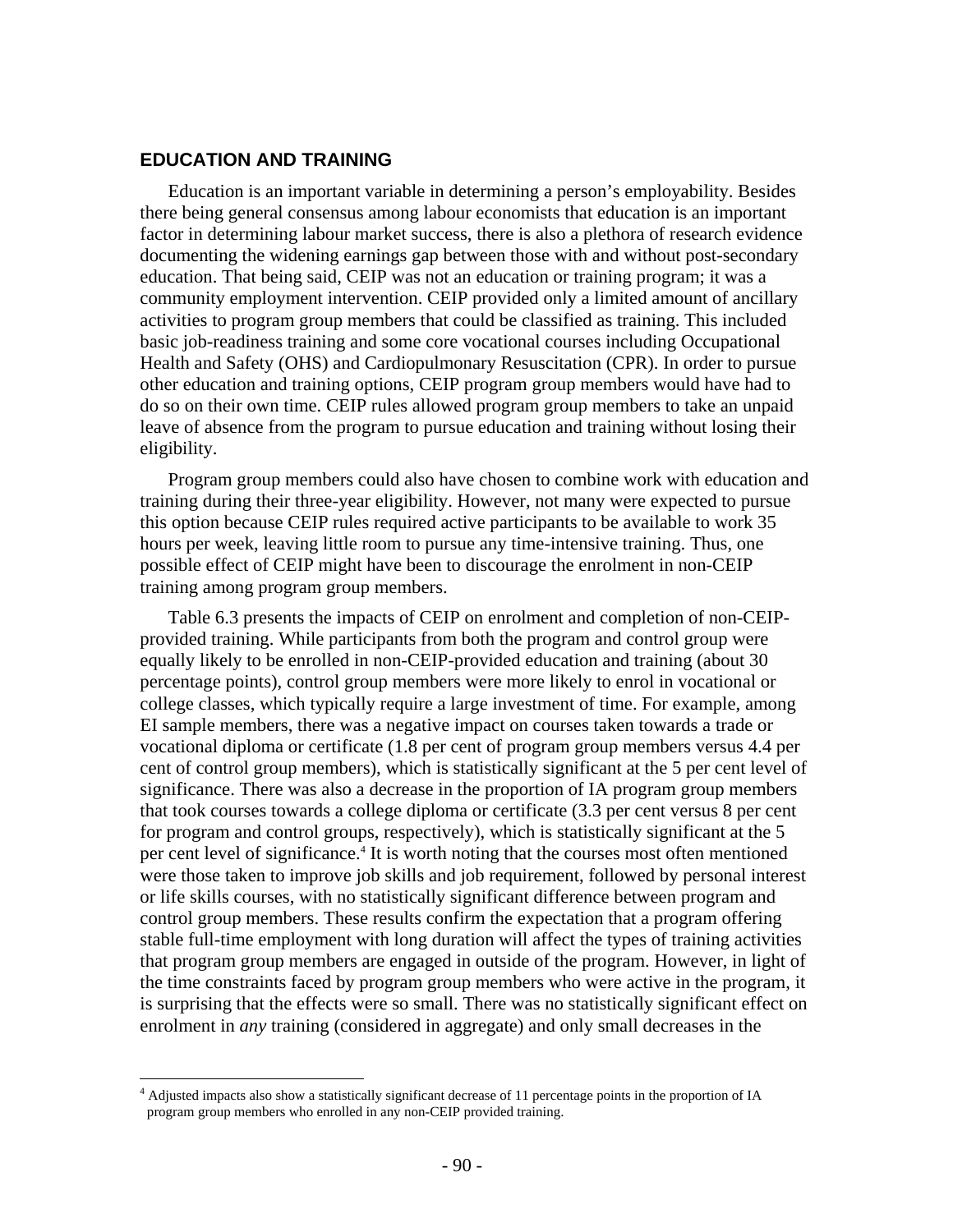percentage enrolled in particular certificate or diploma programs (less than five percentage point reduction).

|                                            |                  |       | <b>El Sample</b>                      |                          |       |       | <b>IA Sample</b>                                |       |
|--------------------------------------------|------------------|-------|---------------------------------------|--------------------------|-------|-------|-------------------------------------------------|-------|
| <b>Outcome</b>                             | Program<br>Group | Group | <b>Control Difference</b><br>(Impact) | <b>Standard</b><br>Error | Group | Group | Program Control Difference Standard<br>(Impact) | Error |
|                                            |                  |       |                                       |                          |       |       |                                                 |       |
| Non-CEIP-provided training since enrolment | 30.4             | 30.7  | $-0.4$                                | (3.2)                    | 24.0  | 31.3  | $-7.3$                                          | (4.4) |
| Courses taken towards:                     |                  |       |                                       |                          |       |       |                                                 |       |
| Improving job skills/job requirement       | 22.9             | 20.0  | 2.9                                   | (2.8)                    | 12.4  | 15.4  | $-3.0$                                          | (3.4) |
| High school diploma                        | 2.3              | 1.7   | 0.6                                   | (1.0)                    | 3.3   | 4.0   | $-0.6$                                          | (1.9) |
| Apprenticeship diploma/certificate         | 0.9              | 0.5   | 0.4                                   | (0.6)                    | 1.0   | 0.5   | 0.5                                             | (0.8) |
| Trade/vocational diploma or certificate    | 1.8              | 4.4   | $***$<br>$-2.6$                       | (1.2)                    | 3.3   | 4.5   | $-1.1$                                          | (1.9) |
| College diploma or certificate             | 6.3              | 6.8   | $-0.5$                                | (1.7)                    | 3.3   | 8.0   | $-4.6$<br>$***$                                 | (2.3) |
| University degree                          | 2.0              | 2.0   | 0.1                                   | (1.0)                    | 1.0   | 1.5   | $-0.5$                                          | (1.1) |
| Personal interest or life skills           | 16.1             | 15.2  | 0.9                                   | (2.5)                    | 9.0   | 7.5   | 1.6                                             | (2.7) |
| Job requirement                            | 2.3              | 2.4   | $-0.2$                                | (1.0)                    | 4.8   | 7.5   | $-2.7$                                          | (2.4) |
| Other                                      | 0.0              | 0.0   | 0.0                                   |                          | 0.5   | 1.0   | $-0.5$                                          | (0.8) |
| Completed training                         | 23.8             | 25.1  | $-1.3$                                | (3.0)                    | 18.1  | 23.4  | $-5.3$                                          | (4.0) |
| Still taking training                      | 5.7              | 3.9   | 1.8                                   | (1.5)                    | 3.8   | 6.0   | $-2.2$                                          | (2.1) |
| Sample size                                | 441              | 410   |                                       |                          | 210   | 201   |                                                 |       |

#### **Table 6.3: Impacts on Non-CEIP-Provided Training at the 40-Month Follow-Up Interview**

**Source**: Calculations from the 40-month survey data.

**Notes**: Sample sizes vary for individual measures because of missing values. This may cause slight discrepancies in sums and differences.

All analyses were only for those who responded to the 40-month survey.

 Two-tailed t-tests were applied to differences in outcomes between the program and control groups. Statistical significance levels are indicated as:  $* = 10$  per cent;  $** = 5$  per cent;  $*** = 1$  per cent.

Rounding may cause slight discrepancies in sums and differences.

# **JOB SEARCH**

Prior to the end of their three-year eligibility period, participants were encouraged to engage in active job search and were given up to seven hours off each week during the final three months of their CEIP participation to look for work and to attend interviews. Job search activities were expected to continue beyond the CEIP eligibility period, even though program participants were entitled to claim EI benefits after their CEIP employment. CEIP's impacts on the intensity of job search soon after the eligibility period are early indicators of labour market transitions experienced by the program participants. Table 6.4 presents the estimates of CEIP's impacts on job search activities.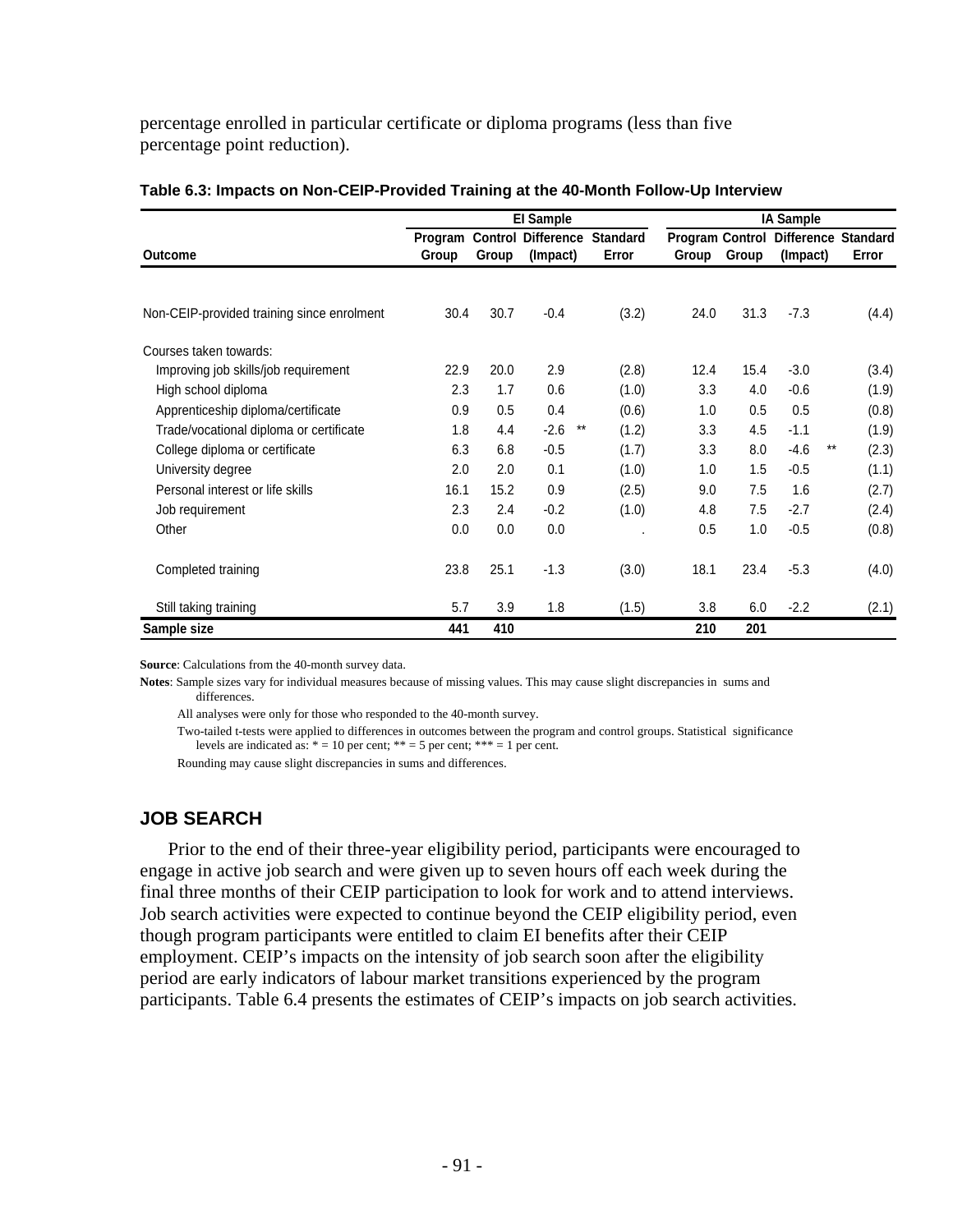|                                                     |                  |                  | El Sample                     |                          |                  |                  | <b>IA Sample</b>              |                          |
|-----------------------------------------------------|------------------|------------------|-------------------------------|--------------------------|------------------|------------------|-------------------------------|--------------------------|
| Outcome                                             | Program<br>Group | Control<br>Group | <b>Difference</b><br>(Impact) | <b>Standard</b><br>Error | Program<br>Group | Control<br>Group | <b>Difference</b><br>(Impact) | <b>Standard</b><br>Error |
| Looking for a job at time of interview              | 55.7             | 35.6             | 20.1 ***                      | (3.4)                    | 58.1             | 37.8             | $20.3***$                     | (4.8)                    |
| Would look for a different kind of work             | 77.5             | 73.3             | 4.2                           | (3.0)                    | 79.8             | 78.6             | 1.2                           | (4.0)                    |
| Weekly hours usually spent looking for work         | 4.0              | 2.8              | $1.2**$                       | (0.5)                    | 6.0              | 3.1              | $2.9***$                      | (0.8)                    |
| While looking for work, checked with the following: |                  |                  |                               |                          |                  |                  |                               |                          |
| A government agency                                 | 43.0             | 25.4             | $17.5***$                     | (3.2)                    | 45.7             | 29.0             | $16.7***$                     | (4.7)                    |
| A private employment agency                         | 13.4             | 7.6              | $5.8***$                      | (2.1)                    | 9.1              | 7.0              | 2.1                           | (2.7)                    |
| A union                                             | 7.7              | 5.6              | 2.1                           | (1.7)                    | 5.3              | 5.0              | 0.3                           | (2.2)                    |
| Directly with employers                             | 40.9             | 25.4             | 15.5 ***                      | (3.2)                    | 48.1             | 31.0             | $17.1***$                     | (4.8)                    |
| Friends or relatives                                | 46.8             | 30.1             | $16.7***$                     | (3.3)                    | 48.6             | 31.5             | $17.1***$                     | (4.8)                    |
| Newspaper and or internet ads                       | 50.2             | 33.0             | $17.2***$                     | (3.3)                    | 53.8             | 35.5             | $18.3***$                     | (4.9)                    |
| Sample size                                         | 440              | 410              |                               |                          | 210              | 201              |                               |                          |

#### **Table 6.4: Impacts on Job Search at the 40-Month Follow-Up Interview**

**Source**: Calculations from the 40-month survey data.

**Notes**: Sample sizes vary for individual measures because of missing values. This may cause slight discrepancies in sums and differences.

All analyses were only for those who responded to the 40-month survey.

 Two-tailed t-tests were applied to differences in outcomes between the program and control groups. Statistical significance levels are indicated as:  $* = 10$  per cent;  $** = 5$  per cent;  $*** = 1$  per cent.

Rounding may cause slight discrepancies in sums and differences.

CEIP had large positive impacts on job search activities at the point of the second follow-up interview. Among the EI sample, more than half of program group members were looking for a job, compared with only about one-third of the control group. Program group members also spent more time looking for a job than their control group counterparts — four hours per week among the program group versus 2.8 hours per week for the control group. These large positive impacts are not surprising, given the fact that eligibility for CEIP jobs was coming to an end and job search assistance was provided in the last three months of the project. Nonetheless, it confirms that program group members were actively engaged in seeking out non-CEIP to a much greater extent.

Given that there are significantly more program participants looking for a job, the percentage of program participants using a particular method to look for a job is also expected to be higher; as evidenced by the popularity of checking newspaper or internet ads, friends and relatives, government agencies, and directly with employers. At least 40 per cent of program group members used these methods — or 15 percentage points more than the control group. CEIP also has a 5.8 percentage point impact on the use of private employment agencies, but this option is comparatively less popular. There is no significant difference between the program group and the control group in checking with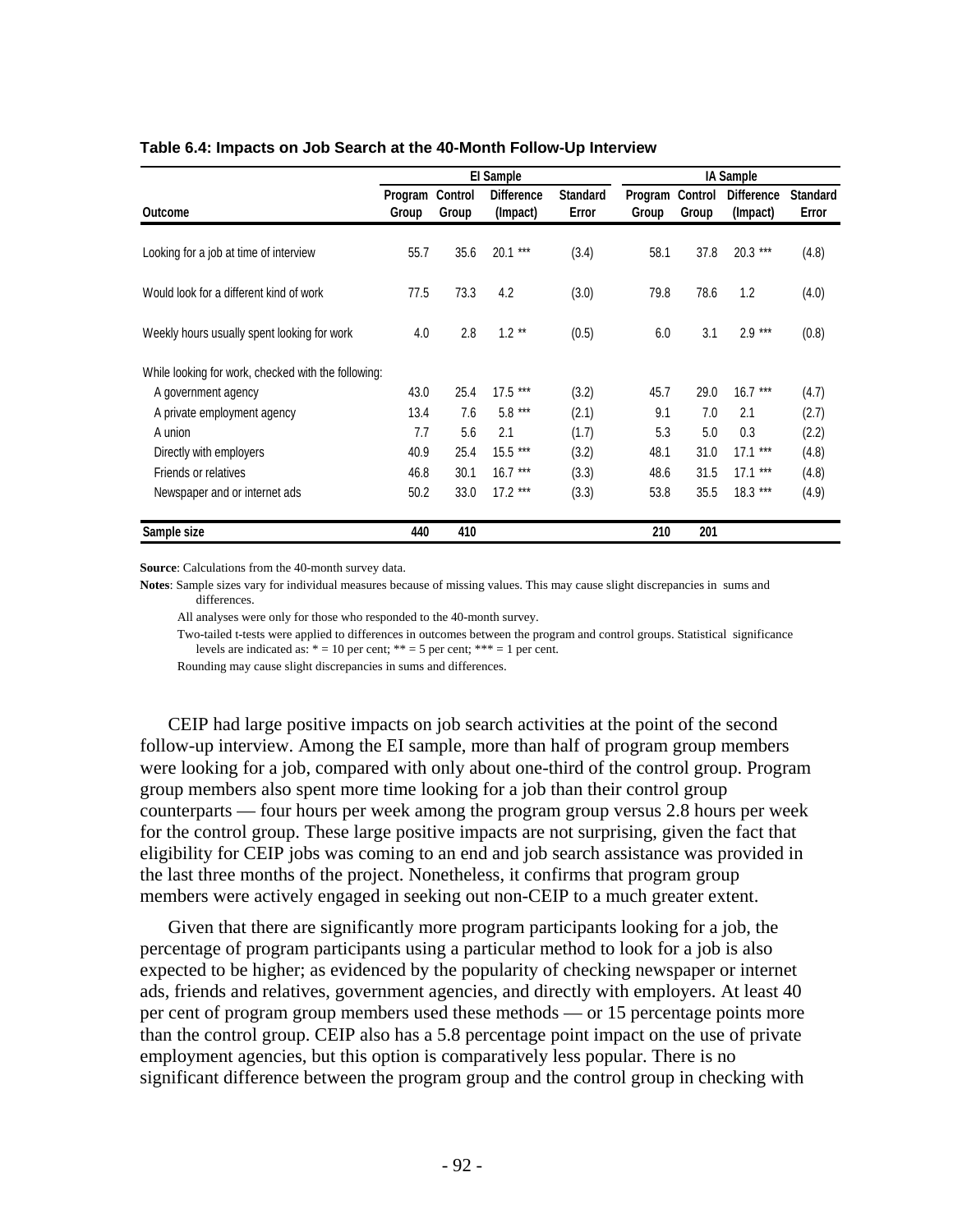a union for a job, and both the program and control group members are overwhelmingly open to different kinds of work.

The job search activities of the IA sample program group members were very similar to those of the EI sample. For instance, CEIP had large positive impacts on the percentage of people looking for a job, the amount of time spent looking for a job, and the places that participants looked for a job. More than half of the program group members were engaged in job search activities when they were interviewed. Program group members also spent more time looking for a job than their control group counterparts — 6 hours per week among the program group versus 3.1 hours per week for the control group. As for the EI sample, job search activities focused on newspaper or internet ads, friends and relatives, government agencies, and employers. No significant impact was observed on the proportion of people who checked with a private employment agency or a union for a job. There is also no difference in the attitude towards finding a different type of work.

### **MOBILITY**

 $\overline{a}$ 

Cape Breton has experienced chronic high unemployment rates for several years, in large part due to the closure of the coal and steel industries in that area, which were the mainstay of the economy. Communities are also plagued with high out-migration of inhabitants in search of stable employment. As a result, for several years now the population of the Cape Breton Regional Municipality (CBRM) has shown a downward trend, continued in 2006 although at a slightly slower rate. Statistics Canada's (2007b) recent census report on communities shows a decrease in the total population of CBRM by 3.6 per cent from 2001 to 2006 — from 105,968 individuals in 2001 to 102,250 in 2006. This is not surprising since the movement of people from rural areas or small towns with high unemployment to large urban centres is a universal phenomenon. A priori, CEIP evaluators did not expect CEIP program group members to migrate outside of Cape Breton at a higher rate than their control group counterparts during their eligibility period, since a steady job provided an incentive to remain in the CBRM. If anything, we should expect a reduction in out-migration.

There are reasons other than employment for individuals to migrate from place to place. People also move to secure better housing, to be closer to family, to study, or because a partner moved for work-related reasons. In fact, given the job stability of program group members during the 3 years of CEIP, it is more likely that they may move to new residences in their communities or other areas of CBRM for reasons such as better housing and/or closer proximity to CEIP community placements. They may also migrate within or outside Cape Breton for family reasons.<sup>5</sup>

As shown in Table 6.5 below, the positive impacts that were observed at 18 months on changes in residences in Cape Breton and on reasons for moving are not sustained at

 $<sup>5</sup>$  A caveat to the migration analysis is that it is based only on respondents to the 40-month survey; however, it is</sup> possible that non-respondents are those that moved away from Cape Breton and were untraceable by Statistics Canada.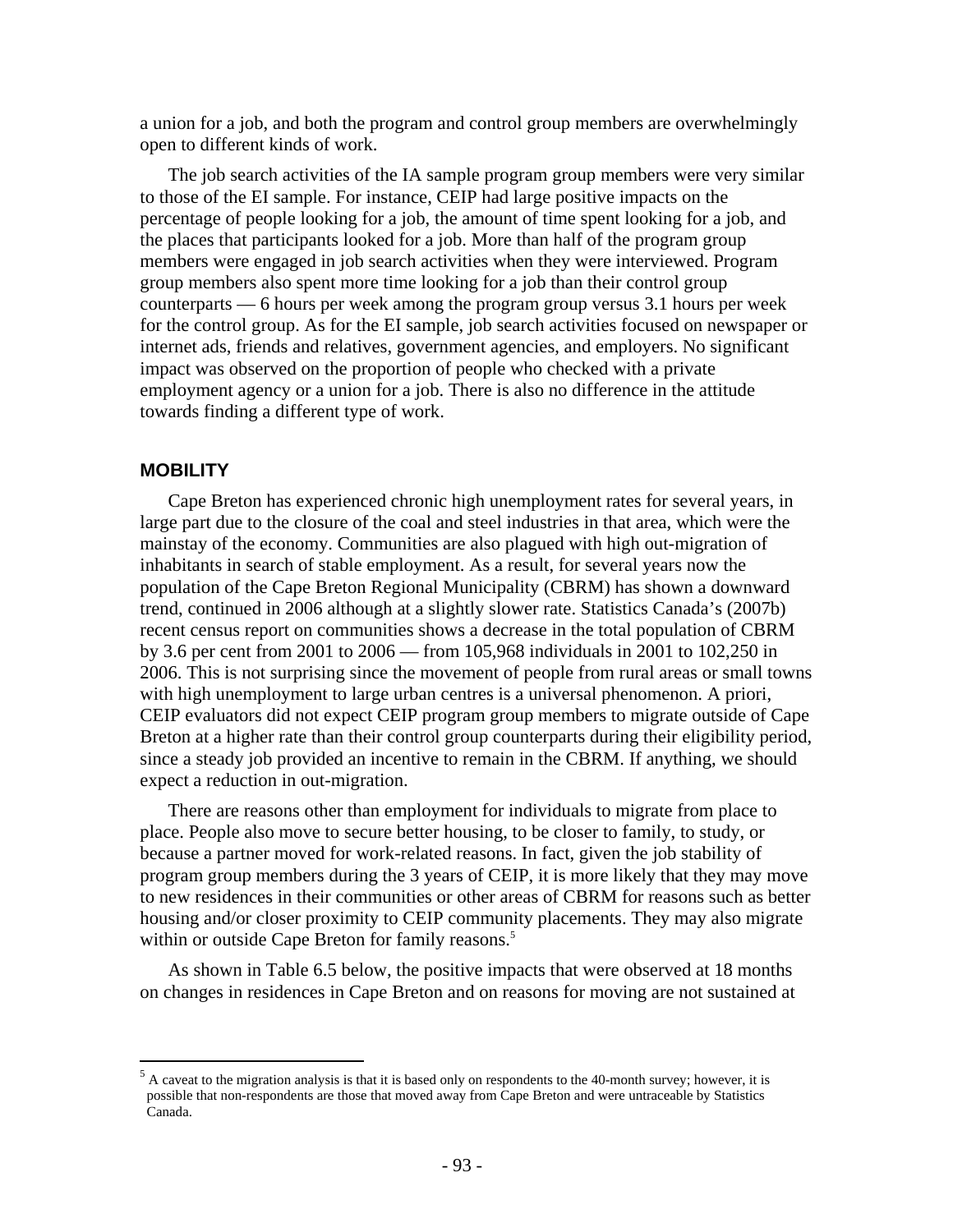40 months.<sup>6</sup> There are no statistically significant impacts on movement within communities at 40 months, within Cape Breton, or migration elsewhere. This may be because the bulk of residential changes occurred during the first half of the project as soon as participants were able to afford better housing. It is notable, however, that the most often cited reason for moving at the 40-month mark continues to be related to housing quality, with no statistically significant differences between program and control group.

|                                     | <b>El Sample</b> |       |                                            |       | <b>IA Sample</b> |       |                                     |       |
|-------------------------------------|------------------|-------|--------------------------------------------|-------|------------------|-------|-------------------------------------|-------|
|                                     |                  |       | <b>Program Control Difference Standard</b> |       |                  |       | Program Control Difference Standard |       |
| <b>Outcome</b>                      | Group            | Group | (Impact)                                   | Error | Group            | Group | (Impact)                            | Error |
|                                     |                  |       |                                            |       |                  |       |                                     |       |
| Percentage of respondents moved:    | 17.2             | 17.6  | $-0.3$                                     | (2.6) | 31.4             | 29.4  | 2.1                                 | (4.5) |
| Within community                    | 6.8              | 7.1   | $-0.3$                                     | (1.7) | 12.9             | 12.9  | $-0.1$                              | (3.3) |
| To another community in Cape Breton | 7.1              | 7.5   | $-0.4$                                     | (1.8) | 15.3             | 12.0  | 3.4                                 | (3.5) |
| Outside of Cape Breton              | 2.8              | 2.0   | 0.8                                        | (1.1) | 3.0              | 1.0   | 1.9                                 | (1.4) |
| Reasons for moving                  |                  |       |                                            |       |                  |       |                                     |       |
| Work-related (own or partner's)     | 3.9              | 4.2   | $-0.3$                                     | (1.3) | 4.3              | 3.0   | 1.3                                 | (1.9) |
| Family-related                      | 2.9              | 1.7   | 1.2                                        | (1.0) | 6.7              | 5.0   | 1.7                                 | (2.3) |
| Housing                             | 8.2              | 9.3   | $-1.2$                                     | (1.9) | 14.8             | 14.9  | $-0.2$                              | (3.5) |
| Other                               | 2.3              | 2.0   | 0.3                                        | (1.0) | 5.7              | 6.5   | $-0.8$                              | (2.4) |
| Sample size                         | 441              | 410   |                                            |       | 210              | 201   |                                     |       |

#### **Table 6.5: Impacts on Mobility at the 40-Month Follow-Up Interview**

**Source**: Calculations from the 40-month survey data.

 $\overline{a}$ 

**Notes**: Sample sizes vary for individual measures because of missing values. This may cause slight discrepancies in sums and differences.

All analyses were only for those who responded to the 40-month survey.

 Two-tailed t-tests were applied to differences in outcomes between the program and control groups. Statistical significance levels are indicated as:  $* = 10$  per cent;  $** = 5$  per cent;  $*** = 1$  per cent.

Rounding may cause slight discrepancies in sums and differences.

# *Additional Subgroup Impacts: Out-Migration*

Differences in impacts on residential mobility were assessed along a number of additional subgroups based on demographic characteristics measured at enrolment (see Appendix D). Although a few differences in impacts were found on mobility, both within participants' own communities and to other communities in Cape Breton, most were small and statistically insignificant in each of the individual subgroups. A few small differences in impacts on out-migration were statistically significant (between and within key groups). Among EI program group members, those who were single (i.e. never married, separated, or divorced) and those with low incomes (less than \$20,000) at enrolment were slightly more likely to have moved outside of Cape Breton. Among the IA sample, program group members under the age of 30 moved out of Cape Breton at a

 $<sup>6</sup>$  Results from adjusted impacts show a small statistically significant increase in IA program group members who</sup> moved outside Cape Breton (3 percentage points), which is significant at the 10 per cent level of significance.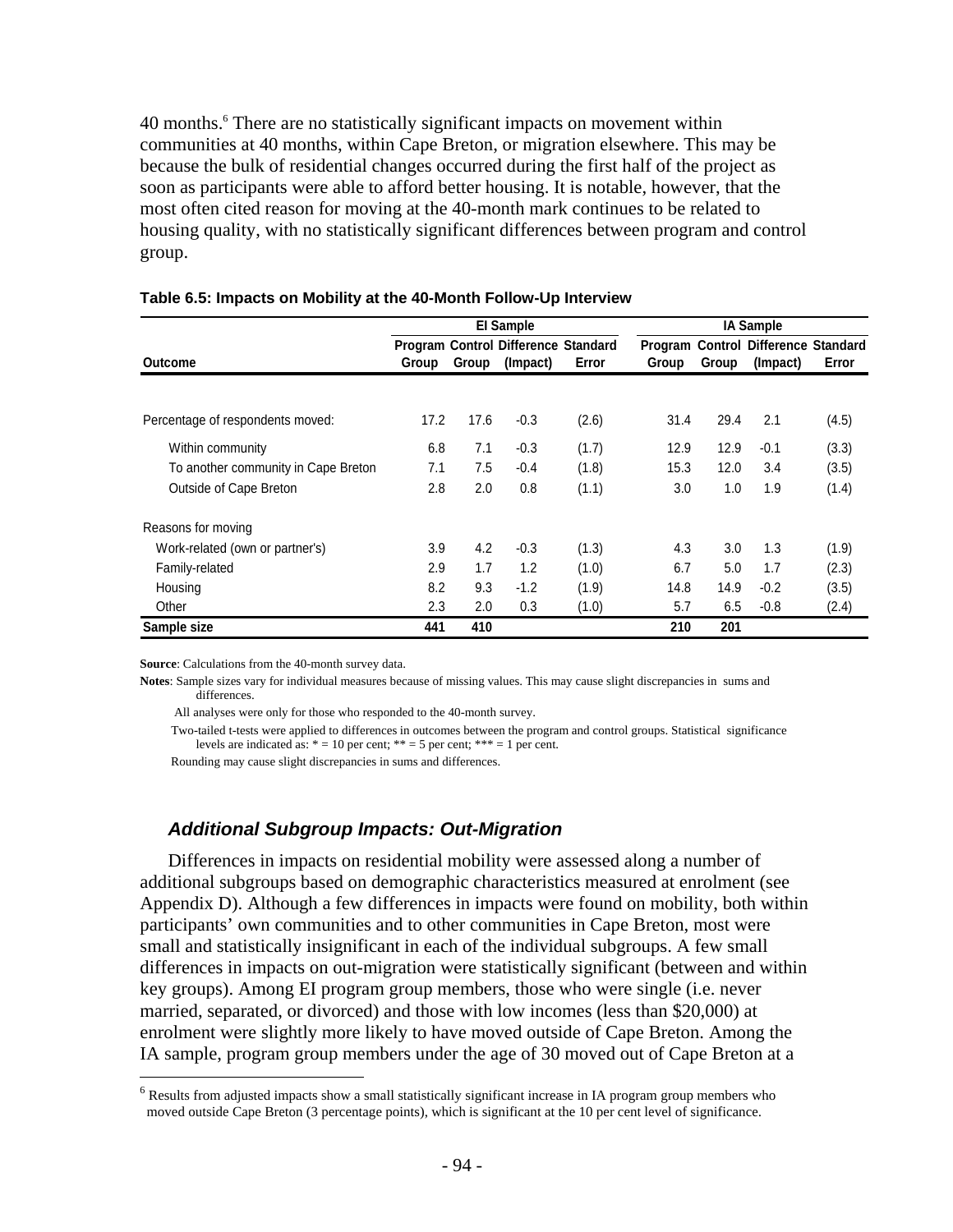slightly higher rate than their control group counterparts. However, each of these impacts is quite small, between 3 and 5 percentage points (see Appendix D).

When interviewed at 40 months, the CEIP eligibility period had just expired for most sample members, and program group members may have had to start looking outside Cape Breton to find steady employment. Proponents and critics of the CEIP project have argued that with newly acquired skills and social networks from CEIP, program group members may have a stronger impetus to seek employment elsewhere. A clearer picture should emerge when the post CEIP effects are examined using data from the 54-month survey.

# **SUMMARY**

Although there were only modest expectations that CEIP would yield positive inprogram impacts on non-economic measures of employability, the 40-month results showed that the incremental employment that CEIP provided is associated with small but positive impacts on several of these measures. Although CEIP did not actively promote the acquisition of non-cognitive generic skills to its participants, it appears to be a byproduct of stable employment, basic job-readiness training, and the varied work experiences afforded to CEIP program group members. These results demonstrate that a community-based employment program can produce positive effects on skills and attitudes to work that are relevant to employability, even in the context of lower skilled community jobs.

However, the results also lead to a number of caveats. The negative effects observed on problem solving among the IA sample may be indicative of the quality and/or suitability of the assigned jobs for some participants. This likely affirms the need for the design to incorporate a range of job placements options and a rigorous assessment and job-matching component to allow for the most suitable job placements.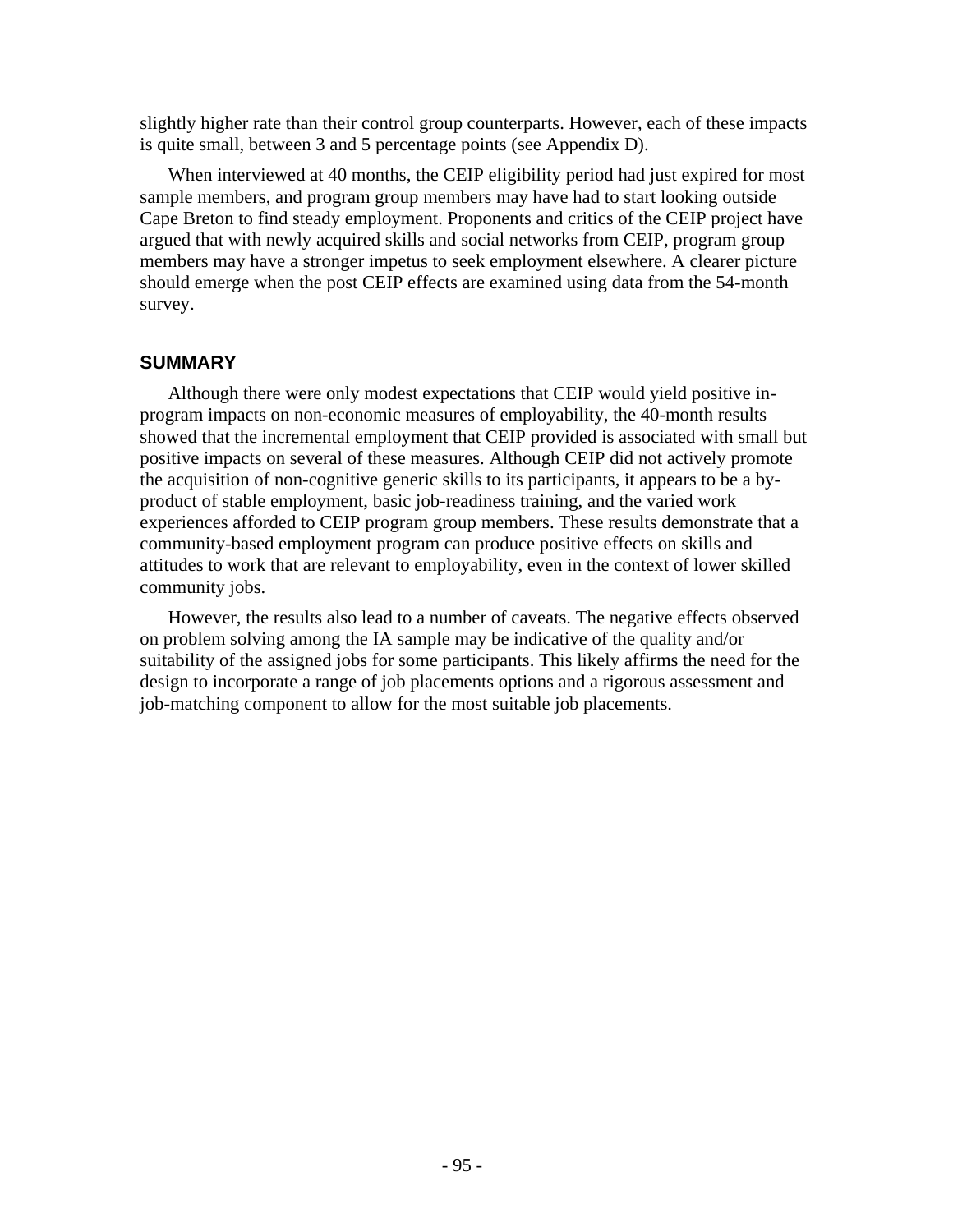# **Chapter 7: Impacts on Volunteering**

This chapter looks at the impact of the Community Employment Innovation Project (CEIP) on the extent of volunteering among program group members. Volunteering is important for both individuals and communities. It clearly serves as a great resource for communities, as most organizations in the voluntary sector rely quite heavily on unpaid volunteers. It is also valuable for the volunteer, as it can provide a link to the community and greater levels of social inclusion, as well as opportunities for the development of social capital and a bridge to employment. However, CEIP distinguishes volunteerism from social capital, even though it can be a mechanism for increasing (or decreasing) said capital.

The question of interest for the CEIP study is whether the extent of volunteering among CEIP program group members is higher (or lower) than what would have occurred without their participation in the program. Expectations regarding the effects of CEIP on volunteering are unclear. CEIP jobs were primarily in the "third sector," which brought CEIP participants into contact with non-profit organizations, which have community-driven missions that historically depend on volunteers in their day-to-day operation. This presents opportunities for some to not only learn about how they can get involved in volunteering, but it may also trigger the volunteer spirit and a greater commitment to a similar altruistic mission as that of the organization. Nevertheless, CEIP requires active program group members to work 35 hours per week, which may impose time constraints for some participants who could prefer to use their non-CEIP time for pursuits other than volunteering.

## **IMPACTS ON VOLUNTEERING**

Volunteering is defined as freely performing a job or providing a service without pay. Some volunteer through an organization — this is known as formal volunteering — while others may provide help directly to the needy rather than through and organization, which is known as informal volunteering.

## **Formal Volunteering**

Although there may be several reasons for volunteering, there is an underlying assumption that formal volunteering activities are more likely to build human capital because they occur in an organizational setting and are therefore more likely to provide opportunities to develop work-related contacts and work experience than informal volunteering. Indeed, 47 per cent of Canadians cite networking or meeting people as a motivation for formal volunteering, and 22 per cent want to improve their job opportunities (Statistics Canada, 2006).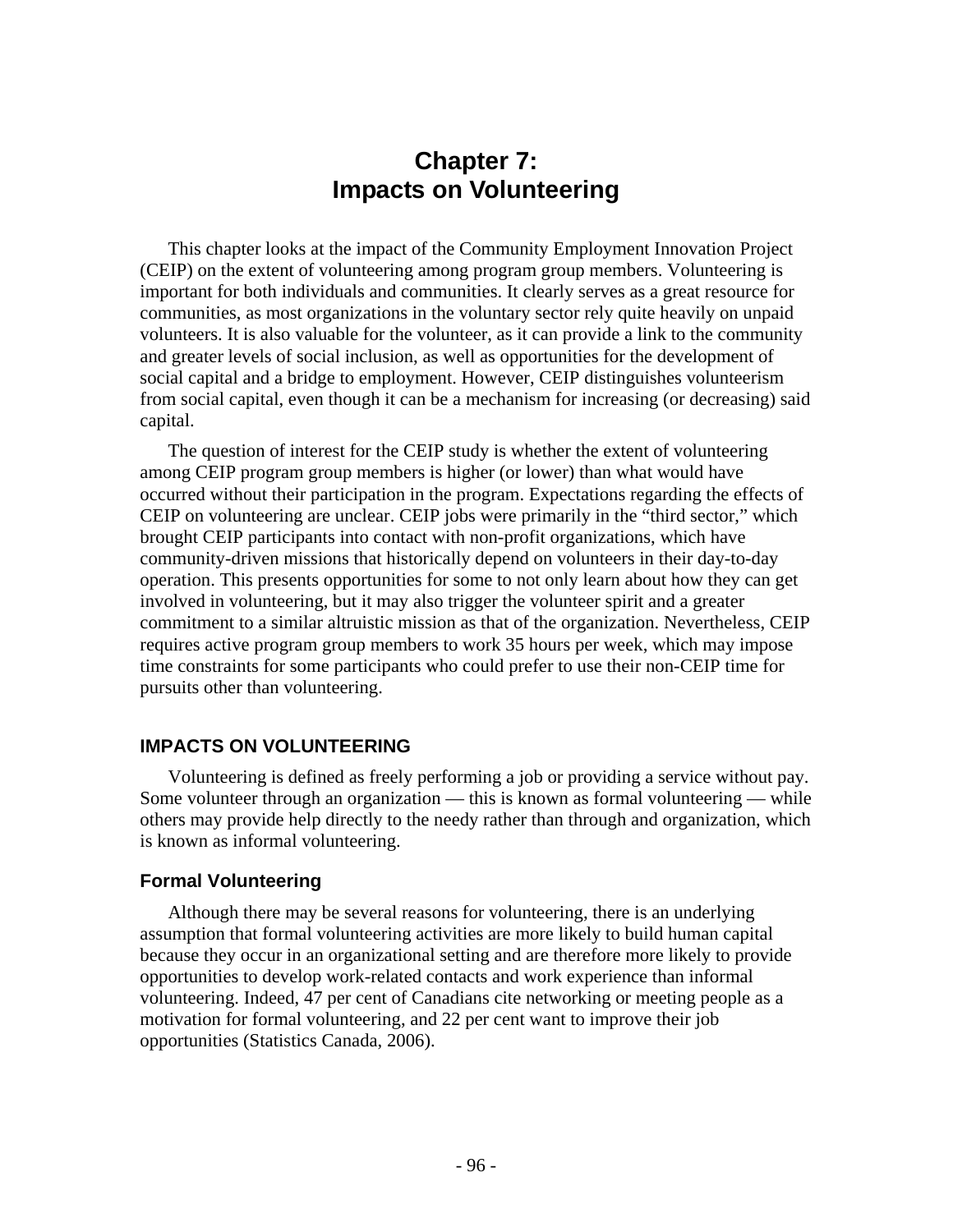Table 7.1 presents impacts of CEIP on formal volunteering with groups or organizations for both the Employment Insurance (EI) and income assistance (IA) groups.

### *EI Sample*

The first panel in Table 7.1 shows that CEIP had a positive impact on the frequency of volunteering among EI sample members. There was a smaller proportion of program group members who had never volunteered in the last 12 months (10.2 percentage points) compared to the control group. Also, the percentage of the EI program group who reported volunteering daily was 2.4 percentage points higher, and volunteering less than once a month 4 percentage points higher, relative to the control group.

The second panel of Table 7.1 shows that EI program group members had higher volunteer rates for several activities, including canvassing and fundraising, serving on a board or committee within an organization, organizing or supervising activities, assisting with office or administrative work, proving support or counselling, helping collect, serve or deliver food, and being a volunteer driver for an organization.

The third panel shows that EI program group members were more likely to have increased their hours of volunteering in the past 12 months, and volunteered on average for 3.4 hours more per month than control group members. As shown in the final panel, several sample members volunteered for more than one organization, resulting in a 7.5 percentage point impact on volunteering for two to three organizations.

## *IA Sample*

CEIP led to higher rates of volunteering among IA sample members as well. Almost three-quarters (73.4 per cent) of control group members said they had never volunteered in the last 12 months, compared to about half (51.9 per cent) of program group members. A further subgroup analysis (Appendix D) shows that these results were driven by single (i.e. never married, separated or divorced) IA program group members and those with no children living in the household. The percentage of IA program group members who reported volunteering a few times a week, once a month, and less than once a month was at least 5 percentage points higher (5.6, 5.0 and 7.0 percentage points, respectively) relative to the control group.

There were also higher rates of participation among IA program group members for several activities. When compared to their counterparts in the control group, higher proportions of IA program group members assisted a group or organization with canvassing and fundraising, contributed as a member of a board or committee, organized or supervised activities, coached for an organization, helped with office or administrative work, and collected, served or delivered food. This was accompanied by a higher average number of hours per month of formal volunteering among the IA program group.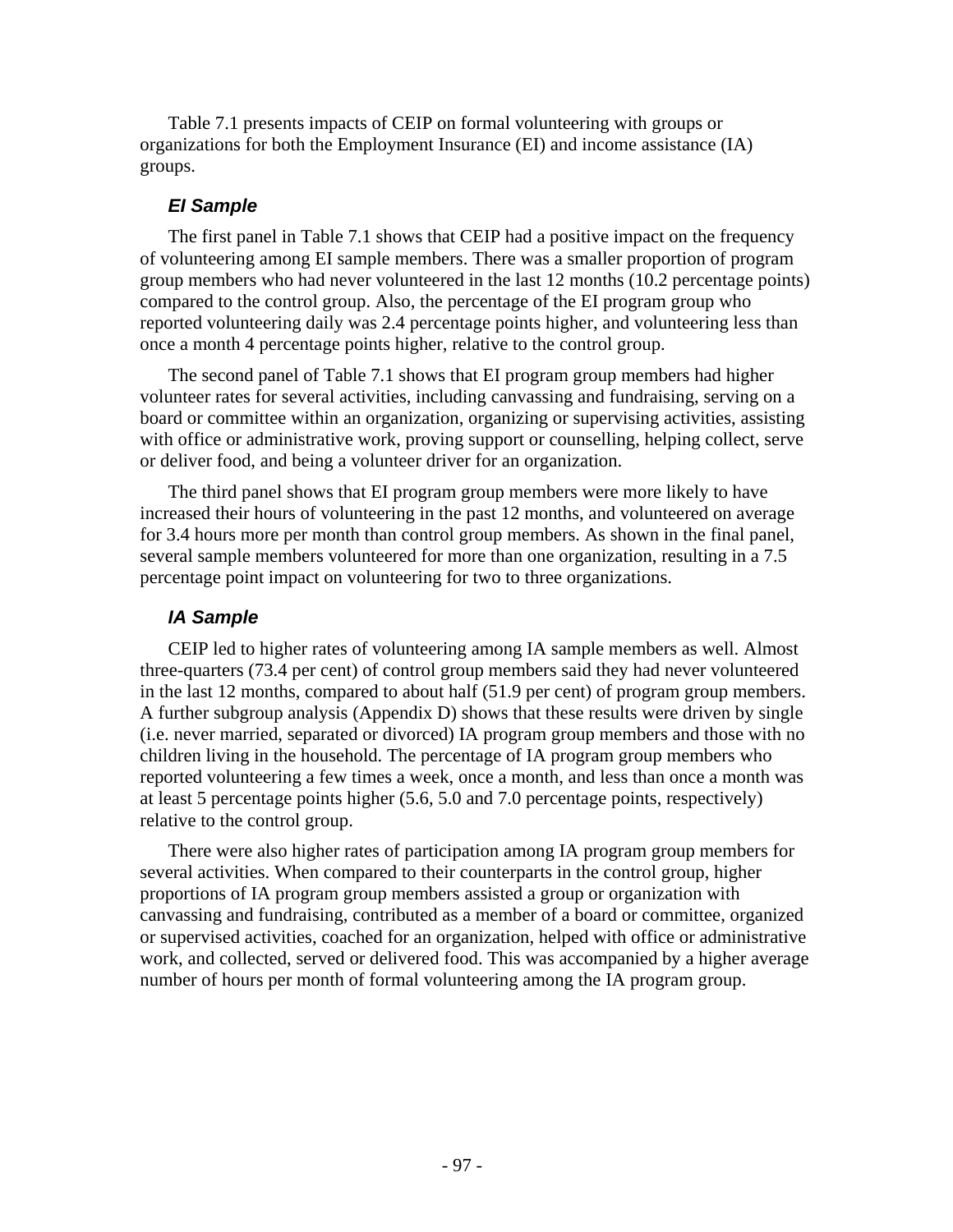|                                               |       | El Sample |                            | IA Sample       |         |       |                            |                 |
|-----------------------------------------------|-------|-----------|----------------------------|-----------------|---------|-------|----------------------------|-----------------|
|                                               |       |           | Program Control Difference | <b>Standard</b> |         |       | Program Control Difference | <b>Standard</b> |
|                                               | Group | Group     | (Impact)                   | Error           | Group   | Group | (Impact)                   | Error           |
| Frequency of formal volunteering              |       |           |                            |                 |         |       |                            |                 |
| How often did you volunteer in last 12 months |       |           |                            |                 |         |       |                            |                 |
| Every day                                     | 3.9   | 1.5       | $2.4***$                   | (1.1)           | 2.4     | 1.0   | 1.4                        | (1.3)           |
| A few times a week                            | 9.4   | 7.3       | 2.0                        | (1.9)           | 9.6     | 4.0   | $5.6***$                   | (2.5)           |
| About once a week                             | 11.6  | 9.8       | 1.9                        | (2.1)           | 10.6    | 8.0   | 2.5                        | (2.9)           |
| About once a month                            | 9.4   | 9.5       | $-0.2$                     | (2.0)           | 12.5    | 7.5   | $5.0*$                     | (3.0)           |
| Less than once a month                        | 12.6  | 8.5       | $4.0*$                     | (2.1)           | 13.0    | 6.0   | $7.0**$                    | (2.9)           |
| Never                                         | 53.2  | 63.4      | $-10.2$ ***                |                 | 51.9    | 73.4  | $-21.4$ ***                |                 |
|                                               |       |           |                            | (3.4)           |         |       |                            | (4.7)           |
| Types of unpaid formal volunteering           |       |           |                            |                 |         |       |                            |                 |
| Assisted a group or organization by           |       |           |                            |                 |         |       |                            |                 |
| Canvassing, campaigning, fundraising          | 22.0  | 15.7      | $6.4$ **                   | (2.7)           | 22.9    | 13.4  | $9.4***$                   | (3.8)           |
| Acting as member of board or committee        | 15.2  | 11.0      | $4.2*$                     | (2.3)           | 11.4    | 4.5   | $7.0***$                   | (2.7)           |
| Providing info or helping educate public      | 12.5  | 9.3       | 3.2                        | (2.1)           | 13.8    | 10.0  | 3.9                        | (3.2)           |
| Organizing or supervising actvities           | 29.3  | 19.4      | $10.0***$                  | (2.9)           | 29.0    | 12.9  | $16.1***$                  | (4.0)           |
| Teaching or coaching                          | 10.7  | 7.8       | 2.8                        | (2.0)           | 14.3    | 7.0   | $7.3**$                    | (3.0)           |
| Providing office or administrative work       | 13.6  | 7.4       | $6.3***$                   | (2.1)           | 12.4    | 5.5   | $6.9**$                    | (2.8)           |
| Providing care, support, or counseling        | 14.1  | 7.1       | $7.0***$                   | (2.1)           | 13.3    | 9.5   | 3.9                        | (3.1)           |
| Collecting, serving, or delivering food       | 13.2  | 9.6       | $3.6*$                     | (2.2)           | 17.6    | 11.4  | $6.2*$                     | (3.5)           |
| Volunteering as driver                        | 10.2  | 5.9       | $4.3**$                    | (1.9)           | 8.1     | 5.5   | 2.6                        | (2.5)           |
| Other                                         | 12.3  | 7.1       | $5.2**$                    | (2.0)           | 13.3    | 9.5   | 3.9                        | (3.1)           |
| Hours of formal volunteering                  |       |           |                            |                 |         |       |                            |                 |
| Average hours per month                       | 8.2   | 4.7       | $3.4***$                   | (1.0)           | 7.1     | 4.5   | $2.6*$                     | (1.4)           |
| % of sample that volunteered                  |       |           |                            |                 |         |       |                            |                 |
| >0 to 5 hours per month                       | 12.9  | 13.0      | $-0.1$                     | (2.3)           | 14.1    | 7.7   | $6.4**$                    | (3.2)           |
| >5 to 15 hours per month                      | 16.1  | 12.5      | 3.7                        | (2.4)           | 13.6    | 6.2   | $7.5**$                    | (3.0)           |
| >15 hours per month                           | 15.9  | 9.2       | $6.7***$                   | (2.3)           | 13.6    | 10.3  | 3.4                        | (3.3)           |
| Did not volunteer                             | 55.1  | 65.3      | $-10.3$ ***                | (3.4)           | 58.6    | 75.9  | $-17.3$ ***                | (4.7)           |
| Change hours volunteered in last 12 months    |       |           |                            |                 |         |       |                            |                 |
| Increased                                     | 14.1  | 8.1       | $6.0***$                   | (2.2)           | 14.9    | 7.5   | $7.4$ **                   | (3.1)           |
| Stayed the same                               | 77.6  | 86.8      | $-9.2***$                  | (2.6)           | 77.4    | 85.9  | $-8.5$ **                  | (3.8)           |
| Decreased                                     | 8.4   | 5.1       | $3.2*$                     | (1.7)           | 7.7     | 6.5   | 1.2                        | (2.6)           |
| <b>Number of organizations</b>                |       |           |                            |                 |         |       |                            |                 |
| Average # of organizations volunteeered for   | 0.9   | 0.6       | $0.3***$                   | (0.1)           | $0.9\,$ | 0.5   | $0.4***$                   | (0.1)           |
| Percentage of sample that volunteered for     |       |           |                            |                 |         |       |                            |                 |
|                                               | 21.4  | 20.3      | 1.1                        |                 | 26.8    |       | $12.4***$                  |                 |
| 1 organization                                | 20.5  |           | $7.5***$                   | (2.8)           |         | 14.4  |                            | (4.0)           |
| 2-3 organizations                             |       | 13.0      |                            | (2.6)           | 15.8    | 9.5   | $6.3*$                     | (3.3)           |
| 4 or more organizations                       | 4.1   | 2.4       | 1.7                        | (1.2)           | 4.8     | 2.0   | 2.8                        | (1.8)           |
| Did not volunteer                             | 54.0  | 64.3      | $-10.3***$                 | (3.4)           | 52.6    | 74.1  | $-21.5$ ***                | (4.7)           |
| Sample size                                   | 441   | 410       |                            |                 | 210     | 201   |                            |                 |

## **Table 7.1: Impacts on Formal Volunteering with Groups or Organizations**

**Source**: Calculations from 40-month follow-up survey data.

**Notes**: Sample sizes vary for individual measures because of missing values.

Two-tailed t-tests were applied to differences between the outcomes for the program and control groups.

Statistical significance levels are indicated as:  $* = 10$  per cent;  $** = 5$  per cent;  $*** = 1$  per cent.

Rounding may cause slight discrepancies in sums and differences.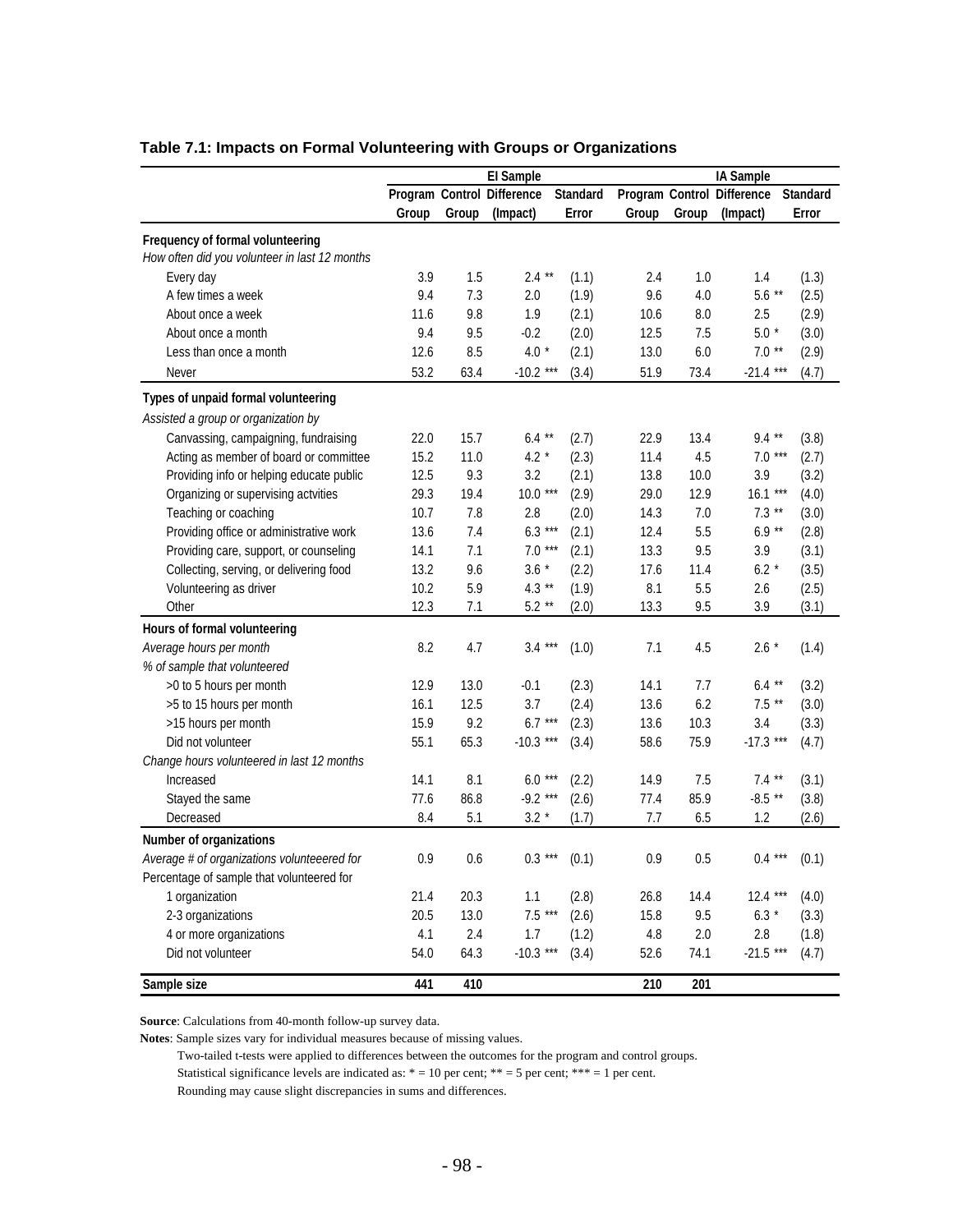## **Informal Volunteering**

 $\overline{a}$ 

Table 7.2 presents the impacts of CEIP on the scope of informal volunteering performed by program group members. Looking at results for the EI sample, a relatively small impact of 5.9 percentage points is observed in program group members who reported that they volunteered about once a month.<sup>1</sup> There is also an increase in two types of informal volunteering: yardwork and care for the elderly, with an impact of 11 and 4.6 percentage points, respectively.

Although there are no significant impacts among EI sample as a whole on *never* volunteering, there are significant differences for two subgroups of EI program group members that experience a reduction in never volunteering, when compared to their control group counterparts. In particular, EI program group members who had a high school diploma or equivalent at baseline and those with an annual baseline income of less than \$20,000 both reported lower incidence of having never volunteered.

A full 10 percentage points fewer program group members than control group members reported that they had never volunteered during the last 12 months. The results from subgroup analyses (Appendix D) show that only IA program group members who were employed for six years or more had a statistically significant reduction in the proportion that said they never volunteered. The results on frequency of volunteering also show that a larger proportion of IA program group members relative to control group members reported volunteering less than once a month.

<sup>1</sup> The results from adjusted impacts yield slightly different results. For instance, when adjusted for selected baseline characteristics, the percentage of those reporting participation in informal volunteering about once a month is not statistically significant, while a few times a week is 4.9 percentage points higher among EI program group members and statistically significant at the 10 per cent level of significance. Also, fewer program than control group members said they extended help to others less than once a month or never, which is statistically significant at the 10 per cent level of significance.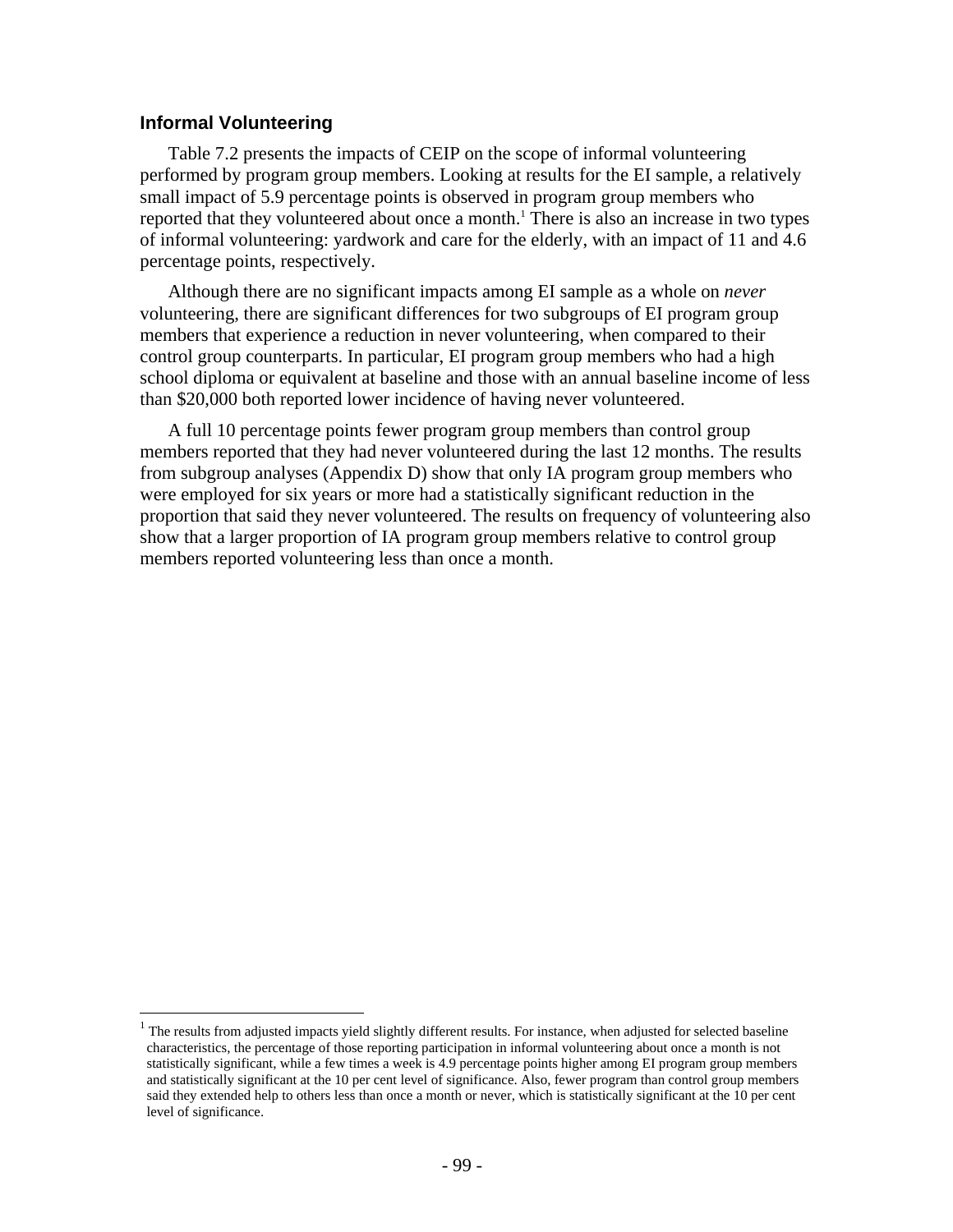### **EI Sample IA Sample Program Control Difference Standard Program Control Difference Standard Group Group (Impact) Error Group Group (Impact) Error Frequency of informal volunteering** *How often did you volunteer in last 12 months* Every day 1.8 3.5 -1.6 (1.1) 3.5 5.6 -2.1 (2.1) A few times a week 16.1 12.4 3.7 (2.4) 19.4 20.2 -0.8 (4.0) About once a week 15.4 15.4 14.7 0.7 (2.5) 15.4 14.1 1.3 (3.6) About once a month **22.3** 16.4 5.9 \*\* (2.7) 17.9 12.1 5.8 (3.6) Less than once a month 10.3 13.7 -3.3 (2.2) 14.9 9.1 5.8 \* (3.3) Never 34.0 39.3 -5.3 (3.3) 28.9 38.9 -10.0 \*\* (4.7) **Types of unpaid informal volunteering** *Provided informal help to someone with* Housework such as cooking or cleaning 24.8 24.0 0.8 (3.0) 36.1 37.7 -1.6 (4.8) Yardwork such as gardening or painting 48.2 37.2 11.0 \*\*\* (3.4) 45.7 43.7 2.0 (4.9) Shopping or driving 35.1 32.5 2.6 (3.3) 38.9 33.7 5.3 (4.8) Unpaid childcare/babysitting 20.6 19.8 0.8 (2.8) 34.1 37.7 -3.6 (4.8) Care or support for sick or elderly 19.3 14.7 4.6 \* (2.6) 31.7 26.1 5.6 (4.5) Writing letters or filling out forms 18.8 18.1 0.7 (2.7) 27.9 25.1 2.8 (4.4) Unpaid teaching or coaching  $8.7$   $7.6$   $1.1$   $(1.9)$   $12.0$   $6.5$   $5.5$   $(2.9)$ A farm or business 3.0 2.4 0.5 (1.1) 2.9 4.0 -1.1 (1.8) Other 1.4 0.5 0.9 (0.7) 0.5 0.0 0.5 (0.5)

### **Table 7.2: Impacts on Informal Volunteering**

**Source**: Calculations from 40-month follow-up survey data.

**Notes**: Sample sizes vary for individual measures because of missing values.

Two-tailed t-tests were applied to differences between the outcomes for the program and control groups.

**Sample size 441 410 851 210 201 411**

Statistical significance levels are indicated as:  $* = 10$  per cent;  $** = 5$  per cent;  $*** = 1$  per cent.

Rounding may cause slight discrepancies in sums and differences.

## **Volunteering and Working**

1

Volunteering takes time. Therefore, it is plausible that persons working full-time, in year-round jobs would have lower rates of volunteering, or less time spent volunteering, than those not working, working at part-time jobs, or working for only part of the year. This section looks at how CEIP jointly affected volunteering and full-time work of more (or less) than 10 of 12 months preceding the 40-month interview.<sup>2</sup> Table 7.3 shows CEIP impacts on working *and* volunteering (formal and informal). Hence, the incremental fulltime employment arising from CEIP does not in fact discourage formal volunteering. The pattern of results for informal volunteering also suggests that employment does not discourage participants from engaging in the activity.

 $2^2$  The 12-month period preceding the 40th month since enrolment does not always align with the 12-month period preceding the 40-month interview, as interviews may have occurred a few months after the 40-month mark. Nonetheless, this is not expected to substantively alter these findings.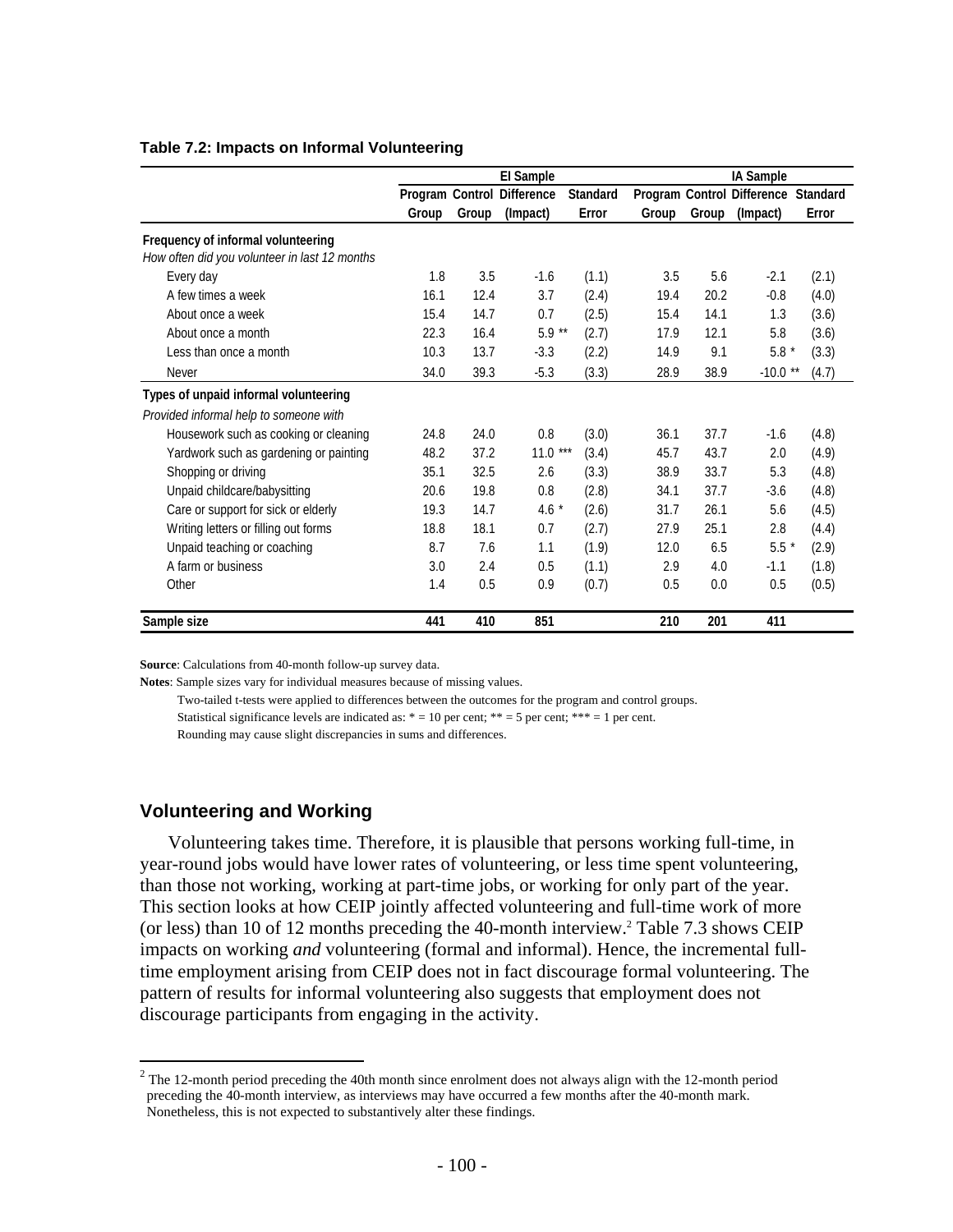|                                      |       |       | <b>El Sample</b>                  |                 | <b>IA Sample</b> |       |                   |                 |
|--------------------------------------|-------|-------|-----------------------------------|-----------------|------------------|-------|-------------------|-----------------|
|                                      |       |       | <b>Program Control Difference</b> | <b>Standard</b> | Program Control  |       | <b>Difference</b> | <b>Standard</b> |
|                                      | Group | Group | (Impact)                          | Error           | Group            | Group | (Impact)          | Error           |
| Frequency of formal volunteering     |       |       |                                   |                 |                  |       |                   |                 |
| Worked full-time at least 10 months  | 52.2  | 34.9  | $17.3***$                         | (3.4)           | 55.2             | 17.9  | $37.3***$         | (4.4)           |
| and did formal volunteering          | 27.2  | 12.9  | $14.2***$                         | (2.7)           | 28.4             | 2.0   | $26.4***$         | (3.3)           |
| Worked full-time less than 10 months | 47.8  | 65.1  | $-17.3$ ***                       | (3.4)           | 44.8             | 82.1  | $-37.3$ ***       | (4.4)           |
| and did formal volunteering          | 19.6  | 23.7  | -4.0                              | (2.8)           | 19.7             | 24.6  | $-4.9$            | (4.1)           |
| Frequency of informal volunteering   |       |       |                                   |                 |                  |       |                   |                 |
| Worked full-time at least 10 months  | 52.2  | 34.9  | $17.3***$                         | (3.4)           | 55.2             | 17.9  | $37.3***$         | (4.4)           |
| and did informal volunteering        | 34.3  | 21.4  | $12.9***$                         | (3.1)           | 40.3             | 10.1  | $30.2$ ***        | (4.1)           |
| Worked full-time less than 10 months | 47.8  | 65.1  | $-17.3$ ***                       | (3.4)           | 44.8             | 82.1  | $-37.3$ ***       | (4.4)           |
| and did informal volunteering        | 31.7  | 39.3  | $-7.6$ **                         | (3.3)           | 30.8             | 51.0  | $-20.2$ ***       | (4.8)           |
| Sample size                          | 441   | 410   |                                   |                 | 210              | 201   |                   |                 |

### **Table 7.3: Impacts on Volunteering on Participants Working Full-Time**

**Source**: Calculations from 40-month follow-up survey data.

**Notes**: Sample sizes vary for individual measures because of missing values.

Two-tailed t-tests were applied to differences between the outcomes for the program and control groups.

Statistical significance levels are indicated as:  $* = 10$  per cent;  $** = 5$  per cent;  $*** = 1$  per cent.

Rounding may cause slight discrepancies in sums and differences.

CEIP led to an increase in the percentage of program group members who both volunteered formally and worked full-time for more than 10 of 12 months preceding the 40-month interview. The joint impact of CEIP on formal volunteering *and* full-time work in *at least* 10 of 12 months was 14.2 percentage points among the EI sample and 26.4 percentage points among the IA sample. The impacts on formal volunteering *and* work in *fewer* than 10 of the 12 months are insignificant among both the EI and IA samples. A comparison of the relative size of these joint outcomes, across the high and low employment groups, can suggest which contribute to the overall impact.

Among those who were employed for more than 10 months, a larger percentage of program group members also volunteered compared to the control group (27.2 out of 52.2 for the program group versus 12.9 out of 34.9). However, among the less employed group, the percentage who volunteered was fairly similar across program and control groups (19.6 out of 47.8 versus 23.7 out of 65.1, respectively) — and, most notably, less than the rate of volunteering observed among the more employed of the program group. As a result, even though the subset of program group members with at least 10 months of employment is similar in size with the group of fewer months of employment, it contributes more to the overall impact on formal volunteering.

## **Changes in Volunteering**

As shown in Table 7.4, CEIP had a positive impact on changes in volunteering. CEIP encourages program group members to become volunteers and to stay as volunteers. Positive impacts are observed for changes in frequency of formal volunteering by EI and IA program group members. Program group members from the EI sample were more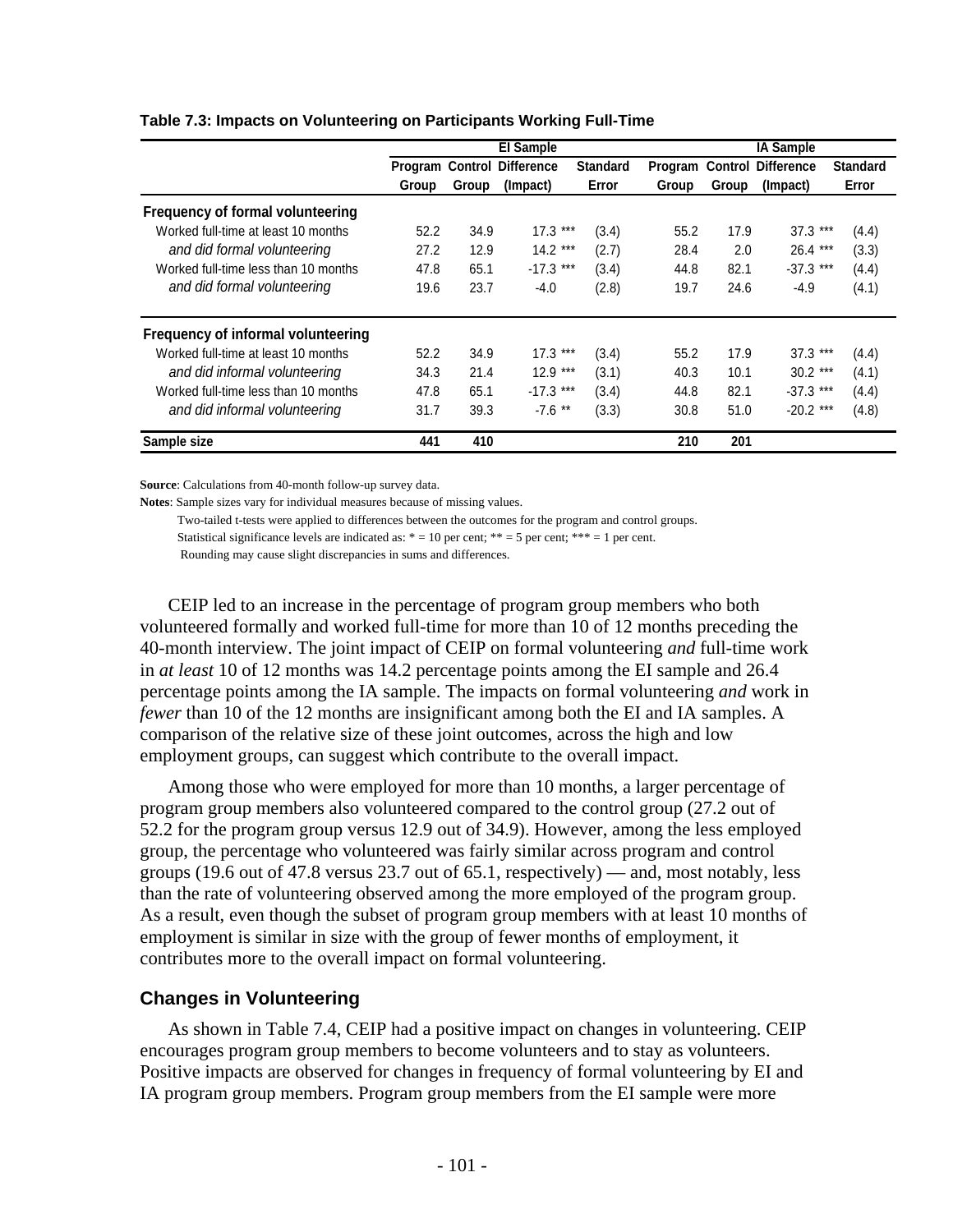likely to make the transition from non-volunteer to volunteer and less likely to make the reverse transition compared to the EI control group members. Among EI program group members there is an increase of 6 percentage points of baseline non-volunteers who become volunteers at 40 months. This is accompanied by 8.5 percentage points fewer baseline volunteers in the program group reporting that they had never engaged in formal volunteering activities at 40 months.<sup>3</sup>

Similarly, among those who did not engage in formal volunteering at baseline, IA program group members reported higher rates of volunteering at 40 months and fewer were still non-volunteers at 40 months. While about 18 per cent of IA program group members who started as non-volunteers also reported volunteering at the 40-month mark, only 6 per cent of control group members reported doing so. Among IA program group members who started CEIP as volunteers, CEIP led to an increase in those who continued to volunteer at 40 months (9.8 percentage points), and at the same level as before (5.6 percentage points). Thirteen per cent fewer program group members who started CEIP as volunteers reported no formal volunteer activities at 40 months.

There were no impacts for IA program group members for measures of changes in informal volunteering, however, impacts were observed for EI program group members among those who started as volunteers. A higher proportion of EI program group members, who started CEIP as volunteers, reported still volunteering at the 40-month mark, which yields an impact of 7 percentage points.

### **SUMMARY**

 $\overline{a}$ 

CEIP had substantial positive effects on volunteering among program group members, in particular among IA program group members for whom such results were not observed midway through CEIP. The percentage of both EI and IA program group members engaged in formal volunteer activities increased as a result of CEIP. Furthermore, the average hours of volunteering per month by program group members increased. The results are especially interesting since they occurred even while many program group members were working full-time hours, suggesting that full-time employment did not discourage volunteering.

 $3$  Adjusted impacts for these measures also revealed a statistically significant difference between EI program and control group members who were non-volunteers at baseline and 40 months — 6 percentage points fewer EI program group members are still non-volunteers at 40 months. EI program group members who started as volunteers are also more likely to be still volunteers at 40 months, and more likely to volunteer at the same or at an increased level.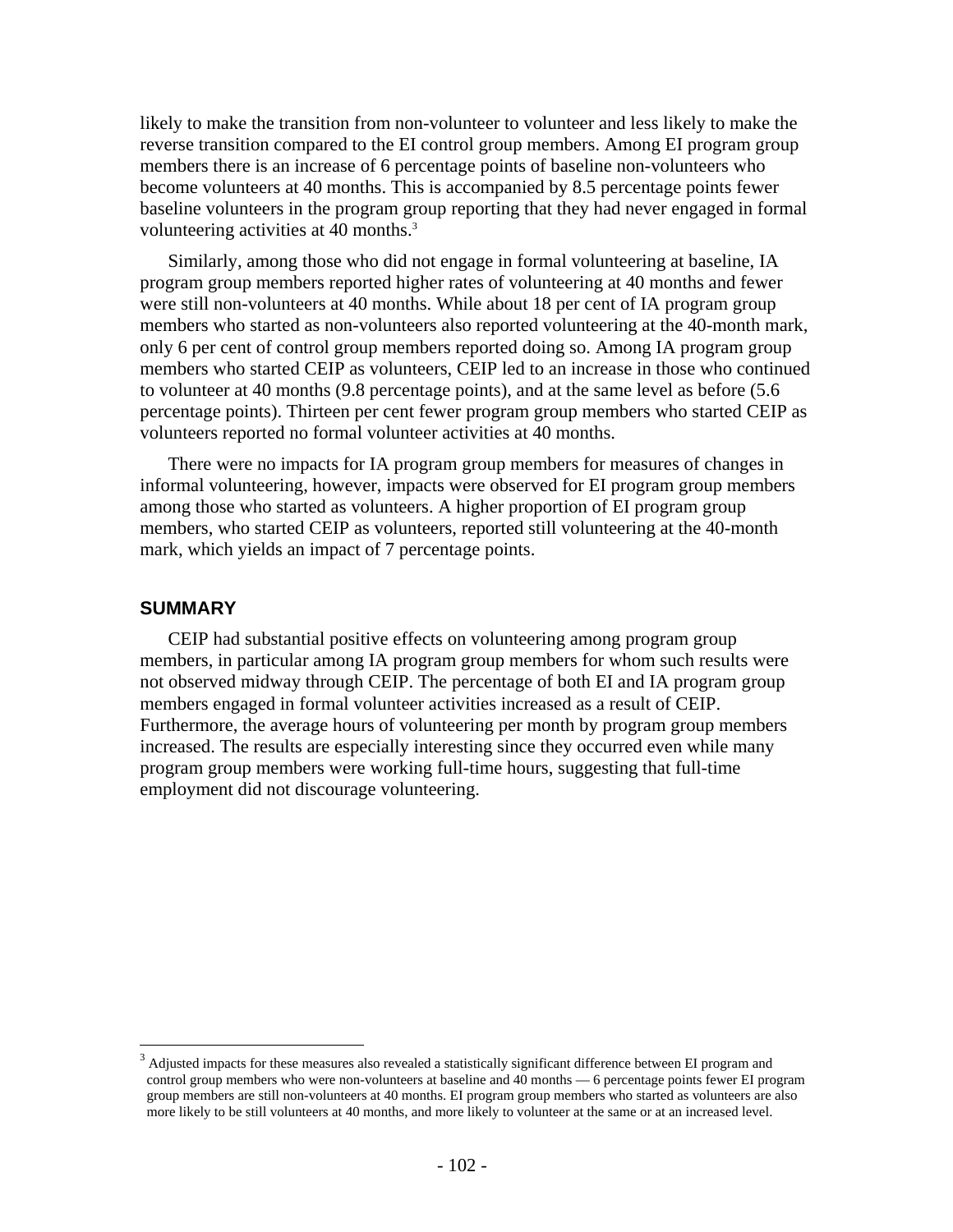|                                               | <b>El Sample</b> |       |                                     |       | <b>IA Sample</b> |       |                                     |       |  |
|-----------------------------------------------|------------------|-------|-------------------------------------|-------|------------------|-------|-------------------------------------|-------|--|
|                                               |                  |       | Program Control Difference Standard |       |                  |       | Program Control Difference Standard |       |  |
|                                               | Group            | Group | (Impact)                            | Error | Group            | Group | (Impact)                            | Error |  |
| Changes in frequency of formal volunteering   |                  |       |                                     |       |                  |       |                                     |       |  |
| Started as non-volunteers at baseline         |                  |       |                                     |       |                  |       |                                     |       |  |
| Still non-volunteers at 40 months             | 35.1             | 36.9  | $-1.8$                              | (3.3) | 36.7             | 45.2  | $-8.5$ *                            | (4.9) |  |
| Volunteers at 40 months                       | 12.8             | 6.8   | $6.0***$                            | (2.1) | 17.9             | 6.0   | $11.8***$                           | (3.2) |  |
| Started as volunteers at baseline             |                  |       |                                     |       |                  |       |                                     |       |  |
| Still volunteers at 40 months                 | 33.9             | 29.6  | 4.4                                 | (3.2) | 30.4             | 20.6  | $9.8***$                            | (4.3) |  |
| at same level                                 | 11.9             | 9.3   | 2.6                                 | (2.1) | 11.6             | 6.0   | $5.6**$                             | (2.8) |  |
| at an increased level                         | 12.2             | 9.0   | 3.1                                 | (2.1) | 9.7              | 7.0   | 2.6                                 | (2.8) |  |
| at an decreased level                         | 9.9              | 11.2  | $-1.4$                              | (2.1) | 9.2              | 7.5   | 1.6                                 | (2.8) |  |
| Non-volunteers at 40 months                   | 18.1             | 26.7  | $-8.5***$                           | (2.9) | 15.0             | 28.1  | $-13.2$ ***                         | (4.0) |  |
| Changes in frequency of informal volunteering |                  |       |                                     |       |                  |       |                                     |       |  |
| Started as non-volunteers at baseline         |                  |       |                                     |       |                  |       |                                     |       |  |
| Still non-volunteers at 40 months             | 7.8              | 8.7   | $-0.9$                              | (1.9) | 8.0              | 11.6  | $-3.6$                              | (3.0) |  |
| Volunteers at 40 months                       | 3.9              | 5.5   | $-1.6$                              | (1.5) | 6.0              | 4.0   | 2.0                                 | (2.2) |  |
| Started as volunteers at baseline             |                  |       |                                     |       |                  |       |                                     |       |  |
| Still volunteers at 40 months                 | 62.1             | 55.1  | $7.0**$                             | (3.4) | 65.0             | 57.1  | 7.9                                 | (4.9) |  |
| at same level                                 | 16.1             | 16.5  | $-0.4$                              | (2.6) | 13.5             | 15.2  | $-1.7$                              | (3.5) |  |
| at an increased level                         | 16.1             | 12.5  | 3.6                                 | (2.4) | 20.5             | 17.7  | 2.8                                 | (3.9) |  |
| at an decreased level                         | 29.9             | 26.2  | 3.7                                 | (3.1) | 31.0             | 24.2  | 6.8                                 | (4.5) |  |
| Non-volunteers at 40 months                   | 26.2             | 30.7  | $-4.5$                              | (3.1) | 21.0             | 27.3  | $-6.3$                              | (4.3) |  |
| Sample size                                   | 441              | 410   |                                     |       | 210              | 201   |                                     |       |  |

### **Table 7.4: Changes in Informal and Formal Volunteering from Baseline to 40 Months**

**Source**: Calculations from 40-month follow-up survey data.

**Notes**: Sample sizes vary for individual measures because of missing values.

 Mean change is not always the difference between the 40 month mean and the mean at baseline, because changes are only calculated for those with no missing values.

Two-tailed t-tests were applied to differences between the outcomes for the program and control groups.

Statistical significance levels are indicated as:  $* = 10$  per cent;  $** = 5$  per cent;  $*** = 1$  per cent.

Rounding may cause slight discrepancies in sums and differences.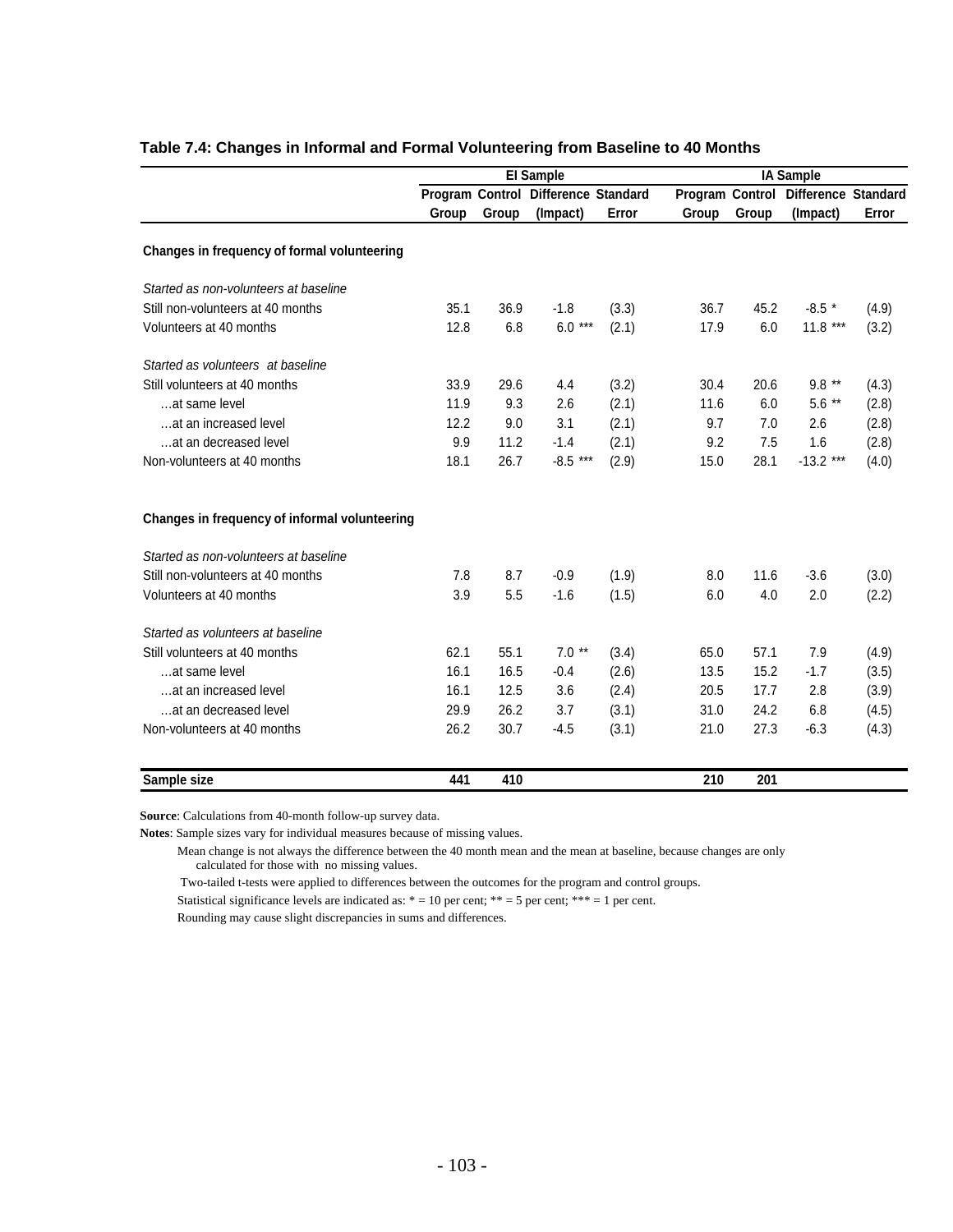# **Chapter 8: Summary of Findings**

This report has reviewed the interim effects of the Community Employment Innovation Project (CEIP) on participants over a period that covers the full three years of program eligibility. Although these results do not include any significant post-program period, they provide important evidence regarding the full in-program effects of a community-based jobs program with long-term eligibility. Previous community employment initiatives have generally involved short duration work of no more than a year. CEIP is arguably unique, not only because it focuses on the social economy, but because its long-term design provides a wider range of work placements to participants. This potentially offers a wider array of opportunities for social capital and skill development that may improve employability.

The 40-month interim impact study has sought to address several questions regarding the sustainability and possible growth of effects that were observed in the early impact study. Results from this second impact analysis demonstrate that not only are large employment and earnings gains sustainable over three years of program eligibility, but also the quality of jobs were improved, including the skill levels of positions held, the varied nature of work experiences they offered, and the extent of job stability. Furthermore, the longer period of program eligibility may be an important factor in many of the other positive non-economic effects on participants that were observed including improvements in social capital, transferable skills, attitudes to work, and volunteering. Although these results do not incorporate any significant post-program period, they provide important evidence regarding the full in-program effects.

## *CEIP led to substantially higher rates of full-time employment, increased earnings, and reduced receipt of Employment Insurance (EI) and income assistance (IA) benefits, all of which were sustained for the three years of eligibility.*

Monthly full-time employment rates among EI program group members were at least 30 percentage points higher than for the control group for most of the eligibility period. Among the IA sample, impacts on full-time employment were even more dramatic, sustained at nearly 50 per cent over the full period of eligibility.

As a result of the impacts on employment, CEIP had a large cumulative effect on earnings over the course of the three-year period of eligibility. Total earnings of EI program group members were \$14,000 higher (36 per cent) than those of the control group after 38 months. Impacts were even larger among program group members in the IA sample, where earnings increased by more than \$25,000, or 151 per cent, over the same period.

High rates of ongoing participation in CEIP and significant program satisfaction tend to confirm the hypothesis that the program was in fact of continued interest to the eligible group of volunteers. A very low percentage of program group members left CEIP during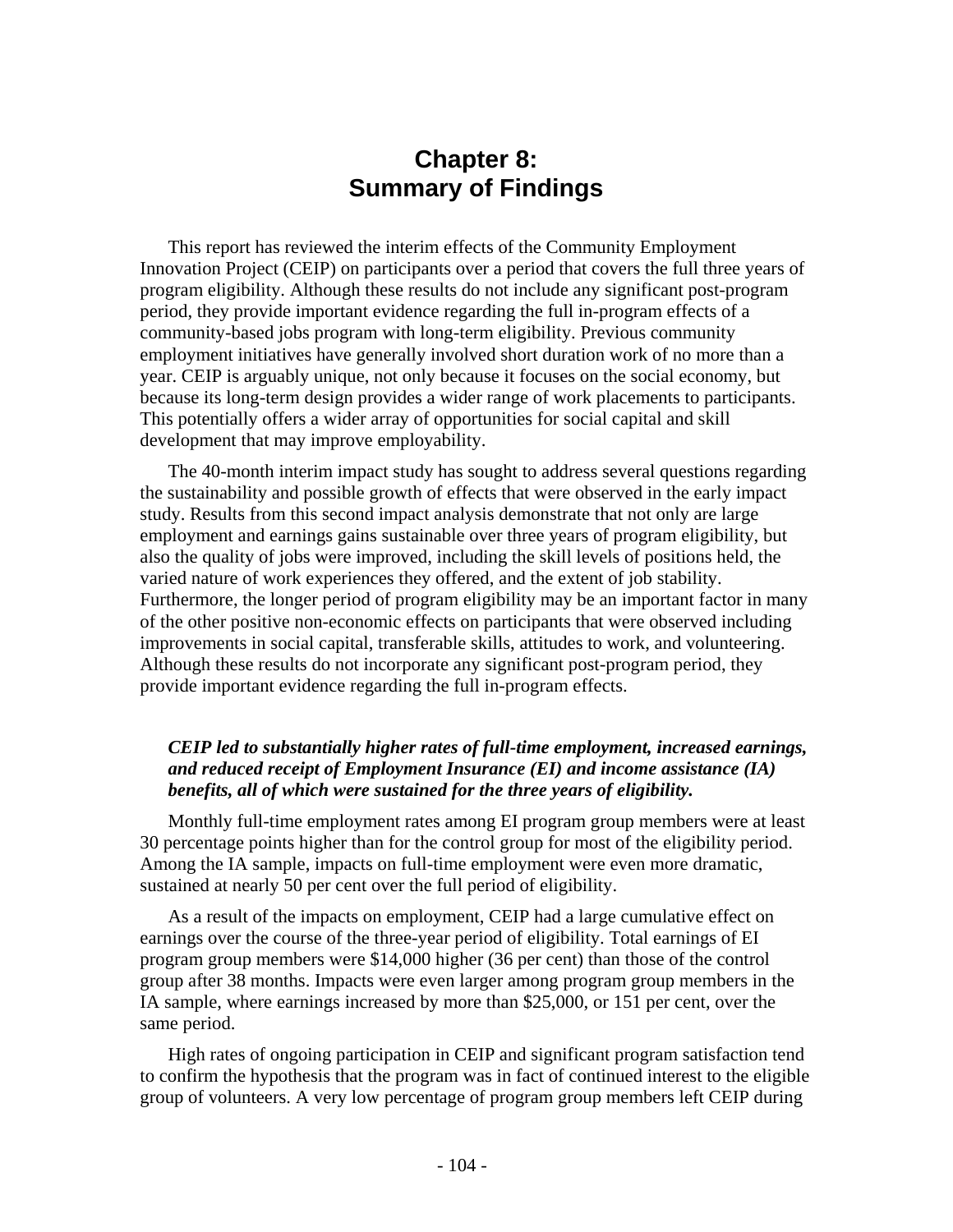their eligibility to return to EI or welfare and, consequently, large and sustained reductions in the receipt of such benefits were observed during the life of the program.

While CEIP had a major incremental impact in the creation of full-time employment, one important question remains: what will happen when CEIP's three-year community placements are over? Among EI program group members, a little over one-third of those employed full-time were working in non-CEIP jobs near the end of their eligibility, while the same was true for only 10 per cent of the IA program group members. This indicates that a significant proportion of both samples relied on CEIP positions until the end of the eligibility period, which is likely to result in a marked decline in employment levels for these participants when the program ends. The severity and duration of this decline remains to be seen and will be a major focus of the final impact study.

## *CEIP's most heavily felt effects were on particular disadvantaged groups, including those experiencing employment barriers, lower incomes, and those with fewer social supports.*

Although large employment gains were observed throughout both EI and IA program groups, impacts were somewhat larger among those with lower initial incomes, those with employment barriers arising from health or activity restrictions, and those with smaller social networks. Given that these groups are more disadvantaged, an offer of stable long-term community jobs could have been expected to lead to larger incremental employment impacts. However, there were some doubts as to whether individuals facing one or several employment barriers could maintain these jobs. Results suggest that these groups can maintain long-duration employment through a community-based jobs program like CEIP.

## *CEIP enhanced not only the duration of employment and number of jobs held but also improved the quality of jobs for many participants.*

Not only did CEIP successfully improve employment rates among participants, it also helped some program group members gain access to higher-skilled occupations than would otherwise have been available to them. For example, the rate of program group members whose main job was in a high-skilled or management position was a full 11 and 13 percentage points higher among the EI and IA samples, respectively, compared to the control groups.

CEIP also appears to have achieved a balance between diversity and stability by providing varied and multiple job opportunities, while also improving the duration of jobs held. This afforded many program group members potentially more inclusive work experiences and more significant job stability. These results confirm that communities can mobilize local resources and create projects, which provide a range of meaningful job opportunities.

However, results also indicate that a small percentage of EI program group members worked in lower-skilled jobs than they would otherwise have done, and for lower wages. This finding underscores the need to ensure that community employment programs offer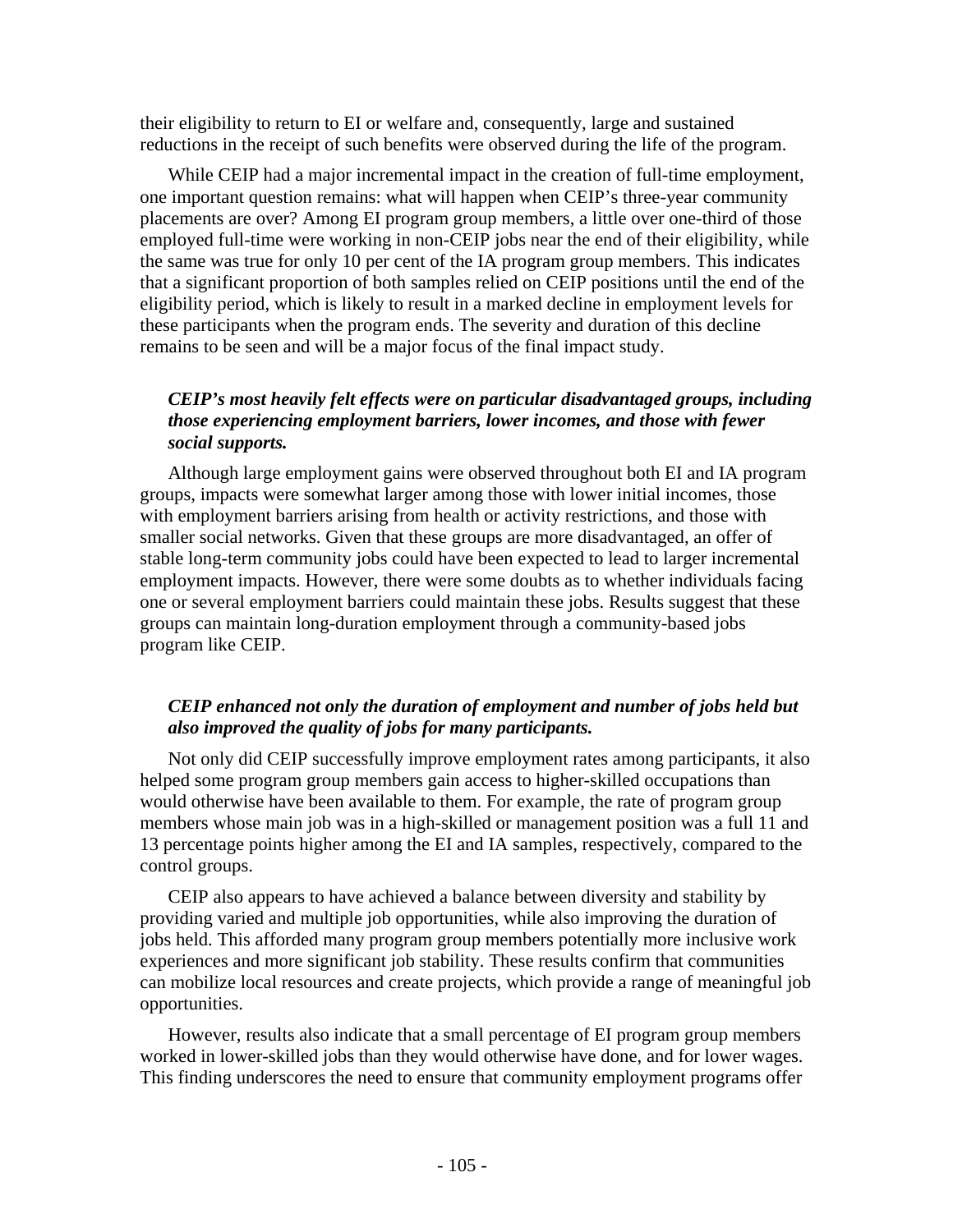a good range of job options, include a careful selection of project sponsors, and provide a rigorous assessment of participants if suitable job placements are to be achieved.

## *CEIP also led to improvements in generic transferable skills and attitudes to work.*

Did the work experience generated by CEIP provide for the maintenance and acquisition of skills? Although the effects of CEIP on generic skills were unclear at the mid-point of eligibility, after three years in the program, significant positive effects were observed. Among the EI program group, CEIP produced positive effects on measures of persistence, lifelong learning, adaptability, and systems thinking. Among IA program group members, mixed effects were shown, positive for responsibility and receptiveness to continuous lifelong learning, but negative for problem solving and participants' sense of quality accomplishment. Among both samples, CEIP continued to strengthen positive attitudes towards work and reinforced negative opinions about reliance on government transfers.

## *CEIP improved the well-being of program group members, with reductions in the extent and severity of poverty and hardship, and improved life satisfaction.*

CEIP's impact on the extent of poverty was noteworthy as it reduced by 10 percentage points the percentage of IA program group households with incomes below Low-Income Cut-Offs (LICOs). The largest reduction in poverty occurred at the lowest income range, where program group members were 17 percentage points less likely to have household incomes below 50 per cent of LICOs. An 8 percentage point reduction was also observed in the number of EI program group members from the lower income categories.

As a result of increased incomes, program group members were more likely to report being able to meet most regular expenses and financial needs. CEIP also led to improvements, particularly among the EI program group, in reported satisfaction with life

## *The overall impact of CEIP on household incomes varied between EI and IA populations, and among households with and without children*

Despite clear improvements in the lowest income categories, increased levels of employment and earnings for CEIP participants did not always translate directly into income gains for households. The increased earnings of EI program group members were counterbalanced by a reduction in the total incomes of other household members, driven by reduced rates of receipt of a range of other income sources (including IA benefits, disability insurance, and various tax credits). This reduction was observed only in EI households without children, and may relate to a loss of eligibility for income-contingent benefits that are more generous for households with children.

In contrast, among the IA program group, there was no significant reduction in total incomes of other household members. In fact, CEIP led to increased incomes arising from significantly higher employment rates and working hours of the participants' spouses among households without children. In these cases, CEIP creates a work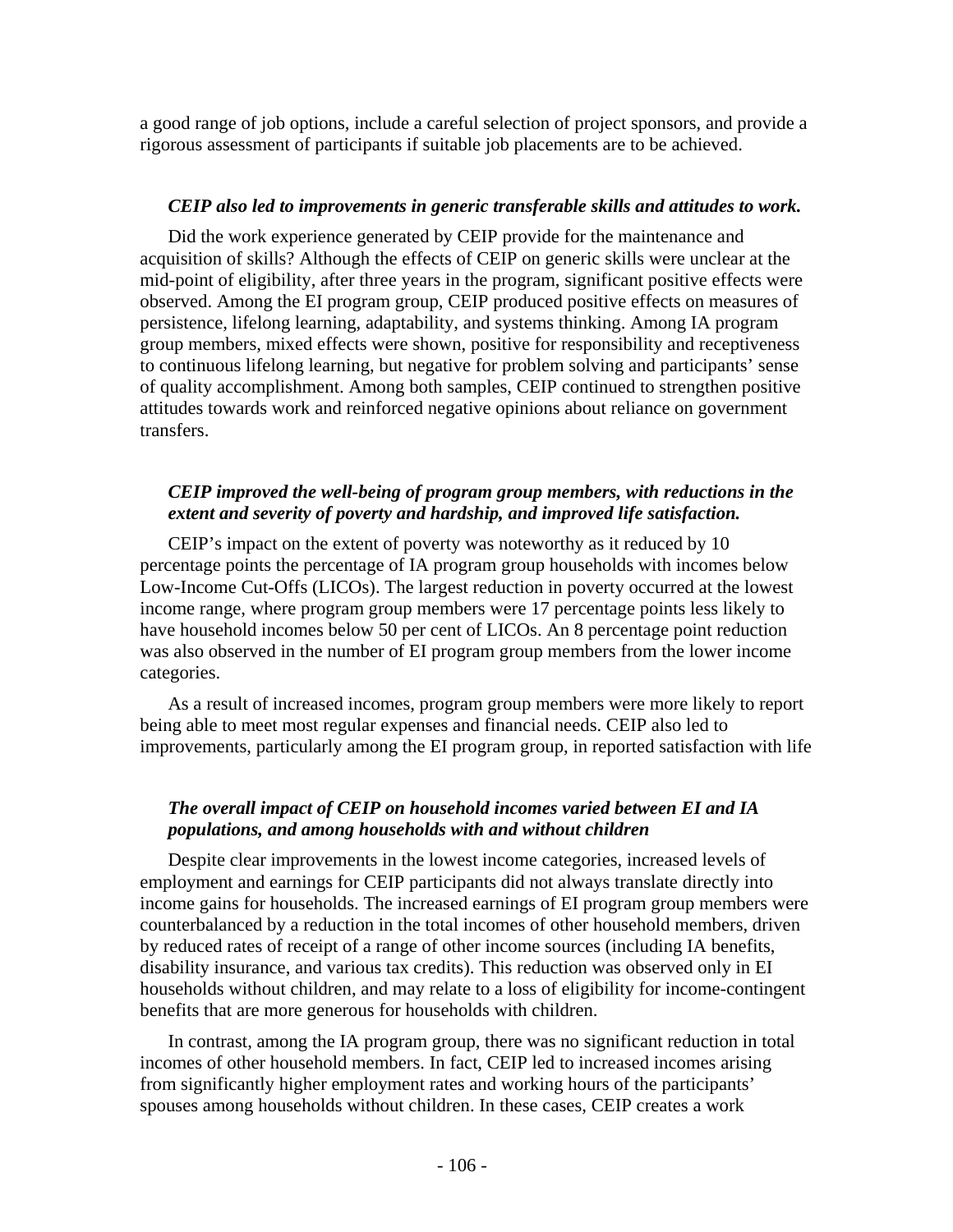incentive effect that likely arises due to the fact that eligibility rules for IA are based on household income: if other household members are no longer eligible for IA, given the participant's involvement in CEIP, this may encourage them to re-enter the labour market. The need for childcare may in turn offset this additional work incentive on participants' spouses, which would explain the absence of household income increases in IA families with children.

These results suggest that employment policies may not always have the intended effect on the overall work effort and income of participating households. Employment policies must pay attention not only to participants' needs, but also to the needs and incentives faced by the other members of their families.

## *CEIP produced significant improvements in social capital among program group members in ways that may provide a bridge to future employment.*

CEIP substantially improved the structure of social networks for both EI and IA program group members. Substantial impacts were observed in those aspects of social capital commonly associated with the development of bridging or linking social capital – namely increased access to specific resources such as specialized advice and help finding a job, growth of weak ties, and reduction in network density. CEIP's three-year eligibility period may be an important factor in the development of social capital, as effects arose largely in the last 18 months.

These results demonstrate that governments can encourage the development of social capital of the unemployed, in partnership with communities, through a jobs strategy like CEIP.

## *CEIP led to a substantial increase in volunteering among program group members, particularly in formal activities through community organizations.*

CEIP jobs were primarily in the voluntary sector, which brought participants into contact with non-profit organizations, many of whom rely on volunteer work to function. This may have produced a greater awareness of volunteerism among participants and substantial increases in volunteering activity. This is important for both individuals and communities as it provides a significant resource for local organizations, and a link to the community and greater levels of social inclusion for the volunteer. Similar to the effects on social capital, impacts on volunteering arose largely in the second half of the project, particularly for the IA program group, suggesting that the longer CEIP eligibility period is an important factor in encouraging volunteering.

Impacts on the percentage of sample members who engaged in formal volunteering were substantial among the IA sample, where the rate of formal volunteering among program group members was 21 percentage points higher than in the control group. This was accompanied by a positive impact on the average number of hours volunteered, which increased by 2.6 hours per month. Similar results were observed for EI program group members, who were 10 percentage points more likely to volunteer formally and increased their average hours of volunteering by 3.6 hours per month compared to the control group.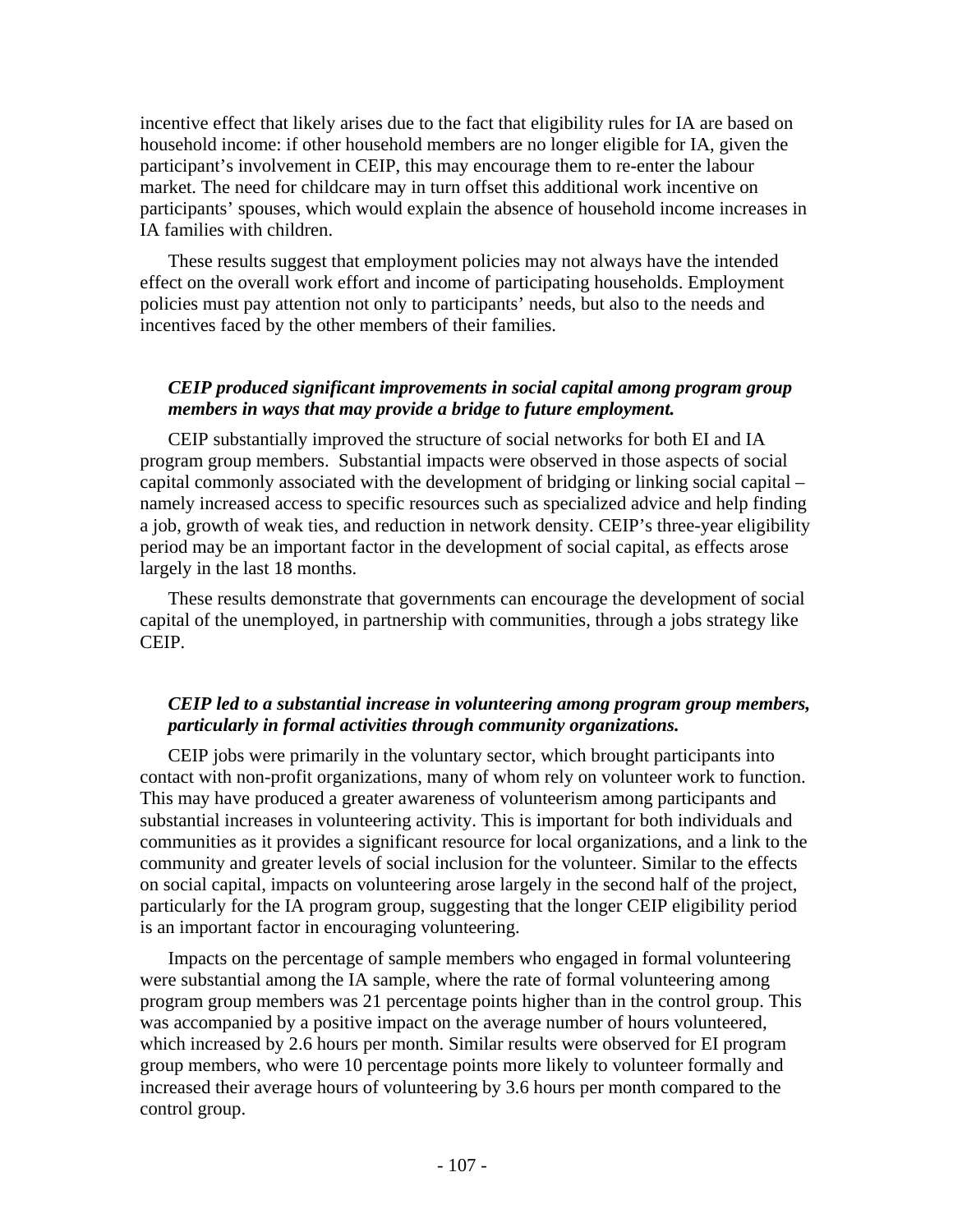### **POST-PROGRAM FOLLOW-UP**

Results from the CEIP interim impact study provide important evidence regarding the full in-program effects of a community-based jobs program over a long duration of eligibility. However, these results do not include any significant post-program period, and, as a result, provide little evidence about the effects of the program long after eligibility has ended and funding for jobs has ceased.

Post-program effects of CEIP are being evaluated through a 54-month follow-up survey, which was administered over a year after the end of program eligibility. This final follow-up survey, along with administrative data on government transfer receipt, will be used to assess the longer-term effects of CEIP on participants. Textbox 8.1 outlines several of the critical long-term outcomes that will be assessed. In addition to participant impacts, the final report will also integrate results of CEIP's study of community effects, and will present a comprehensive cost–benefit analysis, to determine the program's costeffectiveness for governments.

### **Text Box 8.1: Questions of Interest for the 54-Month Follow-Up Survey**

#### **Employment, Earnings, and Wages**

Will program group members move into market employment quickly following the end of their CEIP eligibility? If not, employment impacts may appear negative for a period, given that control group employment rates continue to improve. How long will it take program group members to transition into market employment? Will their employment rates be higher than the control group, in the longer run, at the final follow-up? Will the added work experience they received through CEIP translate into higher long-term earnings or wages?

#### **Income, Poverty, and Hardship**

Many program group members, particularly in the IA sample, have come to rely heavily on CEIP as their primary source of income. With the end of eligibility, what will this mean in terms of the experience of hardship among program group members and their families? Will many be forced to return to welfare in the longer run?

#### **Social Capital and Well-Being**

Will positive impacts on social capital of participants be maintained after their eligibility for the program has ended? If so, how do participants actually make use of social capital in a tangible way to better their lives? Questions on the use of social networks have been added to the final participant follow-up survey in order to assess whether and how social capital is actively used once it is acquired. Does social capital support long-term employment as well as personal well-being and life satisfaction as have been theorized?

#### **Cost–Benefit Analysis**

After accounting for all changes in earnings, transfers, and income over the full follow-up period, how much better off are CEIP participants? How much did communities gain from their participation in the program? From the perspective of governments, is CEIP a cost-effective alternative to EI or IA benefits? How does the cost per dollar in benefit compare to other government transfer programs?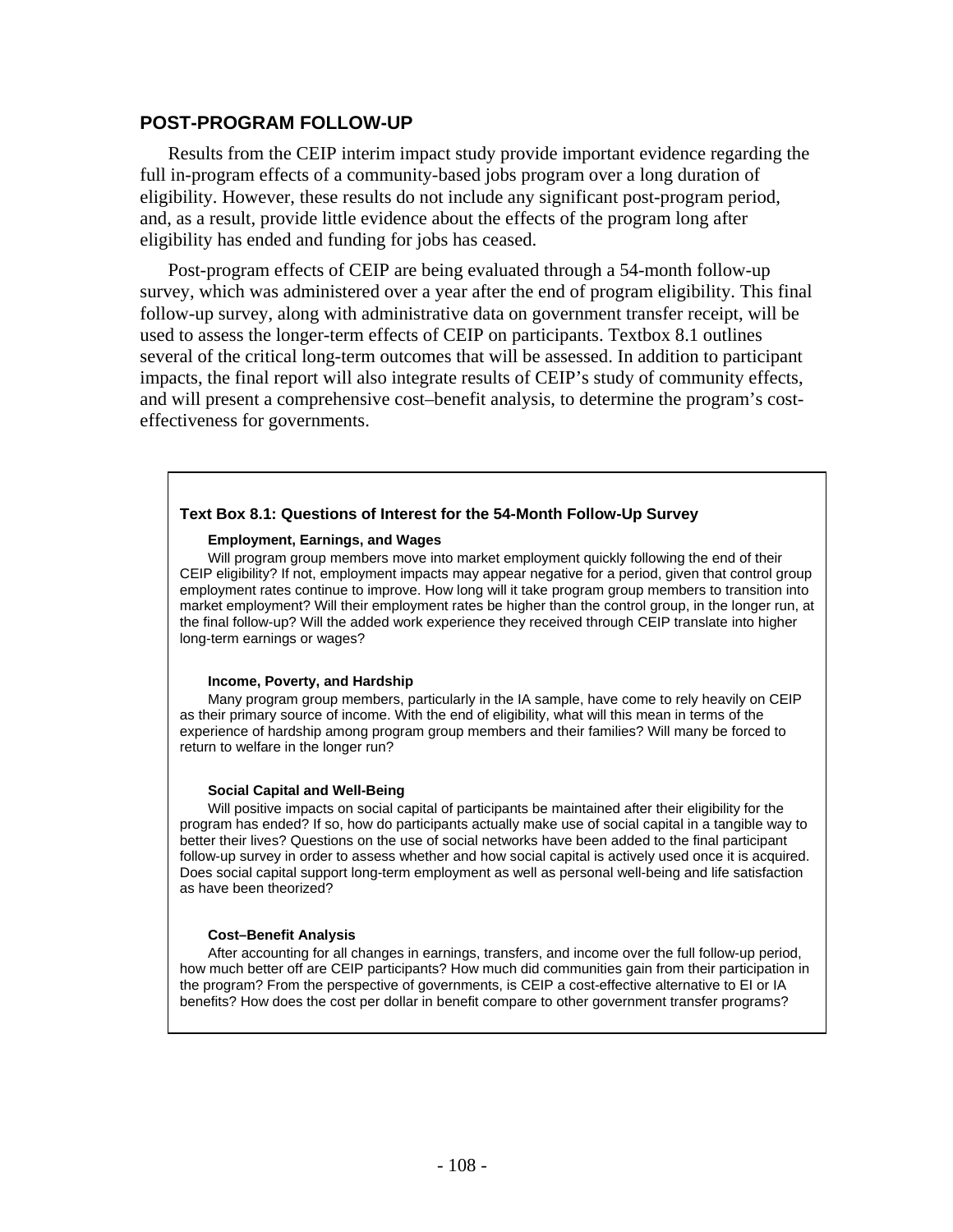# **Appendix A: Analysis of Non-Response Bias in the 40-Month Report Sample**

The focus of this report is on research sample members who completed the 40-month follow-up survey — referred to as the 40-month report sample. As is expected with any longitudinal survey, not all of the enrolees who completed a baseline survey responded to the 40-month follow-up survey. In this report, the analysis is limited to the 1,262 enrolees in the Community Employment Innovation Project (CEIP) who completed the 40-month survey, which includes 851 Employment Insurance (EI) sample members (441 program group; 410 control group) and 411 income assistance (IA) sample members (210 program group; 201 control group). This represents an 83 per cent survey response rate from the original baseline sample of 1,522 enrolees.<sup>1</sup>

The 17 per cent of the original baseline sample who did not respond to the 40-month follow-up survey may affect the reliability of the estimates in this report if their characteristics vary substantially from those of the original baseline sample. Nonresponse bias is more likely to be a problem if non-response affects program and control groups differently. When sample attrition affects program and control groups equally, a systematic bias in impact estimates is unlikely. This appendix examines the extent to which estimates may have been affected by potential non-response bias, by comparing the baseline characteristics of the original sample with those of the 40-month report sample.

### **BASELINE CHARACTERISTICS OF THE REPORT SAMPLE**

 $\overline{a}$ 

Tables A.1 and A.2 present a comparison of baseline characteristics of EI and IA sample members, respectively, who responded to the original survey at enrolment with those who responded to the 40-month follow-up survey. In either case, EI respondents are more likely to be male and are older with an average age of over 40 compared to their IA counterparts whose average age was 36. Most EI sample members have a high school diploma and significant prior work experience. A higher proportion of IA respondents do not have a high school diploma and had significantly less prior work experience along with more reliance on transfers in the year prior to CEIP enrolment. Most EI and IA respondents have lived in Cape Breton all their life and have a strong attachment to their

 $1$  Eight persons were dropped from the research analysis. Seven of these were volunteers who resided on the Eskasoni reserve. This reserve is surrounded by the Cape Breton Regional Municipality (CBRM) but is not officially part of the CBRM. The individuals met the eligibility requirements for selection from the EI caseload and were permitted to enrol in CEIP. However, the decision was made to remove them from the research sample because the nature of the transfer payments and supports for which they otherwise qualify are significantly different from those available to other sample members. The other individual was dropped because data integrity checks by Statistics Canada confirmed that the individual had not been selected to join CEIP. This individual had the same name and lived at the same address as the person invited to join CEIP and as such was able to bypass initial integrity checks. Once the error was discovered, more stringent data integrity checks were immediately implemented to prevent similar situations.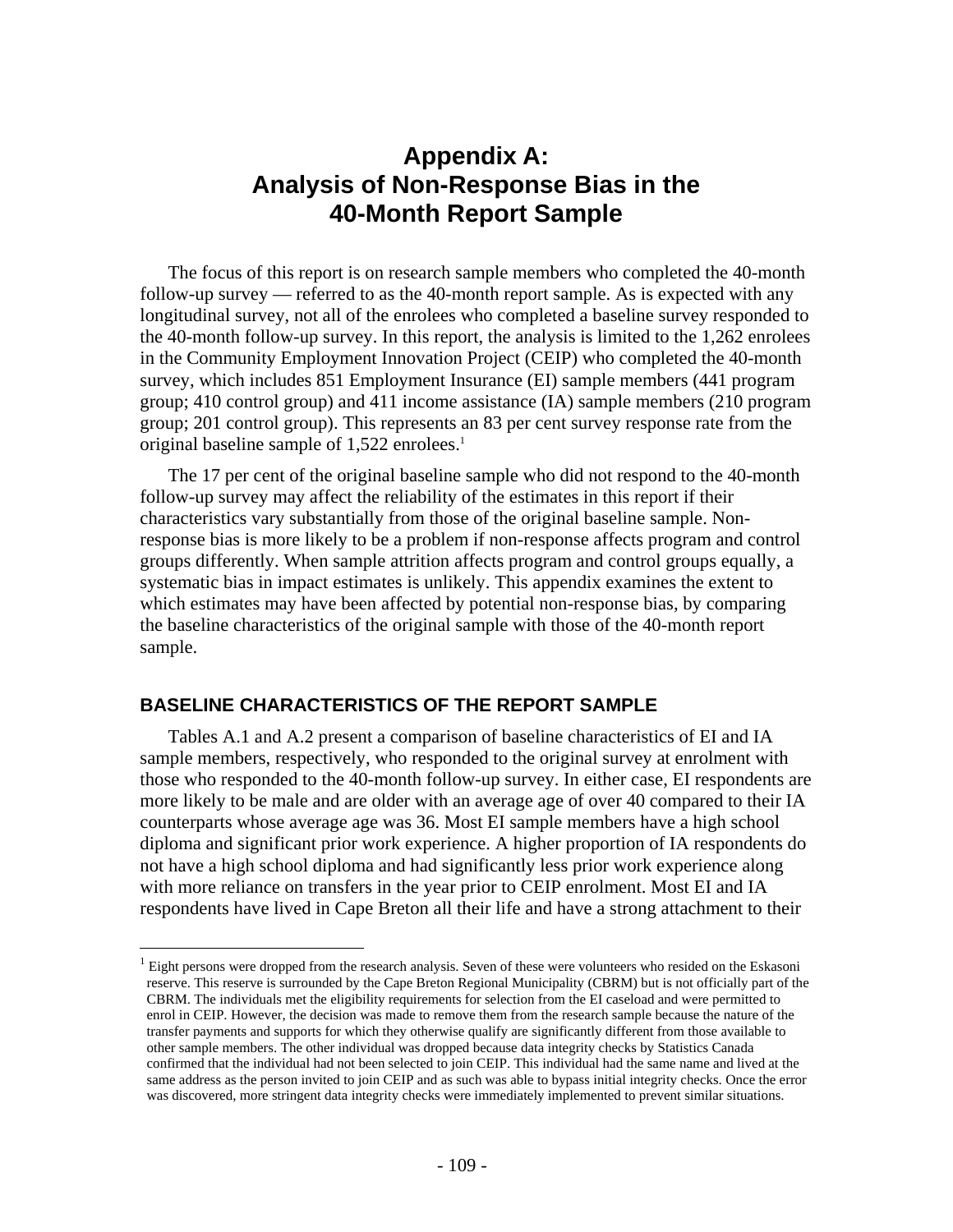communities, and most have small, dense social networks consisting of fewer than 10 contacts, all or most of whom know each other.

## **RANDOM ASSIGNMENT AND SURVEY NON-RESPONSE**

As illustrated in the initial CEIP implementation report (Gyarmati et al., 2006), random assignment was implemented successfully without any systematic differences between program and control groups. Some differences did arise due to sampling variation — i.e. differences due to chance at the time of random assignment — but these should not result in biased estimates of impacts. However, survey non-response might exacerbate some of the differences present in the baseline sample and therefore need to be reassessed in the 40-month report sample. In Tables A.1 and A.2, differences between program and control group members that were present in the baseline research sample are reflective of sampling variation arising from random assignment, while differences in the 40-month report sample reflect both the original baseline differences and any new effects of survey non-response. The final column in each table tests whether discrepancies between program and control groups are different for respondents and non-respondents.

Table A.1 reveals that there are a few significant differences between EI program and control group members in the 40-month report sample that were not statistically significant in the original baseline sample. For example, at 40 months the EI program group has fewer women than men compared to the control group (40.4 versus 49.3 per cent female in the EI program and control groups respectively). This difference was not statistically significant in the baseline sample — it became significant at 40 months because a significantly higher percentage of non-respondents are women in the program group compared to the control group. Other differences between EI program and control groups that may have been exacerbated by non-response include: 1) the likelihood of living in households without children (58.5 EI program group versus 51.7 in the control group), as opposed to  $1-2$  children (35.8 per cent program versus 41.5 per cent control); and 2) the presence of those with activity limitations (31.7 per cent program versus 26.1 per cent control). A couple of other EI program/control differences appear in the 40 month sample, but they are not reflective of significant differences between respondents and non-respondents. In a few other cases, there are significant differences between respondents and non-respondents, but they do not appear to be sufficient to create a significant program/control difference in the 40-month sample.

Most of the few differences between EI program and control group members that arose as a result of sampling variation in random assignment of the baseline sample are still present in the 40 month sample. For example, fewer EI program group respondents to the 40-month survey had a household income of \$30,000 or more at baseline (32.6 EI program group versus 40.0 EI control group). This 7 percentage point difference was also present in the baseline survey, and was therefore not affected by differential non-response among program and control group members. Other differences that were products of sampling variation, but not affected by non-response include: 1) size of social networks at baseline (37.0 versus 43.7 per cent with ten or more contacts at baseline for EI program and control group respectively); 2) likelihood of having children 3 to 5 years of age (13.2 EI program group versus 22.7 in the control group). In one case, differential non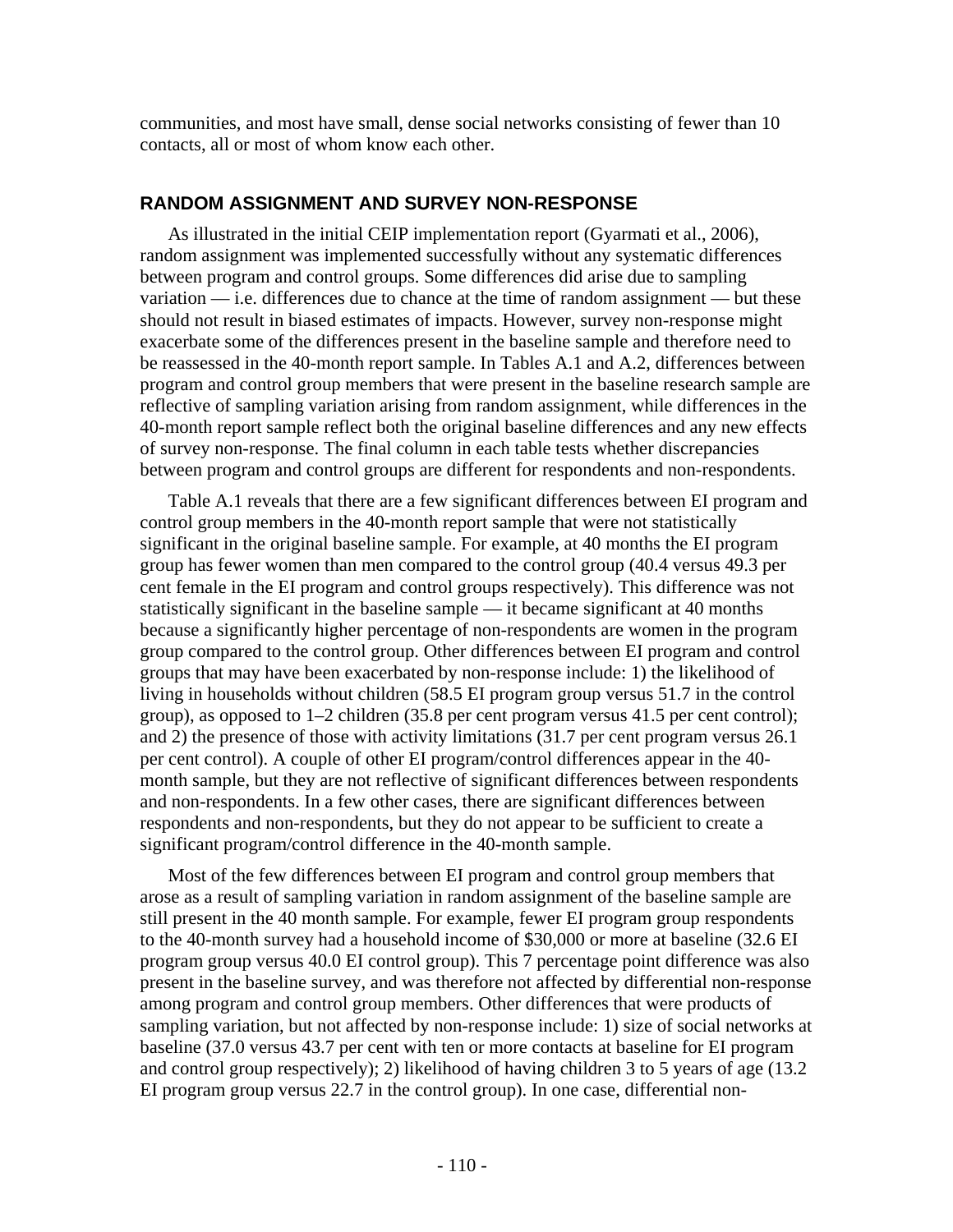responding between program and control groups actually helped to reduce a difference that had arisen as a result of sampling variation — the likelihood of having children between 6 and 12, which had been significantly different between EI program and control groups in the original baseline sample, was no longer significantly different in the 40 month sample.

Table A.2 reveals that there are also a few significant differences between IA program and control group members in the 40-month report sample that were not statistically significant in the original baseline sample. For example, IA program group respondents to the 40-month survey lived in larger households than the control group (58.4 per cent in 2–3-person households, 30.6 per cent in four-person or more households for the program group versus 68.7 per cent and 22.4 per cent, respectively, for the control group). These differences were not statistically significant in the baseline sample — they became significant at 40 months because of a significantly higher rate of non-respondents in smaller (2–3 person) households in the program group as compared to the control group. Another difference between IA program and control groups that may have been exacerbated by non-response is time lived at current address, which tends to be shorter in the program group (in the program group, 41 per cent had lived 1 to 4 years at their current address and 11 per cent 5 to 9 years versus 32.3 per cent and 18.4 per cent, respectively, in the control group). IA program group respondents to the 40-month survey also tended to be less likely to have children (40.7 per cent without children in the program group versus 31.3 per cent in the control group) and less likely to have a high school diploma (58.2 per cent in the program group versus 67.2 per cent in the control group).

Two of the differences between IA program and control group members in the 40 month sample arose as a result of sampling variation in random assignment, and were not altered by non-response. Program group members appear more attached to Cape Breton, with a larger percentage having lived there all their lives (77.0 versus 69.7 per cent for IA program and control group, respectively) but at the same time, more open to moving in order to get a job (22.3 versus 14.4 per cent for IA program and control group, respectively). In one case, differential non-responding between program and control groups actually helped to reduce a difference that had arisen as a result of sampling variation — the likelihood of volunteering on behalf of an organization, which had been significantly different between IA program and control groups in the original baseline sample, was no longer significantly different in the 40-month sample.

In general, the relatively few differences discussed above are not reflective of systematic problems with random assignment or non-response bias<sup>2</sup>. Nevertheless, regression-adjusted impacts that include a range of these baseline covariates were checked as part of the analysis, particularly when the variable in which there is a potential baseline difference is also a measured follow-up outcome of interest (e.g. impacts on income, social capital and volunteering). Adjusted impacts are presented and discussed in Appendix C; however, they are only discussed within chapters if they diverged significantly from the unadjusted findings.

 $\overline{a}$ 

 $2^2$  A similar analysis for non-response bias will be conducted for the final impact report, when non-response is more likely to be a concern.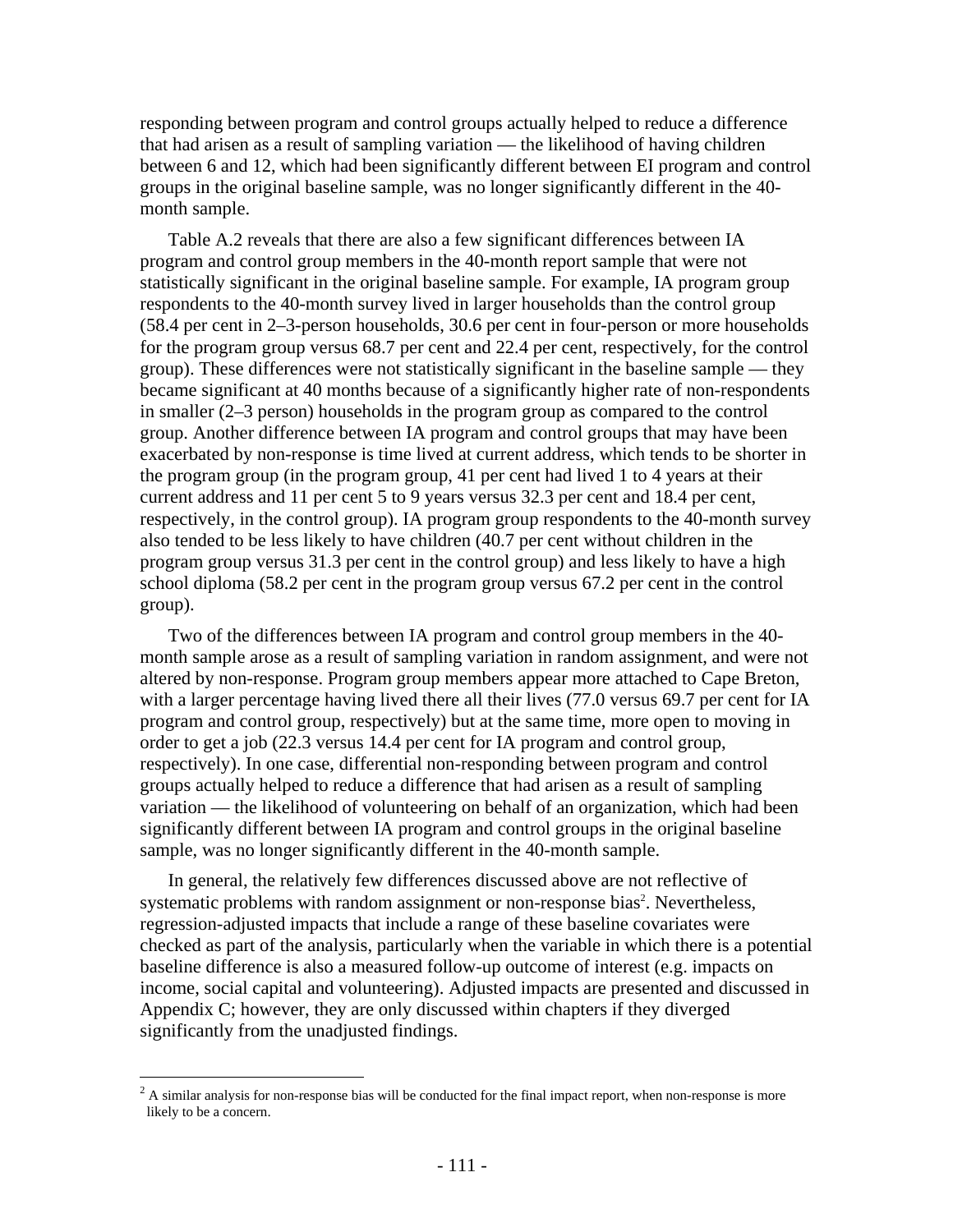## **ANALYSIS OF NON-RESPONSE FROM ADMINISTRATIVE RECORDS**

Administrative records are particularly useful to assess possible non-response bias in CEIP impacts on transfer payments, because they continue to provide information about survey non-respondents even after the baseline survey. Tables A.3 and A.4 show the proportion of program and control group members receiving EI and IA payments respectively, as well as the average amounts received in each quarter, for both 40-month respondents and non-respondents. If CEIP impacts on receipt of transfer payments are significantly and systematically different for respondents and non-respondents, then nonresponse bias may be an important factor.

Table A.3 shows that CEIP impacts on EI receipt were largely the same for respondents and non-respondents. Impacts on average EI payment tended to be larger among non-respondents, although this trend was only significant in quarter 1.

Table A.4 shows that CEIP impacts on IA receipt tended to be larger for respondents, although only significantly so in quarters 8, 10 and 11. Impacts on average IA payment also tended to be larger among respondents, but this trend was only significant in quarter 11.

Though there is no evidence that systematic non-response bias affected the impact estimates for transfer payments, regression-adjusted impacts were calculated and reported when they diverged from unadjusted impacts.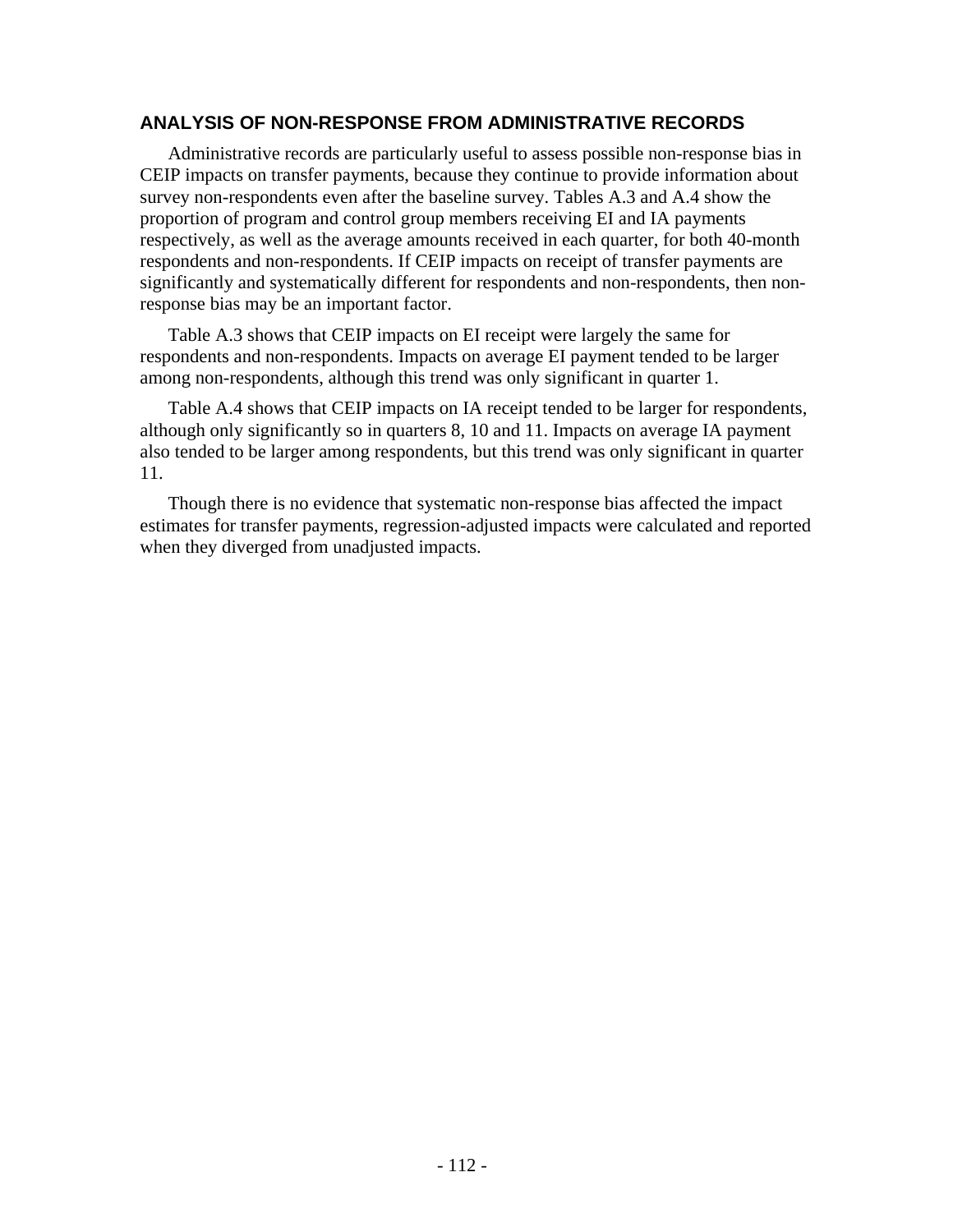|                                                          |         |       | <b>Baseline Research Sample</b> |          |         | 40-Month Survey Sample     | 40-Month Non-Respondents |       |                                            |                    |              |
|----------------------------------------------------------|---------|-------|---------------------------------|----------|---------|----------------------------|--------------------------|-------|--------------------------------------------|--------------------|--------------|
|                                                          |         |       | Program Control Difference      |          |         | Program Control Difference |                          |       | Program Control Difference Difference from |                    |              |
|                                                          | Group   | Group | (Impact)                        | Group    | Group   | (Impact)                   | Group                    | Group | (Impact)                                   | <b>Respondents</b> |              |
| <b>Baseline Characteristic</b>                           | (1)     | (2)   | (3)                             | (4)      | (5)     | (6)                        | (7)                      | (8)   | (9)                                        | $(9-6)$            |              |
| <b>El history</b>                                        |         |       |                                 |          |         |                            |                          |       |                                            |                    |              |
| Average number of months of EI                           |         |       |                                 |          |         |                            |                          |       |                                            |                    |              |
| in last 12 months                                        | 6.1     | 6.1   | $0.0\,$                         | 6.1      | 6.2     | $-0.1$                     | 6.0                      | 5.7   | 0.3                                        | $0.3$ n.s.         |              |
| Average monthly EI payment in month of                   |         |       |                                 |          |         |                            |                          |       |                                            |                    |              |
| random assignment (\$)                                   | 849     | 866   | $-17$                           | 850      | 842     | 8                          | 841                      | 977   | $-137$ *                                   | $-144.8$ n.s.      |              |
| <b>Work history</b>                                      |         |       |                                 |          |         |                            |                          |       |                                            |                    |              |
| Years worked at paid job since 16 yrs of age             | 18.3    | 17.8  | 0.4                             | 19.1     | 17.9    | 1.2                        | 11.9                     | 17.5  | $-5.6***$                                  | $-6.8$ ttt         |              |
| In paid work at baseline (%)                             | 19.6    | 17.0  | 2.6                             | 19.9     | 17.7    | 2.1                        | 17.2                     | 13.5  | 3.8                                        |                    | $1.6$ n.s.   |
| Personal characteristics                                 |         |       |                                 |          |         |                            |                          |       |                                            |                    |              |
| Female (%)                                               | 39.5    | 43.7  | $-4.2$                          | 40.4     | 49.3    | $-8.9***$                  | 32.8                     | 18.0  | $14.8$ **                                  | 23.7 ttt           |              |
| Age when selected                                        | 40.3    | 40.4  | $-0.1$                          | 41.1     | 40.6    | 0.4                        | 34.5                     | 39.3  | $-4.8$ **                                  |                    |              |
| Single/separated/divorced/widowed at baseline (%)        | 42.5    | 41.2  | 1.3                             | 39.7     | 37.4    | 2.3                        | 63.8                     | 58.4  | 5.4                                        |                    | $3.1$ n.s.   |
| Activity limitations or fair/poor health at baseline (%) | 29.9    | 26.1  | 3.8                             | 31.7     | 26.1    | $5.6*$                     | 15.5                     | 25.8  | $-10.3$                                    | $-16.0$            | $^{\dagger}$ |
| Less than high school education (%)                      | 31.5    | 30.5  | 1.0                             | 31.4     | 29.2    | 2.1                        | 32.8                     | 36.4  | $-3.6$                                     | $-5.7$ n.s.        |              |
| 10 or more contacts at baseline (%)                      | 37.0    | 43.7  | $-6.7**$                        | 37.4     | 44.9    | $-7.5**$                   | 34.5                     | 38.2  | $-3.7$                                     |                    | $3.8$ n.s.   |
| Time lived in Cape Breton (%)                            |         |       |                                 |          |         |                            |                          |       |                                            |                    |              |
| Less than 10 years                                       | 4.4     | 4.8   | $-0.4$                          | 4.3      | 4.4     | $-0.1$                     | 5.3                      | 6.8   | $-1.6$                                     | $-1.5$ n.s.        |              |
| More than 10 years                                       | 95.6    | 95.2  | 0.4                             | 95.7     | 95.6    | 0.1                        | 94.7                     | 93.2  | 1.6                                        | 1.5                | n.S.         |
| All my life                                              | 75.2    | 76.4  | $-1.3$                          | 76.5     | 76.5    | 0.0                        | 64.9                     | 76.1  | $-11.2$                                    | $-11.2$ n.s.       |              |
| Time lived at current address (%)                        |         |       |                                 |          |         |                            |                          |       |                                            |                    |              |
| Less than 1 year                                         | 11.8    | 13.4  | $-1.6$                          | 10.7     | 11.7    | $-1.0$                     | 20.7                     | 21.3  | $-0.7$                                     | 0.4                | n.S.         |
| 1 to 4 years                                             | 19.7    | 19.8  | $-0.2$                          | 19.3     | 19.5    | $-0.2$                     | 22.4                     | 21.3  | 1.1                                        | 1.3                | n.s.         |
| 5 to 9 years                                             | 9.8     | 13.0  | $-3.2$                          | 9.3      | 13.9    | $-4.6$ **                  | 13.8                     | 9.0   | 4.8                                        | 9.4                | n.s.         |
| 10 or more years                                         | 58.6    | 53.7  | 4.9                             | 60.7     | 54.9    | $5.8*$                     | 43.1                     | 48.3  | $-5.2$                                     | $-11.0$            | n.S.         |
| All my life                                              | 14.9    | 13.2  | 1.6                             | 14.1     | 13.7    | $0.4\,$                    | 20.7                     | 11.2  | 9.5                                        |                    | $9.0$ n.s.   |
| Household characteristics (%)                            |         |       |                                 |          |         |                            |                          |       |                                            |                    |              |
| Children in houshold                                     |         |       |                                 |          |         |                            |                          |       |                                            |                    |              |
| No children                                              | 57.5    | 53.1  | 4.4                             | 58.5     | 51.7    | $6.8**$                    | 50.0                     | 59.6  | $-9.6$                                     | $-16.3$            | $^{\dagger}$ |
| 1-2 children                                             | 37.1    | 39.7  | $-2.6$                          | 35.8     | 41.5    | $-5.6*$                    | 46.6                     | 31.5  | $15.1 *$                                   | 20.7               | $^{\dagger}$ |
| 3 or more children                                       | 5.4     | 7.2   | $-1.8$                          | 5.7      | 6.8     | $-1.2$                     | 3.4                      | 9.0   | $-5.5$                                     | $-4.4$             | n.S.         |
| Age of youngest child in household                       |         |       |                                 |          |         |                            |                          |       |                                            |                    |              |
| Under 3 years                                            | 16.1    | 16.7  | $-0.6$                          | 17.0     | 13.6    | 3.4                        | 10.3                     | 33.3  | $-23.0$ **                                 | $-26.4$            | tt –         |
| 3 to 5 years                                             | 14.2    | 22.2  | $-8.0**$                        | 13.2     | 22.7    | $-9.5**$                   | 20.7                     | 19.4  | 1.2                                        | $10.8$ n.s.        |              |
| 6 to 12 years                                            | 35.1    | 24.8  | $10.3**$                        | $33.0\,$ | 26.8    | $6.2\,$                    | 48.3                     | 13.9  | $34.4***$                                  | 28.2               | $^{\dagger}$ |
| 13 to 17 years                                           | 32.7    | 35.0  | $-2.3$                          | 35.2     | 35.9    | $-0.7$                     | 17.2                     | 30.6  | $-13.3$                                    | $-12.6$ n.s.       |              |
| Number of people in household                            |         |       |                                 |          |         |                            |                          |       |                                            |                    |              |
| 1 person                                                 | $8.0\,$ | 6.6   | 1.4                             | 7.9      | 5.1     | $2.8 *$                    | 8.6                      | 13.5  | $-4.9$                                     | $-7.7$ n.s.        |              |
| 2-3 people                                               | 56.3    | 59.9  | $-3.6$                          | 57.6     | 62.4    | $-4.8$                     | 46.6                     | 48.3  | $-1.8$                                     | 3.1                | n.S.         |
| 4 or more people                                         | 35.7    | 33.5  | 2.2                             | 34.5     | 32.4    | $2.0\,$                    | 44.8                     | 38.2  | $6.6\,$                                    |                    | $4.6$ n.s.   |
| Household income                                         |         |       |                                 |          |         |                            |                          |       |                                            |                    |              |
| Less than \$10,000                                       | 11.7    | 9.9   | 1.8                             | 10.5     | $9.5\,$ | $1.0\,$                    | 20.7                     | 11.6  | 9.1                                        | 8.1                | n.S.         |
| \$10,000 to \$20,000                                     | 32.4    | 30.4  | $2.0\,$                         | 31.4     | 30.0    | $1.4\,$                    | 39.7                     | 32.6  | 7.1                                        |                    | 5.7 n.s.     |
| \$20,000 to \$30,000                                     | 24.5    | 21.2  | $3.4\,$                         | 25.5     | 20.5    | $5.0$ $^{\star}$           | 17.2                     | 24.4  | $-7.2$                                     | $-12.2$ n.s.       |              |
| \$30,000 or more                                         | 31.4    | 38.5  | $-7.1**$                        | 32.6     | 40.0    | $-7.4$ **                  | 22.4                     | 31.4  | $-9.0$                                     | $-1.6$ n.s.        |              |

### **Table A.1: Comparison of Characteristics of Original Baseline and 40-Month Survey Samples — EI Sample**

*(continued)*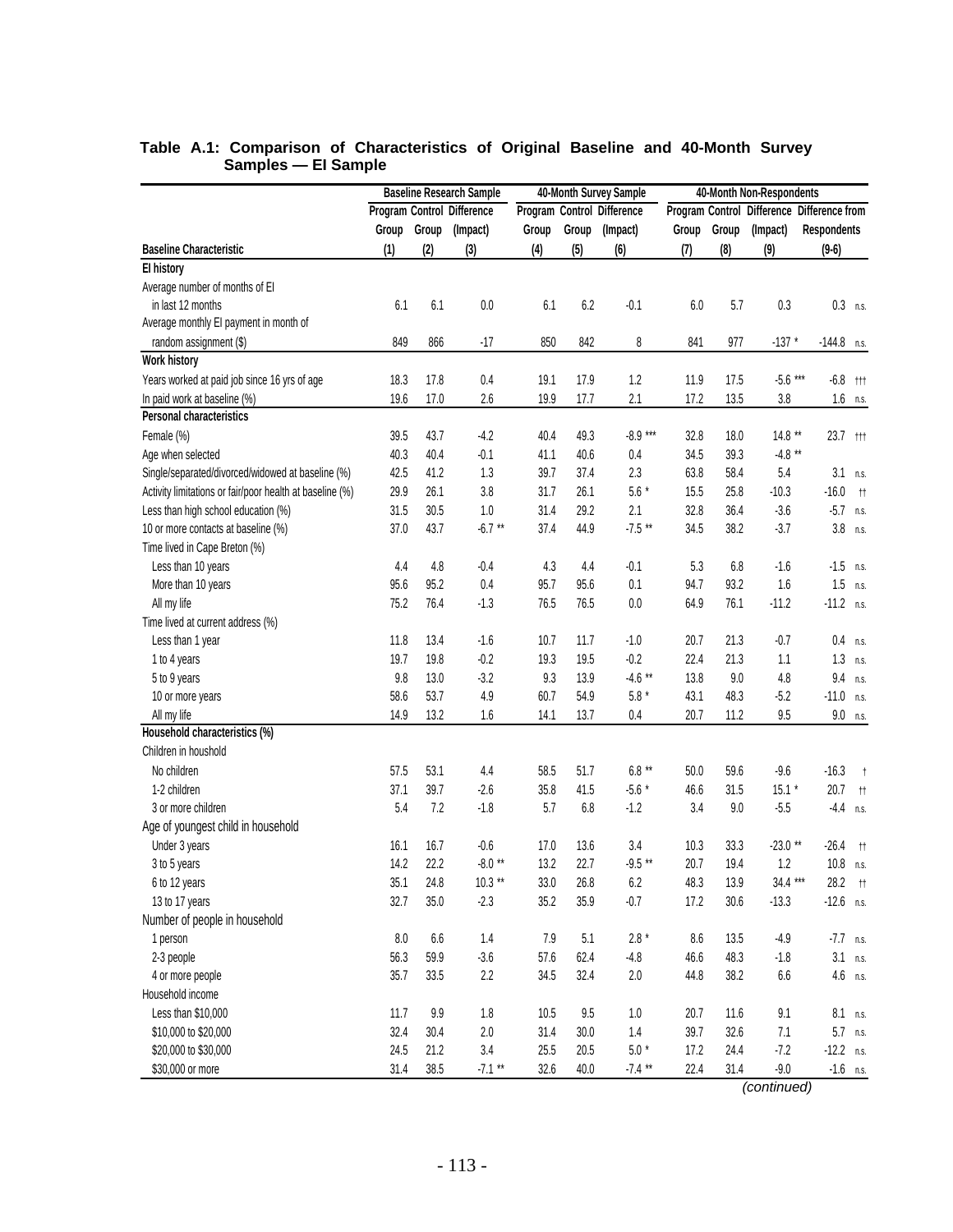|                                                      | <b>Baseline Research Sample</b> |       |                                   |       |       | 40-Month Survey Sample            |       |       | 40-Month Non-Respondents |                                            |            |
|------------------------------------------------------|---------------------------------|-------|-----------------------------------|-------|-------|-----------------------------------|-------|-------|--------------------------|--------------------------------------------|------------|
|                                                      |                                 |       | <b>Program Control Difference</b> |       |       | <b>Program Control Difference</b> |       |       |                          | Program Control Difference Difference from |            |
|                                                      | Group                           | Group | (Impact)                          | Group | Group | (Impact)                          | Group | Group | (Impact)                 | <b>Respondents</b>                         |            |
| <b>Baseline Characteristic</b>                       | (1)                             | (2)   | (3)                               | (4)   | (5)   | (6)                               | (7)   | (8)   | (9)                      | $(9-6)$                                    |            |
| Attitudes towards work (%)                           |                                 |       |                                   |       |       |                                   |       |       |                          |                                            |            |
| To get a job/improve job prospects, respondent will: |                                 |       |                                   |       |       |                                   |       |       |                          |                                            |            |
| Take additional training                             | 97.2                            | 98.0  | $-0.8$                            | 96.8  | 97.8  | $-1.0$                            | 100.0 | 98.9  | 1.1                      | 2.1                                        | n.s.       |
| Move permanently outside Cape Breton                 | 17.5                            | 17.4  | 0.1                               | 15.2  | 17.3  | $-2.1$                            | 35.1  | 17.9  | $17.2$ **                | 19.4                                       | $+$        |
| Move part of each year                               | 29.8                            | 27.4  | 2.4                               | 27.7  | 25.6  | 2.0                               | 45.6  | 35.7  | 9.9                      | 7.9                                        | n.S.       |
| Work for a lower wage                                | 50.9                            | 51.3  | $-0.4$                            | 53.3  | 51.6  | 1.7                               | 33.3  | 50.0  | $-16.7$ **               | $-18.3$                                    | $+$        |
| Work in a different occupation or industry           | 91.9                            | 90.4  | 1.5                               | 92.2  | 91.3  | 0.9                               | 89.5  | 86.0  | 3.4                      |                                            | $2.6$ n.s. |
| <b>Volunteer activities</b>                          |                                 |       |                                   |       |       |                                   |       |       |                          |                                            |            |
| Volunteered on behalf of group/organization          | 50.9                            | 54.4  | $-3.5$                            | 52.2  | 56.2  | $-4.1$                            | 41.4  | 46.1  | $-4.7$                   | $-0.6$                                     | n.S.       |
| Volunteered informally                               | 88.6                            | 85.9  | 2.6                               | 88.2  | 86.1  | 2.1                               | 91.4  | 85.4  | 6.0                      | 3.8                                        | n.s.       |
| Sample size                                          | 499                             | 499   |                                   | 441   | 410   |                                   | 58    | 89    |                          |                                            |            |

## **Table A.1: Comparison of Characteristics of Original Baseline and 40-Month Survey Samples — EI Sample (Cont'd)**

**Source**: Calculations based on baseline and 40-month survey data and Employment Insurance administrative records.

**Notes**: Sample sizes vary for individual measures because of missing values.

 Two-tailed t-tests were applied to differences between the program and control groups, and to the differences between the 40 month report sample and the baseline research sample.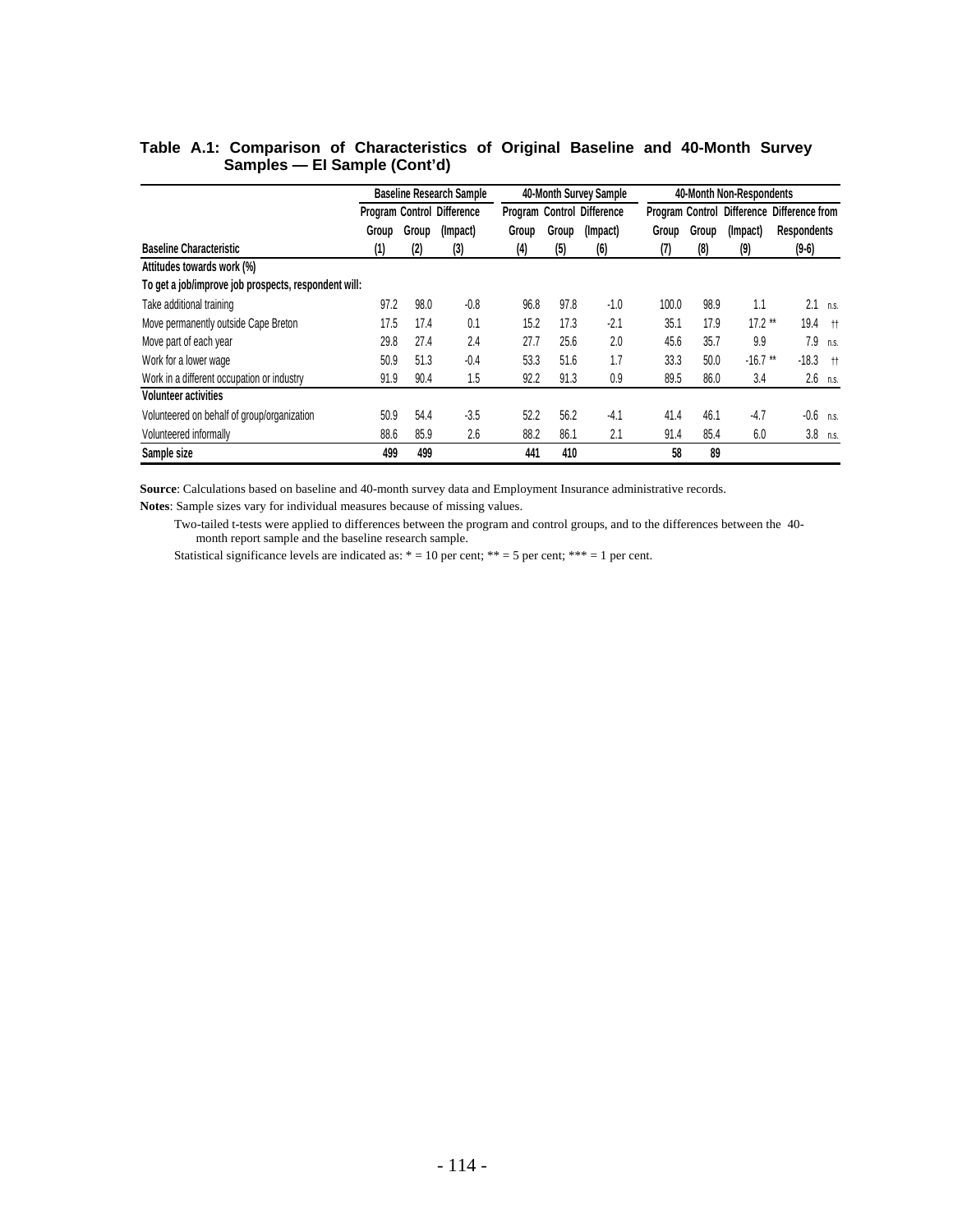|                                                          |       |         | <b>Baseline Research Sample</b> | 40-Month Survey Sample |         |                            |                 | 40-Month Non-Respondents |           |                            |  |
|----------------------------------------------------------|-------|---------|---------------------------------|------------------------|---------|----------------------------|-----------------|--------------------------|-----------|----------------------------|--|
|                                                          |       |         | Program Control Difference      |                        |         | Program Control Difference | Program Control |                          |           | Difference Difference from |  |
|                                                          | Group | Group   | (Impact)                        | Group                  | Group   | (Impact)                   | Group           | Group                    | (Impact)  | <b>Respondents</b>         |  |
| <b>Baseline Characteristic</b>                           | (1)   | (2)     | (3)                             | (4)                    | (5)     | (6)                        | (7)             | (8)                      | (9)       | $(9-6)$                    |  |
| <b>IA history</b>                                        |       |         |                                 |                        |         |                            |                 |                          |           |                            |  |
| Average number of months of IA                           |       |         |                                 |                        |         |                            |                 |                          |           |                            |  |
| in last 12 months                                        | 10.4  | 10.5    | $-0.1$                          | 10.5                   | 10.6    | $-0.1$                     | 10.1            | 9.9                      | 0.2       | $0.3$ n.s.                 |  |
| Average monthly IA payment in month of                   |       |         |                                 |                        |         |                            |                 |                          |           |                            |  |
| random assignment (\$)                                   | 525   | 506     | 19                              | 526                    | 510     | 16                         | 518             | 491                      | 28        | 11.4 $n.s.$                |  |
| <b>Work history</b>                                      |       |         |                                 |                        |         |                            |                 |                          |           |                            |  |
| Years worked at paid job since 16 yrs of age             | 7.6   | 8.4     | $-0.9$                          | 7.7                    | 8.1     | $-0.4$                     | 6.9             | 9.5                      | $-2.5$    | $-2.1$ n.s.                |  |
| In paid work at baseline (%)                             | 15.7  | 17.6    | $-1.9$                          | 15.6                   | 17.6    | $-2.0$                     | 16.3            | 17.6                     | $-1.4$    | $0.7$ n.s.                 |  |
| <b>Personal characteristics</b>                          |       |         |                                 |                        |         |                            |                 |                          |           |                            |  |
| Female (%)                                               | 60.1  | 63.6    | $-3.5$                          | 63.3                   | 69.2    | $-5.8$                     | 45.8            | 43.9                     | 2.0       | 7.8 n.s.                   |  |
| Age when selected                                        | 35.6  | 35.9    | $-0.3$                          | 36.0                   | 35.8    | 0.2                        | 34.0            | 36.1                     | $-2.1$    |                            |  |
| Single/separated/divorced/widowed at baseline (%)        | 78.8  | 84.0    | $-5.2$                          | 78.3                   | 84.0    | $-5.7$                     | 81.3            | 84.2                     | $-3.0$    | 2.8 n.s.                   |  |
| Activity limitations or fair/poor health at baseline (%) | 36.8  | 32.6    | 4.3                             | 36.7                   | 33.8    | 2.8                        | 37.5            | 28.1                     | 9.4       | $6.6$ n.s.                 |  |
| Less than high school education (%)                      | 42.1  | 36.6    | 5.6                             | 41.8                   | 32.8    | $9.0*$                     | 43.5            | 50.0                     | $-6.5$    | $-15.5$ n.s.               |  |
| 10 or more contacts at baseline (%)                      | 32.7  | 31.9    | 0.8                             | 33.8                   | 32.0    | 1.8                        | 27.7            | 31.6                     | $-3.9$    | $-5.7$ n.s.                |  |
| Time lived in Cape Breton (%)                            |       |         |                                 |                        |         |                            |                 |                          |           |                            |  |
| Less than 10 years                                       | 4.3   | 5.4     | $-1.1$                          | 4.3                    | 5.0     | $-0.7$                     | 4.2             | 7.0                      | $-2.9$    | $-2.2$ n.s.                |  |
| More than 10 years                                       | 95.7  | 94.6    | 1.1                             | 95.7                   | 95.0    | 0.7                        | 95.8            | 93.0                     | 2.9       | $2.2$ n.s.                 |  |
| All my life                                              | 75.1  | 67.8    | $7.3*$                          | 77.0                   | 69.7    | $7.4*$                     | 66.7            | 61.4                     | 5.3       | $-2.1$ n.s.                |  |
| Time lived at current address (%)                        |       |         |                                 |                        |         |                            |                 |                          |           |                            |  |
| Less than 1 year                                         | 24.4  | 24.4    | $0.0\,$                         | 22.9                   | 20.4    | 2.5                        | 31.3            | 38.6                     | $-7.3$    | $-9.8$ n.s.                |  |
| 1 to 4 years                                             | 37.6  | 32.2    | 5.4                             | 41.0                   | 32.3    | $8.6*$                     | 22.9            | 31.6                     | $-8.7$    | $-17.3$<br>$+$             |  |
| 5 to 9 years                                             | 12.0  | 16.3    | $-4.3$                          | 11.0                   | 18.4    | $-7.5**$                   | 16.7            | 8.8                      | 7.9       | 15.4<br>$+$                |  |
| 10 or more years                                         | 26.0  | 27.1    | $-1.2$                          | 25.2                   | 28.9    | $-3.6$                     | 29.2            | 21.1                     | 8.1       | 11.7 $n.s.$                |  |
| All my life                                              | 10.9  | 10.5    | 0.4                             | 11.4                   | 11.4    | $0.0\,$                    | 8.3             | 7.0                      | 1.3       | $1.3$ n.s.                 |  |
| Household characteristics (%)                            |       |         |                                 |                        |         |                            |                 |                          |           |                            |  |
| Children in houshold                                     |       |         |                                 |                        |         |                            |                 |                          |           |                            |  |
| No children                                              | 41.2  | 34.9    | 6.4                             | 40.7                   | 31.3    | $9.3***$                   | 43.8            | 47.4                     | $-3.6$    | $-12.9$ n.s.               |  |
| 1-2 children                                             | 47.5  | 51.2    | $-3.7$                          | 48.3                   | 55.2    | $-6.9$                     | 43.8            | 36.8                     | 6.9       | $13.8$ n.s.                |  |
| 3 or more children                                       | 11.3  | 14.0    | $-2.7$                          | 11.0                   | 13.4    | $-2.4$                     | 12.5            | 15.8                     | $-3.3$    | $-0.9$ n.s.                |  |
| Age of youngest child in household                       |       |         |                                 |                        |         |                            |                 |                          |           |                            |  |
| Under 3 years                                            | 25.0  | 21.4    | 3.6                             | 24.8                   | 18.8    | 6.0                        | 25.9            | 33.3                     | $-7.4$    | $-13.4$ n.s.               |  |
| 3 to 5 years                                             | 21.1  | 24.4    | $-3.4$                          | 20.8                   | 26.1    | $-5.3$                     | 22.2            | 16.7                     | 5.6       | 10.8 n.s.                  |  |
| 6 to 12 years                                            | 32.2  | 32.1    | 0.1                             | 32.0                   | 32.6    | $-0.6$                     | 33.3            | 30.0                     | 3.3       | $3.9$ n.s.                 |  |
| 13 to 17 years                                           | 19.1  | 20.2    | $-1.2$                          | 19.2                   | 20.3    | $-1.1$                     | 18.5            | 20.0                     | $-1.5$    | $-0.4$ n.s.                |  |
| Number of people in household                            |       |         |                                 |                        |         |                            |                 |                          |           |                            |  |
| 1 person                                                 | 11.3  | 12.0    | $-0.7$                          | 11.0                   | $9.0\,$ | 2.1                        | 12.5            | 22.8                     | $-10.3$   | $-12.4$ n.s.               |  |
| 2-3 people                                               | 58.4  | 61.6    | $-3.3$                          | 58.4                   | 68.7    | $-10.3$ **                 | 58.3            | 36.8                     | $21.5$ ** | $31.8$ ttt                 |  |
| 4 or more people                                         | 30.4  | 26.4    | $4.0\,$                         | 30.6                   | 22.4    | $8.2 *$                    | 29.2            | 40.4                     | $-11.2$   | $-19.4 +$                  |  |
| Household Income                                         |       |         |                                 |                        |         |                            |                 |                          |           |                            |  |
| Less than \$10,000                                       | 56.6  | 60.7    | $-4.1$                          | 55.7                   | 59.2    | $-3.5$                     | 60.4            | 66.1                     | $-5.7$    | $-2.2$ n.s.                |  |
| \$10,000 to \$20,000                                     | 36.0  | 35.8    | $0.2\,$                         | 36.2                   | 36.8    | $-0.6$                     | 35.4            | 32.1                     | 3.3       | $3.9$ n.s.                 |  |
| \$20,000 to \$30,000                                     | 4.3   | 2.7     | 1.5                             | $5.2\,$                | $3.0\,$ | 2.3                        | $0.0\,$         | 1.8                      | $-1.8$    | $-4.0$ n.s.                |  |
| \$30,000 or more                                         | 3.1   | $0.8\,$ | $2.3*$                          | 2.9                    | $1.0\,$ | $1.9$                      | 4.2             | $0.0\,$                  | 4.2       | $2.3$ n.s.                 |  |

### **Table A.2: Comparison of Characteristics of Original Baseline and 40-Month Survey Samples — IA Sample**

*(continued)*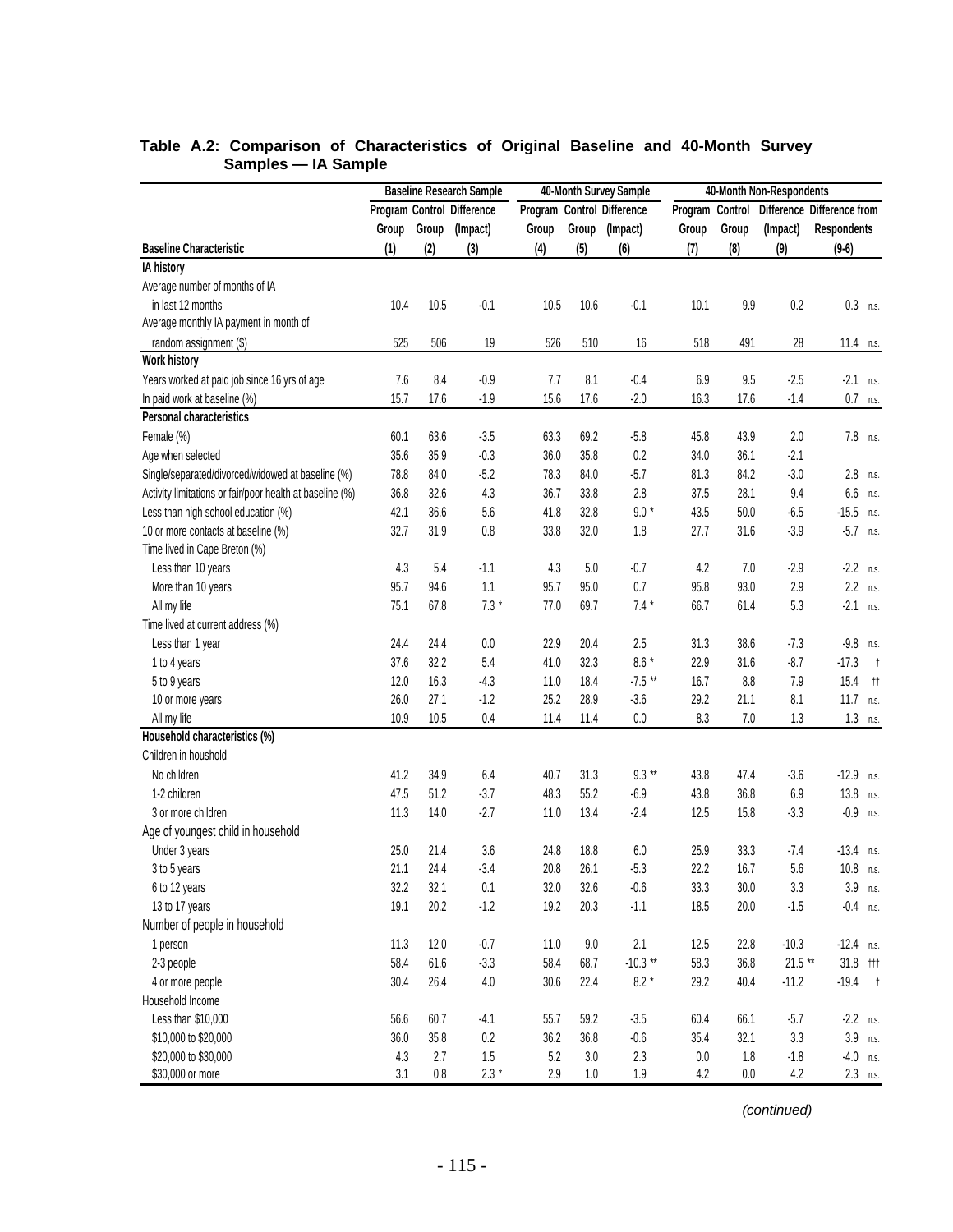|                                                    |       |       | <b>Baseline Research Sample</b>   |       |       | 40-Month Survey Sample     |                 |       | 40-Month Non-Respondents |                            |            |
|----------------------------------------------------|-------|-------|-----------------------------------|-------|-------|----------------------------|-----------------|-------|--------------------------|----------------------------|------------|
|                                                    |       |       | <b>Program Control Difference</b> |       |       | Program Control Difference | Program Control |       |                          | Difference Difference from |            |
|                                                    | Group | Group | (Impact)                          | Group | Group | (Impact)                   | Group           | Group | (Impact)                 | <b>Respondents</b>         |            |
| <b>Baseline Characteristic</b>                     | (1)   | (2)   | (3)                               | (4)   | (5)   | (6)                        | (7)             | (8)   | (9)                      | $(9-6)$                    |            |
| Attitudes towards work (%)                         |       |       |                                   |       |       |                            |                 |       |                          |                            |            |
| To get job/improve job prospects, respondent will: |       |       |                                   |       |       |                            |                 |       |                          |                            |            |
| Take additional training                           | 95.7  | 98.4  | $-2.8*$                           | 96.1  | 98.5  | $-2.4$                     | 93.8            | 98.2  | $-4.5$                   | $-2.1$                     | n.s.       |
| Move permanently outside Cape Breton               | 23.2  | 16.7  | $6.5*$                            | 22.3  | 14.4  | $7.9**$                    | 27.1            | 24.6  | 2.5                      | $-5.4$                     | n.s.       |
| Move part of each year                             | 25.6  | 23.8  | 1.8                               | 24.3  | 22.1  | 2.2                        | 31.3            | 29.8  | 1.4                      | $-0.8$                     | n.s.       |
| Work for a lower wage                              | 41.9  | 40.9  | 1.0                               | 42.3  | 36.9  | 5.4                        | 40.0            | 53.7  | $-13.7$                  | $-19.1$                    | $\ddagger$ |
| Work in a different occupation or industry         | 89.9  | 87.3  | 2.5                               | 90.1  | 86.4  | 3.7                        | 88.9            | 90.6  | $-1.7$                   | $-5.4$ n.s.                |            |
| <b>Volunteer activities</b>                        |       |       |                                   |       |       |                            |                 |       |                          |                            |            |
| Volunteered on behalf of group/organization        | 44.7  | 52.9  | $-8.2*$                           | 45.5  | 48.8  | $-3.3$                     | 41.7            | 67.9  | $-26.2***$               | $-22.9$                    | tt.        |
| Volunteered informally                             | 86.4  | 84.1  | 2.3                               | 86.1  | 84.1  | 2.0                        | 87.5            | 84.2  | 3.3                      | 1.2                        | n.s.       |
| Sample size                                        | 258   | 258   |                                   | 210   | 201   |                            | 48              | 57    |                          |                            |            |

### **Table A.2: Comparison of Characteristics of Original Baseline and 40-Month Survey Samples — IA Sample (Cont'd)**

**Source**: Calculations based on baseline and 40-month survey data and Income Assistance administrative records.

**Notes**: Sample sizes vary for individual measures because of missing values.

 Two-tailed t-tests were applied to differences between the program and control groups, and to the differences between the 40 month report sample and the baseline research sample.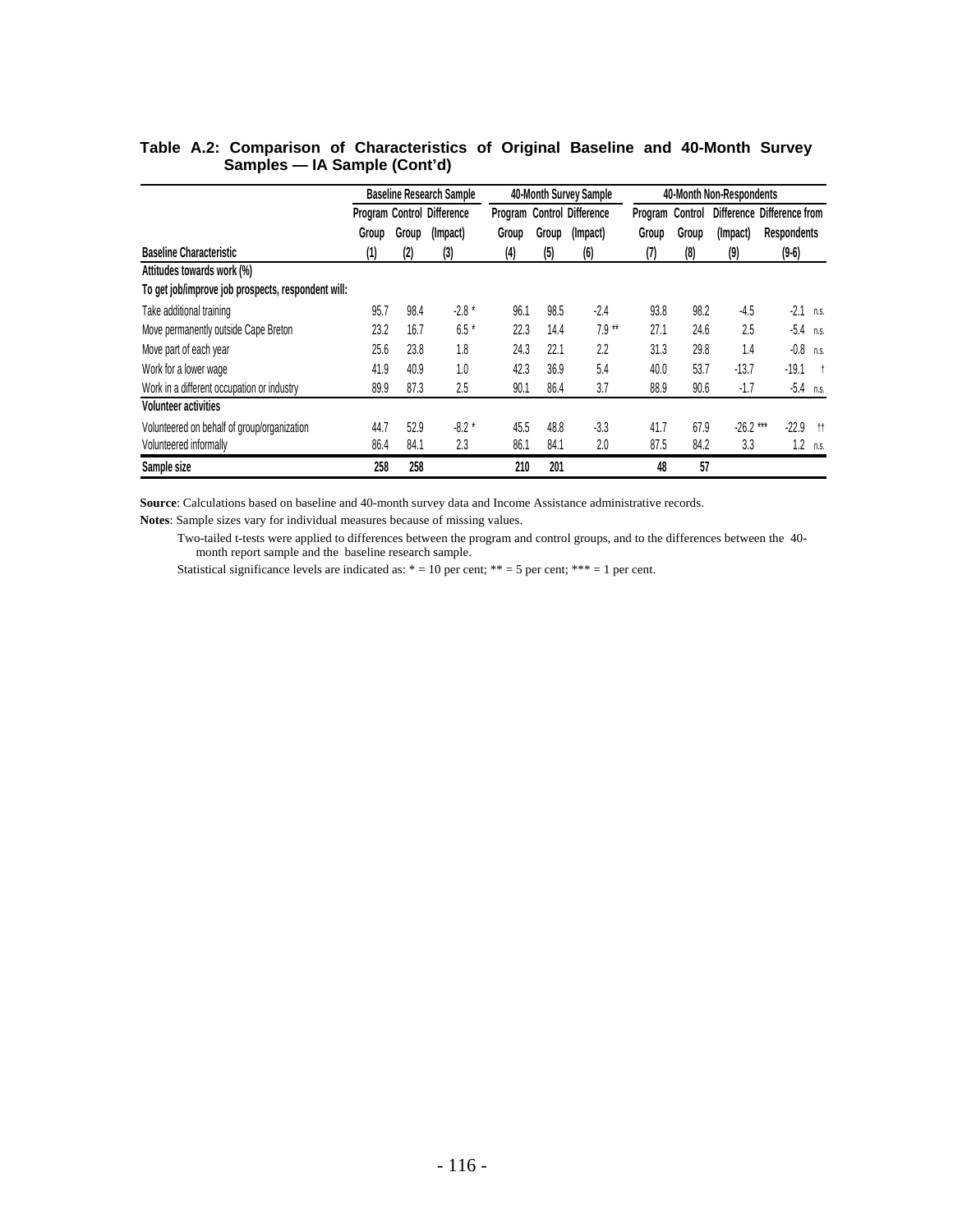|                                |       |       | <b>Baseline Research Sample</b> |       |       | 40-Month Survey Sample     | 40-Month Non-Respondents |       |                            |                    |              |  |
|--------------------------------|-------|-------|---------------------------------|-------|-------|----------------------------|--------------------------|-------|----------------------------|--------------------|--------------|--|
|                                |       |       | Program Control Difference      |       |       | Program Control Difference |                          |       | Program Control Difference | Difference from    |              |  |
|                                | Group | Group | (Impact)                        | Group | Group | (Impact)                   | Group                    | Group | (Impact)                   | <b>Respondents</b> |              |  |
| Characteristic                 | (1)   | (2)   | (3)                             | (4)   | (5)   | (6)                        | (7)                      | (8)   | (9)                        | $(9-6)$            |              |  |
| Receiving EI (%)               |       |       |                                 |       |       |                            |                          |       |                            |                    |              |  |
| Quarter 1                      | 78.6  | 90.4  | $-11.9***$                      | 78.8  | 89.9  | $-11.2$ ***                | 77.0                     | 92.9  | $-15.9***$                 | $-4.7$ n.s.        |              |  |
| Quarter 2                      | 12.7  | 65.8  | $-53.1***$                      | 12.3  | 65.3  | $-53.0***$                 | 15.5                     | 68.2  | $-52.6$ ***                | 0.3                | n.s.         |  |
| Quarter 3                      | 6.9   | 30.3  | $-23.4***$                      | 6.7   | 30.3  | $-23.7***$                 | 8.6                      | 30.0  | $-21.3***$                 | 2.3                | n.s.         |  |
| Quarter 4                      | 5.9   | 30.7  | $-24.8$ ***                     | 5.9   | 30.2  | $-24.3***$                 | 6.3                      | 33.0  | $-26.6$ ***                | $-2.3$             | n.s.         |  |
| Quarter 5                      | 6.2   | 31.9  | $-25.7***$                      | 6.0   | 31.9  | $-25.9***$                 | 8.0                      | 31.8  | $-23.8***$                 | 2.1                | n.s.         |  |
| Quarter 6                      | 7.1   | 25.3  | $-18.1***$                      | 6.8   | 24.6  | $-17.8$ ***                | 9.8                      | 28.1  | $-18.3***$                 | $-0.5$             | n.s.         |  |
| Quarter 7                      | 8.8   | 26.4  | $-17.6$ ***                     | 8.5   | 26.5  | $-18.0***$                 | 11.5                     | 25.8  | $-14.3**$                  | 3.7                | n.s.         |  |
| Quarter 8                      | 9.8   | 33.9  | $-24.0$ ***                     | 9.8   | 33.2  | $-23.4***$                 | 10.3                     | 37.1  | $-26.7***$                 | $-3.3$             | n.s.         |  |
| Quarter 9                      | 9.0   | 33.1  | $-24.1***$                      | 8.8   | 32.4  | $-23.7***$                 | 10.9                     | 36.3  | $-25.4***$                 | $-1.7$             | n.s.         |  |
| Quarter 10                     | 9.0   | 28.5  | $-19.5***$                      | 8.4   | 27.6  | $-19.2***$                 | 13.8                     | 33.0  | $-19.2***$                 | 0.0                | n.s.         |  |
| Quarter 11                     | 9.0   | 27.4  | $-18.4***$                      | 8.3   | 26.3  | $-18.0***$                 | 14.4                     | 32.2  | $-17.8***$                 | 0.2                | n.s.         |  |
| Quarter 12                     | 9.9   | 28.8  | $-18.9***$                      | 9.2   | 28.5  | $-19.3***$                 | 14.9                     | 30.0  | $-15.0**$                  | 4.3                | n.s.         |  |
| Average El payments (\$/month) |       |       |                                 |       |       |                            |                          |       |                            |                    |              |  |
| Quarter 1                      | 581.3 | 792.2 | $-210.9***$                     | 583.5 | 763.1 | $-179.6$ ***               | 564.7                    | 926.4 | $-361.7***$                | $-182.1$           | $^{\dagger}$ |  |
| Quarter 2                      | 93.5  | 467.4 | $-373.8$ ***                    | 89.4  | 442.7 | $-353.3$ ***               | 124.8                    | 581.1 | $-456.3$ ***               | $-103.0$           | n.s.         |  |
| Quarter 3                      | 47.4  | 168.6 | $-121.1***$                     | 47.1  | 164.8 | $-117.6$ ***               | 49.9                     | 186.2 | $-136.3$ ***               | $-18.7$            | n.s.         |  |
| Quarter 4                      | 52.9  | 244.0 | $-191.2***$                     | 52.8  | 236.3 | $-183.5***$                | 53.5                     | 279.9 | $-226.4$ ***               | $-43.0$            | n.s.         |  |
| Quarter 5                      | 42.9  | 249.9 | $-207.0$ ***                    | 40.3  | 244.9 | $-204.6$ ***               | 62.2                     | 272.7 | $-210.5$ ***               | $-6.0$             | n.s.         |  |
| Quarter 6                      | 54.3  | 175.1 | $-120.8***$                     | 52.1  | 168.5 | $-116.4***$                | 71.2                     | 205.4 | $-134.2$ **                | $-17.8$            | n.s.         |  |
| Quarter 7                      | 78.8  | 208.1 | $-129.3$ ***                    | 78.0  | 200.9 | $-122.9$ ***               | 85.2                     | 241.1 | $-155.9$ **                | $-32.9$            | n.s.         |  |
| Quarter 8                      | 94.5  | 281.9 | $-187.4***$                     | 96.5  | 267.4 | $-170.9$ ***               | 79.5                     | 349.0 | $-269.5***$                | $-98.6$            | n.s.         |  |
| Quarter 9                      | 82.9  | 269.7 | $-186.8***$                     | 83.5  | 259.5 | $-176.0$ ***               | 78.2                     | 316.8 | $-238.5$ ***               | $-62.6$            | n.s.         |  |
| Quarter 10                     | 83.7  | 215.9 | $-132.2$ ***                    | 77.9  | 202.5 | $-124.6$ ***               | 128.0                    | 277.6 | $-149.6$ **                | $-25.0$            | n.s.         |  |
| Quarter 11                     | 79.4  | 216.9 | $-137.4$ ***                    | 76.2  | 193.9 | $-117.7***$                | 103.9                    | 322.8 | $-218.9***$                | $-101.2$           | n.s.         |  |
| Quarter 12                     | 89.3  | 243.7 | $-154.4$ ***                    | 90.1  | 229.8 | $-139.7***$                | 83.2                     | 307.9 | $-224.7***$                | $-85.1$            | n.s.         |  |
| Sample size                    | 499   | 499   |                                 | 441   | 410   |                            | 58                       | 89    |                            |                    |              |  |

|           | Table A.3: Impacts on El Receipt and Payments by Respondents and Non-Respondents — |
|-----------|------------------------------------------------------------------------------------|
| El Sample |                                                                                    |

**Source**: Calculations based on Employment Insurance administrative records.

**Notes**: Sample sizes vary for individual measures because of missing values.

 Two-tailed t-tests were applied to differences between the program and control groups, and to the differences between the 40 month report sample and the baseline research sample.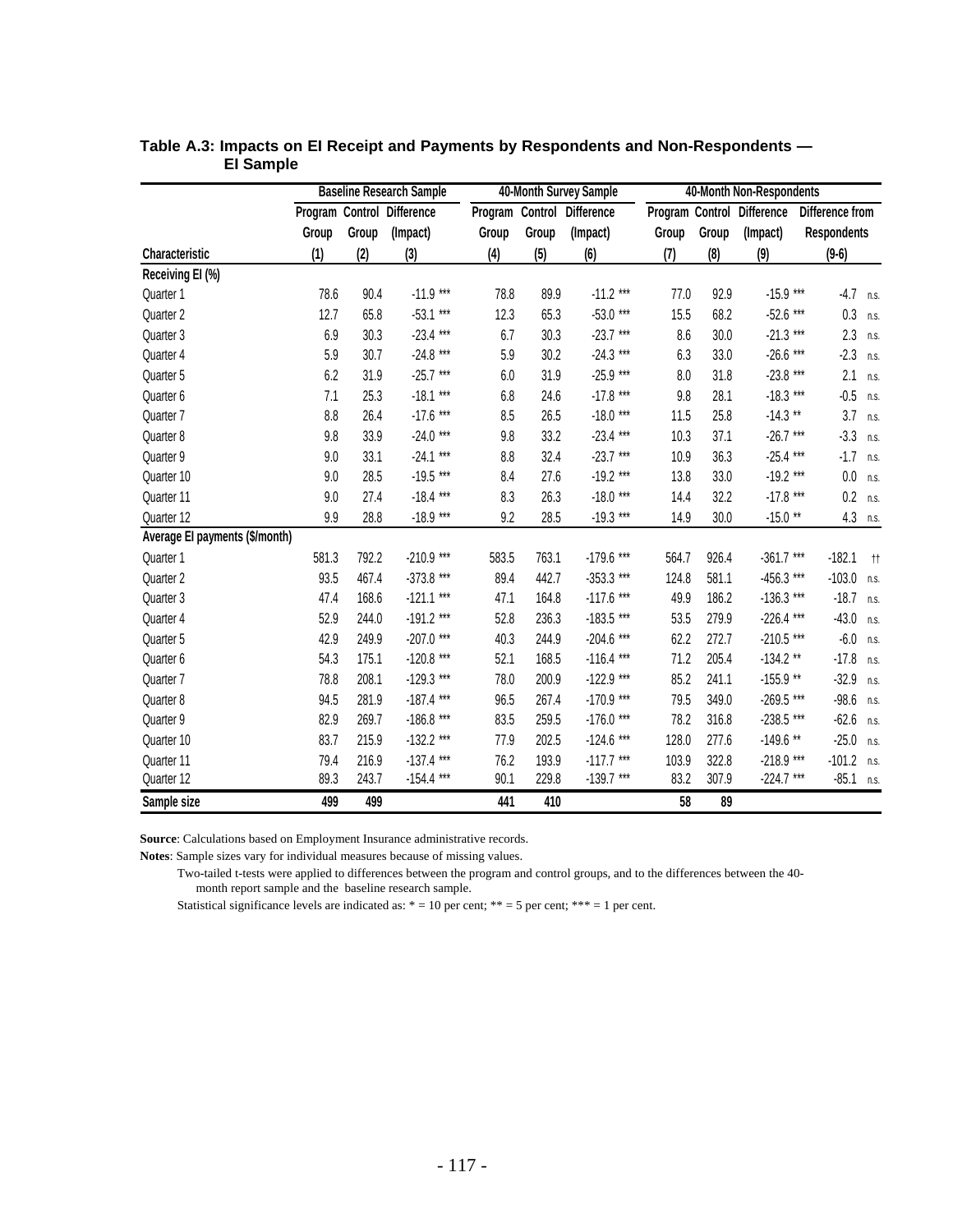|                                |         |       | <b>Baseline Research Sample</b> |       |       | 40-Month Survey Sample     | 40-Month Non-Respondents |       |              |                                            |              |
|--------------------------------|---------|-------|---------------------------------|-------|-------|----------------------------|--------------------------|-------|--------------|--------------------------------------------|--------------|
|                                | Program |       | <b>Control Difference</b>       |       |       | Program Control Difference |                          |       |              | Program Control Difference Difference from |              |
|                                | Group   | Group | (Impact)                        | Group | Group | (Impact)                   | Group                    | Group | (Impact)     | <b>Respondents</b>                         |              |
| <b>Characteristic</b>          | (1)     | (2)   | (3)                             | (4)   | (5)   | (6)                        | (7)                      | (8)   | (9)          | $(9-6)$                                    |              |
| Receiving IA (%)               |         |       |                                 |       |       |                            |                          |       |              |                                            |              |
| Quarter 1                      | 87.1    | 90.8  | $-3.7*$                         | 86.5  | 91.0  | $-4.5*$                    | 89.6                     | 90.1  | $-0.5$       | 4.1                                        | n.s.         |
| Quarter 2                      | 47.7    | 82.6  | $-34.9***$                      | 46.0  | 82.8  | $-36.7***$                 | 54.9                     | 81.9  | $-27.0$ ***  | 9.7                                        | n.s.         |
| Quarter 3                      | 37.3    | 77.1  | $-39.8***$                      | 35.6  | 77.6  | $-42.1$ ***                | 45.1                     | 75.4  | $-30.3***$   | 11.8                                       | n.s.         |
| Quarter 4                      | 33.3    | 72.0  | $-38.6***$                      | 31.3  | 71.5  | $-40.2$ ***                | 42.4                     | 73.7  | $-31.3***$   | 8.9                                        | n.s.         |
| Quarter 5                      | 32.0    | 67.1  | $-35.0***$                      | 30.0  | 66.0  | $-36.0$ ***                | 41.0                     | 70.8  | $-29.8***$   | 6.2                                        | n.s.         |
| Quarter 6                      | 30.0    | 62.7  | $-32.7***$                      | 27.6  | 62.4  | $-34.7***$                 | 40.3                     | 63.7  | $-23.5***$   | 11.3                                       | n.s.         |
| Quarter 7                      | 26.7    | 58.5  | $-31.8***$                      | 24.9  | 59.0  | $-34.1***$                 | 34.7                     | 56.7  | $-22.0**$    | 12.1                                       | n.s.         |
| Quarter 8                      | 28.3    | 57.1  | $-28.8***$                      | 25.4  | 57.7  | $-32.3***$                 | 41.0                     | 55.0  | $-14.0$      | 18.3                                       | $+$          |
| Quarter 9                      | 26.4    | 56.5  | $-30.1***$                      | 23.3  | 56.1  | $-32.7***$                 | 39.6                     | 57.9  | $-18.3**$    | 14.4                                       | n.s.         |
| Quarter 10                     | 26.1    | 56.6  | $-30.5***$                      | 22.2  | 56.4  | $-34.2$ ***                | 43.1                     | 57.3  | $-14.3$      | 19.9                                       | $^{\dagger}$ |
| Quarter 11                     | 26.2    | 52.8  | $-26.6***$                      | 23.0  | 52.7  | $-29.7***$                 | 40.3                     | 53.2  | $-12.9$      | 16.8                                       | $+$          |
| Quarter 12                     | 23.9    | 54.8  | $-30.9***$                      | 20.8  | 54.1  | $-33.3$ ***                | 37.5                     | 57.3  | $-19.8**$    | 13.5 $n.s.$                                |              |
| Average IA payments (\$/month) |         |       |                                 |       |       |                            |                          |       |              |                                            |              |
| Quarter 1                      | 464.3   | 513.5 | $-49.1**$                       | 470.1 | 519.4 | $-49.3*$                   | 439.1                    | 492.3 | $-53.3$      | $-3.9$                                     | n.s.         |
| Quarter 2                      | 131.7   | 465.6 | $-333.9$ ***                    | 124.7 | 465.9 | $-341.2$ ***               | 162.6                    | 464.7 | $-302.1***$  | 39.1                                       | n.s.         |
| Quarter 3                      | 102.1   | 416.7 | $-314.6$ ***                    | 92.1  | 415.9 | $-323.8$ ***               | 145.9                    | 419.3 | $-273.5$ *** | 50.3                                       | n.s.         |
| Quarter 4                      | 94.5    | 385.3 | $-290.8***$                     | 87.1  | 374.1 | $-287.0$ ***               | 126.9                    | 424.9 | $-298.0***$  | $-11.0$                                    | n.s.         |
| Quarter 5                      | 108.8   | 364.5 | $-255.7***$                     | 94.5  | 352.3 | $-257.8$ ***               | 171.2                    | 407.3 | $-236.2$ *** | 21.6                                       | n.s.         |
| Quarter 6                      | 101.3   | 335.4 | $-234.1***$                     | 89.0  | 326.6 | $-237.6$ ***               | 155.3                    | 366.7 | $-211.4$ *** | 26.3                                       | n.s.         |
| Quarter 7                      | 97.2    | 311.2 | $-213.9***$                     | 82.8  | 299.0 | $-216.2$ ***               | 160.4                    | 353.9 | $-193.5***$  | 22.8                                       | n.s.         |
| Quarter 8                      | 99.2    | 296.9 | $-197.8$ ***                    | 81.1  | 291.4 | $-210.2$ ***               | 178.1                    | 316.6 | $-138.5$ **  | 71.8                                       | n.s.         |
| Quarter 9                      | 102.1   | 305.8 | $-203.8$ ***                    | 84.0  | 294.5 | $-210.4$ ***               | 181.0                    | 345.9 | $-164.9***$  | 45.6                                       | n.s.         |
| Quarter 10                     | 108.4   | 314.0 | $-205.5$ ***                    | 76.4  | 301.3 | $-224.9$ ***               | 248.7                    | 358.7 | $-110.0$     | 114.8                                      | n.s.         |
| Quarter 11                     | 108.0   | 293.1 | $-185.0***$                     | 82.4  | 287.2 | $-204.8$ ***               | 220.1                    | 313.8 | $-93.7$      | 111.1                                      | $+$          |
| Quarter 12                     | 106.1   | 305.0 | $-198.9***$                     | 89.6  | 296.2 | $-206.6$ ***               | 177.8                    | 335.8 | $-158.0$ *** | 48.6                                       | n.s.         |
| Sample size                    | 258     | 258   |                                 | 210   | 201   |                            | 48                       | 57    |              |                                            |              |

### **Table A.4: Impacts on IA Receipt and Payments by Respondents and Non-Respondents — IA Sample**

**Source**: Calculations based on Income Assistance administrative records.

**Notes**: Sample sizes vary for individual measures because of missing values.

 Two-tailed t-tests were applied to differences between the program and control groups, and to the differences between the 40 month report sample and the baseline research sample.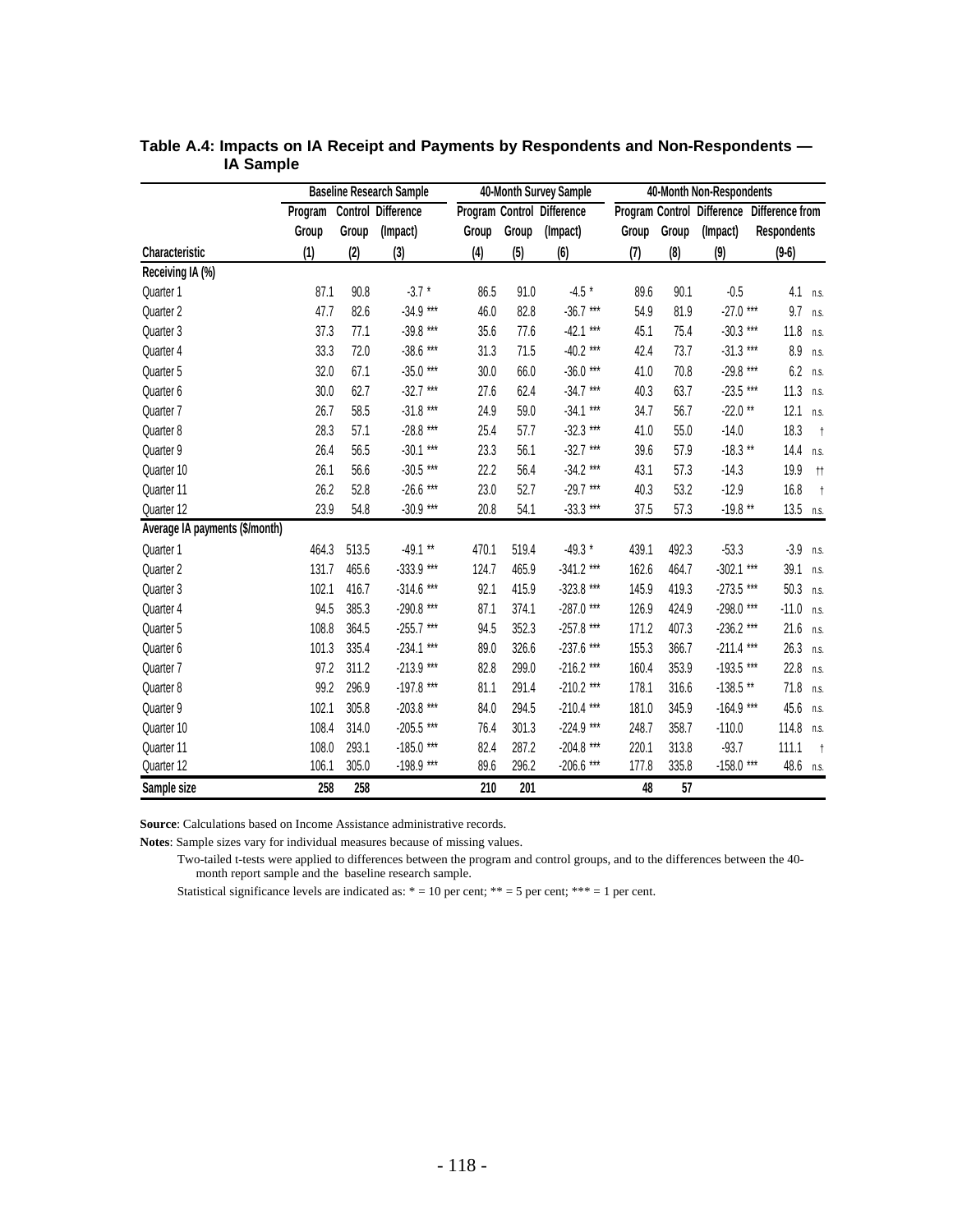# **Appendix B: Program Satisfaction**

This appendix presents results from the program satisfaction module of the 40-month follow-up survey. This module asked participants about their level of satisfaction with the Community Employment Innovation Project (CEIP), including what particular aspects of the program they liked and disliked, and how they felt the program could be improved. In addition, participants were asked to rate their level of satisfaction with their CEIP work placements and the skills and contacts gained through these experiences. Results are presented separately for Employment Insurance (EI) and income assistance (IA) recipients.

Table B.1 illustrates that, as was revealed in the 18-month early impact analysis, the overwhelming majority of respondents were satisfied, very satisfied, or completely satisfied with CEIP (93 per cent of EI respondents; 86.2 per cent of IA respondents). When asked, "What do you like about CEIP," the most common response was having a paid job — 55.4 per cent of EI respondents and 60.6 per cent of IA respondents. Sizable proportions of individuals also mentioned meeting people at work (37 per cent of EI respondents and 43.6 per cent of IA respondents), gaining new skills (40.1 per cent of EI respondents; 28.2 per cent of IA respondents), and gaining work experience (24.6 per cent of EI respondents; 28.2 per cent of IA respondents) as things they liked about CEIP.

With respect to CEIP work placements, the large majority of respondents again stated they were satisfied, very satisfied or completely satisfied with their experiences (91.2 per cent of EI respondents; 88.3 per cent of IA respondents). Favoured aspects of CEIP were reinforced in responses regarding CEIP placements, with respondents citing as very or extremely useful the skills and experience gained from CEIP (49 per cent of EI respondents and 56.4 per cent of IA respondents), as well as the contacts made through CEIP (45.9 per cent of EI respondents and 55.2 per cent of IA respondents).

Responses to the question "What do you dislike the most about CEIP" showed that there was no single facet of CEIP that stood out as being universally disliked by a large proportion of participants. Among EI respondents, the features that were most often mentioned were the low CEIP wage (12 per cent) and fact of not learning new skills (13.4 per cent). IA respondents most frequently mentioned not learning new skills in response to this question (8.6 per cent).

When asked "What would you like to see in CEIP that is not there now," the most frequent response among EI and IA respondents was more training (29.5 and 25.5 per cent, respectively). Approximately 24.1 per cent of EI respondents and 25.5 per cent of IA respondents would have also liked for CEIP to provide more permanent work.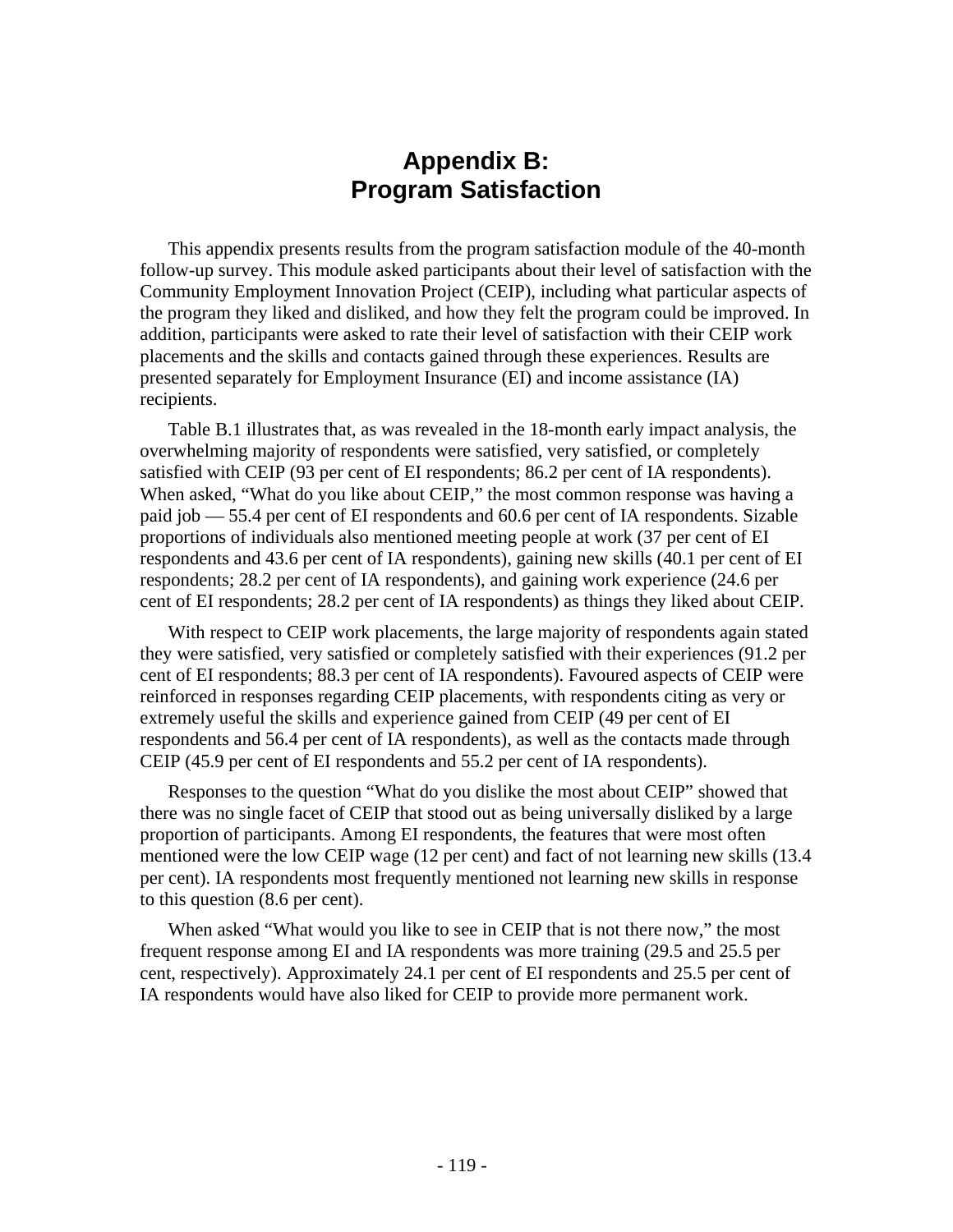|                                                      | 40-month |          | 18-month |          |  |
|------------------------------------------------------|----------|----------|----------|----------|--|
|                                                      | EI       | IA       | EI       | ΙA       |  |
| Level of satisfaction with participation in CEIP (%) |          |          |          |          |  |
| Completely satisfied                                 | 34,9     | 37,0     | 25,9     | 33,0     |  |
| Very satisfied                                       | 29,6     | 28,6     | 39,6     | 27,8     |  |
| Satisfied                                            | 28,5     | 20,6     | 27,8     | 30,7     |  |
| Not very satisfied                                   | 3,9      | 9,5      | 3,2      | 4,3      |  |
| Unsatisfied                                          | 3,1      | 4,2      | 3,5      | 4,3      |  |
| What respondents liked about CEIP (%)                |          |          |          |          |  |
| Having a paid job                                    | 55,4     | 60,6     | 47,0     | 53,1     |  |
| Contributing to the community                        | 12,4     | 5,9      | 13,4     | 7,1      |  |
| Meeting people at work                               | 37,0     | 43,6     | 37,6     | 30,8     |  |
| Doing interesting work                               | 18,9     | 20,7     | 17,7     | 15,6     |  |
| Making new friends                                   | 13,6     | 14,4     | 22,3     | 13,7     |  |
| Gaining new skills                                   | 40,1     | 28,2     | 41,1     | 37,4     |  |
| Gaining work experience                              | 24,6     | 28,2     | 34,1     | 35,1     |  |
| Other                                                | 23,2     | 22,3     | 32,3     | 26,1     |  |
| Does not like any part of CEIP                       | 3,4      | 3,2      | 2,7      | 5,2      |  |
| What respondents liked most about CEIP (%)           |          |          |          |          |  |
| Having a paid job                                    | 35,5     | 40,6     | 27,4     | 40,5     |  |
| Contributing to the community                        | 5,3      | $^{+++}$ | 4,2      | $^{+++}$ |  |
| Meeting people at work                               | 15,0     | 16,1     | 13,0     | 11,0     |  |
| Doing interesting work                               | 7,0      | 7,8      | 5,0      | 3,5      |  |
| Making new friends                                   | $^{+++}$ | 2,8      | 4,4      | $^{+++}$ |  |
| Gaining new skills                                   | 13,2     | 8,3      | 10,5     | 11,0     |  |
| Gaining work experience                              | 8,2      | 8,3      | 8,0      | 8,5      |  |
| Other                                                | 14,7     | 13,9     | 27,4     | 21,5     |  |
| What respondents disliked about CEIP (%)             |          |          |          |          |  |
| Low wage job                                         | 11,1     | 2,7      | 13,7     | 5,7      |  |
| Not contributing to the community                    | $^{+++}$ | $^{+++}$ | 1,6      | 0,0      |  |
| Not gaining work experience                          | 7,4      | 8,5      | 4,0      | 6,2      |  |
| Not learning new skills                              | 12,8     | 10,1     | 8,1      | 8,5      |  |
| Not doing interesting work                           | 4,5      | 5,3      | 4,3      | 6,6      |  |
| Not meeting new people                               | $^{+++}$ | $^{+++}$ |          |          |  |
| Not making new friends                               | 1,7      | $^{+++}$ |          |          |  |
| New and not permanent                                | 12,8     | 14,8     | 7,5      | 9,0      |  |
| Rules and procedures                                 | 8,2      | 9,0      | 10,8     | 10,9     |  |
| Likes everything                                     | 34,3     | 30,7     | 39,3     | 38,4     |  |
| Other                                                | 26,6     | 31,8     | 26,9     | 27,0     |  |

# **Table B.1: Program Satisfaction at 40 Months After Enrolment Among Program Group**

 *(continued)*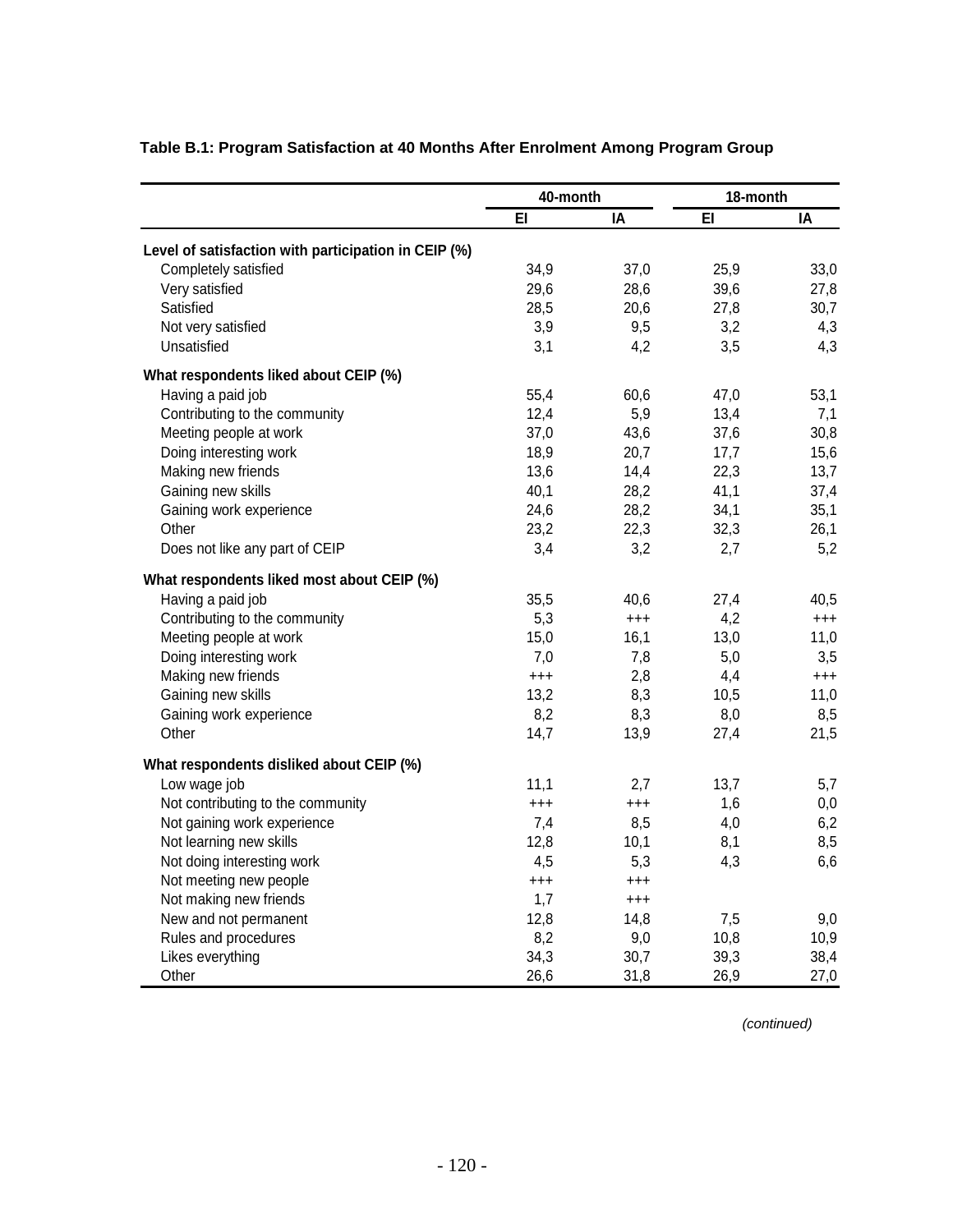|                                                | 40-month |          | 18-month |                  |  |
|------------------------------------------------|----------|----------|----------|------------------|--|
|                                                | EI       | ΙA       | EI       | IA               |  |
| Satisfaction with CEIP work placements (%)     |          |          |          |                  |  |
| Completely satisfied                           | 37,6     | 35,1     |          |                  |  |
| Very satisfied                                 | 25,1     | 24,5     |          |                  |  |
| Satisfied                                      | 28,5     | 28,7     |          |                  |  |
| Not very satisfied                             | 4,5      | 5,3      |          |                  |  |
| Unsatisfied                                    | 4,2      | 5,3      |          |                  |  |
| Did not receive a work placement               | $^{+++}$ | $^{+++}$ |          |                  |  |
| Usefulness of skills and experience gained     |          |          |          |                  |  |
| from CEIP work placements (%)                  |          |          |          |                  |  |
| Extremely useful                               | 20,3     | 26,3     |          |                  |  |
| Very useful                                    | 28,7     | 30,1     |          |                  |  |
| Fairly useful                                  | 24,4     | 16,1     |          |                  |  |
| Only somewhat useful                           | 14,6     | 15,1     |          |                  |  |
| Not at all useful                              | 12,0     | 12,4     |          |                  |  |
| Usefulness of contacts made through            |          |          |          |                  |  |
| CEIP work placements (%)                       |          |          |          |                  |  |
| Extremely useful                               | 17,7     | 26,5     |          |                  |  |
| Very useful                                    | 28,2     | 28,7     |          |                  |  |
| Fairly useful                                  | 19,1     | 18,4     |          |                  |  |
| Only somewhat useful                           | 18,2     | 15,1     |          |                  |  |
| Not at all useful                              | 16,8     | 11,4     |          |                  |  |
| What respondents would like to see in CEIP (%) |          |          |          |                  |  |
| Increased supervision                          | 9,1      | 11,2     | 4,1      | 2,4              |  |
| More training                                  | 29,5     | 25,5     | 28,0     | 21,2             |  |
| More work experience                           | 9,6      | 8,5      | 8,2      | 7,7              |  |
| More work to do                                | 4,5      | 7,5      | 3,3      | 8,2              |  |
| More challenging work                          | 5,4      | 11,7     | 8,2      | 9,6              |  |
| More permanent work                            | 24,1     | 25,5     | 18,5     | 23,6             |  |
| More work that helps the community             | 2,8      | $^{+++}$ | 3,0      | 3,9              |  |
| Better benefits                                | 2,6      | 3,2      | 4,9      | 5,3              |  |
| More pay                                       | 6,8      | 2,7      | 8,2      | 6,3              |  |
| Other                                          | 20,1     | 21,8     | 23,9     | 21,2             |  |
| Nothing                                        | 20,4     | 21,3     | 22,0     | 25,5             |  |
| Sample size <sup>®</sup>                       | 357      | 191      | 373      | $\overline{212}$ |  |

### **Table B.1: Program Satisfaction at 40 Months After Enrolment Among Program Group (Cont'd)**

**Source**: Calculations from 40-month follow-up survey data.

**Notes**: Sample sizes vary for individual measures because of missing values.

a These questions were to be asked only of program group members who had completed a project participation agreement.

 <sup>+++</sup> indicates that the statistic was based on a sample size of less than five. To protect the confidentiality of individuals in the study, statistics based on sample sizes of less than five are not published by SRDC.

Rows for which no values are included in the 18-month group represent questions asked only at the 40-month follow-up survey.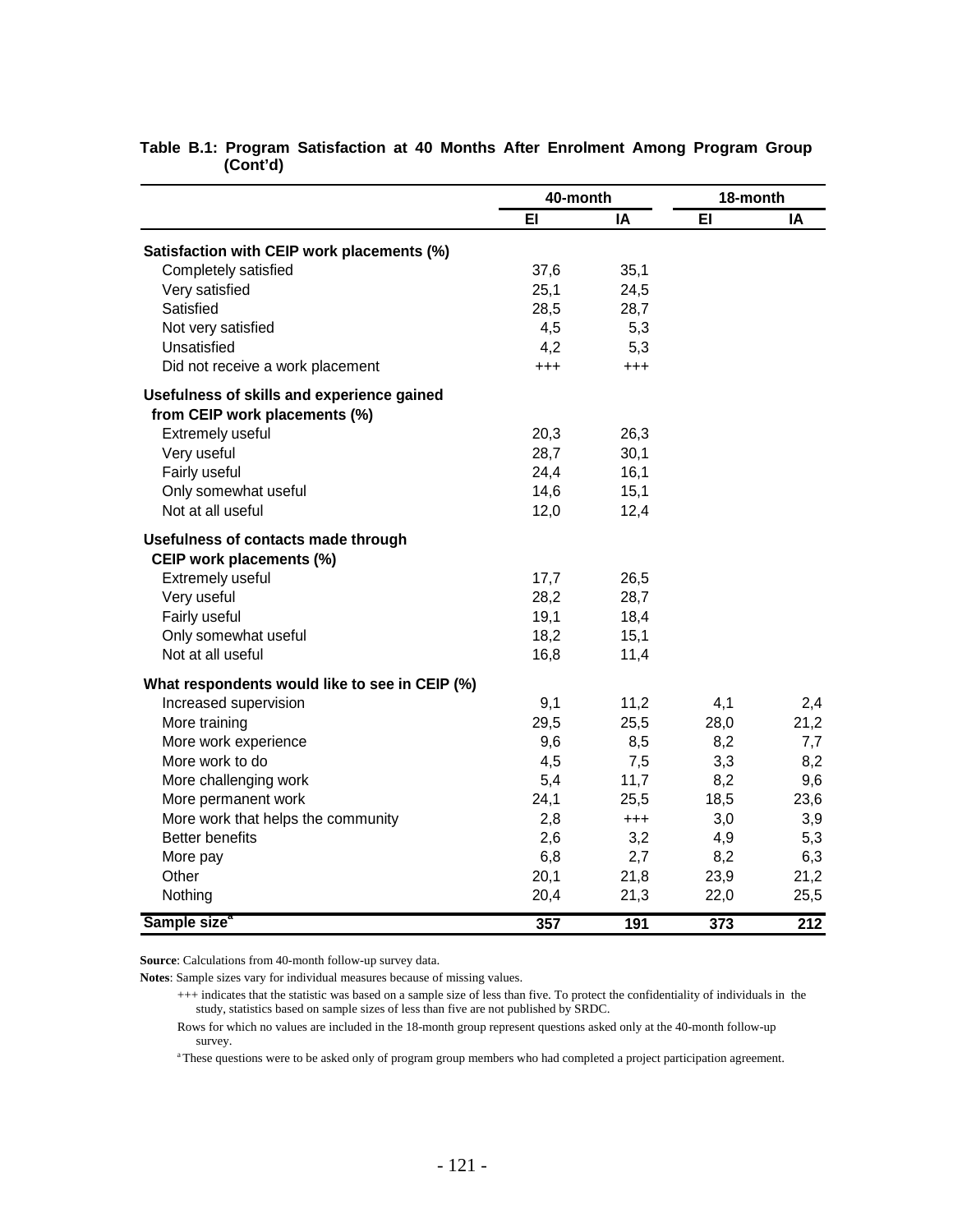# **Appendix C: Regression-Adjusted Impact Estimates**

This appendix presents regression-adjusted impact estimates for a range of outcomes discussed in this report. The first section reviews the basic approach and rationale for using regression-adjusted impacts and compares their value to unadjusted impacts. The second section summarizes some of the key differences between the two estimates.

## **UNADJUSTED VERSUS ADJUSTED IMPACT ESTIMATES**

This report presents "unadjusted" impacts of the Community Employment Innovation Project (CEIP) that were estimated by calculating the difference between the mean outcome levels of the program and control group. However, an alternative method is to estimate a regression in which the outcome is modeled as a linear function of the respondents' research group and a range of socioeconomic and demographic characteristics measured before random assignment. Although random assignment ensures that there are no *systematic* differences between program and control groups at baseline, small differences can arise, by *chance*, particularly in smaller samples. In addition, if sample attrition over the 40-month period affects program and control groups differently, it can exacerbate pre-existing random differences in their baseline characteristics, resulting in biased impact estimates (non-response bias). The regression "adjusts" the impact estimate to account for these baseline differences between program and control group members — whether they arose by chance during random assignment or developed later as a result of non-response bias.

In a random assignment study, both unadjusted and adjusted approaches yield valid estimates of the impacts. Nonetheless, there are advantages to using regression-adjusted estimates: given that any observed baseline differences between program and control group members can be accounted for, the regression-adjusted impact estimates are, potentially, more accurate than the unadjusted mean differences in outcomes. Even in the absence of statistically significant program–control group differences at baseline, regression adjustment can improve the statistical precision of impact estimates. Standard errors of the regression-adjusted impact estimates of the treatment may be lower (when correlation between the characteristics and the outcome is accounted for in the regression), which results in improved statistical power.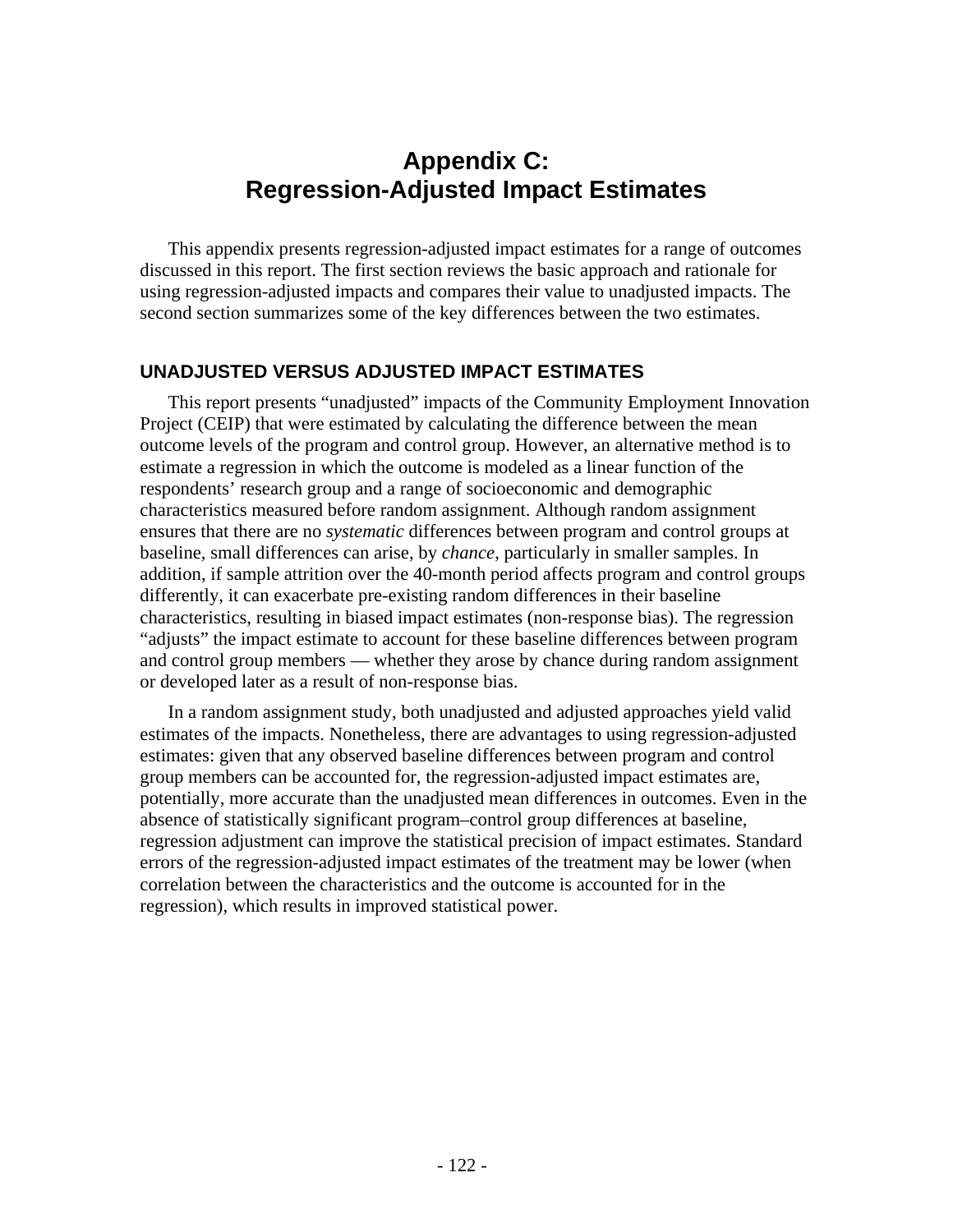However, there are also some disadvantages to using regression adjustment, which make the unadjusted impact estimates preferable:

- Unadjusted impact estimates are more widely understood.
- Adjusted impact estimates may be dependent on the functional form and regression method that is chosen. Generally, the outcome is modeled as a linear function of the treatment group status and baseline characteristics using Ordinary Least Squares (OLS). However, for "dummy" dependent variables, a Logit or Probit specification may be preferred, particularly when the outcome variable is highly skewed.<sup>1</sup> This makes the interpretation of adjusted-impacts more difficult, compared to the straightforward unadjusted estimates, which are simply differences in mean outcomes between the program and control group.
- For many outcomes, the improvement in statistical precision that is achieved through regression-adjustment is typically quite small in large-scale studies (Meyer, 1995), and precision may in fact decrease in smaller sample studies if there are significant numbers of missing values among the regression covariates.

# **ADJUSTED IMPACT ESTIMATES OF CEIP**

1

As discussed in Appendix A, random assignment ensured that systematic differences between program and control groups were not present at baseline, nor did systematic differences in baseline characteristics develop over the 40-month period as a result of non-response bias. However, some small differences did arise, due to chance, which justify the consideration of regression-adjusted impacts. Tables A.1 and A.2 of Appendix A presented baseline characteristics of Employment Insurance (EI) and income assistance (IA) sample members, respectively, who responded to the 40-month follow-up survey. This analysis revealed that the EI program group has a smaller proportion of women, is more likely to live in households without children, and are less likely to have a household income of \$30,000 or more compared to the control group. EI program group members also appear to have smaller social networks, are more likely to have activity or health limitations, and a longer period of residence at their current address than their control group counterparts. Among IA sample members, the program group is more likely to have lived in Cape Breton their whole lives, but is also somewhat more open to moving in order to get a job compared to the control group. IA program group members are also

<sup>&</sup>lt;sup>1</sup> For example, if a very large (or very small) proportion of the sample has a dependent variable equal to one, the predicted probabilities from OLS can be greater than one (or negative) resulting in biased estimates, which is not the case with the Probit or Logit models. However, for the purpose of calculating regression-adjusted impacts in the context of a large scale random assignment design, OLS is a reasonable approximation for most adjusted impacts. Given the large sample and fact that the covariates in the adjusted regression have very limited explanatory power, over and above the treatment group variable (due to random assignment) there is little bias with a linear specification for most outcomes. Nonetheless, the adjusted impacts of CEIP were also estimated with Logit and Probit models, for selected outcomes having dummy dependent variables, in order to confirm that the linear estimates were reasonable. In most cases, there is little difference between adjusted impact estimates using OLS, Probit, or Logit models. Furthermore, when they do differ, the Probit and Logit models result in impacts that are often closer to the unadjusted impact estimates. Only the linear regression-adjusted impact estimates are presented in this Appendix.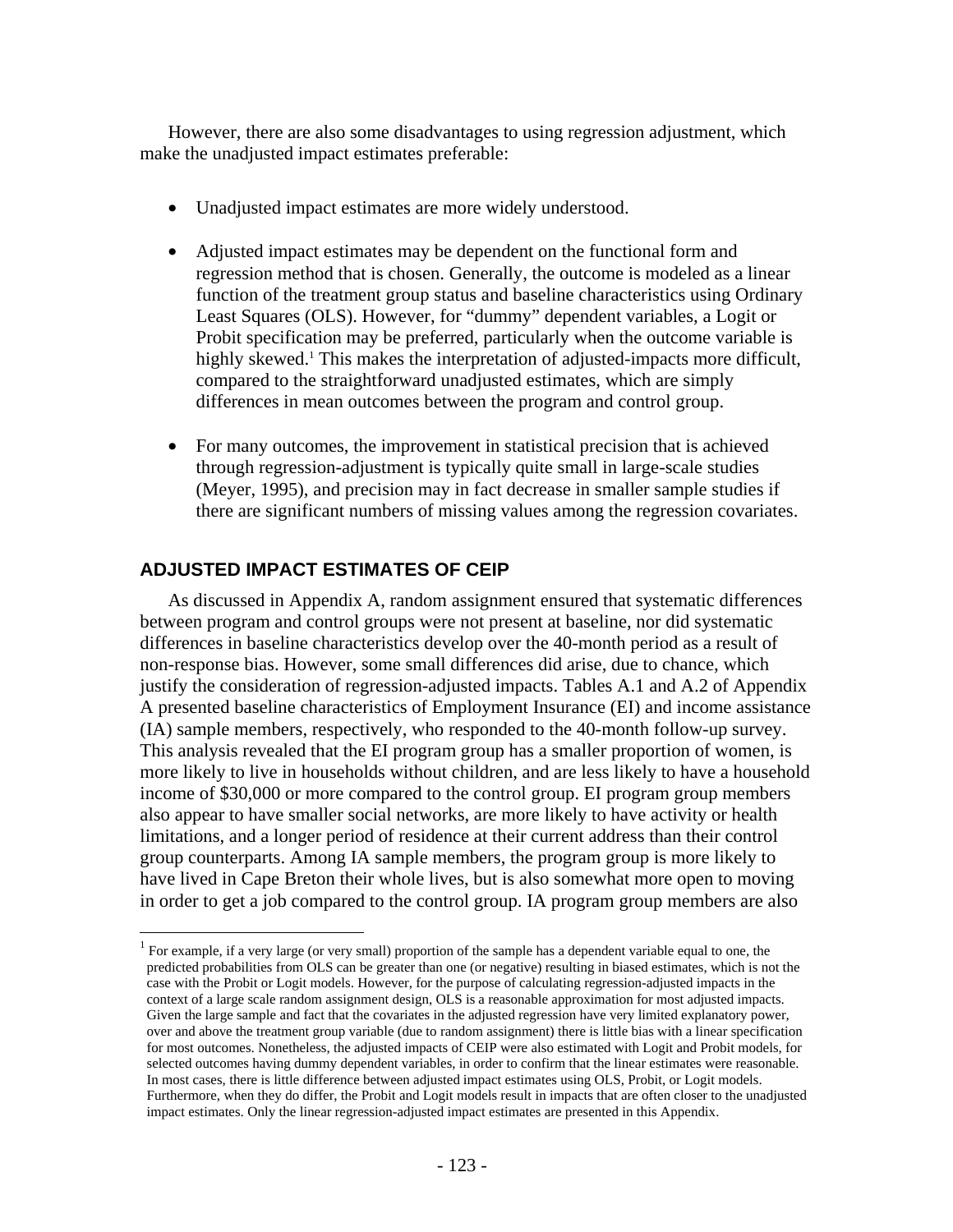more likely to live in households without children and less likely to have a high school diploma than their control group counterparts.

To account for these differences, adjusted impacts were estimated by regressing each outcome of interest on a treatment group variable and a range of socioeconomic and demographic characteristics that were measured before random assignment. In addition to those characteristics where differences were observed, a range of other baseline variables were included in the regressions. In total, 18 characteristics (the independent variables) were regressed on each outcome observed at 40 months (the dependent variable), with both continuous and binary variables included, all of which were measured through the baseline survey, administered before random assignment:

- Treatment group
- Gender
- Age
- Marital status
- No children in household
- Youngest child in the household is under 5 years of age
- Total size of the household
- Respondent has less than high school diploma
- Activity limitations or fair/poor health were reported
- In paid work at baseline
- Number of years worked at a paid job since 16 years of age
- Has 10 or more contacts (social networks)
- Engaged in some formal volunteering
- Engaged in some informal volunteering
- Lived in Cape Breton all of life
- Lived at current residence more than five years
- Will move for work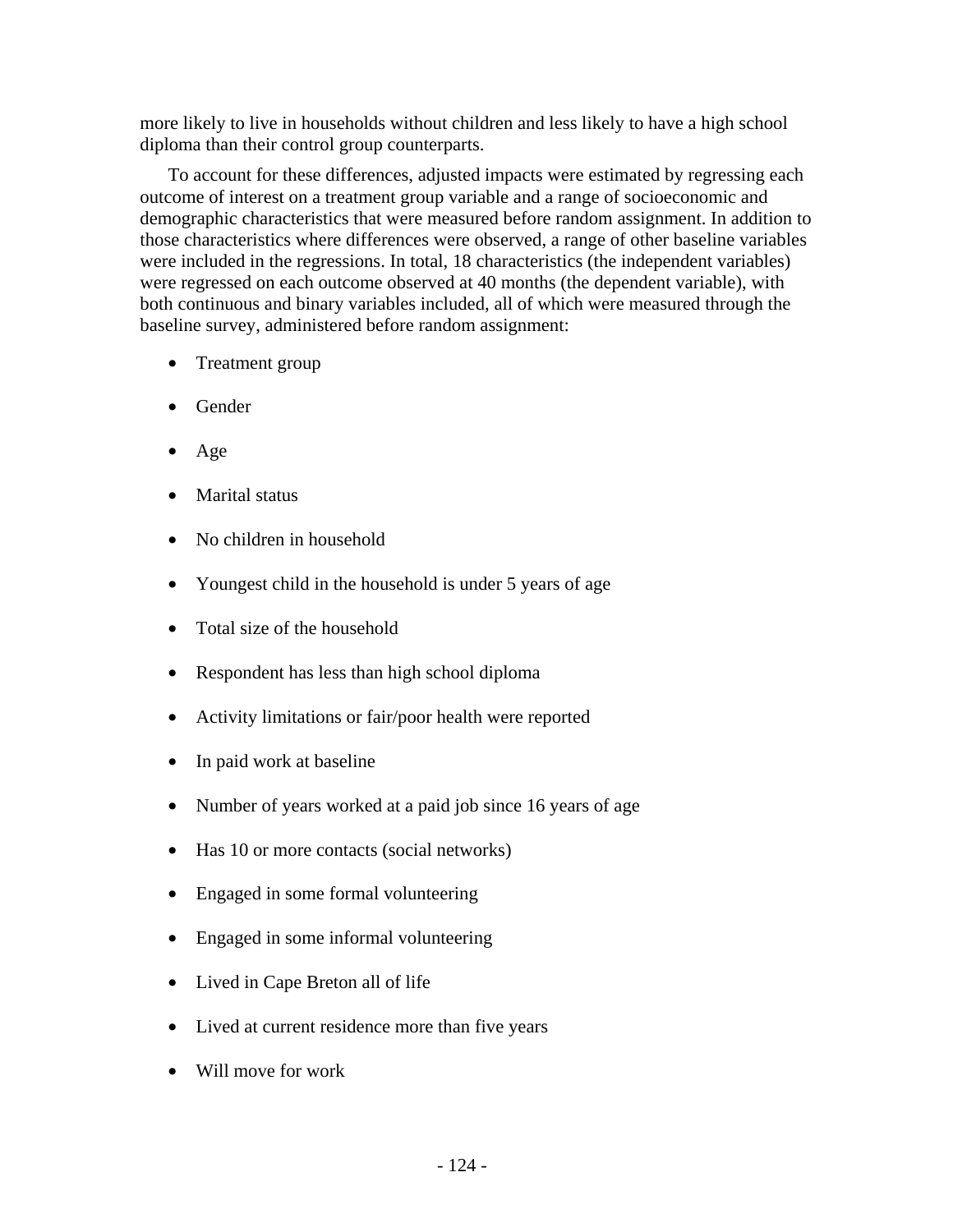- Will accept lower wage or work in different occupation or industry
- Household income less than \$30,000 (EI), or less than \$10,000 (IA)

Tables C.1 through C.12 present the resulting adjusted impact estimates for selected outcomes, with each corresponding to an earlier table of unadjusted impacts presented in Chapters 3 through 7. For the most part, there are relatively few differences between the adjusted and unadjusted impact estimates. The sign of the adjusted impacts always corresponds to the unadjusted estimates. Their magnitude occasionally differs as do the standard errors. In most cases, the difference is small and the level of statistical significance is the same. However, for a few outcomes, which have been footnoted throughout the text, the magnitude of the difference in impact between the adjusted and unadjusted estimates is nontrivial. Similarly, there are some differences in the level of significance of the impact estimate, with some impacts gaining significance and others losing it following regression adjustment.

# **Employment, Earnings, Job Characteristics**

With respect to employment-related outcomes reported in Chapter 3, there are few differences between adjusted and unadjusted impact estimates. Impacts on employment rates, earnings, hourly wages and hours worked are similar, regardless of which method is used to estimate them. Impacts on job skill level, number of jobs and job duration also remain largely unchanged after regression adjustment. There is a small difference in unadjusted and adjusted impact estimates on the second-most common occupation type among EI program group members — Business, Finance and Administrative positions. The impact increased in magnitude from 3.7 to 5.8 percentage points and was statistically significant after regression adjustment, although the key findings remain unchanged.

## **Income, Transfer Receipt, Well-Being**

There are a few differences to report with respect to the impacts on income, hardship, and well-being reported in Chapter 4. Adjusted impacts on both EI and IA transfer receipt among both samples are similar to the unadjusted estimates. However, the negative impact on other household income in the EI sample decreased in magnitude from \$2,829 to \$1,669, and was no longer significant after regression adjustment. Nonetheless, the decrease remains sufficient to counterbalance the positive impact on personal income such that there is no significant effect of CEIP on average household income among the EI program. Results are similar with and without regression adjustment.

With respect to low-income status, the adjusted impact on the proportion of EI program group members with incomes between 75 and 100 per cent of Statistics Canada's Low-Income Cut-Off (LICO) is smaller in magnitude than the unadjusted estimate (4.1 versus 6.4 percentage points) and no longer statistically significant. However, there is still a significant reduction in the severity of poverty for some EI program group members, as fewer were in the lower ends of the income distribution. This result is the same with and without regression adjustment (8.1 percentage points fewer EI program group members with incomes less than 75 per cent of LICO).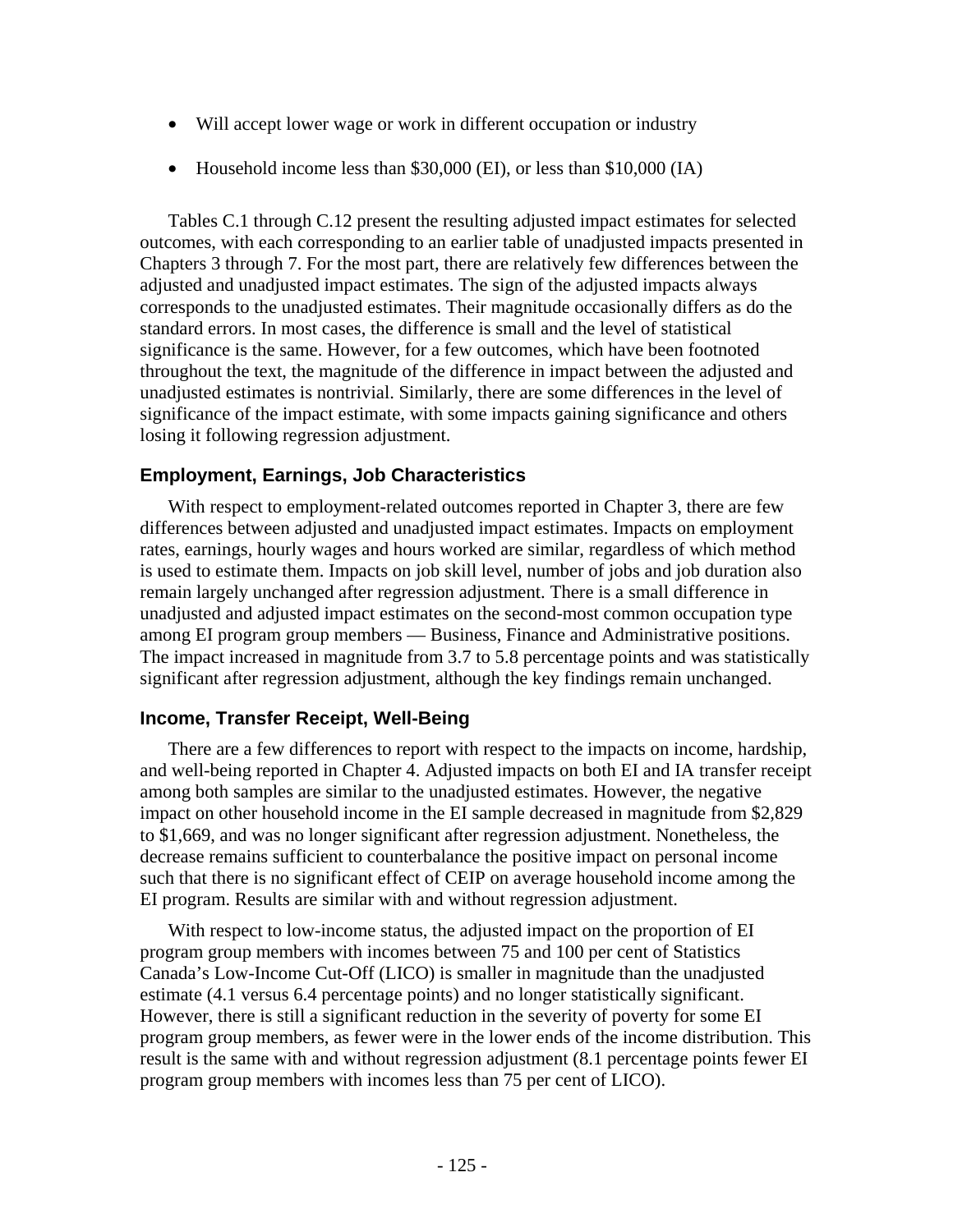With respect to financial accounts and debts, a few impacts were weakened by regression adjustment. The small positive impact in the EI sample on the proportion holding accounts of \$25,000 or more decreased to 3 percentage points and was no longer statistically significant after regression adjustment. Also, in the EI sample the positive impact on the proportion that had smaller amounts in financial accounts compared to last year decreased to 4 percentage points and was no longer significant after adjustment. In the IA sample, the 10 percentage point greater likelihood of program group members being in debt compared to the control group, was slightly reduced to 8 percentage points after adjustment and was no longer significant.

With respect to hardship outcomes, however, higher and more significant impacts were observed after adjustment, particularly for the IA sample. After adjustment, IA program group members were 7 percentage points less likely to have met little or none of their expenses in the past 6 months, 9 percentage points less likely to have had difficulty paying for rent, and 6 percentage points less likely to have been unable to get groceries almost every month than their control group counterparts — the corresponding unadjusted results were not statistically significant. Also, after adjustment, EI program group members were less likely than their control group counterparts to have met little or none of their expenses in the past six months and less likely to have had difficulty paying for electricity, results that had not been statistically significant prior to adjustment. In addition, the significant negative impact on inability to get groceries among the EI sample shifted from almost every month to some months.

# **Social Capital**

With respect to social networks discussed in Chapter 5, the negative impact observed among the EI sample at 40 months on proportion of contacts living within one's own community was larger at 6 percentage points and became statistically significant following regression adjustment. Also, at 40 months after adjustment EI program group members had on average one extra contact from somewhere else in Cape Breton compared to their control group counterparts — the result had not been statistically significant prior to adjustment. With respect to composite measure B, after adjustment, the 11 percentage point higher likelihood of IA program group members having multiple indicators of bridging/linking social capital was reduced to 8 percentage points and was no longer statistically significant.

# **Employability**

Regarding the employability outcomes discussed in Chapter 6, there are also a few differences in the magnitude of adjusted and unadjusted impacts and their level of statistical significance. Although the adjusted impacts on lifelong learning among the EI sample and sense of quality among the IA sample are similar in magnitude to the unadjusted estimates, they fail to reach the level of statistical significance. Also, with respect to attitudes on transfer payments, after adjustment the tendency among IA program group members to agree strongly with the statements, "It's wrong to stay on welfare if you are offered a job, even one you don't like," and, "It's wrong to take Employment Insurance if you are offered a job, even one you don't like" increased, so that it was significantly higher than that of the control group. However, the higher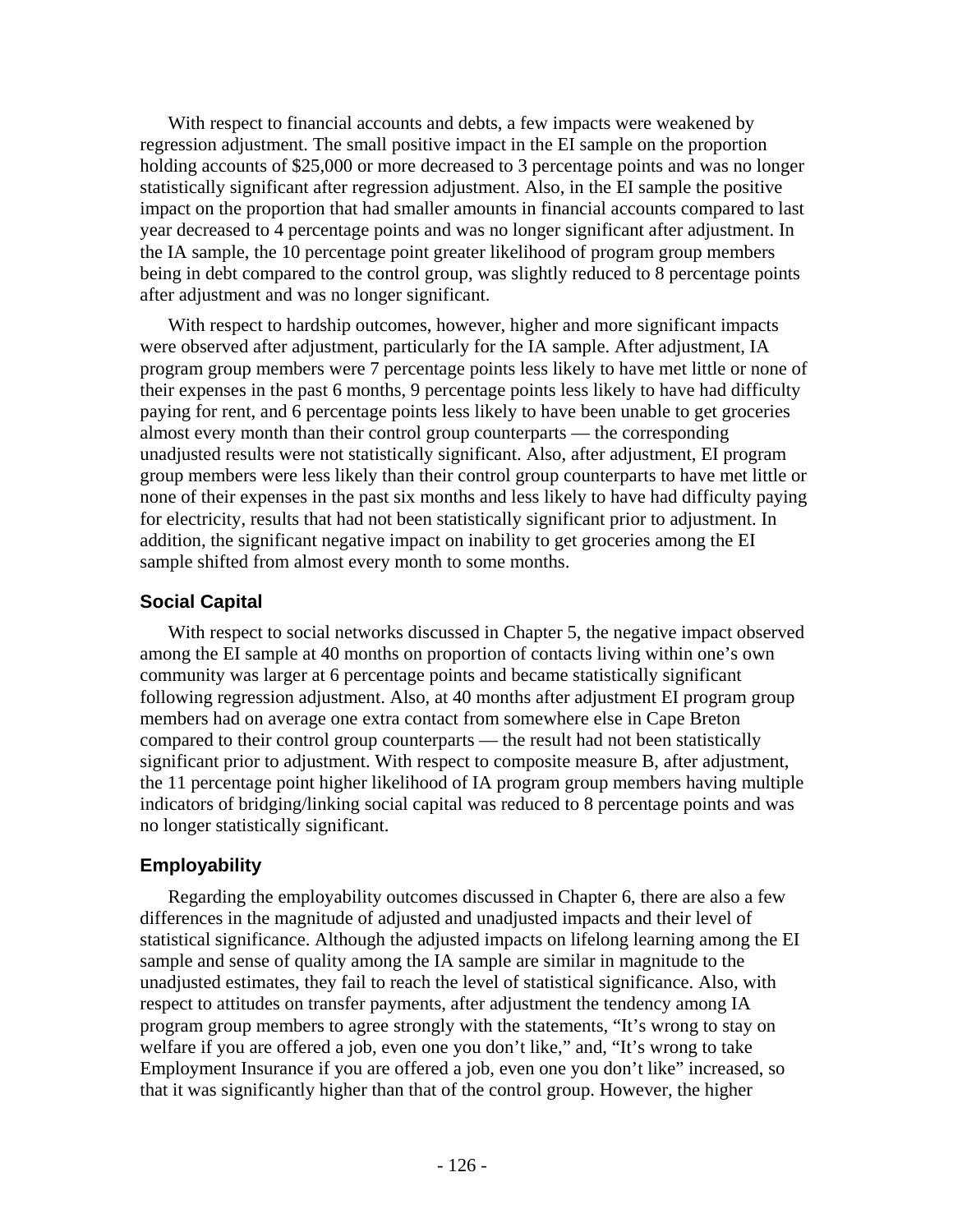likelihood of EI program group members to agree with the statement "It's wrong to stay on welfare if you are offered a job, even one you don't like" lost statistical significance after adjustment. With regards to education and training, after adjustment the negative impact on enrolling in non-CEIP provided training among the IA sample increased in magnitude (from 7 to 11 percentage points) and became statistically significant. Finally, with respect to mobility, after adjustment the likelihood of moving out of Cape Breton was significantly higher among IA program group members compared to their control group counterparts (3 percentage points).

## **Volunteering**

Volunteering outcomes reported in Chapter 7 were largely unaffected by regression adjustment. Among the IA sample, the positive impact on formal volunteering *a few times* a week decreased in magnitude and lost statistical significance after adjustment, but positive impacts on volunteering about once a month and less than once a month were unaffected. Also, although the positive impact on the IA sample's average hours of formal volunteering lost statistical significance after adjustment, the positive distributional impacts on volunteering up to 5 hours a month, and between 5 and 15 hours a month remain similar in magnitude and statistically significant.

For the following tables, data was calculated from the 40-month follow-up survey. All analyses were only for those who responded to that survey. A two-tailed t-test was applied to differences between the outcomes for the program and control groups. Sample sizes vary for individual measures because of missing values. This may cause slight discrepancies in sums and differences.

Statistical significance levels are indicated as:  $* = 10$  per cent;  $** = 5$  per cent; and \*\*\* = 1 per cent, or  $\dagger$  = 10 per cent;  $\dagger \dagger$  = 5 per cent; and  $\dagger \dagger \dagger$  = 1 per cent. Q-tests were applied to differences among subgroups in estimated impacts. The abbreviation "n.s." indicates that the variation in impacts among the subgroups is not statistically significant.

Rounding may cause slight discrepancies in sums and differences.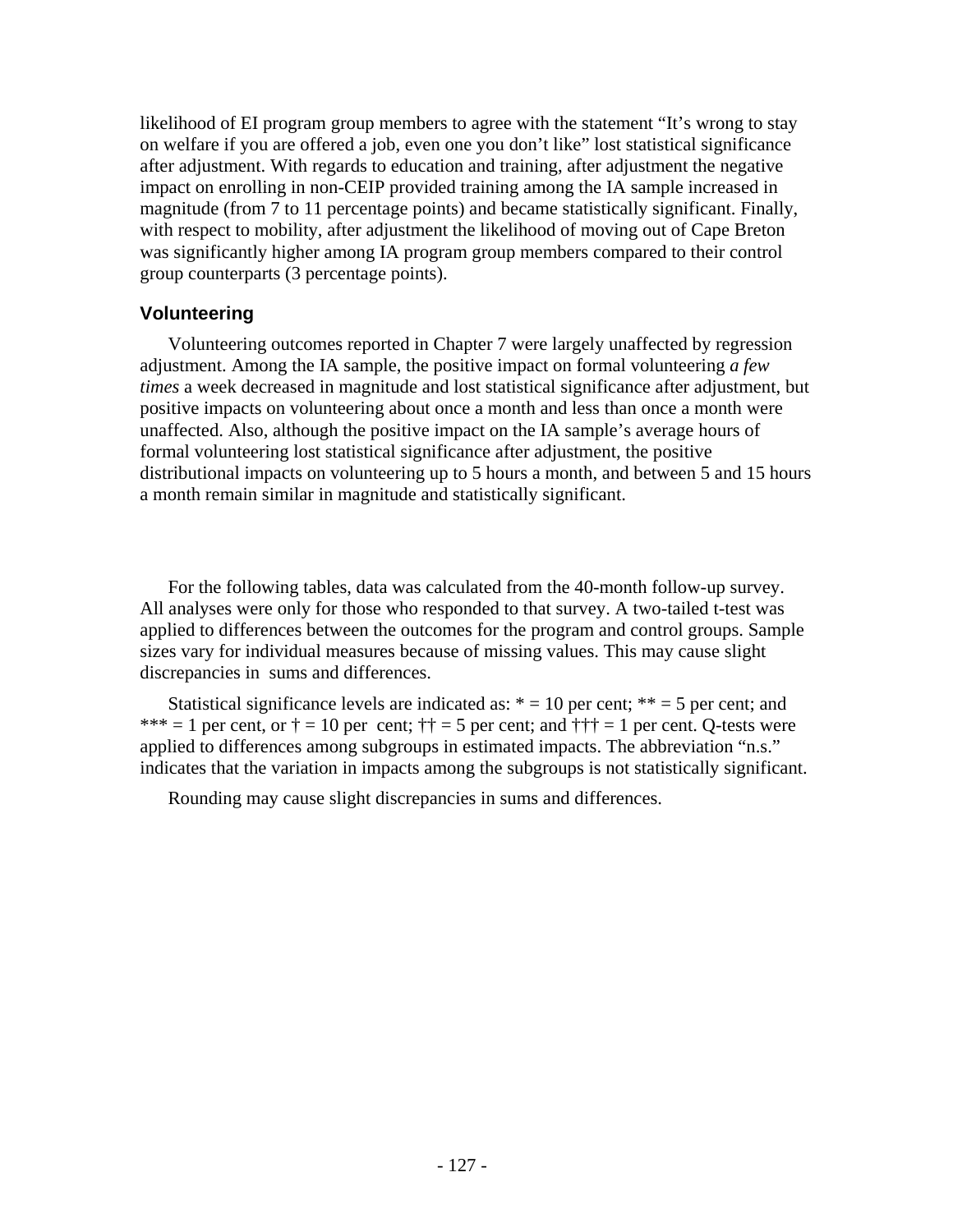|                                                            |                  |                  | El Sample |                          | <b>IA Sample</b>         |         |            |                          |
|------------------------------------------------------------|------------------|------------------|-----------|--------------------------|--------------------------|---------|------------|--------------------------|
| Outcome                                                    | Program<br>Group | Control<br>Group | Impact    | <b>Standard</b><br>Error | Program Control<br>Group | Group   | Impact     | <b>Standard</b><br>Error |
| Ever employed                                              |                  |                  |           |                          |                          |         |            |                          |
| Did not work                                               | 3.5              | 10.3             | $-6.8***$ | (1.8)                    | 4.8                      | 24.9    | $-20.1***$ | (3.7)                    |
| Worked                                                     | 96.5             | 89.7             | $6.8***$  | (1.8)                    | 95.2                     | 75.1    | $20.1***$  | (3.7)                    |
| Occupation type                                            |                  |                  |           |                          |                          |         |            |                          |
| Business, finance and administration                       | 19.8             | 14.0             | $5.8**$   | (2.6)                    | 11.4                     | 12.4    | $-1.0$     | (3.5)                    |
| Natural and applied sciences and related                   | 5.4              | 4.8              | 0.6       | (1.6)                    | 2.9                      | 0.9     | 2.0        | (1.5)                    |
| Health                                                     | 2.4              | 4.7              | $-2.3*$   | (1.4)                    | 1.1                      | 3.2     | $-2.1$     | (1.6)                    |
| Social science, education, government service and religion | 8.1              | 2.1              | $6.0***$  | (1.6)                    | 13.0                     | $2.2\,$ | $10.8***$  | (2.8)                    |
| Art, culture, recreation and sport                         | 4.8              | 1.2              | $3.6***$  | (1.3)                    | 2.3                      | 0.9     | 1.4        | (1.4)                    |
| Sales and service                                          | 34.8             | 33.3             | 1.5       | (3.5)                    | 39.4                     | 40.2    | $-0.8$     | (5.3)                    |
| Trades, transport and equipment operators and related      | 15.6             | 17.3             | $-1.7$    | (2.6)                    | 17.4                     | 6.5     | $11.0***$  | (3.4)                    |
| Unique to primary industry                                 | 2.0              | 4.9              | $-2.9$ ** | (1.3)                    | 7.8                      | 1.4     | 6.4<br>*** | (2.2)                    |
| Unique to processing, manufacturing and utilities          | 3.6              | 7.3              | $-3.7$ ** | (1.7)                    | $-0.3$                   | 7.3     | $-7.5***$  | (1.9)                    |
| Sample size                                                | 441              | 410              |           |                          | 210                      | 201     |            |                          |

## **Table C.1: Impacts on Occupation Type of Main Job during Months 1 to 40**

**Note:** See page 127 for notes and source.

|                                                       |                                 |        | <b>El Sample</b>                       |           | <b>IA Sample</b>         |         |                                        |           |  |
|-------------------------------------------------------|---------------------------------|--------|----------------------------------------|-----------|--------------------------|---------|----------------------------------------|-----------|--|
| Outcome                                               | <b>Program Control</b><br>Group | Group  | <b>Difference Standard</b><br>(Impact) | Error     | Program Control<br>Group | Group   | <b>Difference Standard</b><br>(Impact) | Error     |  |
| Personal and family income (\$/year)                  |                                 |        |                                        |           |                          |         |                                        |           |  |
| Individual income                                     | 21 7 94                         | 19 270 | 2 524 ***                              | (902, 9)  | 14 582                   | 12 5 26 | 2 0 55 ***                             | (713, 3)  |  |
| Other household income                                | 16 075                          |        | 17 744 -1 669                          | (1353,3)  | 5566                     | 4584    | 982                                    | (1029, 2) |  |
| Total household income <sup>a</sup>                   | 37 506                          | 37 050 | 456                                    | (1587, 0) | 19868                    | 17 095  | 2 774 **                               | (1312, 2) |  |
| Marital status at the 40-month<br>follow-up interview |                                 |        |                                        |           |                          |         |                                        |           |  |
| Married or living common-law (%)                      | 64,5                            | 62,6   | 1,9                                    | (2,4)     | 24,1                     | 22,0    | 2,2                                    | (3,7)     |  |
| <b>Employment of spouse</b><br>in past 12 months      |                                 |        |                                        |           |                          |         |                                        |           |  |
| Had a spouse who worked (%)                           | 40,4                            | 38,8   | 1,5                                    | (3,2)     | 13,6                     | 7,0     | $6,7$ **                               | (3,1)     |  |
| Number of months spouse worked                        | 4,4                             | 4,7    | $-0.3$                                 | (0,4)     | 1,3                      | 0,7     | $0.6$ **                               | (0,3)     |  |
| Had spouse that worked full-time (%)                  | 34,9                            | 31,9   | 3,1                                    | (3,2)     | 13,7                     | 5,3     | $8,5$ ***                              | (3,0)     |  |
| Had spouse that worked part-time (%)                  | 5,1                             | 6,2    | $-1,1$                                 | (1,7)     | $-0,1$                   | 1,7     | $-1,8$ *                               | (1,0)     |  |
| Sample size                                           | 441                             | 410    |                                        |           | 210                      | 201     |                                        |           |  |

### **Table C.2: Impacts on Personal and Household Income Prior to the 40-Month Follow-Up Interview**

Notes: <sup>a</sup> Household income is measured as the sum of the sample member's income and the income of all other members in that person's household.

See page 127 for more notes and source.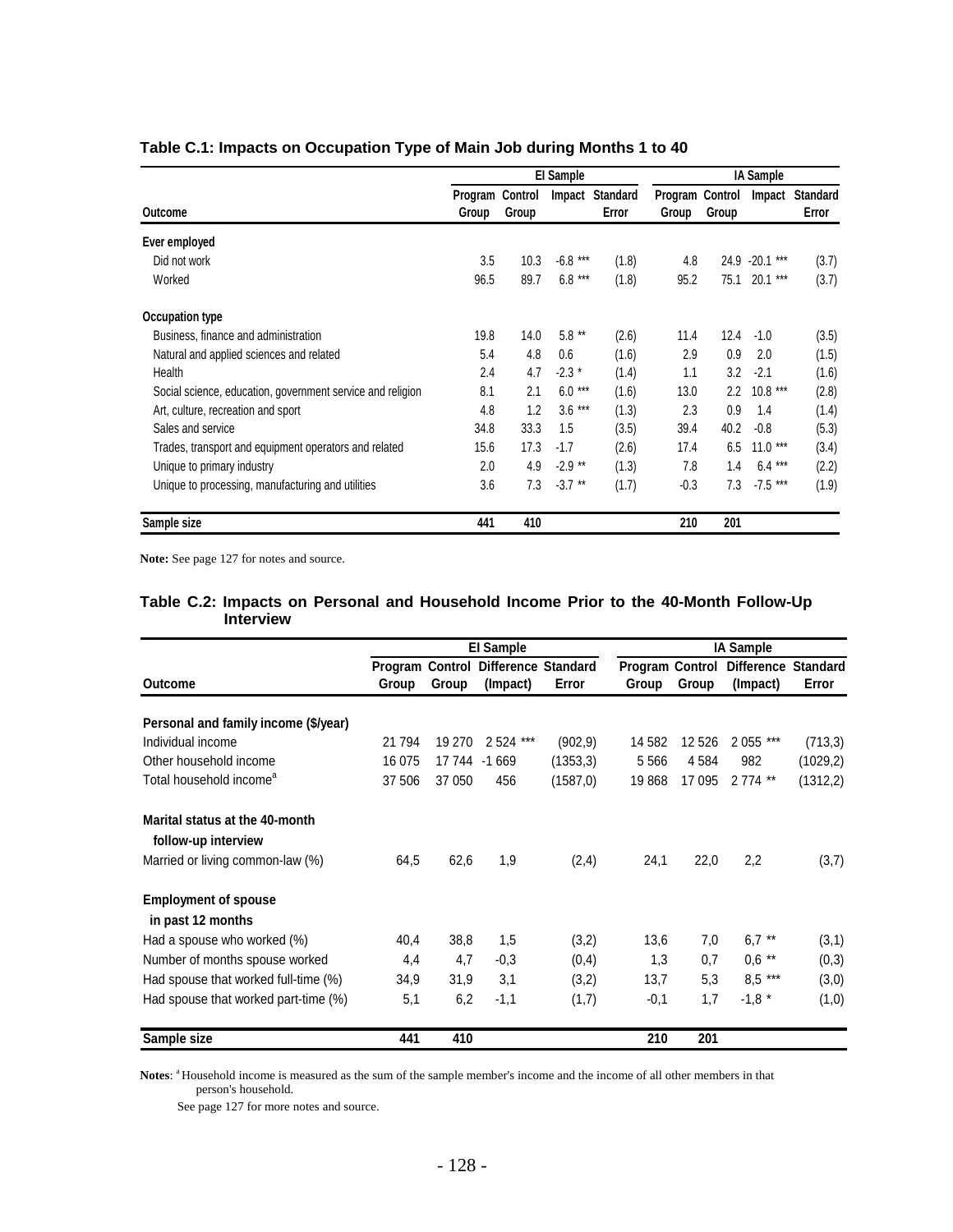|                                              |              |       | <b>El Sample</b>                           |       | <b>IA Sample</b>       |       |                            |       |  |
|----------------------------------------------|--------------|-------|--------------------------------------------|-------|------------------------|-------|----------------------------|-------|--|
|                                              |              |       | <b>Program Control Difference Standard</b> |       | <b>Program Control</b> |       | <b>Difference Standard</b> |       |  |
| Outcome                                      | <b>Group</b> | Group | (Impact)                                   | Error | Group                  | Group | (Impact)                   | Error |  |
|                                              |              |       |                                            |       |                        |       |                            |       |  |
| Household income below LICO (%) <sup>a</sup> | 23.2         | 27.2  | -4.0                                       | (3.5) | 73.5                   | 82.4  | $-9.0*$                    | (4.9) |  |
| Below 50% of LICO                            | 3.1          | 5.5   | $-2.5$                                     | (1.7) | 18.6                   | 34.5  | ***<br>$-15.9$             | (5.2) |  |
| 50 to less than 75% of LICO                  | 5.9          | 11.5  | $-5.6$ **                                  | (2.3) | 24.3                   | 29.7  | $-5.4$                     | (5.2) |  |
| 75 to less than 100% of LICO                 | 14.2         | 10.1  | 4.1                                        | (2.8) | 30.6                   | 18.3  | $***$<br>12.3              | (5.1) |  |
| Household income above LICO (%)              | 76.8         | 72.8  | 4.0                                        | (3.5) | 26.5                   | 17.6  | $9.0*$                     | (4.9) |  |
| 100 to less than 150 % of LICO               | 28.7         | 23.3  | 5.4                                        | (3.8) | 18.0                   | 10.5  | $7.5*$                     | (4.2) |  |
| 150 to less than 175% of LICO                | 11.9         | 12.3  | $-0.4$                                     | (2.8) | 3.6                    | 2.6   | 1.0                        | (2.1) |  |
| 175 to less than 200% of LICO                | 9.6          | 10.8  | $-1.3$                                     | (2.6) | 2.4                    | 2.3   | 0.1                        | (1.8) |  |
| 200% of LICO or more                         | 26.6         | 26.4  | 0.2                                        | (3.6) | 2.6                    | 2.2   | 0.4                        | (1.8) |  |
| Sample size                                  | 441          | 410   |                                            |       | 210                    | 201   |                            |       |  |

### **Table C.3: Impacts on Household Low-Income Cut-Off (LICO) Status Prior to the 40-Month Follow-Up Interview**

Notes: <sup>a</sup> Calculated by comparing annualized family income with the low-income cut-off (LICO) defined by Statistics Canada for the sample member's location and family size.

See page 127 for more notes and source.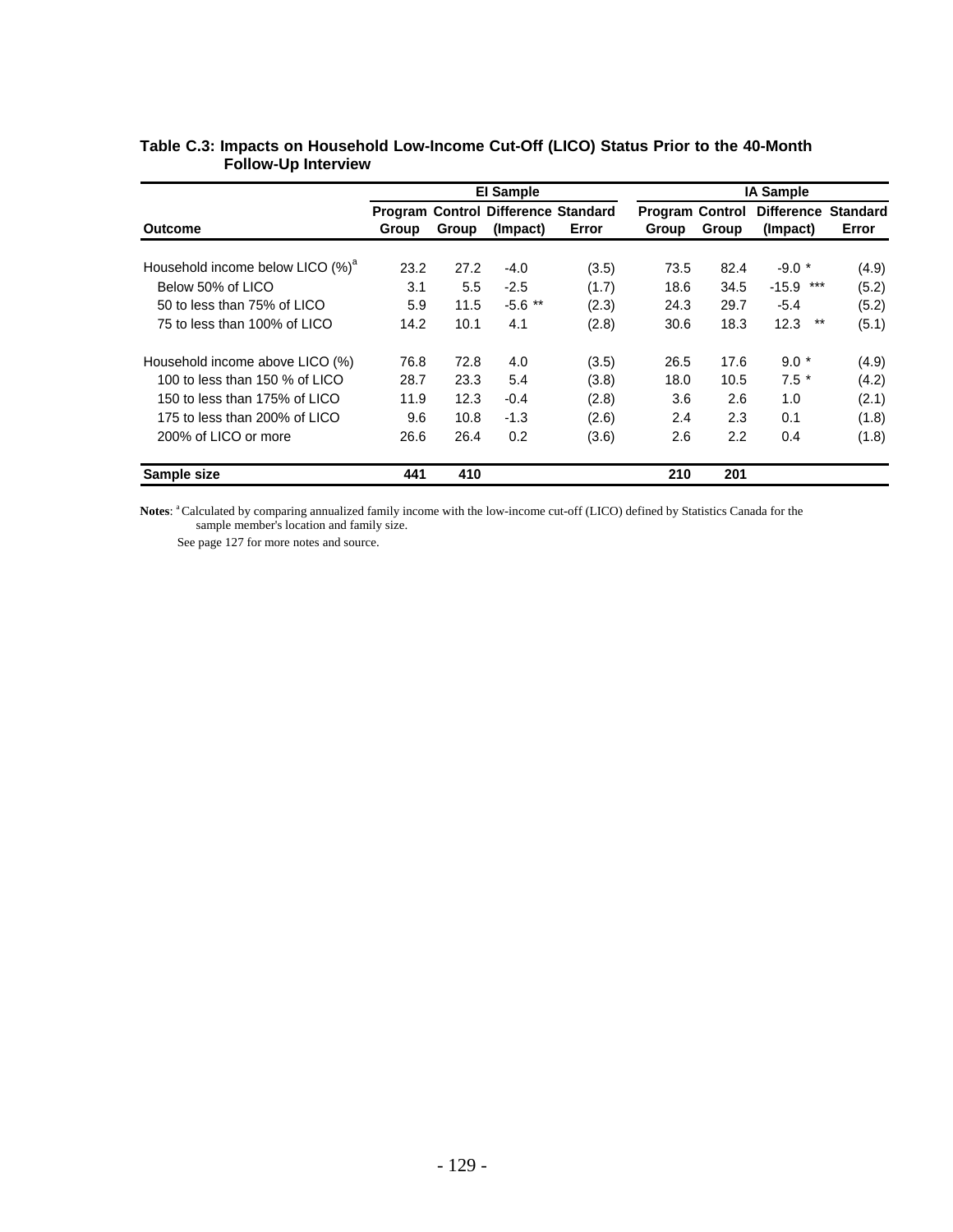|                                          | <b>El Sample</b> |       |                                                 |       | <b>IA Sample</b> |       |                                                 |       |  |  |
|------------------------------------------|------------------|-------|-------------------------------------------------|-------|------------------|-------|-------------------------------------------------|-------|--|--|
| <b>Outcome</b>                           | Group            | Group | Program Control Difference Standard<br>(Impact) | Error | Group            | Group | Program Control Difference Standard<br>(Impact) | Error |  |  |
|                                          |                  |       |                                                 |       |                  |       |                                                 |       |  |  |
| Have any financial accounts (%)          | 95.5             | 90.9  | $4.7**$                                         | (1.9) | 81.8             | 83.9  | $-2.1$                                          | (4.2) |  |  |
| No financial account                     | 4.5              | 9.1   | $-4.7$ **                                       | (1.9) | 18.2             | 16.1  | 2.1                                             | (4.2) |  |  |
| Amount less than \$1,000                 | 57.1             | 47.8  | $9.3**$                                         | (3.7) | 70.8             | 79.5  | $-8.8*$                                         | (4.8) |  |  |
| \$1,000 to less than \$25,000            | 25.5             | 33.1  | $-7.6$ **                                       | (3.5) | 10.3             | 4.0   | $6.2**$                                         | (2.8) |  |  |
| \$25,000 or more                         | 12.7             | 9.3   | 3.4                                             | (2.4) | 0.6              | 0.0   | 0.5                                             | (0.6) |  |  |
| Financial accounts compared to last year |                  |       |                                                 |       |                  |       |                                                 |       |  |  |
| More than one year ago                   | 32.1             | 31.6  | 0.5                                             | (3.6) | 18.0             | 15.1  | 2.9                                             | (4.1) |  |  |
| Less than one year ago                   | 31.6             | 27.8  | 3.8                                             | (3.6) | 40.3             | 28.7  | $11.6$ **                                       | (5.2) |  |  |
| The same as one year ago                 | 31.8             | 31.0  | 0.8                                             | (3.7) | 23.2             | 39.9  | $-16.7***$                                      | (5.1) |  |  |
| Have any debts (%)                       | 71.8             | 70.1  | 1.7                                             | (3.6) | 48.6             | 41.0  | 7.6                                             | (5.5) |  |  |
| No debt                                  | 28.3             | 30.0  | $-1.7$                                          | (3.6) | 51.4             | 59.0  | $-7.6$                                          | (5.5) |  |  |
| Amount less than \$1,000                 | 4.8              | 5.7   | $-0.9$                                          | (1.8) | 9.1              | 3.0   | $6.1**$                                         | (2.6) |  |  |
| \$1,000 to less than \$10,000            | 28.7             | 34.4  | $-5.7$                                          | (3.8) | 20.0             | 21.5  | $-1.5$                                          | (4.5) |  |  |
| \$10,000 or more                         | 37.5             | 28.8  | $8.7**$                                         | (3.7) | 18.8             | 16.5  | 2.4                                             | (4.2) |  |  |
| Debts compared to last year              |                  |       |                                                 |       |                  |       |                                                 |       |  |  |
| More than one year ago                   | 26.5             | 24.1  | 2.5                                             | (3.5) | 16.2             | 20.6  | $-4.4$                                          | (4.3) |  |  |
| Less than one year ago                   | 24.4             | 26.6  | $-2.3$                                          | (3.5) | 8.0              | 6.7   | 1.3                                             | (2.9) |  |  |
| The same as one year ago                 | 20.5             | 18.9  | 1.7                                             | (3.2) | 23.8             | 13.7  | $10.1**$                                        | (4.3) |  |  |
| Sample size                              | 441              | 410   |                                                 |       | 210              | 201   |                                                 |       |  |  |

# **Table C.4: Impacts on Personal Finance at the 40-Month Follow-Up Interview**

Note: See page 127 for notes and source.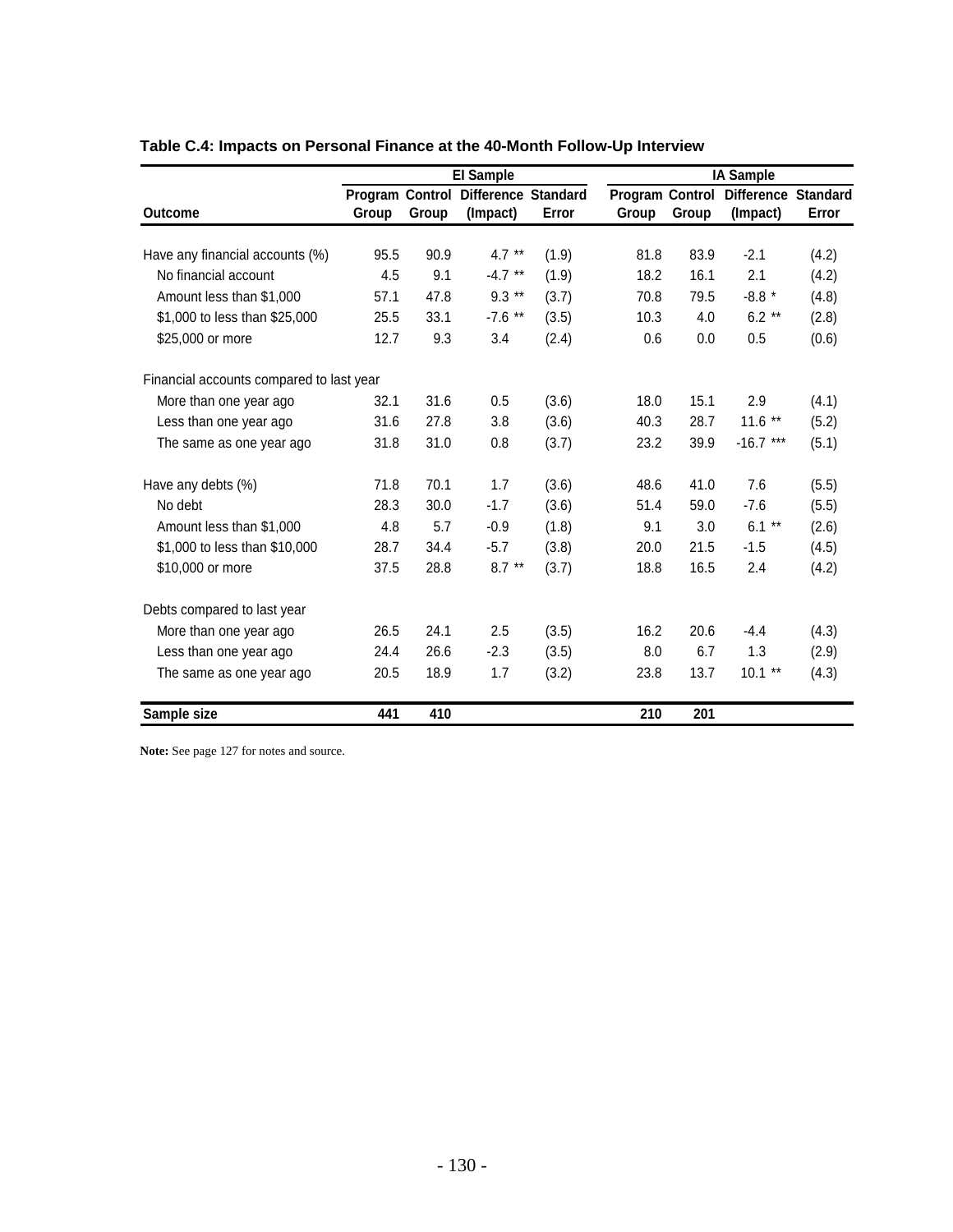|                                             |       |        | El Sample (%)                       |       | IA Sample (%) |      |                                            |       |
|---------------------------------------------|-------|--------|-------------------------------------|-------|---------------|------|--------------------------------------------|-------|
|                                             |       |        | Program Control Difference Standard |       |               |      | <b>Program Control Difference Standard</b> |       |
| <b>Outcome</b>                              | Group | Group  | (Impact)                            | Error | Group Group   |      | (Impact)                                   | Error |
| In the past six months, respondent          |       |        |                                     |       |               |      |                                            |       |
| Had household income:                       |       |        |                                     |       |               |      |                                            |       |
| Met all or most expenses and financial need | 87.1  | 84.6   | 2.5                                 | (2.5) | 79.5          | 66.2 | $13.3***$                                  | (4.8) |
| Met some                                    | 10.7  | 9.8    | 0.9                                 | (2.2) | 14.3          | 20.6 | $-6.3$                                     | (4.1) |
| Met very little or none of the expenses     | 2.2   | 5.6    | $-3.4$ **                           | (1.4) | 6.2           | 13.2 | $-7.0$ **                                  | (3.2) |
| Had difficulty paying for:                  |       |        |                                     |       |               |      |                                            |       |
| Electricity                                 | 15.5  | 20.6   | $-5.1$ *                            | (2.8) | 26.9          | 38.9 | $-12.0$ **                                 | (5.1) |
| Heat                                        | 19.4  | 19.9   | $-0.5$                              | (3.0) | 32.2          | 30.3 | 1.9                                        | (5.1) |
| Telephone                                   | 13.0  | 12.4   | 0.6                                 | (2.5) | 26.2          | 34.7 | $-8.5$ *                                   | (5.0) |
| Rent                                        | 4.0   | 8.1    | $-4.1$ **                           | (1.8) | 16.4          | 23.2 | $-6.8$                                     | (4.3) |
| Mortgage                                    | 5.9   | 7.3    | $-1.4$                              | (1.9) | 4.0           | 1.6  | 2.4                                        | (1.8) |
| Municipal taxes                             | 10.0  | 8.3    | 1.7                                 | (2.2) | 5.6           | 3.4  | 2.2                                        | (2.3) |
| Day-to-day expenses                         | 21.1  | 21.2   | $-0.1$                              | (3.1) | 17.0          | 31.5 | $-14.5***$                                 | (4.6) |
| Had things not working at home because:     | 7.6   | 8.8    | $-1.2$                              | (2.0) | 14.2          | 12.3 | 1.9                                        | (3.7) |
| Too costly to fix                           | 5.8   | 8.2    | $-2.4$                              | (1.9) | 10.3          | 6.0  | 4.3                                        | (3.0) |
| No time to fix                              | 0.9   | 0.2    | 0.7                                 | (0.5) | 1.6           | 0.0  | $1.7 *$                                    | (1.0) |
| Landlord won't fix                          | 0.3   | 0.3    | 0.0                                 | (0.4) | 0.9           | 4.5  | $-3.6$ **                                  | (1.8) |
| Other reason                                | 0.6   | $-0.1$ | $0.7 *$                             | (0.4) | 1.1           | 1.1  | 0.0                                        | (1.1) |
| Was unable to get groceries or food:        | 8.8   | 13.4   | $-4.6$ **                           | (2.3) | 21.8          | 30.7 | $-8.9*$                                    | (4.7) |
| Almost every month                          | 1.8   | 3.7    | $-1.9$                              | (1.2) | 4.7           | 10.5 | $-5.8$ **                                  | (2.9) |
| Some months but not every                   | 1.6   | 4.2    | $-2.6$ **                           | (1.2) | 8.4           | 10.6 | $-2.2$                                     | (3.1) |
| Only once or twice                          | 5.3   | 5.3    | 0.0                                 | (1.6) | 8.3           | 9.0  | $-0.7$                                     | (3.0) |
| Used food banks                             | 1.4   | 1.6    | $-0.2$                              | (0.9) | 9.9           | 11.1 | $-1.2$                                     | (3.4) |
| Sample size                                 | 441   | 410    |                                     |       | 210           | 201  |                                            |       |

# **Table C.5: Impacts on Hardship at the 40-Month Follow-Up Interview**

**Note**: See page 127 for notes and source.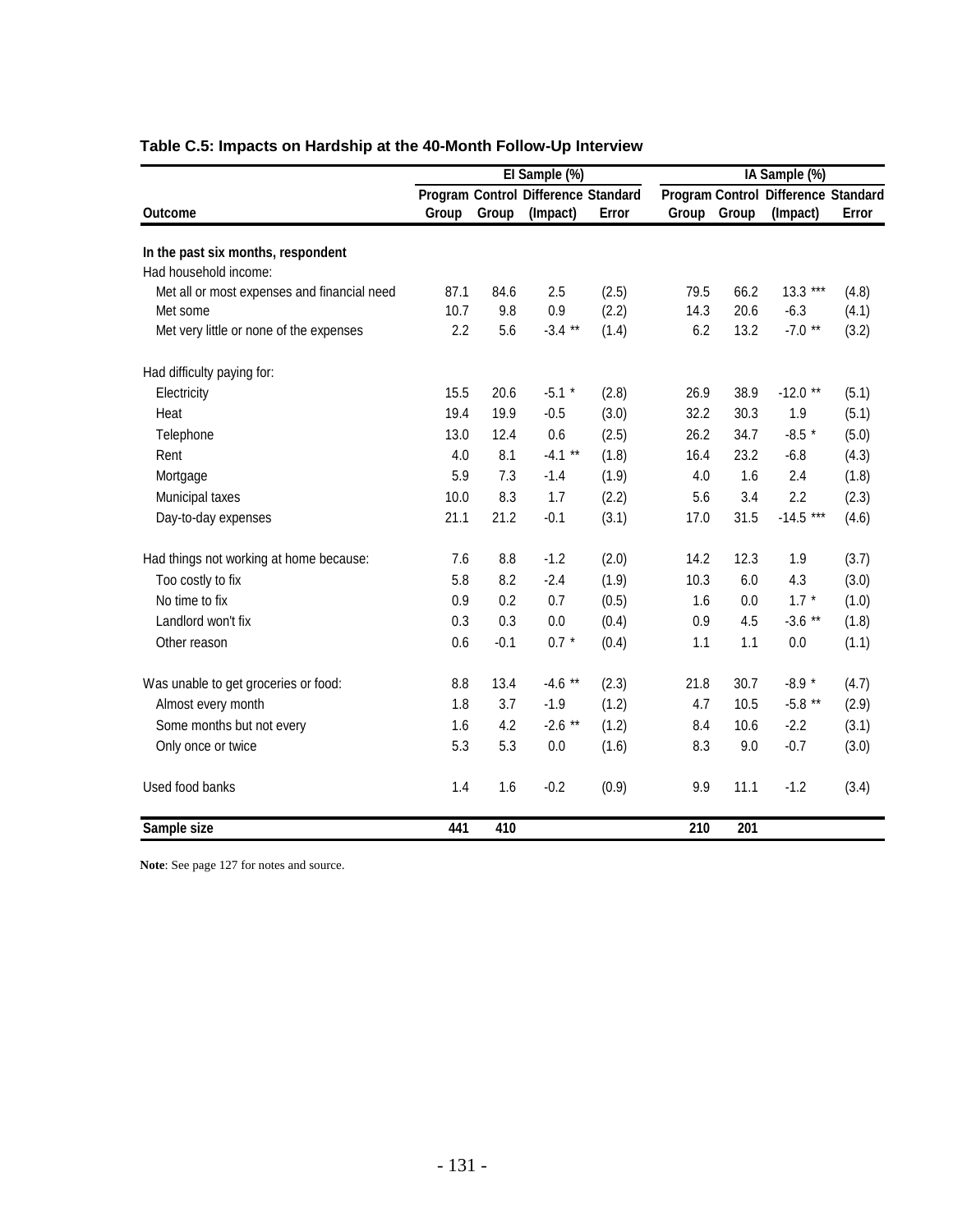## **Table C.6: Network Heterogeneity**

|                                                      |       |        | <b>El Sample</b>           |                 |         |        |                                               |                 |
|------------------------------------------------------|-------|--------|----------------------------|-----------------|---------|--------|-----------------------------------------------|-----------------|
|                                                      |       |        | Program Control Difference | <b>Standard</b> | Program |        | <b>IA Sample</b><br><b>Control Difference</b> | <b>Standard</b> |
|                                                      | Group | Group  | (Impact)                   | Error           | Group   | Group  | (Impact)                                      | Error           |
| <b>Characteristics of Contacts</b>                   |       |        |                            |                 |         |        |                                               |                 |
| Proportion of Contacts that are                      |       |        |                            |                 |         |        |                                               |                 |
| Same gender as you                                   |       |        |                            |                 |         |        |                                               |                 |
| <b>Baseline</b>                                      | 60.2  | 59.8   | 0.5                        | (1.7)           | 63.0    | 63.5   | $-0.5$                                        | (2.4)           |
| 18 months                                            | 60.9  | 62.3   | $-1.5$                     | (1.6)           | 64.8    | 65.5   | $-0.7$                                        | (2.4)           |
| 40 months                                            | 60.3  | 63.1   | $-2.8$                     | (1.8)           | 68.8    | 69.2   | $-0.3$                                        | (2.3)           |
| Change from baseline to 40 months                    | 0.5   | 3.7    | $-3.2$                     | (2.2)           | 6.4     | 5.9    | 0.5                                           | (2.9)           |
| Within 10 years of your age                          |       |        |                            |                 |         |        |                                               |                 |
| <b>Baseline</b>                                      | 39.1  | 39.8   | $-0.7$                     | (2.1)           | 34.7    | 30.2   | 4.4                                           | (2.9)           |
| 18 months                                            | 62.8  | 59.1   | $3.7 *$                    | (2.2)           | 59.0    | 55.4   | 3.6                                           | (3.1)           |
| 40 months                                            | 66.2  | 64.9   | 1.3                        | (2.2)           | 57.7    | 59.9   | $-2.2$                                        | (3.4)           |
| Change from baseline to 40 months                    | 27.2  | 23.8   | 3.3                        | (3.0)           | 24.8    | 29.0   | $-4.1$                                        | (4.4)           |
| Same level of education as you                       |       |        |                            |                 |         |        |                                               |                 |
| <b>Baseline</b>                                      | 35.3  | 38.3   | $-3.0$                     | (2.2)           | 35.0    | 33.1   | 1.9                                           | (3.0)           |
| 18 months                                            | 45.9  | 45.9   | 0.0                        | (2.5)           | 45.5    | 40.8   | 4.6                                           | (3.7)           |
| 40 months                                            | 51.4  | 51.9   | $-0.5$                     | (2.6)           | 43.3    | 46.4   | $-3.1$                                        | (4.0)           |
| Change from baseline to 40 months                    | 16.1  | 14.0   | 2.1                        | (3.2)           | 8.9     | 12.7   | $-3.8$                                        | (4.7)           |
| Live within your community                           |       |        |                            |                 |         |        |                                               |                 |
| <b>Baseline</b>                                      | 65.7  | 65.1   | 0.6                        | (2.6)           | 73.1    | 78.5   | $-5.4$                                        | (3.7)           |
| 18 months                                            | 68.8  | 67.4   | 1.4                        | (2.6)           | 70.8    | 75.7   | $-4.9$                                        | (3.6)           |
| 40 months                                            | 67.6  | 73.7   | $-6.2**$                   | (2.6)           | 73.2    | 74.3   | $-1.2$                                        | (3.8)           |
| Change from baseline to 40 months                    | 1.9   | 8.7    | $-6.8$ **                  | (3.2)           | $-0.3$  | $-5.6$ | 5.3                                           | (4.8)           |
| Number of contacts within and outside your community |       |        |                            |                 |         |        |                                               |                 |
| Live within your community                           |       |        |                            |                 |         |        |                                               |                 |
| <b>Baseline</b>                                      | 7.6   | 6.7    | 0.9                        | (0.6)           | 6.3     | 6.7    | $-0.4$                                        | (0.6)           |
| 18 months                                            | 7.9   | 6.9    | $1.0*$                     | (0.6)           | 8.3     | 8.4    | $-0.1$                                        | (0.9)           |
| 40 months                                            | 9.0   | 9.7    | $-0.7$                     | (0.8)           | 9.1     | 8.1    | 1.0                                           | (1.2)           |
| Change from baseline to 40 months                    | 1.5   | 3.0    | $-1.6$ *                   | (0.9)           | 2.9     | 1.2    | 1.7                                           | (1.3)           |
| Live somewhere else in Cape Breton                   |       |        |                            |                 |         |        |                                               |                 |
| <b>Baseline</b>                                      | 3.4   | 3.4    | 0.0                        | (0.4)           | 2.4     | 1.8    | 0.6                                           | (0.4)           |
| 18 months                                            | 2.9   | 3.1    | $-0.2$                     | (0.4)           | 2.6     | 2.8    | $-0.1$                                        | (0.6)           |
| 40 months                                            | 3.6   | 2.6    | $1.0**$                    | (0.5)           | 3.1     | 2.5    | 0.6                                           | (0.6)           |
| Change from baseline to 40 months                    | 0.2   | $-0.9$ | $1.1 *$                    | (0.6)           | 0.8     | 0.8    | 0.0                                           | (0.7)           |
| Live outside Cape Breton                             |       |        |                            |                 |         |        |                                               |                 |
| <b>Baseline</b>                                      | 1.1   | 0.9    | 0.2                        | (0.3)           | 0.9     | 0.4    | 0.5                                           | (0.4)           |
| 18 months                                            | 0.9   | 1.1    | $-0.2$                     | (0.2)           | 0.8     | 1.0    | $-0.3$                                        | (0.6)           |
| 40 months                                            | 1.2   | 1.1    | 0.1                        | (0.3)           | 1.0     | 0.9    | 0.1                                           | (0.4)           |
| Change from baseline to 40 months                    | 0.2   | 0.2    | 0.0                        | (0.3)           | 0.0     | 0.5    | $-0.5$                                        | (0.5)           |
| Sample size                                          | 407   | 360    | 767                        |                 | 188     | 186    | 374                                           |                 |

**Notes**: Mean change is not always the difference between the 40-month mean and the mean at baseline, because changes are only calculated for those with no missing values.

See page 127 for more notes and source.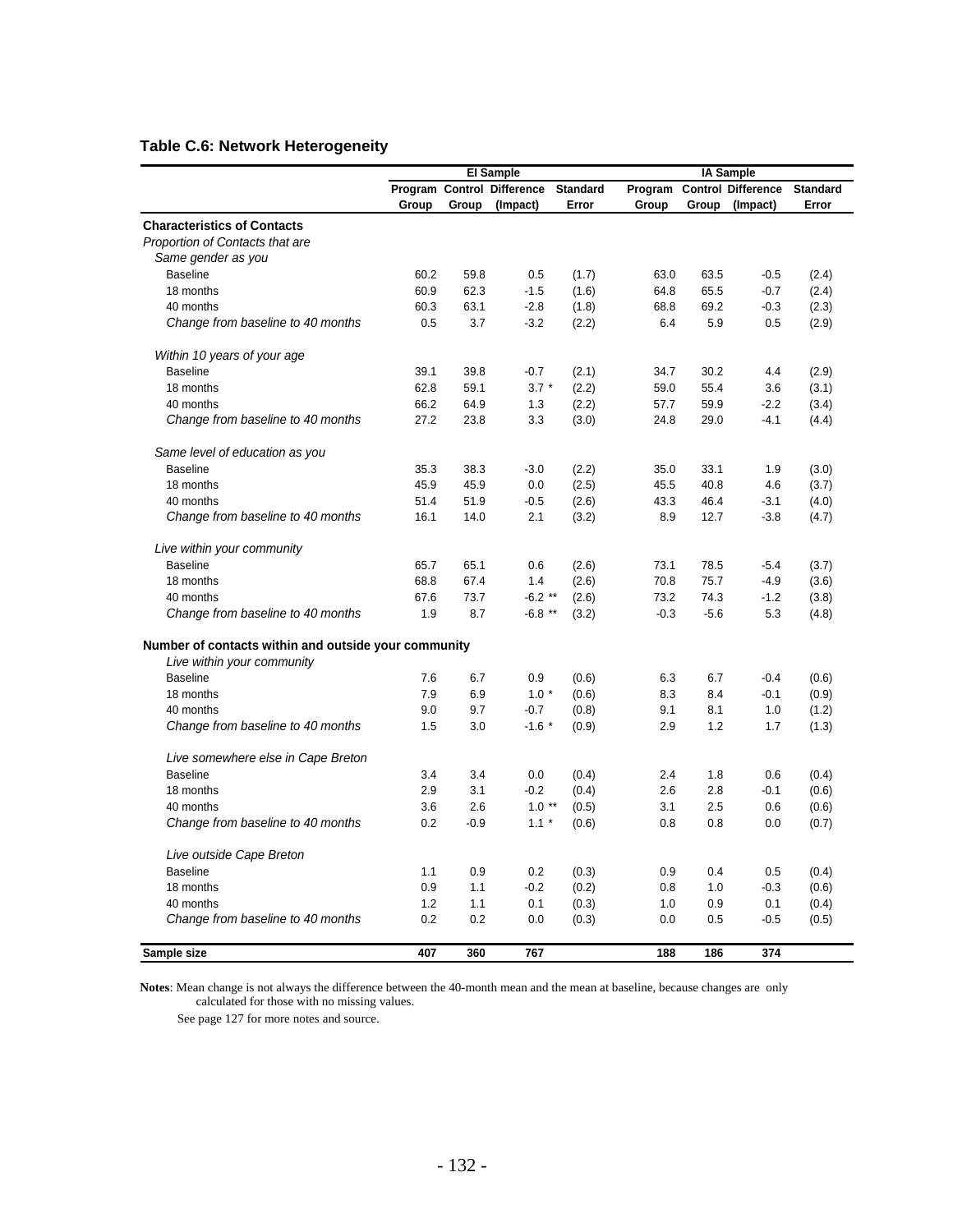|                                         |       |       | <b>El Sample</b>                    |       |                 |       | <b>IA Sample</b>    |       |
|-----------------------------------------|-------|-------|-------------------------------------|-------|-----------------|-------|---------------------|-------|
|                                         |       |       | Program Control Difference Standard |       | Program Control |       | Difference Standard |       |
| Percentage with a given level of change | Group | Group | (Impact)                            | Error | Group           | Group | (Impact)            | Error |
| <b>Composite Measure A (4 items)</b>    |       |       |                                     |       |                 |       |                     |       |
| Number of Indicators of increasing      |       |       |                                     |       |                 |       |                     |       |
| bridging/linking social capital:        |       |       |                                     |       |                 |       |                     |       |
| Zero                                    | 17.8  | 25.8  | $-8.0**$                            | (3.3) | 24.3            | 29.4  | $-5.1$              | (5.1) |
| One                                     | 30.0  | 36.3  | $-6.3*$                             | (3.8) | 23.1            | 28.7  | $-5.6$              | (5.1) |
| One or fewer indicators                 | 47.8  | 62.1  | $-14.3***$                          | (4.0) | 47.4            | 58.1  | $-10.7$ *           | (5.8) |
| Two                                     | 34.9  | 23.9  | 11.0<br>$***$                       | (3.7) | 36.4            | 19.1  | $17.3***$           | (5.1) |
| Three                                   | 12.3  | 10.3  | 2.0                                 | (2.6) | 12.7            | 16.3  | $-3.6$              | (4.2) |
| Four                                    | 5.0   | 3.7   | 1.3                                 | (1.7) | 3.5             | 6.5   | $-3.0$              | (2.6) |
| Two or more indicators                  | 52.2  | 37.9  | $14.3***$                           | (4.0) | 52.6            | 41.9  | 10.7 $*$            | (5.8) |
| <b>Composite Measure B (5 items)</b>    |       |       |                                     |       |                 |       |                     |       |
| Number of Indicators of increasing      |       |       |                                     |       |                 |       |                     |       |
| bridging/linking social capital:        |       |       |                                     |       |                 |       |                     |       |
| Zero                                    | 12.7  | 20.4  | $-7.7$ **                           | (3.1) | 18.5            | 21.3  | $-2.8$              | (4.6) |
| One                                     | 25.5  | 30.0  | $-4.5$                              | (3.7) | 21.5            | 26.3  | $-4.8$              | (5.1) |
| One or fewer indicators                 | 38.1  | 50.4  | $-12.3***$                          | (4.1) | 40.0            | 47.6  | $-7.6$              | (5.9) |
| Two                                     | 32.9  | 28.0  | 4.9                                 | (3.9) | 31.0            | 24.9  | 6.1                 | (5.4) |
| Three                                   | 19.4  | 14.2  | $5.2*$                              | (3.1) | 19.6            | 13.1  | 6.4                 | (4.4) |
| Four                                    | 7.3   | 6.0   | 1.3                                 | (2.0) | 6.9             | 11.0  | $-4.1$              | (3.4) |
| Five                                    | 2.2   | 1.4   | 0.8                                 | (1.1) | 2.5             | 3.4   | $-0.9$              | (2.0) |
| Two or more indicators                  | 61.9  | 49.6  | 12.3 ***                            | (4.1) | 60.0            | 52.4  | 7.6                 | (5.9) |
| Sample size                             | 374   | 331   | 705                                 |       | 170             | 174   | 344                 |       |

# **Table C.7: Composite Measures of Change from Baseline to 40 Months**

Note: See page 127 for notes and source.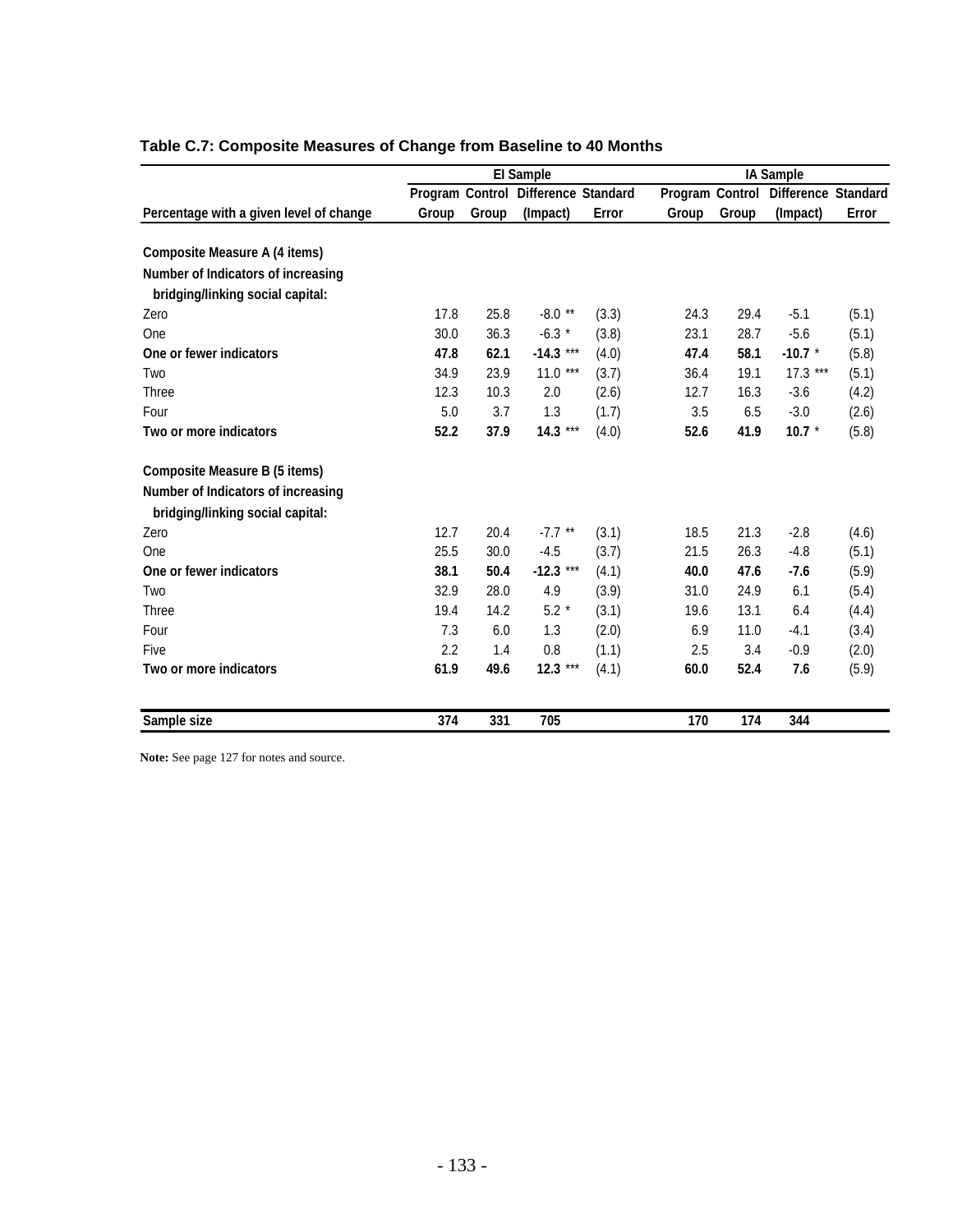|                                             |       |       | <b>El Sample</b>                    |       | <b>IA Sample</b> |       |                                     |       |  |  |
|---------------------------------------------|-------|-------|-------------------------------------|-------|------------------|-------|-------------------------------------|-------|--|--|
|                                             |       |       | Program Control Difference Standard |       |                  |       | Program Control Difference Standard |       |  |  |
| Outcome                                     | Group | Group | (Impact)                            | Error | Group            | Group | (Impact)                            | Error |  |  |
| It really bugs me to see a problem that     |       |       |                                     |       |                  |       |                                     |       |  |  |
| nobody is trying to solve                   |       |       |                                     |       |                  |       |                                     |       |  |  |
| Almost always/quite a bit like me           | 76.0  | 78.2  | $-2.1$                              | (3.2) | 82.5             | 78.3  | 4.2                                 | (4.3) |  |  |
| Moderately like me                          | 14.0  | 13.3  | 0.7                                 | (2.6) | 9.5              | 8.1   | 1.4                                 | (3.1) |  |  |
| Occasionally/almost never like me           | 10.0  | 8.6   | 1.4                                 | (2.2) | 8.0              | 13.6  | $-5.6*$                             | (3.4) |  |  |
| I prefer to learn with other people         |       |       |                                     |       |                  |       |                                     |       |  |  |
| Almost always/quite a bit like me           | 65.3  | 65.1  | 0.3                                 | (3.6) | 73.3             | 74.8  | $-1.4$                              | (4.8) |  |  |
| Moderately like me                          | 22.6  | 21.2  | 1.5                                 | (3.1) | 15.0             | 15.3  | $-0.3$                              | (3.9) |  |  |
| Occasionally/almost never like me           | 12.0  | 13.8  | $-1.7$                              | (2.5) | 11.7             | 9.9   | 1.8                                 | (3.4) |  |  |
| I follow through on things no matter what   |       |       |                                     |       |                  |       |                                     |       |  |  |
| what it takes                               |       |       |                                     |       |                  |       |                                     |       |  |  |
| Almost always/quite a bit like me           | 91.1  | 87.0  | 4.1 $*$                             | (2.3) | 90.7             | 87.3  | 3.4                                 | (3.4) |  |  |
| Moderately like me                          | 6.8   | 10.1  | $-3.3$                              | (2.1) | 4.9              | 8.9   | $-4.1$                              | (2.7) |  |  |
| Occasionally/almost never like me           | 2.1   | 2.9   | $-0.8$                              | (1.2) | 4.5              | 3.8   | 0.6                                 | (2.2) |  |  |
| I can't quit thinking about something until |       |       |                                     |       |                  |       |                                     |       |  |  |
| I am sure they I have done it very well     |       |       |                                     |       |                  |       |                                     |       |  |  |
| Almost always/quite a bit like me           | 88.8  | 87.7  | 1.1                                 | (2.4) | 87.3             | 91.8  | $-4.5$                              | (3.3) |  |  |
| Moderately like me                          | 9.2   | 9.0   | 0.2                                 | (2.2) | 8.0              | 6.4   | 1.6                                 | (2.8) |  |  |
| Occasionally/almost never like me           | 2.0   | 3.2   | $-1.2$                              | (1.2) | 4.8              | 1.8   | 2.9                                 | (1.9) |  |  |
| I prefer to know what's in it for me before |       |       |                                     |       |                  |       |                                     |       |  |  |
| I spend a lot of effort learning something  |       |       |                                     |       |                  |       |                                     |       |  |  |
| Almost always/quite a bit like me           | 30.1  | 34.9  | $-4.8$                              | (3.5) | 30.0             | 42.0  | $-12.0$ **                          | (5.2) |  |  |
| Moderately like me                          | 30.6  | 30.5  | 0.2                                 | (3.5) | 27.6             | 30.0  | $-2.4$                              | (4.9) |  |  |
| Occasionally/almost never like me           | 39.3  | 34.6  | 4.7                                 | (3.6) | 42.4             | 28.1  | $14.3***$                           | (5.1) |  |  |
| I usually do something I enjoy rather       |       |       |                                     |       |                  |       |                                     |       |  |  |
| than try something different                |       |       |                                     |       |                  |       |                                     |       |  |  |
| Almost always/quite a bit like me           | 27.0  | 39.1  | $-12.0$ ***                         | (3.5) | 34.5             | 42.0  | $-7.5$                              | (5.3) |  |  |
| Moderately like me                          | 37.5  | 32.7  | 4.8                                 | (3.6) | 25.4             | 30.5  | $-5.1$                              | (4.9) |  |  |
| Occasionally/almost never like me           | 35.5  | 28.3  | $7.3$ **                            | (3.5) | 40.1             | 27.5  | $12.7$ **                           | (5.2) |  |  |

Note: See page 127 for notes and source.

(*continued)*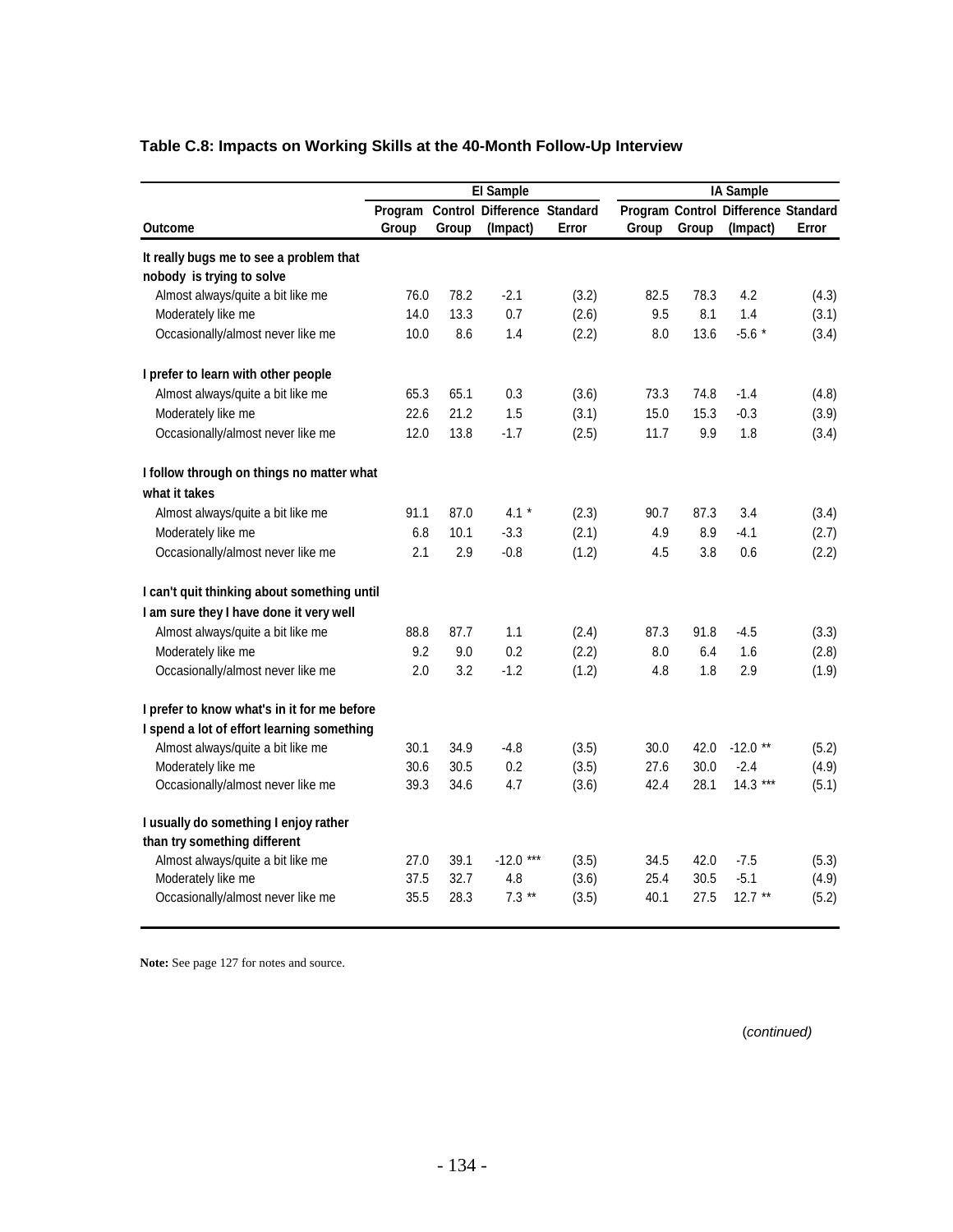|                                       |                         |       | <b>El Sample</b>                               |        |       |       | <b>IA Sample</b>                                       |       |
|---------------------------------------|-------------------------|-------|------------------------------------------------|--------|-------|-------|--------------------------------------------------------|-------|
| Outcome                               | Program<br><b>Group</b> | Group | <b>Control Difference Standard</b><br>(Impact) | Error  | Group | Group | <b>Program Control Difference Standard</b><br>(Impact) | Error |
|                                       |                         |       |                                                |        |       |       |                                                        |       |
| I understand new things by seeing how |                         |       |                                                |        |       |       |                                                        |       |
| they fit with what I already know     | 79,8                    | 79,5  | 0,3                                            | (3,0)  | 75,2  | 74,8  | 0.5                                                    | (4,8) |
| Almost always/quite a bit like me     | 13,6                    | 13,6  | 0,1                                            | (2,6)  | 19,5  | 18,2  | 1,3                                                    | (4,3) |
| Moderately like me                    | 6,6                     | 6,9   | $-0,3$                                         | (1, 9) | 5,3   | 7,0   | $-1,7$                                                 | (2,7) |
| Occasionally/almost never like me     |                         |       |                                                |        |       |       |                                                        |       |
| I know how to get things done in a    |                         |       |                                                |        |       |       |                                                        |       |
| system or an organization             |                         |       |                                                |        |       |       |                                                        |       |
| Almost always/quite a bit like me     | 86.6                    | 79,6  | $7,0$ **                                       | (2,8)  | 78,7  | 81,3  | $-2,6$                                                 | (4,4) |
| Moderately like me                    | 9,8                     | 12,7  | $-2.9$                                         | (2,4)  | 13,9  | 12,2  | 1,7                                                    | (3,7) |
| Occasionally/almost never like me     | 3,6                     | 7,7   | $-4,1$ **                                      | (1,7)  | 7,4   | 6,5   | 0,9                                                    | (2,7) |
| Sample size                           | 441                     | 410   |                                                |        | 210   | 201   |                                                        |       |

## **Table C.8: Impacts on Working Skills at the 40-Month Follow-Up Interview (Cont'd)**

**Notes**: Sample size for the program group is 470 for the EI group and 237 for the IA group.

See page 127 for notes and source.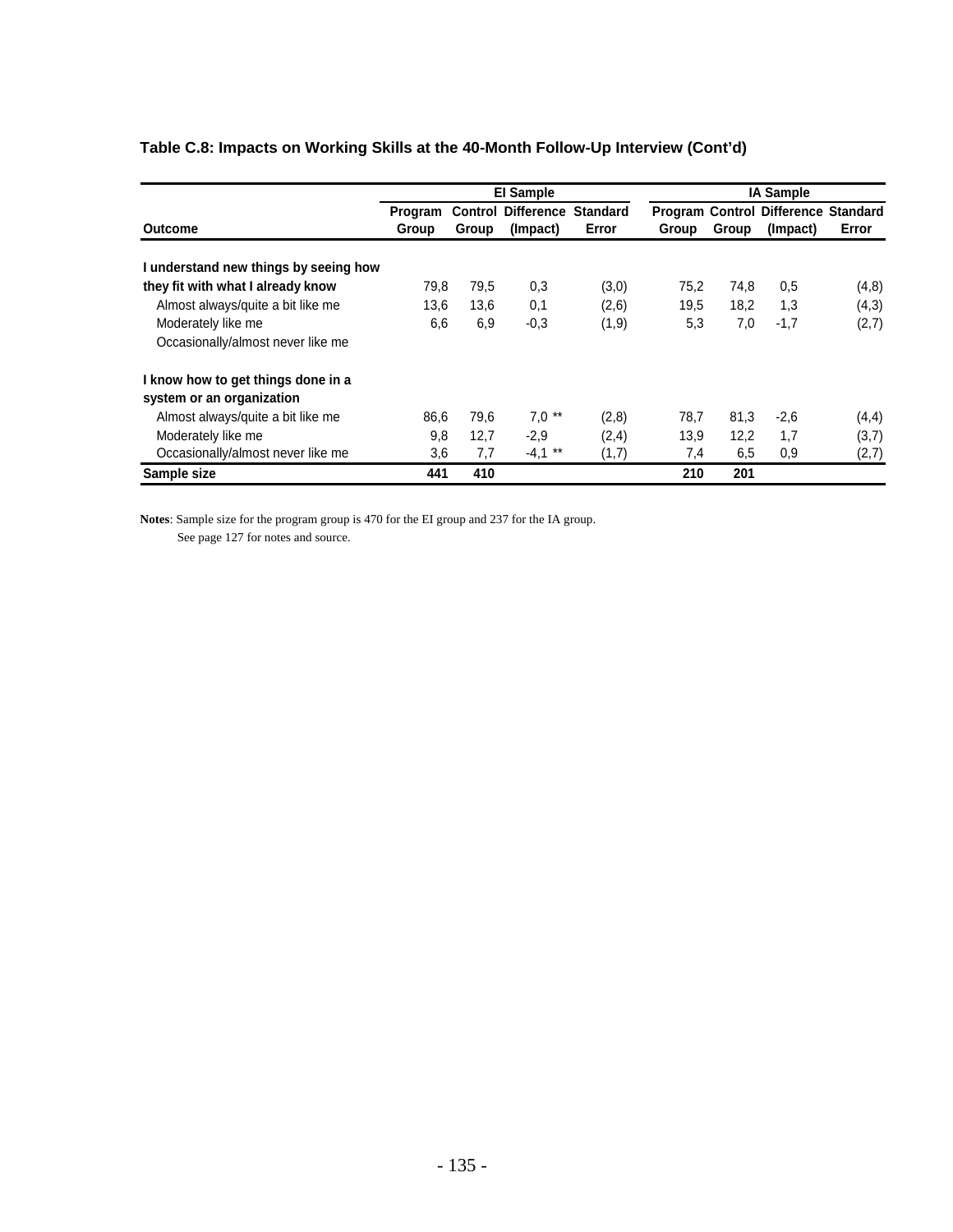|                                                |         |         | <b>El Sample</b>    |       |                        |         | <b>IA Sample</b>    |       |
|------------------------------------------------|---------|---------|---------------------|-------|------------------------|---------|---------------------|-------|
|                                                | Program | Control | Difference Standard |       | <b>Program Control</b> |         | Difference Standard |       |
| <b>Outcome</b>                                 | Group   | Group   | (Impact)            | Error | Group                  | Group   | (Impact)            | Error |
| I like going to work                           |         |         |                     |       |                        |         |                     |       |
| Agree strongly                                 | 31.1    | 23.8    | $7.4***$            | (3.3) | 43.2                   | 29.7    | $13.5***$           | (5.2) |
| Agree                                          | 66.4    | 70.0    | $-3.7$              | (3.5) | 56.1                   | 67.1    | $-10.9$ **          | (5.2) |
| Disagree                                       | 2.4     | 5.8     | $-3.3$ **           | (1.5) | 0.1                    | 3.3     | $-3.2$ **           | (1.4) |
| Disagree strongly                              | 0.1     | 0.5     | $-0.4$              | (0.4) | 0.6                    | $-0.1$  | 0.7                 | (0.6) |
| When I have a job I am a happier person        |         |         |                     |       |                        |         |                     |       |
| Agree strongly                                 | 32.1    | 33.7    | $-1.6$              | (3.5) | 47.6                   | 32.2    | 15.4 ***            | (5.4) |
| Agree                                          | 65.0    | 62.2    | 2.8                 | (3.6) | 50.6                   | 64.0    | $-13.4$ **          | (5.4) |
| <b>Disagree</b>                                | 2.9     | 4.1     | $-1.2$              | (1.4) | 1.2                    | 3.9     | $-2.7$              | (1.7) |
| Disagree strongly                              | 0.0     | 0.0     | $0.0\,$             |       | 0.6                    | $-0.1$  | 0.7                 | (0.6) |
| My family supports me taking a job             |         |         |                     |       |                        |         |                     |       |
| Agree strongly                                 | 35.1    | 31.9    | 3.1                 | (3.5) | 45.4                   | 27.8    | 17.6 ***            | (5.1) |
| Agree                                          | 64.2    | 65.3    | $-1.1$              | (3.6) | 52.1                   | 69.7    | $-17.7$ ***         | (5.2) |
| Disagree                                       | 0.8     | 2.8     | $-2.0$ **           | (1.0) | 2.5                    | 2.5     | 0.0                 | (1.7) |
| Disagree strongly                              | 0.0     | 0.0     | 0.0                 |       | 0.0                    | 0.0     | 0.0                 |       |
| It's wrong to stay on welfare if you are       |         |         |                     |       |                        |         |                     |       |
| offered a job, even one you don't like         |         |         |                     |       |                        |         |                     |       |
| Agree strongly                                 | 34.8    | 35.1    | $-0.3$              | (3.6) | 42.2                   | 33.4    | $8.8*$              | (5.3) |
| Agree                                          | 60.2    | 55.7    | 4.4                 | (3.7) | 49.1                   | 52.4    | $-3.3$              | (5.5) |
| Disagree                                       | 4.5     | 7.8     | $-3.3*$             | (1.8) | 8.6                    | 13.2    | $-4.6$              | (3.5) |
| Disagree strongly                              | 0.6     | 1.4     | $-0.8$              | (0.7) | 0.1                    | $1.0\,$ | $-0.9$              | (0.8) |
| It's wrong to take Employment Insurance if     |         |         |                     |       |                        |         |                     |       |
| you are offered a job, even one you don't like |         |         |                     |       |                        |         |                     |       |
| Agree strongly                                 | 23.2    | 26.1    | $-2.9$              | (3.2) | 36.3                   | 26.3    | $10.1$ **           | (5.0) |
| Agree                                          | 59.9    | 59.3    | 0.6                 | (3.7) | 51.0                   | 58.6    | $-7.6$              | (5.4) |
| Disagree                                       | 15.8    | 13.4    | 2.4                 | (2.7) | 12.2                   | 14.5    | $-2.3$              | (3.8) |
| Disagree strongly                              | 1.1     | 1.1     | $-0.1$              | (0.8) | 0.5                    | 0.6     | $-0.1$              | (0.8) |
| Sample size                                    | 441     | 410     |                     |       | 210                    | 201     |                     |       |

#### **Table C.9: Impacts on Attitude to Work and Transfer Payments at the 40-Month Follow-Up Interview**

Note: See page 127 for notes and source.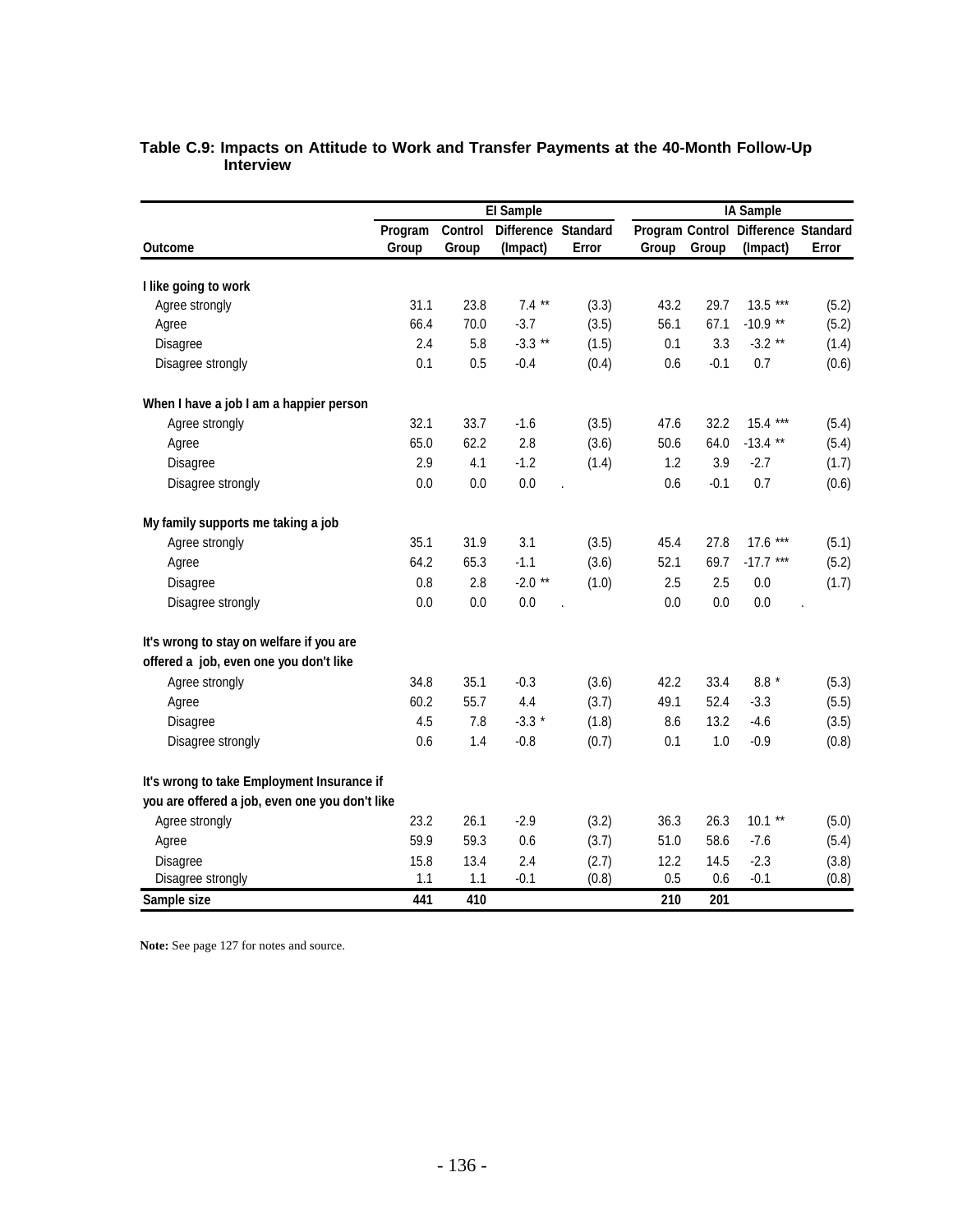|                                            |                  |                         | El Sample                              |       | <b>IA Sample</b>                |       |                               |                          |  |
|--------------------------------------------|------------------|-------------------------|----------------------------------------|-------|---------------------------------|-------|-------------------------------|--------------------------|--|
| Outcome                                    | Program<br>Group | <b>Control</b><br>Group | <b>Difference Standard</b><br>(Impact) | Error | <b>Program Control</b><br>Group | Group | <b>Difference</b><br>(Impact) | <b>Standard</b><br>Error |  |
| Non-CEIP-provided training since enrolment | 31.7             | 29.6                    | 2.0                                    | (3.3) | 22.3                            | 33.1  | $-10.8$ **                    | (4.7)                    |  |
|                                            |                  |                         |                                        |       |                                 |       |                               |                          |  |
| Courses taken towards:                     |                  |                         |                                        |       |                                 |       |                               |                          |  |
| Improvement of job skills/job requirement  | 24.4             | 19.2                    | $5.1*$                                 | (3.0) | 12.5                            | 16.2  | $-3.6$                        | (3.7)                    |  |
| High school diploma                        | 2.5              | 2.0                     | 0.5                                    | (1.1) | 2.9                             | 4.7   | $-1.9$                        | (2.0)                    |  |
| Apprenticeship diploma/certificate         | 0.8              | 0.5                     | 0.2                                    | (0.6) | 1.0                             | 0.6   | 0.4                           | (1.0)                    |  |
| Trade/vocational diploma or certificate    | 1.3              | 4.6                     | $-3.3***$                              | (1.2) | 3.2                             | 4.4   | $-1.2$                        | (2.1)                    |  |
| College diploma or certificate             | 7.3              | 6.4                     | 0.9                                    | (1.9) | 3.5                             | 8.4   | $-4.9*$                       | (2.5)                    |  |
| University degree                          | 2.2              | 2.1                     | 0.1                                    | (1.1) | 0.7                             | 1.5   | $-0.8$                        | (1.1)                    |  |
| Personal interest or life skills           | 16.8             | 13.9                    | 2.9                                    | (2.7) | 7.8                             | 8.4   | $-0.6$                        | (2.9)                    |  |
| Job requirement                            | 2.4              | 2.6                     | $-0.3$                                 | (1.2) | 4.6                             | 7.3   | $-2.7$                        | (2.5)                    |  |
| Other                                      | 0.0              | 0.0                     | 0.0                                    |       | 0.4                             | 1.2   | $-0.8$                        | (1.0)                    |  |
| Completed training                         | 24.3             | 24.4                    | $-0.1$                                 | (3.1) | 17.4                            | 25.4  | $-8.0*$                       | (4.4)                    |  |
| Still taking training                      | 6.3              | 3.7                     | 2.6                                    | (1.6) | 3.3                             | 5.3   | $-2.0$                        | (2.2)                    |  |
| Sample size                                | 441              | 410                     |                                        |       | 210                             | 201   |                               |                          |  |

## **Table C.10: Impacts on Non-CEIP-Provided Training at the 40-Month Follow-Up Interview**

**Notes**: Sample size for the program group is 470 for the EI group and 237 for the IA group. See page 127 for notes and source.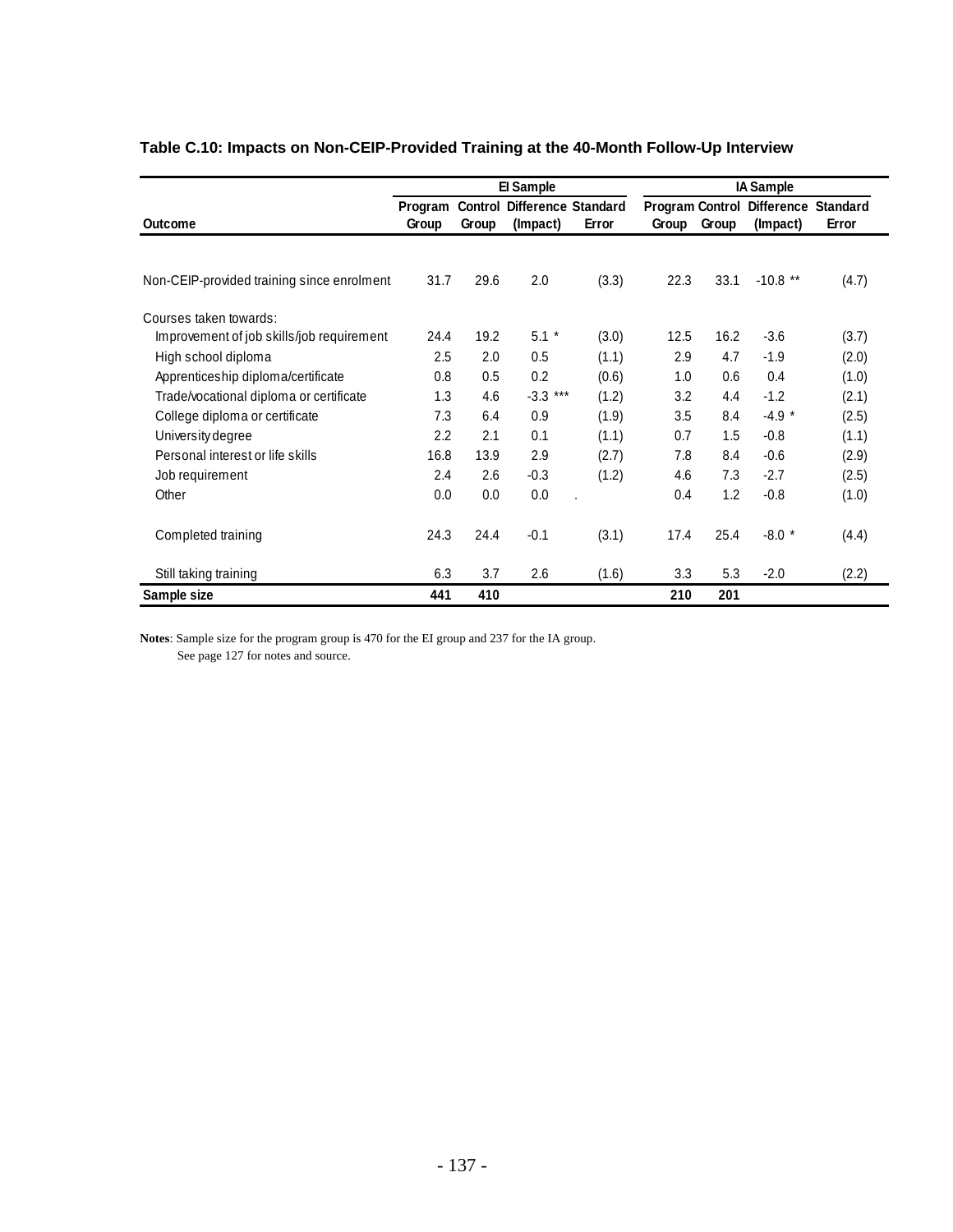|                                     |       |       | El Sample                                  |       |                                            |       | <b>IA Sample</b> |       |  |
|-------------------------------------|-------|-------|--------------------------------------------|-------|--------------------------------------------|-------|------------------|-------|--|
|                                     |       |       | <b>Program Control Difference Standard</b> |       | <b>Program Control Difference Standard</b> |       |                  |       |  |
| Outcome                             | Group | Group | (Impact)                                   | Error | Group                                      | Group | (Impact)         | Error |  |
|                                     |       |       |                                            |       |                                            |       |                  |       |  |
| Percentage of respondents moved:    | 17.02 | 16.9  | 0.1                                        | (2.6) | 33.0                                       | 29.3  | 3.7              | (4.8) |  |
| Within community                    | 6.54  | 6.9   | $-0.3$                                     | (1.8) | 13.3                                       | 12.1  | 1.2              | (3.6) |  |
| To another community in Cape Breton | 6.95  | 6.8   | 0.2                                        | (1.8) | 16.6                                       | 12.2  | 4.4              | (3.8) |  |
| Outside of Cape Breton              | 3.03  | 2.1   | 1.0                                        | (1.2) | 3.7                                        | 0.8   | $3.0*$           | (1.6) |  |
| Reasons for moving                  |       |       |                                            |       |                                            |       |                  |       |  |
| Work-related (own or partner's)     | 4.03  | 3.9   | 0.2                                        | (1.4) | 4.6                                        | 3.0   | 1.7              | (2.0) |  |
| Family-related                      | 2.21  | 2.0   | 0.2                                        | (1.1) | 6.4                                        | 5.5   | 1.0              | (2.5) |  |
| Housing                             | 8.82  | 8.6   | 0.3                                        | (2.0) | 16.4                                       | 13.4  | 3.0              | (3.8) |  |
| Other                               | 1.95  | 2.3   | $-0.3$                                     | (1.1) | 5.5                                        | 7.5   | $-2.0$           | (2.6) |  |
| Sample size                         | 441   | 410   |                                            |       | 210                                        | 201   |                  |       |  |

# **Table C.11: Impacts on Mobility at the 40-Month Follow-Up Interview**

Note: See page 127 for notes and source.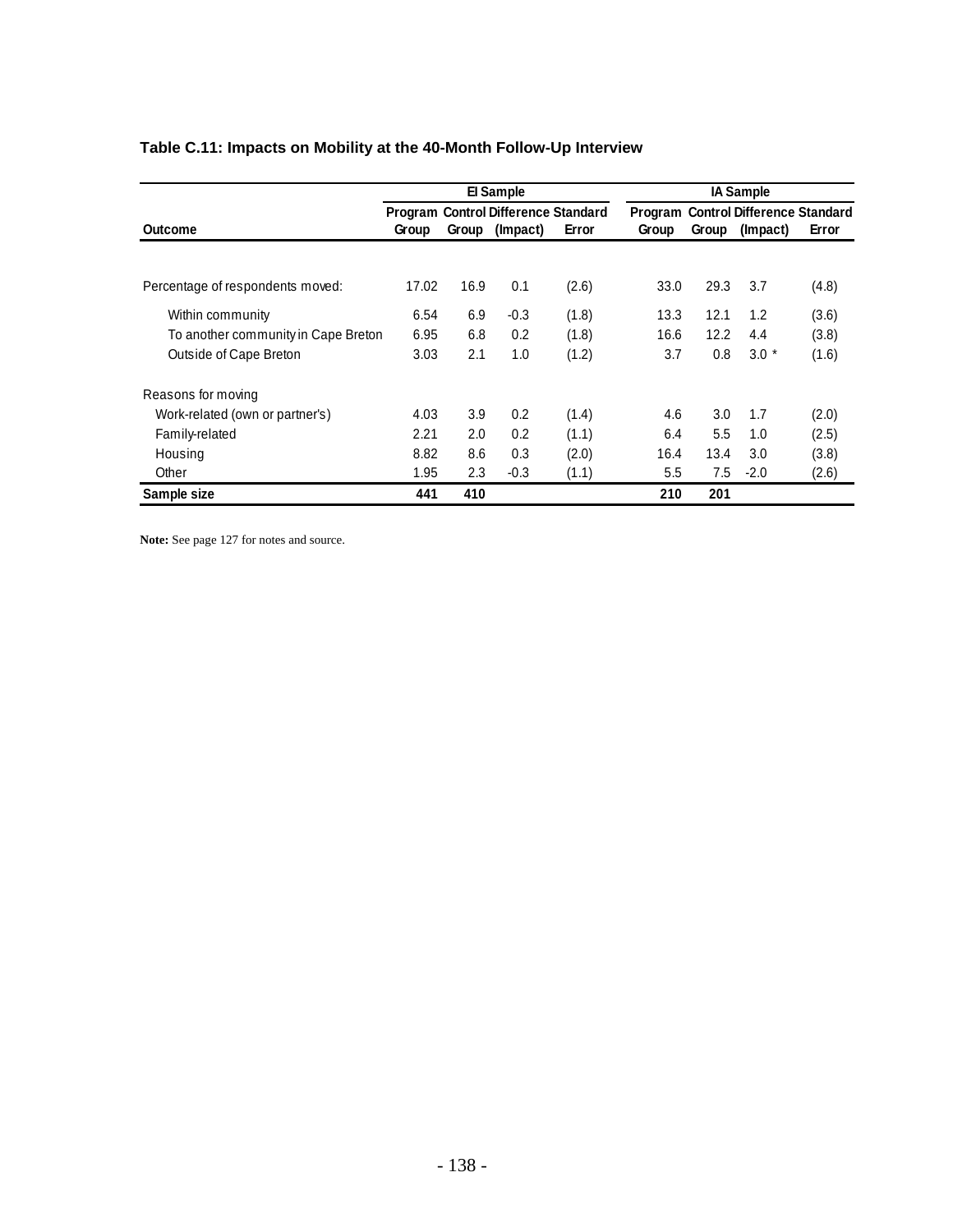|                                               |       | <b>El Sample</b> |                                   | IA Sample       |       |       |                                   |                 |
|-----------------------------------------------|-------|------------------|-----------------------------------|-----------------|-------|-------|-----------------------------------|-----------------|
|                                               |       |                  | <b>Program Control Difference</b> | <b>Standard</b> |       |       | <b>Program Control Difference</b> | <b>Standard</b> |
|                                               | Group | Group            | (Impact)                          | Error           | Group | Group | (Impact)                          | Error           |
| Frequency of formal volunteering              |       |                  |                                   |                 |       |       |                                   |                 |
| How often did you volunteer in last 12 months |       |                  |                                   |                 |       |       |                                   |                 |
| Every day                                     | 3.6   | 1.4              | $2.1 *$                           | (1.1)           | 2.8   | 1.1   | 1.7                               | (1.5)           |
| A few times a week                            | 9.8   | 7.1              | 2.7                               | (2.1)           | 8.4   | 4.7   | 3.7                               | (2.6)           |
| About once a week                             | 12.2  | 9.2              | 3.0                               | (2.2)           | 11.7  | 7.5   | 4.2                               | (3.1)           |
| About once a month                            | 9.6   | 9.4              | 0.3                               | (2.1)           | 12.9  | 7.3   | $5.7 *$                           | (3.2)           |
| Less than once a month                        | 12.5  | 7.5              | $5.1**$                           | (2.2)           | 13.7  | 5.4   | $8.4***$                          | (3.2)           |
| Never                                         | 52.3  | 65.4             | $-13.1$ ***                       | (3.3)           | 50.5  | 74.1  | $-23.6$ ***                       | (4.8)           |
|                                               |       |                  |                                   |                 |       |       |                                   |                 |
| Types of unpaid formal volunteering           |       |                  |                                   |                 |       |       |                                   |                 |
| Assisted a group or organization with         |       |                  |                                   |                 |       |       |                                   |                 |
| Canvassing, campaigning, fund-raising         | 22.3  | 14.0             | $8.2***$                          | (2.7)           | 25.1  | 12.9  | $12.2***$                         | (4.0)           |
| Member of board or committee                  | 15.8  | 10.5             | $5.3$ **                          | (2.4)           | 12.0  | 4.8   | $7.2$ **                          | (2.9)           |
| Provide info or help educate public           | 12.9  | 9.5              | 3.3                               | (2.3)           | 15.1  | 9.3   | $5.9 *$                           | (3.4)           |
| Organize or supervise actvities               | 29.7  | 19.0             | $10.6***$                         | (3.0)           | 30.2  | 12.1  | 18.0 ***                          | (4.1)           |
| Teach or coach for an organization            | 11.3  | 7.6              | $3.7 *$                           | (2.1)           | 15.6  | 6.6   | $9.0***$                          | (3.3)           |
| Office or administrative work                 | 13.9  | 7.2              | $6.7***$                          | (2.2)           | 12.6  | 4.3   | $8.3***$                          | (2.9)           |
| Provide care, support, or counselling         | 13.7  | 6.8              | $7.0***$                          | (2.2)           | 14.6  | 8.7   | $5.9$ $^{\star}$                  | (3.3)           |
| Collect, serve, or delivery food              | 13.4  | 9.0              | $4.4 *$                           | (2.3)           | 18.2  | 10.6  | $7.6$ **                          | (3.6)           |
| Volunteer driver for organization             | 10.7  | 5.9              | 4.7 $**$                          | (2.0)           | 8.3   | 6.3   | 2.0                               | (2.7)           |
| Other                                         | 12.9  | 7.1              | $5.7***$                          | (2.2)           | 12.9  | 9.3   | 3.6                               | (3.3)           |
| Hours of formal volunteering                  |       |                  |                                   |                 |       |       |                                   |                 |
| Average hours per month                       | 8.1   | 4.6              | $3.5***$                          | (1.0)           | 7.2   | 4.7   | 2.4                               | (1.6)           |
| % of sample that volunteered                  |       |                  |                                   |                 |       |       |                                   |                 |
| >0 to 5 hours per month                       | 13.0  | 12.6             | 0.3                               | (2.5)           | 14.8  | 6.8   | $7.9**$                           | (3.4)           |
| >5 to 15 hours per month                      | 16.7  | 11.8             | $4.9 *$                           | (2.5)           | 15.0  | 5.5   | 9.5 ***                           | (3.3)           |
| >15 hours per month                           | 16.1  | 8.6              | $7.6***$                          | (2.4)           | 13.1  | 11.2  | 1.9                               | (3.6)           |
| Did not volunteer                             | 54.2  | 67.0             | $-12.8$ ***                       | (3.3)           | 57.1  | 76.4  | $-19.3$ ***                       | (4.8)           |
| Change in hours volunteered in last 12 months |       |                  |                                   |                 |       |       |                                   |                 |
| Increased                                     | 13.8  | 8.0              | $5.9***$                          | (2.3)           | 14.9  | 8.1   | 6.8 $**$                          | (3.4)           |
| Stayed the same                               | 77.6  | 87.2             | $-9.7***$                         | (2.7)           | 76.5  | 85.2  | $-8.7$ **                         | (4.1)           |
| Decreased                                     | 8.6   | 4.8              | $3.8$ **                          | (1.8)           | 8.6   | 6.7   | 1.9                               | (2.9)           |
| <b>Number of Organizations</b>                |       |                  |                                   |                 |       |       |                                   |                 |
| Average # of organizations volunteeered for   | 1.0   | 0.6              |                                   | $0.4***$ (0.1)  | 0.9   | 0.5   | $0.4***$                          | (0.1)           |
| % of sample that volunteered for              |       |                  |                                   |                 |       |       |                                   |                 |
| 1 organization                                | 21.9  | 19.3             | 2.6                               | (2.9)           | 27.9  | 14.6  | $13.3***$                         | (4.3)           |
| 2-3 organizations                             | 20.4  | 12.2             | $8.2***$                          | (2.6)           | 16.8  | 8.2   | $8.6$ **                          | (3.4)           |
| 4 or more organizations                       | 4.4   | 2.2              | $2.2*$                            | (1.3)           | 4.2   | 2.4   | 1.8                               | (1.9)           |
| Did not volunteer                             | 53.3  | 66.3             | $-13.0$ ***                       | (3.3)           | 51.1  | 74.8  | $-23.7***$                        | (4.7)           |
| Sample size                                   | 441   | 410              |                                   |                 | 210   | 201   |                                   |                 |

# **Table C.12: Impacts on Formal Volunteering with Groups or Organizations**

**Note:** See page 127 for notes and source.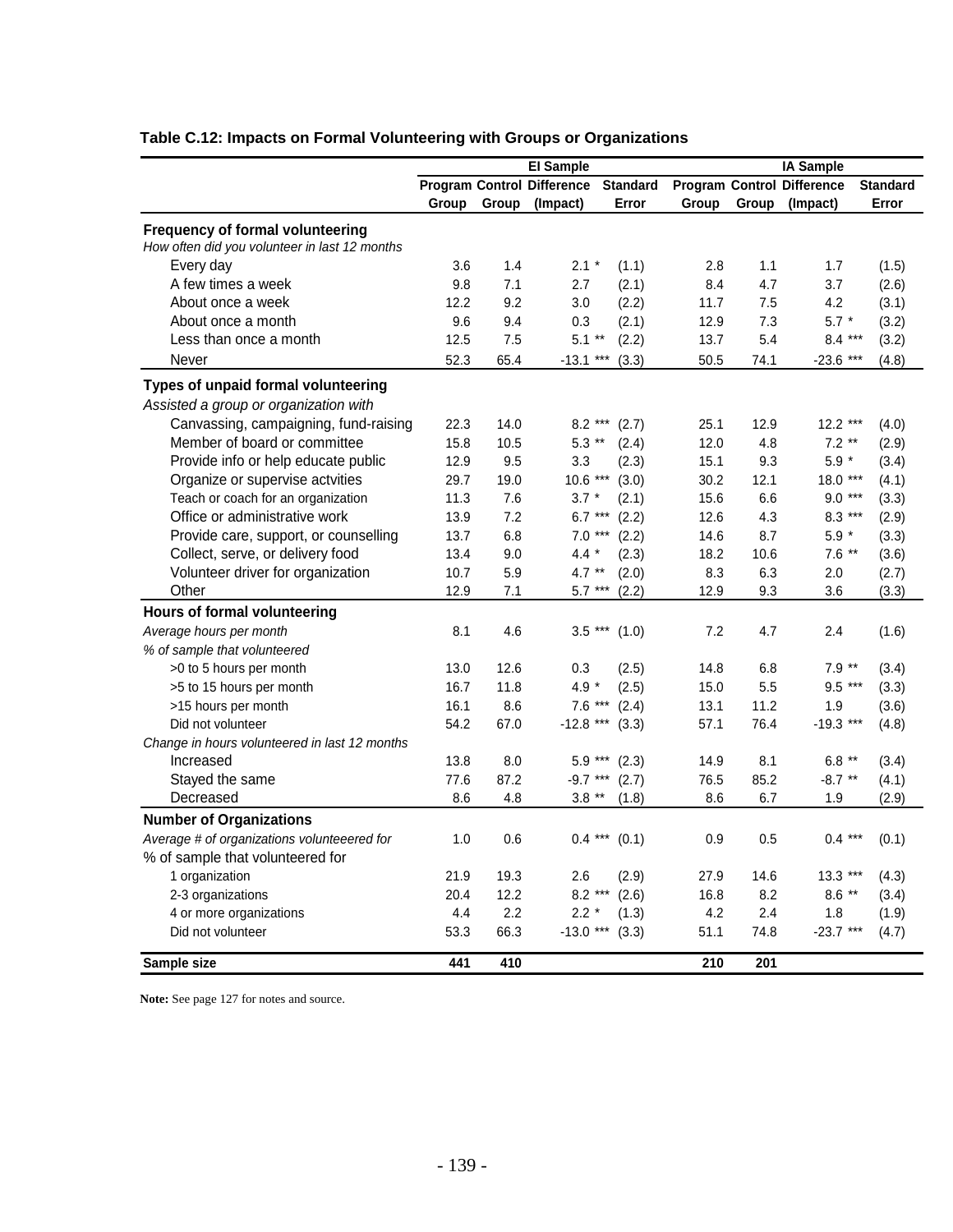# **Appendix D: Subgroup Impacts**

The 40-month impact results presented in this report show that the Community Employment Innovation Project (CEIP) led to substantially higher rates of full-time employment, earnings, and reduced receipt of Employment Insurance (EI) and income assistance (IA) benefits over the three-year course of program operations. As a result of increased earnings, CEIP also improved the well-being of program group members with reductions in the extent and severity of poverty and hardship as well as improved life satisfaction. CEIP also led to improvements in social networks, generic transferable skills and attitudes to work, as well as a substantial increase in volunteering among program group members, particularly in formal activities through community organizations.

These impacts demonstrate the average effects of CEIP on EI and IA sample members. The question naturally arises whether or not these impacts were distributed evenly across the program group or whether they tended to be concentrated among certain subgroups. A related question is whether any lack of significant impacts on other outcomes is characteristic of all individuals within each sample or whether certain subgroups were affected even when, on average, most program group members were not. In order to answer these questions, differences in impacts across a series of subgroups have been evaluated.

## **SUBGROUP ANALYSIS**

In order to maintain the experimental nature of the analysis, subgroups must be defined based on characteristics that were measured before random assignment. Several categories of subgroups have been defined based on measures from the baseline survey including demographic characteristics (gender and age), family structure (marital status, children in the household), education (high school diploma or equivalent), employment and income (work experience since the age of 16, annual income at baseline), barriers to employment (physical or emotional problems restricting activity), and social networks (size and density of baseline networks). Two subgroups were created within each of the above categories (with the exception of the age of respondents, which has three subgroups). The choice and number of subgroups within each category was constrained by the size of the 40-month research sample particularly among IA respondents. With the smaller IA sample size, the analysis was limited in its ability to define subgroups in order to ensure that no one group would have too few sample members, which would lead to higher standard errors and very little statistical power. Among the IA research sample, the smallest subgroup results from the category based on marital status, where 71 respondents of the 40-month survey were married or common-law at the time of enrolment in the study.

Tables D.1 through D.14 present differences in the impacts of CEIP on selected outcomes across the subgroups described above. The impact on each subgroup is calculated as the difference in mean outcome between program and control group members who have that characteristic at the time of enrolment. For brevity, the program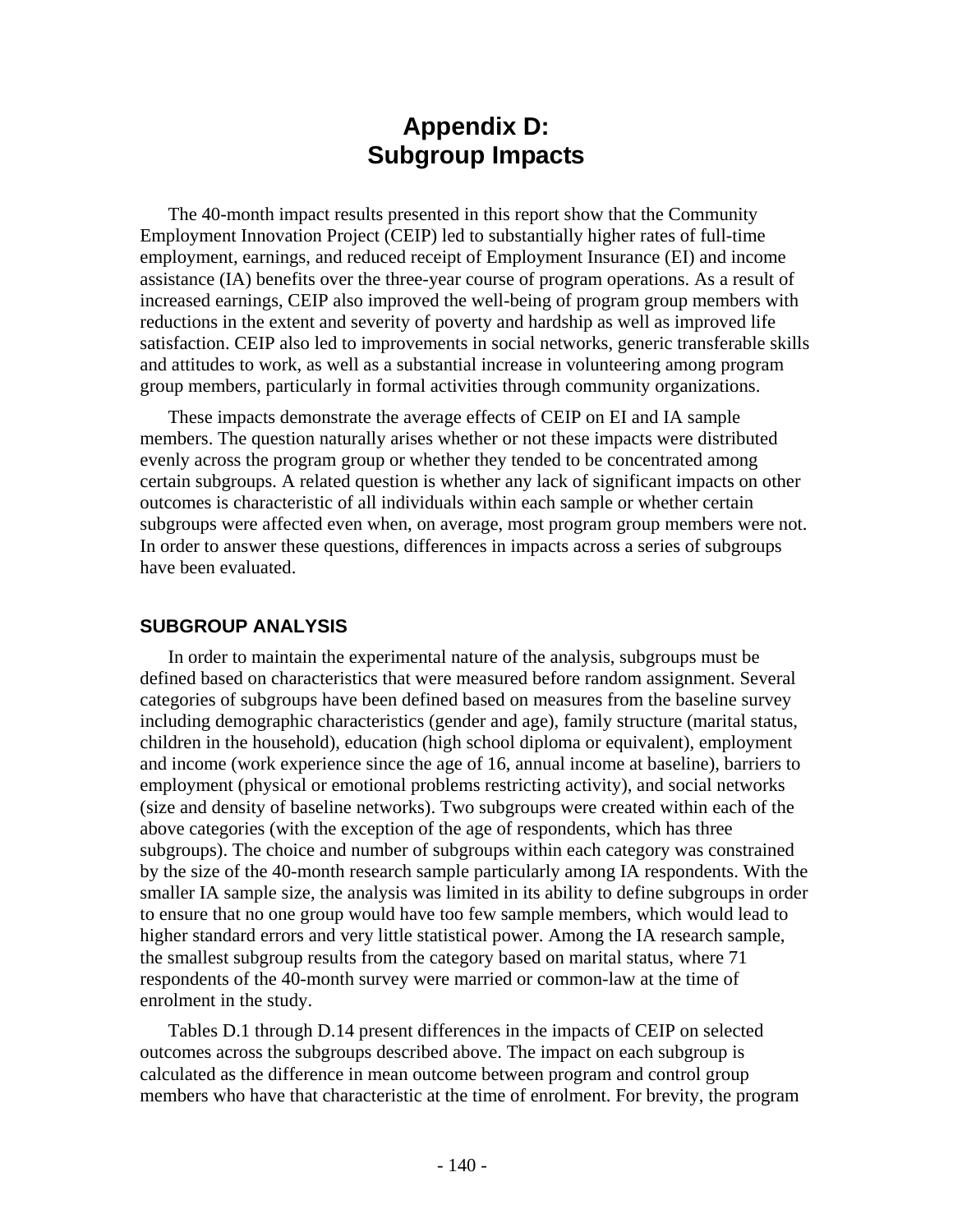group member mean outcomes are not presented in the tables. The control group mean is presented in the second column along with the impact (program–control group difference) in the third column. As for the full sample results, two-tailed t-tests were applied to differences between the outcomes for the program and control groups.

However, in order to determine whether these impacts were larger for certain subgroups than for others, an additional statistical test is required as random differences could occur. Q-tests were applied to differences among subgroups in the estimated impacts. For each outcome, the results of the test are shown in the columns next to the standard errors. The abbreviation "n.s." (not significant) indicates that the variation in estimated impacts across the subgroups is not statistically significant (i.e. the observed subgroup differences could easily be due to chance and should not be regarded as evidence that impacts actually differed between the subgroups). Daggers indicate that the variation is statistically significant, meaning that the conclusion that there was a real difference between subgroups in the impact of CEIP can be made with reasonable confidence. Statistical significance levels are indicated as:  $\dagger = 10$  per cent;  $\dagger \dagger = 5$  per cent;  $\dagger \dagger \dagger = 1$  per cent, or  $* = 10$  per cent; \*\* = 5 per cent; and  $*** = 1$  per cent.

## **DIFFERENCES IN THE IMPACTS OF CEIP ACROSS SUBGROUPS**

#### **Employment**

Overall, there continues to be little differentiation in the effectiveness of CEIP on the employment and earnings across subgroups identified through a variety of baseline characteristics. Some of the differences in employment impacts observed between subgroups remain in the latter half of the eligibility period, including a higher incidence of full-time employment on EI sample members who are single and low-income. However, a new set of subgroup differences have emerged in the second half of program operations which suggest that CEIP is having a greater effect on individuals who would otherwise be at a disadvantage in finding and maintaining full-time employment. For EI sample members, these subgroups include individuals who reported having at least one health limitation or who had fewer contacts in their social networks. Among the IA sample, CEIP had a greater impact on individuals with denser social networks and those who had a longer history of IA receipt.

### **Household Income and Spousal Employment**

While CEIP increased individual income significantly for both EI and IA program group members, it had differing effects on other household members' income, which in turn lead to differing effects on total household income between the two samples. In the case of the EI sample, the increase in personal income of EI program group members is counterbalanced by a corresponding reduction in income from members of their household. For IA sample members, the income of other household members increased over the 40-month period, in large part due to an increase in employment of their spouses, which lead to a corresponding increase in total household income for program group members.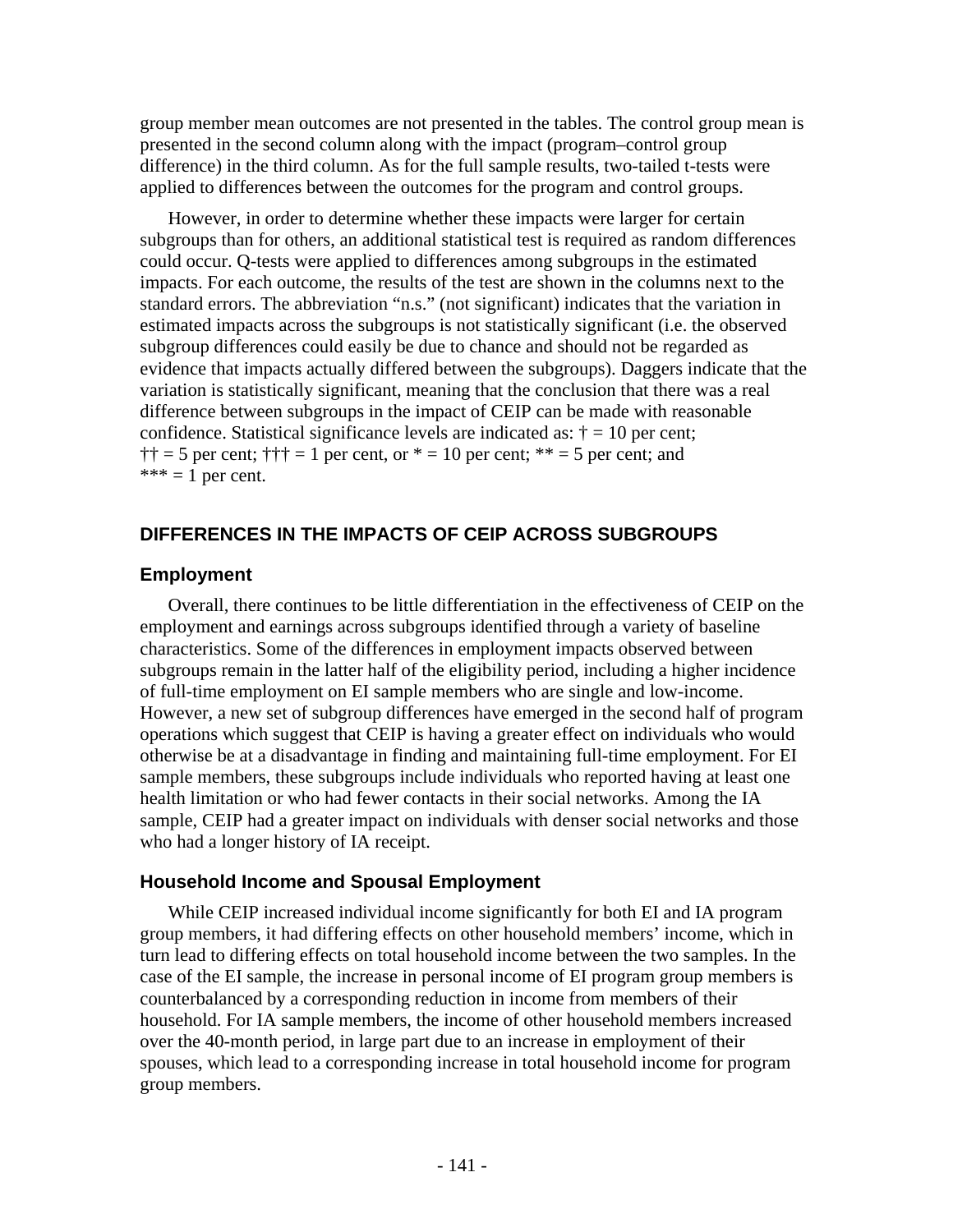According to subgroup analysis, the differences in impacts of CEIP on other household member income across EI and IA samples are driven entirely by the presence of children in the household. Among the EI sample, CEIP had no effect on other household members' income when children are present, while it significantly decreased incomes when no children are present in the household. For the IA sample, there is no significant effect on the incomes of other household members when children are present. However, when no children are in the household, CEIP had a large and significant increase on the income of other household members, due in large measure to the increase in spousal employment of program group members in childless households.

### **Low Income and Severity of Poverty**

Examining CEIP's impacts on low-income status, CEIP substantially reduced the *severity* of poverty, for both EI and IA program groups, by lowering the percentage in the lowest ends of the income distribution. However, its impact on the *incidence* of low income (the percentage who move above 100 per cent of Low-Income Cut-Off [LICO]) depended on the presence of children in the household. For EI sample members, there is no statistically significant effect of CEIP on low-income status among program group households without children, while households with children were less likely to be below the LICO threshold as a consequence of participating in CEIP. Among IA sample members, CEIP did not affect low-income status among participants with children in their household, while it substantially reduced the incidence of low income status among households without children.

#### **Transfer Receipt**

While CEIP reduced reliance on EI and IA benefits throughout the course of the project, it was more effective in reducing benefit receipt among select subgroups of the sample population. Consistent with the 18-month findings, CEIP was more effective in reducing EI amounts for program group members who were older, male, and had 10 or more years of labour market experience. In addition, the 40-month findings show that less educated sample members also saw their EI amounts reduced over the course of the entire eligibility period. The reductions in total EI payments were at least one-and-a-half times as large for men than women (\$8,319 versus \$4,542), and similarly larger for those with 10 or more years of work experience than those with less than 10 years (\$6,833) versus \$4,270) and for those with high school diploma than without (\$8,528 versus \$5,343).

While no IA subgroup differences were observed in CEIP's impact on IA receipt at 18 months, individuals without a high school diploma or who had five or less years of work experience received less in total IA benefits over the three-year eligibility period.

## **Social Capital**

With respect to social networks, CEIP continues to have little impact on total network size at 40 months for both the EI and IA sample. However, the number of job contacts increased the most for the EI sample, nearly doubling in size over the course of the project. The subgroup within the EI sample that saw the largest increase in job contacts were female sample members who lived in low income, single parent households. Among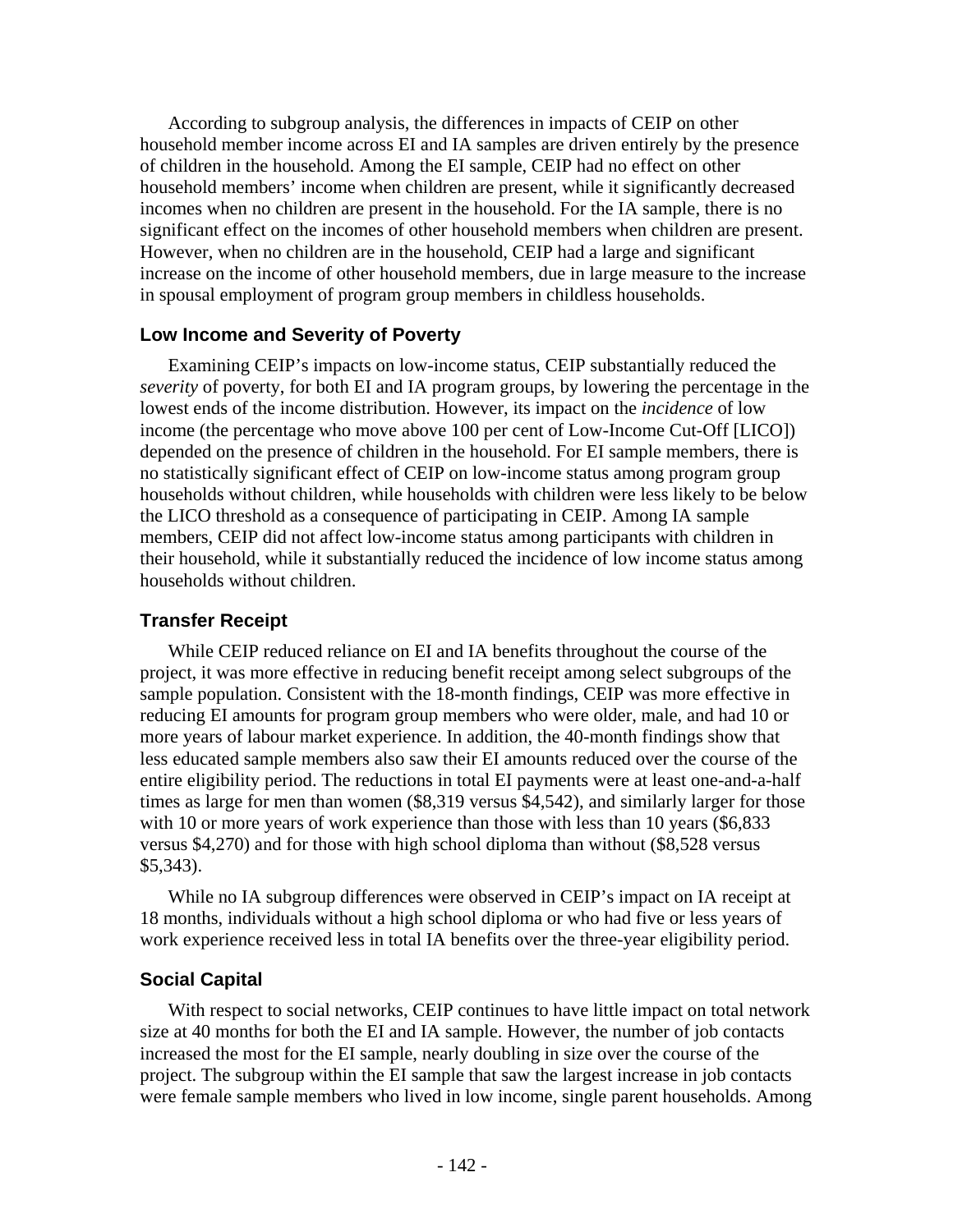those with annual incomes below \$20,000, CEIP provided on average an additional three extra job contacts by the 40-month interview.

# **Transferable Working Skills**

Differences in impacts on working skills were assessed along a number of additional subgroups based on demographic characteristics measured at enrolment. Although a few differences were found, most were small and only significant at the 10 per cent level, and/or were sensitive to regression adjustment of the impacts. However, two differences in subgroup impacts that were large, statistically significant, and of some policy relevance include the effects on problem solving and systems thinking. Among IA program group members, the negative impacts of CEIP on problem-solving skills were experienced solely by women (no impacts on problem solving were observed among men). Among the EI program group, positive impacts on systems thinking were felt largely by those with less education and lower incomes at enrolment.

## **Mobility**

Although a few differences in impacts were found on residential mobility, both within and to other communities in Cape Breton, most were statistically insignificant in each of the individual subgroups. However, a few small differences in impacts on out-migration from Cape Breton were statistically significant (between and within key groups). Among EI program group members, those who were single (i.e. never married, separated, or divorced) and those with low incomes at enrolment (less than \$20,000) were slightly more likely to have moved outside of Cape Breton (3 percentage points). Among the IA sample, program group members under the age of 30 moved out of Cape Breton at a slightly higher rate than their control group counterparts (5 percentage points).

# **Volunteering**

While CEIP had little impact in the full EI sample on informal volunteering*,* there were significant differences for two key subgroups. In particular, EI program group members who were low-income or had a high school diploma (or equivalent) at baseline were less likely to report that they had never volunteered in an informal capacity (9 and 12 percentage points, respectively). Among the IA sample, only individuals who were employed for six or more years at baseline were less likely to report that they never volunteered informally (at nearly 20 percentage points).

For the tables below, data was calculated from the baseline survey and 40-month follow-up surveys. The subgroups are defined according to characteristics at the time of enrolment in the study. Persons answering "don't know" to a particular question that contributed to defining a subgroup are excluded from the analysis of that subgroup. A two-tailed t-test was applied to differences between the outcomes for the program and control groups.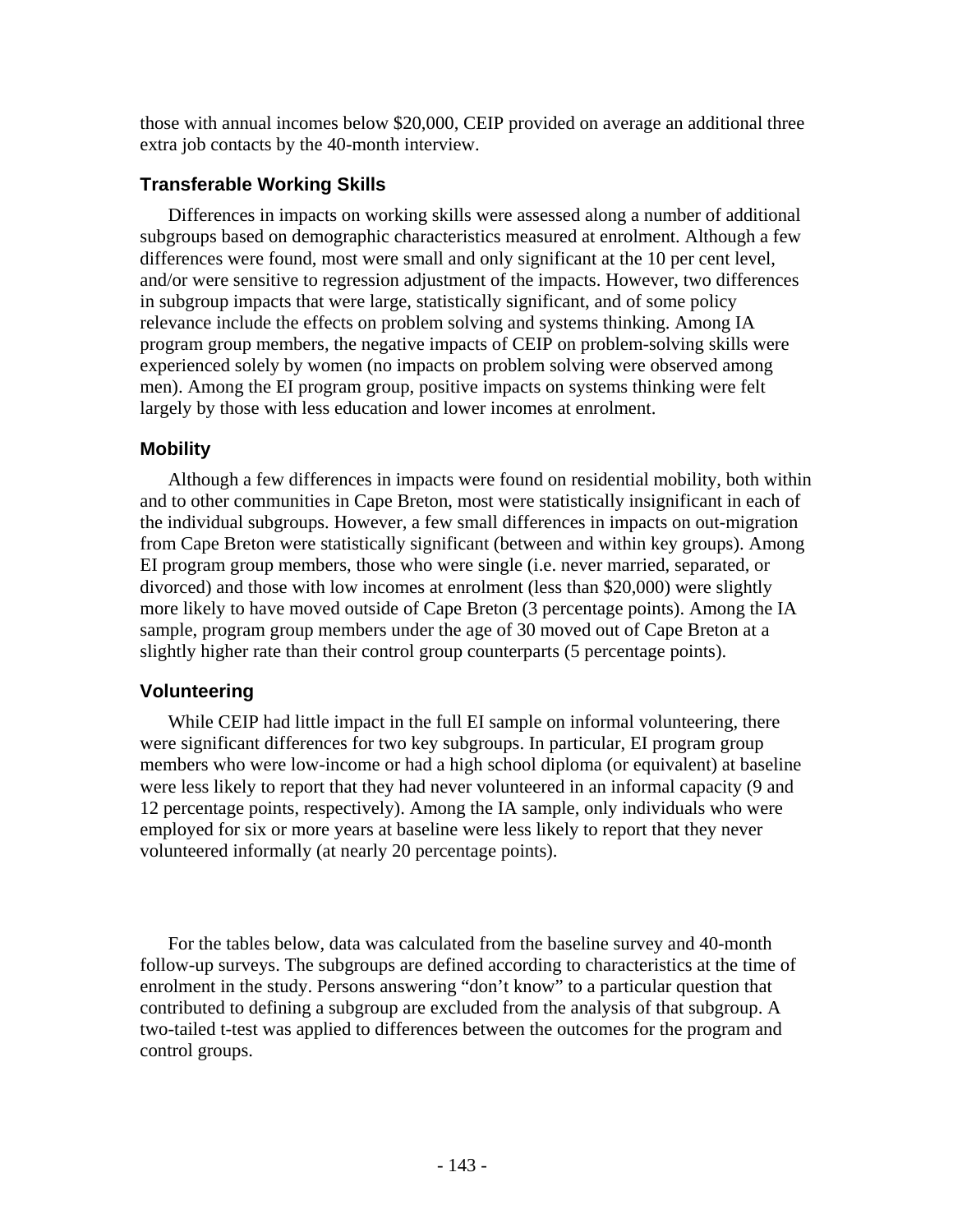Statistical significance levels are indicated as:  $* = 10$  per cent;  $** = 5$  per cent; and \*\*\* = 1 per cent, or  $\dagger$  = 10 per cent;  $\dagger \dagger$  = 5 per cent; and  $\dagger \dagger \dagger$  = 1 per cent. Q-tests were applied to differences among subgroups in estimated impacts. The abbreviation "n.s." indicates that the variation in impacts among the subgroups is not statistically significant.

Rounding may cause slight discrepancies in sums and differences.

|                                         |             |         | <b>El Sample</b>  |                     | <b>IA Sample</b> |         |                   |       |                 |  |  |
|-----------------------------------------|-------------|---------|-------------------|---------------------|------------------|---------|-------------------|-------|-----------------|--|--|
|                                         | Sample      | Control | <b>Difference</b> | <b>Standard</b>     | Sample           | Control | <b>Difference</b> |       | <b>Standard</b> |  |  |
| Subgroup                                | <b>Size</b> | Group   | (Impact)          | Error               | <b>Size</b>      | Group   | (Impact)          |       | Error           |  |  |
| Gender and age                          |             |         |                   |                     |                  |         |                   |       |                 |  |  |
| Gender of respondent                    |             |         |                   | n.s.                |                  |         |                   |       | n.s.            |  |  |
| Male                                    | 470         | 79.2    | $15.8***$         | (2.9)               | 137              | 58.3    | 33.9              | $***$ | (6.7)           |  |  |
| Female                                  | 380         | 83.7    | $11.8***$         | (3.1)               | 272              | 51.8    | 38.4              | $***$ | (5.0)           |  |  |
| Age of respondent at baseline           |             |         |                   | n.s.                |                  |         |                   |       | n.s.            |  |  |
| Less than 30                            | 155         | 87.3    | $11.3***$         | (4.1)               | 124              | 50.9    | 35.3              | $***$ | (7.7)           |  |  |
| 30-39                                   | 205         | 86.3    | $10.1***$         | (3.8)               | 136              | 61.4    | 32.5              | $***$ | (6.7)           |  |  |
| 40 and over                             | 490         | 77.5    | $16.3***$         | (3.1)               | 149              | 48.6    | 43.8              | $***$ | (6.5)           |  |  |
| <b>Family structure</b>                 |             |         |                   |                     |                  |         |                   |       |                 |  |  |
| Marital status at baseline              |             |         |                   | $^{\dagger\dagger}$ |                  |         |                   |       | n.s.            |  |  |
| Married or common-law                   | 521         | 82.8    | $10.1***$         | (2.8)               | 77               | 59.4    | 34.0              | ***   | (8.7)           |  |  |
| Single, separated, or divorced          | 328         | 79.1    | 19.8 ***          | (3.2)               | 328              | 53.0    | 37.1              | $***$ | (4.6)           |  |  |
| Children in the household at baseline   |             |         |                   | n.s.                |                  |         |                   |       | n.s.            |  |  |
| 1 or more children                      | 381         | 84.9    | $10.2***$         | (3.1)               | 261              | 56.2    | 34.9              | $***$ | (5.1)           |  |  |
| No Children                             | 469         | 78.2    | $17.2***$         | (3.0)               | 147              | 48.4    | 42.2              | $***$ | (6.6)           |  |  |
| <b>Education</b>                        |             |         |                   |                     |                  |         |                   |       |                 |  |  |
| Had high school diploma or equivalent   |             |         |                   | n.s.                |                  |         |                   |       | n.s.            |  |  |
| Yes                                     | 587         | 81.5    | $14.5***$         | (2.5)               | 255              | 56.0    | 33.3              | $***$ | (5.3)           |  |  |
| <b>No</b>                               | 256         | 80.7    | $12.8***$         | (4.1)               | 152              | 49.2    | 43.9              | $***$ | (6.3)           |  |  |
| <b>Employment and income</b>            |             |         |                   |                     |                  |         |                   |       |                 |  |  |
| Work experience since the age of 16     |             |         |                   | n.s.                |                  |         |                   |       | n.s.            |  |  |
| Employed 0-9 years (0-5 years for IA)   | 167         | 76.8    | 20.8 ***          | (4.9)               | 135              | 47.5    | 39.4              | ***   | (7.3)           |  |  |
| Employed 10 or more years (6+ for IA)   | 655         | 82.4    | $12.3***$         | (2.4)               | 261              | 58.7    | 34.3              | $***$ | (4.9)           |  |  |
| Annual income at baseline               |             |         |                   | $\ddagger$          |                  |         |                   |       | n.s.            |  |  |
| Less than \$20,000 (<\$10,000 for IA)   | 346         | 81.5    | $18.0***$         | (2.9)               | 234              | 53.0    | 36.8              | $***$ | (5.4)           |  |  |
| \$20,000 or more (\$10,000+ for IA)     | 502         | 81.4    | $10.8***$         | (3.0)               | 175              | 54.9    | 37.6              | $***$ | (6.0)           |  |  |
|                                         |             |         |                   |                     |                  |         |                   |       |                 |  |  |
| <b>Barriers to employment</b>           |             |         |                   |                     |                  |         |                   |       |                 |  |  |
| Reported at least one health limitation |             |         |                   | $^{\dagger\dagger}$ |                  |         |                   |       | n.s.            |  |  |
| that restricts activity<br>Yes          | 246         | 71.7    | 22.6 ***          |                     | 145              | 54.4    | 35.2              | $***$ | (6.8)           |  |  |
| No                                      | 604         | 84.8    | $10.9***$         | (4.4)<br>(2.4)      | 264              | 53.4    | 38.3              | ***   | (5.0)           |  |  |
|                                         |             |         |                   |                     |                  |         |                   |       |                 |  |  |
| Social networks                         |             |         |                   |                     |                  |         |                   |       |                 |  |  |
| Number of contacts                      |             |         |                   | $\ddagger$          |                  |         |                   |       | n.s.            |  |  |
| Less than 10 contacts at baseline       | 501         | 78.3    | $17.0***$         | (2.9)               | 274              | 50.4    | 39.6              | ***   | (5.0)           |  |  |
| 10 or more contacts at baseline         | 347         | 85.3    | $9.9***$          | (3.2)               | 134              | 61.9    | 31.1              | $***$ | (6.7)           |  |  |
| Network density                         |             |         |                   | n.s.                |                  |         |                   |       | tt.             |  |  |
| All contacts know each other            | 300         | 79.2    | $17.8***$         | (3.5)               | 202              | 47.5    | 45.7              | $***$ | (5.6)           |  |  |
| Some contacts do not know each other    | 545         | 83.0    | $11.1***$         | (2.7)               | 202              | 61.2    | 27.2              | $***$ | (5.8)           |  |  |
| Previous EI/IA experience               |             |         |                   |                     |                  |         |                   |       |                 |  |  |
| Frequent user of EI/IA                  |             |         |                   | n.s.                |                  |         |                   |       | $\ddagger$      |  |  |
| Yes (12+ months for EI,                 | 417         | 81.7    | $12.5***$         | (3.1)               | 193              | 48.0    | 44.3              | ***   | (5.9)           |  |  |
| 20+ months for IA)                      |             |         |                   |                     |                  |         |                   |       |                 |  |  |
| No                                      | 433         | 81.1    | $15.0***$         | (2.9)               | 216              | 59.8    | 30.1              | $***$ | (5.5)           |  |  |

| Table D.1: Impacts on Full-Time Employment by Subgroup — Percentage Employed Full- |  |  |
|------------------------------------------------------------------------------------|--|--|
| Time Between Months 19 and 38                                                      |  |  |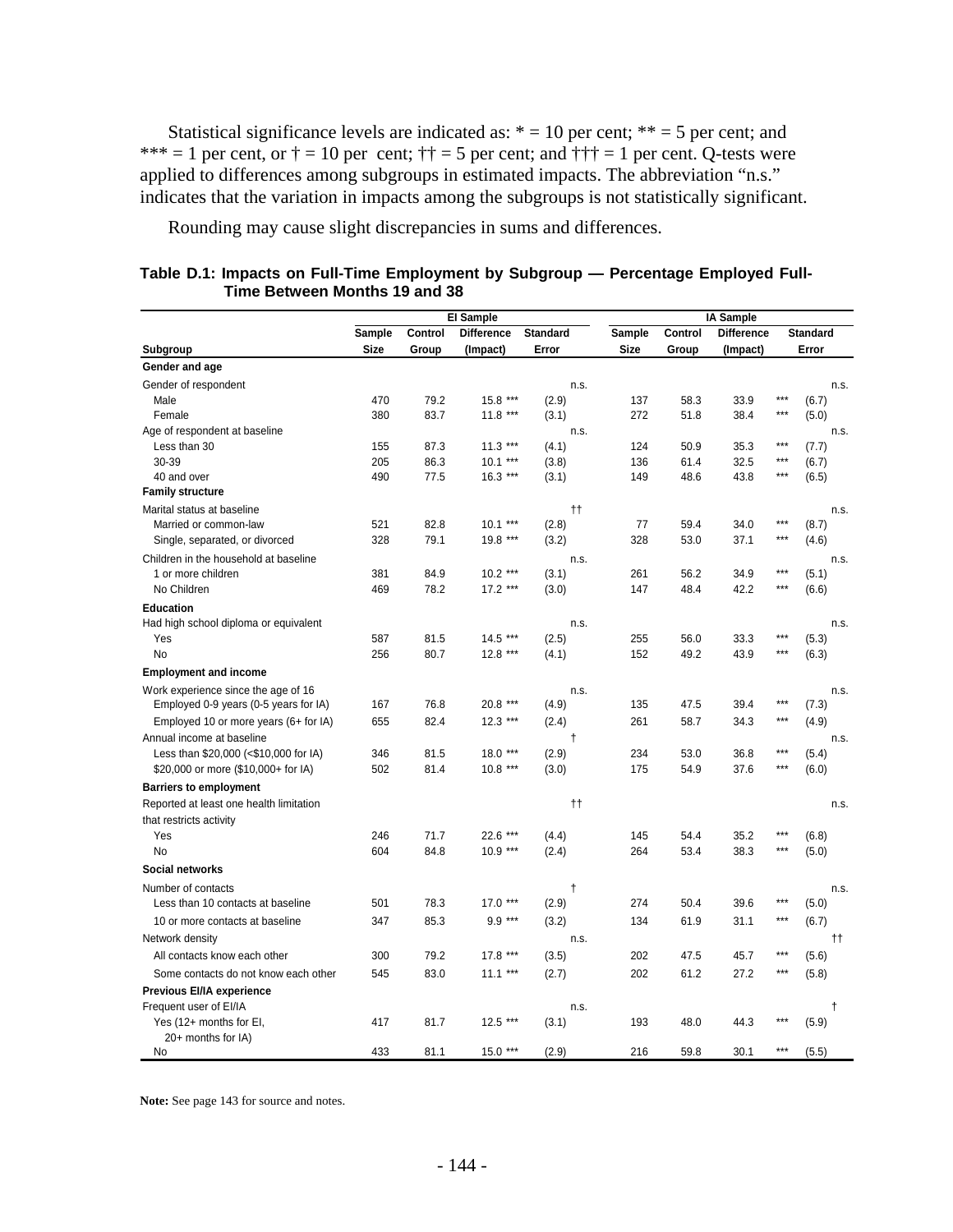|                                         |               |         | <b>El Sample</b>  |                 |             |         | <b>IA Sample</b>  |     |                 |      |
|-----------------------------------------|---------------|---------|-------------------|-----------------|-------------|---------|-------------------|-----|-----------------|------|
|                                         | <b>Sample</b> | Control | <b>Difference</b> | <b>Standard</b> | Sample      | Control | <b>Difference</b> |     | <b>Standard</b> |      |
| Subgroup                                | Size          | Group   | (Impact)          | Error           | <b>Size</b> | Group   | (Impact)          |     | Error           |      |
| Gender and age                          |               |         |                   |                 |             |         |                   |     |                 |      |
| Gender of respondent                    |               |         |                   | n.s.            |             |         |                   |     |                 | n.s. |
| Male                                    | 374           | 38217.7 | $-712.6$          | (2309.1)        | 108         | 16070.6 | 5683.8            |     | (2216.6)        |      |
| Female                                  | 295           | 35715.6 | $-939.3$          | (2348.2)        | 230         | 16272.8 | 2523.6            |     | (1426.7)        |      |
| Age of respondent at baseline           |               |         |                   | n.s.            |             |         |                   |     |                 | n.s. |
| Less than 30                            | 127           | 40609.5 | $-4390.8$         | (4400.6)        | 105         | 15253.2 | 6626.8            | *** | (1904.5)        |      |
| 30-39                                   | 167           | 33259.7 | 1351.4            | (2976.9)        | 112         | 17904.4 | 1715.2            |     | (2366.8)        |      |
| 40 and over                             | 375           | 37339.8 | $-66.1$           | (2156.9)        | 121         | 15291.7 | 2800.1            |     | (1929.0)        |      |
| <b>Family structure</b>                 |               |         |                   |                 |             |         |                   |     |                 |      |
| Marital status at baseline              |               |         |                   | n.s.            |             |         |                   |     |                 | n.s. |
| Married or common-law                   | 404           | 41216.0 | 831.4             | (2111.1)        | 63          | 18837.0 | 4424.1            |     | (3059.9)        |      |
| Single, separated, or divorced          | 265           | 30209.2 | $-2003.8$         | (2350.5)        | 271         | 15725.4 | 3143.3            |     | (1313.2)        |      |
| Children in the household at baseline   |               |         |                   | n.s.            |             |         |                   |     |                 | †††  |
| 1 or more children                      | 300           | 38009.7 | 2630.7            | (2517.3)        | 221         | 17386.4 | 942.3             |     | (1446.6)        |      |
| No children                             | 369           | 35985.0 | $-2461.1$         | (2165.2)        | 116         | 13450.2 | 8642.1            |     | (2126.8)        |      |
| Lone parent status                      |               |         |                   | n.s.            |             |         |                   |     |                 | tt.  |
| Lone parent                             | 86            | 28156.9 | 4328.9            | (4416.9)        | 171         | 16742.6 | 506.8             |     | (1634.8)        |      |
| No children or married                  | 583           | 38730.4 | $-1887.5$         | (1769.3)        | 162         | 15507.8 | 6414.4            | *** | (1814.4)        |      |
| <b>Education</b>                        |               |         |                   |                 |             |         |                   |     |                 |      |
| Had high school diploma or equivalent   |               |         |                   | n.s.            |             |         |                   |     |                 | n.s. |
| Yes                                     | 457           | 39044.1 | $-354.6$          | (2091.5)        | 213         | 15915.5 | 3797.6            |     | (1414.3)        |      |
| No                                      | 205           | 32096.6 | $-592.3$          | (2450.5)        | 123         | 16806.3 | 3284.6            |     | (2238.1)        |      |
| <b>Employment and income</b>            |               |         |                   |                 |             |         |                   |     |                 |      |
| Work experience since the age of 16     |               |         |                   | n.s.            |             |         |                   |     |                 | n.s. |
| Employed 0-9 years (0-5 years for IA)   | 136           | 36392.3 | -4723.3           | (3710.0)        | 113         | 13874.7 | 4801.5            |     | (1660.5)        |      |
| Employed 10 or more years (6+ for IA)   | 509           | 37429.0 | 661.5             | (1889.9)        | 216         | 17379.1 | 3155.5            |     | (1654.4)        |      |
| Annual income at baseline               |               |         |                   | n.s.            |             |         |                   |     |                 | n.s. |
| Less than \$20,000 (<\$10,000 for IA)   | 281           | 27584.7 | $-129.3$          | (2262.2)        | 194         | 13871.3 | 5065.5            |     | (1395.8)        |      |
| \$20,000 or more (\$10,000+ for IA)     | 386           | 43261.6 | 126.4             | (2088.6)        | 144         | 19431.6 | 1521.2            |     | (2045.8)        |      |
| <b>Barriers to employment</b>           |               |         |                   |                 |             |         |                   |     |                 |      |
| Reported at least one health limitation |               |         |                   | n.s.            |             |         |                   |     |                 | n.s. |
| that restricts activity                 |               |         |                   |                 |             |         |                   |     |                 |      |
| Yes                                     | 196           | 37475.9 | $-3816.6$         | (3035.8)        | 113         | 16225.7 | 2784.3            |     | (1882.3)        |      |
| No                                      | 473           | 36813.5 | 871.9             | (1963.2)        | 225         | 16206.5 | 4045.8            |     | (1544.6)        |      |
| <b>Social networks</b>                  |               |         |                   |                 |             |         |                   |     |                 |      |
| Number of contacts                      |               |         |                   | n.s.            |             |         |                   |     |                 | n.s. |
| Less than 10 contacts at baseline       | 405           | 35558.1 | $-16.9$           | (2190.1)        | 228         | 15628.2 | 4220.0            |     | (1459.8)        |      |
| 10 or more contacts at baseline         | 262           | 38776.6 | -647.5            | (2520.8)        | 110         | 17444.8 | 2275.2            |     | (2125.3)        |      |
| Network density                         |               |         |                   | n.s.            |             |         |                   |     |                 | n.s. |
| All contacts know each other            | 237           | 37015.5 | $-833.3$          | (2894.2)        | 167         | 15252.6 | 5503.5            | *** | (1511.6)        |      |
| Some contacts do not know each other    | 427           | 37250.8 | $-589.0$          | (2030.6)        | 168         | 17186.6 | 1917.0            |     | (1883.5)        |      |
|                                         |               |         |                   |                 |             |         |                   |     |                 |      |
| Previous EI/IA experience               |               |         |                   |                 |             |         |                   |     |                 |      |
| Frequent user of EI/IA                  |               |         |                   | n.s.            |             |         |                   |     |                 |      |
| Yes (12+ months for EI,                 | 328           | 37137.7 | 135.4             | (2384.3)        | 162         | 16799.7 | 740.9             |     | (1552.8)        | tt.  |
| 20+ months for IA)                      |               |         |                   |                 |             |         |                   |     |                 |      |
| No                                      | 341           | 36832.2 | $-1157.7$         | (2289.0)        | 176         | 15589.9 | 6018.7            |     | (1800.2)        |      |

#### **Table D.2: Impacts on Household Income by Subgroup — Average Household Income at the 40-Month Survey (\$)**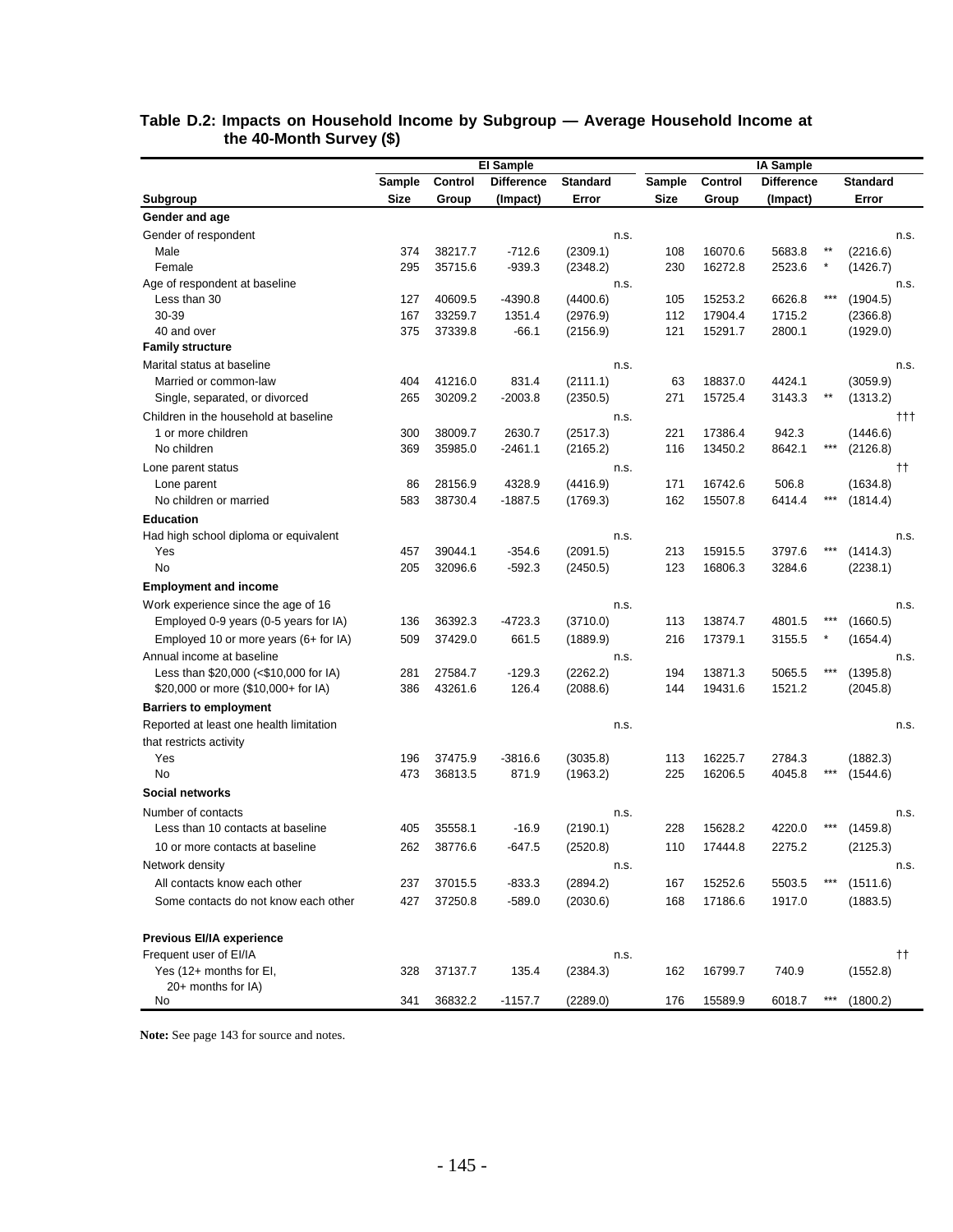|                                                | El Sample   |         |              |                 |             |         | <b>IA Sample</b>  |                 |                 |                     |  |  |  |
|------------------------------------------------|-------------|---------|--------------|-----------------|-------------|---------|-------------------|-----------------|-----------------|---------------------|--|--|--|
|                                                | Sample      | Control | Difference   | <b>Standard</b> | Sample      | Control | <b>Difference</b> |                 | <b>Standard</b> |                     |  |  |  |
| Subgroup                                       | <b>Size</b> | Group   | (Impact)     | Error           | <b>Size</b> | Group   | (Impact)          |                 | Error           |                     |  |  |  |
| Gender and age                                 |             |         |              |                 |             |         |                   |                 |                 |                     |  |  |  |
| Gender of respondent                           |             |         |              | n.s.            |             |         |                   |                 |                 | n.s.                |  |  |  |
| Male                                           | 366         | 16101.9 | $-1689.1$    | (1754.0)        | 108         | 5131.4  | 2766.8            |                 | (1716.4)        |                     |  |  |  |
| Female                                         | 293         | 20292.9 | $-3544.7$ *  | (2069.3)        | 224         | 3817.7  | 649.4             |                 | (1131.2)        |                     |  |  |  |
| Age of respondent at baseline                  |             |         |              | n.s.            |             |         |                   |                 |                 | $^{\dagger\dagger}$ |  |  |  |
| Less than 30                                   | 127         | 22868.3 | $-6790.1$ *  | (3543.0)        | 103         | 2580.0  | 5676.6            | ***             | (1698.5)        |                     |  |  |  |
| 30-39                                          | 165         | 16813.2 | $-2054.7$    | (2348.2)        | 109         | 4999.5  | $-579.5$          |                 | (1793.3)        |                     |  |  |  |
| 40 and over                                    | 367         | 17034.7 | $-1657.3$    | (1773.2)        | 120         | 4820.3  | $-401.1$          |                 | (1431.5)        |                     |  |  |  |
| <b>Family structure</b>                        |             |         |              |                 |             |         |                   |                 |                 |                     |  |  |  |
| Marital status at baseline                     |             |         |              | n.s.            |             |         |                   |                 |                 | n.s.                |  |  |  |
| Married or common-law                          | 395         | 20853.9 | $-1940.3$    | (1723.1)        | 62          | 7896.3  | $-536.3$          |                 | (2652.4)        |                     |  |  |  |
| Single, separated, or divorced                 | 264         | 13947.9 | $-3689.3*$   | (1995.7)        | 266         | 3536.9  | 1753.3            |                 | (1005.9)        |                     |  |  |  |
| Children in the household at baseline          |             |         |              | $^{\dagger}$    |             |         |                   |                 |                 | $^{\dagger\dagger}$ |  |  |  |
| 1 or more children                             | 294         | 19094.1 | 174.2        | (2092.5)        | 216         | 4287.8  | $-472.6$          |                 | (1124.0)        |                     |  |  |  |
| No children                                    | 365         | 17277.6 | -4580.0 ***  | (1715.3)        | 116         | 4052.9  | 4415.9            | $\star\star$    | (1701.4)        |                     |  |  |  |
| Lone parent Status                             |             |         |              | n.s.            |             |         |                   |                 |                 | n.s.                |  |  |  |
| Lone parent                                    | 86          | 12431.4 | $-1002.8$    | (3851.1)        | 166         | 3310.2  | 30.6              |                 | (1160.5)        |                     |  |  |  |
| No children or married                         | 573         | 19321.6 | $-3540.5$ ** | (1426.5)        | 162         | 5470.8  | 2162.2            |                 | (1520.7)        |                     |  |  |  |
| <b>Education</b>                               |             |         |              |                 |             |         |                   |                 |                 |                     |  |  |  |
| Had high school diploma or equivalent          |             |         |              | n.s.            |             |         |                   |                 |                 | n.s.                |  |  |  |
| Yes                                            | 453         | 19961.4 | $-3257.6*$   | (1736.4)        | 208         | 4263.7  | 787.5             |                 | (1135.8)        |                     |  |  |  |
| <b>No</b>                                      | 199         | 13720.7 | $-1260.9$    | (1872.0)        | 122         | 4124.6  | 2617.2            |                 | (1725.4)        |                     |  |  |  |
| <b>Employment and income</b>                   |             |         |              |                 |             |         |                   |                 |                 |                     |  |  |  |
| Work experience since the age of 16            |             |         |              | $^\dagger$      |             |         |                   |                 |                 | n.s.                |  |  |  |
| Employed 0-9 years (0-5 years for IA)          | 135         | 20195.4 | $-7331.1$ ** | (2844.4)        | 111         | 2209.8  | 2295.9            |                 | (1422.2)        |                     |  |  |  |
| Employed 10 or more years (6 or more for IA)   | 500         | 17789.0 | $-1390.1$    | (1566.7)        | 212         | 5116.7  | 1349.8            |                 | (1281.7)        |                     |  |  |  |
| Annual income at baseline                      |             |         |              | n.s.            |             |         |                   |                 |                 | n.s.                |  |  |  |
| Less than \$20,000 (Less than \$10,000 for IA) | 277         | 12674.2 | $-3409.5$ *  | (1858.3)        | 192         | 3099.0  | 2271.0            | $\star\star$    | (1108.2)        |                     |  |  |  |
| \$20,000 or more (\$10,000 or more for IA)     | 380         | 21905.6 | $-1894.9$    | (1764.4)        | 140         | 5781.0  | 267.5             |                 | (1657.8)        |                     |  |  |  |
| <b>Barriers to employment</b>                  |             |         |              |                 |             |         |                   |                 |                 |                     |  |  |  |
| Reported at least one health limitation        |             |         |              | n.s.            |             |         |                   |                 |                 | n.s.                |  |  |  |
| that restricts activity                        |             |         |              |                 |             |         |                   |                 |                 |                     |  |  |  |
| Yes                                            | 194         | 17720.5 | $-4043.9$ *  | (2327.3)        | 112         | 5163.5  | $-586.6$          |                 | (1462.8)        |                     |  |  |  |
| <b>No</b>                                      | 465         | 18346.1 | $-2227.8$    | (1632.0)        | 220         | 3792.0  | 2492.3            | $\star\star$    | (1228.7)        |                     |  |  |  |
| Social networks                                |             |         |              |                 |             |         |                   |                 |                 |                     |  |  |  |
| Number of contacts                             |             |         |              | n.s.            |             |         |                   |                 |                 | n.s.                |  |  |  |
| Less than 10 contacts at baseline              | 396         | 17170.6 | $-2517.5$    | (1758.1)        | 224         | 3898.9  | 1939.1            | $^\star$        | (1149.7)        |                     |  |  |  |
| 10 or more contacts at baseline                | 261         | 19425.7 | $-2764.4$    | (2092.8)        | 108         | 4887.0  | 409.3             |                 | (1703.7)        |                     |  |  |  |
| Network density                                |             |         |              | n.s.            |             |         |                   |                 |                 | Ť                   |  |  |  |
| All contacts know each other                   | 232         | 17050.0 | $-1681.6$    | (2193.4)        | 164         | 3294.9  | 3343.2            | ***             | (1226.7)        |                     |  |  |  |
| Some contacts do not know each other           | 422         | 18857.3 | $-3394.2$ ** | (1711.1)        | 165         | 5175.9  | $-332.8$          |                 | (1465.7)        |                     |  |  |  |
| <b>Previous EI/IA experience</b>               |             |         |              |                 |             |         |                   |                 |                 |                     |  |  |  |
| Frequent user of EI/IA                         |             |         |              | n.s.            |             |         |                   |                 |                 | Ħ                   |  |  |  |
| Yes (12+ months for EI, 20+ months for IA)     | 324         | 18092.3 | $-1588.6$    | (1853.6)        | 159         | 4169.8  | $-916.6$          |                 | (1106.4)        |                     |  |  |  |
| No                                             | 335         | 18270.3 | $-3918.4$ ** | (1937.9)        | 173         | 4266.7  | 3276.2            | $^{\star\star}$ | (1495.2)        |                     |  |  |  |

#### **Table D.3: Impacts on Income of Other Household Members by Subgroup — Average Income of Other Household Members at the 40-Month Survey (\$)**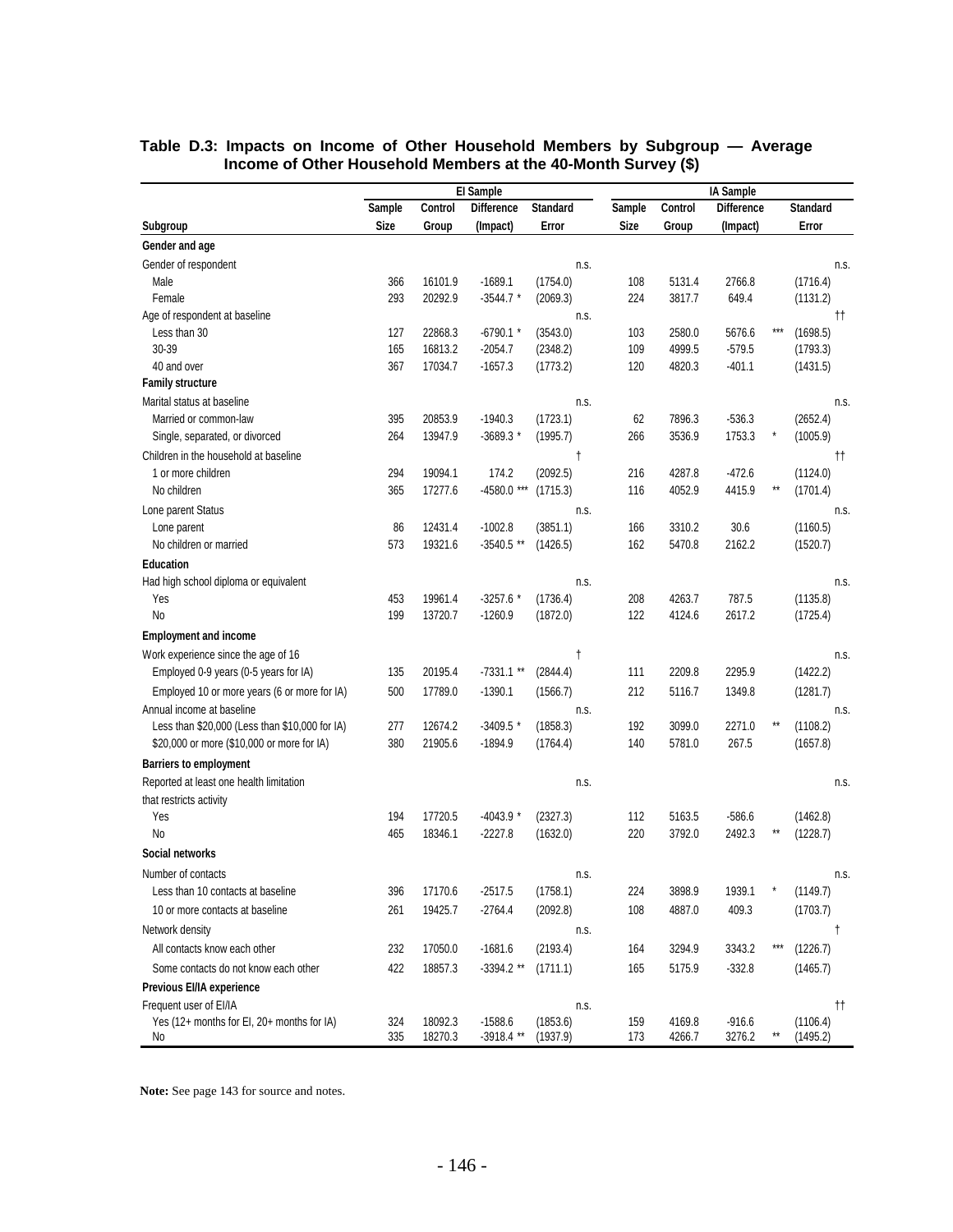|                                                | El Sample   |         |                   |                 |             |         | IA Sample         |                  |                 |  |  |  |  |
|------------------------------------------------|-------------|---------|-------------------|-----------------|-------------|---------|-------------------|------------------|-----------------|--|--|--|--|
|                                                | Sample      | Control | <b>Difference</b> | <b>Standard</b> | Sample      | Control | <b>Difference</b> |                  | <b>Standard</b> |  |  |  |  |
| Subgroup                                       | <b>Size</b> | Group   | (Impact)          | Error           | <b>Size</b> | Group   | (Impact)          |                  | Error           |  |  |  |  |
| Gender and age                                 |             |         |                   |                 |             |         |                   |                  |                 |  |  |  |  |
| Gender of respondent                           |             |         |                   | n.s.            |             |         |                   |                  | n.s.            |  |  |  |  |
| Male                                           | 471         | 40.4    | 1.8               | (4.6)           | 139         | 4.8     | 10.8              |                  | (5.3)           |  |  |  |  |
| Female                                         | 380         | 38.1    | $-3.9$            | (5.0)           | 272         | 6.5     | 7.1               |                  | (3.6)           |  |  |  |  |
| Age of respondent at baseline                  |             |         |                   | n.s.            |             |         |                   |                  | n.s.            |  |  |  |  |
| Less than 30                                   | 155         | 30.4    | $-2.8$            | (7.3)           | 124         | 3.4     | 16.6              | $***$            | (5.7)           |  |  |  |  |
| 30-39                                          | 205         | 39.0    | 7.4               | (7.0)           | 136         | 4.3     | 6.3               |                  | (4.5)           |  |  |  |  |
| 40 and over                                    | 491         | 42.4    | $-3.2$            | (4.4)           | 151         | 9.7     | 2.9               |                  | (5.2)           |  |  |  |  |
| <b>Family structure</b>                        |             |         |                   |                 |             |         |                   |                  |                 |  |  |  |  |
| Marital status at baseline                     |             |         |                   | n.s.            |             |         |                   |                  | n.s.            |  |  |  |  |
| Married or common-law                          | 522         | 55.5    | 2.1               | (4.4)           | 77          | 21.9    | 20.4              |                  | (10.8)          |  |  |  |  |
| Single, separated, or divorced                 | 328         | 12.4    | $-1.6$            | (3.6)           | 330         | 3.0     | 3.8               |                  | (2.4)           |  |  |  |  |
| Children in the household at baseline          |             |         |                   | tt.             |             |         |                   |                  | n.s.            |  |  |  |  |
| 1 or more children                             | 381         | 44.4    | $8.6*$            | (5.1)           | 262         | 8.7     | 6.6               | $\star$<br>$***$ | (4.0)           |  |  |  |  |
| No children                                    | 470         | 34.4    | $-5.4$            | (4.3)           | 148         | 0.0     | 11.8              |                  | (4.1)           |  |  |  |  |
| Lone parent status                             |             |         |                   | n.s.            |             |         |                   |                  | tt.             |  |  |  |  |
| Lone parent                                    | 104         | 14.8    | $-3.1$            | (6.9)           | 203         | 4.4     | 3.4               | $\star\star$     | (3.3)           |  |  |  |  |
| No children or married                         | 746         | 43.7    | $-1.7$            | (3.6)           | 203         | 8.1     | 10.9              |                  | (4.9)           |  |  |  |  |
| <b>Education</b>                               |             |         |                   |                 |             |         |                   |                  |                 |  |  |  |  |
| Had high school diploma or equivalent          |             |         |                   | n.s.            |             |         |                   |                  | n.s.            |  |  |  |  |
| Yes                                            | 588         | 41.3    | $-2.7$            | (4.1)           | 256         | 5.2     | 6.4               | $\star$          | (3.4)           |  |  |  |  |
| <b>No</b>                                      | 256         | 35.3    | 4.9               | (6.1)           | 153         | 7.6     | 10.8              |                  | (5.6)           |  |  |  |  |
| <b>Employment and income</b>                   |             |         |                   |                 |             |         |                   |                  |                 |  |  |  |  |
| Work experience since the age of 16            |             |         |                   | n.s.            |             |         |                   |                  | n.s.            |  |  |  |  |
| Employed 0-9 years (0-5 years for IA)          | 167         | 30.5    | $-3.4$            | (7.0)           | 135         | 3.4     | 9.8               | $^{\star\star}$  | (4.9)           |  |  |  |  |
| Employed 10 or more years (6 or more for IA)   | 656         | 40.8    | 2.0               | (3.9)           | 263         | 7.4     | 8.2               | $\star\star$     | (3.9)           |  |  |  |  |
| Annual income at baseline                      |             |         |                   | n.s.            |             |         |                   |                  | Ť               |  |  |  |  |
| Less than \$20,000 (Less than \$10,000 for IA) | 346         | 21.6    | 1.8               | (4.5)           | 236         | 3.4     | 12.9              | $***$            | (3.8)           |  |  |  |  |
| \$20,000 or more (\$10,000 or more for IA)     | 503         | 50.8    | $-1.0$            | (4.5)           | 175         | 9.8     | 2.1               |                  | (4.7)           |  |  |  |  |
| <b>Barriers to employment</b>                  |             |         |                   |                 |             |         |                   |                  |                 |  |  |  |  |
| Reported at least one health limitation        |             |         |                   | n.s.            |             |         |                   |                  | n.s.            |  |  |  |  |
| that restricts activity                        |             |         |                   |                 |             |         |                   |                  |                 |  |  |  |  |
| Yes                                            | 247         | 40.2    | $-3.0$            | (6.3)           | 145         | 10.3    | 4.0               | $***$            | (5.5)           |  |  |  |  |
| <b>No</b>                                      | 604         | 38.9    | 0.9               | (4.0)           | 266         | 3.8     | 10.5              |                  | (3.5)           |  |  |  |  |
| Social networks                                |             |         |                   |                 |             |         |                   |                  |                 |  |  |  |  |
| Number of contacts                             |             |         |                   | n.s.            |             |         |                   |                  | n.s.            |  |  |  |  |
| Less than 10 contacts at baseline              | 501         | 39.4    | $-1.6$            | (4.4)           | 275         | 5.9     | 9.2               |                  | (3.7)           |  |  |  |  |
| 10 or more contacts at baseline                | 348         | 39.1    | 1.7               | (5.3)           | 135         | 6.3     | 6.4               |                  | (5.1)           |  |  |  |  |
| Network density                                |             |         |                   | n.s.            |             |         |                   |                  | n.s.            |  |  |  |  |
| All contacts know each other                   | 300         | 36.9    | 4.3               | (5.7)           | 203         | $5.0\,$ | 11.5              | $***$            | (4.3)           |  |  |  |  |
| Some contacts do not know each other           | 546         | 40.4    | $-2.5$            | (4.2)           | 203         | $7.1$   | 5.4               |                  | (4.2)           |  |  |  |  |
| Previous EI/IA experience                      |             |         |                   |                 |             |         |                   |                  |                 |  |  |  |  |
| Frequent user of EI/IA                         |             |         |                   | n.s.            |             |         |                   |                  | n.s.            |  |  |  |  |
| Yes (12+ months for El, 20+ months for IA)     | 418         | 44.5    | $-3.4$            | (4.9)           | 194         | 3.9     | 9.3               | $^{\star\star}$  | (3.9)           |  |  |  |  |
| No                                             | 433         | 33.8    | 3.2               | (4.6)           | 217         | 8.2     | 7.0               |                  | (4.4)           |  |  |  |  |

### **Table D.4: Impacts on Spousal Employment by Subgroup — Participants with a Working Spouse (%)**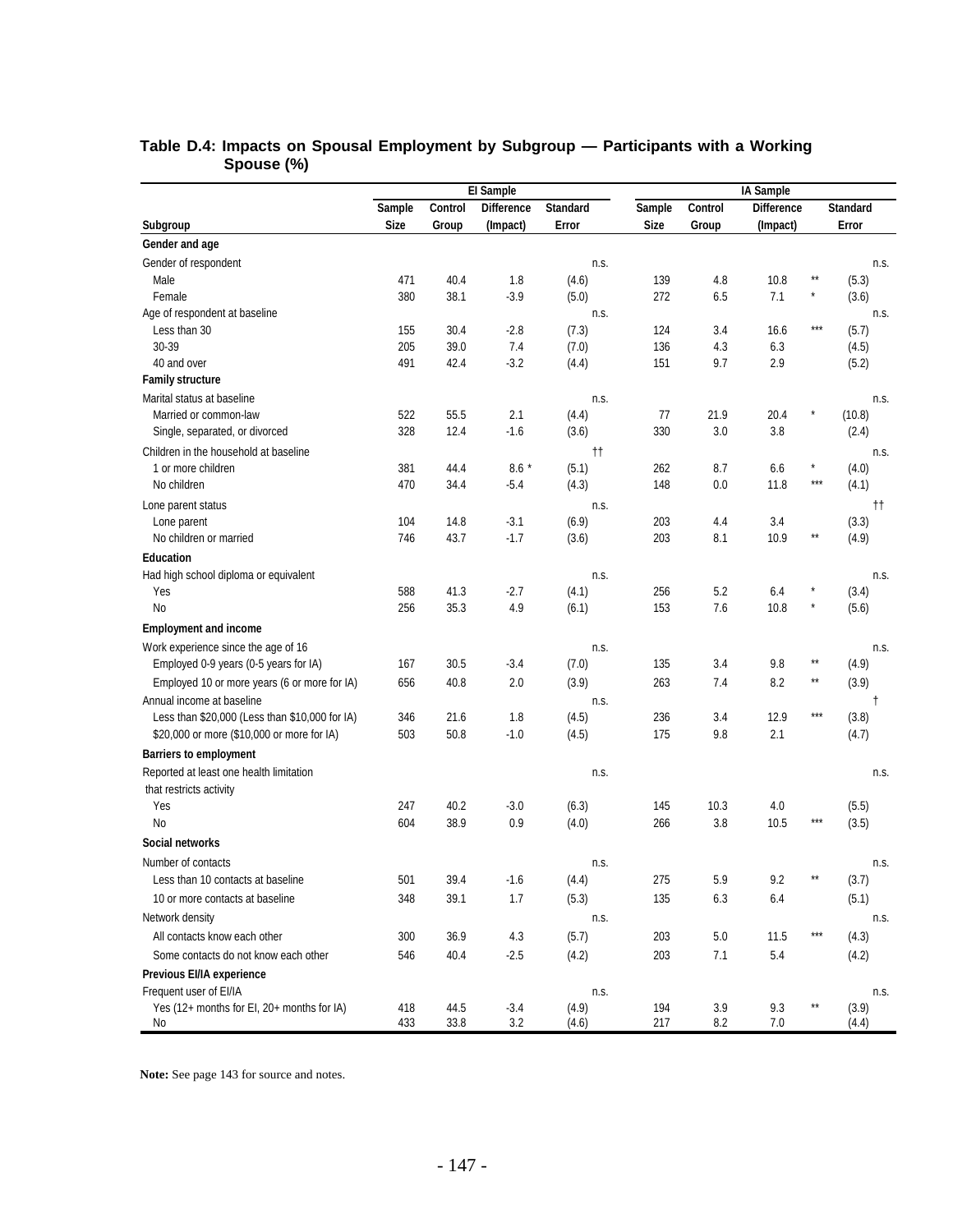|                                                  | El Sample   |              |                   |                     |            |         | IA Sample         |                 |                 |  |  |  |  |
|--------------------------------------------------|-------------|--------------|-------------------|---------------------|------------|---------|-------------------|-----------------|-----------------|--|--|--|--|
|                                                  | Sample      | Control      | <b>Difference</b> | <b>Standard</b>     | Sample     | Control | <b>Difference</b> |                 | <b>Standard</b> |  |  |  |  |
| Subgroup                                         | <b>Size</b> | Group        | (Impact)          | Error               | Size       | Group   | (Impact)          |                 | Error           |  |  |  |  |
| Gender and age                                   |             |              |                   |                     |            |         |                   |                 |                 |  |  |  |  |
| Gender of respondent                             |             |              |                   | n.s.                |            |         |                   |                 | n.s.            |  |  |  |  |
| Male                                             | 359         | 23.8         | 1.2               | (4.6)               | 104        | 76.0    | $-16.7$           |                 | (9.2)           |  |  |  |  |
| Female                                           | 286         | 31.1         | $-4.3$            | (5.4)               | 222        | 86.0    | $-5.4$            |                 | (5.0)           |  |  |  |  |
| Age of respondent at baseline                    |             |              |                   | n.s.                |            |         |                   |                 | Ť               |  |  |  |  |
| Less than 30                                     | 119         | 36.7         | $-9.6$            | (8.6)               | 102        | 85.7    | $-21.6$           | $\star\star$    | (8.5)           |  |  |  |  |
| 30-39                                            | 160         | 35.6         | $-10.3$           | (7.3)               | 106        | 78.6    | 3.4               |                 | (7.8)           |  |  |  |  |
| 40 and over                                      | 366         | 20.5         | 5.0               | (4.4)               | 118        | 84.8    | $-10.2$           |                 | (7.4)           |  |  |  |  |
| <b>Family structure</b>                          |             |              |                   |                     |            |         |                   |                 |                 |  |  |  |  |
| Marital status at baseline                       |             |              |                   | n.s.                |            |         |                   |                 | n.s.            |  |  |  |  |
| Married or common-law                            | 393         | 18.9         | 0.3               | (4.0)               | 63         | 85.2    | $-18.5$           |                 | (11.0)          |  |  |  |  |
| Single, separated, or divorced                   | 252         | 41.2         | $-5.7$            | (6.2)               | 259        | 82.4    | $-7.6$            |                 | (5.1)           |  |  |  |  |
| Children in the household at baseline            |             |              |                   | $^{\dagger\dagger}$ |            |         |                   |                 | tt.             |  |  |  |  |
| 1 or more children                               | 290         | 33.3         | $-9.1$ *          | (5.3)               | 213        | 84.2    | $-1.4$            |                 | (5.1)           |  |  |  |  |
| No children                                      | 355         | 21.5         | 5.2               | (4.6)               | 112        | 80.0    | $-21.9$           | $\star\star$    | (8.7)           |  |  |  |  |
| Lone parent status                               |             |              |                   | $\ddagger$          |            |         |                   |                 | $\ddagger$      |  |  |  |  |
| Lone parent                                      | 82          | 54.0         | $-19.6*$          | (11.2)              | 163        | 84.8    | $-0.3$            |                 | (5.7)           |  |  |  |  |
| No children or married                           | 563         | 22.1         | 2.8               | (3.6)               | 158        | 80.3    | $-17.1$           | $***$           | (7.2)           |  |  |  |  |
| <b>Education</b>                                 |             |              |                   |                     |            |         |                   |                 |                 |  |  |  |  |
| Had high school diploma or equivalent            |             |              |                   | n.s.                |            |         |                   |                 | n.s.            |  |  |  |  |
| Yes                                              | 445         | 25.5         | $-4.4$            | (4.0)               | 203        | 82.4    | $-9.8$            |                 | (5.8)           |  |  |  |  |
| No                                               | 193         | 32.1         | 2.7               | (6.9)               | 121        | 83.9    | $-10.1$           |                 | (7.5)           |  |  |  |  |
| <b>Employment and income</b>                     |             |              |                   |                     |            |         |                   |                 |                 |  |  |  |  |
| Work experience since the age of 16              |             |              |                   | n.s.                |            |         |                   |                 | n.s.            |  |  |  |  |
| Employed 0-9 years (0-5 years for IA)            | 128         | 41.3         | $-10.5$           | (8.5)               | 110        | 95.8    | $-18.4$           | $***$           | (6.6)           |  |  |  |  |
| Employed 10 or more years (6 or more for IA)     | 494         | 23.7         | 0.4               | (3.9)               | 207        | 77.3    | $-7.2$            |                 | (6.1)           |  |  |  |  |
| Annual income at baseline                        |             |              |                   | n.s.                |            |         |                   |                 | n.s.            |  |  |  |  |
| Less than \$20,000 (Less than \$10,000 for IA)   | 268         | 47.1         | $-2.1$            | (6.2)               | 186        | 84.2    | $-8.4$            |                 | (5.9)           |  |  |  |  |
| \$20,000 or more (\$10,000 or more for IA)       | 375         | 14.4         | $-3.2$            | (3.5)               | 140        | 81.2    | $-10.7$           |                 | (7.2)           |  |  |  |  |
| <b>Barriers to employment</b>                    |             |              |                   |                     |            |         |                   |                 |                 |  |  |  |  |
| Reported at least one health limitation          |             |              |                   | tt.                 |            |         |                   |                 | n.s.            |  |  |  |  |
| that restricts activity                          |             |              |                   |                     |            |         |                   |                 |                 |  |  |  |  |
| Yes                                              | 191         | 23.5         | 9.3               | (6.6)               | 108        | 80.4    | $-5.0$            |                 | (8.1)           |  |  |  |  |
| No                                               | 454         | 28.9         | $-6.4$            | (4.1)               | 218        | 84.1    | $-11.7$           | $***$           | (5.5)           |  |  |  |  |
| Social networks                                  |             |              |                   |                     |            |         |                   |                 |                 |  |  |  |  |
| Number of contacts                               |             |              |                   | n.s.                |            |         |                   |                 | n.s.            |  |  |  |  |
| Less than 10 contacts at baseline                | 392         | 33.9         | $-4.9$            | (4.7)               | 221        | 84.8    | $-12.3$           | **              | (5.5)           |  |  |  |  |
| 10 or more contacts at baseline                  | 251         | 19.1         | 0.1               | (5.0)               | 105        | 78.9    | $-3.4$            |                 | (8.3)           |  |  |  |  |
| Network density                                  |             |              |                   | n.s.                |            |         |                   |                 | n.s.            |  |  |  |  |
| All contacts know each other                     | 231         | 30.9         | $-5.3$            | (6.0)               | 162        | 86.9    | $-15.1$           | $^{\star\star}$ | (6.3)           |  |  |  |  |
| Some contacts do not know each other             | 411         |              |                   |                     | 161        |         |                   |                 |                 |  |  |  |  |
|                                                  |             | 25.1         | $0.8\,$           | (4.3)               |            | 78.5    | $-4.1$            |                 | (6.7)           |  |  |  |  |
| Previous EI/IA experience                        |             |              |                   |                     |            |         |                   |                 |                 |  |  |  |  |
| Frequent user of EI/IA                           |             |              |                   | n.s.                |            | 78.8    |                   |                 | †††             |  |  |  |  |
| Yes (12+ months for EI, 20+ months for IA)<br>No | 321<br>324  | 24.4<br>30.8 | 1.7<br>$-5.4$     | (4.9)<br>(5.0)      | 156<br>170 | 87.3    | 5.7<br>$-22.5$    | $***$           | (6.3)<br>(6.4)  |  |  |  |  |

#### **Table D.5: Impacts on Incidence of Low Income by Subgroup —Participants with Household Income Less than LICO (%)**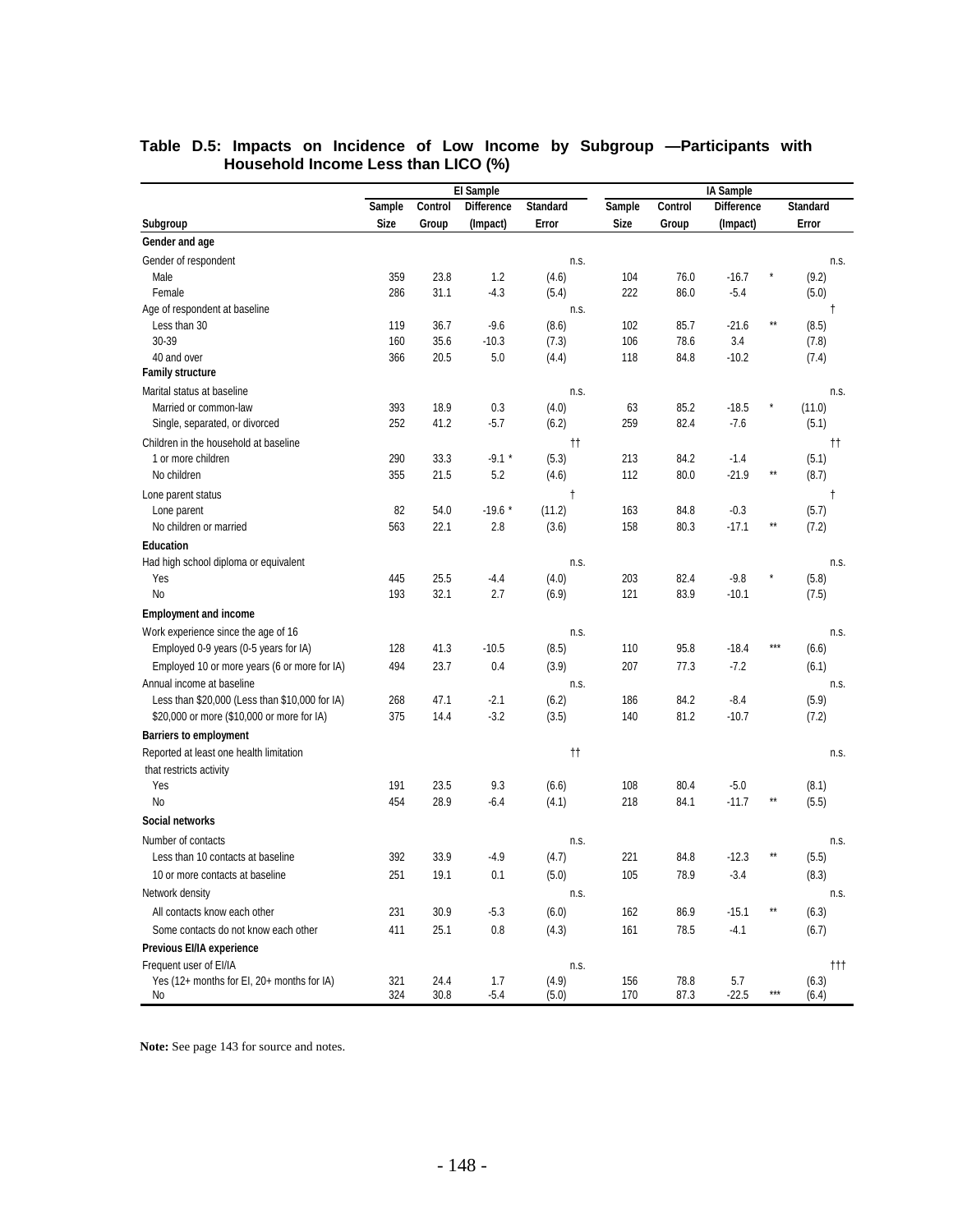| Control<br>Standard<br>Control<br><b>Difference</b><br><b>Standard</b><br>Sample<br><b>Difference</b><br>Sample<br><b>Size</b><br>Error<br><b>Size</b><br>Error<br>Subgroup<br>Group<br>(Impact)<br>Group<br>(Impact)<br>Gender and age<br>Gender of respondent<br>n.s.<br>Male<br>471<br>34.6<br>$-11.8$ ***<br>139<br>66.1<br>$-27.2$<br>***<br>(4.1)<br>(8.3)<br>**<br>380<br>39.1<br>$-10.5$ **<br>272<br>71.9<br>$-13.3$<br>Female<br>(4.9)<br>(5.7)<br>Age of respondent at baseline<br>n.s.<br>$***$<br>40.5<br>$-15.5$ **<br>124<br>78.0<br>$-28.7$<br>Less than 30<br>155<br>(7.5)<br>(8.4)<br>30-39<br>205<br>35.8<br>$-9.4$<br>(6.5)<br>136<br>67.1<br>$-8.1$<br>(8.3)<br>$-11.3***$<br>$\star\star$<br>40 and over<br>491<br>151<br>66.7<br>$-19.8$<br>36.0<br>(4.1)<br>(8.0)<br><b>Family structure</b><br>Marital status at baseline<br>n.s.<br>522<br>33.6<br>$-8.4**$<br>77<br>68.8<br>$-17.6$<br>Married or common-law<br>(4.0)<br>(11.4)<br>$-17.3$ ***<br>$***$<br>328<br>42.5<br>(5.1)<br>330<br>70.2<br>$-18.4$<br>(5.3)<br>Single, separated, or divorced<br>Children in the household at baseline<br>n.s. |      |
|----------------------------------------------------------------------------------------------------------------------------------------------------------------------------------------------------------------------------------------------------------------------------------------------------------------------------------------------------------------------------------------------------------------------------------------------------------------------------------------------------------------------------------------------------------------------------------------------------------------------------------------------------------------------------------------------------------------------------------------------------------------------------------------------------------------------------------------------------------------------------------------------------------------------------------------------------------------------------------------------------------------------------------------------------------------------------------------------------------------------------------|------|
|                                                                                                                                                                                                                                                                                                                                                                                                                                                                                                                                                                                                                                                                                                                                                                                                                                                                                                                                                                                                                                                                                                                                  |      |
|                                                                                                                                                                                                                                                                                                                                                                                                                                                                                                                                                                                                                                                                                                                                                                                                                                                                                                                                                                                                                                                                                                                                  |      |
|                                                                                                                                                                                                                                                                                                                                                                                                                                                                                                                                                                                                                                                                                                                                                                                                                                                                                                                                                                                                                                                                                                                                  |      |
|                                                                                                                                                                                                                                                                                                                                                                                                                                                                                                                                                                                                                                                                                                                                                                                                                                                                                                                                                                                                                                                                                                                                  | n.s. |
|                                                                                                                                                                                                                                                                                                                                                                                                                                                                                                                                                                                                                                                                                                                                                                                                                                                                                                                                                                                                                                                                                                                                  |      |
|                                                                                                                                                                                                                                                                                                                                                                                                                                                                                                                                                                                                                                                                                                                                                                                                                                                                                                                                                                                                                                                                                                                                  |      |
|                                                                                                                                                                                                                                                                                                                                                                                                                                                                                                                                                                                                                                                                                                                                                                                                                                                                                                                                                                                                                                                                                                                                  | n.s. |
|                                                                                                                                                                                                                                                                                                                                                                                                                                                                                                                                                                                                                                                                                                                                                                                                                                                                                                                                                                                                                                                                                                                                  |      |
|                                                                                                                                                                                                                                                                                                                                                                                                                                                                                                                                                                                                                                                                                                                                                                                                                                                                                                                                                                                                                                                                                                                                  |      |
|                                                                                                                                                                                                                                                                                                                                                                                                                                                                                                                                                                                                                                                                                                                                                                                                                                                                                                                                                                                                                                                                                                                                  |      |
|                                                                                                                                                                                                                                                                                                                                                                                                                                                                                                                                                                                                                                                                                                                                                                                                                                                                                                                                                                                                                                                                                                                                  |      |
|                                                                                                                                                                                                                                                                                                                                                                                                                                                                                                                                                                                                                                                                                                                                                                                                                                                                                                                                                                                                                                                                                                                                  | n.s. |
|                                                                                                                                                                                                                                                                                                                                                                                                                                                                                                                                                                                                                                                                                                                                                                                                                                                                                                                                                                                                                                                                                                                                  |      |
|                                                                                                                                                                                                                                                                                                                                                                                                                                                                                                                                                                                                                                                                                                                                                                                                                                                                                                                                                                                                                                                                                                                                  |      |
|                                                                                                                                                                                                                                                                                                                                                                                                                                                                                                                                                                                                                                                                                                                                                                                                                                                                                                                                                                                                                                                                                                                                  | t    |
| $-8.9*$<br>*<br>1 or more children<br>381<br>37.9<br>262<br>72.5<br>$-11.2$<br>(5.8)<br>(4.8)                                                                                                                                                                                                                                                                                                                                                                                                                                                                                                                                                                                                                                                                                                                                                                                                                                                                                                                                                                                                                                    |      |
| $***$<br>$-13.4***$<br>No children<br>470<br>35.9<br>(4.2)<br>148<br>65.1<br>$-28.6$<br>(8.0)                                                                                                                                                                                                                                                                                                                                                                                                                                                                                                                                                                                                                                                                                                                                                                                                                                                                                                                                                                                                                                    |      |
| Lone parent status<br>n.s.                                                                                                                                                                                                                                                                                                                                                                                                                                                                                                                                                                                                                                                                                                                                                                                                                                                                                                                                                                                                                                                                                                       | n.s. |
| 49.2<br>$-16.6*$<br>Lone parent<br>104<br>(9.8)<br>203<br>73.5<br>$-9.0$<br>(6.5)                                                                                                                                                                                                                                                                                                                                                                                                                                                                                                                                                                                                                                                                                                                                                                                                                                                                                                                                                                                                                                                |      |
| $-10.4$ ***<br>$***$<br>746<br>34.8<br>(3.3)<br>203<br>65.5<br>$-24.1$<br>No children or married<br>(6.9)                                                                                                                                                                                                                                                                                                                                                                                                                                                                                                                                                                                                                                                                                                                                                                                                                                                                                                                                                                                                                        |      |
| <b>Education</b>                                                                                                                                                                                                                                                                                                                                                                                                                                                                                                                                                                                                                                                                                                                                                                                                                                                                                                                                                                                                                                                                                                                 |      |
| $^{\dagger\dagger}$<br>Had high school diploma or equivalent                                                                                                                                                                                                                                                                                                                                                                                                                                                                                                                                                                                                                                                                                                                                                                                                                                                                                                                                                                                                                                                                     | n.s. |
| ***<br>588<br>34.7<br>$-7.4$ *<br>(3.8)<br>256<br>71.1<br>$-21.5$<br>Yes<br>(6.0)                                                                                                                                                                                                                                                                                                                                                                                                                                                                                                                                                                                                                                                                                                                                                                                                                                                                                                                                                                                                                                                |      |
| $-22.4$ ***<br>68.2<br>No<br>256<br>42.9<br>(5.6)<br>153<br>$-14.2$<br>(8.0)                                                                                                                                                                                                                                                                                                                                                                                                                                                                                                                                                                                                                                                                                                                                                                                                                                                                                                                                                                                                                                                     |      |
| <b>Employment and income</b>                                                                                                                                                                                                                                                                                                                                                                                                                                                                                                                                                                                                                                                                                                                                                                                                                                                                                                                                                                                                                                                                                                     |      |
| Work experience since the age of 16<br>n.s.                                                                                                                                                                                                                                                                                                                                                                                                                                                                                                                                                                                                                                                                                                                                                                                                                                                                                                                                                                                                                                                                                      | t    |
| $***$<br>42.7<br>$-19.2$ ***<br>$-31.9$<br>Employed 0-9 years (0-5 years for IA)<br>167<br>(7.2)<br>135<br>89.8<br>(7.4)                                                                                                                                                                                                                                                                                                                                                                                                                                                                                                                                                                                                                                                                                                                                                                                                                                                                                                                                                                                                         |      |
| $-10.2$ ***<br>$^{\star\star}$<br>35.7<br>(3.6)<br>263<br>61.5<br>$-14.6$<br>(6.1)<br>Employed 10 or more years (6 or more for IA)<br>656                                                                                                                                                                                                                                                                                                                                                                                                                                                                                                                                                                                                                                                                                                                                                                                                                                                                                                                                                                                        |      |
| Annual income at baseline<br>$^{\dagger\dagger}$                                                                                                                                                                                                                                                                                                                                                                                                                                                                                                                                                                                                                                                                                                                                                                                                                                                                                                                                                                                                                                                                                 | n.s. |
| $-20.2$ ***<br>$***$<br>346<br>(5.1)<br>236<br>71.4<br>$-21.9$<br>Less than $$20,000$ (Less than $$10,000$ for IA)<br>46.3<br>(6.2)                                                                                                                                                                                                                                                                                                                                                                                                                                                                                                                                                                                                                                                                                                                                                                                                                                                                                                                                                                                              |      |
| 503<br>30.7<br>$-5.9$<br>(4.0)<br>175<br>68.3<br>$-14.5$<br>\$20,000 or more (\$10,000 or more for IA)<br>(7.4)                                                                                                                                                                                                                                                                                                                                                                                                                                                                                                                                                                                                                                                                                                                                                                                                                                                                                                                                                                                                                  |      |
| <b>Barriers to employment</b>                                                                                                                                                                                                                                                                                                                                                                                                                                                                                                                                                                                                                                                                                                                                                                                                                                                                                                                                                                                                                                                                                                    |      |
| Reported at least one health limitation<br>t                                                                                                                                                                                                                                                                                                                                                                                                                                                                                                                                                                                                                                                                                                                                                                                                                                                                                                                                                                                                                                                                                     | n.s. |
| that restricts activity                                                                                                                                                                                                                                                                                                                                                                                                                                                                                                                                                                                                                                                                                                                                                                                                                                                                                                                                                                                                                                                                                                          |      |
| $\star\star$<br>Yes<br>247<br>31.8<br>$-2.5$<br>(5.9)<br>145<br>72.1<br>$-20.1$<br>(8.0)                                                                                                                                                                                                                                                                                                                                                                                                                                                                                                                                                                                                                                                                                                                                                                                                                                                                                                                                                                                                                                         |      |
| $-15.4***$<br>$***$<br>No<br>604<br>38.6<br>(3.7)<br>266<br>69.2<br>$-18.1$<br>(5.9)                                                                                                                                                                                                                                                                                                                                                                                                                                                                                                                                                                                                                                                                                                                                                                                                                                                                                                                                                                                                                                             |      |
| Social networks                                                                                                                                                                                                                                                                                                                                                                                                                                                                                                                                                                                                                                                                                                                                                                                                                                                                                                                                                                                                                                                                                                                  |      |
| Number of contacts<br>††                                                                                                                                                                                                                                                                                                                                                                                                                                                                                                                                                                                                                                                                                                                                                                                                                                                                                                                                                                                                                                                                                                         | n.s. |
| $-16.9$ ***<br>$***$<br>275<br>72.8<br>Less than 10 contacts at baseline<br>501<br>39.8<br>(4.1)<br>$-18.8$<br>(5.7)                                                                                                                                                                                                                                                                                                                                                                                                                                                                                                                                                                                                                                                                                                                                                                                                                                                                                                                                                                                                             |      |
| 33.2<br>$^{\star\star}$<br>348<br>$-3.9$<br>(5.0)<br>64.1<br>$-17.6$<br>(8.5)<br>10 or more contacts at baseline<br>135                                                                                                                                                                                                                                                                                                                                                                                                                                                                                                                                                                                                                                                                                                                                                                                                                                                                                                                                                                                                          |      |
|                                                                                                                                                                                                                                                                                                                                                                                                                                                                                                                                                                                                                                                                                                                                                                                                                                                                                                                                                                                                                                                                                                                                  |      |
| Network density<br>n.s.<br>$***$                                                                                                                                                                                                                                                                                                                                                                                                                                                                                                                                                                                                                                                                                                                                                                                                                                                                                                                                                                                                                                                                                                 | n.s. |
| All contacts know each other<br>300<br>39.2<br>$-15.1***$<br>203<br>75.0<br>$-25.5$<br>(5.3)<br>(6.6)                                                                                                                                                                                                                                                                                                                                                                                                                                                                                                                                                                                                                                                                                                                                                                                                                                                                                                                                                                                                                            |      |
| $-9.4$ **<br>546<br>35.4<br>(3.9)<br>203<br>$-12.7$<br>(6.9)<br>Some contacts do not know each other<br>64.7                                                                                                                                                                                                                                                                                                                                                                                                                                                                                                                                                                                                                                                                                                                                                                                                                                                                                                                                                                                                                     |      |
| Previous EI/IA experience                                                                                                                                                                                                                                                                                                                                                                                                                                                                                                                                                                                                                                                                                                                                                                                                                                                                                                                                                                                                                                                                                                        |      |
| Frequent user of EI/IA<br>t                                                                                                                                                                                                                                                                                                                                                                                                                                                                                                                                                                                                                                                                                                                                                                                                                                                                                                                                                                                                                                                                                                      | n.s. |
| Yes (12+ months for EI, 20+ months for IA)<br>$-6.2$<br>(4.4)<br>$-12.2$<br>418<br>32.1<br>194<br>66.0<br>(7.0)<br>$***$<br>$-17.2$ ***<br>433<br>41.8<br>(4.5)<br>217<br>74.5<br>$-24.9$<br>(6.5)<br>No                                                                                                                                                                                                                                                                                                                                                                                                                                                                                                                                                                                                                                                                                                                                                                                                                                                                                                                         |      |

#### **Table D.6: Impacts on the Severity of Poverty by Subgroup —Participants with Household Income Less than 75% of LICO (%)**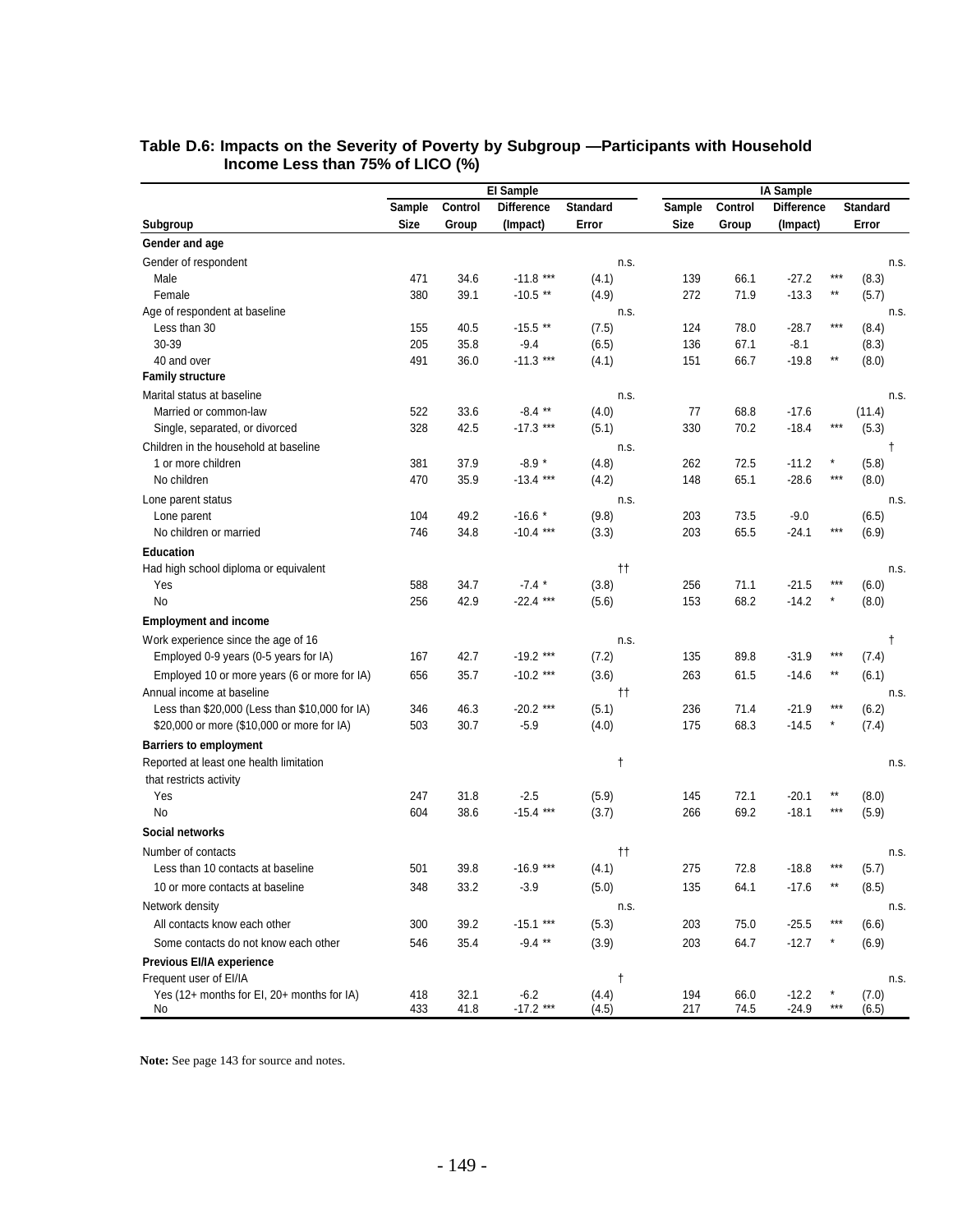|                                                                      |             |         | El Sample         |                            |             | IA Sample |                        |                  |      |  |
|----------------------------------------------------------------------|-------------|---------|-------------------|----------------------------|-------------|-----------|------------------------|------------------|------|--|
|                                                                      | Sample      | Control | <b>Difference</b> | <b>Standard</b>            | Sample      | Control   | <b>Difference</b>      | <b>Standard</b>  |      |  |
| Subgroup                                                             | <b>Size</b> | Group   | (Impact)          | Error                      | <b>Size</b> | Group     | (Impact)               | Error            |      |  |
| Gender and age                                                       |             |         |                   |                            |             |           |                        |                  |      |  |
| Gender of respondent                                                 |             |         |                   | $\ddagger$                 |             |           |                        |                  | n.s. |  |
| Male                                                                 | 471         | 13375.9 | -8318.81 ***      | (835.0)                    | 139         | 2465.8    | $-2048.32$ ***         | (628.7)          |      |  |
| Female                                                               | 380         | 7712.4  | -4541.58 ***      | (606.1)                    | 272         | 2822.3    | $-2175.68$ ***         | (479.7)          |      |  |
| Age of respondent at baseline                                        |             |         |                   | $^{\dagger\dagger\dagger}$ |             |           |                        |                  | n.s. |  |
| Less than 30                                                         | 155         | 7441.4  | -3726.84 ***      | (1100.2)                   | 124         | 1992.6    | $-1311.71$ **          | (613.1)          |      |  |
| 30-39                                                                | 205         | 8495.9  | $-3218.73$ ***    | (1139.7)                   | 136         | 3176.9    | $-2416.38$ ***         | (712.2)          |      |  |
| 40 and over                                                          | 491         | 12479.2 | -8433.69 ***      | (730.5)                    | 151         | 2850.4    | $-2550.51$ ***         | (641.2)          |      |  |
| <b>Family structure</b>                                              |             |         |                   |                            |             |           |                        |                  |      |  |
| Marital status at baseline                                           |             |         |                   | n.s.                       |             |           |                        |                  | n.s. |  |
| Married or common-law                                                | 522         | 10713.8 | -5813.33 ***      | (726.9)                    | 77          | 2324.4    | $-1840.34$ **          | (829.3)          |      |  |
| Single, separated, or divorced                                       | 328         | 10360.4 | -6983.91 ***      | (838.0)                    | 330         | 2802.4    | $-2212.24$ ***         | (434.7)          |      |  |
| Children in the household at baseline                                |             |         |                   | $^\dagger$                 |             |           |                        |                  | n.s. |  |
| 1 or more children                                                   | 381         | 9657.4  | -5256.09 ***      | (802.0)                    | 262         | 3167.8    | $-2418.28$ ***         | (524.4)          |      |  |
| No children                                                          | 470         | 11452.5 | -7231.63 ***      | (757.8)                    | 148         | 1714.6    | $-1418.09$ ***         | (499.7)          |      |  |
| Lone parent status                                                   |             |         |                   | n.s.                       |             |           |                        |                  | t    |  |
| Lone parent                                                          | 104         | 9160.2  | $-6179.4$ ***     | (1339.9)                   | 203         | 3458.6    | $-2671.2$              | $***$<br>(644.1) |      |  |
| No children or married                                               | 746         | 10830.8 | $-6393.0$ ***     | (601.3)                    | 203         | 1774.2    | $-1373.2$              | $***$<br>(419.4) |      |  |
| <b>Education</b>                                                     |             |         |                   |                            |             |           |                        |                  |      |  |
| Had high school diploma or equivalent                                |             |         |                   | $^{\dagger\dagger}$        |             |           |                        |                  | n.s. |  |
| Yes                                                                  | 588         | 9609.6  | $-5342.60$ ***    | (632.2)                    | 256         | 3037.3    | -2379.49 ***           | (535.3)          |      |  |
| N <sub>o</sub>                                                       | 256         | 12845.5 | $-8527.97$ ***    | (1086.8)                   | 153         | 2047.7    | $-1613.28$ ***         | (497.0)          |      |  |
| <b>Employment and income</b>                                         |             |         |                   |                            |             |           |                        |                  |      |  |
| Work experience since the age of 16                                  |             |         |                   | $^{\dagger\dagger}$        |             |           |                        |                  | n.s. |  |
| Employed 0-9 years (0-5 years for IA)                                | 167         | 7288.7  | -4270.46 ***      | (925.1)                    | 135         | 1875.0    | $-1362.13$ **          | (538.8)          |      |  |
| Employed 10 or more years (6 or more for IA)                         | 656         | 11407.6 | -6832.87 ***      | (653.6)                    | 263         | 3015.2    | $-2521.45$ ***         | (494.4)          |      |  |
| Annual income at baseline                                            |             |         |                   | n.s.                       |             |           |                        |                  | n.s. |  |
| Less than \$20,000 (Less than \$10,000 for IA)                       | 346         | 9140.6  | $-6142.79$ ***    | (708.8)                    | 236         | 2289.1    | $-1816.43$ ***         | (456.8)          |      |  |
| \$20,000 or more (\$10,000 or more for IA)                           | 503         | 11529.5 | $-6313.84$ ***    | (784.6)                    | 175         | 3326.6    | $-2650.80$ ***         | (647.0)          |      |  |
| <b>Barriers to employment</b>                                        |             |         |                   |                            |             |           |                        |                  |      |  |
| Reported at least one health limitation                              |             |         |                   | n.s.                       |             |           |                        |                  | n.s. |  |
| that restricts activity                                              |             |         |                   |                            |             |           |                        |                  |      |  |
| Yes                                                                  | 247         | 10942.4 | $-6804.18$ ***    | (1089.7)                   | 145         | 2932.0    | -2868.73 ***           | (607.7)          |      |  |
| No                                                                   | 604         | 10459.5 | -6090.59 ***      | (639.0)                    | 266         | 2600.0    | $-1748.33$ ***         | (486.1)          |      |  |
| Social networks                                                      |             |         |                   |                            |             |           |                        |                  |      |  |
| Number of contacts                                                   |             |         |                   | n.s.                       |             |           |                        |                  | n.s. |  |
| Less than 10 contacts at baseline                                    | 501         | 11123.1 | -6858.33 ***      | (719.3)                    | 275         | 2609.1    | $-2114.69$ ***         | (457.6)          |      |  |
| 10 or more contacts at baseline                                      | 348         | 9925.4  | -5531.70 ***      | (867.7)                    | 135         | 2974.1    | $-2277.98$ ***         | (692.2)          |      |  |
| Network density                                                      |             |         |                   | n.s.                       |             |           |                        |                  | n.s. |  |
| All contacts know each other                                         | 300         | 11661.4 | -7463.70 ***      | (919.3)                    | 203         | 2491.6    | $-1739.18$ ***         | (525.6)          |      |  |
| Some contacts do not know each other                                 | 546         | 10083.3 | -5715.31 ***      | (693.9)                    | 203         | 2990.1    | $-2669.35$ *** (560.3) |                  |      |  |
| Previous EI/IA experience                                            |             |         |                   |                            |             |           |                        |                  |      |  |
|                                                                      |             |         |                   |                            |             |           |                        |                  |      |  |
| Frequent user of EI/IA<br>Yes (12+ months for EI, 20+ months for IA) | 418         | 11893.7 | $-7180.44$ ***    | t<br>(844.5)               | 194         | 2074.3    | $-1788.42$ ***         | (509.1)          | n.s. |  |
| No                                                                   | 433         | 9225.4  | -5305.81 ***      | (703.7)                    | 217         | 3383.0    | -2608.72 *** (557.2)   |                  |      |  |

### **Table D.7: Impacts on Total EI Payments by Subgroup — Total EI Payments from Months 1 to 38 (\$)**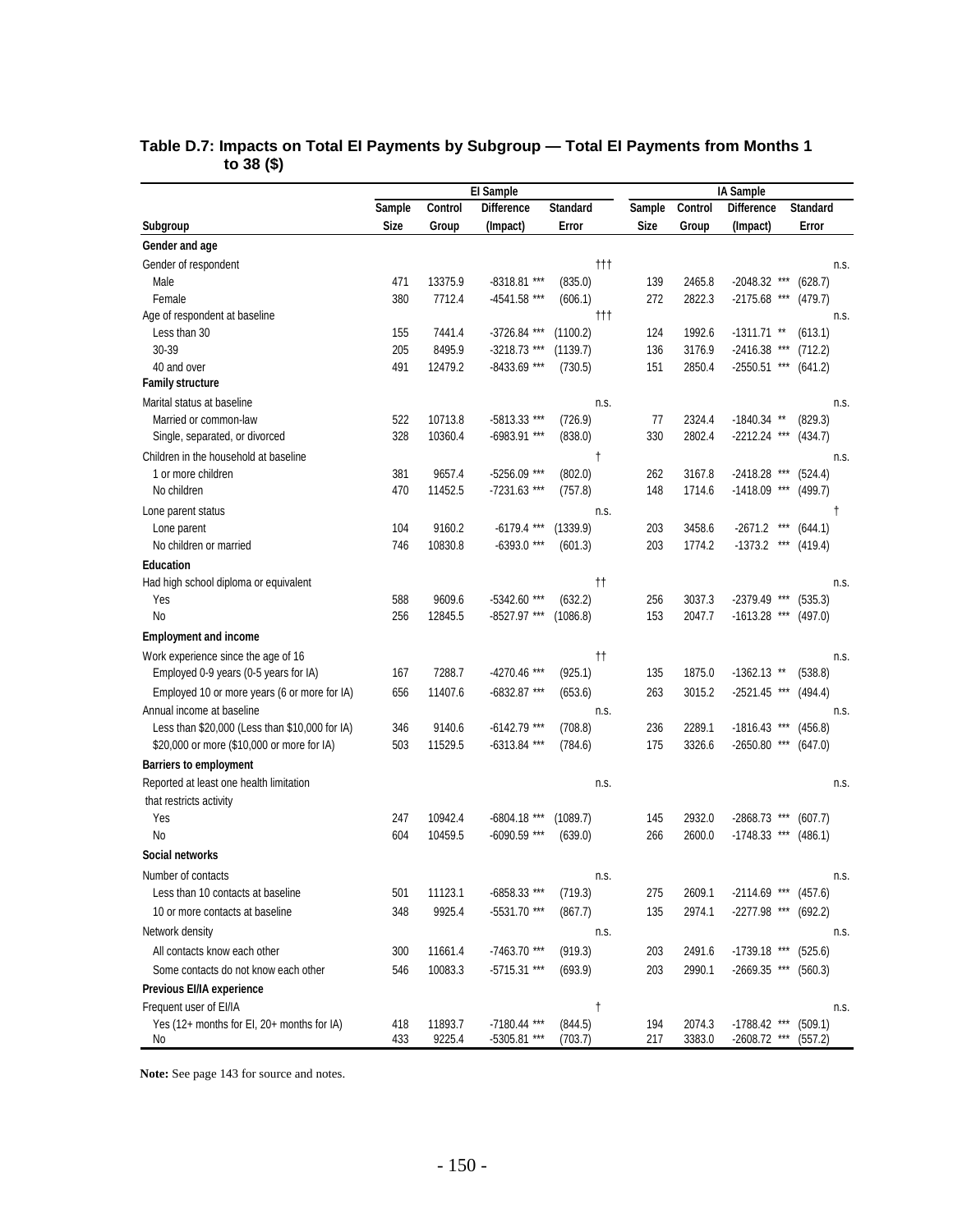|                                                                    | El Sample   |                 |                             |                            |  |             |                    |                               |                   |                            |
|--------------------------------------------------------------------|-------------|-----------------|-----------------------------|----------------------------|--|-------------|--------------------|-------------------------------|-------------------|----------------------------|
|                                                                    | Sample      | Control         | <b>Difference</b>           | <b>Standard</b>            |  | Sample      | Control            | <b>Difference</b>             |                   | <b>Standard</b>            |
| Subgroup                                                           | <b>Size</b> | Group           | (Impact)                    | Error                      |  | <b>Size</b> | Group              | (Impact)                      |                   | Error                      |
| Gender and age                                                     |             |                 |                             |                            |  |             |                    |                               |                   |                            |
| Gender of respondent                                               |             |                 |                             | n.s.                       |  |             |                    |                               |                   | n.s.                       |
| Male                                                               | 471         | 797.2           | $-638.08$ ***               | (193.6)                    |  | 139         | 12213.0            | $-9087.32$                    | $***$             | (1184.6)                   |
| Female                                                             | 380         | 1066.3          | $-860.75$ ***               | (284.1)                    |  | 272         | 13731.6            | $-8338.46$                    | ***               | (987.0)                    |
| Age of respondent at baseline                                      |             |                 |                             | Ħ                          |  |             |                    |                               |                   | n.s.                       |
| Less than 30                                                       | 155         | 1509.4          | -1309.65 ***                | (469.3)                    |  | 124         | 15360.8            | -10490.84                     | ***               | (1262.4)                   |
| 30-39                                                              | 205         | 1946.5          | $-1444.52$ ***              | (505.7)                    |  | 136         | 13197.1            | $-7993.51$                    | ***               | (1413.3)                   |
| 40 and over                                                        | 491         | 326.5           | -294.96 ***                 | (112.4)                    |  | 151         | 11608.5            | -7836.61                      | ***               | (1279.2)                   |
| <b>Family structure</b>                                            |             |                 |                             |                            |  |             |                    |                               |                   |                            |
| Marital status at baseline                                         |             |                 |                             | $^{\dagger\dagger\dagger}$ |  |             |                    |                               |                   | n.s.                       |
| Married or common-law                                              | 522         | 292.2           | $-132.50$                   | (143.7)                    |  | 77          | 15867.4            | $-10654.70$                   |                   | (2121.3)                   |
| Single, separated, or divorced                                     | 328         | 2002.7          | -1797.20 ***                | (349.7)                    |  | 330         | 12691.4            | $-8314.16$                    | ***               | (816.3)                    |
| Children in the household at baseline                              |             |                 |                             | n.s.                       |  |             |                    |                               |                   | n.s.                       |
| 1 or more children                                                 | 381         | 1256.4          | $-1026.02$ ***              | (289.5)                    |  | 262         | 14249.1            | $-8581.05$                    | ***               | (1030.3)                   |
| No children                                                        | 470         | 624.7           | $-484.11$ ***               | (185.5)                    |  | 148         | 11103.5            | $-8138.04$                    | ***               | (1066.1)                   |
| Lone parent status                                                 |             |                 |                             | $^{\dagger\dagger}$        |  |             |                    |                               |                   | n.s.                       |
| Lone parent                                                        | 104         | 3040.5          | $-2471.1$ ***               | (859.8)                    |  | 203         | 13364.1            | $-7432.5$                     | $***$             | (1133.9)                   |
| No children or married                                             | 746         | 562.5           | $-426.9$ ***                | (140.0)                    |  | 203         | 12985.9            | $-9479.1$                     | ***               | (1067.1)                   |
| <b>Education</b>                                                   |             |                 |                             |                            |  |             |                    |                               |                   |                            |
| Had high school diploma or equivalent                              |             |                 |                             | n.s.                       |  |             |                    |                               |                   | $^\dagger$                 |
| Yes                                                                | 588         | 739.9           | $-638.90$ ***               | (173.3)                    |  | 256         | 12368.7            | $-7622.18$                    |                   | (971.5)                    |
| N <sub>o</sub>                                                     | 256         | 1412.7          | $-1061.38$ ***              | (377.4)                    |  | 153         | 15092.7            | -10752.94 ***                 |                   | (1273.4)                   |
| <b>Employment and income</b>                                       |             |                 |                             |                            |  |             |                    |                               |                   |                            |
| Work experience since the age of 16                                |             |                 |                             | n.s.                       |  |             |                    |                               |                   | $^{\dagger\dagger\dagger}$ |
| Employed 0-9 years (0-5 years for IA)                              | 167         | 1247.5          | $-1090.05$ ***              | (393.9)                    |  | 135         | 18548.4            | $-12431.45$                   |                   | (1367.3)                   |
| Employed 10 or more years (6 or more for IA)                       | 656         | 851.7           | $-670.89$ ***               | (188.6)                    |  | 263         | 10960.8            | -7239.60                      |                   | (879.0)                    |
| Annual income at baseline                                          |             |                 |                             | $^{\dagger\dagger\dagger}$ |  |             |                    |                               |                   | n.s.                       |
| Less than \$20,000 (Less than \$10,000 for IA)                     | 346         | 1776.0          | -1587.56 ***                | (319.6)                    |  | 236         | 13199.2            | $-8659.51$                    | $***$             | (998.8)                    |
| \$20,000 or more (\$10,000 or more for IA)                         | 503         | 377.0           | $-205.38$                   | (165.1)                    |  | 175         | 13356.0            | $-8766.55$                    |                   | (1210.9)                   |
| <b>Barriers to employment</b>                                      |             |                 |                             |                            |  |             |                    |                               |                   |                            |
| Reported at least one health limitation<br>that restricts activity |             |                 |                             | n.s.                       |  |             |                    |                               |                   | n.s.                       |
| Yes                                                                | 247         | 700.8           | $-561.81**$                 | (268.4)                    |  | 145         | 12513.4            | $-9157.14$                    | ***               | (1135.1)                   |
| No                                                                 | 604         | 1010.7          | $-814.70$ ***               | (206.0)                    |  | 266         | 13646.5            | $-8386.88$                    | ***               | (1010.9)                   |
| Social networks                                                    |             |                 |                             |                            |  |             |                    |                               |                   |                            |
| Number of contacts                                                 |             |                 |                             | $^{\dagger\dagger}$        |  |             |                    |                               |                   | n.s.                       |
| Less than 10 contacts at baseline                                  | 501         | 1267.6          | $-1052.22$ ***              | (250.3)                    |  | 275         | 13354.9            | $-8381.65$                    | ***               | (962.4)                    |
| 10 or more contacts at baseline                                    | 348         | 514.9           | $-397.72$ **                | (182.4)                    |  | 135         | 13035.8            | -9279.80                      | $\star\star\star$ | (1282.9)                   |
| Network density                                                    |             |                 |                             | n.s.                       |  |             |                    |                               |                   | n.s.                       |
| All contacts know each other                                       | 300         | 1296.2          | -1027.46 ***                | (313.8)                    |  | 203         | 14350.5            | -9690.19                      | ***               | (1108.5)                   |
|                                                                    |             |                 |                             |                            |  |             |                    |                               | ***               |                            |
| Some contacts do not know each other                               | 546         | 717.2           | -595.41 ***                 | (186.0)                    |  | 203         | 11986.4            | $-7521.49$                    |                   | (1074.1)                   |
| Previous EI/IA experience                                          |             |                 |                             |                            |  |             |                    |                               |                   |                            |
| Frequent user of EI/IA                                             |             |                 |                             | $\dagger$                  |  |             |                    |                               |                   | t                          |
| Yes (12+ months for EI, 20+ months for IA)<br>No                   | 418<br>433  | 567.2<br>1306.8 | $-443.70**$<br>-1079.96 *** | (175.3)<br>(276.3)         |  | 194<br>217  | 14745.9<br>11704.8 | $-10025.73$ ***<br>$-7264.23$ | $***$             | (1144.0)<br>(1028.4)       |

#### **Table D.8: Impacts on Total IA Payments by Subgroup — Total IA Payments from Months 1 to 38 (\$)**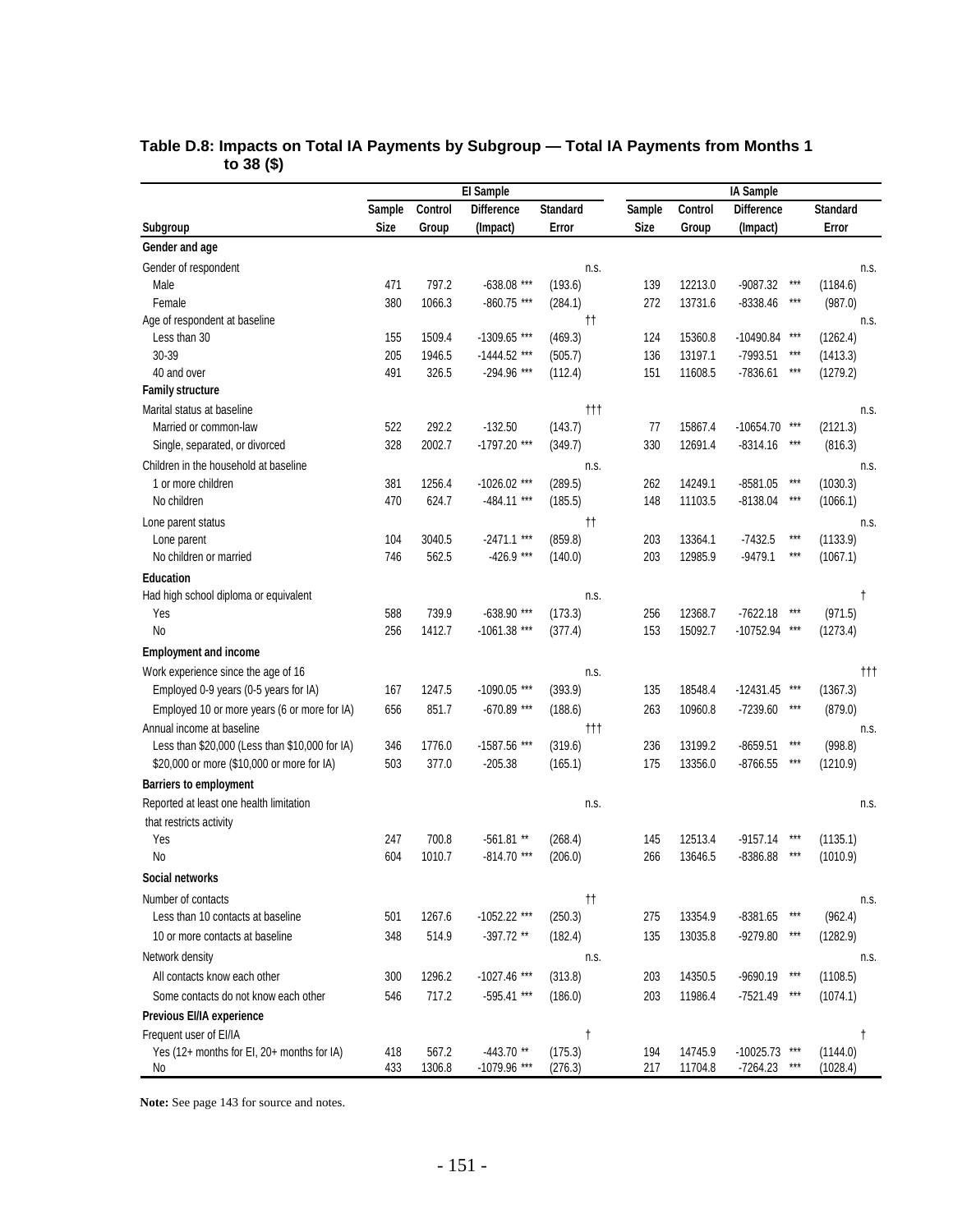|                                                                      | El Sample   |         |                   |                            |        |         | IA Sample         |                 |  |  |  |  |  |  |
|----------------------------------------------------------------------|-------------|---------|-------------------|----------------------------|--------|---------|-------------------|-----------------|--|--|--|--|--|--|
|                                                                      | Sample      | Control | <b>Difference</b> | <b>Standard</b>            | Sample | Control | <b>Difference</b> | <b>Standard</b> |  |  |  |  |  |  |
| Subgroup                                                             | <b>Size</b> | Group   | (Impact)          | Error                      | Size   | Group   | (Impact)          | Error           |  |  |  |  |  |  |
| Gender and age                                                       |             |         |                   |                            |        |         |                   |                 |  |  |  |  |  |  |
| Gender of respondent                                                 |             |         |                   | $^{\dagger\dagger}$        |        |         |                   | n.s.            |  |  |  |  |  |  |
| Male                                                                 | 429         | 7.0     | 0.0               | (0.8)                      | 123    | 7.8     | $-0.1$            | (2.2)           |  |  |  |  |  |  |
| Female                                                               | 340         | 5.9     | $2.6***$          | (0.9)                      | 260    | 5.5     | 0.8               | (0.8)           |  |  |  |  |  |  |
| Age of respondent at baseline                                        |             |         |                   | n.s.                       |        |         |                   | n.s.            |  |  |  |  |  |  |
| Less than 30                                                         | 141         | 8.1     | 2.5               | (2.1)                      | 116    | 5.5     | 0.7               | (2.0)           |  |  |  |  |  |  |
| 30-39                                                                | 188         | 6.4     | $2.5 *$           | (1.4)                      | 130    | 6.7     | 0.1               | (1.4)           |  |  |  |  |  |  |
| 40 and over                                                          | 440         | 5.9     | $0.3\,$           | (0.6)                      | 137    | 6.1     | 1.1               | (1.4)           |  |  |  |  |  |  |
| <b>Family structure</b>                                              |             |         |                   |                            |        |         |                   |                 |  |  |  |  |  |  |
| Marital status at baseline                                           |             |         |                   | n.s.                       |        |         |                   | n.s.            |  |  |  |  |  |  |
| Married or common-law                                                | 469         | 6.4     | 0.7               | (0.8)                      | 71     | 8.7     | $-2.7$            | (2.7)           |  |  |  |  |  |  |
| Single, separated, or divorced                                       | 300         | 6.5     | $1.9 *$           | (1.0)                      | 308    | 5.7     | 1.1               | (0.9)           |  |  |  |  |  |  |
| Children in the household at baseline                                |             |         |                   | $^{\dagger\dagger}$        |        |         |                   | n.s.            |  |  |  |  |  |  |
| 1 or more children                                                   | 350         | 6.3     | $2.8***$          | (1.1)                      | 250    | 6.3     | $-0.1$            | (1.1)           |  |  |  |  |  |  |
| No children                                                          | 419         | 6.5     | 0.0               | (0.7)                      | 132    | 5.9     | 1.8               | (1.6)           |  |  |  |  |  |  |
| Lone parent status                                                   |             |         |                   | $^{\dagger\dagger\dagger}$ |        |         |                   | n.s.            |  |  |  |  |  |  |
| Lone parent                                                          | 98          | 5.4     | $5.9***$          | (1.9)                      | 194    | 5.7     | 0.3               | (1.1)           |  |  |  |  |  |  |
| No children or married                                               | 671         | 6.6     | 0.6               | (0.7)                      | 184    | 6.9     | 0.3               | (1.5)           |  |  |  |  |  |  |
| <b>Education</b>                                                     |             |         |                   |                            |        |         |                   |                 |  |  |  |  |  |  |
| Had high school diploma or equivalent                                |             |         |                   | $^{\dagger}$               |        |         |                   | n.s.            |  |  |  |  |  |  |
| Yes                                                                  | 540         | 6.4     | $1.8***$          | (0.8)                      | 236    | 6.1     | 1.2               | (1.0)           |  |  |  |  |  |  |
| <b>No</b>                                                            | 224         | 6.6     | $-0.4$            | (1.0)                      | 145    | 6.2     | $-0.1$            | (1.7)           |  |  |  |  |  |  |
| <b>Employment and income</b>                                         |             |         |                   |                            |        |         |                   |                 |  |  |  |  |  |  |
| Work experience since the age of 16                                  |             |         |                   | n.s.                       |        |         |                   | n.s.            |  |  |  |  |  |  |
| Employed 0-9 years (0-5 years for IA)                                | 154         | 7.1     | $3.3*$            | (1.9)                      | 124    | 6.7     | 0.8               | (2.1)           |  |  |  |  |  |  |
| Employed 10 or more years (6 or more for IA)                         | 591         | 6.3     | 0.6               | (0.6)                      | 247    | 5.8     | 0.5               | (0.8)           |  |  |  |  |  |  |
| Annual income at baseline                                            |             |         |                   | $^{\dagger\dagger}$        |        |         |                   | n.s.            |  |  |  |  |  |  |
| Less than \$20,000 (Less than \$10,000 for IA)                       | 316         | 5.3     | $2.9***$          | (0.9)                      | 218    | 6.3     | 0.1               | (1.3)           |  |  |  |  |  |  |
| \$20,000 or more (\$10,000 or more for IA)                           | 451         | 7.2     | $-0.1$            | (0.9)                      | 165    | 5.9     | 1.3               | (1.2)           |  |  |  |  |  |  |
| <b>Barriers to employment</b>                                        |             |         |                   |                            |        |         |                   |                 |  |  |  |  |  |  |
| Reported at least one health limitation                              |             |         |                   | n.s.                       |        |         |                   | n.s.            |  |  |  |  |  |  |
| that restricts activity                                              |             |         |                   |                            |        |         |                   |                 |  |  |  |  |  |  |
| Yes                                                                  | 219         | 6.3     | 0.4               | (0.9)                      | 130    | 5.4     | 2.1               | (1.3)           |  |  |  |  |  |  |
| No                                                                   | 550         | 6.5     | $1.6***$          | (0.8)                      | 253    | 6.5     | $-0.1$            | (1.2)           |  |  |  |  |  |  |
| Social networks                                                      |             |         |                   |                            |        |         |                   |                 |  |  |  |  |  |  |
| Number of contacts                                                   |             |         |                   | n.s.                       |        |         |                   | n.s.            |  |  |  |  |  |  |
| Less than 10 contacts at baseline                                    | 450         | 5.3     | $0.7\,$           | (0.7)                      | 254    | 5.5     | $-0.3$            | (1.1)           |  |  |  |  |  |  |
| 10 or more contacts at baseline                                      | 317         | 7.9     | $2.3**$           | (1.1)                      | 129    | 7.4     | 2.3               | (1.6)           |  |  |  |  |  |  |
| Network density                                                      |             |         |                   | $^{\dagger\dagger}$        |        |         |                   | tt.             |  |  |  |  |  |  |
| All contacts know each other                                         | 279         | 6.9     | $-0.6$            | (1.1)                      | 189    | 7.0     | $-1.5$            | (1.4)           |  |  |  |  |  |  |
| Some contacts do not know each other                                 | 486         |         | $2.3***$          | (0.8)                      |        |         | 2.7               | $\star\star$    |  |  |  |  |  |  |
|                                                                      |             | 6.3     |                   |                            | 191    | 5.3     |                   | (1.1)           |  |  |  |  |  |  |
| Previous EI/IA experience                                            |             |         |                   |                            |        |         |                   |                 |  |  |  |  |  |  |
| Frequent user of EI/IA<br>Yes (12+ months for EI, 20+ months for IA) | 370         | 6.2     | 0.6               | n.s.<br>(0.7)              | 185    | 5.6     | 2.1               | n.s.<br>(1.4)   |  |  |  |  |  |  |
| No                                                                   | 399         | 6.7     | 1.6               | (1.0)                      | 198    | 6.7     | $-0.7$            | (1.1)           |  |  |  |  |  |  |

#### **Table D.9: Impacts on Total Contacts who Can Help Find a Job by Subgroup — Average Number of Contacts**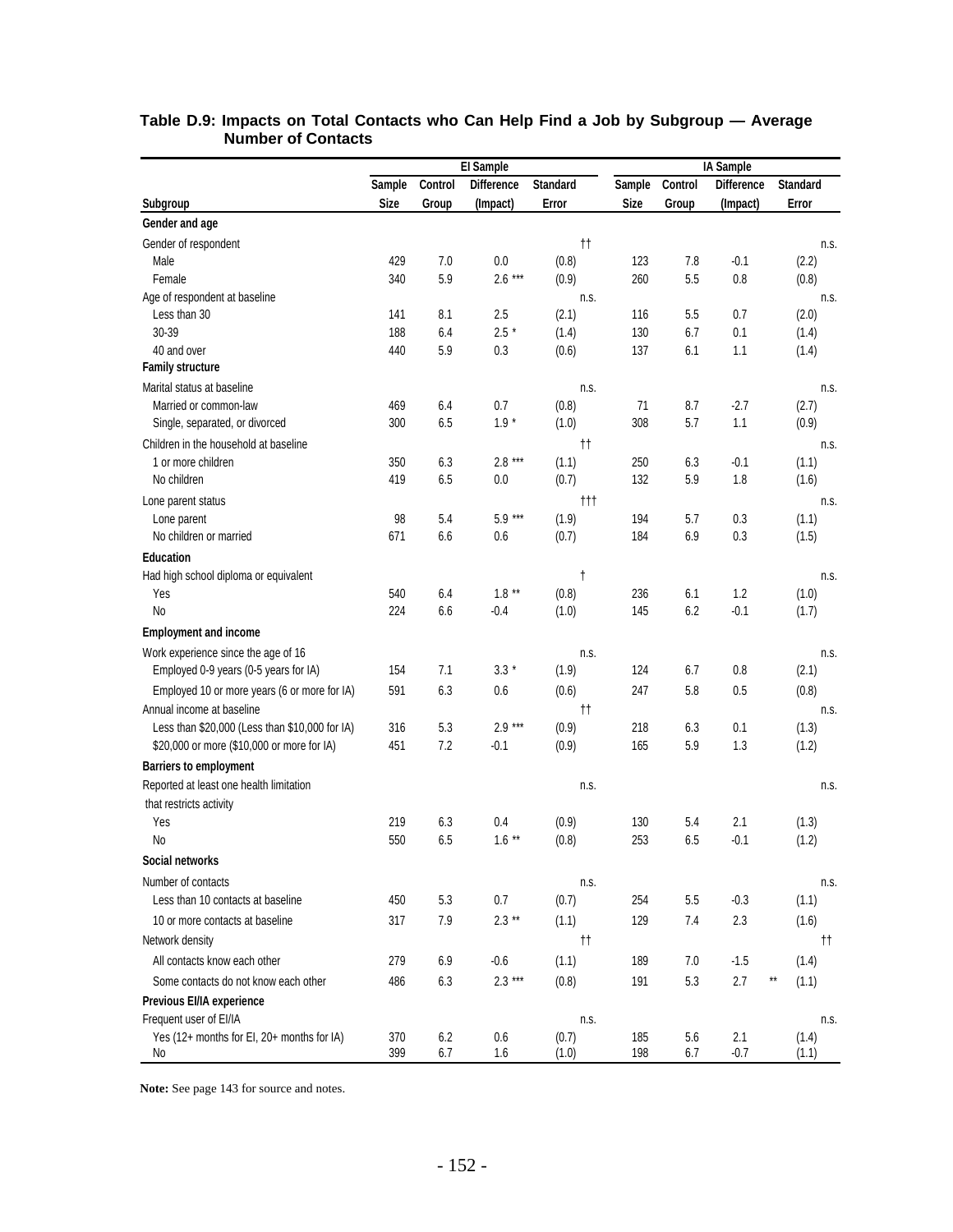| Percentage that do not make a detailed plan before tackling a complex problem (%) |        |         | <b>El Sample</b>    |                     |             |         | IA Sample         |       |                            |
|-----------------------------------------------------------------------------------|--------|---------|---------------------|---------------------|-------------|---------|-------------------|-------|----------------------------|
|                                                                                   | Sample | Control | Difference Standard |                     | Sample      | Control | <b>Difference</b> |       | <b>Standard</b>            |
| Subgroup                                                                          | Size   | Group   | (Impact)            | Error               | <b>Size</b> | Group   | (Impact)          |       | Error                      |
| Gender and age                                                                    |        |         |                     |                     |             |         |                   |       |                            |
|                                                                                   |        |         |                     |                     |             |         |                   |       |                            |
| Gender of respondent                                                              | 453    | 14.6    | 0.4                 | n.s.                |             | 25.9    | $-4.5$            |       | $^{\dagger\dagger}$        |
| Male                                                                              | 368    |         |                     | (3.4)               | 133<br>267  |         |                   | $***$ | (7.4)<br>(5.0)             |
| Female<br>Age of respondent at baseline                                           |        | 22.2    | 3.7                 | (4.5)<br>n.s.       |             | 14.1    | 14.7              |       |                            |
| Less than 30                                                                      | 150    | 18.4    | $-2.2$              | (6.2)               | 121         | 19.3    | 10.4              |       | n.s.<br>(7.9)              |
| 30-39                                                                             | 195    | 25.3    | $-0.3$              | (6.3)               | 135         | 15.9    | 9.8               |       | (7.0)                      |
| 40 and over                                                                       | 476    | 15.5    | 2.5                 | (3.4)               | 144         | 17.9    | 5.5               |       | (6.8)                      |
| <b>Family structure</b>                                                           |        |         |                     |                     |             |         |                   |       |                            |
| Marital status at baseline                                                        |        |         |                     | n.s.                |             |         |                   |       | n.s.                       |
| Married or common-law                                                             | 504    | 18.6    | 1.0                 | (3.5)               | 74          | 20.0    | 0.5               |       | (9.7)                      |
| Single, separated, or divorced                                                    | 317    | 17.9    | 1.3                 | (4.4)               | 322         | 17.3    | 10.8              | $***$ | (4.6)                      |
| Children in the household at baseline                                             |        |         |                     |                     |             |         |                   |       |                            |
| 1 or more children                                                                | 369    | 21.2    | $-4.2$              | t<br>(4.1)          | 255         | 15.9    | 7.7               |       | n.s.                       |
| No children                                                                       | 452    | 15.5    | 5.5                 | (3.7)               | 144         | 21.3    | 7.6               |       | (5.0)<br>(7.4)             |
|                                                                                   |        |         |                     |                     |             |         |                   |       |                            |
| Lone parent status                                                                |        |         |                     | $^{\dagger\dagger}$ |             |         |                   | $***$ | n.s.                       |
| Lone parent                                                                       | 102    | 18.3    | $-13.6$ **          | (6.6)               | 197         | 14.8    | 13.3              |       | (5.8)                      |
| No children or married                                                            | 719    | 18.3    | 2.7                 | (3.0)               | 198         | 21.4    | 3.1               |       | (6.1)                      |
| Education                                                                         |        |         |                     |                     |             |         |                   |       |                            |
| Had high school diploma or equivalent                                             |        |         |                     | n.s.                |             |         |                   |       | n.s.                       |
| Yes                                                                               | 569    | 18.5    | 1.0                 | (3.3)               | 247         | 14.8    | 8.7               |       | (5.0)                      |
| No                                                                                | 245    | 18.4    | 1.4                 | (5.1)               | 151         | 23.1    | 7.2               |       | (7.3)                      |
| <b>Employment and income</b>                                                      |        |         |                     |                     |             |         |                   |       |                            |
| Work experience since the age of 16                                               |        |         |                     | $^\dagger$          |             |         |                   |       | n.s.                       |
| Employed 0-9 years (0-5 years for IA)                                             | 164    | 23.8    | $-8.3$              | (6.2)               | 131         | 17.5    | 6.8               |       | (7.3)                      |
| Employed 10 or more years (6 or more for IA)                                      | 629    | 16.8    | 4.2                 | (3.1)               | 256         | 17.1    | 8.9               | ×     | (5.1)                      |
| Annual income at baseline                                                         |        |         |                     | n.s.                |             |         |                   |       | n.s.                       |
| Less than \$20,000 (Less than \$10,000 for IA)                                    | 336    | 22.4    | $-3.6$              | (4.4)               | 228         | 21.2    | 4.0               |       | (5.6)                      |
| \$20,000 or more (\$10,000 or more for IA)                                        | 483    | 15.6    | 3.9                 | (3.5)               | 172         | 12.5    | 14.7              | $***$ | (6.1)                      |
| <b>Barriers to employment</b>                                                     |        |         |                     |                     |             |         |                   |       |                            |
| Reported at least one health limitation                                           |        |         |                     | n.s.                |             |         |                   |       | n.s.                       |
| that restricts activity                                                           |        |         |                     |                     |             |         |                   |       |                            |
| Yes                                                                               | 237    | 19.4    | 4.5                 | (5.4)               | 137         | 22.2    | 3.5               |       | (7.4)                      |
| No                                                                                | 584    | 17.9    | $-0.6$              | (3.2)               | 263         | 15.4    | 10.9              | $***$ | (5.0)                      |
| Social networks                                                                   |        |         |                     |                     |             |         |                   |       |                            |
| Number of contacts                                                                |        |         |                     | n.s.                |             |         |                   |       | n.s.                       |
| Less than 10 contacts at baseline                                                 | 483    | 17.6    | 2.6                 | (3.6)               | 266         | 18.6    | 8.4               |       | (5.2)                      |
| 10 or more contacts at baseline                                                   | 336    | 19.2    | $-1.0$              |                     | 134         | 15.6    | 8.7               |       |                            |
|                                                                                   |        |         |                     | (4.3)               |             |         |                   |       | (7.0)                      |
| Network density                                                                   |        |         |                     | n.s.                |             |         |                   |       | $^{\dagger\dagger\dagger}$ |
| All contacts know each other                                                      | 292    | 19.5    | $-4.1$              | (4.5)               | 199         | 18.6    | $-2.9$            |       | (5.4)                      |
| Some contacts do not know each other                                              | 524    | 17.6    | 4.6                 | (3.5)               | 198         | 16.8    | 20.1              | $***$ | (6.2)                      |
| Previous EI/IA experience                                                         |        |         |                     |                     |             |         |                   |       |                            |
| Frequent user of EI/IA                                                            |        |         |                     | n.s.                |             |         |                   |       | n.s.                       |
| Yes (12+ months for EI, 20+ months for IA)                                        | 397    | 18.1    | 4.6                 | (4.1)               | 189         | 13.3    | 13.1              | $***$ | (5.7)                      |
| No                                                                                | 424    | 18.6    | $-2.0$              | (3.7)               | 211         | 22.1    | 3.8               |       | (6.0)                      |

# **Table D.10: Impacts on Working Skills by Subgroup — Problem-Solving Skills**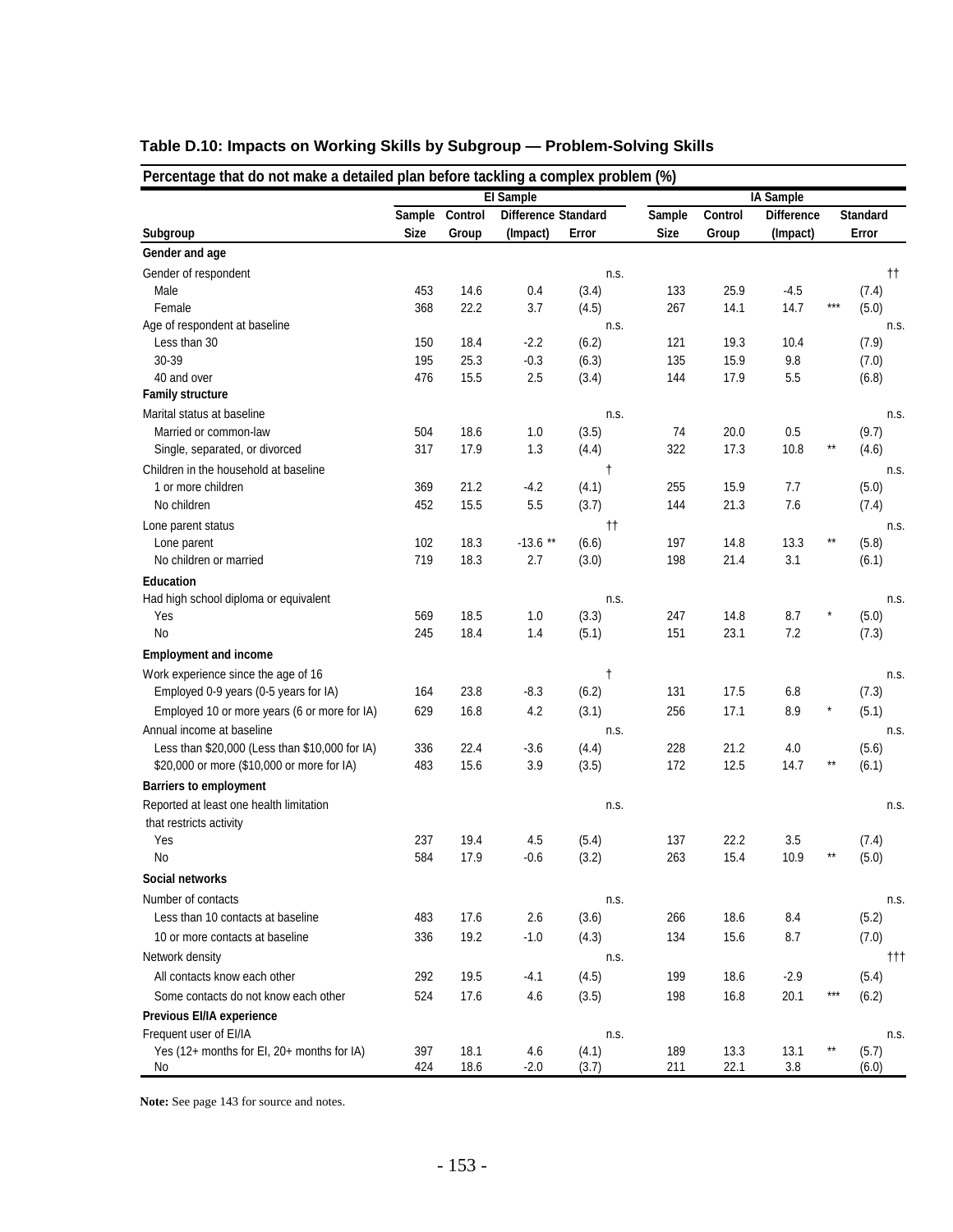|                                                |             |         | El Sample         |                            | IA Sample   |         |                   |                       |  |  |
|------------------------------------------------|-------------|---------|-------------------|----------------------------|-------------|---------|-------------------|-----------------------|--|--|
|                                                | Sample      | Control | <b>Difference</b> | <b>Standard</b>            | Sample      | Control | <b>Difference</b> | <b>Standard</b>       |  |  |
| Subgroup                                       | <b>Size</b> | Group   | (Impact)          | Error                      | <b>Size</b> | Group   | (Impact)          | Error                 |  |  |
| Gender and age                                 |             |         |                   |                            |             |         |                   |                       |  |  |
| Gender of respondent                           |             |         |                   | n.s.                       |             |         |                   | n.s.                  |  |  |
| Male                                           | 450         | 76.4    | $7.3*$            | (3.8)                      | 132         | 77.2    | 0.1               | (7.4)                 |  |  |
| Female                                         | 367         | 85.5    | 4.7               | (3.4)                      | 268         | 85.4    | $-6.8$            | (4.7)                 |  |  |
| Age of respondent at baseline                  |             |         |                   | n.s.                       |             |         |                   | n.s.                  |  |  |
| Less than 30                                   | 151         | 83.1    | 4.7               | (5.8)                      | 122         | 86.2    | $-3.4$            | (6.6)                 |  |  |
| 30-39                                          | 195         | 80.2    | 5.4               | (5.4)                      | 134         | 78.3    | 0.2               | (7.2)                 |  |  |
| 40 and over                                    | 471         | 80.4    | $5.9 *$           | (3.4)                      | 144         | 85.1    | $-11.1$           | (6.8)                 |  |  |
| <b>Family structure</b>                        |             |         |                   |                            |             |         |                   |                       |  |  |
| Marital status at baseline                     |             |         |                   | n.s.                       |             |         |                   | n.s.                  |  |  |
| Married or common-law                          | 499         | 84.6    | 3.2               | (3.1)                      | 74          | 83.3    | $-1.5$            | (9.1)                 |  |  |
| Single, separated, or divorced                 | 318         | 74.7    | $9.6***$          | (4.5)                      | 322         | 82.8    | $-6.1$            | (4.5)                 |  |  |
| Children in the household at baseline          |             |         |                   | n.s.                       |             |         |                   | n.s.                  |  |  |
| 1 or more children                             | 369         | 83.0    | 5.6               | (3.7)                      | 256         | 85.1    | $-3.1$            | (4.7)                 |  |  |
| No Children                                    | 448         | 78.8    | $6.0*$            | (3.6)                      | 143         | 78.3    | $-6.0$            | (7.4)                 |  |  |
| Lone parent status                             |             |         |                   | n.s.                       |             |         |                   | n.s.                  |  |  |
| Lone parent                                    | 103         | 82.0    | $13.3**$          | (6.6)                      | 198         | 84.6    | $-3.9$            | (5.4)                 |  |  |
| No children or married                         | 714         | 80.7    | $4.7 *$           | (2.8)                      | 197         | 80.7    | $-5.3$            | (6.0)                 |  |  |
| <b>Education</b>                               |             |         |                   |                            |             |         |                   |                       |  |  |
| Had high school diploma or equivalent          |             |         |                   | $^{\dagger\dagger\dagger}$ |             |         |                   | n.s.                  |  |  |
| Yes                                            | 567         | 84.7    | $0.0\,$           | (3.0)                      | 248         | 85.3    | $-4.6$            | (4.8)                 |  |  |
| No                                             | 243         | 73.0    | $16.8***$         | (4.9)                      | 150         | 78.5    | $-4.3$            | (7.1)                 |  |  |
| <b>Employment and income</b>                   |             |         |                   |                            |             |         |                   |                       |  |  |
| Work experience since the age of 16            |             |         |                   | $^{\dagger\dagger}$        |             |         |                   | n.s.                  |  |  |
| Employed 0-9 years (0-5 years for IA)          | 164         | 73.8    | $16.7***$         | (5.9)                      | 132         | 81.4    | $-0.5$            | (6.9)                 |  |  |
| Employed 10 or more years (6 or more for IA)   | 627         | 82.2    | 2.6               | (3.0)                      | 256         | 83.0    | $-5.8$            | (5.0)                 |  |  |
| Annual income at baseline                      |             |         |                   | n.s.                       |             |         |                   | n.s.                  |  |  |
| Less than \$20,000 (Less than \$10,000 for IA) | 336         | 77.1    | $8.4**$           | (4.2)                      | 228         | 81.6    | $-1.8$            | (5.3)                 |  |  |
| \$20,000 or more (\$10,000 or more for IA)     | 479         | 83.4    | 3.5               | (3.3)                      | 172         | 85.0    | $-8.9$            | (6.1)                 |  |  |
| <b>Barriers to employment</b>                  |             |         |                   |                            |             |         |                   |                       |  |  |
|                                                |             |         |                   |                            |             |         |                   |                       |  |  |
| Reported at least one health limitation        |             |         |                   | n.s.                       |             |         |                   | n.s.                  |  |  |
| that restricts activity<br>Yes                 | 236         | 73.8    | 6.7               |                            | 139         | 87.7    | $-12.0$           |                       |  |  |
| No                                             | 581         | 83.4    | $5.7**$           | (5.5)<br>(2.9)             | 261         | 80.6    | $-1.1$            | (6.6)                 |  |  |
|                                                |             |         |                   |                            |             |         |                   | (5.0)                 |  |  |
| Social networks                                |             |         |                   |                            |             |         |                   |                       |  |  |
| Number of contacts                             |             |         |                   | n.s.                       |             |         |                   | n.s.                  |  |  |
| Less than 10 contacts at baseline              | 481         | 78.6    | 5.6               | (3.5)                      | 266         | 82.3    | $-5.8$            | (5.0)                 |  |  |
| 10 or more contacts at baseline                | 334         | 83.6    | $6.2*$            | (3.7)                      | 134         | 84.4    | $-3.0$            | (6.6)                 |  |  |
| Network density                                |             |         |                   | n.s.                       |             |         |                   | tt.                   |  |  |
| All contacts know each other                   | 290         | 78.9    | $9.2**$           | (4.3)                      | 199         | 78.4    | 5.0               | (5.6)                 |  |  |
| Some contacts do not know each other           | 522         | 82.0    | 3.2               | (3.3)                      | 198         | 87.5    | $-14.0$           | $\star\star$<br>(5.6) |  |  |
| Previous EI/IA experience                      |             |         |                   |                            |             |         |                   |                       |  |  |
| Frequent user of EI/IA                         |             |         |                   | $^{\dagger\dagger}$        |             |         |                   | n.s.                  |  |  |
| Yes (12+ months for EI, 20+ months for IA)     | 392         | 81.7    | $-0.7$            | (3.9)                      | 190         | 81.8    | $-1.6$            | (5.7)                 |  |  |
| No                                             | 425         | 80.0    | $10.9***$         | (3.4)                      | 210         | 84.2    | $-7.7$            | (5.6)                 |  |  |

# **Table D.11: Impacts on Working Skills by Subgroup — Systems Thinking**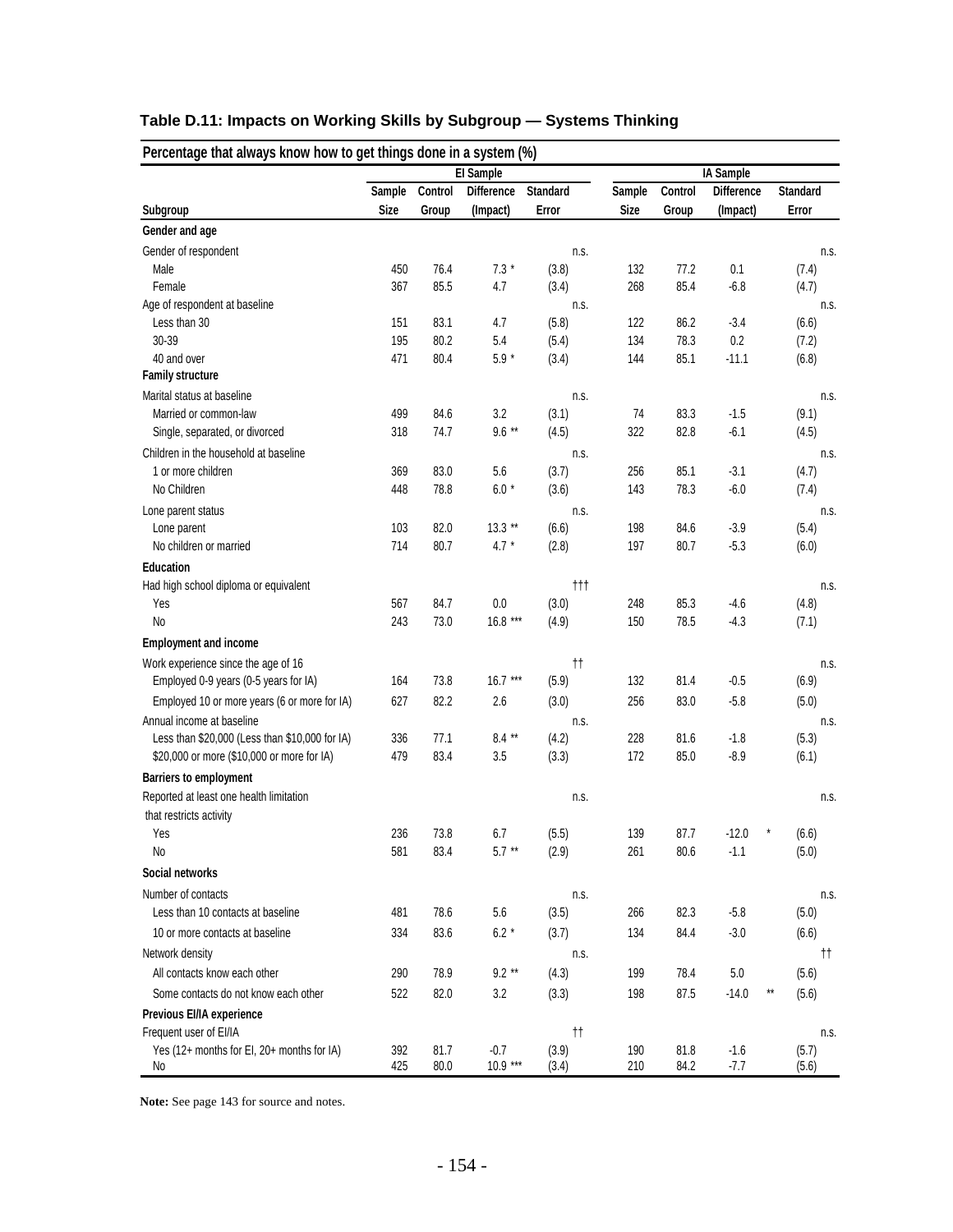|                                                  |             |                | El Sample         |                     | IA Sample   |            |                   |                 |  |  |
|--------------------------------------------------|-------------|----------------|-------------------|---------------------|-------------|------------|-------------------|-----------------|--|--|
|                                                  | Sample      | Control        | <b>Difference</b> | <b>Standard</b>     | Sample      | Control    | <b>Difference</b> | <b>Standard</b> |  |  |
| Subgroup                                         | <b>Size</b> | Group          | (Impact)          | Error               | <b>Size</b> | Group      | (Impact)          | Error           |  |  |
| Gender and age                                   |             |                |                   |                     |             |            |                   |                 |  |  |
| Gender of respondent                             |             |                |                   | n.s.                |             |            |                   |                 |  |  |
| Male                                             | 461         | 1.5            | 0.1               | (1.2)               | 133         | 0.0        | 0.0               |                 |  |  |
| Female                                           | 373         | 2.5            | 2.1               | (1.9)               | 261         | 1.5        | 3.1               | (2.1)           |  |  |
| Age of respondent at baseline                    |             |                |                   | n.s.                |             |            |                   | Ť               |  |  |
| Less than 30                                     | 147         | 2.7            | 5.5               | (3.7)               | 112         | 0.0        | 5.1               | ×<br>(3.0)      |  |  |
| 30-39                                            | 200         | 2.2            | 0.6               | (2.2)               | 132         | 1.5        | 3.1               | (3.0)           |  |  |
| 40 and over                                      | 487         | 1.7            | $-0.5$            | (1.1)               | 150         | 1.4        | $-1.4$            | (1.3)           |  |  |
| <b>Family structure</b>                          |             |                |                   |                     |             |            |                   |                 |  |  |
| Marital status at baseline                       |             |                |                   | $^\dagger$          |             |            |                   |                 |  |  |
| Married or commonlaw                             | 516         | 2.8            | $-0.9$            | (1.3)               | 74          | 0.0        | 0.0               |                 |  |  |
| Single, separated, or divorced                   | 318         | 0.7            | $3.4 *$           | (1.8)               | 316         | 1.2        | 2.6               | (1.8)           |  |  |
| Children in the household at baseline            |             |                |                   | n.s.                |             |            |                   | n.s.            |  |  |
| 1 or more children                               | 378         | 2.6            | 0.2               | (1.7)               | 251         | 1.5        | 2.6               | (2.1)           |  |  |
| No children                                      | 456         | 1.5            | 1.3               | (1.4)               | 142         | 0.0        | 1.2               | (1.4)           |  |  |
| Lone parent status                               |             |                |                   | n.s.                |             |            |                   | n.s.            |  |  |
| Lone parent                                      | 103         | 0.0            | 2.3               | (2.0)               | 194         | 1.9        | 4.0               | (2.7)           |  |  |
| No children or married                           | 731         | 2.4            | 0.5               | (1.2)               | 195         | 0.0        | 0.9               | (1.0)           |  |  |
| <b>Education</b>                                 |             |                |                   |                     |             |            |                   |                 |  |  |
| Had high school diploma or equivalent            |             |                |                   | n.s.                |             |            |                   | n.s.            |  |  |
| Yes                                              | 578         | 2.5            | 0.9               | (1.4)               | 249         | 1.5        | 2.8               | (2.1)           |  |  |
| No                                               | 249         | 0.9            | 0.6               | (1.4)               | 143         | 0.0        | 1.2               | (1.4)           |  |  |
| <b>Employment and income</b>                     |             |                |                   |                     |             |            |                   |                 |  |  |
| Work experience since the age of 16              |             |                |                   | n.s.                |             |            |                   | n.s.            |  |  |
| Employed 0-9 years (0-5 years for IA)            | 160         | 1.3            | 4.8               | (3.0)               | 130         | 0.0        | 5.5               | (3.0)           |  |  |
| Employed 10 or more years (6 or more for IA)     | 646         | 2.2            | $-0.1$            | (1.2)               | 252         | 1.6        | 0.1               | (1.6)           |  |  |
| Annual income at baseline                        |             |                |                   | $^{\dagger\dagger}$ |             |            |                   | n.s.            |  |  |
| Less than \$20,000 (Less than \$10,000 for IA)   | 339         | 0.0            | $3.3**$           | (1.4)               | 223         | 0.9        | 1.8               | (1.8)           |  |  |
| \$20,000 or more (\$10,000 or more for IA)       | 493         | 3.3            | $-0.9$            | (1.5)               | 171         | 1.3        | 2.1               | (2.3)           |  |  |
| <b>Barriers to employment</b>                    |             |                |                   |                     |             |            |                   |                 |  |  |
| Reported at least one health limitation          |             |                |                   |                     |             |            |                   | n.s.            |  |  |
| that restricts activity                          |             |                |                   |                     |             |            |                   |                 |  |  |
| Yes                                              | 242         | 1.0            | 2.7               | (2.0)               | 139         | 3.1        | $-0.4$            | (2.9)           |  |  |
| No                                               | 592         | 2.4            | 0.0               | (0.0)               | 255         | 0.0        | 3.1               | (1.6)           |  |  |
| Social networks                                  |             |                |                   |                     |             |            |                   |                 |  |  |
| Number of contacts                               |             |                |                   | n.s.                |             |            |                   |                 |  |  |
| Less than 10 contacts at baseline                | 491         | 2.3            | 0.7               | (1.5)               | 263         | 1.5        | 3.0               | (2.1)           |  |  |
| 10 or more contacts at baseline                  | 341         | 1.7            | 0.8               | (1.5)               | 130         | $0.0\,$    | 0.0               |                 |  |  |
| Network density                                  |             |                |                   | n.s.                |             |            |                   | n.s.            |  |  |
| All contacts know each other                     | 295         | 0.8            | 2.2               | (1.7)               | 195         | 1.0        | 3.1               | (2.3)           |  |  |
|                                                  |             |                |                   |                     |             |            |                   |                 |  |  |
| Some contacts do not know each other             | 535         | 2.6            | 0.1               | (1.4)               | 194         | 1.1        | 0.9               | (1.8)           |  |  |
| Previous EI/IA experience                        |             |                |                   |                     |             |            |                   |                 |  |  |
| Frequent user of EI/IA                           |             |                |                   | n.s.                |             |            |                   | n.s.            |  |  |
| Yes (12+ months for EI, 20+ months for IA)<br>No | 408<br>426  | 1.0<br>$3.0\,$ | $-0.5$<br>$1.8$   | (0.9)<br>(1.9)      | 187<br>207  | 1.0<br>1.1 | 0.1<br>3.4        | (1.5)<br>(2.3)  |  |  |

#### **Table D.12: Impacts on Mobility by Subgroup — Participants who Moved Outside Cape Breton (%)**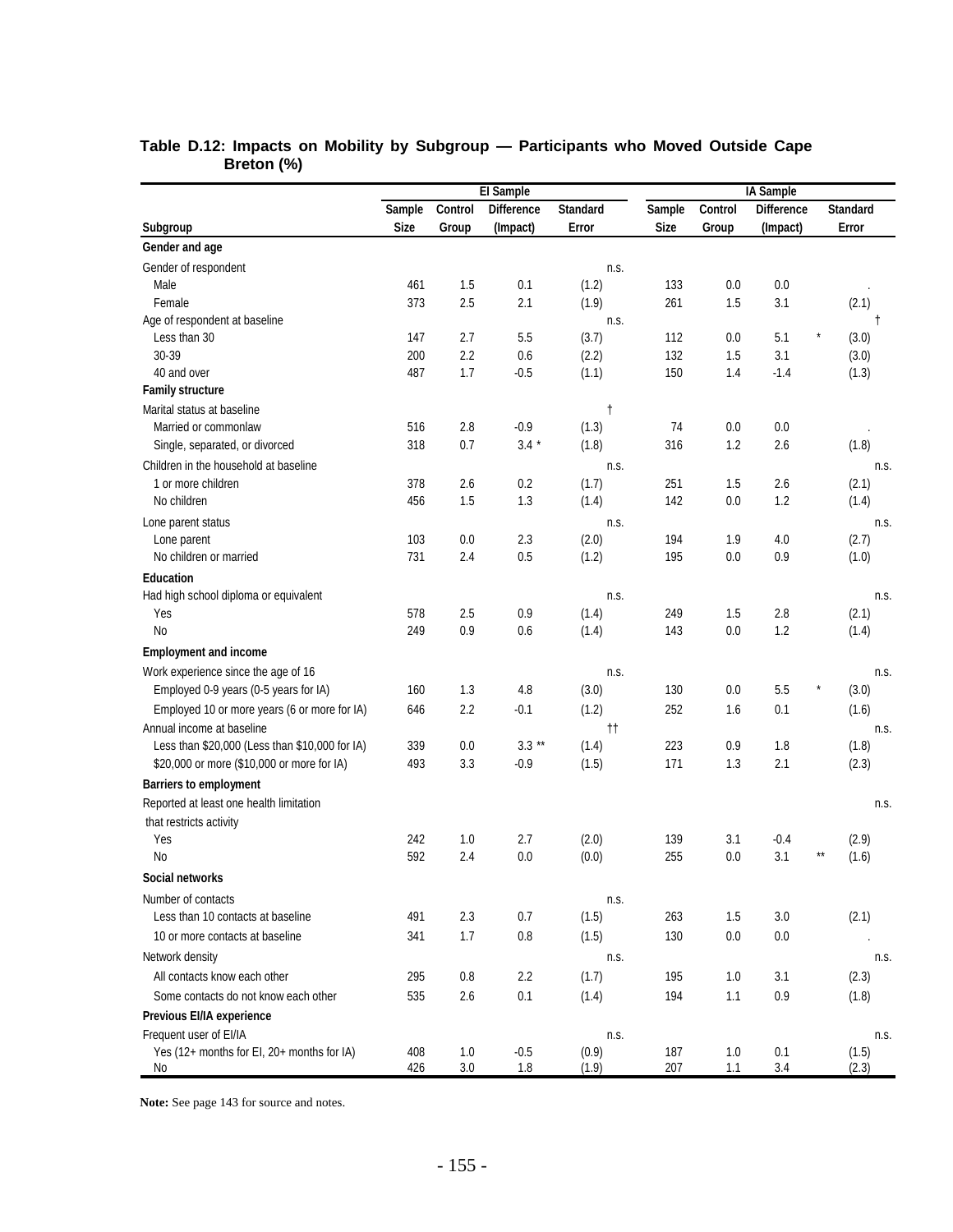|                                                  | El Sample   |              |                      |                 |             |              | <b>IA</b> Sample   |                         |  |  |  |  |
|--------------------------------------------------|-------------|--------------|----------------------|-----------------|-------------|--------------|--------------------|-------------------------|--|--|--|--|
|                                                  | Sample      | Control      | <b>Difference</b>    | <b>Standard</b> | Sample      | Control      | <b>Difference</b>  | <b>Standard</b>         |  |  |  |  |
| Subgroup                                         | <b>Size</b> | Group        | (Impact)             | Error           | <b>Size</b> | Group        | (Impact)           | Error                   |  |  |  |  |
| Gender and age                                   |             |              |                      |                 |             |              |                    |                         |  |  |  |  |
| Gender of respondent                             |             |              |                      | n.s.            |             |              |                    | n.s.                    |  |  |  |  |
| Male                                             | 470         | 72.6         | $-11.5***$           | (4.4)           | 137         | 85.3         | $-23.4$            | $***$<br>(7.5)          |  |  |  |  |
| Female                                           | 378         | 54.0         | $-12.5$ **           | (5.1)           | 270         | 68.1         | $-21.9$            | $***$<br>(5.9)          |  |  |  |  |
| Age of respondent at baseline                    |             |              |                      | n.s.            |             |              |                    | n.s.                    |  |  |  |  |
| Less than 30                                     | 153         | 63.3         | $-13.3*$             | (8.0)           | 124         | 72.9         | $-8.3$             | (8.4)                   |  |  |  |  |
| 30-39                                            | 205         | 65.3         | $-7.1$               | (6.8)           | 134         | 71.0         | $-31.0$            | $***$<br>(8.2)          |  |  |  |  |
| 40 and over                                      | 490         | 62.7         | $-10.7$ **           | (4.5)           | 149         | 76.1         | $-24.8$            | $***$<br>(7.7)          |  |  |  |  |
| <b>Family structure</b>                          |             |              |                      |                 |             |              |                    |                         |  |  |  |  |
| Marital status at baseline                       |             |              |                      | n.s.            |             |              |                    | t                       |  |  |  |  |
| Married or common-law                            | 522         | 60.6         | $-9.0**$             | (4.3)           | 76          | 64.5         | $-2.3$             | (11.4)                  |  |  |  |  |
| Single, separated, or divorced                   | 325         | 68.0         | $-12.2$ **           | (5.4)           | 327         | 74.9         | $-26.1$            | $***$<br>(5.2)          |  |  |  |  |
| Children in the household at baseline            |             |              |                      | n.s.            |             |              |                    | t                       |  |  |  |  |
| 1 or more children                               | 380         | 60.6         | $-12.3$ **           | (5.1)           | 260         | 66.4         | $-16.8$            | $***$<br>(6.1)          |  |  |  |  |
| No children                                      | 468         | 66.0         | $-9.4**$             | (4.5)           | 146         | 88.7         | $-34.0$            | $***$<br>(7.3)          |  |  |  |  |
| Lone parent status                               |             |              |                      | n.s.            |             |              |                    | n.s.                    |  |  |  |  |
| Yes                                              | 103         | 60.7         | $-22.6$ **           | (9.9)           | 201         | 67.9         | $-21.8$            | $***$<br>(6.9)          |  |  |  |  |
| No                                               | 744         | 63.8         | $-9.0**$             | (3.6)           | 201         | 80.2         | $-24.6$            | $***$<br>(6.6)          |  |  |  |  |
| <b>Education</b>                                 |             |              |                      |                 |             |              |                    |                         |  |  |  |  |
| Had high school diploma or equivalent            |             |              |                      | n.s.            |             |              |                    | n.s.                    |  |  |  |  |
| Yes                                              | 586         | 59.4         | $-8.0*$              | (4.1)           | 253         | 71.4         | $-23.9$            | ***<br>(6.0)            |  |  |  |  |
| N <sub>o</sub>                                   | 255         | 73.1         | $-15.0**$            | (5.9)           | 152         | 77.3         | $-20.3$            | $***$<br>(7.6)          |  |  |  |  |
| <b>Employment and income</b>                     |             |              |                      |                 |             |              |                    |                         |  |  |  |  |
| Work experience since the age of 16              |             |              |                      | n.s.            |             |              |                    | n.s.                    |  |  |  |  |
| Employed 0-9 years (0-5 years for IA)            | 166         | 73.2         | $-17.2$ **           | (7.4)           | 134         | 69.5         | $-14.8$            | $\star$<br>(8.5)        |  |  |  |  |
| Employed 10 or more years (6 or more for IA)     | 654         | 61.1         | $-9.2**$             | (3.9)           | 261         | 74.4         | $-23.7$            | $***$<br>(5.8)          |  |  |  |  |
| Annual income at baseline                        |             |              |                      | n.s.            |             |              |                    | n.s.                    |  |  |  |  |
| Less than \$20,000 (Less than \$10,000 for IA)   | 345         | 65.4         | $-7.5$               | (5.3)           | 233         | 73.7         | $-20.7$            | $***$<br>(6.2)          |  |  |  |  |
| \$20,000 or more (\$10,000 or more for IA)       | 501         | 62.1         | $-12.3***$           | (4.4)           | 174         | 72.8         | $-22.3$            | $***$<br>(7.3)          |  |  |  |  |
| <b>Barriers to employment</b>                    |             |              |                      |                 |             |              |                    |                         |  |  |  |  |
| Reported at least one health limitation          |             |              |                      | n.s.            |             |              |                    | n.s.                    |  |  |  |  |
| that restricts activity                          |             |              |                      |                 |             |              |                    |                         |  |  |  |  |
| Yes                                              | 247         | 65.4         | $-16.9***$           | (6.3)           | 144         | 77.6         | $-27.0$            | ***<br>(7.8)            |  |  |  |  |
| No                                               | 601         | 62.7         | $-7.3*$              | (4.0)           | 263         | 71.2         | $-18.5$            | $***$<br>(5.9)          |  |  |  |  |
| Social networks                                  |             |              |                      |                 |             |              |                    |                         |  |  |  |  |
| Number of contacts                               |             |              |                      | n.s.            |             |              |                    | n.s.                    |  |  |  |  |
| Less than 10 contacts at baseline                | 499         | 67.7         | $-7.3*$              | (4.3)           | 272         | 74.6         | $-17.4$            | $***$<br>(5.7)          |  |  |  |  |
| 10 or more contacts at baseline                  | 347         | 58.2         | $-17.1***$           | (5.3)           | 134         | 70.3         | $-28.9$            | $***$<br>(8.3)          |  |  |  |  |
| Network density                                  |             |              |                      | n.s.            |             |              |                    | n.s.                    |  |  |  |  |
| All contacts know each other                     | 300         | 71.5         | $-8.0$               |                 | 201         | 73.7         | $-16.9$            | $^{\star\star}$         |  |  |  |  |
|                                                  |             |              |                      | (5.5)           |             |              |                    | (6.7)<br>***            |  |  |  |  |
| Some contacts do not know each other             | 543         | 59.6         | $-13.3***$           | (4.3)           | 201         | 72.5         | $-25.9$            | (6.7)                   |  |  |  |  |
| Previous EI/IA experience                        |             |              |                      |                 |             |              |                    |                         |  |  |  |  |
| Frequent user of EI/IA                           |             |              |                      | n.s.            |             |              |                    | n.s.<br>$***$           |  |  |  |  |
| Yes (12+ months for EI, 20+ months for IA)<br>No | 416<br>432  | 66.0<br>60.7 | $-9.0*$<br>$-10.9**$ | (4.8)<br>(4.8)  | 193<br>214  | 72.6<br>74.2 | $-26.4$<br>$-17.8$ | (6.8)<br>$***$<br>(6.5) |  |  |  |  |

#### **Table D.13: Impacts on Volunteering by Subgroup — Participants Not Having Formally Volunteered in 22 Months (%)**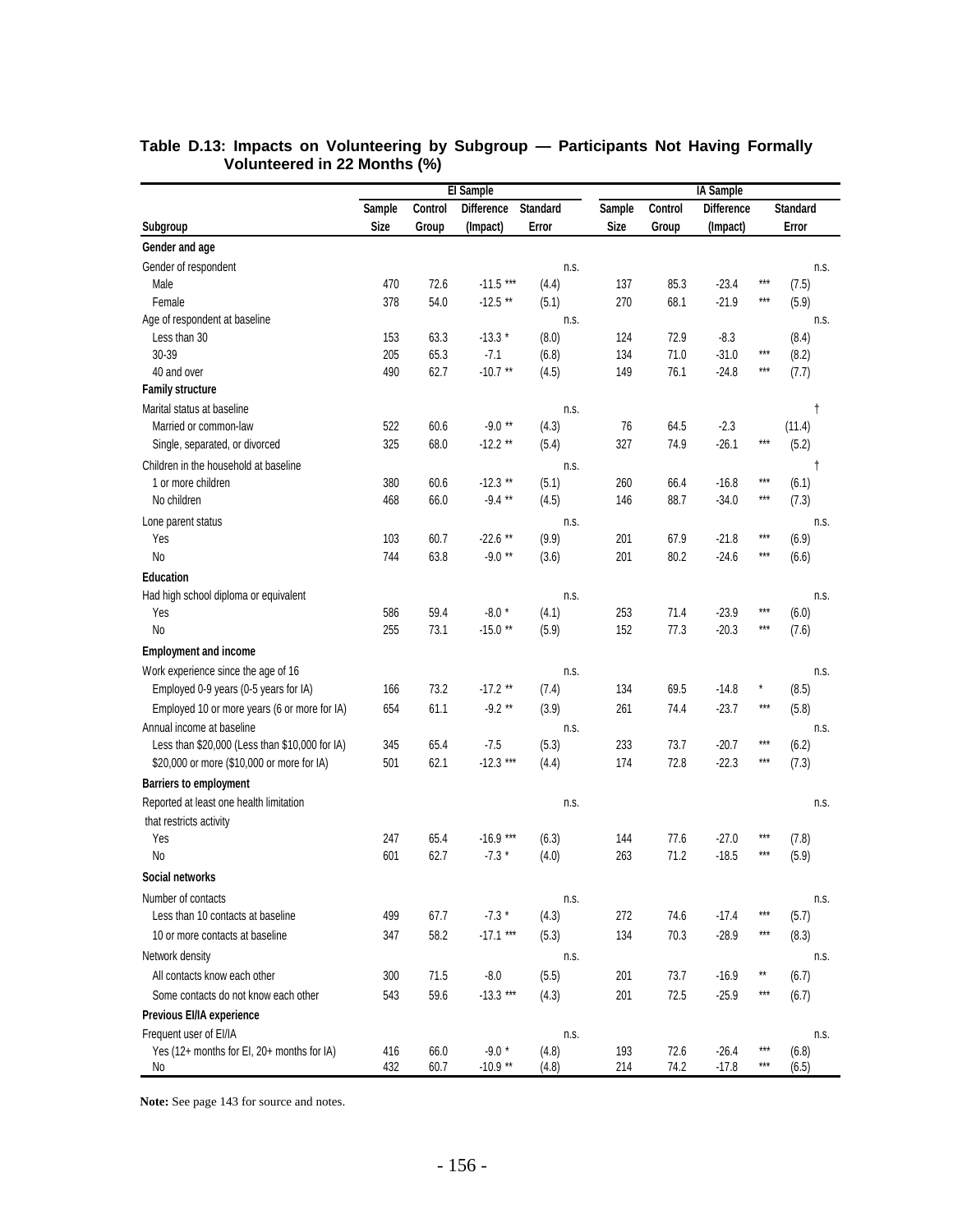|                                                |             |         | El Sample         |                 |             |         | IA Sample         |              |                 |  |  |  |  |
|------------------------------------------------|-------------|---------|-------------------|-----------------|-------------|---------|-------------------|--------------|-----------------|--|--|--|--|
|                                                | Sample      | Control | <b>Difference</b> | <b>Standard</b> | Sample      | Control | <b>Difference</b> |              | <b>Standard</b> |  |  |  |  |
| Subgroup                                       | <b>Size</b> | Group   | (Impact)          | Error           | <b>Size</b> | Group   | (Impact)          |              | Error           |  |  |  |  |
| Gender and age                                 |             |         |                   |                 |             |         |                   |              |                 |  |  |  |  |
| Gender of respondent                           |             |         |                   | n.s.            |             |         |                   |              | n.s.            |  |  |  |  |
| Male                                           | 462         | 36.6    | $-5.1$            | (4.4)           | 133         | 38.3    | $-5.5$            |              | (8.4)           |  |  |  |  |
| Female                                         | 375         | 42.0    | $-4.3$            | (5.1)           | 266         | 39.1    | $-12.6$           | $\star\star$ | (5.7)           |  |  |  |  |
| Age of respondent at baseline                  |             |         |                   | n.s.            |             |         |                   |              | n.s.            |  |  |  |  |
| Less than 30                                   | 153         | 34.2    | 1.0               | (7.8)           | 122         | 37.3    | $-7.1$            |              | (8.6)           |  |  |  |  |
| 30-39                                          | 203         | 37.2    | $-4.2$            | (6.7)           | 130         | 42.0    | $-17.4$           | $\star\star$ | (8.2)           |  |  |  |  |
| 40 and over                                    | 481         | 41.9    | $-7.8*$           | (4.4)           | 147         | 37.1    | $-6.0$            |              | (7.9)           |  |  |  |  |
| <b>Family structure</b>                        |             |         |                   |                 |             |         |                   |              |                 |  |  |  |  |
| Marital status at baseline                     |             |         |                   | n.s.            |             |         |                   |              | n.s.            |  |  |  |  |
| Married or common-law                          | 516         | 39.9    | $-4.6$            | (4.3)           | 76          | 22.6    | 1.9               |              | (10.1)          |  |  |  |  |
| Single, separated, or divorced                 | 320         | 37.8    | $-5.9$            | (5.3)           | 319         | 42.2    | $-12.1$           | $\star\star$ | (5.4)           |  |  |  |  |
| Children in the household at baseline          |             |         |                   | n.s.            |             |         |                   |              | n.s.            |  |  |  |  |
| 1 or more children                             | 377         | 41.0    | $-4.2$            | (5.0)           | 254         | 34.3    | $-6.1$            |              | (5.9)           |  |  |  |  |
| No children                                    | 460         | 37.7    | $-5.7$            | (4.5)           | 144         | 49.2    | $-19.1$           | $\star\star$ | (8.1)           |  |  |  |  |
| Lone parent status                             |             |         |                   | n.s.            |             |         |                   |              | n.s.            |  |  |  |  |
| Yes                                            | 101         | 42.4    | $-16.2$ *         | (9.6)           | 195         | 36.6    | $-7.7$            |              | (6.8)           |  |  |  |  |
| No                                             | 735         | 38.6    | $-3.7$            | (3.6)           | 199         | 42.4    | $-13.4$           | $\star\star$ | (6.8)           |  |  |  |  |
| <b>Education</b>                               |             |         |                   |                 |             |         |                   |              |                 |  |  |  |  |
| Had high school diploma or equivalent          |             |         |                   | t               |             |         |                   |              | n.s.            |  |  |  |  |
| Yes                                            | 579         | 39.9    | $-8.5**$          | (4.0)           | 250         | 40.2    | $-16.4$           | ***          | (5.9)           |  |  |  |  |
| No                                             | 251         | 37.1    | 3.7               | (6.2)           | 147         | 36.4    | $-0.6$            |              | (8.0)           |  |  |  |  |
| <b>Employment and income</b>                   |             |         |                   |                 |             |         |                   |              |                 |  |  |  |  |
| Work experience since the age of 16            |             |         |                   | n.s.            |             |         |                   |              | ŧ               |  |  |  |  |
| Employed 0-9 years (0-5 years for IA)          | 166         | 45.1    | $-16.6$ **        | (7.4)           | 132         | 33.9    | 0.4               |              | (8.4)           |  |  |  |  |
| Employed 10 or more years (6 or more for IA)   | 643         | 37.6    | $-3.0$            | (3.8)           | 255         | 43.2    | $-18.8$           | $***$        | (5.9)           |  |  |  |  |
| Annual income at baseline                      |             |         |                   | $\mathsf{t}$    |             |         |                   |              | n.s.            |  |  |  |  |
| Less than \$20,000 (Less than \$10,000 for IA) | 339         | 40.9    | $-12.0$ **        | (5.2)           | 229         | 44.4    | $-11.4$           |              | (6.4)           |  |  |  |  |
| \$20,000 or more (\$10,000 or more for IA)     | 496         | 38.3    | $-0.7$            | (4.4)           | 170         | 30.9    | $-7.3$            |              | (6.8)           |  |  |  |  |
| <b>Barriers to employment</b>                  |             |         |                   |                 |             |         |                   |              |                 |  |  |  |  |
| Reported at least one health limitation        |             |         |                   | n.s.            |             |         |                   |              | n.s.            |  |  |  |  |
| that restricts activity                        |             |         |                   |                 |             |         |                   |              |                 |  |  |  |  |
| Yes                                            | 242         | 40.0    | $-6.4$            | (6.3)           | 142         | 43.3    | $-15.3$           |              | (8.0)           |  |  |  |  |
| No                                             | 595         | 39.1    | $-4.8$            | (4.0)           | 257         | 36.6    | $-7.3$            |              | (5.9)           |  |  |  |  |
| Social networks                                |             |         |                   |                 |             |         |                   |              |                 |  |  |  |  |
| Number of contacts                             |             |         |                   | n.s.            |             |         |                   |              | n.s.            |  |  |  |  |
| Less than 10 contacts at baseline              | 492         | 41.0    | $-4.3$            | (4.4)           | 267         | 41.0    | $-8.7$            |              | (5.9)           |  |  |  |  |
| 10 or more contacts at baseline                | 343         | 37.2    | $-7.8$            | (5.1)           | 131         | 33.3    | $-11.3$           |              | (7.8)           |  |  |  |  |
| Network density                                |             |         |                   | n.s.            |             |         |                   |              | n.s.            |  |  |  |  |
| All contacts know each other                   | 294         | 48.0    | $-10.1$ *         | (5.8)           | 197         | 40.4    | $-10.8$           |              | (6.8)           |  |  |  |  |
| Some contacts do not know each other           | 538         | 35.8    | $-4.3$            | (4.1)           | 198         | 37.1    | $-10.4$           |              | (6.6)           |  |  |  |  |
| Previous EI/IA experience                      |             |         |                   |                 |             |         |                   |              |                 |  |  |  |  |
| Frequent user of EI/IA                         |             |         |                   | n.s.            |             |         |                   |              | n.s.            |  |  |  |  |
| Yes (12+ months for EI, 20+ months for IA)     | 407         | 41.4    | $-10.5$ **        | (4.8)           | 192         | 39.2    | $-11.4$           |              | (6.8)           |  |  |  |  |
| No                                             | 430         | 37.2    | $-0.4$            | (4.7)           | 207         | 38.5    | $-8.8$            |              | (6.6)           |  |  |  |  |

#### **Table D.14: Impacts on Volunteering by Subgroup — Participants Not Having Informally Volunteered in 22 Months (%)**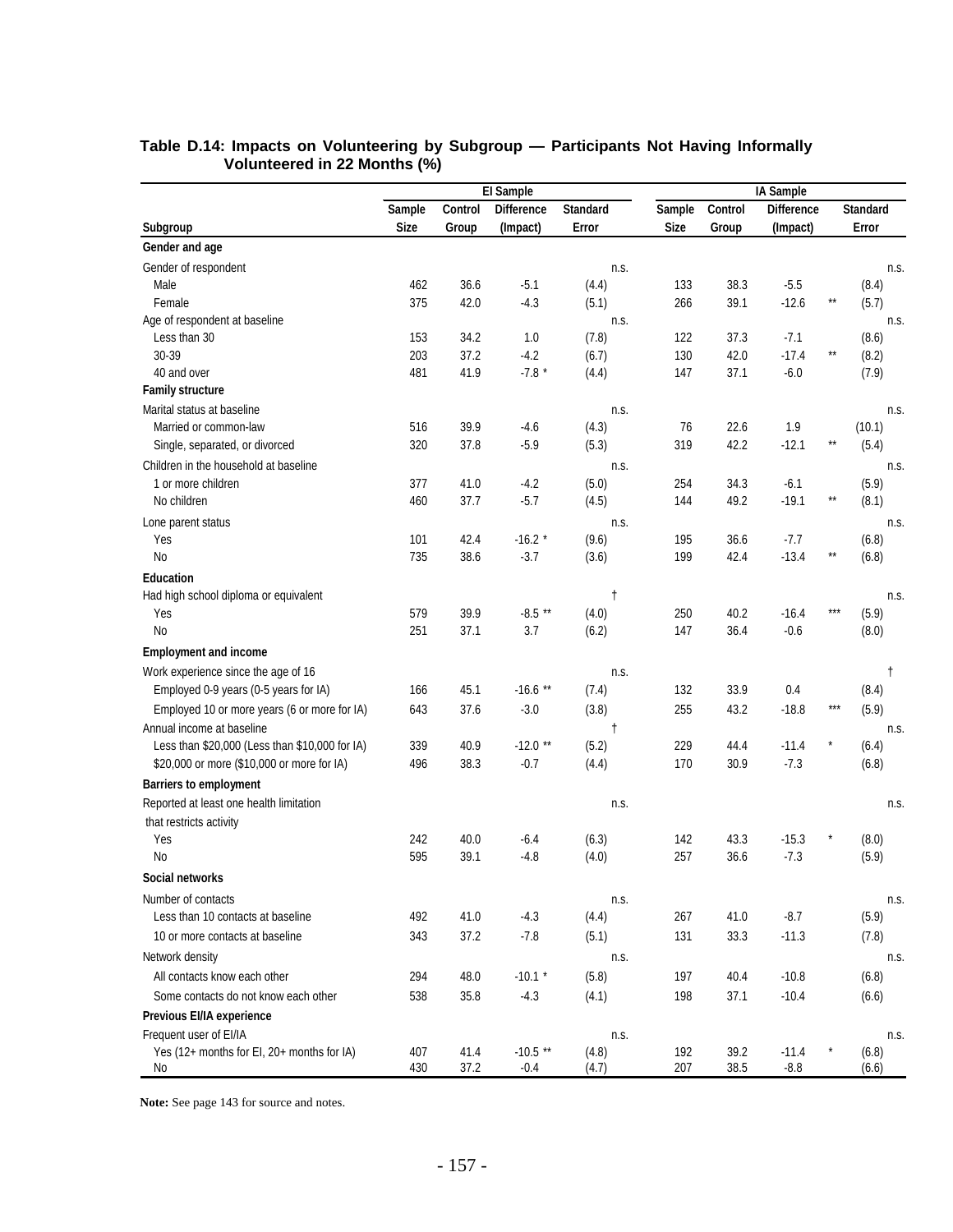# **References**

- Bowles, S., Gintis, H., & Osborne, M. (2000). *The determinants of earnings: Skills, preferences and schooling*. University of Massachusetts: Townson University.
- Brock, T., Doolittle, F., Fellerath, V., & Wiseman, M. (1997). C*reating New Hope: Implementation of a program to reduce poverty and reform welfare*. New York: Manpower Research and Demonstration Corporation.
- Canada Economic Development. (2007). *Socioeconomic profile of the Gaspésie-Iles-dela-Madeleine region*. Retrieved August 31, 2007, from http://www.decced.gc.ca/complements/ProgrammesServices/profilsEN/profil-gaspe-madeleine-En/profil-gaspe-madeleine-En.htm
- Connell, J. P. & Kubisch, A. C. (1998). Applying a theory of change approach to the evaluation of comprehensive community initiatives: Progress, prospects and problems. In K. Fulbright-Anderson, A. C. Kubisch, & J. P. Connell (Eds.), *New approaches to evaluating community initiatives: Theory, measurement and analysis*. Washington, D.C.: The Aspen Institute.
- Crawford, C. (2003). *Towards a common approach to thinking about and measuring social inclusion.* Toronto: Roeher Institute.
- Diener, E. (2000). Subjective well-being: The science of happiness and a proposal for a national index. *American Psychologist, 55*(1), 34–43.
- Feinstein, J. S. (1993). The relationship between socioeconomic status and health: A review of the literature. *The Milbank Quarterly, 71*(2), 279–322.
- Granovetter, M. (1973). The strength of weak ties. *American Journal of Sociology, 78*(6).
- Greenwood, J., Nicholson, C., Gyarmati, D., Kyte, D., MacInnis, M., & Ford, R.. (2003). *The Community Employment Innovation Project: Design and implementation.* Ottawa: Social Research and Demonstration Corporation.
- Gyarmati, D., de Raaf, S,. Nicholson, C., Kyte, D., & MacInnis, M. (2006). *Testing a community-based jobs strategy for the unemployed: Early impacts of the Community Employment Innovation Project*. Ottawa: Social Research and Demonstration Corporation.
- Gyarmati, D., & Kyte, D. (2003). Social capital, network formation and the Community Employment Innovation Project. *Horizons, 6*(3). Ottawa: Policy Research Initiative.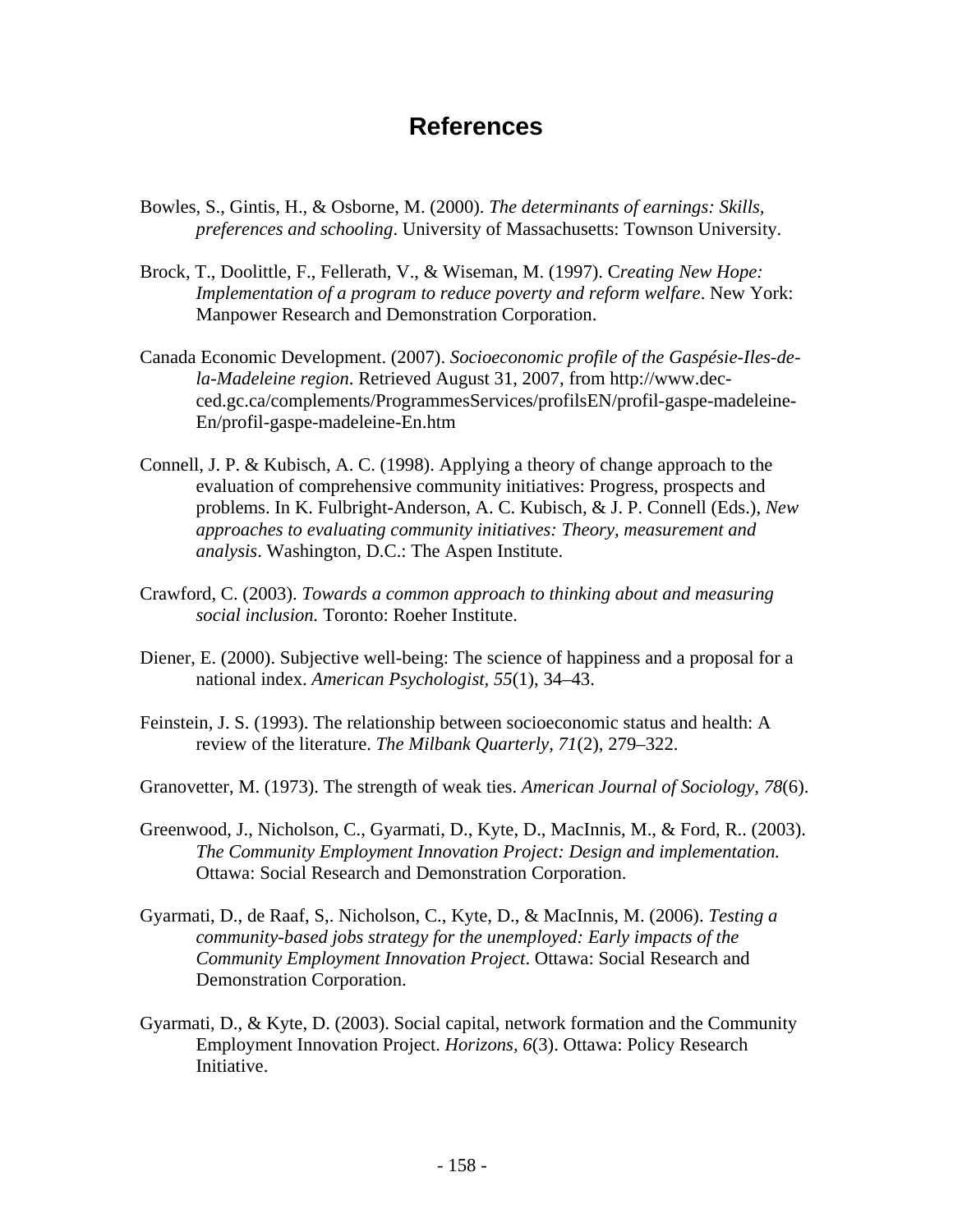- Helliwell, J. F. (2001). Social capital, the economy and well-being. *The Review of Economic Performance and Social Progress, 1*. Centre for the Study of Living Standards and the Institute for Research on Public Policy, McGill-Queen's University Press. Retrieved May 31, 2001, from *http://www.csls.ca/repsp/1/03 helliwell.pdf*
- Holzer, H. (2002). *Can work experience programs work for welfare recipients?*  Washington, D.C: The Brookings Institution.
- Human Resources and Social Development Canada. (2005). *Labour market review 2004 — Cape Breton*. Retrieved May 31, 2006, from http://www.hrsdc.gc.ca/asp/gateway.asp?hr=/en/ns/lmi/Reviews2003/cb2003.sht ml&hs=ns0
- Johnson, C. (1997). Toward a new generation of community jobs programs. In *1997 entrepreneurial economy review*. Washington, D.C.: Corporation for Enterprise Development.
- Levesque, M. & White, D. (1999). "Le concept de capital social et ses usages." *Lien social et politique 41*, 23-33.
- McLaughlin, M. (1992). *Employability skills profile: What are employers looking for?* (Report 81-92-E). Ottawa: Conference Board of Canada.
- Meyer, B. (1995). Policy lessons from the U.S. Unemployment Insurance Experiments. *Journal of Economic Literature 33*, 91-131.
- Miles C., & Grummon, P. (1996). *Working: Assessing skills, habits, and style inventory.*  Landing, MI: H & H Publishing Co., Inc.
- Mohr, L. B. (1995). *Impact analysis for program evaluation* (2nd ed.). Thousand Oaks, CA: Sage Publications.
- National Forum on Health. (1997).*Canada Health Action: Building on the Legacy Volume II*. Determinants of Health Working Group Synthesis Report.
- Ninacs, W. A. (2002). *A review of the theory and practice of social economy / économie sociale in Canada* (SRDC Working Paper 02-02). Ottawa: Social Research and Demonstration Corporation.
- Organization for Economic Cooperation and Development. (1989). *Employment outlook*. Paris: Author.
- Organization for Economic Cooperation and Development. (1990). *Labour market policies for the 1990s.* Paris: Author.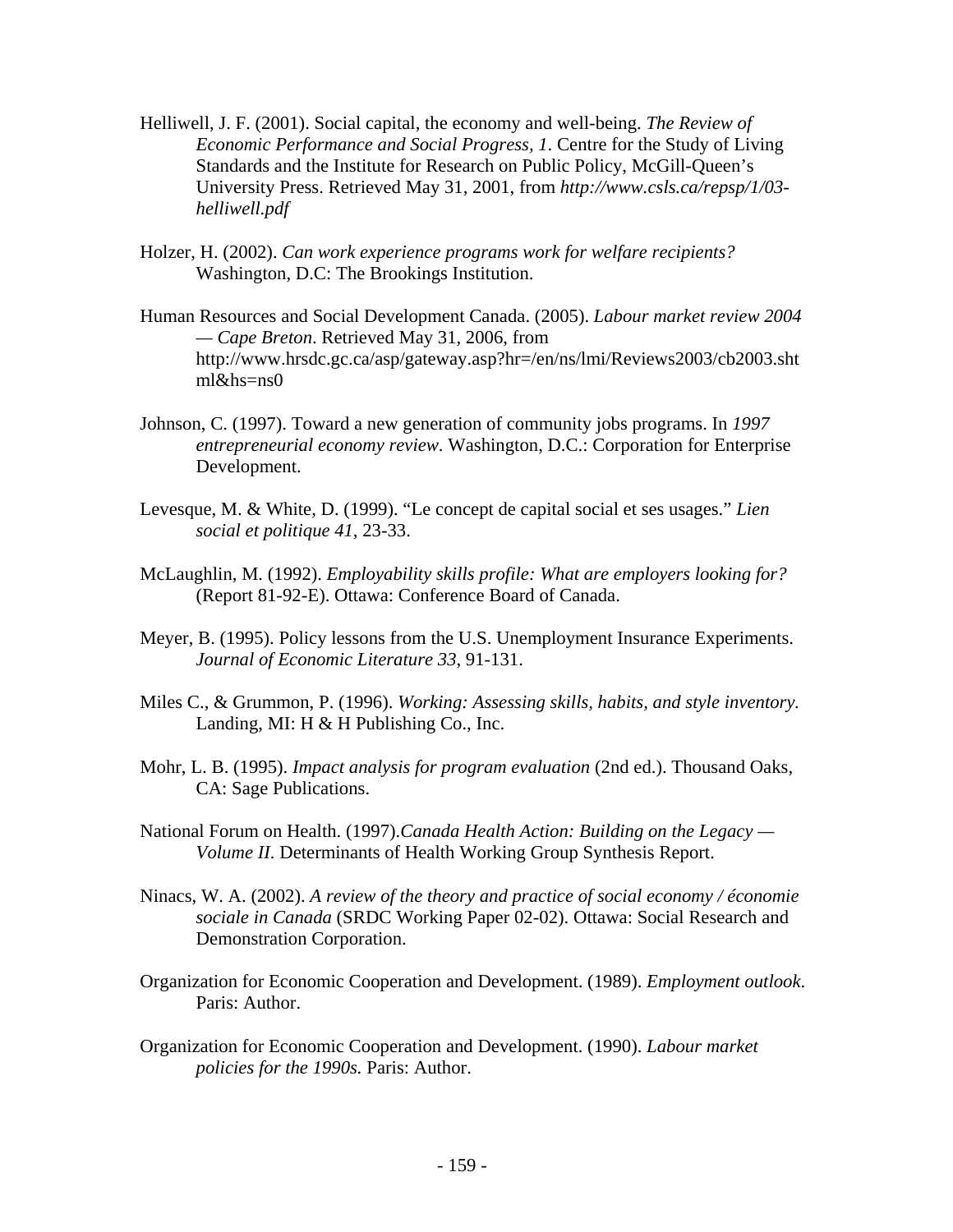- Orr, L. L. (1999). *Social experiments: Evaluating public programs with experimental methods*. Thousand Oaks, CA: Sage Publications.
- Pavot, W., & Diener, E. (1993). Review of the Satisfaction With Life Scale. *Psychological Assessment, 5(2)*, 164-172.
- Policy Research Initiative. (2003). *Social capital: Building on a network-based approach.* Ottawa: Author.
- Policy Research Initiative. (2005). *What we need to know about the social economy: A guide for policy research.* Ottawa: Author.
- Putnam, R. D. (2000). *Bowling alone: The collapse and revival of American community.* New York: Simon and Schuster.
- Putnam, R. D. (2001). Social capital: Measurement and consequences. *Isuma*, *2*(1).
- Roy, A., & Wong, G. (1998). *Direct job creation programs: Evaluation lessons*. Ottawa: Human Resources Development Canada.
- Sherwood, K. (1999). *Designing and administering a wage-paying community service employment program under TANF.* New York: Manpower Research and Demonstration Corporation.
- Sperber, L., & Bloom, D. (2002). *An analysis of Vermont's Community Service Employment Program*. New York: Manpower Research and Demonstration Corporation.
- Statistics Canada. (2006). *2001 community profiles*. Retrieved April 5, 2006, from www12.statcan.ca/english/profil01/CP01/index.cfm?lang=E
- Statistics Canada. (2007a). *Labour Force Survey*. Retrieved September 6, 2007, from http://www40.statcan.ca/l01/cst01/lfss05f.htm
- Statistics Canada. (2007b). *Cape Breton, Nova Scotia* (table). *2006 Community Profiles*. 2006 Census. Statistics Canada Catalogue no. 92-591-XWE. Ottawa. Released March 13, 2007. Retrieved March 19, 2007, from http://www12.statcan.ca/english/census06/data/profiles/community/Index.cfm?La ng=E
- Wellman, B. (1979). The community question: The intimate networks of East Yorkers. *American Journal of Sociol*ogy*, 84,* 1201–31.
- Woolcock, M. (2001). The place of social capital in understanding social and economic outcomes. Isuma *2*(1).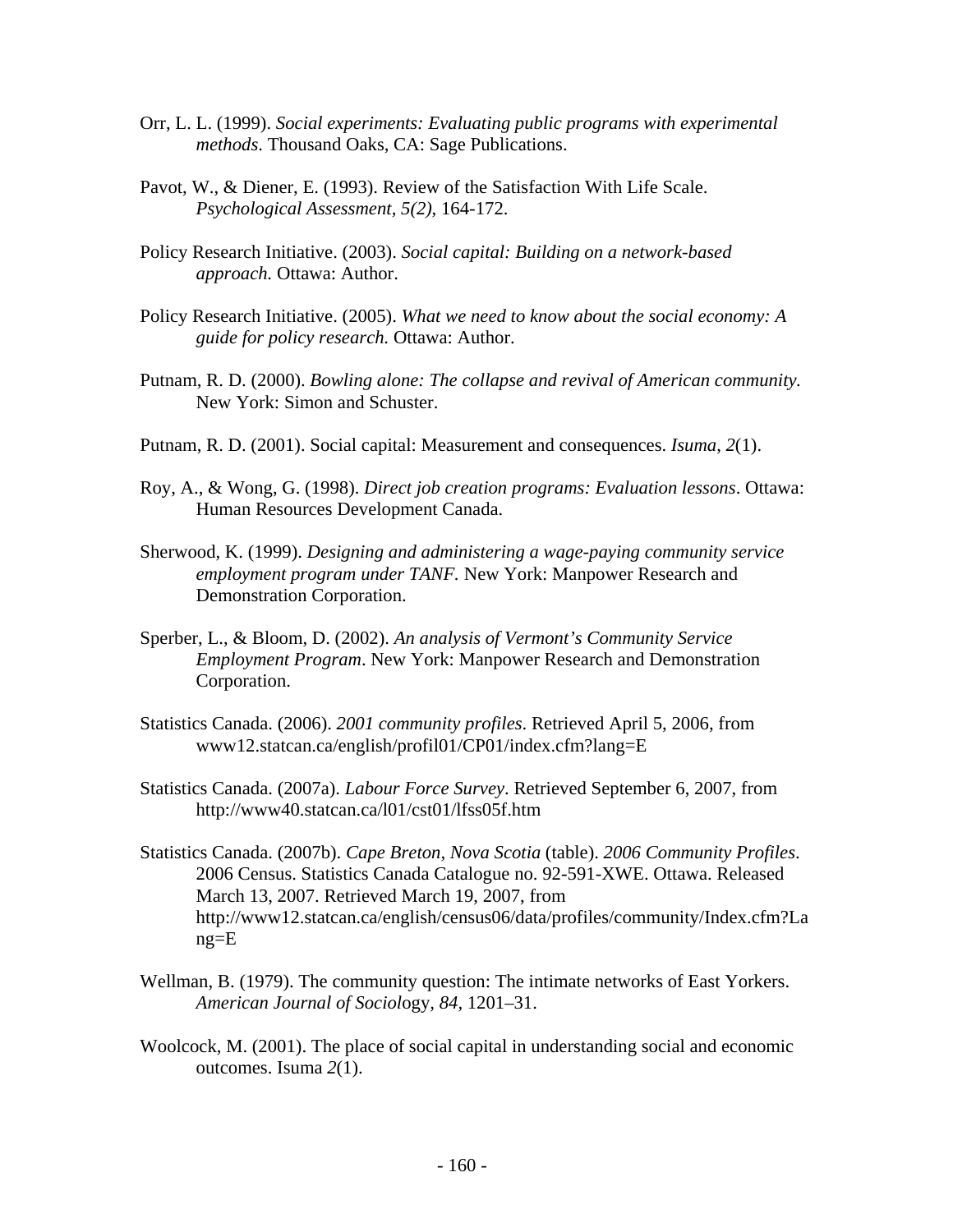Woolcock, M., & Narayan, D. (2000). Social capital: Implications for development theory, research and policy. W*orld Bank Research Observer, 15*, 225–249.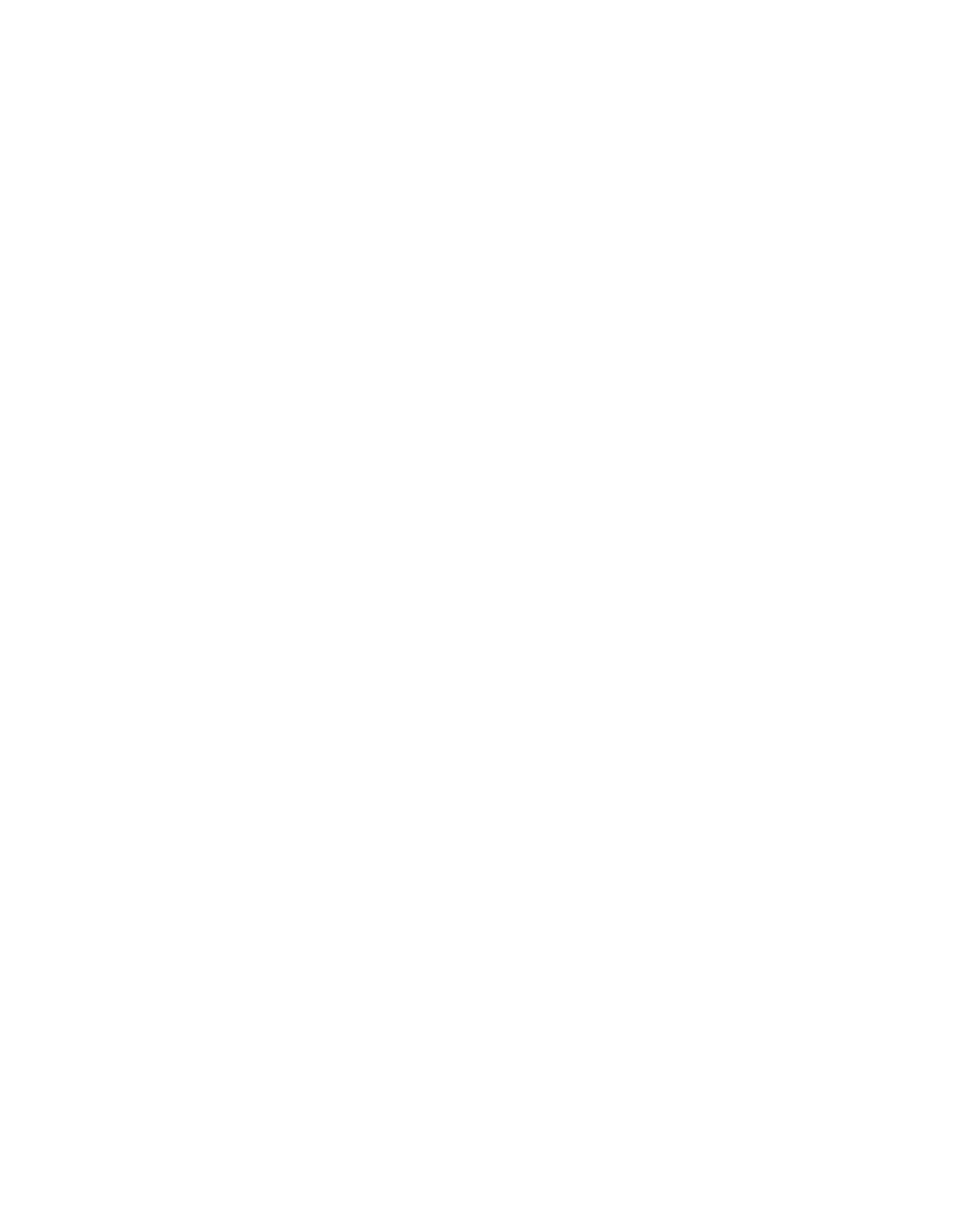# **Publications on SRDC Projects**

SRDC reports are published in both official languages. SRDC working papers are published in the language of the author(s) only.

# **Self-Sufficiency Project (SSP)**

- *Making Work Pay* Symposium (March 2006).
- *Human Capital and Search Behaviour* (working paper 06-10 published in English only), by Audra Bowlus, Lance Lochner, Christopher Robinson, and Yahong Zhang (March 2006).
- *The Effect of the Self-Sufficiency Project on Children* (working paper 06-09 published in English only), by Piotr Wilk, Michael H. Boyle, Martin D. Dooley, and Ellen Lipman (March 2006).
- *Educational Upgrading and its Consequences Among Welfare Recipients: Empirical Evidence From the Self-Sufficiency Project* (working paper 06-08 published in English only), by Chris Riddell and W. Craig Riddell (March 2006).
- *An Analysis of the Impact of SSP on Wages* (working paper 06-07 published in English only), by Jeffrey Zabel, Saul Schwartz, and Stephen Donald (March 2006).
- *An Econometric Analysis of the Incremental Impact of SSP Plus* (working paper 06-06 published in English only), by Jeffrey Zabel, Saul Schwartz, and Stephen Donald (March 2006).
- *The Effects of Human Capital and Earnings Supplements on Income Assistance Dependence in Canada* (working paper 06-05 published in English only), by Jorgen Hansen (March 2006).
- *Evaluating Search and Matching Models Using Experimental Data* (working paper 06-04 published in English only), by Jeremy Lise, Shannon Seitz, and Jeffrey Smith (March 2006).
- *Understanding the Dynamic Effects of the Self-Sufficiency Project Applicant Study* (working paper 06-03 published in English only), by David Card and Dean R. Hyslop (February 2006).
- *The Value of Non-market Time Lost During the Self-Sufficiency Project* (working paper 06-02 published in English only), by David H. Greenberg and Philip K. Robins (February 2006).
- *Distributional Impacts of the Self-Sufficiency Project* (working paper 06-01 published in English only), by Marianne P. Bitler, Jonah B. Gelbach, and Hilary W. Hoynes (February 2006).
- *Estimating the Effects of a Time-Limited Earnings Subsidy for Welfare-Leavers* (working paper 05-02 published in English only), by David Card and Dean R. Hyslop (February 2005).
- *Can Work Alter Welfare Recipients' Beliefs?* (working paper 05-01 published in English only), by Peter Gottschalk (February 2005).
- *Out-of-School Time-Use During Middle Childhood in a Low-Income Sample: Do Combinations of Activities Affect Achievement and Behaviour?* (working paper 04-06 published in English only), by Pamela Morris and Ariel Kalil (July 2004).
- *An Econometric Analysis of the Impact of the Self-Sufficiency Project on Unemployment and Employment Durations* (working paper 04-05 published in English only), by Jeffrey Zabel, Saul Schwartz, and Stephen Donald (July 2004).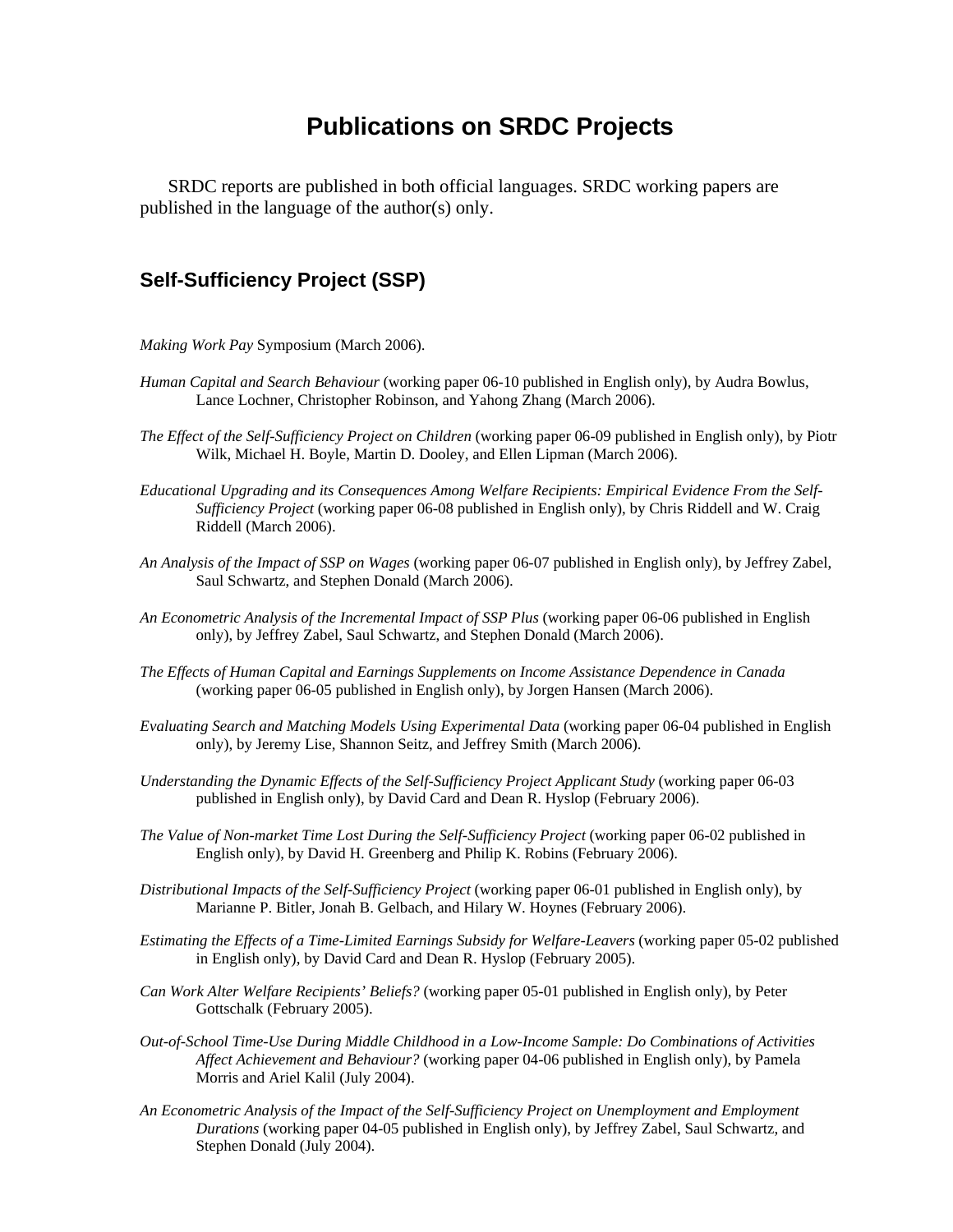- *Sustaining: Making the Transition From Welfare to Work* (working paper 04-03 published in English only), by Wendy Bancroft (July 2004).
- *New Evidence From the Self-Sufficiency Project on the Potential of Earnings Supplements to Increase Labour Force Attachment Among Welfare Recipients* (working paper 04-02 published in English only), by Kelly Foley (February 2004).
- *Employment, Earnings Supplements, and Mental Health: A Controlled Experiment* (working paper 04-01 published in English only), by Pierre Cremieux, Paul Greenberg, Ronald Kessler, Philip Merrigan, and Marc Van Audenrode (February 2004).
- *Equilibrium Policy Experiments and the Evaluation of Social Programs* (working paper 03-06 published in English only), by Jeremy Lise, Shannon Seitz, and Jeffrey Smith (October 2003).
- *Assessing the Impact of Non-response on the Treatment Effect in the Canadian Self-Sufficiency Project* (working paper 03-05 published in English only), by Thierry Kamionka and Guy Lacroix (October 2003).
- *Can Work Incentives Pay for Themselves? Final Report on the Self-Sufficiency Project for Welfare Applicants*, by Reuben Ford, David Gyarmati, Kelly Foley, and Doug Tattrie, with Liza Jimenez (October 2003)*.*
- *Do Earnings Subsidies Affect Job Choice? The Impact of SSP Supplement Payments on Wage Growth* (working paper 03-02 published in English only), by Helen Connolly and Peter Gottschalk (January 2003)*.*
- *Leaving Welfare for a Job: How Did SSP Affect the Kinds of Jobs Welfare Recipients Were Willing to Accept?* (working paper 02-03 published in English only), by Kelly Foley and Saul Schwartz (August 2002).
- *Making Work Pay: Final Report on the Self-Sufficiency Project for Long-Term Welfare Recipients*, by Charles Michalopoulos, Doug Tattrie, Cynthia Miller, Philip K. Robins, Pamela Morris, David Gyarmati, Cindy Redcross, Kelly Foley, and Reuben Ford (July 2002)*.*
- *When Financial Incentives Pay For Themselves: Interim Findings From the Self-Sufficiency Project's Applicant Study*, by Charles Michalopoulos and Tracey Hoy (November 2001)*.*
- *SSP Plus at 36 Months: Effects of Adding Employment Services to Financial Work Incentives*, by Ying Lei and Charles Michalopoulos (July 2001)*.*
- *Measuring Wage Growth Among Former Welfare Recipients* (working paper 01-02 published in English only), by David Card, Charles Michalopoulos, and Philip K. Robins (July 2001)*.*
- *How an Earnings Supplement Can Affect the Marital Behaviour of Welfare Recipients: Evidence from the Self-Sufficiency Project* (working paper 01-01 published in English only), by Kristen Harknett and Lisa A. Gennetian (May 2001)*.*
- *The Self-Sufficiency Project at 36 Months: Effects of a Financial Work Incentive on Employment and Income*, by Charles Michalopoulos, David Card, Lisa A. Gennetian, Kristen Harknett, and Philip K. Robins (June 2000)*.*
- *The Self-Sufficiency Project at 36 Months: Effects on Children of a Program that Increased Parental Employment and Income*, by Pamela Morris and Charles Michalopoulos (June 2000)*.*
- *Does SSP Plus Increase Employment? The Effect of Adding Services to the Self-Sufficiency Project's Financial Incentives*, by Gail Quets, Philip K. Robins, Elsie C. Pan, Charles Michalopoulos, and David Card (May 1999)*.*
- *When Financial Work Incentives Pay for Themselves: Early Findings from the Self-Sufficiency Project's Applicant Study*, by Charles Michalopoulos, Philip K. Robins, and David Card (May 1999)*.*
- *When Financial Incentives Encourage Work: Complete 18-Month Findings from the Self-Sufficiency Project*, by Winston Lin, Philip K. Robins, David Card, Kristen Harknett, and Susanna Lui-Gurr, with Elsie C. Pan, Tod Mijanovich, Gail Quets, and Patrick Villeneuve (September 1998)*.*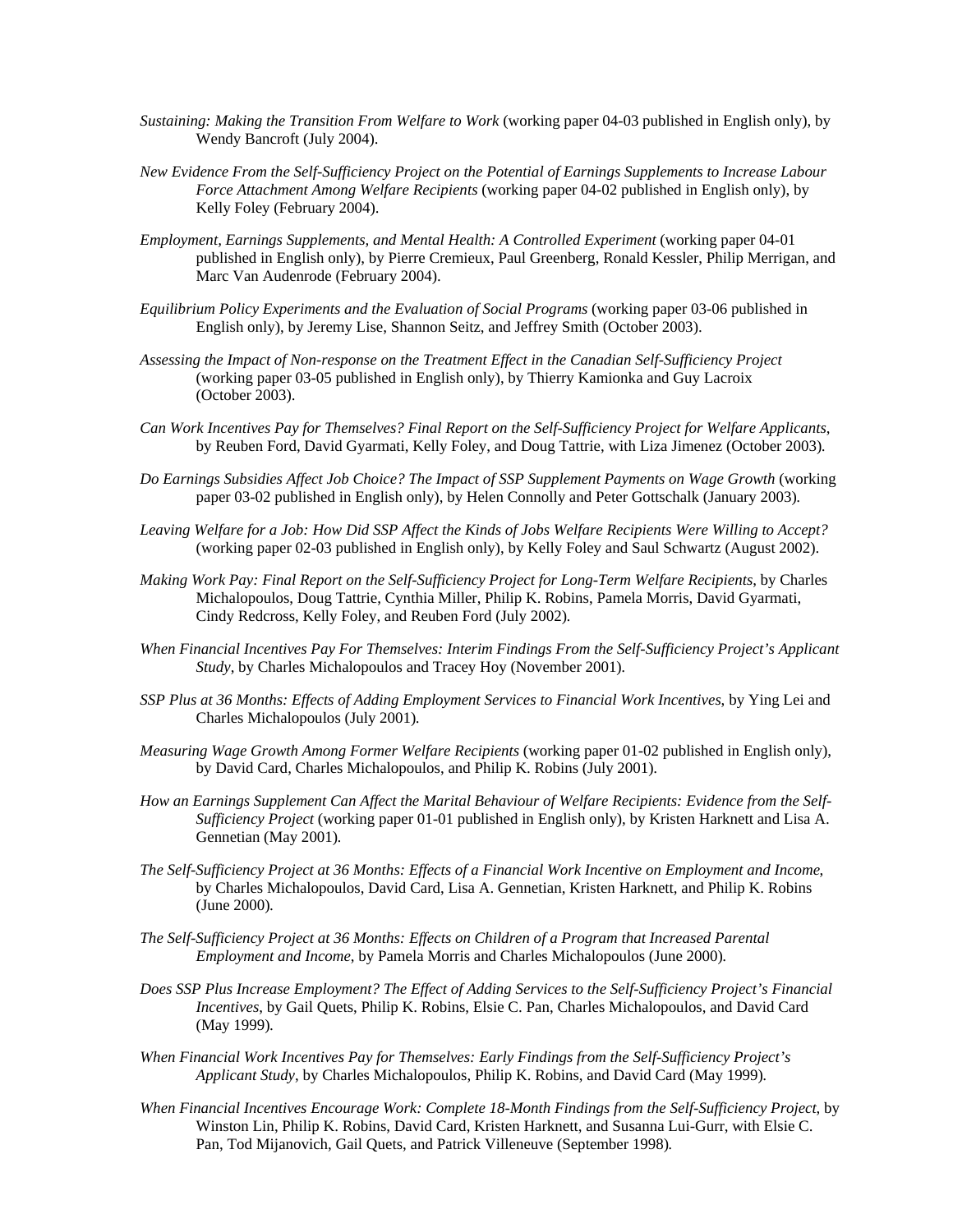- *Do Work Incentives Have Unintended Consequences? Measuring "Entry Effects" in the Self-Sufficiency Project*, by Gordon Berlin, Wendy Bancroft, David Card, Winston Lin, and Philip K. Robins (March 1998)*.*
- *How Important Are "Entry Effects" in Financial Incentive Programs for Welfare Recipients? Experimental Evidence from the Self-Sufficiency Project* (working paper 97-01-E; also available in French), by David Card, Philip K. Robins, and Winston Lin (August 1997)*.*
- *When Work Pays Better Than Welfare: A Summary of the Self-Sufficiency Project's Implementation, Focus Group, and Initial 18-Month Impact Reports* (March 1996)*.*
- *Do Financial Incentives Encourage Welfare Recipients to Work? Initial 18-Month Findings from the Self-Sufficiency Project*, by David Card and Philip K. Robins (February 1996)*.*
- *Creating an Alternative to Welfare: First-Year Findings on the Implementation, Welfare Impacts, and Costs of the Self-Sufficiency Project*, by Tod Mijanovich and David Long (December 1995)*.*
- *The Struggle for Self-Sufficiency: Participants in the Self-Sufficiency Project Talk About Work, Welfare, and Their Futures*, by Wendy Bancroft and Sheila Currie Vernon (December 1995)*.*
- *Making Work Pay Better Than Welfare: An Early Look at the Self-Sufficiency Project*, by Susanna Lui-Gurr, Sheila Currie Vernon, and Tod Mijanovich (October 1994)*.*

## **Earnings Supplement Project (ESP)**

- *Employment Insurance and Family Response to Unemployment: Canadian Evidence from the SLID* (working paper 04-04 published in English only), by Rick Audas and Ted McDonald (May 2004)*.*
- *Understanding Employment Insurance Claim Patterns: Final Report of the Earnings Supplement Project*, by Shawn de Raaf, Anne Motte, and Carole Vincent (March 2004)*.*
- *The Dynamics of Reliance on EI Benefits: Evidence From the SLID* (working paper 03-08 published in English only), by Shawn de Raaf, Anne Motte, and Carole Vincent (December 2003)*.*
- *Who Benefits From Unemployment Insurance in Canada: Regions, Industries, or Individual Firms?* (working paper 03-07 published in English only), by Miles Corak and Wen-Hao Chen (November 2003)*.*
- *Seasonal Employment and Reliance on Employment Insurance: Evidence From the SLID* (working paper 03-04 published in English only), by Shawn de Raaf, Costa Kapsalis, and Carole Vincent (June 2003)*.*
- *Employment Insurance and Geographic Mobility: Evidence From the SLID* (working paper 03-03 published in English only), by Rick Audas and James Ted McDonald (April 2003)*.*
- *The Impact of the Allowable Earnings Provision on EI Dependency: The Earnings Supplement Project* (working paper 02-05 published in English only), by David Gray and Shawn de Raaf (November 2002)*.*
- *The Frequent Use of Unemployment Insurance in Canada: The Earnings Supplement Project*, by Saul Schwartz, Wendy Bancroft, David Gyarmati, and Claudia Nicholson (March 2001)*.*
- *Essays on the Repeat Use of Unemployment Insurance: The Earnings Supplement Project*, edited by Saul Schwartz and Abdurrahman Aydemir (March 2001)*.*
- *Testing a Re-employment Incentive for Displaced Workers: The Earnings Supplement Project*, by Howard Bloom, Saul Schwartz, Susanna Gurr, and Suk-Won Lee (May 1999)*.*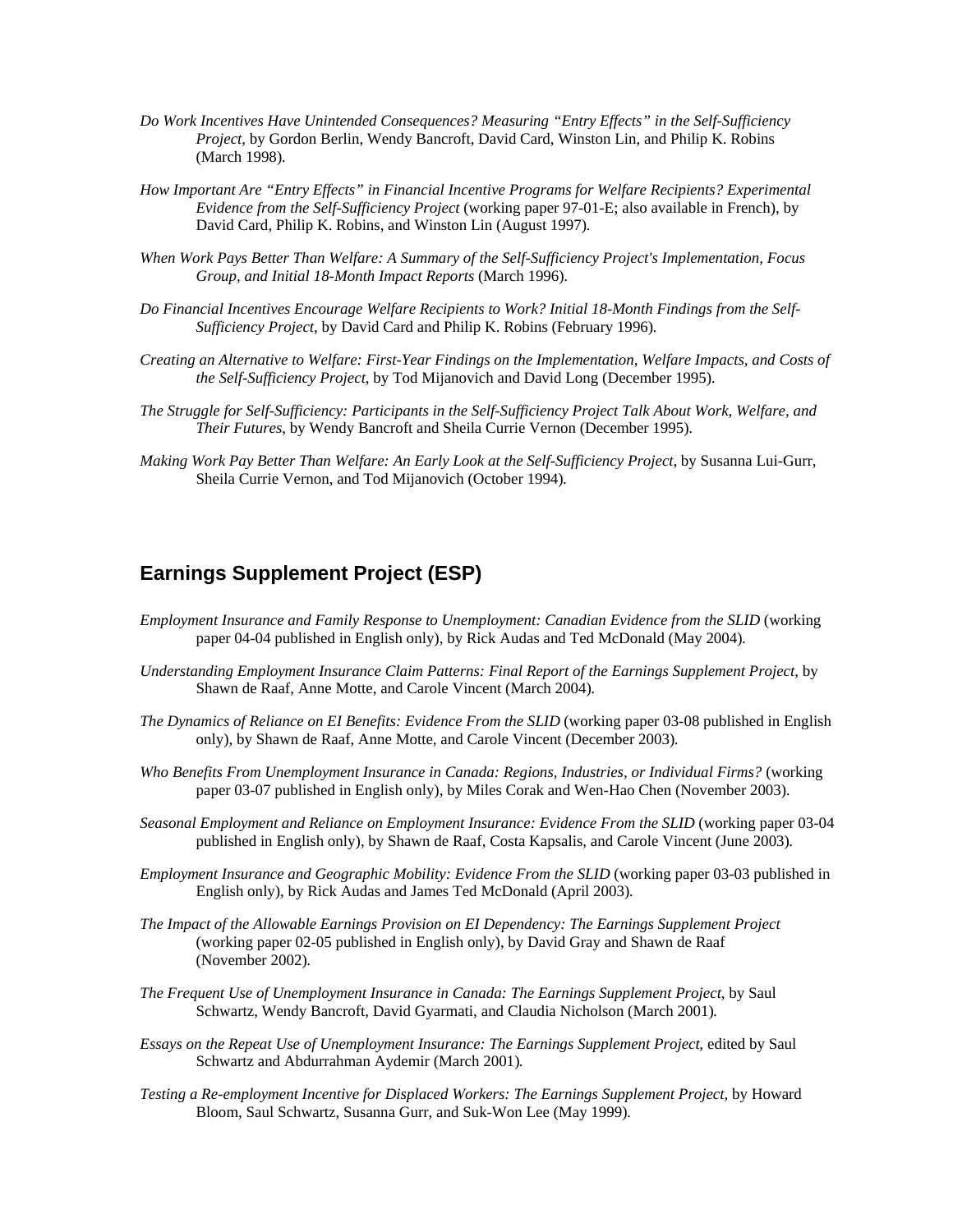- *A Financial Incentive to Encourage Employment among Repeat Users of Employment Insurance: The Earnings Supplement Project*, by Doug Tattrie (May 1999)*.*
- *Implementing the Earnings Supplement Project: A Test of a Re-employment Incentive*, by Howard Bloom, Barbara Fink, Susanna Lui-Gurr, Wendy Bancroft, and Doug Tattrie (October 1997)*.*

## **Community Employment Innovation Project (CEIP)**

- *Testing a Community-Based Jobs Strategy for the Unemployed: Early Impacts of the Community Employment Innovation Project*, by David Gyarmati, Shawn de Raaf, Claudia Nicholson, Darrell Kyte, and Melanie MacInnis (November 2006).
- *The Community Employment Innovation Project: Design and Implementation*, by John Greenwood, Claudia Nicholson, David Gyarmati, Darrell Kyte, Melanie MacInnis, and Reuben Ford (December 2003)*.*
- *A Model of Social Capital Formation* (working paper 03-01 published in English only), by Cathleen Johnson (January 2003)*.*
- *A Review of the Theory and Practice of Social Economy/Économie Sociale in Canada* (working paper 02-02 published in English only), by William A. Ninacs with assistance from Michael Toye (August 2002)*.*

## *learn***\$ave**

- *Design and Implementation of a Program to Help the Poor Save: The* learn*\$ave Project*, by Paul Kingwell, Michael Dowie, Barbara Holler, Carole Vincent, David Gyarmati, and Hongmei Cao (August 2005).
- *Helping People Help Themselves: An Early Look at learn<i>\$ave*, by Paul Kingwell, Michael Dowie, and Barbara Holler, with Liza Jimenez (May 2004)*.*

#### **Economic experiments**

- *Fostering Adult Education: A Laboratory Experiment on the Efficient Use of Loans, Grants, and Saving Incentives* (working paper 03-09 published in English only), by Cathleen Johnson, Claude Montmarquette, and Catherine Eckel (December 2003)*.*
- *Will the Working Poor Invest in Human Capital? A Laboratory Experiment* (working paper 02-01 published in English only), by Catherine Eckel, Cathleen Johnson, and Claude Montmarquette (February 2002)*.*

#### **Other studies**

- *A Literature Review of Experience-Rating Employment Insurance in Canada* (working paper 05-03 published in English only), by Shawn de Raaf, Anne Motte, and Carole Vincent (May 2005)*.*
- *The Disability Supports Feasibility Study: Final Report*, by Doug Tattrie, Colin Stuart, Roy Hanes, Reuben Ford, and David Gyarmati (June 2003)*.*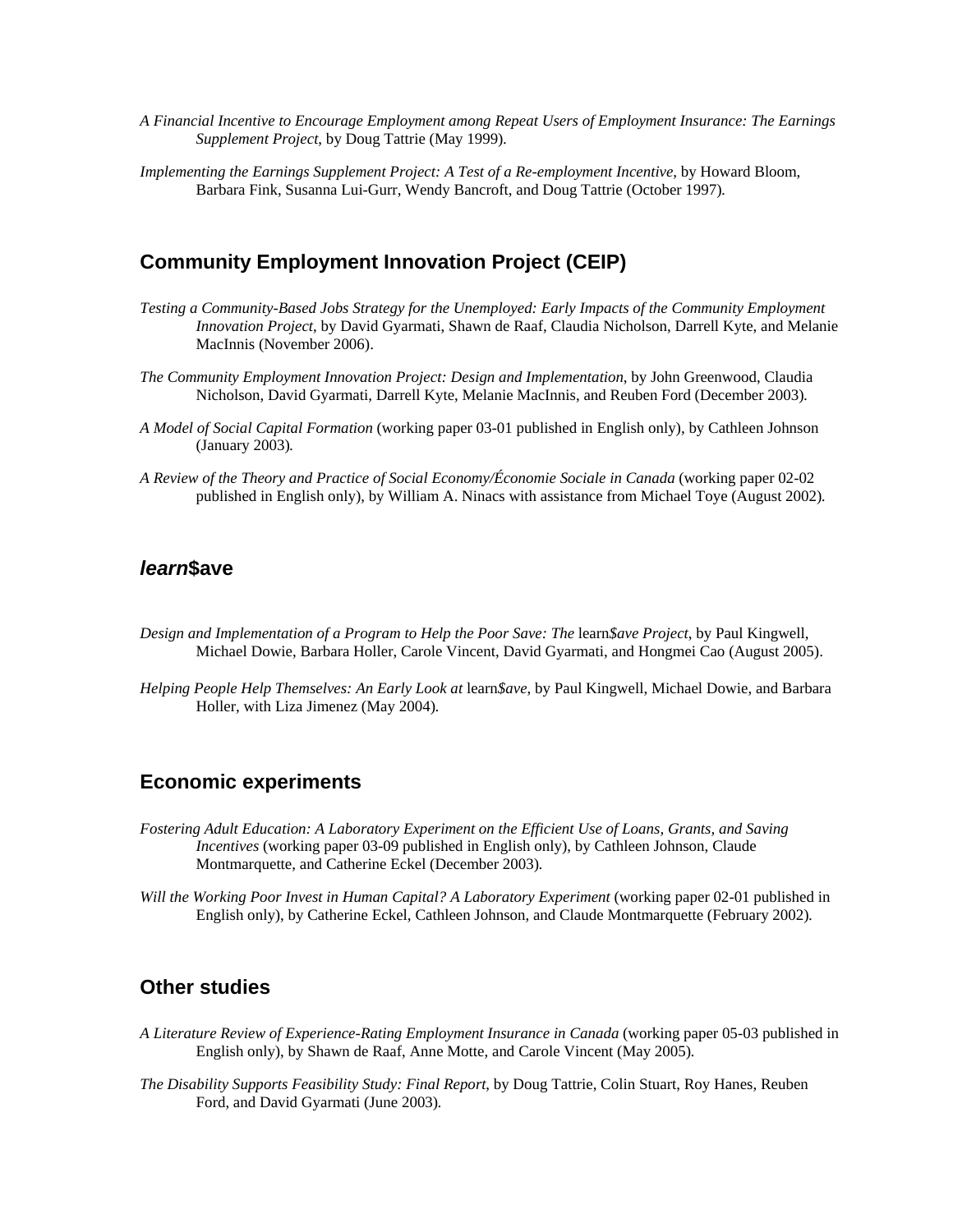- *How Random Must Random Assignment Be in Random Assignment Experiments?* (technical paper 03-01 published in English only), by Paul Gustafson (February 2003)*.*
- *Preparing for Tomorrow's Social Policy Agenda: New Priorities for Policy Research and Development That Emerge From an Examination of the Economic Well-Being of the Working-Age Population* (working paper 02-04 published in English only), by Peter Hicks (November 2002)*.*
- *The Jobs Partnership Program Pilot: Pathways, Pitfalls, and Progress in the First Year* (process research report published in English only), by Wendy Bancroft, Susanna Gurr, and David Gyarmati (October 2001)*.*
- *BladeRunners and Picasso Café: A Case Study Evaluation of Two Work-Based Training Programs for Disadvantaged Youth*, by Sheila Currie, Kelly Foley, Saul Schwartz, and Musu Taylor-Lewis (March 2001)*.*
- Transitions: *Programs to Encourage British Columbia Students to Stay in School* (working paper 99-01 published in English only), by Reuben Ford, Susanna Gurr, Robert J. Ivry, and Musu Taylor-Lewis (June 1999)*.*